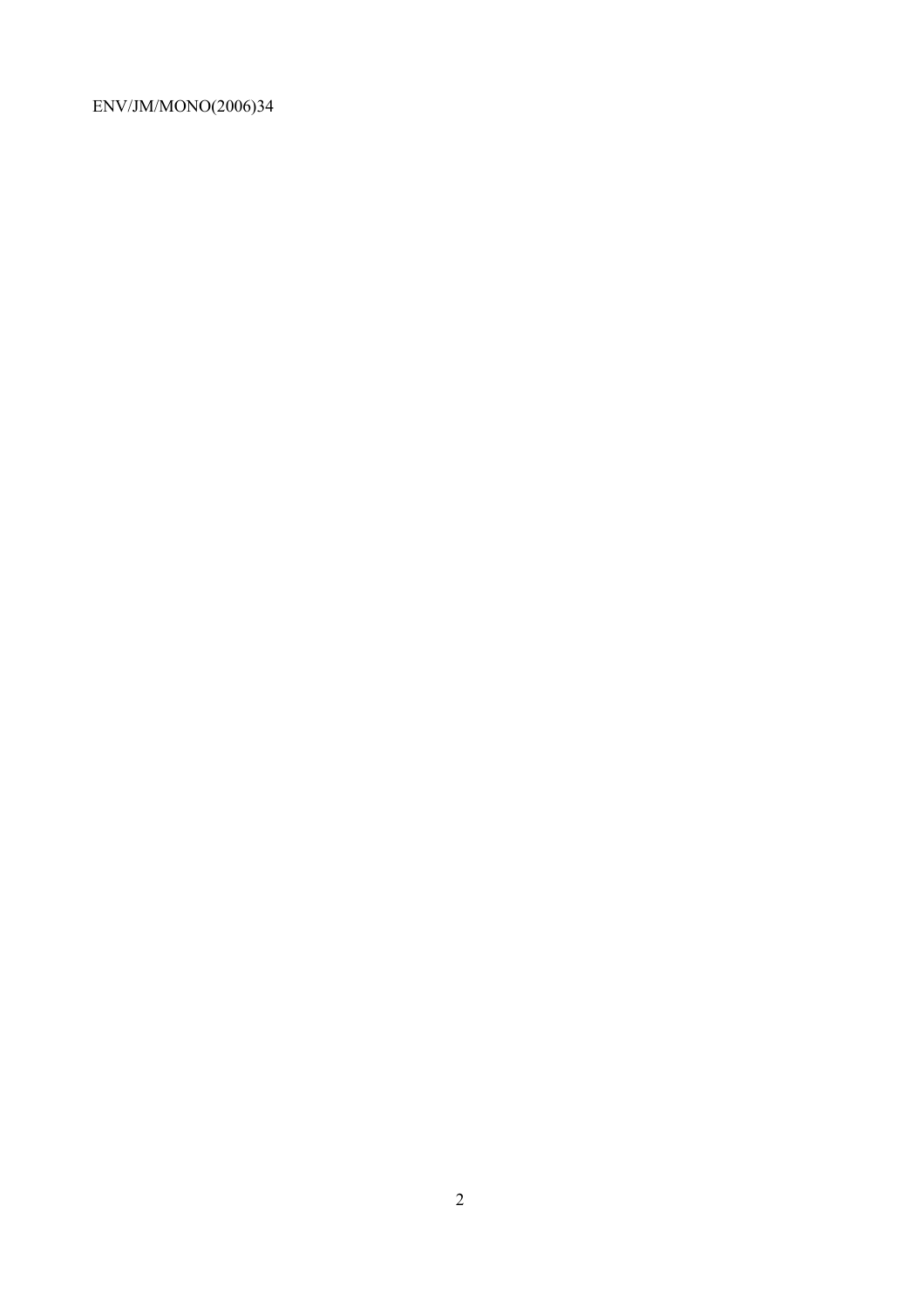# **OECD Environment, Health and Safety Publications**

**Series on Testing and Assessment** 

**No. 66** 

**OECD Report of the Validation of the Rodent Uterotrophic Bioassay: Phase 2. Testing of Potent and Weak Oestrogen Agonists by Multiple Laboratories** 

**Environment Directorate** 

**ORGANISATION FOR ECONOMIC CO-OPERATION AND DEVELOPMENT** 

**Paris, 2006**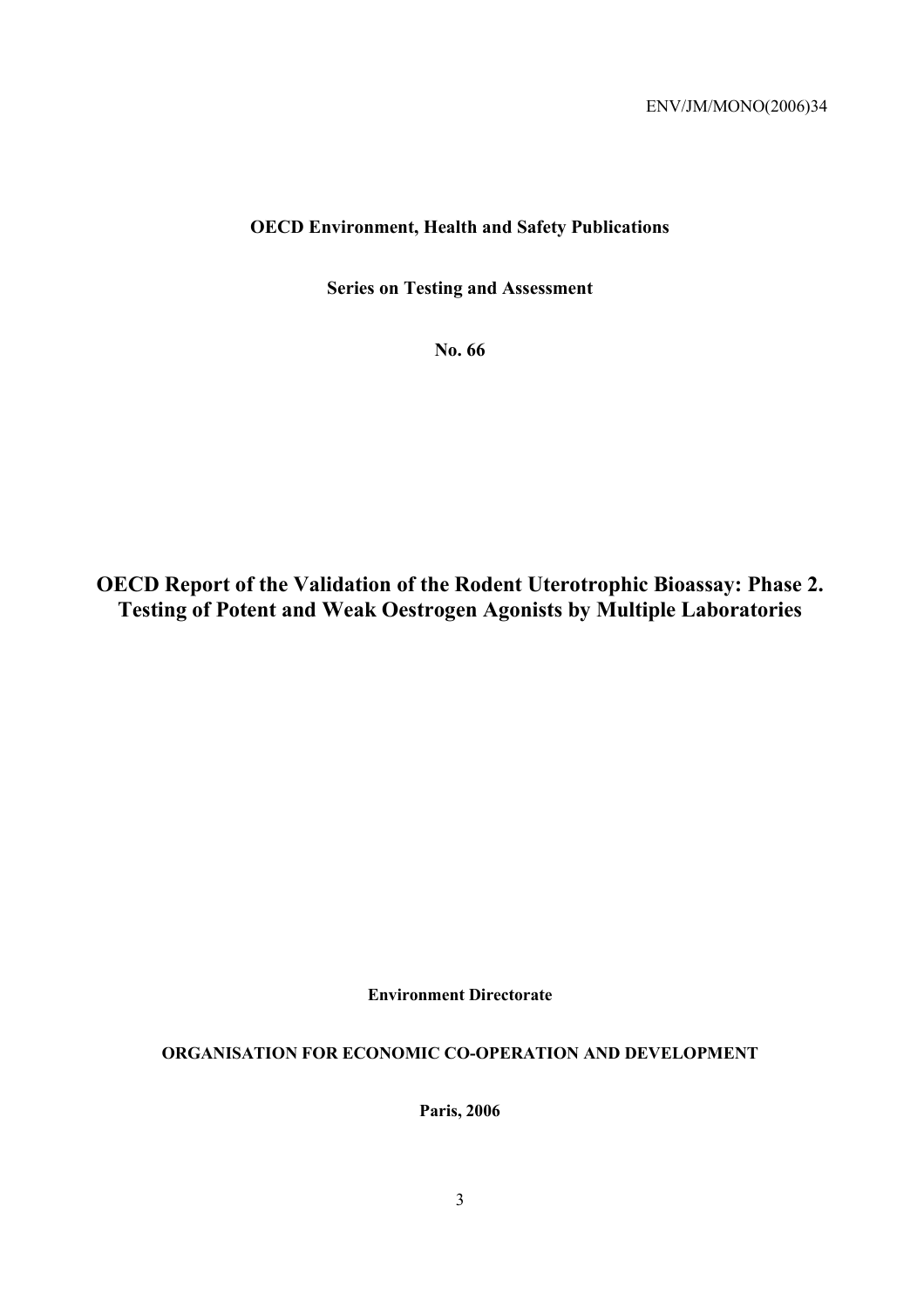#### **Also published in the Series on Testing and Assessment:**

No. 1, *Guidance Document for the Development of OECD Guidelines for Testing of Chemicals (1993; reformatted 1995, revised 2006)*

No. 2, *Detailed Review Paper on Biodegradability Testing (1995)*

No. 3, *Guidance Document for Aquatic Effects Assessment (1995)* 

No. 4, *Report of the OECD Workshop on Environmental Hazard/Risk Assessment (1995)*

No. 5, *Report of the SETAC/OECD Workshop on Avian Toxicity Testing (1996)*

No. 6, *Report of the Final Ring-test of the Daphnia magna Reproduction Test (1997)*

No. 7, *Guidance Document on Direct Phototransformation of Chemicals in Water (1997)* 

No. 8, *Report of the OECD Workshop on Sharing Information about New Industrial Chemicals Assessment (1997)*

No. 9, *Guidance Document for the Conduct of Studies of Occupational Exposure to Pesticides during Agricultural Application (1997)*

No. 10, *Report of the OECD Workshop on Statistical Analysis of Aquatic Toxicity Data (1998)*

No. 11, *Detailed Review Paper on Aquatic Testing Methods for Pesticides and industrial Chemicals (1998)*

No. 12, *Detailed Review Document on Classification Systems for Germ Cell Mutagenicity in OECD Member Countries (1998)*

No. 13, *Detailed Review Document on Classification Systems for Sensitising Substances in OECD Member Countries 1998)*

No. 14, *Detailed Review Document on Classification Systems for Eye Irritation/Corrosion in OECD Member Countries (1998)*

No. 15, *Detailed Review Document on Classification Systems for Reproductive Toxicity in OECD Member Countries (1998)*

No. 16, *Detailed Review Document on Classification Systems for Skin Irritation/Corrosion in OECD Member Countries (1998)*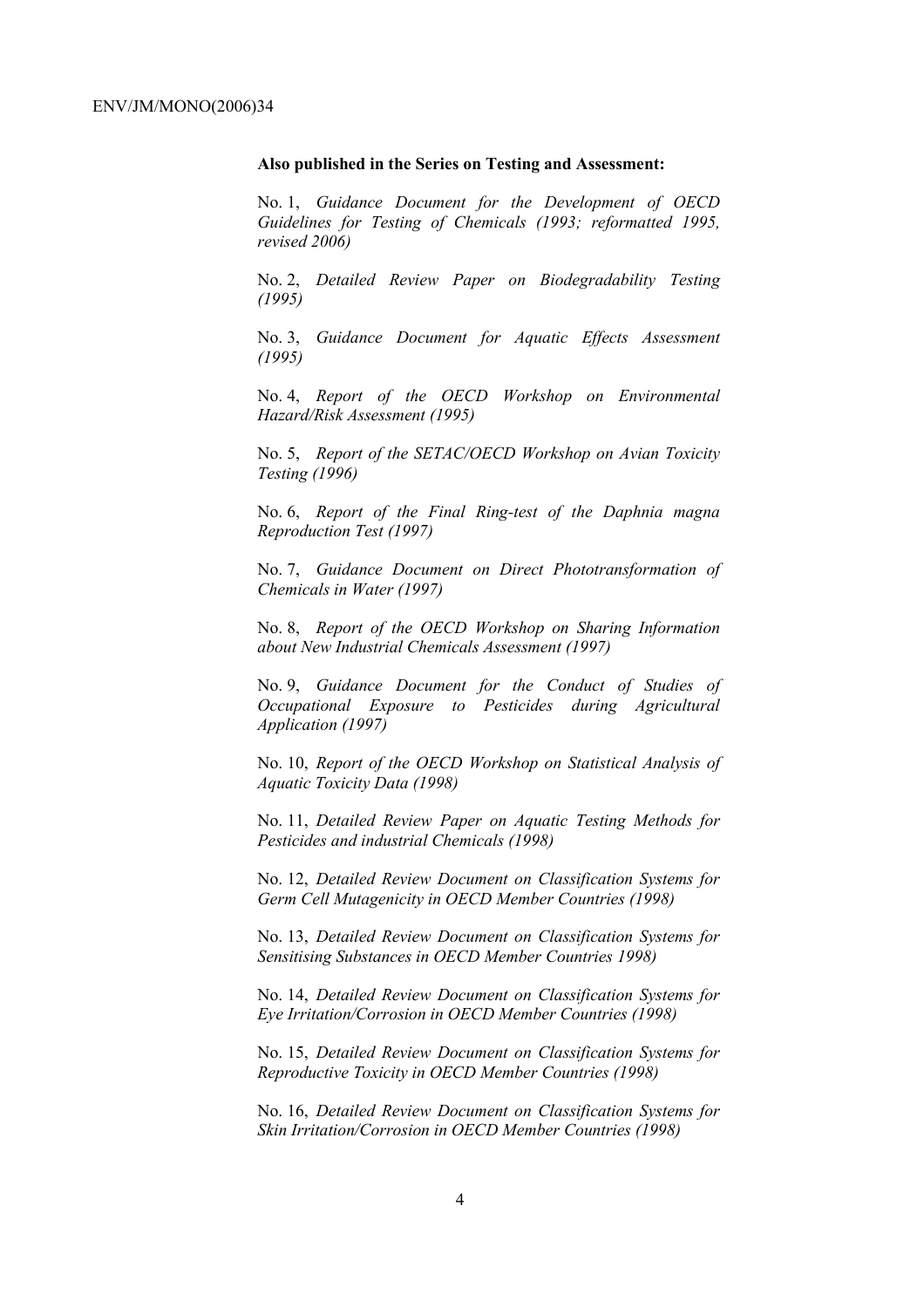No. 17, *Environmental Exposure Assessment Strategies for Existing Industrial Chemicals in OECD Member Countries (1999)*

No. 18, *Report of the OECD Workshop on Improving the Use of Monitoring Data in the Exposure Assessment of Industrial Chemicals (2000)*

No. 19, *Guidance Document on the Recognition, Assessment and Use of Clinical Signs as Humane Endpoints for Experimental Animals used in Safety Evaluation (1999)*

No. 20, *Revised Draft Guidance Document for Neurotoxicity Testing (2004)*

No. 21, *Detailed Review Paper: Appraisal of Test Methods for Sex Hormone Disrupting Chemicals (2000)*

No. 22, *Guidance Document for the Performance of Out-door Monolith Lysimeter Studies (2000)*

No. 23, *Guidance Document on Aquatic Toxicity Testing of Difficult Substances and Mixtures (2000)*

No. 24, *Guidance Document on Acute Oral Toxicity Testing (2001)*

No. 25, *Detailed Review Document on Hazard Classification Systems for Specifics Target Organ Systemic Toxicity Repeated Exposure in OECD Member Countries (2001)*

No. 26, *Revised Analysis of Responses Received from Member Countries to the Questionnaire on Regulatory Acute Toxicity Data Needs (2001)*

No 27, *Guidance Document on the Use of the Harmonised System for the Classification of Chemicals Which are Hazardous for the Aquatic Environment (2001)*

No 28, *Guidance Document for the Conduct of Skin Absorption Studies (2004)*

No 29, *Guidance Document on Transformation/Dissolution of Metals and Metal Compounds in Aqueous Media (2001)*

No 30, *Detailed Review Document on Hazard Classification Systems for Mixtures (2001)*

No 31, *Detailed Review Paper on Non-Genotoxic Carcinogens Detection: The Performance of In-Vitro Cell Transformation Assays (draft)*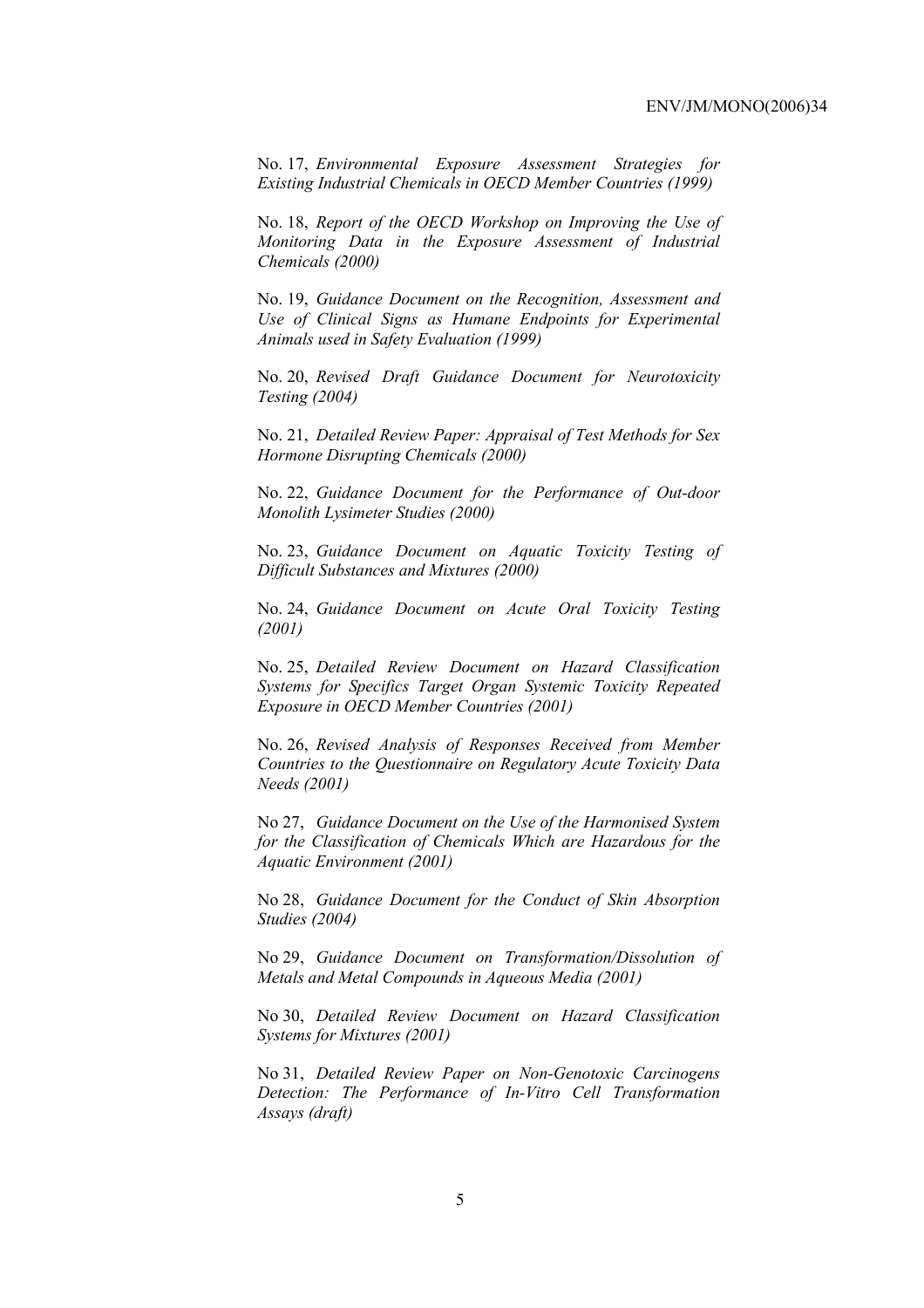No. 32, *Guidance Notes for Analysis and Evaluation of Repeat-Dose Toxicity Studies (2000)*

No. 33, *Harmonised Integrated Classification System for Human Health and Environmental Hazards of Chemical Substances and Mixtures (2001)*

No. 34, *Guidance Document on the Development, Validation and Regulatory Acceptance of New and Updated Internationally Acceptable Test Methods in Hazard Assessment (2005)*

No. 35, *Guidance notes for analysis and evaluation of chronic toxicity and carcinogenicity studies (2002)*

No. 36, *Report of the OECD/UNEP Workshop on the use of Multimedia Models for estimating overall Environmental Persistence and long range Transport in the context of PBTS/POPS Assessment (2002)*

No. 37, *Detailed Review Document on Classification Systems for Substances Which Pose an Aspiration Hazard (2002)*

No. 38, *Detailed Background Review of the Uterotrophic Assay Summary of the Available Literature in Support of the Project of the OECD Task Force on Endocrine Disrupters Testing and Assessment (EDTA) to Standardise and Validate the Uterotrophic Assay (2003)*

No. 39, *Guidance Document on Acute Inhalation Toxicity Testing (in preparation)*

No. 40, *Detailed Review Document on Classification in OECD Member Countries of Substances and Mixtures Which Cause Respiratory Tract Irritation and Corrosion (2003)*

No. 41, *Detailed Review Document on Classification in OECD Member Countries of Substances and Mixtures which in Contact with Water Release Toxic Gases (2003)*

No. 42, *Guidance Document on Reporting Summary Information on Environmental, Occupational and Consumer Exposure (2003)*

No. 43, *Draft Guidance Document on Reproductive Toxicity Testing and Assessment (in preparation)*

No. 44, *Description of Selected Key Generic Terms Used in Chemical Hazard/Risk Assessment (2003)*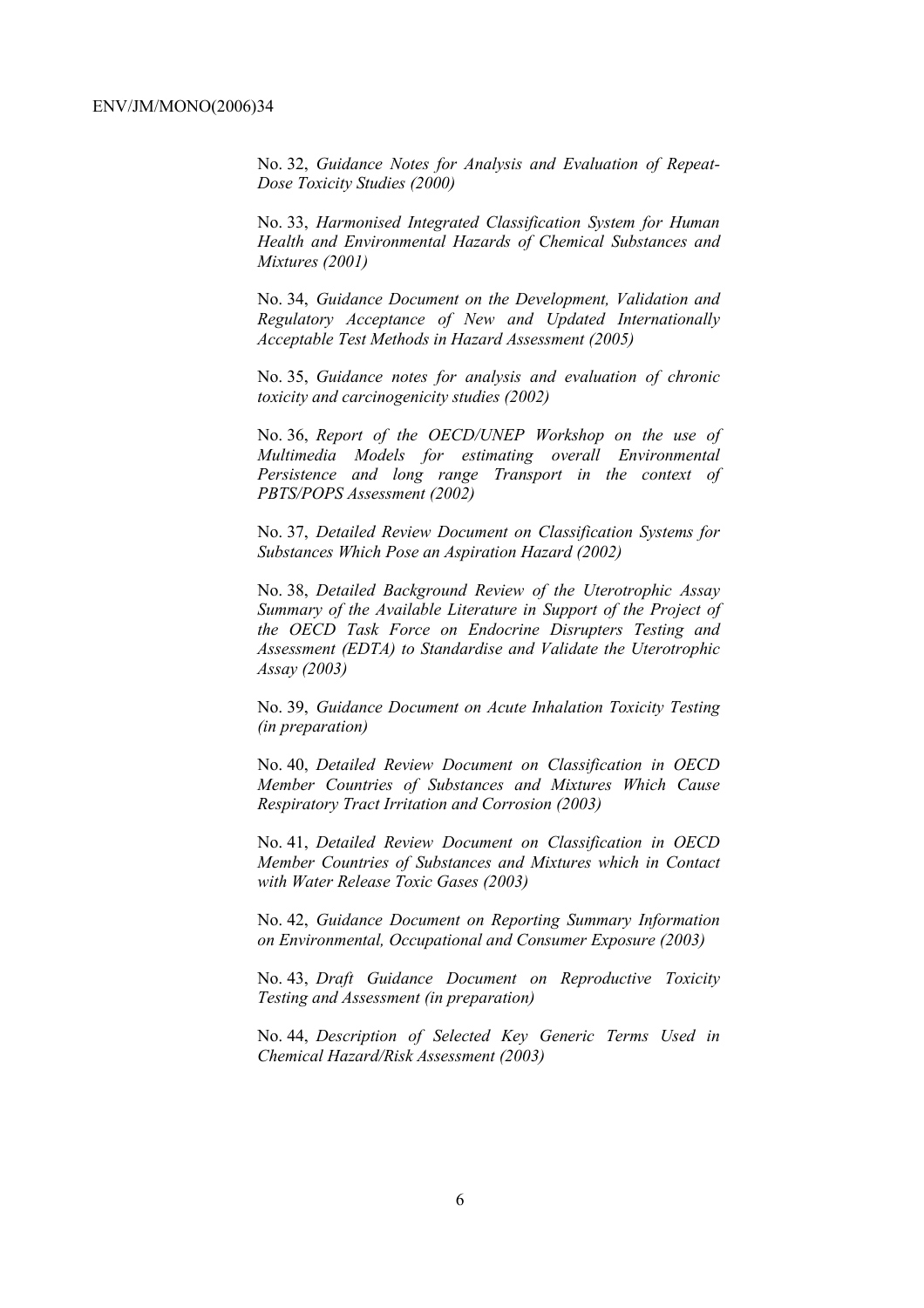No. 45, *Guidance Document on the Use of Multimedia Models for Estimating Overall Environmental Persistence and Long-range Transport (2004)*

No. 46*, Detailed Review Paper on Amphibian Metamorphosis Assay for the Detection of Thyroid Active Substances (2004)* 

No. 47, *Detailed Review Paper on Fish Screening Assays for the Detection of Endocrine Active Substances (2004)* 

No. 48, *New Chemical Assessment Comparisons and Implications for Work sharing (2004)* 

No. 49*, Report from the Expert Group on(Quantitative) Structure-Activity Relationships [(Q)SARs] on the Principles for the Validation of (Q)SARs (2004)* 

No. 50*, Report of the OECD/IPCS Workshop on Toxicogenomics (2005)* 

No. 51*, Approaches to Exposure Assessment in OECD Member Countries: Report from the Policy Dialogue on Exposure Assessment in June 2005 (2006)* 

No. 52*, Comparison of emission estimation methods used in Pollutant Release and Transfer Registers (PRTRs) and Emission Scenario Documents (ESDs): Case study of pulp and paper and textile sectors (2006)* 

No. 53*, Guidance Document on Simulated Freshwater Lentic Field Tests (Outdoor Microcosms and Mesocosms) (2006)* 

No. 54*, Current Approaches in the Statistical Analysis of Ecotoxicity Data: A Guidance to Application (2006)* 

No. 55*, Detailed Review Paper on Aquatic Arthropods in Life Cycle Toxicity Tests with an Emphasis on Developmental, Reproductive and Endocrine Disruptive Effects (2006)* 

No. 56, *Guidance Document on the Breakdown of Organic Matter in Litter Bags (2006)* 

No. 57, *Detailed Review Paper on Thyroid Hormone Disruption Assays (2006)* 

No. 58, *Report on the Regulatory Uses and Applications in OECD Member Countries of (Quantitative) Structure-Activity Relationship [(Q)SAR] Models in the Assessment of New and Existing Chemicals (2006)*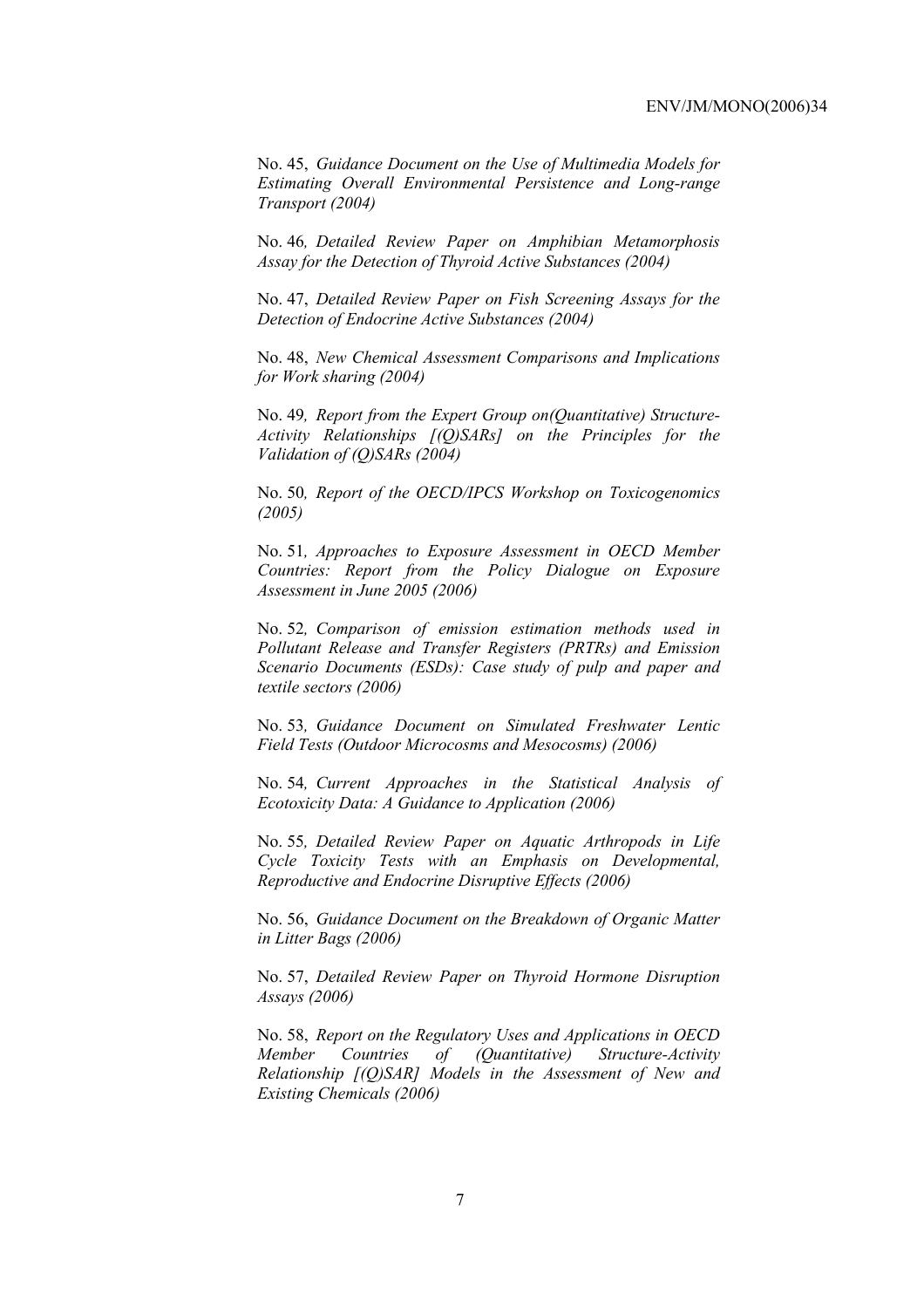No. 59, *Report of the Validation of the Updated Test Guideline 407: Repeat Dose 28-Day Oral Toxicity Study in Laboratory Rats (2006)* 

No. 60, *Report of the Initial Work Towards the Validation of the 21-Day Fish Screening Assay for the Detection of Endocrine Active Substances (Phase 1A) (2006)* 

No. 61, *Report of the Validation of the 21-Day Fish Screening Assay fort he Detection of Endocrine Active Substances (Phase 1B) (2006)* 

No. 62*, Final OECD Report of the Initial Work Towards the Validation of the Rat Hershberger Assay : Phase-1, Androgenic Response to Testosterone Propionate, and Anti-Androgenic Effects of Flutamide (2006)* 

No. 63, *Guidance Document on the Definition of Residue (2006)* 

No. 64, *Guidance Document on Overview of Residue Chemistry Studies (2006)* 

No. 65, *OECD Report of the Initial Work Towards the Validation of the Rodent Uterotrophic Assay – Phase One (2006)* 

No. 66, *OECD Report of the Validation of the Rodent Uterotrophic Bioassay - Phase 2: Testing of Potent and Weak Oestrogen Agonists by Multiple Laboratories (2006)* 

#### **© OECD 2006**

Applications for permission to reproduce or translate all or part of this material should be made to: Head of Publications Service, OECD, 2 rue André-Pascal, 75775 Paris Cedex 16, France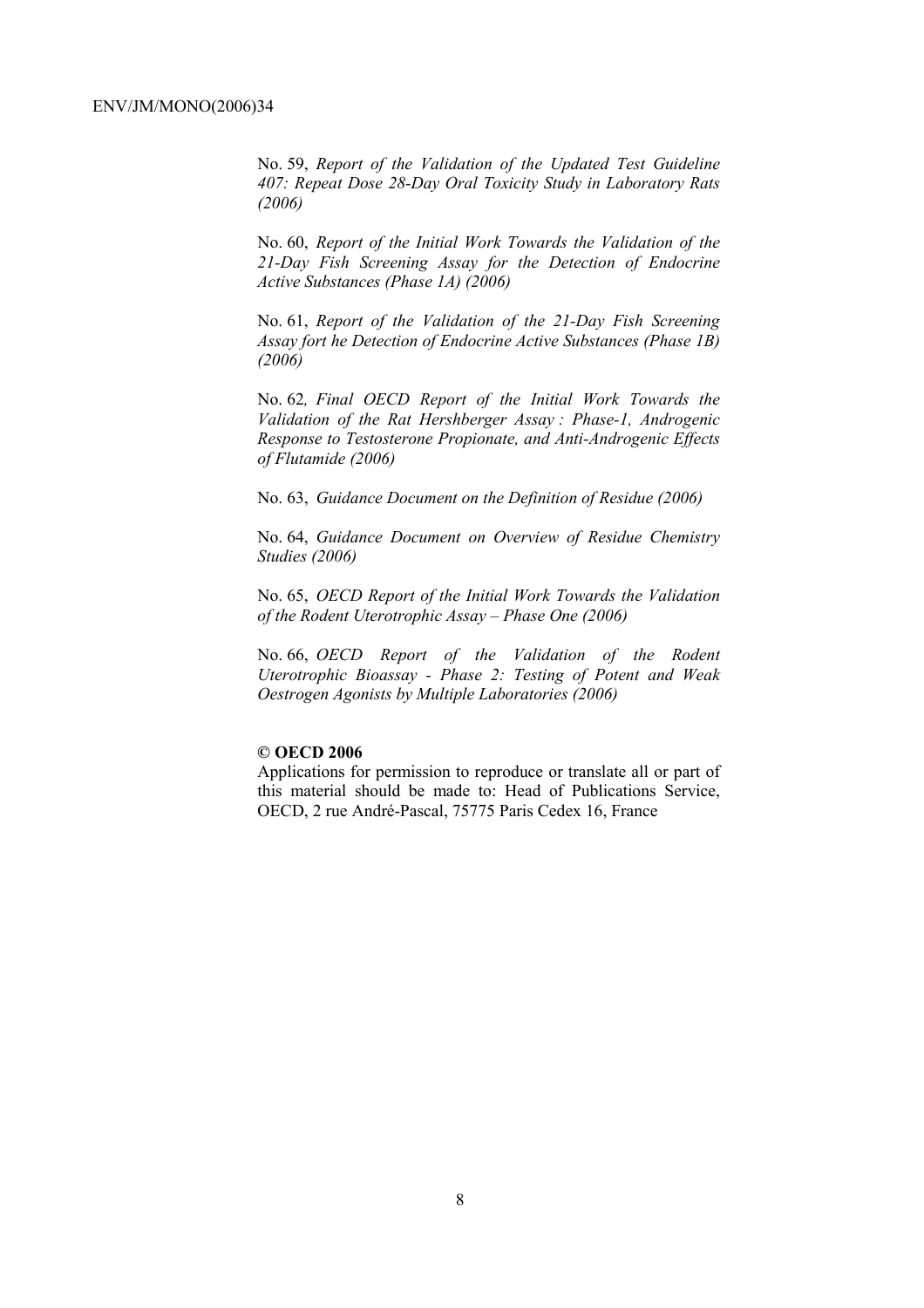# **ABOUT THE OECD**

The Organisation for Economic Co-operation and Development (OECD) is an intergovernmental organisation in which representatives of 30 industrialised countries in North America, Europe and the Asia and Pacific region, as well as the European Commission, meet to co-ordinate and harmonise policies, discuss issues of mutual concern, and work together to respond to international problems. Most of the OECD's work is carried out by more than 200 specialised committees and working groups composed of member country delegates. Observers from several countries with special status at the OECD, and from interested international organisations, attend many of the OECD's workshops and other meetings. Committees and working groups are served by the OECD Secretariat, located in Paris, France, which is organised into directorates and divisions.

The Environment, Health and Safety Division publishes free-of-charge documents in ten different series: **Testing and Assessment**; **Good Laboratory Practice and Compliance Monitoring**; **Pesticides and Biocides**; **Risk Management**; **Harmonisation of Regulatory Oversight in Biotechnology**; **Safety of Novel Foods and Feeds; Chemical Accidents; Pollutant Release and Transfer Registers; Emission Scenario Documents; and the Safety of Manufactured Nanomaterials.** More information about the Environment, Health and Safety Programme and EHS publications is available on the OECD's World Wide Web site (http://www.oecd.org/ehs/).

*This publication was produced within the framework of the Inter-Organisation Programme for the Sound Management of Chemicals (IOMC).* 

**The Inter-Organisation Programme for the Sound Management of Chemicals (IOMC) was established in 1995 following recommendations made by the 1992 UN Conference on Environment and Development to strengthen co-operation and increase international coordination in the field of chemical safety. The participating organisations are FAO, ILO, OECD, UNEP, UNIDO, UNITAR and WHO. The World Bank and UNDP are observers. The purpose of the IOMC is to promote co-ordination of the policies and activities pursued by the Participating Organisations, jointly or separately, to achieve the sound management of chemicals in relation to human health and the environment.**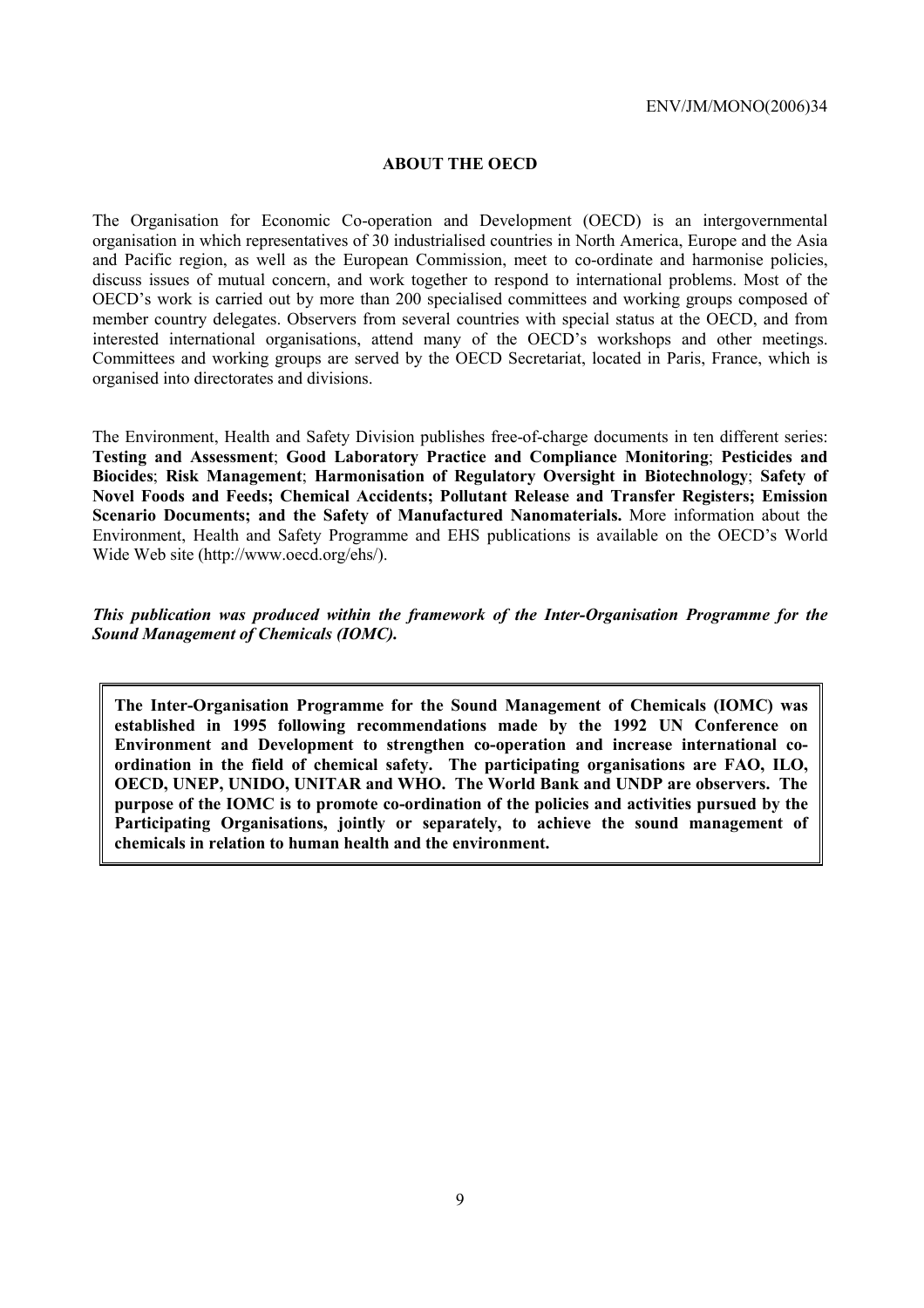**This publication is available electronically, at no charge.** 

**For this and many other Environment,**  Health and Safety publications, consult the OECD's **World Wide Web site (www.oecd.org/ehs/)** 

**or contact:** 

**OECD Environment Directorate, Environment, Health and Safety Division** 

> **2 rue AndrÈ-Pascal 75775 Paris Cedex 16 France**

**Fax: (33-1) 44 30 61 80 E-mail: ehscont@oecd.org**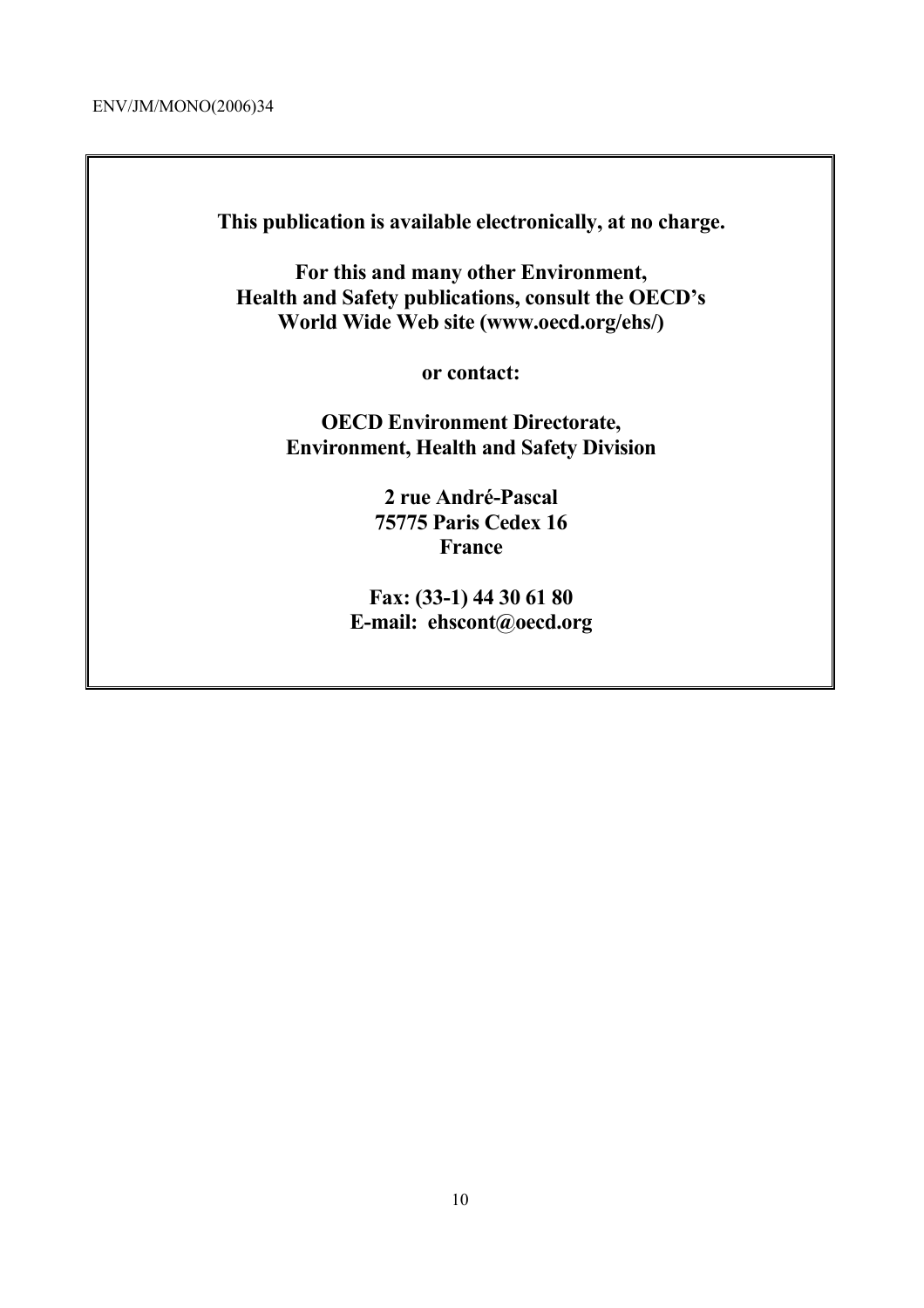#### **FOREWORD**

 This document provides a description and summary of Phase-2 of the OECD validation of the rodent uterotrophic bioassay. It contains the background on how the validation study was organised and performed, the standardised protocols used, a comprehensive summary of test data, and the conclusions drawn from the studies. The study was performed in two parts: the testing of single, pre-selected doses of a number of coded test chemicals, and dose-response studies of uncoded potent and weak oestrogen agonists.

 The laboratory-testing portion of this phase was conducted between June 2000 and June 2001. This document was written by the OECD Secretariat. Extensive input was contributed by the Lead Laboratory, Drs. T. Inoue and J. Kanno (National Institute of Health Sciences, Japan); the independent statisticians, Drs. J. Haseman and S. Peddada (National Institute of Environmental Health Sciences, US); and members of the Mammalian Validation Management Group, notably Drs. J. Ashby (Sygenta, CTL Laboratory, UK), A. Maciorowski and G. Timm (US Environmental Protection Agency, Washington, DC), and W. Owens (Procter & Gamble, US).

 The draft report was approved by the Validation Management Group mammalian in April 2003 and endorsed by the Task Force on Endocrine Disrupters Testing and Assessment in May 2003.

This Work is published on the responsibility of the Secretary-General of the OECD. The opinions expressed and arguments employed herein do not necessarily reflect the official views of the Organisation or of the governments of its member countries.

Contact for further details

Environment, Health and Safety Division Environment Directorate Organisation for Economic Co-operation and Development 2, rue André-Pascal, 75775 Paris Cedex 16, France

Tel: 33-1-45-24-1674 or 9843 Fax: 33-1-45-24-16-75 E-mail: env.edcontact@oecd.org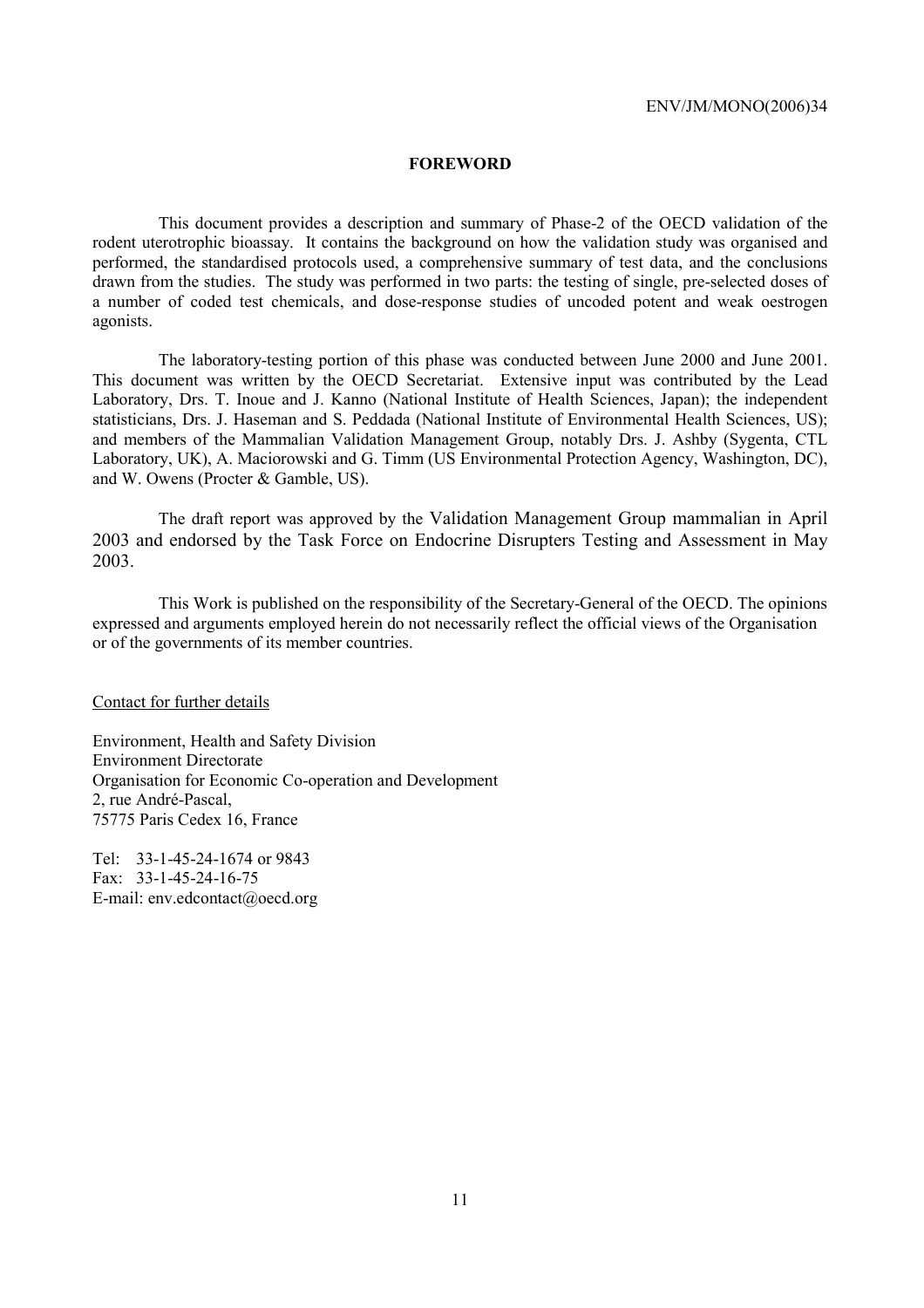# **TABLE OF CONTENTS**

| COMPARISON OF IMMATURE (PROTOCOL B) AND OVX (PROTOCOL C) DOSE-RESPONSES WITHIN LABS 71<br>COMPARISON OF 17A-ETHINYL OESTRADIOL VALUES FROM PHASE-1 AND PHASE-2 EXPERIMENTS |  |
|----------------------------------------------------------------------------------------------------------------------------------------------------------------------------|--|
|                                                                                                                                                                            |  |
|                                                                                                                                                                            |  |
|                                                                                                                                                                            |  |
|                                                                                                                                                                            |  |
|                                                                                                                                                                            |  |
|                                                                                                                                                                            |  |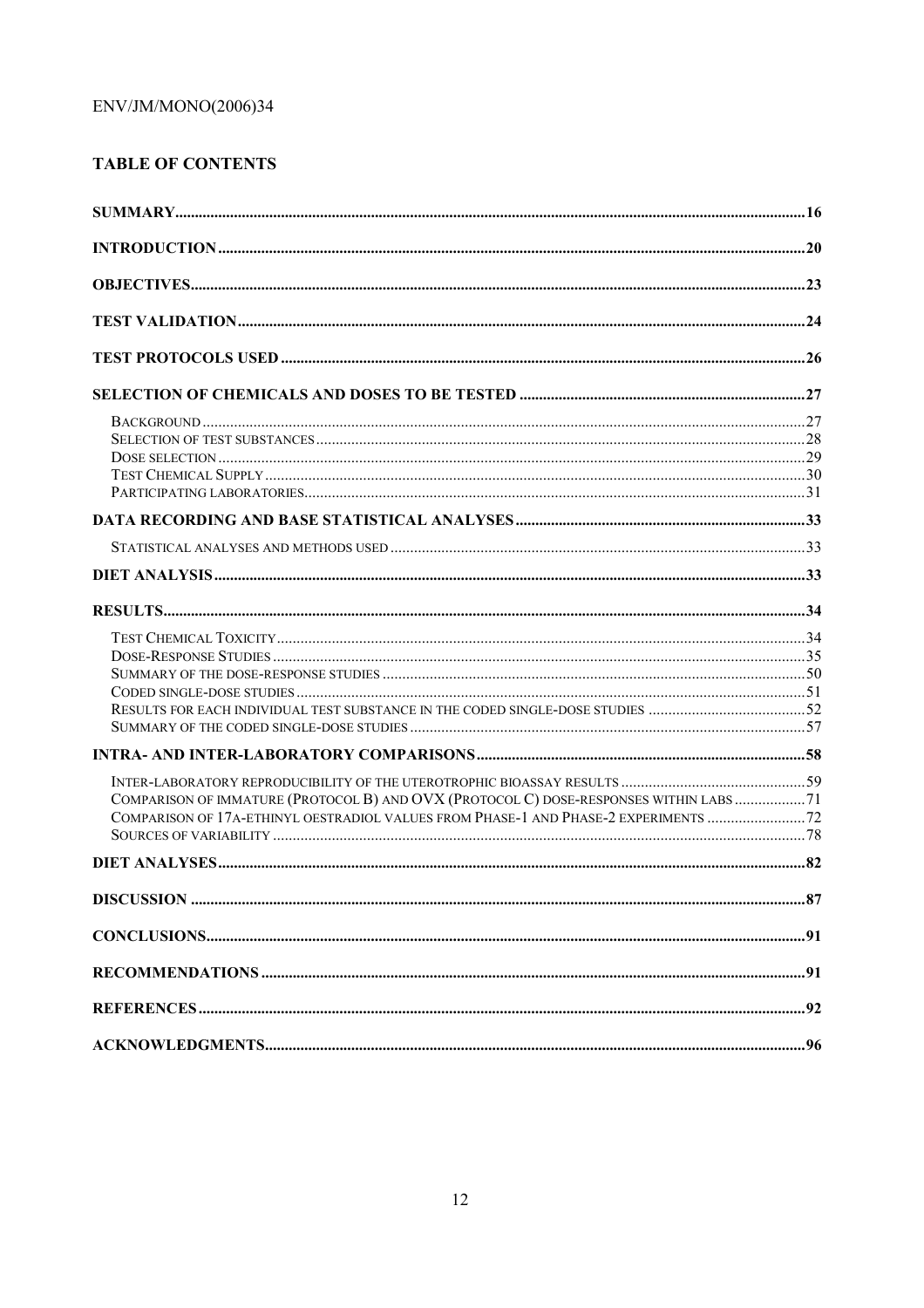# **List of Annexes**

- Annex 1. Participating Laboratories
- Annex 2. Test protocols
- Annex 3. Analyses of the phytoestrogen content of the diets
- Annex 4. Mean wet and blotted uterine weights and terminal body weights from dose-response and coded single-dose studies

## **List of Figures**

- Figure 1. Structures of the Tested Chemicals
- Figure 2. Assessment Process of the Relevance and Reliability of New or Significantly Revised Testing Methods for Hazard Characterisation
- Figure 3. Mean blotted uterine weights for immature vehicle control groups relative to their mean body weight
- Figure 4. Mean blotted uterine weights for OVX vehicle control groups relative to their mean body weight
- Figure 5. Rank order of the coefficients of variation for the immature vehicle control groups from Protocols A and B
- Figure 6. Rank order of the coefficients of variation for the OVX vehicle control groups from Protocols C and D
- Figure 7. Mean blotted uterine weights of the OVX vehicle control groups from Phase-1 (squares) and Phase-2 (diamonds)
- Figure 8. Estimated total intake of phytoestrogens as genistein equivalents versus the mean vehicle control blotted weights for immature animals
- Figure 9. Estimated total intake of phytoestrogens as genistein equivalents versus the mean vehicle control blotted weights for OVX animals

#### **List of Tables**

- Table 1. Chemicals used in Phase-2 of the OECD validation of the rodent uterotrophic bioassay
- Table 2. Studies performed, protocols used, and chemicals tested by each laboratory in Phase-2
- Table 3. Oral gavage doses selected for the dose-response experiments (Protocols A and E)
- Table 4. Subcutaneous doses selected for the dose-response experiments (Protocols B, C, and D)
- Table 5. Doses (mg/kg) selected for the coded single-dose experiments
- Table 6. Laboratory animal strains, housing, test, and treatment conditions in Phase-2
- Table 7. Animal Mortality Number of Animals Euthanised or Found Dead in Phase-2 (Group Starting Size was 6)
- Table 8. Numbers of laboratories testing each chemical in the dose-response studies
- Table 9a. Bisphenol A: Interlaboratory dose-response comparison of blotted uterine weight increase using Protocol A
- Table 9b. Bisphenol A: Interlaboratory dose-response comparison of blotted uterine weight increase using Protocol B
- Table 9c. Bisphenol A: Interlaboratory dose-response comparison of blotted uterine weight increase using Protocol C
- Table 9d. Bisphenol A: Interlaboratory dose-response comparison of blotted uterine weight increase using Protocols D and E
- Table 10a. *o,p*<sup>2</sup>-DDT: Interlaboratory dose-response comparison of blotted uterine weight increase using Protocol A
- Table 10b. *o,p*<sup>2</sup>-DDT: Interlaboratory dose-response comparison of blotted uterine weight increase using Protocol B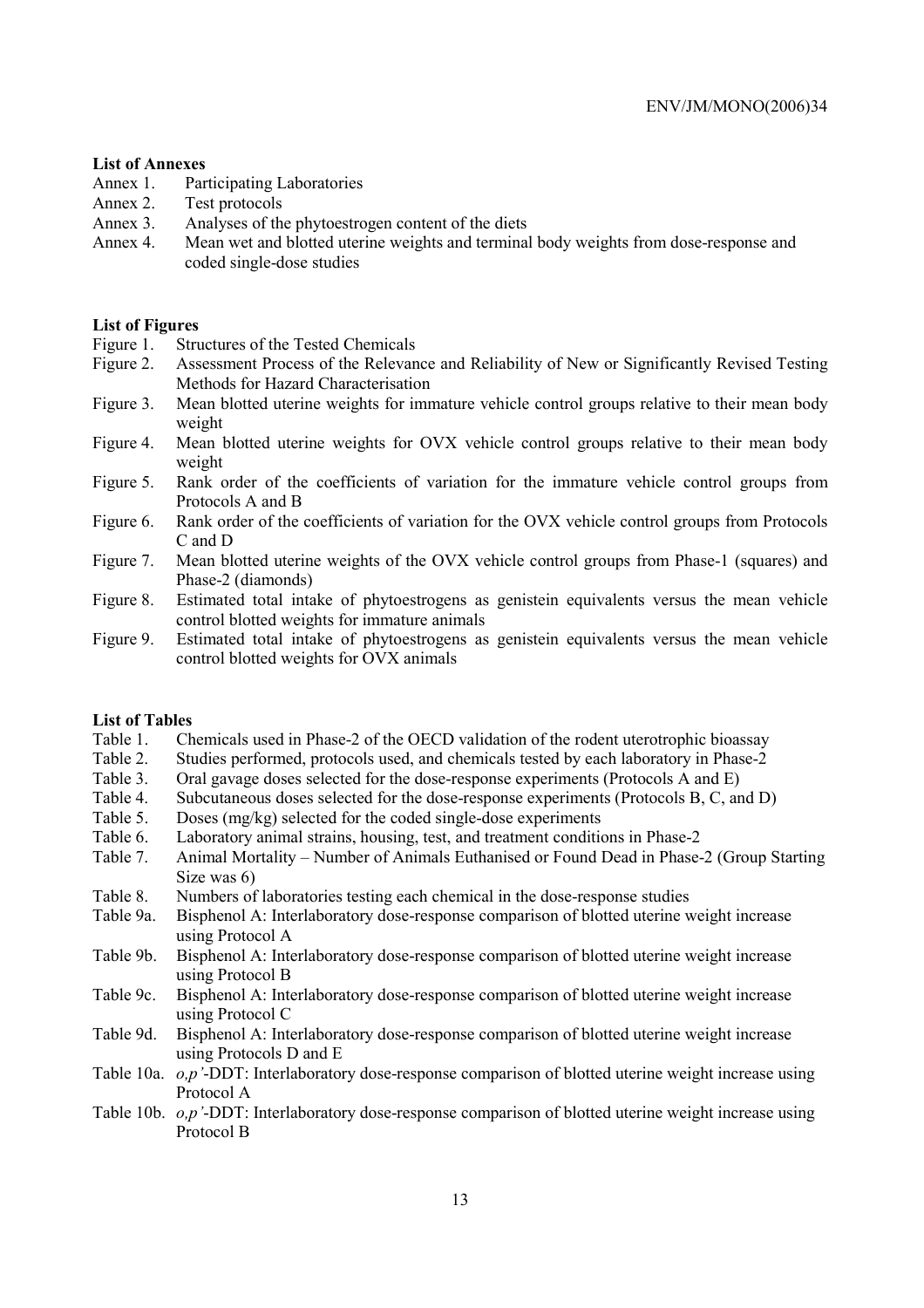- Table 10c. *o,p*<sup>2</sup>-DDT: Interlaboratory dose-response comparison of blotted uterine weight increase using Protocol C
- Table 10d. *o,p*<sup>2</sup>-DDT: Interlaboratory dose-response comparison of blotted uterine weight increase using Protocols D and E
- Table 11a. Genistein: Interlaboratory dose-response comparison of blotted uterine weight increase using Protocol A
- Table 11b. Genistein: Interlaboratory dose-response comparison of blotted uterine weight increase using Protocol B
- Table 11c. Genistein: Interlaboratory dose-response comparison of blotted uterine weight increase using Protocol C
- Table 11d. Genistein: Interlaboratory dose-response comparison of blotted uterine weight increase using Protocols D and E
- Table 12a. Methoxychlor: Interlaboratory dose-response comparison of blotted uterine weight increase using Protocol A -Interlaboratory comparison
- Table 12b. Methoxychlor: Interlaboratory dose-response comparison of blotted uterine weight increase using Protocol B –Inter-laboratory comparison
- Table 12c. Methoxychlor: Interlaboratory comparison of blotted uterine weight increase using Protocol C
- Table 12d. Methoxychlor: Interlaboratory comparison of blotted uterine weight increase using Protocols D and E
- Table 13a. Nonylphenol: Interlaboratory dose-response comparison of blotted uterine weight increase using Protocol A
- Table 13b. Nonylphenol: Interlaboratory dose-response comparison of blotted uterine weight increase using Protocol B
- Table 13c. Nonylphenol: Interlaboratory dose-response comparison of blotted uterine weight increase using Protocol C
- Table 13d. Nonylphenol: Interlaboratory dose-response comparison of blotted uterine weight increase using Protocols D and E
- Table 14a. Blotted uterine weight increase in response to the low dose of ethinyl oestradiol used as the positive reference dose in the dose-response studies
- Table 14b. Blotted uterine weight increase in response to the high dose of ethinyl oestradiol used as the positive reference dose in the dose-response studies
- Table 15a. Minimal effective doses (mg/kg/d) and the corresponding uterine weight increase for Bisphenol A in the dose response studies
- Table 15b. Minimal effective doses (mg/kg/d) and the corresponding uterine weight increase for  $o, p'$ -DDT in the dose response studies
- Table 15c. Minimal effective doses (mg/kg/d) and the corresponding uterine weight increase for genistein in the dose response studies
- Table 15d. Minimal effective doses (mg/kg/d) and the corresponding uterine weight increase for methoxychlor in the dose response studies
- Table 15e. Minimal effective doses (mg/kg/d) and the corresponding uterine weight increase for nonylphenol in the dose response studies
- Table 16. Bisphenol A: Summary responses of blotted uterine weights in the coded single-dose study
- Table 17. Dibutyl phthalate: Summary responses of blotted uterine weights in the coded single-dose study
- Table 18. *o,p*<sup>2</sup>-DDT: Summary responses of blotted uterine weights in the coded single-dose study
- Table 19. Genistein: Summary responses of blotted uterine weights in the coded single-dose study
- Table 20. Methoxychlor: Summary responses of blotted uterine weights in the coded single-dose study
- Table 21. Nonylphenol: Summary responses of blotted uterine weights in the coded single-dose study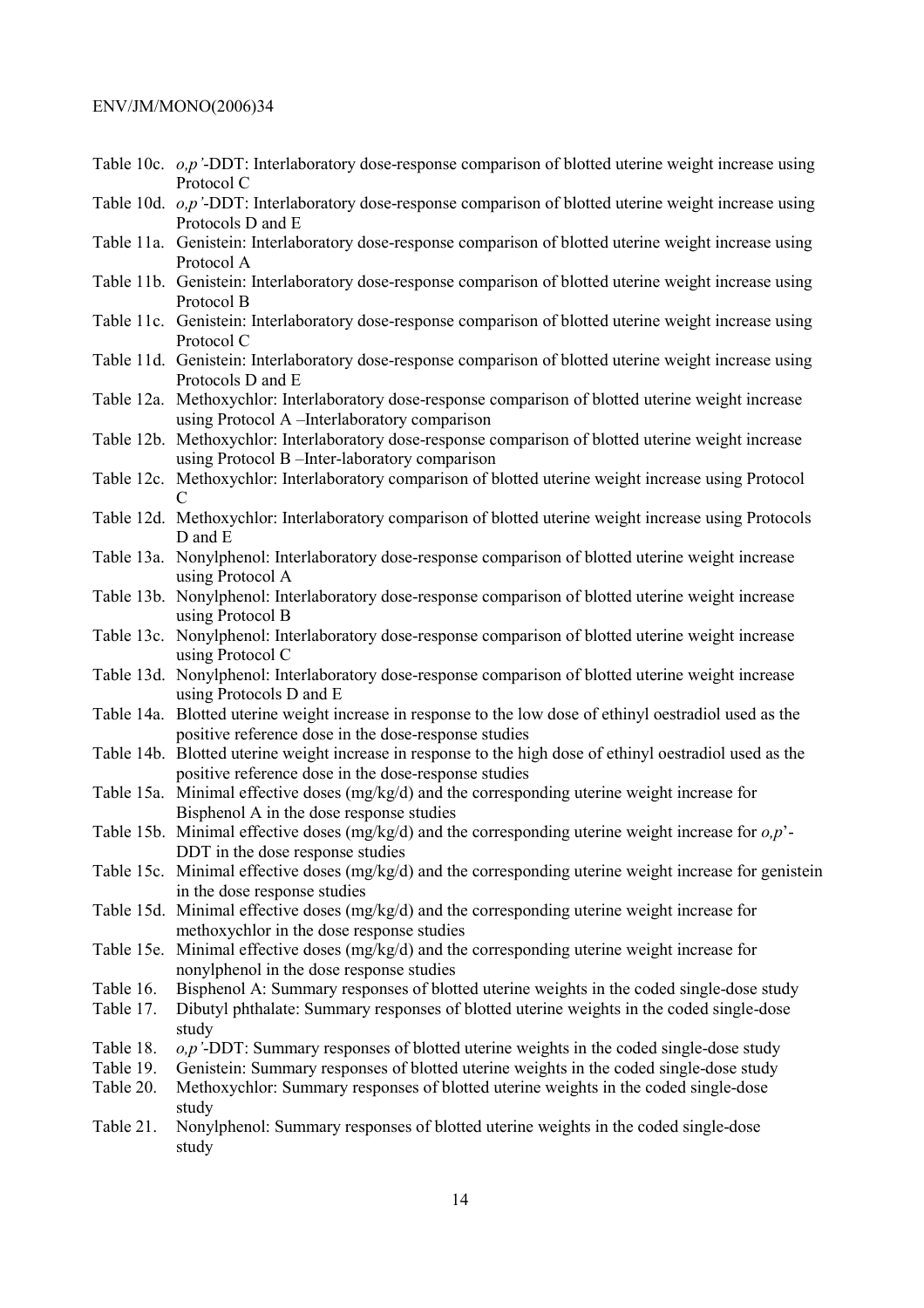- Table 22. Summary of the relative uterus weight increase expressed as means  $\pm$  standard deviations [coefficients of variance] of the coded single-dose responses
- Table 23. Proportions of laboratories achieving statistically significant responses for each chemical in the different protocols at the same dose
- Table 24. Global analysis of coded single-dose and dose response studies: Ratio of blotted uterine weight of test groups to vehicle control group based on pooled data
- Table 25a. Protocol A: Within-laboratory comparison of dose-response and coded single-dose results at the same test substance dose
- Table 25b. Protocol B: Within-laboratory comparison of dose-response and coded single-dose results at the same test substance dose
- Table 25c. Protocol C: Within-laboratory comparison of dose-response and coded single-dose results at the same test substance dose
- Table 25d. Protocol D: Within-laboratory comparison of dose-response and coded single-dose results at the same test substance dose
- Table 26. Differences in statistical significance between dose-response and coded single-dose experiments at the same dose.
- Table 27. Statistically significant differences between coded single-dose and dose response studies
- Table 28a. Bisphenol A: Comparison of immature (Protocol B) and OVX (Protocol C) rats
- Table 28b. *o,p*<sup>2</sup>-DDT: Comparison of immature (Protocol B) and OVX (Protocol C) rats
- Table 28c. Genistein: Comparison of immature (Protocol B) and OVX (Protocol C) rats
- Table 28d. Methoxychlor: Comparison of immature (Protocol B) and OVX (Protocol C) rats
- Table 28e. Nonylphenol: Comparison of immature (Protocol B) and OVX (Protocol C) rats
- Table 29a. Protocol A: Comparison of the EE Phase-1 and Phase-2 blotted weight responses
- Table 29b. Protocol B: Comparison of the EE Phase-1 and Phase-2 blotted weight responses
- Table 29c. Protocol C: Comparison of the EE Phase-1 and Phase-2 blotted weight responses
- Table 29d. Protocol D: Comparison of the EE Phase-1 and Phase-2 blotted weight responses
- Table 30. Comparison of EE responses of immature (Protocol B) and OVX (Protocol C) rats
- Table 31. Blotted uterine weights as a percentage of body weight in animals treated only with the vehicle control
- Table 32. Comparison of phytoestrogen levels with estimated total genistein equivalents of each diet
- Table 33. Linear least squares analyses of dietary total estimated genistein intake (mg/kg/d) against the ratio of the relative increase of the blotted uterine weights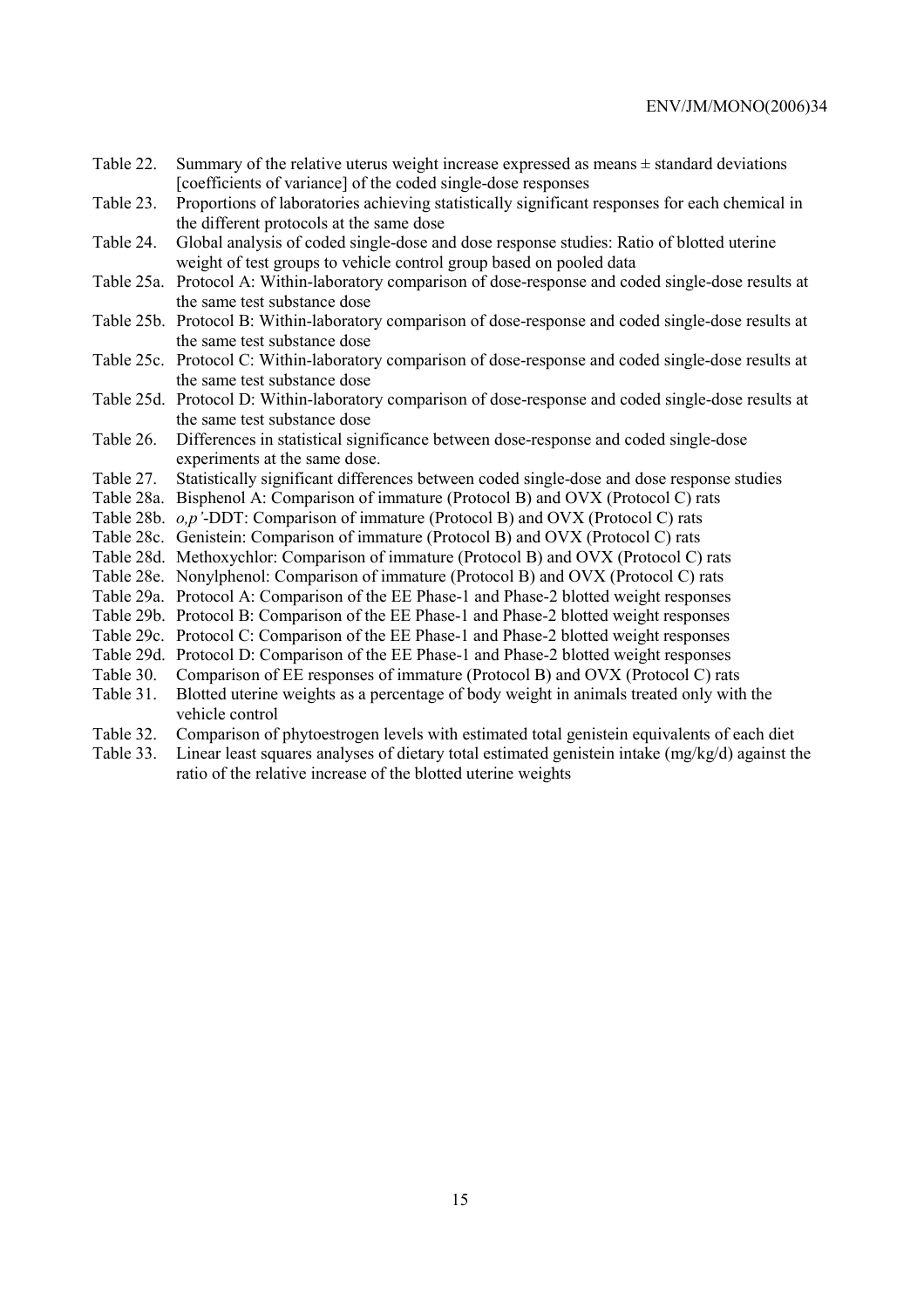# **SUMMARY**

i) This report summarises the results from an OECD inter-laboratory study conducted in 2000-2001 to demonstrate that the uterotrophic bioassay can reliably detect strong and weak oestrogens, to demonstrate the transferability of standardised protocols amongst laboratories, and to quantitate the interand intralaboratory reproducibility of the assay. The uterotrophic bioassay was one of three *in vivo* assays selected for validation by the OECD Task Force on Endocrine Disrupters Testing and Assessment (EDTA), which was established to develop and validate new and improved methods to identify and to assess substances acting through endocrine mechanisms (1).

ii) The principle of the rodent uterotrophic bioassay is that the growth phase of the uterus in the natural estrous cycle is under the control of oestrogens that are necessary to stimulate and maintain growth of the uterine tissues. This growth in the natural estrous cycle is rapid and easily measurable within two days. When the endogenous source of oestrogen is not available, either because of immaturity of the animals or because the animals have been ovariectomised, then the animal becomes sensitive to an exogenous source of oestrogen to initiate or restore growth of the uterus. Chemicals that act as oestrogen agonists may then be identified, if they cause a statistically significant increase in the weights of the oestrogen-dependent uterine tissues, or as an oestrogen antagonist if they decrease the uterine growth response when co-administered with a potent reference oestrogen.

iii) The first phase (Phase-1) of the validation of the rodent uterotrophic bioassay involved 19 laboratories and measured the animals' responses to a potent reference oestrogen, 17α-ethinyl oestradiol (CAS n° 57-63-6) and to a potent antagonist, ZM 189,154 (CAS n° 101908-22-9). Despite differences in rat strain used and different levels of experience among the participating laboratories, there was acceptable agreement among laboratories with respect to the magnitudes of the responses at the different dose levels and the doses at which significant responses were obtained with two versions of the uterotrophic bioassay using the intact, immature rat and the young adult ovariectomised rat, respectively (10)(11).

iv) This report represents the second phase of the validation of the rodent uterotrophic bioassay and involved 20 laboratories from Denmark, France, Germany, Italy, Japan, Korea, U.K., and the U.S. Laboratories from both the public and private sectors participated in the work. The participating laboratories and principal investigators are identified in Annex 1. The lead laboratory for this Phase-2 validation study was the National Institute of Health Sciences, Tokyo, Japan, with statistical support provided by the U.S. National Institute of Environmental Health Sciences, Research Triangle Park, North Carolina.

v) The Phase-2 work involved the testing of seven test substances. The potent oestrogen, 17αethinyl oestradiol (hereafter, EE), was again used as the reference agonist for the Phase-2 study. In Phase-2, five weak oestrogen agonists that were three or more orders of magnitude lower in oestrogen receptor binding affinity than EE (bisphenol A (BPA), *o,p*<sup>2</sup>-DDT (DDT), genistein (GEN), methoxychlor (MC), and nonylphenol (NP)) were tested in dose-response experiments and as coded chemicals in coded single-dose experiments. The coded single-dose experiments also included one chemical (dibutyl phthalate) considered to be negative and to have no oestrogenic binding affinity or biological activity in welldesigned and well-conducted studies.

vi) Four protocol versions of the uterotrophic bioassay were used: intact, immature rats treated by oral gavage (Protocol A) and sub-cutaneous injection with a dosing regimen of three consecutive days (Protocol B), and mature, ovariectomised (OVX) rats treated by subcutaneous injection using two different dosing regimens of three (Protocol C) and seven consecutive days (Protocol D), respectively. Responses consistent with an oestrogen mode of action by the test chemicals were measured as a statistically significant increase in uterine weight versus vehicle treated controls. The weights of uterine containing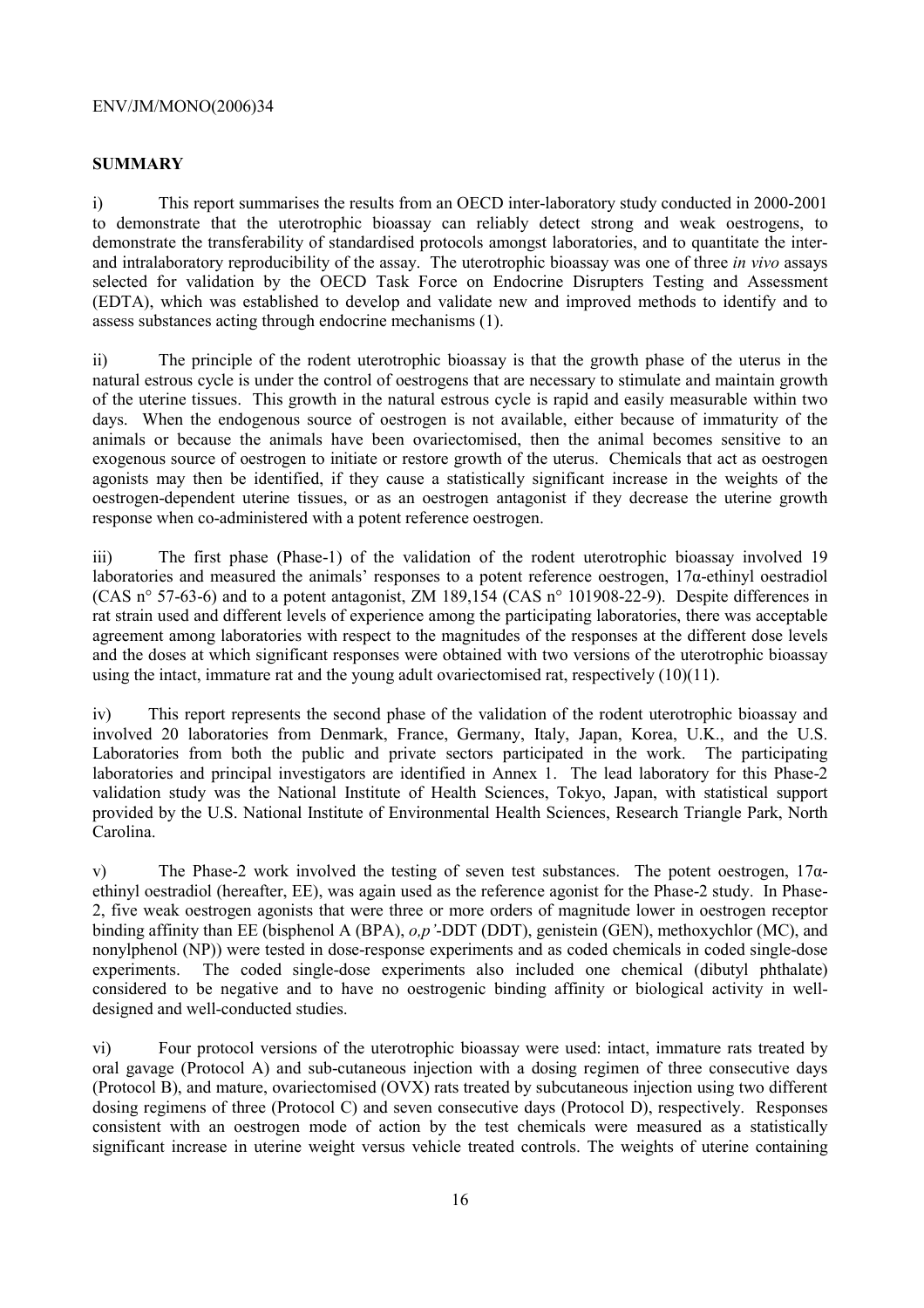luminal fluid (wet weight) and with the luminal fluid removed (blotted weight) were examined to determine which procedure provided the most reliable data, or whether either approach could be used. The following approaches were used to investigate the reliability and sensitivity of these protocols:

- the reference positive control chemical, EE, was tested at low and high doses in both the coded single-dose (not under code) and dose-response studies to evaluate the inter-laboratory reproducibility in this Phase, and provide data for comparison with the Phase-1 results from this chemical in the same laboratories.
- a dose-response study used the five weak oestrogen agonists;
- a coded single-dose study used the same chemicals in the dose-response study and a nonoestrogenic chemical. The dose selected for each chemical in the coded single-dose study was also used in the dose-response study to make direct comparisons possible; and
- the chemicals were coded in the coded single-dose study so that the laboratories would not know the identities of the chemicals.
- vii) Specific goals of Phase-2 were to:
	- evaluate the reproducibility of the protocols for identifying weak oestrogen agonists;
	- compare different routes of exposure;
	- compare immature and OVX rats;
	- determine if the laboratories in a blind study could distinguish between weak oestrogens and a chemical considered to be non-oestrogenic (dibutyl phthalate);
	- evaluate the inter- and intra-laboratory variations using the EE responses from both Phase-1 and Phase-2:
	- evaluate the inter- and intra-laboratory variations using the weak agonists responses from both the coded single-dose approach and the equivalent dose from the dose-response experiments in Phase-2;
	- characterize protocol variability at high and low doses of weak agonist;
	- thereby, provide an overall data set and report to support the reliability and relevance of the uterotrophic bioassay as a robust method for the detection of chemicals that may act like oestrogen agonists and antagonists and, consequently, may have the potential to interfere with endogenous female hormones; and
	- therefore, recommend the development of an OECD Test Guideline for the rodent uterotrophic bioassay.

vii) A total of 17 laboratories participated in the dose-response study. Several laboratories reported animal deaths during the course of the experiment, primarily with Protocol A, where the immature animals are most vulnerable just after weaning. Similar rates of toxicity were observed in both the dose-response and the coded single-dose experiments with the same chemicals. The greatest rate of toxicity was observed with NP, followed by *o,p*<sup>2</sup>-DDT. In several instances, two or more animals within a group died, which would reduce the power of the bioassay. These technical findings and animal welfare concerns suggest that range finding studies be considered in the future to avoid overt toxicity, particularly with the immature animals.

viii) All Protocols were able to detect each of the five weak oestrogen agonists provided that sufficient doses were administered. The minimal effective doses or MED (the lowest dose concentration in a series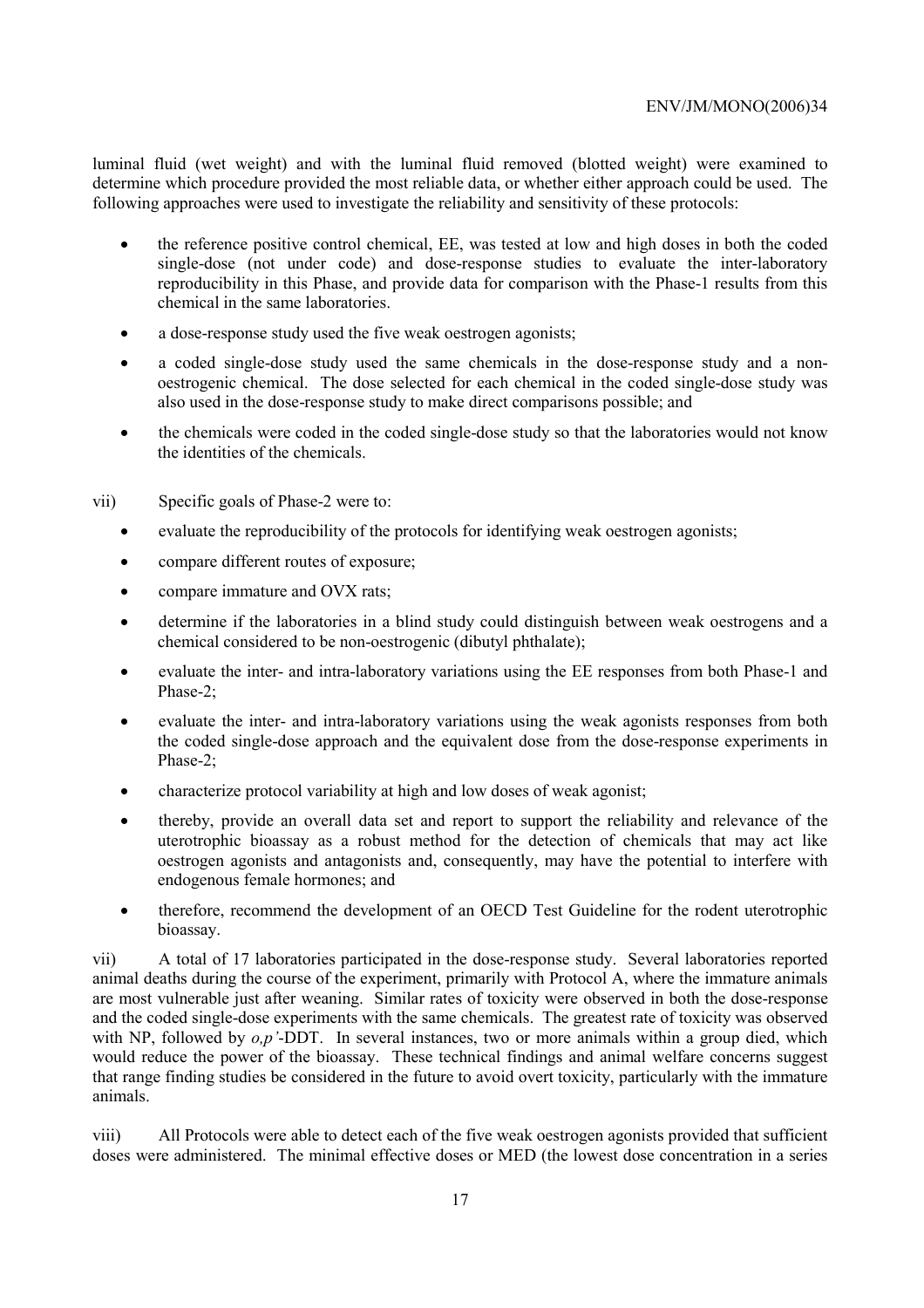achieving statistical significance) for the five weak agonists were substantially higher than for the potent reference EE. In Phase-1, the MED for EE in Protocol A by oral gavage was 0.3-1.0 µg/kg/d and in Protocols B, C, and D by sc injection was 0.1-0.3  $\mu$ g/kg/d. In Phase-2, the MEDs of the weak agonists by oral gavage ranged from  $\leq$  20 mg/kg/d for MC to 600 mg/kg/d for BPA; the latter MED being approximately 600,000-fold higher than for EE by the same route of exposure. This demonstrates the capability of the uterotrophic bioassay to detect oestrogen agonists over a substantial concentration range. Furthermore, this range should be sufficient to encompass all substances of interest to the regulatory community.

ix) Overall, no animal model (i.e., immature or OVX), protocol or route of administration was clearly and consistently superior. The specific characteristics of the individual chemical were equally or more important. For BPA, Protocol C appeared to be somewhat more sensitive than B. However, with other chemicals, such as GEN and MC, Protocol B seemed somewhat more sensitive. Similarly, oral administration in Protocol A appeared to achieve higher and earlier responses with MC and DDT, subcutaneous administration achieved higher and earlier responses with GEN and BPA, and subcutaneous administration was only modestly better with NP. Extending administration to seven consecutive days (Protocol D) showed no significant advantage over the 3-day treatment. While increasing the relative response slightly with BPA, no advantage of extending dosing in the magnitude of the response or the MED was obvious with the other weak agonists. In addition, the seven-day treatment protocol would have a modest disadvantage of higher costs as a result of the additional dosing and additional animal maintenance time. The seven-day treatment protocol cannot be recommended for routine use, but may be useful for chemicals that require longer dosing times to reach effective body burden concentrations or to induce specific metabolic enzymes.

ix) A total of 86 chemical/laboratory/protocol dose-response combinations were performed. Three approaches were used to present and to analyse the data: a) an analysis of the dose response of the individual agonists, b) an analysis of the two reference EE doses generated in conjunction with the dose response experiments, and c) a comparison of the minimal effective dose achieving statistical significance within each protocol and dose series. For each of these approaches, there was good agreement among laboratories, and across protocols. The magnitude and shape of the dose response curve for each of the five individual weak agonists was similar within a Protocol. The response to the EE reference doses was also similar within a Protocol. An analysis of the MED doses (the lowest dose concentration in a series achieving statistical significance) reinforces the conclusion of agreement and reproducibility among the laboratories within a Protocol. In several protocols, there was no difference observed in the MED within a 3- to 4-fold range despite differences in rat strains, diets, and other variables. No protocol or route of administration was clearly superior in the dose response experiments. The specific characteristics of the individual test substances were equally or more important. For example, Protocol C appeared to be somewhat more sensitive than Protocol B with BPA, but Protocol B somewhat more sensitive with GEN and MC. Similarly, oral administration in Protocol A appeared to achieve higher and earlier responses with MC and DDT, subcutaneous administration achieved higher and earlier responses with GEN and BPA, and subcutaneous administration was only modestly better with NP.

ix) A total of 16 laboratories participated in the coded single-dose studies. The single-doses were selected based on presumed positions in a dose-response curve. In several cases, these judgments were not accurate and some selected doses were at or near the MED in the low region of the dose response curve. It would then be anticipated that some laboratories would not achieve statistical significance under these conditions, and this was the case. However, there was consistent agreement of the repeatability of the relative increase at the selected dose within the same protocol across laboratories in the coded single-dose studies. The putative non-oestrogen was marginally positive in three out of 36 studies (laboratories and protocol variations) in which it was run, indicating a possible false positive rate of about 8%.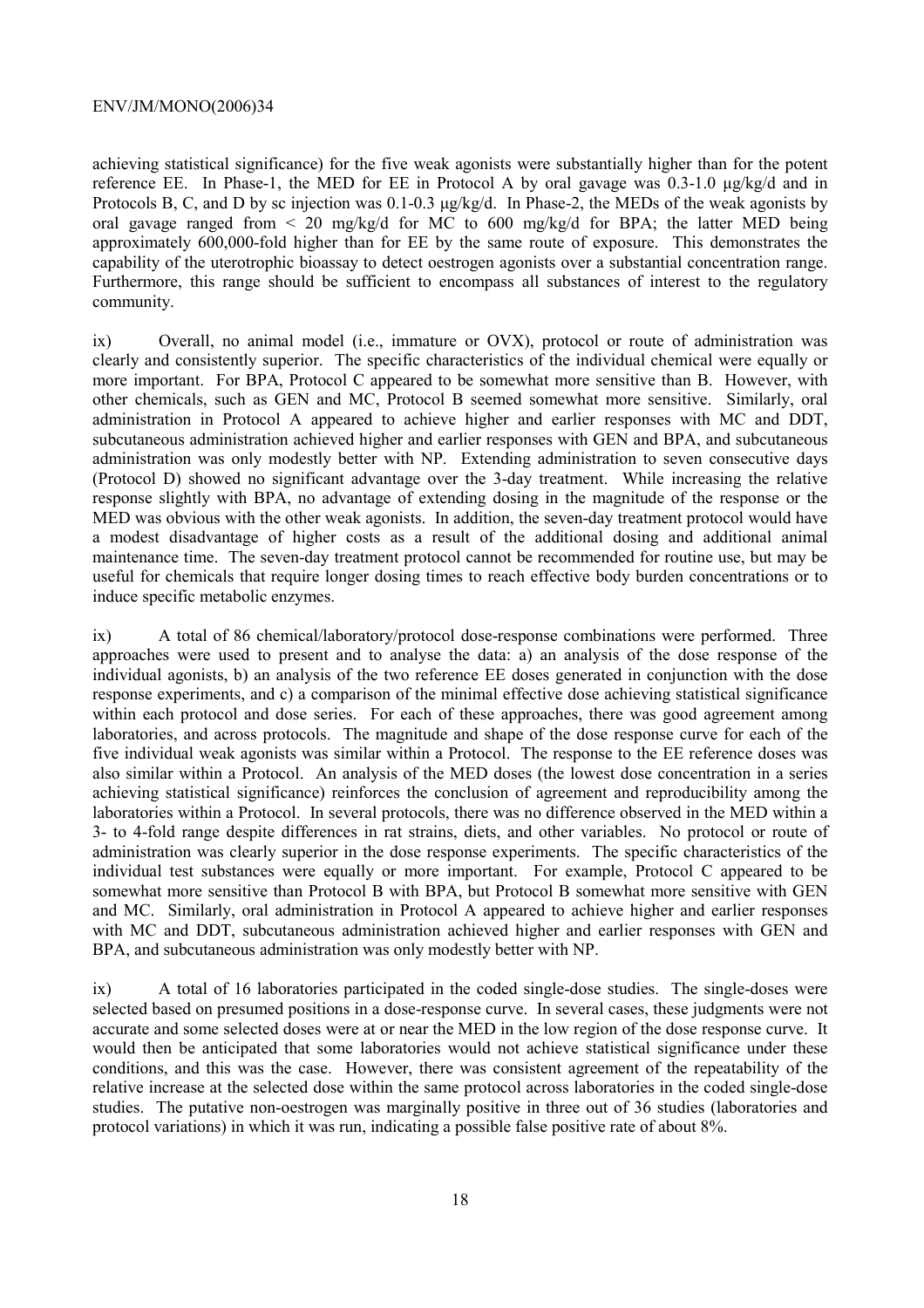x) Intra- and inter-laboratory reproducibility were assessed in four ways: the proportion of assays achieving statistical significance when considering the position of the selected dose on the dose response curve; analysis as pooled data across all laboratories in a global approach using linear mixed effect models for a given chemical and protocol; a restricted comparison to only those laboratories performing experiments on the same chemical in given protocol; and an examination of the EE data from Phase-1 and both the dose response and coded single-dose response of Phase-2. Each approach shows that the relative increase in uterine weights within and across laboratories were reproducible both with all five weak agonists and with the reference EE, taking into account that the magnitude of the relative increase was dose dependent.

xi) Several possible sources of variability were identified. Most are common to both the immature and the OVX models, but a few are unique to one or the other model. The foremost variable appears to be the expertise and care within a laboratory. An initial examination of vehicle control mean blotted weights and coefficients of variation points to a laboratory effect and leads to the recommendation for a second round of statistical analysis. The objective of the additional analyses would be to determine by a more thorough examination if there is a major effect on variability due to the laboratory, any difference between the immature and the OVX models, or any difference between Protocols.

An analysis of the phytoestrogen contents of the laboratory diets revealed significant levels in many diets. A review of food consumption indicates that this would lead to different dietary intakes on an approximate ratio for OVX adult rats:immature rats:OVX adult mice of 1:2:4. An examination of the vehicle control weights and the responses to the weak agonists in different laboratories was made relative to an estimated dietary intake of phytoestrogens. The data indicated that no effect was evident for the adult OVX model. However, the data were suggestive of an effect for the immature rat model when genistein intakes would exceed 50 mg/kg/d. This level is consistent with other toxicological studies showing a LOEL in this range as well as the MED values in this study when genistein was administered by oral gavage. However, the interpretation that an influence of dietary phytoestrogens relies on the results from a single laboratory. A close examination of those data reveals that these data are open to question, and any conclusions must be drawn with caution until controlled studies are done with defined diets, defined doses, and sufficient doses of phytoestrogens. However, as a precaution until such data are available, experiments with immature rats or OVX mice should limit the dietary content of phytoestrogens to about 350 µg phytoestrogens/g diet and 175 µg phytoestrogens/g diet, respectively.

xii) It can then be concluded from this second phase of the validation study that the protocols are robust and reliable for identifying oestrogen agonists and antagonists and are transferable across laboratories.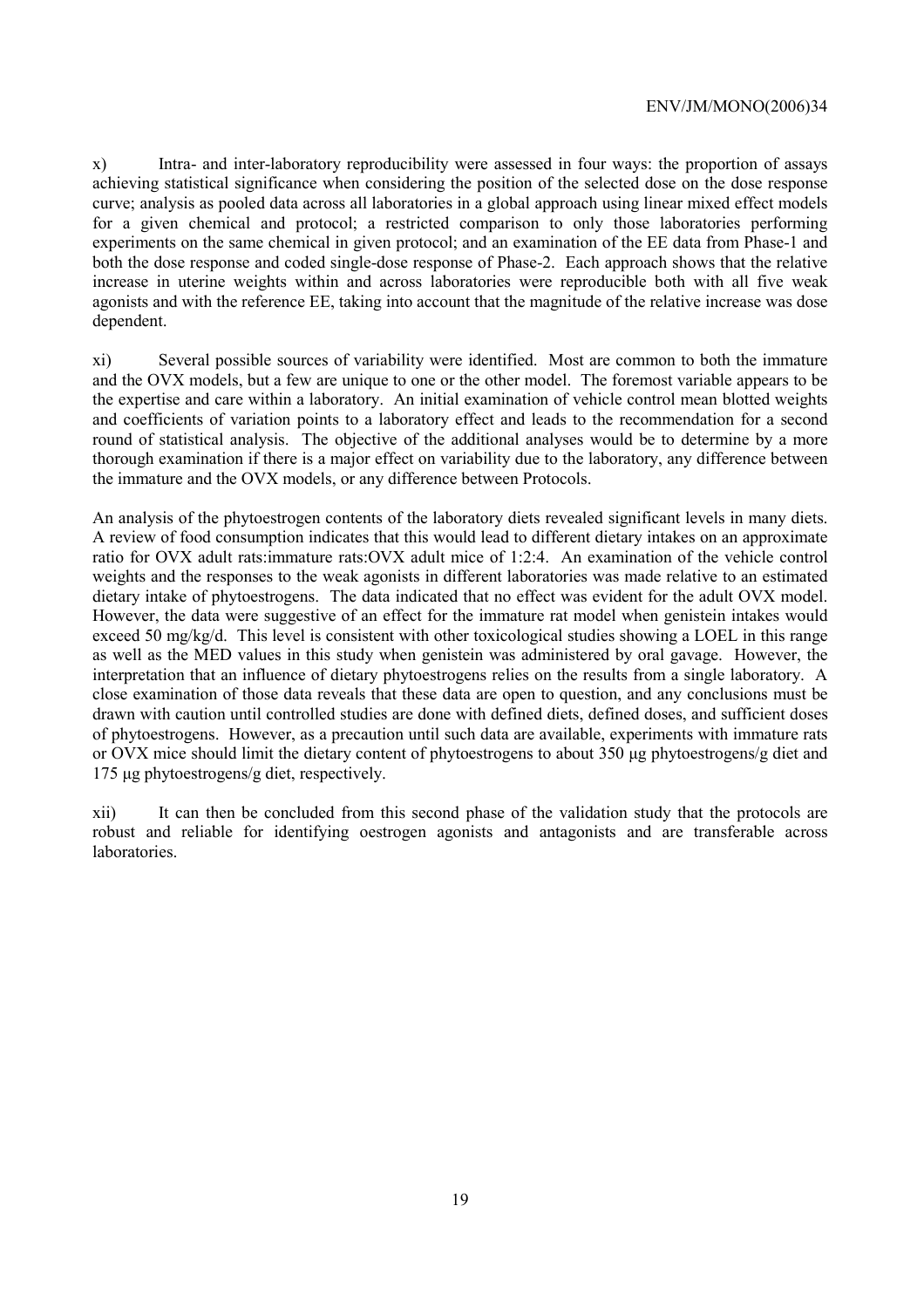# **INTRODUCTION**

1. In 1997, the OECD concluded that existing Test Guidelines were insufficient to identify certain endocrine mechanisms (oestrogen, androgen, and thyroid) and might not be adequate to fully characterize the hazards of these mechanisms. Therefore, a *Special Activity on the Testing and Assessment of Endocrine Disrupters* was initiated as part of the OECD Test Guidelines Programme. The purpose of this activity was to revise existing Guidelines and to develop new OECD Test Guidelines in order to, first, screen chemicals in order to identify substances that could interact with the endocrine system and, second, to ensure that tests could characterize their hazards. Further information concerning the OECD Endocrine Disruptor program can be found at http://www.oecd.org/document/62/0,2340,en\_2649\_34377\_2348606\_1\_1\_1\_1,00.html. An OECD Task Force on Endocrine Disrupters Testing and Assessment (EDTA) was then established to provide a focal point within the OECD to identify and recommend priorities for the development and validation of new and improved methods to identify and to assess substances acting through endocrine mechanisms (1).

2. Beginning with the final report of the US-EPA Endocrine Disrupter Screening and Testing Advisory Committee (EDSTAC), the rodent uterotrophic bioassay has been proposed for use as a screen for identifying potential oestrogenic or anti-oestrogenic substances. The uterotrophic bioassay was given high priority for validation by several expert panels and workshops as a mechanistic screen for substances that would act through an oestrogenic or antioestrogenic mode of action  $(2)(3)(4)(5)$ . EDSTAC and other panels recognised that although the uterotrophic bioassay has been in use since the 1930s for pharmaceutical discovery and evaluation of oestrogens, the bioassay would have to be validated for its use as a mechanistic screen for weak oestrogens.

3. The biologic principle underlying the rodent uterotrophic bioassay is that the growth phase of the uterus is under the control of oestrogens in the natural oestrous cycle. That is, oestrogen is necessary to stimulate and maintain growth of the uterus. Further, this growth in the natural oestrous cycle is rapid, occurring within two days and is easily and quantitatively measurable. When the endogenous source of this hormone is not available, either because of immaturity of the animals or because the animals have been ovariectomised, then the animal becomes sensitive an exogenous source of oestrogen to initiate or restore growth of the uterus. Chemicals that act as oestrogen agonists may then be identified, if they cause an increase in the weights of the oestrogen-dependent tissues, or as an oestrogen antagonist, if they decrease the uterine growth response when co-administered with a potent reference oestrogen. The results from the uterotrophic bioassay would be used in a weight of evidence assessment, along with results from other assays, if available, and other information about the test substance, to determine whether the substance should be tested further in other specific or definitive tests or that sufficient information is available for hazard assessment purposes. The uterotrophic bioassay is included in the OECD conceptual framework for endocrine disrupter testing and assessment as agreed by EDTA6 in June, 2002 (6).

4. The need to validate the rodent uterotrophic bioassay arises from the concerns that exist that ambient levels of natural and industrial chemicals may interact with the endocrine system and as a consequence possibly elicit reproductive, developmental, and other adverse effects in humans and wildlife  $(7)(8)(9)(10)(11)(12)(13)(14)(15)(16)(17)(18)(19).$ 

5. The OECD initiative to develop and validate *in vitro* and *in vivo* assays for the detection of chemicals that may interfere with the endocrine response is based the recommendations of a number of national, regional and international workshops  $(2)(3)(4)(5)(20)(21)$  and followed a detailed OECD review of the status of both existing regulatory assays and available research methodologies (22).

6. The objective of the OECD efforts with the uterotrophic bioassay is to develop and validate a test protocol, or series of protocols, to support the development of a Test Guideline for the detection of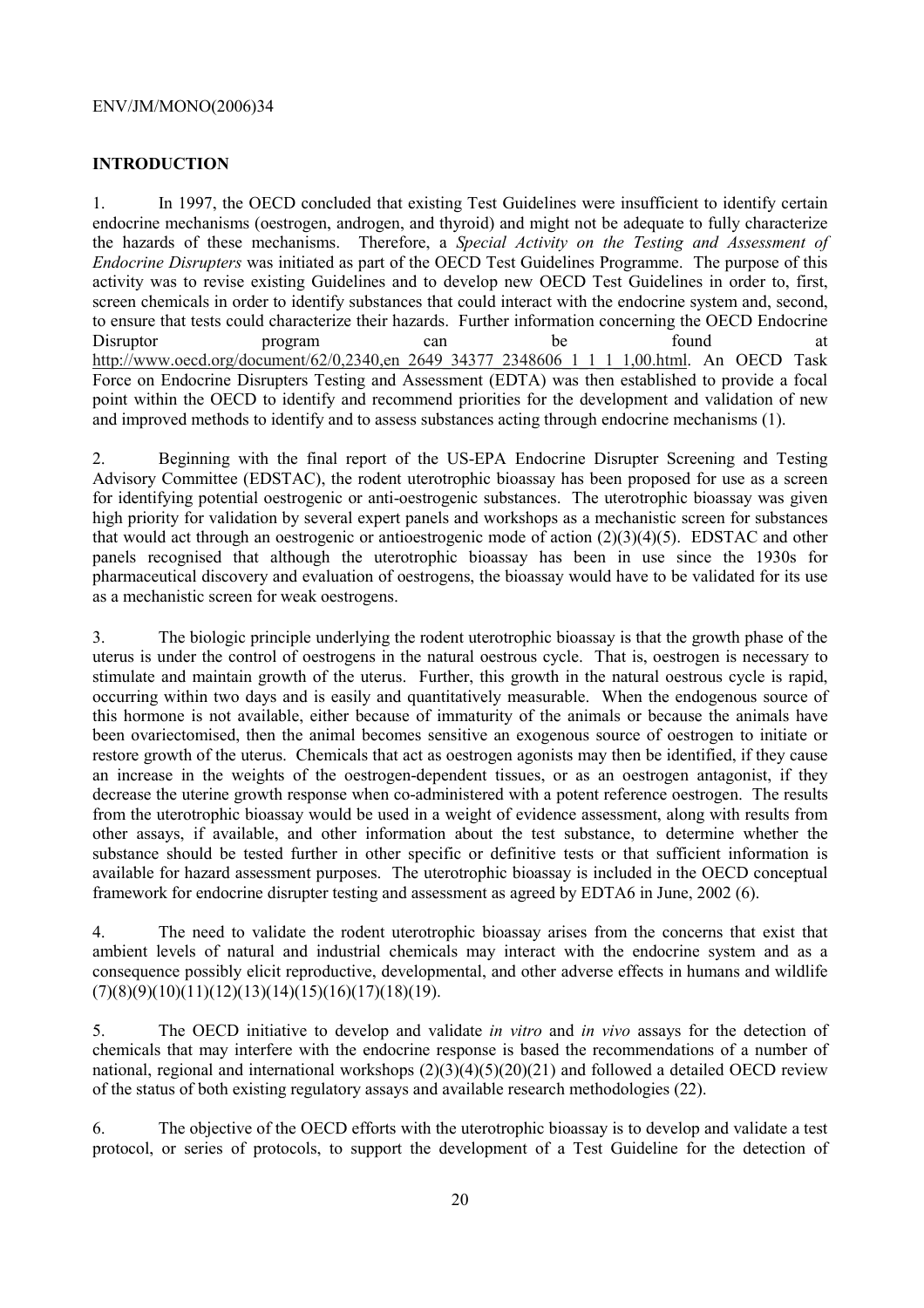chemicals having the potential to act like endogenous oestrogen in rodents. The Test Guideline, once available, is intended to be used as part of an overall testing strategy for the detection and assessment of potential endocrine disrupters. The history and prior use of the uterotrophic bioassay have been previously reviewed (23)(24). For the validation program, a thorough and extensive review of the literature on the uterotrophic bioassay was performed to generate a supporting background review document. This document also examined the chemicals recommended for used in the validation study, and provided information that was useful for determining the doses to be used in the validation study. The Background Review Document was circulated to the VMG-mam for review in July, 2001. The final version, that addressed all comments received, was made available in January, 2003 (25). An abbreviated version of the document has been published in the peer-reviewed literature (26).

7. The first stage of the OECD validation study of the rodent uterotrophic bioassay, in which 19 laboratories in Europe, Japan, Korea, and the United States participated, was completed in January 2000 (27). A manuscript summarising the results of this study has been published in the peer-reviewed literature (28).

8. At its second meeting in January 2000, the OECD Validation Management Group on Screening and Testing for Endocrine Disrupters for Mammalian Effects (VMG-mam) agreed that sufficient information had been obtained in the first phase of the validation study to confirm the reliability of the different protocol options (29)(30). The results showed that the protocols were robust and produced comparable results among laboratories for the reference oestrogen  $17\alpha$ -ethinyl oestradiol (EE). Phase-1 also demonstrated that the protocol could be used for the detection of potent, reference oestrogen antagonist, ZM 198.154.

9. The protocols used for Phase-2 of the validation study include minor modifications that were recommended by the VMG-mam based on the results of the Phase-1 study and subsequently endorsed by EDTA 5 (29)(30). The first modifications was an increase in the age range of the immature animals so that they are a minimum of 18 days old and a maximum of 20 days old at the start of treatment (with the day of birth as day 0 to be consistent with OECD Test Guidelines). The second modification was a longer period of acclimatisation of the mature rats following ovariectomy from a minimum of 7 days used in Phase-1 to a minimum of 14 days.

10. The four protocol options used in Phase-1 were retained by the VMG-mam for Phase-2 of the validation study are:

- Protocol A. Intact (unovariectomised), sexually immature animals treated by gavage (three consecutive daily doses followed by necropsy 24 hours after the last administration).
- Protocol B. Intact, immature animals treated subcutaneously (three consecutive daily doses followed by necropsy 24 hours after the last administration).
- Protocol C. Ovariectomised (OVX) animals treated subcutaneously (three consecutive daily doses followed by necropsy 24 hours after the last administration).
- Protocol D. OVX animals treated sub-cutaneously (seven consecutive daily doses followed by necropsy 24 hours after the last administration).

11. The protocols are described in more detail in following sections of this document, and the full text of the model protocols used by the laboratories are contained in Annex 2.

12. The Phase-2 validation studies were designed to determine whether the four protocol options of the bioassay would be sufficiently robust to detect a variety of test substances with weak oestrogen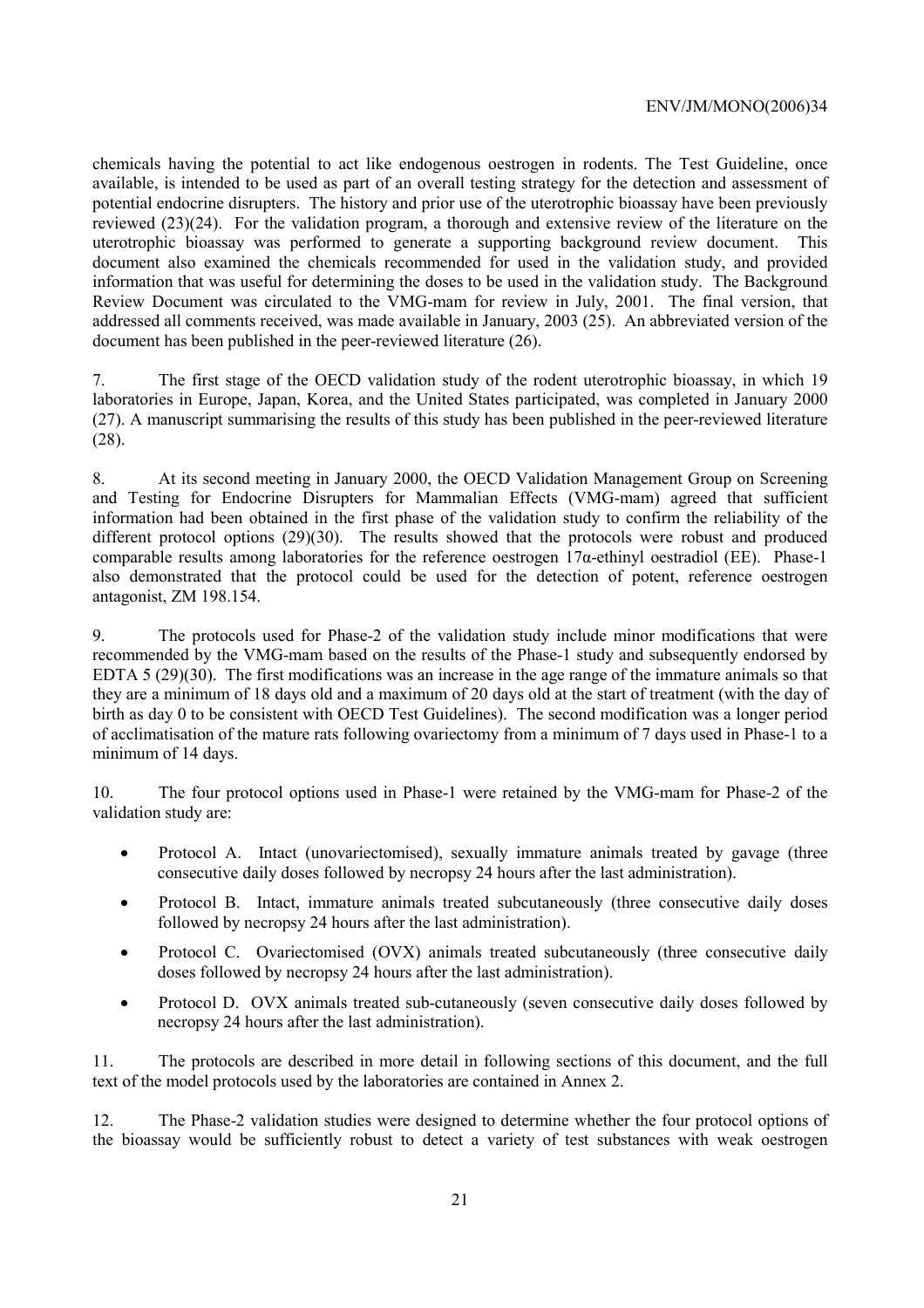activities (relevance of the assay) and whether the same degree of reproducibility that was demonstrated with the strong agonist EE in Phase-1, would be found when testing substances with lower oestrogenic potencies (reliability of the assay). Consequently, the VMG-mam selected five weak oestrogen agonists and a chemical not expected to have any oestrogenic effects (negative control). The test chemicals selected for use and their CASR-numbers are in Table 1, and their structures are in Figure 1. The five oestrogen agonists (bisphenol A, *o,p*<sup>2</sup>-DDT, genistein, methoxychlor, and nonylphenol) were three or more orders of magnitude lower in rat uterine oestrogen receptor binding affinity than EE as reported in a single laboratory with a standardized protocol (33)(34).

|  |  |  |  |  |  |  | Table 1. Chemicals used in Phase-2 of the OECD validation of the rodent uterotrophic bioassay |  |
|--|--|--|--|--|--|--|-----------------------------------------------------------------------------------------------|--|
|--|--|--|--|--|--|--|-----------------------------------------------------------------------------------------------|--|

| <b>Test Chemical</b>                             | <b>CASRN</b>   | <b>Oestrogenic Activity</b> |
|--------------------------------------------------|----------------|-----------------------------|
| Bisphenol A (BPA)                                | $80 - 05 - 7$  | Weak agonist                |
| $o, p'$ -DDT (DDT)                               | 789-02-6       | Weak agonist                |
| Dibutyl phthalate $(DBP)^T$                      | $84 - 74 - 2$  | Non-oestrogenic             |
| $17\alpha$ -Ethinyl oestradiol (EE) <sup>2</sup> | $57-63-6$      | Potent reference agonist    |
| Genistein (GEN)                                  | $446 - 72 - 0$ | Weak agonist                |
| Methoxychlor (MC)                                | $72 - 43 - 5$  | Weak agonist                |
| Nonylphenol (NP)                                 | 25154-52-3     | Weak agonist                |

<sup>1</sup> DBP was tested only in the coded single-dose procedures.

<sup>2</sup> EE was used as a positive control chemical in both the dose-response and coded single-dose procedures, and was tested at a high and low dose in each.



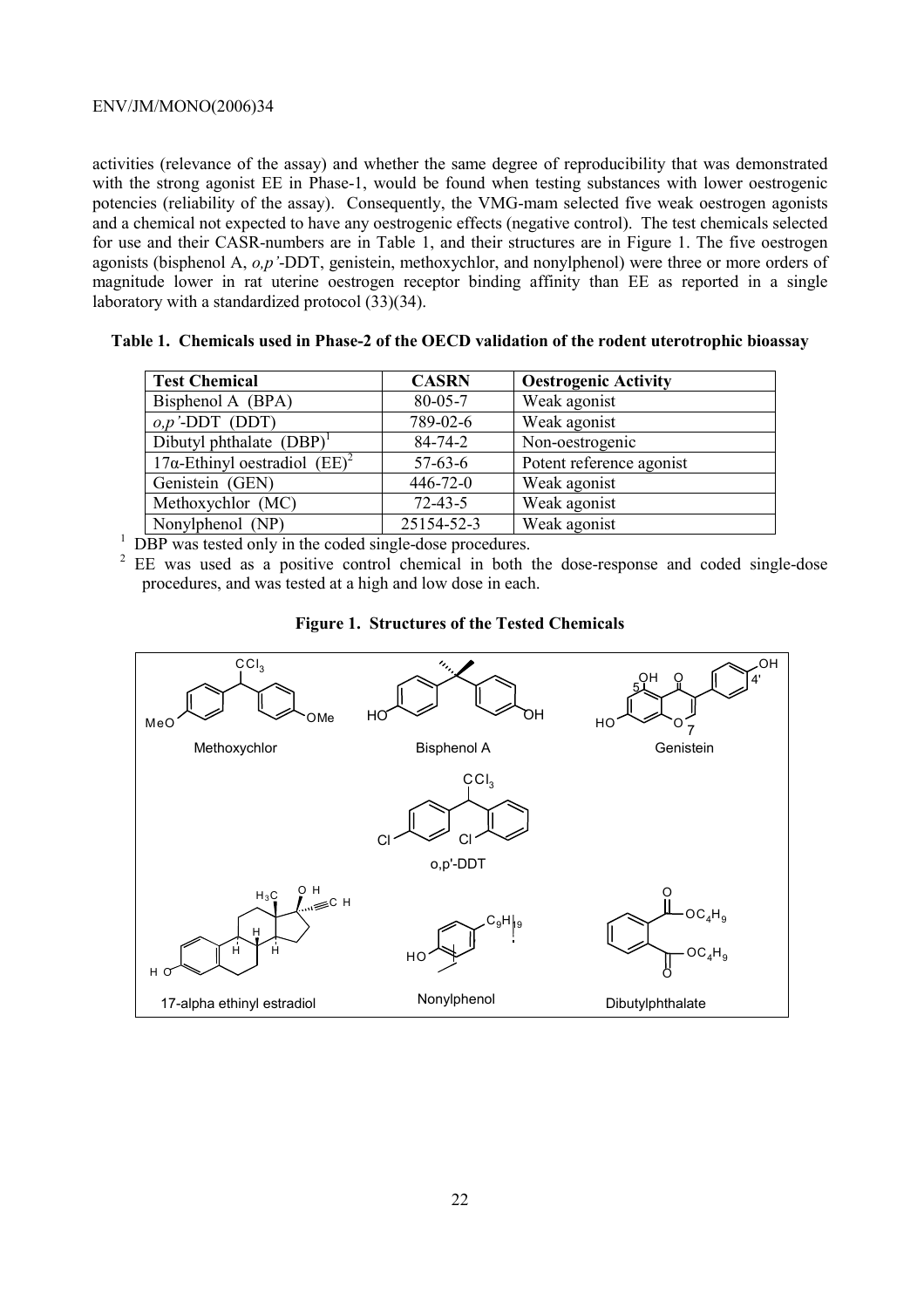# **OBJECTIVES**

13. The overall goal of the Phase-2 test validation study was to assess the intra- and inter-laboratory reproducibility of the uterotrophic bioassay in response to chemicals considered to be weak oestrogen agonists.

- 14. Specific goals of Phase-2 were to:
	- evaluate the reproducibility of the OECD protocol for identifying weak oestrogen agonists;
	- compare the increases in uterine weights induced by weak oestrogens when administered by different routes of exposure to immature and OVX rats;
	- determine if the laboratories in a blind study could distinguish between weak oestrogens and a chemical considered to be non-oestrogenic (dibutyl phthalate) based on its lack of binding to oestrogen receptors *in vitro*, and an absence of effects in well-designed and well-conducted bioassays with sensitive life stages and oestrogen sensitive endpoints;
	- compare the variability of the EE responses within the same laboratory, and with the results obtained in Phase-1;
	- evaluate the variability within a laboratory by comparing the responses obtained from screening weak oestrogens in the coded single-dose approach and the equivalent dose from the doseresponse experiment;
	- provide information on the responses of the protocol variations at high and low doses of agonist; and
	- identify potential refinements to the protocol to enhance its ability to identify substances of unknown oestrogenic activity; and,
	- provide data to support a recommendation for the development of an OECD Test Guideline for the rodent uterotrophic bioassay.

15. In order to assess inter-laboratory variability, it was recommended that at least two laboratories test each chemical in each protocol variation. The following approaches were used to investigate the reliability and sensitivity of the protocols:

- the reference positive control chemical, EE, was tested at low and high doses in both the singledose (not under code) and dose-response studies to evaluate the inter-laboratory reproducibility in this Phase, and provide data for comparison with the Phase-1 results from this chemical in the same laboratories.
- a dose-response study used five weak oestrogens;
- a coded single-dose study used the same chemicals as the dose-response study and a nonoestrogenic chemical. The dose selected for each chemical in the coded single-dose study was also used in the dose-response study to make direct comparisons possible; and
- the chemicals were coded in the coded single-dose study so that the laboratories would not know the identities of the chemicals.

16. Progress reports on the validation of the uterotrophic bioassay were presented and discussed at the fourth and fifth meetings of the Task Force on Endocrine Disrupter Testing and Assessment (31)(32).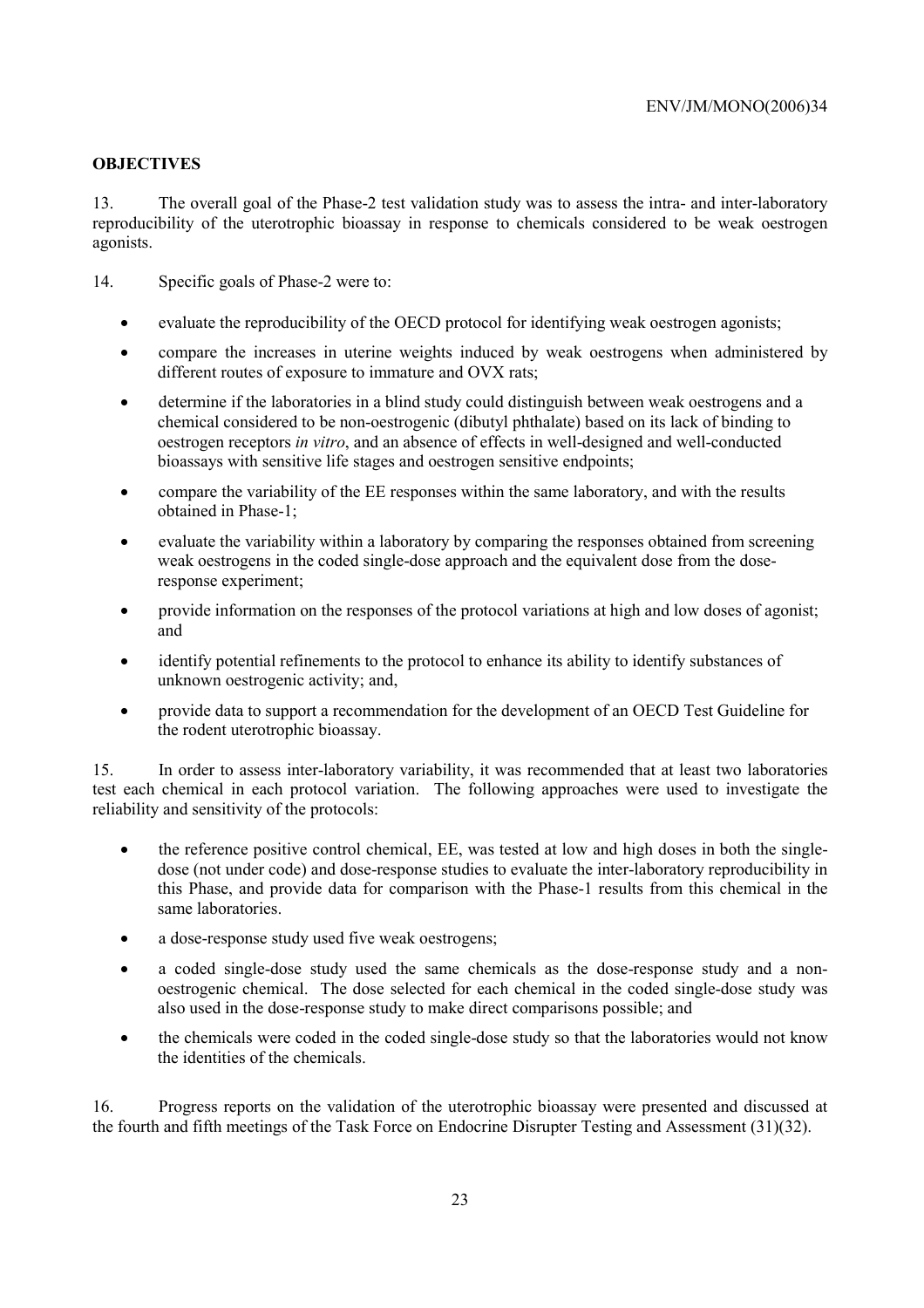# **TEST VALIDATION**

17. *Validation* is a term that refers to the scientific process designed to characterise the operational characteristics and limitations of a test method, and to demonstrate its reliability and relevance for a particular purpose.

18. The Report of the OECD Workshop on Harmonisation of Validation and Acceptance Criteria for Alternative Test Methods (Solna Report) (35) provides the principles of test validation that are followed by OECD. Further practical guidance for the application of the validation and regulatory acceptance principles and criteria were discussed and agreed to by the Stockholm Conference on Validation and Regulatory Acceptance of New and Updated Methods in Hazard Assessment (36). These principles are currently being incorporated into a revised OECD Guidance Document for the Preparation of Test Guidelines (Guidance Document No. 34). The OECD principles are consistent with approaches used in Europe, particularly those of the European Centre for Validation of Alternative Methods (ECVAM) (37) and are consistent with the approaches used in the US as stated by the Interagency Co-ordinating Committee on Validation of Alternative Methods (ICCVAM) (38).

19. In 1998, the Joint Meeting of the OECD Chemicals Group and Committee and Working Party on Chemicals, Pesticides and Biotechnology (the Joint Meeting) decided that the criteria and approaches for the validation of test methods should apply equally to the development of all toxicology tests *in vitro* and *in vivo*, and to tests for ecotoxicological effects. The Joint Meeting agreed that flexibility should be shown in designing validation studies so that they would be appropriate for the specific test and its proposed purpose. Most importantly, all decisions on the extent and design of the validation study should be fully transparent and documented.

20. Rodent models to measure the response of the uterus in OVX or immature rodents to administered oestrogens have been in use since 1935 (39). There have been a wide number of protocol variations reported, which vary with regard to whether sexually immature or OVX rats or mice are used, the dosing regimen, and the tissues examined (25)(26). The rodent uterotrophic bioassay has traditionally been accepted by testing laboratories, industry, and regulatory authorities for measuring oestrogenic and anti-oestrogenic effects of pharmaceuticals.

21. For the uterotrophic bioassay, the VMG-mam recommended that the OECD validation procedures be performed in phases, taking into consideration the long use of the assay and its many variants. The first phase of the validation procedure would be to define a protocol that would be expected to identify potent oestrogenic and anti-oestrogenic substances. The second phase would be to measure the assayís intra- and inter-laboratory reproducibility with a variety of potent and weakly acting substances, and to determine the relative effectiveness of four protocol variations for measuring the effects. This approach is represented in Figure 2, which shows how the assessment process of the relevance and reliability of a test method can be undertaken in a stepwise, yet flexible, manner while still providing the information necessary to address the Solna criteria and principles.

22. This report of the second phase of the OECD validation of the rodent uterotrophic bioassay provides the data needed for determining its usefulness for the identification of oestrogenic and antioestrogenic substances among chemicals of interest and in the environment. This report, together with the report of Phase-1 (27) and the Detailed Background Review Document (25), are considered adequate justification for the method to be developed as an OECD Test Guideline. However, the development of an OECD Rodent Uterotrophic bioassay Test Guideline will only commence upon approval and affirmation of the results of this Phase-2 study, and a recommendation by the EDTA and the National Co-ordinators. Simultaneously, the Phase-2 studies are being published in the peer-reviewed literature (40)(41)(42).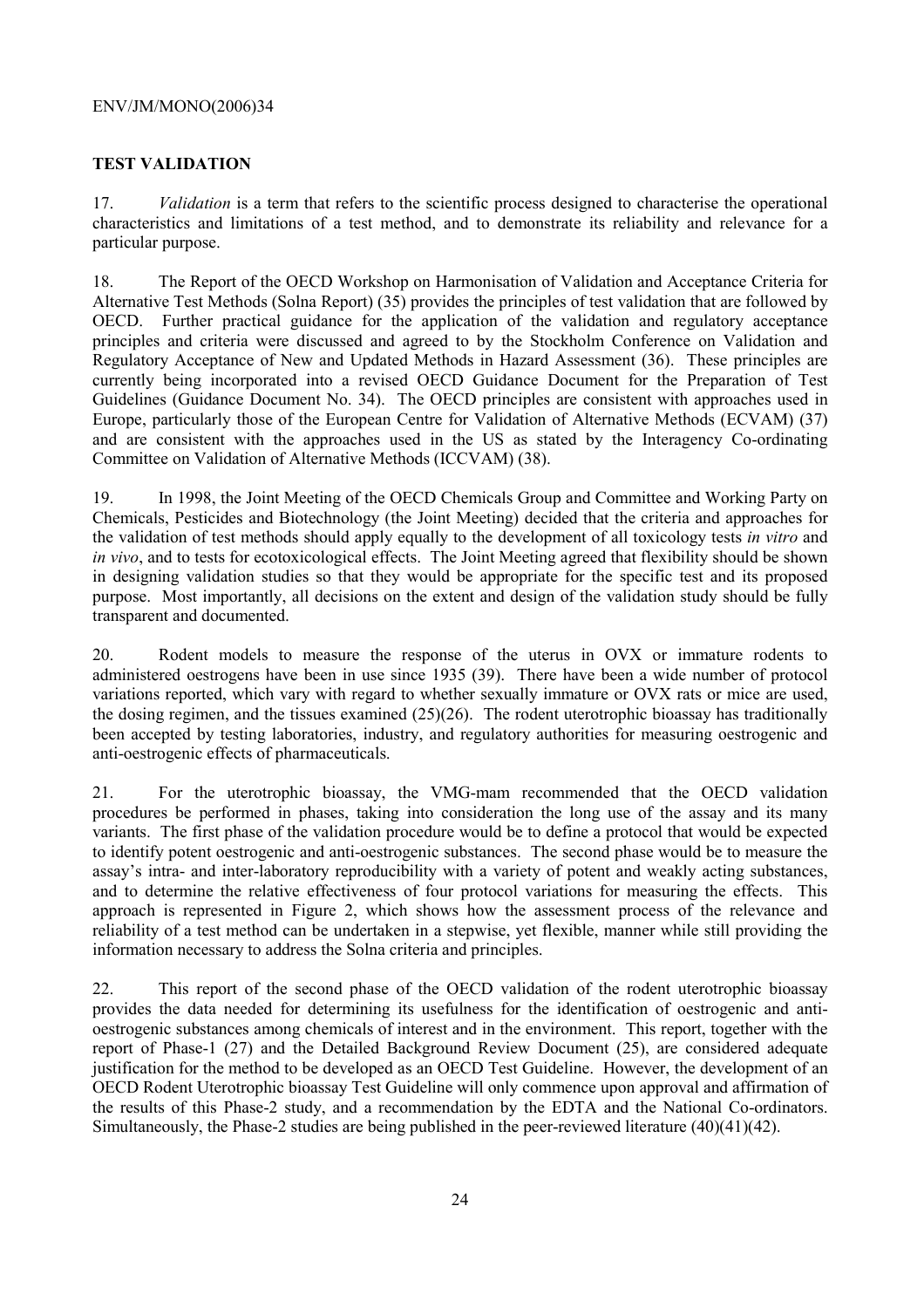# **Figure 2. Assessment Process of the Relevance and Reliability of New or Significantly Revised Testing Methods for Hazard Characterisation**

| <b>Time Line</b>                                                                                                                                                                                                                                                                                                                                                                                                                          |                                                                                                                                                                                                                                                                                                                                                                                                                                                                  |
|-------------------------------------------------------------------------------------------------------------------------------------------------------------------------------------------------------------------------------------------------------------------------------------------------------------------------------------------------------------------------------------------------------------------------------------------|------------------------------------------------------------------------------------------------------------------------------------------------------------------------------------------------------------------------------------------------------------------------------------------------------------------------------------------------------------------------------------------------------------------------------------------------------------------|
|                                                                                                                                                                                                                                                                                                                                                                                                                                           | <b>Essential Aspects Include:</b>                                                                                                                                                                                                                                                                                                                                                                                                                                |
| <b>From Method Selection to</b><br><b>Test Protocol</b><br>identify the need for specific data<br>$\bullet$<br>select/develop test fit for purpose<br>detailed description, including<br>$\bullet$<br>variables, as relevant                                                                                                                                                                                                              | identify basis of test<br>$\bullet$<br>define scientific purpose and<br>$\bullet$<br>relevance<br>define endpoints and possible<br>$\bullet$<br>endpoints<br>define test limitations<br>$\bullet$                                                                                                                                                                                                                                                                |
| <b>Initial Assessment of</b><br>the Relevance and Reliability<br>of the Test Protocol<br>intra-laboratory testing<br>$\bullet$<br>limited inter-laboratory testing<br>$\bullet$<br>protocol refinement<br>$\bullet$<br><b>Broad assessment</b><br>of the Relevance and<br><b>Reliability of the</b><br><b>Test Protocol</b><br>inter-laboratory follow-up<br>$\bullet$<br>testing<br>accumulation of data on<br>relevance and reliability | define test and test predictions<br>$\bullet$<br>design the validation work<br>$\bullet$<br>- management structure<br>- GLP procedures<br>- blind testing<br>- data collection and record<br>keeping procedures<br>identification of participating<br>٠<br>laboratories<br>optimise protocols and develop<br><b>SOPs</b><br>define positive and negative<br>$\bullet$<br>control chemicals, reference data<br>distribution of test substances<br>perform testing |
| <b>Overall Evaluation</b><br>and Conclusions<br>independent review<br>conclusions;<br>recommendations<br>25                                                                                                                                                                                                                                                                                                                               | analyse data<br>assess reliability and relevance<br>assess relevance                                                                                                                                                                                                                                                                                                                                                                                             |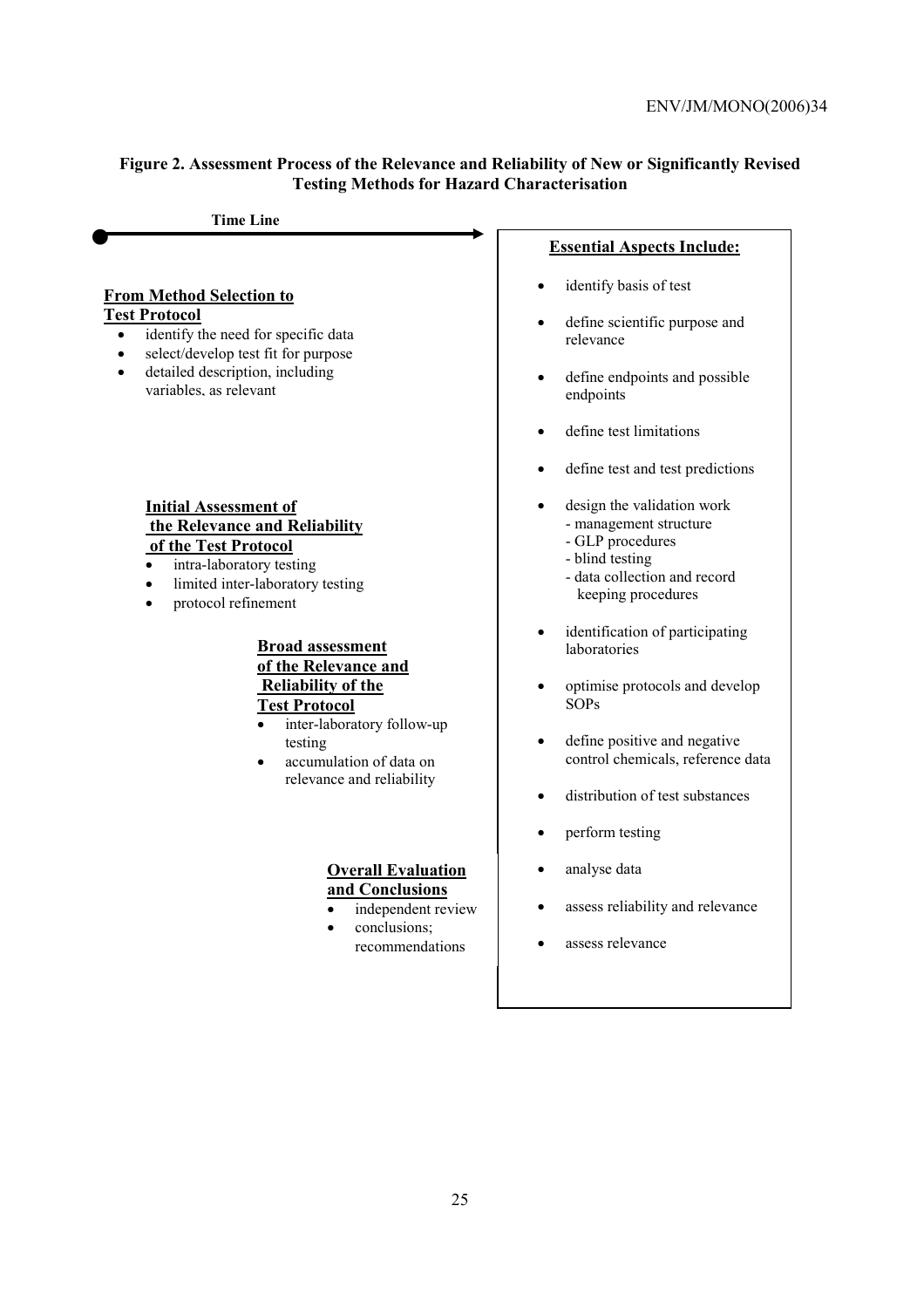#### **TEST PROTOCOLS USED**

23. The test protocols used for the dose-response and coded single-dose experiments were the same as those used for Phase-1 of the study, with minor changes. The model protocols used are in Annex 2. The participation of the laboratories in the coded single-dose and dose response studies, the protocols the laboratories performed, and the actual chemicals tested in each protocol by each laboratory are summarised in Table 2.

| Lab. $\sharp^1$         |           | <b>Coded Single-Dose Studies*</b> |                        |                         |              | <b>Dose-Response Studies**</b> |                        |             |            |              |
|-------------------------|-----------|-----------------------------------|------------------------|-------------------------|--------------|--------------------------------|------------------------|-------------|------------|--------------|
| Protocol                | A         | $\bf{B}$                          | $\mathbf C$            | D                       | Е            | $\mathbf{A}$                   | B                      | $\mathbf C$ | D          | Е            |
| 1                       | $\bullet$ | $\bullet$                         | $\bullet$              | $\bullet$               |              | GEN; MC                        | GEN; MC                | GEN; MC     | GEN; MC    |              |
| $\overline{2}$          | $\bullet$ | $\bullet$                         | $\bullet$              | $\bullet$               |              | <b>BPA</b>                     | <b>BPA</b>             | <b>BPA</b>  | <b>BPA</b> |              |
| $\overline{\mathbf{3}}$ | $\bullet$ | $\bullet$                         | $\bullet$              | $\bullet$               |              | DDT; MC                        | DDT; MC                | DDT; MC     | DDT; MC    |              |
| $\overline{\mathbf{4}}$ | $\bullet$ | $\bullet$                         |                        |                         |              | NP                             | $\overline{\text{NP}}$ |             |            |              |
| 5                       | $\bullet$ | $\bullet$                         |                        |                         |              | <b>DDT</b>                     | <b>DDT</b>             |             |            |              |
| $\overline{6}$          |           |                                   |                        |                         |              |                                | BPA; NP                | BPA; NP     |            |              |
| $\overline{7}$          |           |                                   |                        |                         |              | BPA; NP                        | BPA; NP                | BPA; NP     | BPA; NP    |              |
| $\overline{\mathbf{8}}$ | $\bullet$ | $\bullet$                         | $\bullet$              |                         |              | <b>GEN</b>                     | GEN;                   | BPA; NP     |            |              |
|                         |           |                                   |                        |                         |              |                                | BPA; NP                |             |            |              |
| 9                       |           |                                   |                        |                         |              | GEN; NP                        | GEN; NP                | GEN; NP     | GEN; NP    |              |
| 11                      | $\bullet$ | $\bullet$                         | $\bullet$              | $\bullet$               |              | <b>DDT</b>                     | <b>DDT</b>             | <b>DDT</b>  | <b>DDT</b> |              |
| 12                      | $\bullet$ | $\bullet$                         | $\bullet$              |                         | $\bullet$    | BPA;                           | BPA;                   | BPA;        |            | BPA;         |
|                         |           |                                   |                        |                         |              | DDT;                           | DDT;                   | DDT;        |            | DDT;         |
|                         |           |                                   |                        |                         |              | GEN; MC;                       | GEN; MC;               | GEN; MC;    |            | GEN; MC;     |
|                         |           |                                   |                        |                         |              | NP                             | NP                     | NP          |            | NP           |
| 13                      | $\bullet$ | $\bullet$                         |                        |                         |              | <b>BPA</b>                     | <b>BPA</b>             |             |            |              |
| 14                      | $\bullet$ | $\bullet$                         |                        |                         |              | MC                             | MC                     |             |            |              |
| 15                      |           |                                   |                        |                         |              |                                | BPA; NP                |             |            |              |
| 16                      |           | $\bullet$                         |                        |                         |              |                                |                        |             |            |              |
| 17                      |           | $\bullet^2$                       |                        |                         |              |                                |                        |             |            |              |
| 18                      |           | $\bullet$                         |                        |                         |              |                                | BPA; NP                |             |            |              |
| 19                      |           | $\bullet^3$                       | $\overline{\bullet^3}$ |                         |              |                                |                        |             |            |              |
| 20                      |           | $\bullet$                         |                        |                         |              |                                | BPA; NP                |             |            |              |
| 21                      |           |                                   |                        |                         |              |                                | BPA; NP                |             |            |              |
| <b>Totals</b>           | 10        | 16                                | $\overline{7}$         | $\overline{\mathbf{4}}$ | $\mathbf{1}$ | 12                             | 17                     | 9           | 6          | $\mathbf{1}$ |

|  |  | Table 2. Studies performed, protocols used, and chemicals tested by each laboratory in Phase-2 |  |  |  |  |
|--|--|------------------------------------------------------------------------------------------------|--|--|--|--|
|--|--|------------------------------------------------------------------------------------------------|--|--|--|--|

\* Chemicals tested were, BPA, DDT, DBP, EE (2 doses), GEN, MC, and NP. All chemicals in the single-dose studies, except EE, were tested under code.

\*\* In addition to the stated chemicals, two doses of EE were used as the positive reference control in these studies.

<sup>1</sup> For consistency, laboratories are numbered according to the sequence used in statistical reports for Phase-1 and literature publications for Phase-1 and Phase-2 (11)(32)(33)(34).

GEN was not tested in Protocol B by Laboratory #17 due to formulation of dose preparation issues.

3 Due to formulation of dose preparation issues, BP and GEN were not tested in Protocol B; GEN and MC were not tested in Protocol C by Laboratory #19.

24. Protocol A. Immature (18-20 day old) female rats were treated by oral gavage once daily, for 3 consecutive days. The animals were weighed and sacrificed 24 hrs after the final dose, and the uteri were removed. Wet weights (uteri with luminal contents) were obtained, after which the uterine wall was pierced and the luminal contents were expressed, and the uteri were blotted and weighed again.

25. Protocol B. Immature (18-20 day old) female rats were treated by subcutaneous (s.c.) injection once daily, for 3 consecutive days. The animals were weighed and sacrificed 24 hrs after the final dose,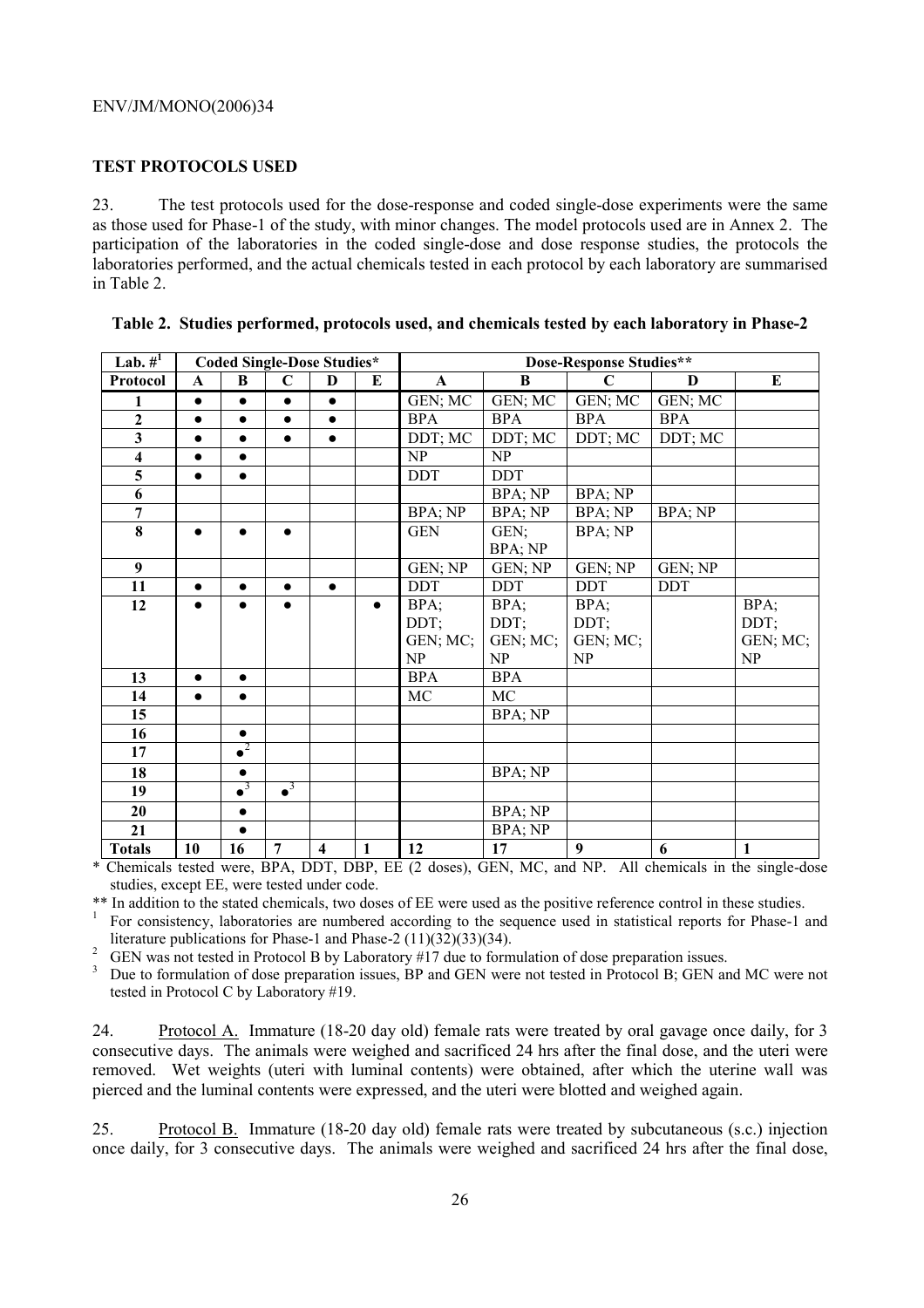and the uteri were removed. Wet weights (uteri with luminal contents) were obtained, after which uterine wall was pierced and the luminal contents were expressed, and the uteri were blotted and weighed again.

26. Protocol C. Adult (6 weeks, or older) female rats were ovariectomised (OVX), and allowed to recover for 14-28 days. They were then treated by s.c. injection once daily, for 3 consecutive days. The animals were weighed and sacrificed 24 hrs after the final dose, and the uteri were removed. Wet weights (uteri with luminal contents) were obtained, after which the uterine wall was pierced and the luminal contents were expressed, and the uteri were blotted and weighed again.

27. Protocol D. In addition to performing Protocol C, a number of laboratories used a modified protocol wherein 7 consecutive daily s.c. injections were administered prior to animal sacrifice. Four laboratories (Laboratories  $\# 1, 2, 3, 11$ ) used Protocol D in the coded single-dose experiments, and 6 (Laboratories #1, 2, 3,7, 11) used it in the dose-response experiments.

28. One laboratory (Laboratory #12) added an additional protocol modification, and exposed the mature, OVX rats to the test chemicals by oral gavage (3 consecutive daily doses). This was done in addition to Protocol C. Although this protocol variation was not developed by the VMG-mam and the Lead Laboratory, the results are included in this report for comparison with the other protocol variations. This protocol variation is designated as Protocol E.

29. Immature animals were to be received from the supplier with dams or foster dams on approximately post-natal day (pnd) 14, or as weanlings on pnd 17, and reacclimatized (the day of birth was counted as day 0). Animals were randomly assigned to treatment groups of six animals so that all groups of animals had mean weights within  $\pm$  5%, and treatment was by a randomised block approach, rather than by complete randomisation. Chemical dosing was to begin on pnd 18, 19, or 20. All laboratories, except one, used group housing, 2-6 animals per cage, with most having 3 animals per cage.

30. Animals were ovariectomised at 42-56 days of age, and allowed to recover for a minimum of 14 days before dosing in order to allow the uterus weight to regress. Animals were randomly assigned to treatment groups of six animals each so that all groups of animals had mean weights within  $\pm$  5%.

31. Twenty-four hours after the last treatment, the animals were humanely killed using the method routinely used by the participating laboratory. The animals were humanely killed in the same sequence as the test substance was administered. The uterus and cervix were removed by incision at the vaginal fornix in order to preserve the luminal fluid contents. The uterus was trimmed of fascia and fat with care to avoid loss of luminal contents. Ovaries were removed in the case of the intact, immature females. The laboratories were also instructed to take care to avoid desiccation of the small organs. The uterus and cervix, including the luminal fluid contents, was weighed to the nearest 0.1 mg, and this wet weight recorded. Each uterus was then opened by piercing or by a longitudinal cut into each uterine horn wall, and the luminal fluid was expressed using moistened filter paper and gentle pressure. The uteri were then reweighed to the nearest 0.1 mg, and this blotted weight recorded.

# **SELECTION OF CHEMICALS AND DOSES TO BE TESTED**

#### **Background**

32. Phase-1 of the validation study demonstrated the reliability of the protocol(s) for evaluating the uterotrophic response of the reference agonist  $17\alpha$ -ethinyl oestradiol (EE; CASRN 57-63-6) (27)(28). Phase-2 of the validation study was initiated to evaluate the performance and standardised protocol(s) using test substances of three or more orders of magnitude lesser oestrogenic potency than EE, as measured by their receptor-binding affinities and prior knowledge of their uterotrophic effects.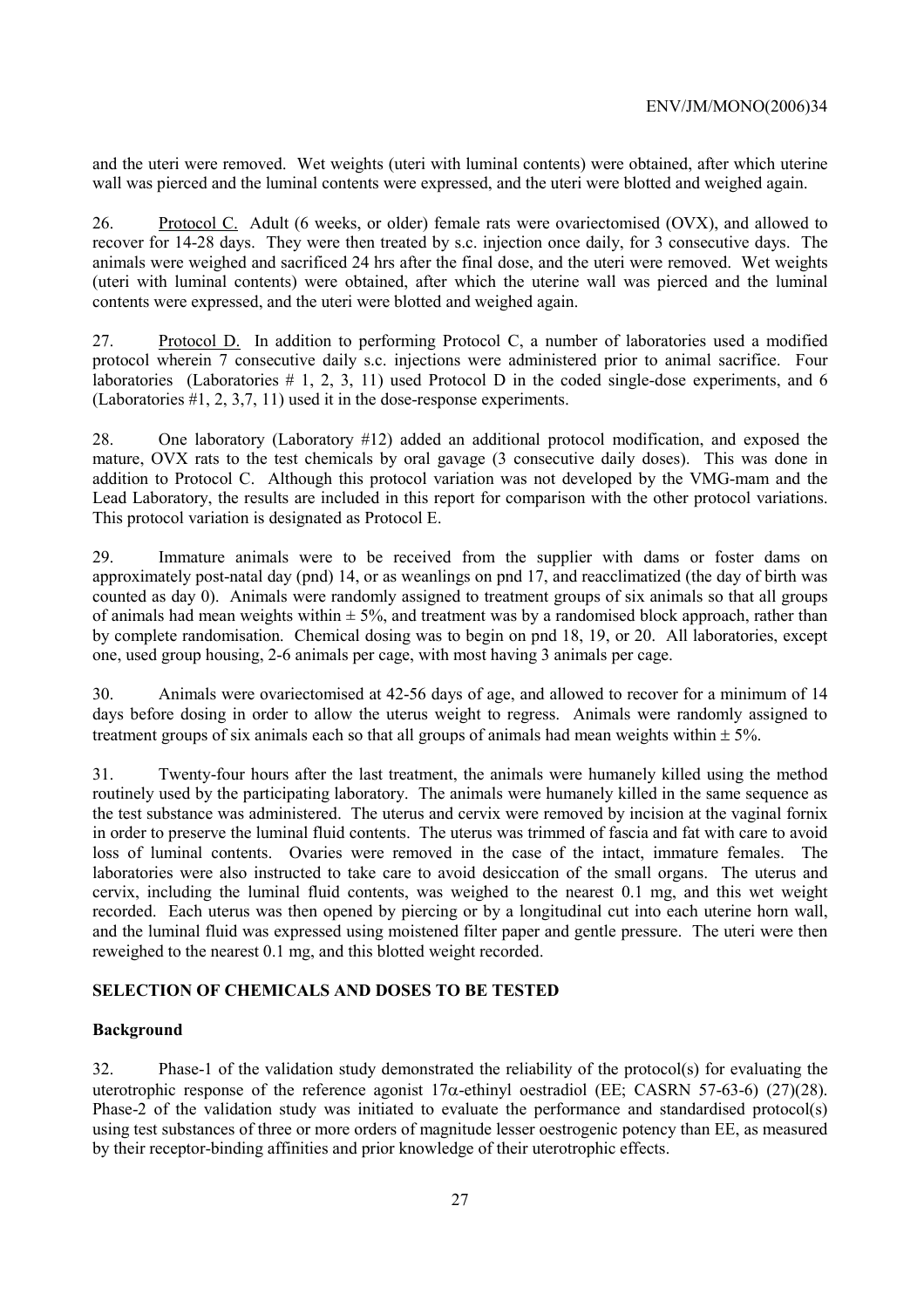33. A working group was established to review the scientific literature and contact researchers familiar with the assay, and to develop a list of test chemicals to be used in Phase-2. The test substances proposed, the principles behind the dose selection, and the recommended doses themselves, were subsequently discussed, and agreed upon, by the Validation Management Group for the Screening and Testing of Endocrine Disrupters (VMG-mam) in two teleconferences in July 2000.

34. The document, *Background Review of the Uterotrophic Assay: Summary of the Available Literature in Support of the OECD Programme to Standardise and Validate the Uterotrophic Assay* (25) was prepared in support of the validation study. This document contains an extensive review of scientific literature on each of the test substances, including *in vitro* assays of the test substances, summaries of prior uterotrophic test results for the various chemicals, and summaries of prior tests using sensitive life stages and oestrogen-sensitive endpoints.

35. Validation is based on the quantification of an assayís correct identification of positives and negatives or sensitivity and specificity, respectively. Sensitivity is defined as the proportion of active or positive chemicals correctly classified as positive. Specificity is defined as the proportion of inactive or negative substances correctly identified as negative substance (35)(38). To address specificity, the VMG agreed to include dibutyl phthalate as the negative test substance based on two lines of evidence. First, DBP does not display binding affinity for the rat uterine oestrogen receptor, i.e., there is no displacement of bound [<sup>3</sup> H]17β-estradiol at concentrations up to 1 mM concentrations *in vitro* (33). Second, *in vivo* toxicological studies, with some including gene activation profiles, indicate that DBP does not elicit responses indicative of an oestrogen mode of action (43)(44)(45)(46)(47)(48). The VMG judged that a data set for a single negative chemical that included data for all four standardised protocols was adequate in order to conserve resources and animals.

# **Selection of test substances**

36. The following criteria were used to select weak agonist test substances for the Phase-2 studies:

- the chemical binds to oestrogen receptors *in vitro*;
- the chemical has shown oestrogenic activity in other *in vitro* test systems;
- the chemical shown positive responses in an *in vivo* uterotrophic bioassay prior to the OECD validation program;
- information was available about the pharmacodynamic and pharmacokinetic behaviour of the test substance or structurally related substances; and
- the chemical produced oestrogenic responses in subchronic or chronic *in vivo* test systems that could be used to assess the predictive capacity of the uterotrophic bioassay, e.g., a comparison of the LOEL observed for an oestrogenic response in a subchronic or chronic test with the minimal effective dose observed in the uterotrophic bioassay.

37. Another practical criterion was that the test substances be available commercially or from chemical synthesis houses, so that sufficient quantities could be obtained for the centralised chemical repository.

38. Based on these criteria, as noted in previous sections, the five weak oestrogen agonists selected were methoxychlor (MC), bisphenol A (BPA), genistein (GEN), *o,p*<sup>2</sup>-DDT (DDT), and nonylphenol (NP). The negative substance selected was dibutyl phthalate (DBP). The positive reference substance, EE, was continued from Phase-1 to further address the reproducibility of the protocol(s) over time. The chemicals selected are listed in Table 1, and their structures are shown in Figure 1.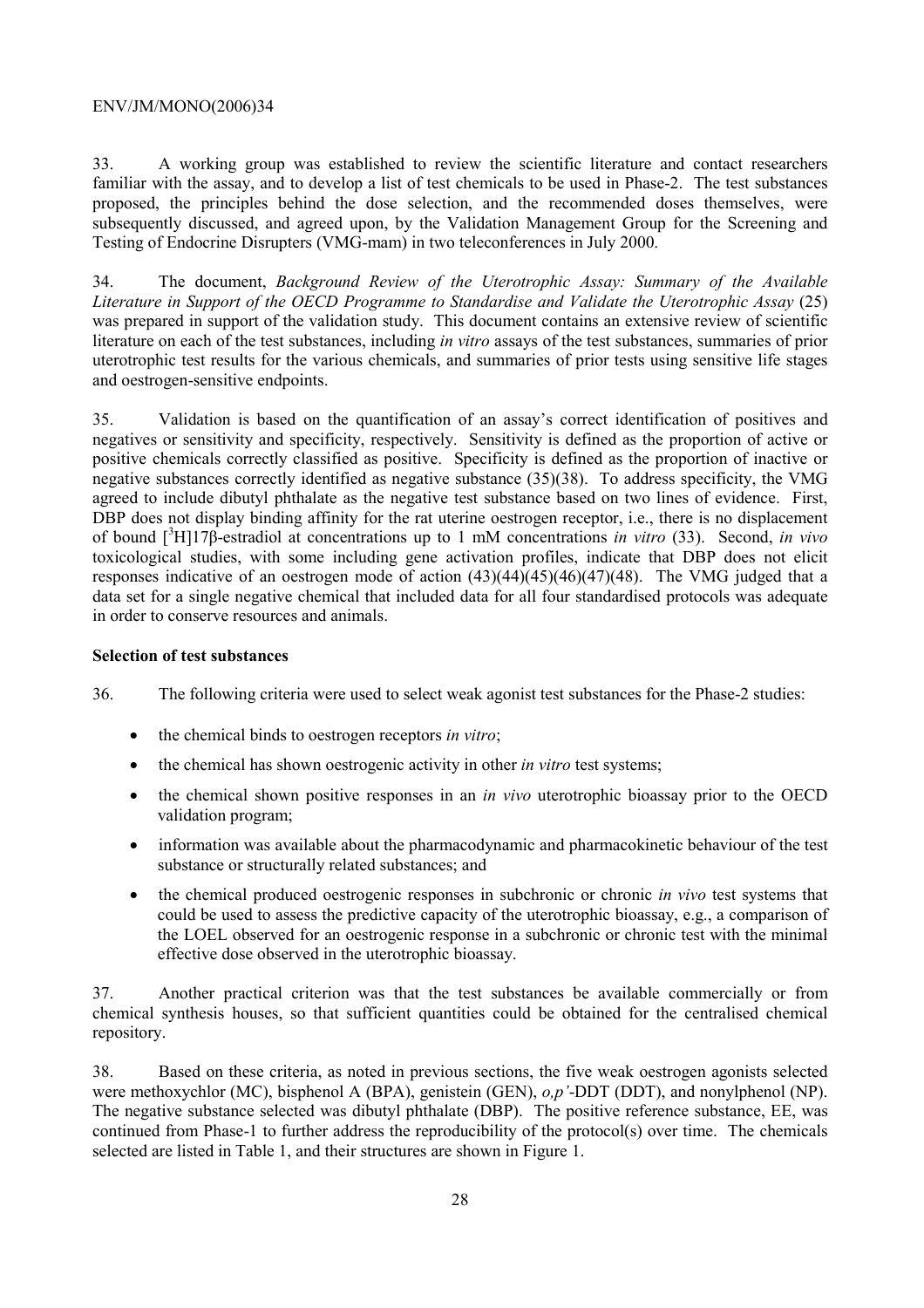# **Dose selection**

39. The published and unpublished information relevant to the appropriate doses to be used for the test chemicals varies in quantity and quality with respect to the individual chemicals, animal models, and routes of administration. The available information often did not adequately describe the protocols used to generate the data, and the statistical significance of the results frequently was not stated.

40. Because of these factors, it was not possible to confidently identify the doses that would best cover the full uterine weight response, or the lowest dose causing a response. Therefore, the approach taken was to select the information believed to be most reliable and consistent from the literature sources. Data on *in vitro* receptor binding affinity (RBA) was not used in the setting of doses, because the binding affinity does not integrate pharmacokinetic considerations. Caution was also taken to review the available literature in order to avoid selecting dose levels that approached the  $LD_{50}$  or the Maximal Tolerated Dose (MTD), as these doses could result in morbidity and/or mortality of the test animals and a reduction in the size of the animal groups. As judged appropriate, an upper limit doses of 1000 mg/kg was selected for consistency with other OECD Test Guidelines.

41. Different doses were selected for the oral and s.c. studies, and these are summarised in Tables 3 and 4, respectively. The selection of test doses for the dose-response approach was based on an effort to approximate the full dose-response curve, e.g., a No Effect Level (NOEL), an  $ED_{20}$ ,  $ED_{50}$ ,  $ED_{80}$ , and  $ED_{100}$ or maximum plateau. Apart from DBP, which was not included in the dose-response experiments, the same chemicals were tested using both routes of administration.

42. Two doses were selected for EE, based on the Phase-1 results. The first dose was to be in the lower portion of the ascending part of the dose response curve  $(\sim ED_{20})$ , and the second dose was to be near the maximum of the dose response curve  $(\sim ED_{80})$ . For oral gavage, the selected EE doses were 1 and 3  $\mu$ g/kg/d, and, for subcutaneous injection, the selected EE doses were 0.3 and 1  $\mu$ g/kg/d.

43. As some participating laboratories indicated that they were unable to commit resources to test all five dose levels for the selected weak agonist chemicals, the VMG-mam decided that in these cases:

- at least three identical doses should be tested by all laboratories for the specific chemical so that the data would be comparable; and
- the three intermediate doses of the five (expected to be on the ascending part of the dose-response curve) were chosen as these were judged to provide the most useful information about interlaboratory variability, i.e., doses 2, 3, and 4 in Tables 3 and 4 (note: only Laboratories #6 and 12) eventually exercised the option to test only three doses).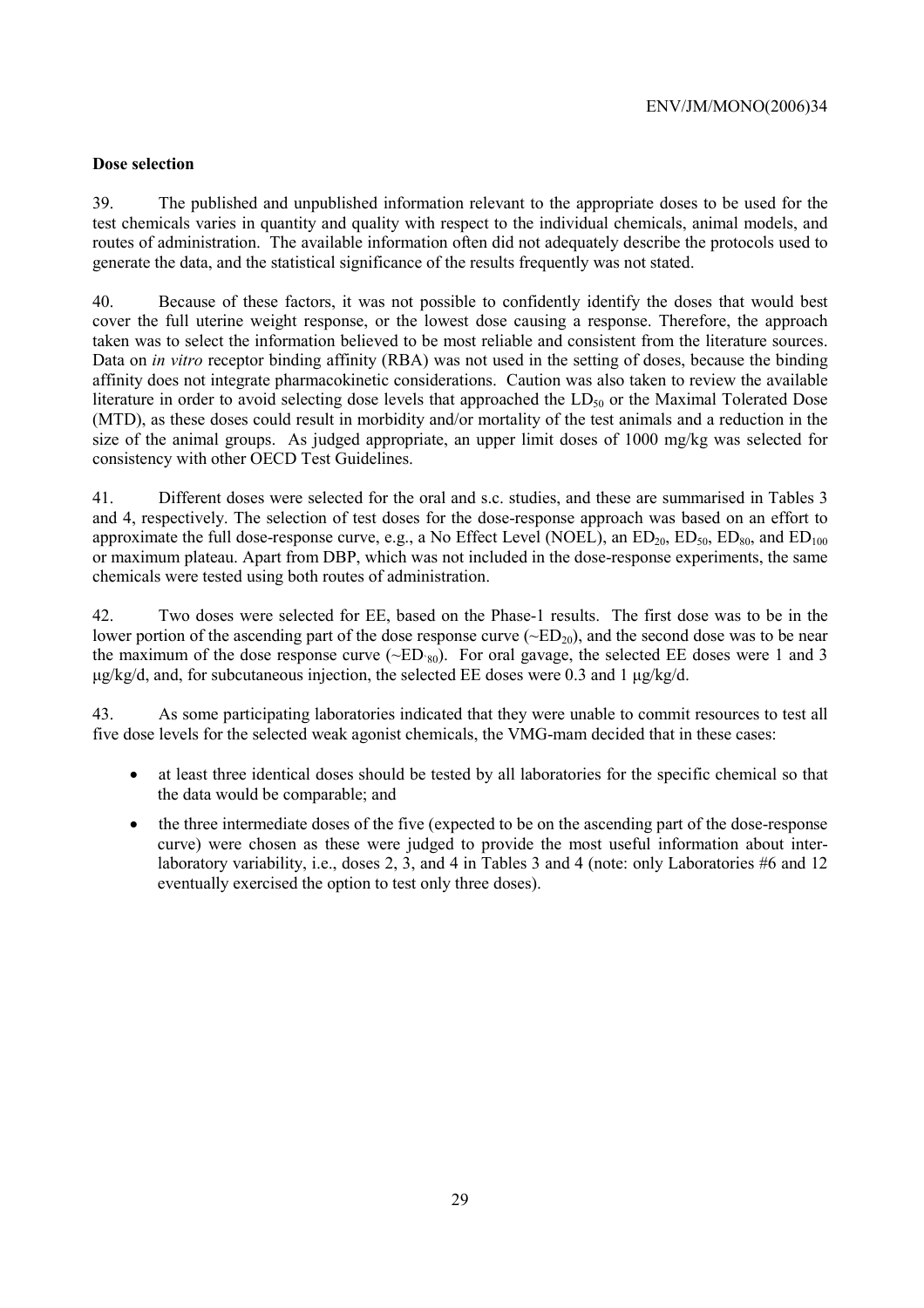| <b>Chemical</b>                 | <b>CASRN</b>   | Dose $(mg/kg/d)$ |            |     |     |      |  |  |
|---------------------------------|----------------|------------------|------------|-----|-----|------|--|--|
|                                 |                |                  |            |     |     |      |  |  |
| Bisphenol A                     | $80 - 05 - 7$  | 60               | <b>200</b> | 375 | 600 | 1000 |  |  |
| $o, p'$ -DDT                    | 789-02-6       | 10               | 50         | 125 | 300 | 600  |  |  |
| $17\alpha$ -Ethinyl oestradiol* | $57-63-6$      | *                | $3*$       |     |     |      |  |  |
| Genistein                       | $446 - 72 - 0$ | 20               | 60         | 120 | 300 | 500  |  |  |
| Methoxychlor                    | $72 - 43 - 5$  | 20               | 50         | 120 | 300 | 500  |  |  |
| Nonylphenol                     | 25154-52-3     | 15               | 75         | 125 | 250 | 350  |  |  |

**Table 3. Oral gavage doses selected for the dose-response experiments (Protocols A and E)** 

\* Ethinyl oestradiol doses were in µg/kg/day

# **Table 4. Subcutaneous doses selected for the dose-response experiments (Protocols B, C, and D)**

| <b>Chemical</b>             | <b>CASRN</b>   | Dose $(mg/kg/d)$ |             |     |     |     |
|-----------------------------|----------------|------------------|-------------|-----|-----|-----|
|                             |                |                  | $\mathbf 2$ |     |     |     |
| Bisphenol A                 | $80 - 05 - 7$  | 10               | 100         | 300 | 600 | 800 |
| $o, p'$ -DDT                | 789-02-6       |                  | 25          | 50  | 100 | 200 |
| $17α$ -Ethinyl oestradiol * | $57-63-6$      | $0.3*$           | $1*$        |     |     |     |
| Genistein                   | $446 - 72 - 0$ |                  | 15          | 35  | 50  | 80  |
| Methoxychlor                | $72 - 43 - 5$  | 20               | 100         | 250 | 500 | 800 |
| Nonylphenol                 | 25154-52-3     |                  | 15          | 35  | 80  | 100 |

\* Ethinyl oestradiol doses were in µg/kg/day

44. After selection of the five dose levels for the dose-response approach, one of the five doses for each chemical and route of administration was selected for use in the coded single-dose experiments. These selections are shown in Table 5. In general, the selected dose was the third or fourth dose in the series where a putative  $ED_{50}$  or  $ED_{80}$  would be expected to provide a robust uterotrophic response.

| Table 5. Doses (mg/kg) selected for the coded single-dose experiments |  |  |
|-----------------------------------------------------------------------|--|--|
|                                                                       |  |  |

| <b>Chemical</b>                              | <b>CASRN</b>   | <b>Protocol</b> |     |     |     |      |  |
|----------------------------------------------|----------------|-----------------|-----|-----|-----|------|--|
|                                              |                | A               | B   | C   | D   | E    |  |
| Bisphenol A                                  | $80 - 05 - 7$  | 600             | 300 | 300 | 300 | 600  |  |
| $o, p'$ -DDT                                 | 789-02-6       | 300             | 100 | 100 | 100 | 300  |  |
| Dibutyl phthalate                            | $84 - 74 - 2$  | 1000            | 500 | 500 | 500 | 1000 |  |
| Genistein                                    | $446 - 72 - 0$ | 300             | 35  | 35  | 35  | 300  |  |
| Methoxychlor                                 | $72 - 43 - 5$  | 300             | 500 | 500 | 500 | 300  |  |
| Nonylphenol                                  | 25154-52-3     | 250             | 80  | 80  | 80  | 250  |  |
| $17\alpha$ -Ethinyl oestradiol (low dose) *  | $57-63-6$      |                 | 0.3 | 0.3 | 0.3 |      |  |
| $17\alpha$ -Ethinyl oestradiol (high dose) * | $57-63-6$      | 3               |     |     |     | 3    |  |

\* Ethinyl oestradiol doses were in µg/kg/day

# **Test Chemical Supply**

45. The European Chemical Industry Association (CEFIC) volunteered financial and managerial responsibility for the establishment of a centralised chemical repository to be used for all OECD validation programs, including both mammalian and ecotoxicity programs. TNO in the Netherlands was then selected and contracted as the centralised chemical repository. Chemicals were purchased, donated, or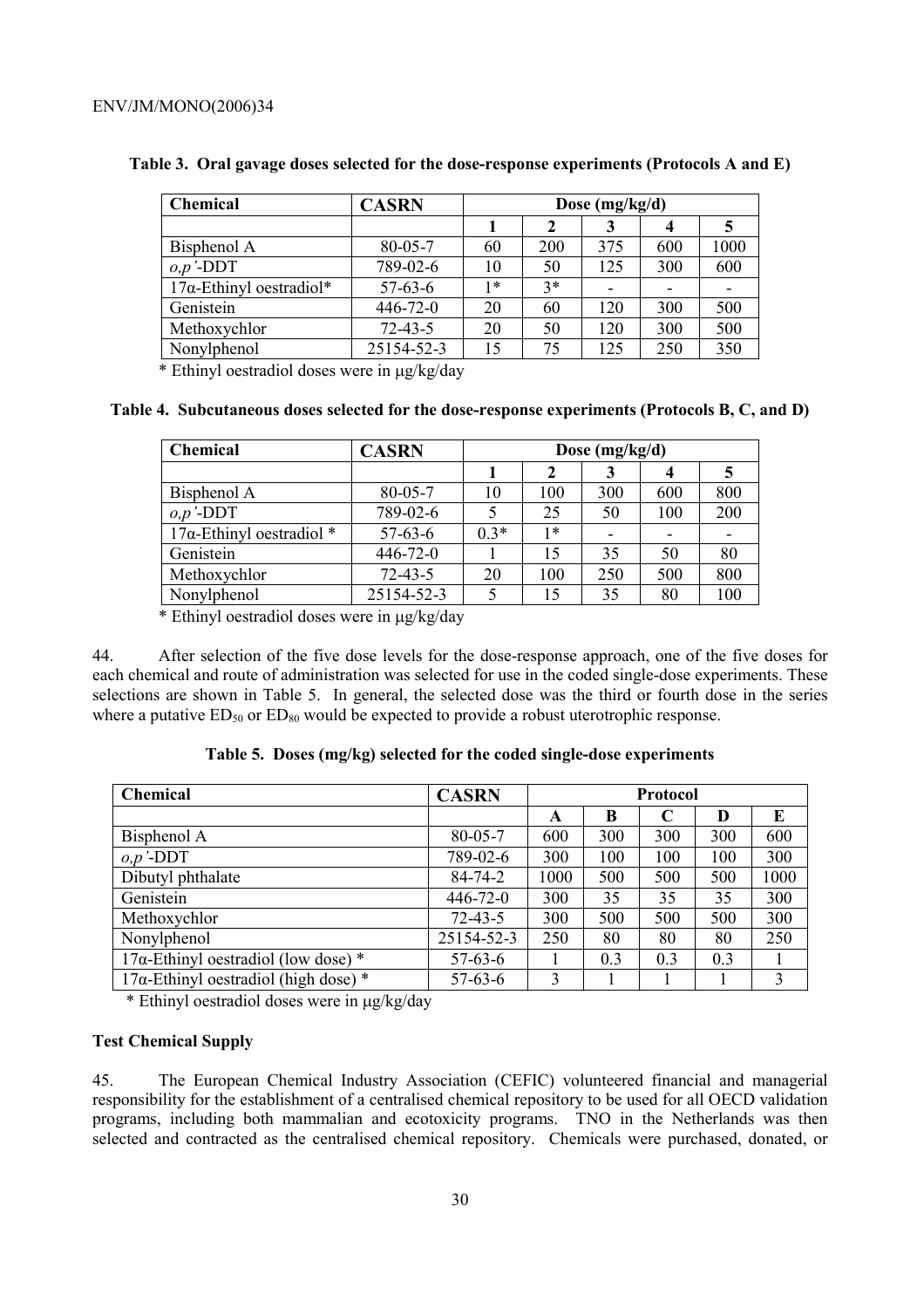acquired by synthesis to support not only the uterotrophic validation program, but also the Hershberger and the enhanced TG 407 validation programs. Where chemicals were included in more than one program, sufficient quantities of test substances were acquired so that the same batch would be used for current and future use. This would permit other subsequent studies to be performed with the same lots used here.

46. After the participation of each laboratory was confirmed, the quantities of test substance that would be needed by each laboratory were calculated. Chemicals were weighed, packaged and then shipped in compliance with regulatory and customs requirements of each nation where participating laboratories were located. Shipments were timed to arrive before the experimental animals in order to avoid wastage, e.g., expiration of the time window for using immature animals. Special arrangements were needed for the coded single-dose study because the chemicals were to be tested as unknowns:

- The amounts of test chemical needed by each laboratory were calculated and weighed into individually coded, opaque vials. Individualised instructions were given to each laboratory, including the volume of test vehicle to be added to provide a test dose solution that could be administered at 4 ml/kg (s.c. injection) or 5 ml/kg (oral gavage) to give the prescribed doses.
- The lead laboratory confirmed that the instructions for making up the solutions were suitable for all the test substances before sending them to individual laboratories.
- Participating laboratories were asked to have separate personnel preparing and administering the dosing solutions from those performing the necropsies, so that the personnel evaluating the animals would not know the identity of the test substances.
- Generic Material Safety Data Sheets were prepared and supplied with for to all test chemicals so that the health and safety of personnel at the laboratory would not be compromised. These Safety Data Sheets were provided in sealed envelopes to a specified individual at each laboratory who agreed to keep this envelope sealed unless in cases of emergency.

47. Separate vials of test chemical were supplied for the dose-response study. The laboratories were provided instructions in order to weigh out the correct amounts to make up the necessary dosage solutions. Otherwise, they were permitted to use their normal standard operating procedures for dose preparation.

# **Participating laboratories**

48. The participating laboratories, and lead investigators, are identified in Annex 1.

49. All the laboratories that participated in the Phase-1 study, except one (Laboratory #10), volunteered to participate in the Phase-2 studies. Two new laboratories (Laboratories #20, 21) volunteered to join the study approximately two months prior to the start of Phase-2. Although the VMG-mam originally requested that new laboratories should repeat the Phase-1 work, this request was ultimately waived because of time constraints.

50. The participation of the laboratories in the coded single-dose and dose response studies, the protocols the laboratories performed, and the actual chemicals tested in each protocol by each laboratory are described in Table 2. The details of laboratory animal strains used, diets, animal husbandry and maintenance conditions, and dosage vehicles are described in Table 6.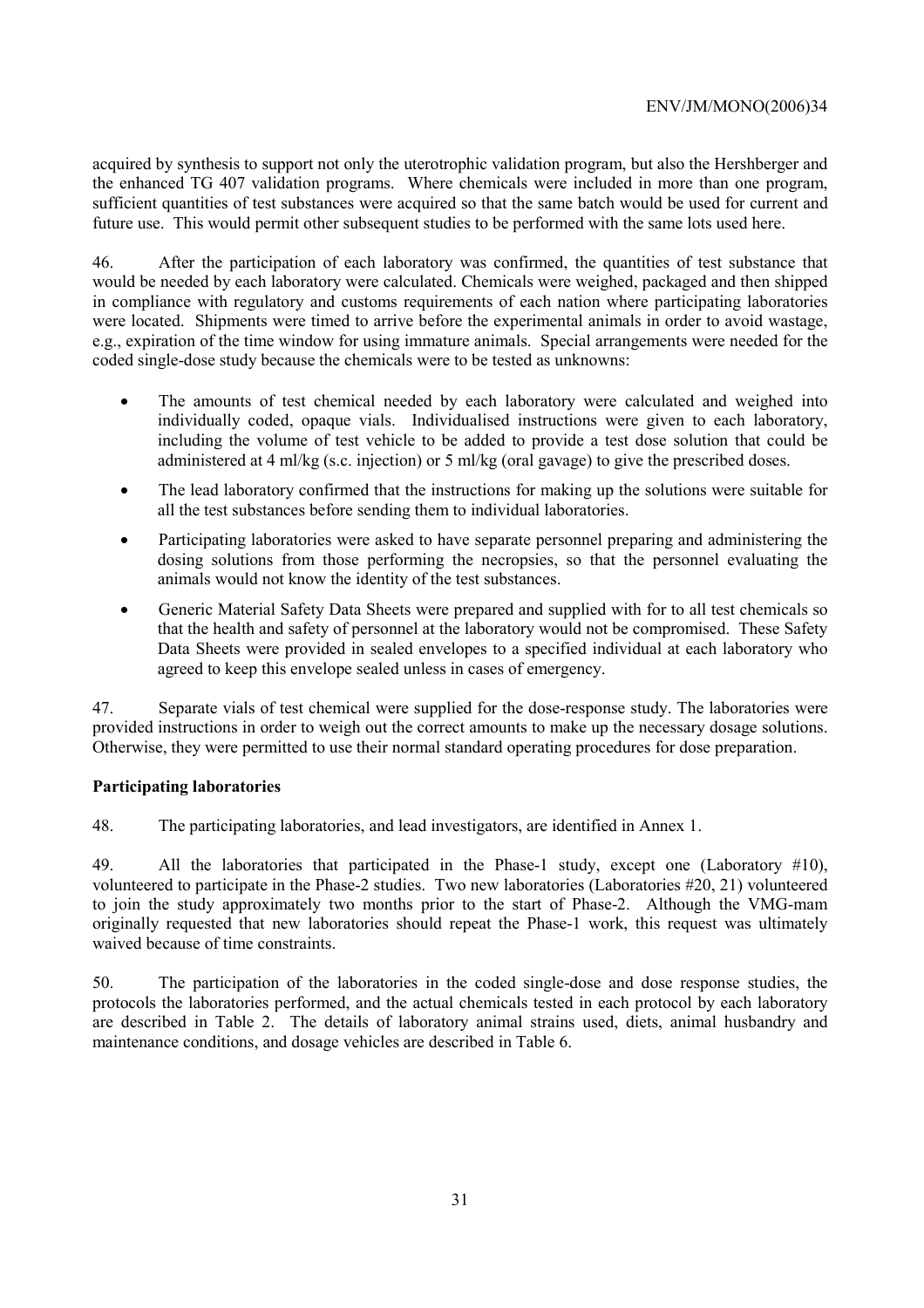|                         |                                    |                                       |                       |                         | <b>Vehicles</b> |
|-------------------------|------------------------------------|---------------------------------------|-----------------------|-------------------------|-----------------|
| Lab.                    | Rat strain                         | <b>Diet</b>                           | <b>Bedding</b>        | oral                    | s.c.            |
| $\mathbf{1}$            | Crj:CD(SD)IGS SPF/VAF              | CRF-1, Oriental Yeast                 | ALPHA-dri             | Corn oil                | Corn oil        |
|                         |                                    | Co.                                   | (immature)            |                         |                 |
|                         |                                    |                                       | None for OVX          |                         |                 |
| $\overline{2}$          | <b>IGS</b>                         | CRF-1; Oriental Yeast                 | Arufa-dry (immature)  | Corn oil                | Corn oil        |
|                         |                                    | Co.                                   | None for OVX          | Ethanol                 | Ethanol         |
| $\overline{\mathbf{3}}$ | Crj:CD(SD)IGS                      | Pelleted diet, MF;                    | Autoclaved hardwood   | 99.5%                   | 99.5%           |
|                         |                                    | Oriental Yeast Co.                    | chips, Beta Chips     | <b>EtOH</b>             | EtOH            |
|                         |                                    | Pelleted Kliba diet                   |                       | Sesame oil<br>Olive oil | Sesame oil      |
| $\overline{\mathbf{4}}$ | CRL:WI (GLX/BRL/HAN)               | rat/mouse/hamster                     | SSNIFF (type 3/4)     |                         | n/a             |
| 5                       | <b>IGS BR</b><br>CRL:CD (SD) IGSBR | PMI certified rodent                  | <b>ALPHA DRI</b>      | EP/DAB<br>95% EtOH      | n/a             |
|                         |                                    | diet meal 5002                        |                       | Corn oil                |                 |
| 6                       | Crl;CD® (SD) IGS BR                | <b>UAR A04 C pellet</b>               | Autoclaved sawdust    | n/a                     | Corn oil        |
|                         |                                    | maintenance diet                      |                       |                         |                 |
| 7                       | Crj:CD(SD)IGS                      | CE-2; Clea, Japan                     | No bedding used       | Corn oil                | Corn oil        |
| 8                       | Alpk: APfSD                        | R&M3 to weaning                       | Shredded paper        | Peanut oil              | Peanut oil      |
|                         |                                    | R&M1 post weaning                     |                       |                         |                 |
| 9                       | Crj:CD(SD)IGS                      | MF, Oriental Yeast                    | Sunflake®, Oriental   | Olive oil               | Olive oil       |
|                         |                                    | Co.                                   | Yeast Co.             | 99.5%                   | 99.5%           |
|                         |                                    |                                       |                       | <b>EtOH</b>             | EtOH            |
| 11                      | Wistar (BrlHan: WIST@Jcl)          | CE-2; Clea, Japan                     | Sunflake (immature)   | Corn oil                | Corn oil        |
|                         |                                    |                                       | None for OVX          |                         |                 |
| 12                      | Crl:CD®(SD)IGS BR                  | PMI Certified Rodent                  | Ground corneob        | Corn oil                | Corn oil        |
|                         |                                    | LabDiet® 5002                         | bedding "Bed-O'Cobs"  |                         |                 |
| 13                      | SPF-bred Wistar,                   | Altromin 1324                         | Low-dust wood         | Corn oil                | Corn oil        |
|                         | HSD/Cpb: WU                        |                                       | granules Type BK 8/15 | with min.               | with min.       |
|                         |                                    |                                       |                       | EtOH                    | EtOH            |
| 14                      | SD ICO:OFA SD (IOPS                | Pellet AO4C 10 UAR                    | <b>UAR</b> bedding    | Corn oil                | Corn oil        |
|                         | Caw                                | Certified rodent meal                 |                       | n/a                     | Corn oil +      |
| 15                      | Wistar Hsd Cpb: WU                 | Rat & mouse no.3<br>breeding diet RM3 | No bedding used       |                         | min. EtOH       |
|                         |                                    | from SDS                              |                       |                         |                 |
| 16                      | Wistar (HsdCpb:Wu)                 | Altromin 1324                         | Wood chip - low dust  | n/a                     | Peanut oil      |
|                         |                                    | <b>FORTII</b>                         |                       |                         |                 |
| 17                      | Wistar (mol:wistar/han)            | Altromin 1324                         | Tapvei                | n/a                     | Peanut oil      |
| 18                      | Sprague-Dawley                     | PMI Lab Diet                          | Elm tree (autoclaved) | $\bar{n}/a$             | 95% EtOH        |
|                         |                                    |                                       |                       |                         | Corn oil        |
| 19                      | CD Sprague-Dawley                  | <b>Special Diet Services</b>          | Lignocel grade 4/4    | n/a                     | Corn oil        |
|                         |                                    | $RM1(E)$ SQC                          | woodflakes (immature) |                         | $EtOH +$        |
|                         |                                    | expanded pellet                       | None for OVX          |                         | corn oil        |
| <b>20</b>               | Hsd: Sprague Dawley                | Altromin MT                           | Nesting material      | Corn oil                | n/a             |
|                         |                                    |                                       |                       |                         |                 |
| 21                      | Crl:CD(SD)BR                       | GLP4RF25 Top                          | Dust-free poplar/fir  | n/a                     | Corn oil        |
|                         |                                    | certificate; Mucedola                 | wood chips, heat      |                         |                 |
|                         |                                    | S.r.                                  | processed             |                         |                 |

# **Table 6. Laboratory animal strains, housing, test, and treatment conditions in Phase-2**

SD, Sprague-Dawley

n/a, non-applicable

EtOH, Ethanol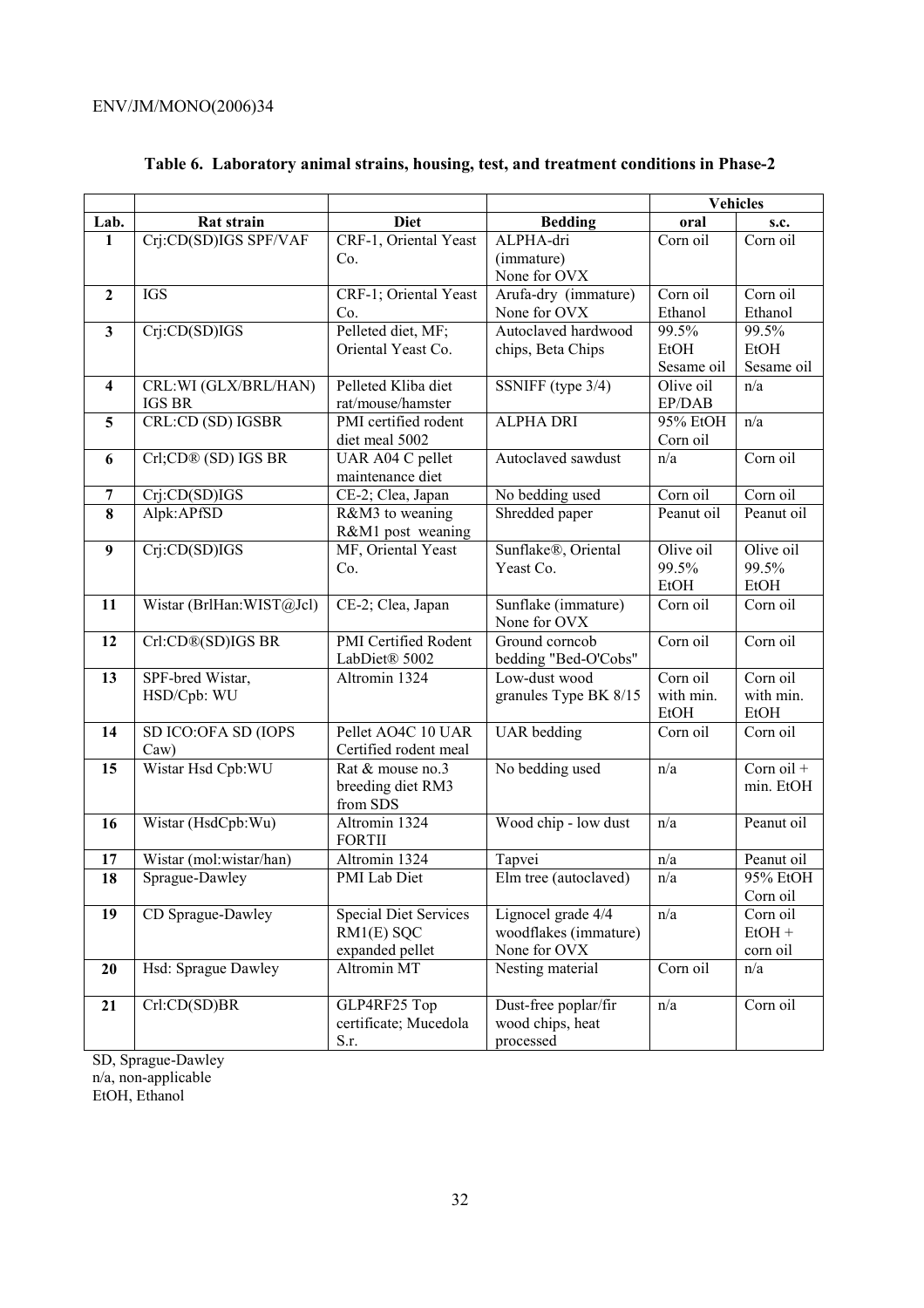# **DATA RECORDING AND BASE STATISTICAL ANALYSES**

51. Three measurements were recorded as data: body weight; wet uterine weight with imbibed, luminal fluid; and blotted uterine weight less imbibed, luminal fluid. Body weights were recorded each day in order to adjust dosing volumes and administer specific doses on a kg body weight per day basis, and body weights were recorded immediately prior to necropsy. The exception was Laboratory #21, where animals were weighed prior to all three daily doses, but the necropsy body weights were not recorded. The body weights, wet uterine weights, and blotted uterine weights along with other laboratory information, e.g., diet, animal strain, food consumption, and clinical signs, were recorded on standardised Excel spreadsheets provided by the OECD Secretariat. After receipt of the spreadsheets containing the data from the laboratories, the data were sent to the independent consulting statisticians (National Institute of Environmental Health Sciences, US) for analysis.

52. Data from Laboratory #21 were analysed separately, because the terminal body weights were not recorded by the laboratory. Instead, the statistical analysis was carried out on uterine weight data adjusted for body weights from day 3 of dosing, rather than necropsy weights in other laboratories.

# **Statistical analyses and methods used**

53. The base statistical analyses determined whether the administration of a test substance resulted in a statistically significant increase in the uterine weight. This was determined by the independent consulting statisticians using the raw data for uterine weights and body weights from each participating laboratory that had been recorded on a standardised electronic spreadsheet. The uterine data were evaluated by an analysis of covariance (ANCOVA) approach with body weight at necropsy as the covariable. A variance-stabilising logarithmic transformation was carried out on the uterine data prior to the data analysis. Dunnett and Hsu's test was used for making pairwise comparisons of each dosed group to vehicle controls and to calculate the confidence intervals. Studentised residual plots were used to detect possible outliers and to assess homogeneity of variances. The data were analysed using the PROC GLM in the Statistical Analysis System (SAS Institute, Cary, NC), version 8. In addition to the absolute ratio of the mean uterine weights (the treated groups relative to the vehicle control groups) in Tables 2-26, the ratio of the geometric means of the uterine weights (treated relative to the vehicle control) after adjusting for the body weight of the individual animals at necropsy along with respective upper and lower 95% confidence levels were also calculated. Outliers were observed (as defined as Studentised Residuals  $> 3.75$  or  $\leq$ 3.75), but they were not excluded from the statistical analyses. Only one data point, a recorded blotted uterine weight of only 3.8 grams (approximately one order of magnitude less than the other recorder weights, suggesting an error in the decimal place) was removed, and the analysis was run both before and after the removal.

54. In order to draw inferences across laboratories about the reproducibility of results at a given dose for each protocol, the data for the studies was pooled and analysed. Mixed effects linear models were used for the pooled analyses where the laboratories were treated as the random effects. This analysis took into consideration both "between labs" variability and "within lab" variability and provided an overall summary of the results. Thus, the analysis enabled the computation of a mean response to a chemical across labs and the lower and the upper 95% confidence limits under each protocol. Where mixed effects linear models are used, the analysis is referred to as a "Global analysis."

# **DIET ANALYSIS**

55. Absolute uterine weight differences among the laboratories may be the result of many factors, including body weight, strain, age and initiation of ovarian secretion of endogenous oestrogens, and the time of uterine regression after OVX. Those factors that would impact the responsiveness of the uterus to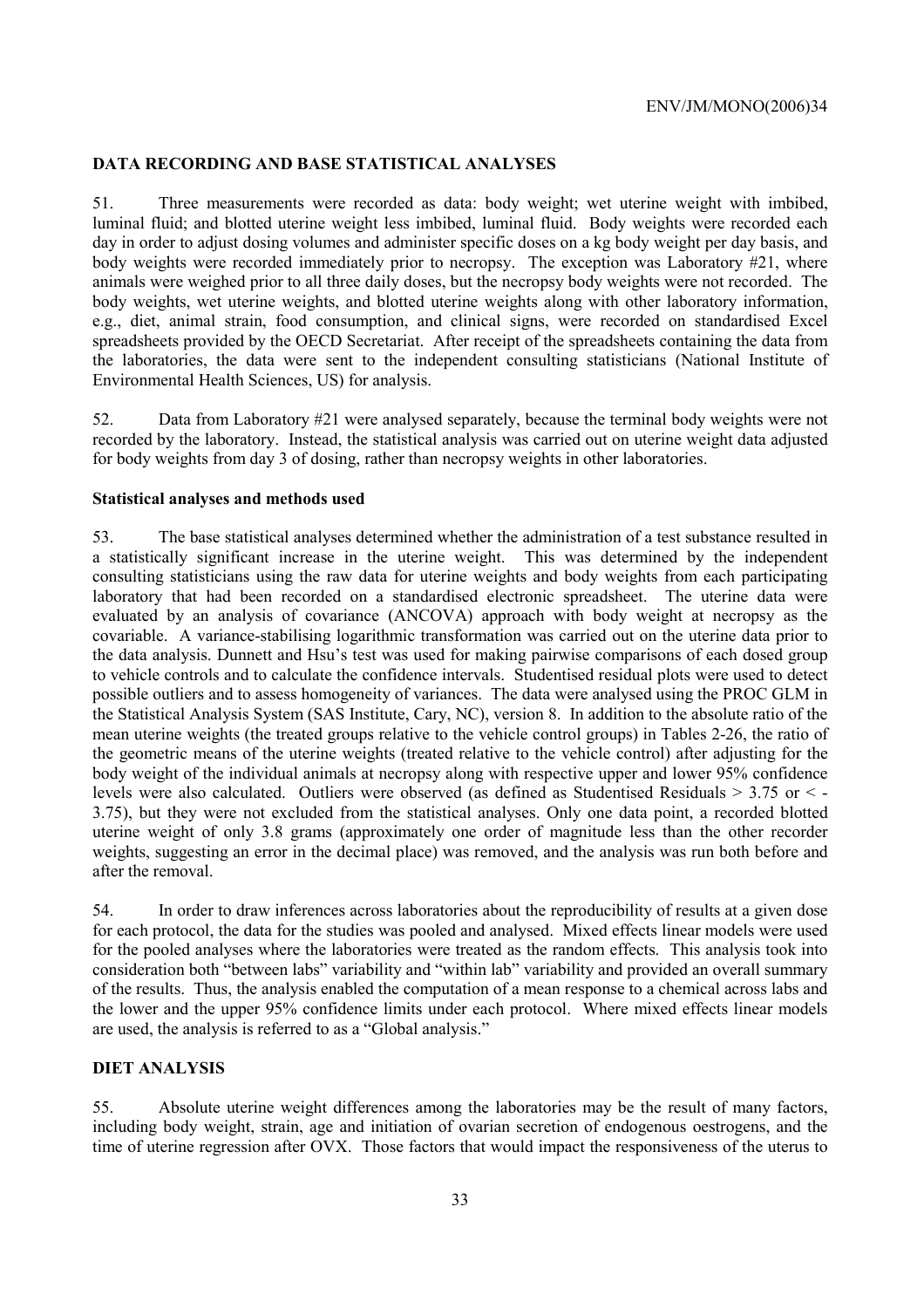oestrogen stimulus, and thereby the relative weight increase of the treated uterus, were controlled, i.e., the age of the immature animals was set so that necropsy occurred prior to increases in uterine weight and the coefficient of variation in the animal groups (reviewed in 25, 26). In addition, there is evidence that, when high levels of phytoestrogens are present in the animal diet, uterine control weights could potentially be increased and thereby reduce the dynamic range of the assay by decreasing uterine responsiveness (49)(50)(reviewed in (25)(26)).

56. Therefore, the VMG requested that all laboratories retain and submit diet samples for phytoestrogen analyses. The American Chemistry Council volunteered to financially support the phytoestrogen analyses, and the Syngenta CTL laboratory received the diet samples and coded the samples before submission to the analytical laboratory, Bioclinical Services, Ltd., Cardiff, UK. The diet samples after hydrolysis of the glycosides were analysed for their daidzein, genistein, and coumestrol content. The methodological details of the dietary phytoestrogen analyses, the results of the analyses, and the comparison of the dietary phytoestrogen levels to uterotrophic bioassays with weak oestrogen agonists are contained in Annex 3.

# **RESULTS**

57. The results from the coded single-dose and dose-response studies are presented below in separate sections. Based on the findings in Phase-1 of this validation study, the analyses of the uterine weights are based on the blotted weights, because the blotted weights were slightly less variable among the animals.

58. The protocols allowed variations in a number of experimental conditions, including the choice of rat strain, the laboratory diet, housing and husbandry practices such as the use of cage bedding, the vehicle employed, and, to a modest degree, the age of both immature and OVX animals. Because the intended purpose of the uterotrophic bioassay is for the rapid screening of a potentially large number of chemicals, the judgement was that rigorous and detailed standardisation of all of these variables would constrain the ability to widely and easily practice the uterotrophic bioassay in many of the OECD member countries. As a result, there is a relatively wide variation in the absolute wet and blotted uterine weights. This is particularly true in the immature animals where vehicle control means across the coded single-dose and dose-response studies ranged from a minimum of 14.8 mg to a maximum of 58.0 mg for blotted uterine weights (see Figures 5 and 6 in a later section). However, the bioassay is not directly based on absolute weights. Rather, the uterine weight increase in the test substance groups relative to the vehicle controls and its achieving statistical significance are the essential measurements. Therefore, the data are presented as, and primarily analysed as, the ratio of treated to vehicle control uterine weights, adjusted for the final body weight, including the upper and lower 95% confidence levels of that ratio and whether the results are statistically significant. The absolute mean wet and blotted uterine weights, and body weights, from the dose-response and coded single-dose studies are in Annex 4.

59. During the data audit, in addition to several transcription errors, it was discovered that several laboratories incorrectly prepared the two dilutions of the test solutions of the EE positive reference substance. In several instances they used a different dilution than was called for in the protocol. However, the most common error was the interchange of the dilutions where the sample intended to be the high reference dose concentration was actually the high dilution (*i.e.*, the low reference dose concentration). The audit was able to resolve these issues in all except one laboratory.

#### **Test Chemical Toxicity**

60. Several laboratories reported animal deaths during the course of the experiment, and these instances are reported in Table 7. The great majority of animal deaths occurred in Protocol A, where the animals are very young and just weaned, making them vulnerable to insult.  $LC_{50}$  and other data for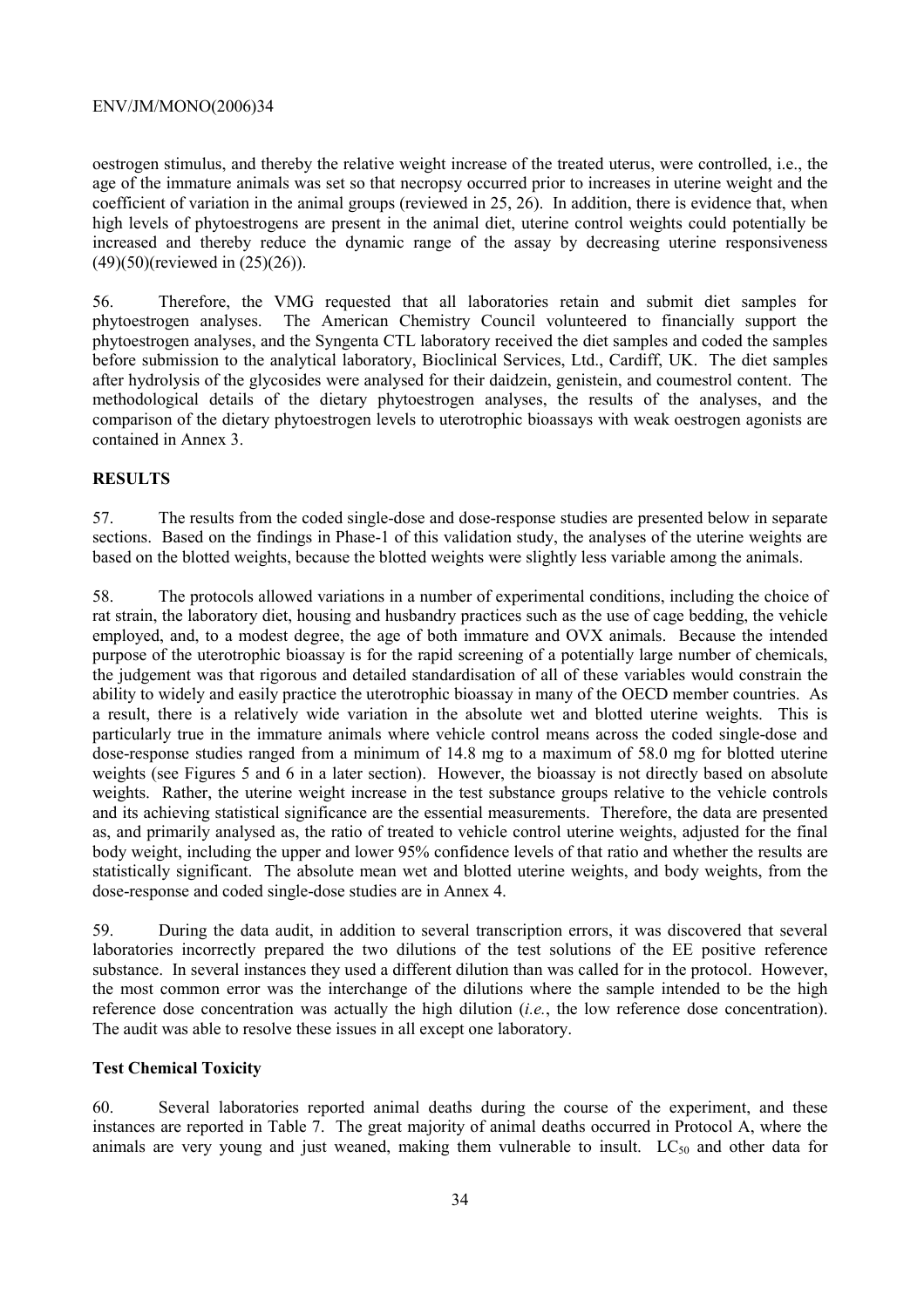maximum tolerated doses used to select the doses are rarely available for immature animals, and data from adult animals was used. Further, gavage errors and irritation of the esophagus and forestomach inhibiting feeding are also most likely to occur in these animals. In most cases, the animals exhibited clinical signs and, in several cases not only failed to gain body weight, but actually lost body weight during dosing. Similar rates of toxicity were observed in both the dose-response and the coded single-dose experiments with the same chemicals. The greatest rate of toxicity was observed with nonylphenol, followed by  $\rho, p'$ -DDT. In several instances, two or more animals within a group died, which would impair the power of the bioassay. These technical findings and animal welfare concerns suggest that range finding studies be considered with less well-characterised substances to avoid overt toxicity, particularly with the immature animals.

|                         | Protocol       |                                           | <b>Coded single-dose</b> | Dose-response |                         |                         |  |  |
|-------------------------|----------------|-------------------------------------------|--------------------------|---------------|-------------------------|-------------------------|--|--|
| Lab                     |                | Chemical<br>1                             | <b>Deaths</b>            | Chemical      | <b>Dose</b>             | <b>Deaths</b>           |  |  |
| $\overline{2}$          | $\mathbf{A}$   | <b>GEN</b>                                | 1                        | <b>BP</b>     | $\overline{1000}$ mg/kg | $\mathbf{1}$            |  |  |
|                         |                | NP                                        | $\mathbf{1}$             |               |                         |                         |  |  |
| $\mathbf{3}$            | $\mathbf{A}$   |                                           |                          | <b>DDT</b>    | $600$ mg/kg             | $\overline{4}$          |  |  |
| $\overline{\mathbf{4}}$ | A              | NP                                        | $\overline{4}$           | NP            | 250 mg/kg               | $\overline{2}$          |  |  |
|                         |                |                                           |                          |               | 350 mg/kg               | 6                       |  |  |
| $\overline{5}$          | A              | $\overline{\text{NP}}$                    | $\overline{2}$           | <b>DDT</b>    | $300$ mg/kg             | $\mathbf{1}$            |  |  |
|                         |                |                                           |                          |               | $600$ mg/kg             | $\overline{4}$          |  |  |
| 6                       | $\, {\bf B}$   |                                           |                          | <b>BPA</b>    | $\overline{600}$ mg/kg  | $\mathbf{1}$            |  |  |
|                         |                |                                           |                          | $\rm EE$      | $0.3 \mu g/kg$          | 1                       |  |  |
| $\overline{7}$          | $\mathbf{A}$   |                                           |                          | NP            | $250$ mg/kg             | $\mathbf{1}$            |  |  |
|                         |                |                                           |                          |               | 350 mg/kg               | $\overline{3}$          |  |  |
| $\overline{7}$          | $\mathcal{C}$  |                                           |                          | <b>BPA</b>    | $300 \text{ mg/g}$      | $\mathbf{1}$            |  |  |
| 8                       | A              | NP                                        | $\mathbf{1}$             |               |                         |                         |  |  |
| 9                       | $\overline{A}$ |                                           |                          | NP            | $350$ mg/kg             | $\overline{\mathbf{3}}$ |  |  |
| 11                      | $\overline{A}$ | NP                                        | $\overline{2}$           | <b>DDT</b>    | $600$ mg/kg             | $\overline{4}$          |  |  |
|                         |                | <b>BPA</b>                                | $\overline{3}$           | <b>BPA</b>    | $600$ mg/kg             | $\mathbf{1}$            |  |  |
|                         |                | <b>DBP</b>                                | $\overline{\mathbf{3}}$  |               |                         |                         |  |  |
| 12                      | A              | <b>DDT</b>                                | 6                        | DDT           | 300 mg/kg               | $\overline{3}$          |  |  |
|                         |                | <b>MC</b>                                 | $\overline{\mathbf{3}}$  |               |                         |                         |  |  |
|                         |                | NP                                        | $\overline{4}$           | NP            | 250 mg/kg               | $\overline{4}$          |  |  |
| 13                      | $\overline{A}$ | <b>BPA</b>                                | $\mathbf{1}$             | <b>BPA</b>    | $600$ mg/kg             | $\overline{1}$          |  |  |
|                         |                | NP                                        | 11                       |               |                         |                         |  |  |
| 14                      | $\mathbf{A}$   | <b>BPA</b>                                | $\overline{2}$           | MC            | $\theta$                | $\overline{1}$          |  |  |
|                         |                | <b>DDT</b>                                | $\overline{c}$           |               | $120$ mg/kg             | 1                       |  |  |
|                         |                | <b>GEN</b>                                | $\mathbf{1}$             |               | 300 mg/kg               | 1                       |  |  |
|                         |                | NP                                        | $\overline{4}$           |               | 500 mg/kg               | 3                       |  |  |
|                         |                | EE $(3 \mu g)$                            | $\mathbf{1}$             |               |                         |                         |  |  |
| 14                      | B              |                                           |                          | MC            | 800                     | $\mathbf{1}$            |  |  |
|                         |                | See Table 5 for coded single-dose dosages |                          |               |                         |                         |  |  |

| Table 7. Animal Mortality – Number of Animals Euthanized or Found Dead in Phase-2 |                             |  |  |
|-----------------------------------------------------------------------------------|-----------------------------|--|--|
|                                                                                   | (Group Starting Size was 6) |  |  |

# **Dose-Response Studies**

61. The chemical doses and the rationale for their selection were reported in previous sections, and the absolute mean wet and blotted uterine weights and the body weights are in Annex 4. The number of laboratories performing a protocol with which of the five chemicals (BP, DDT, GEN, MC, NP) are shown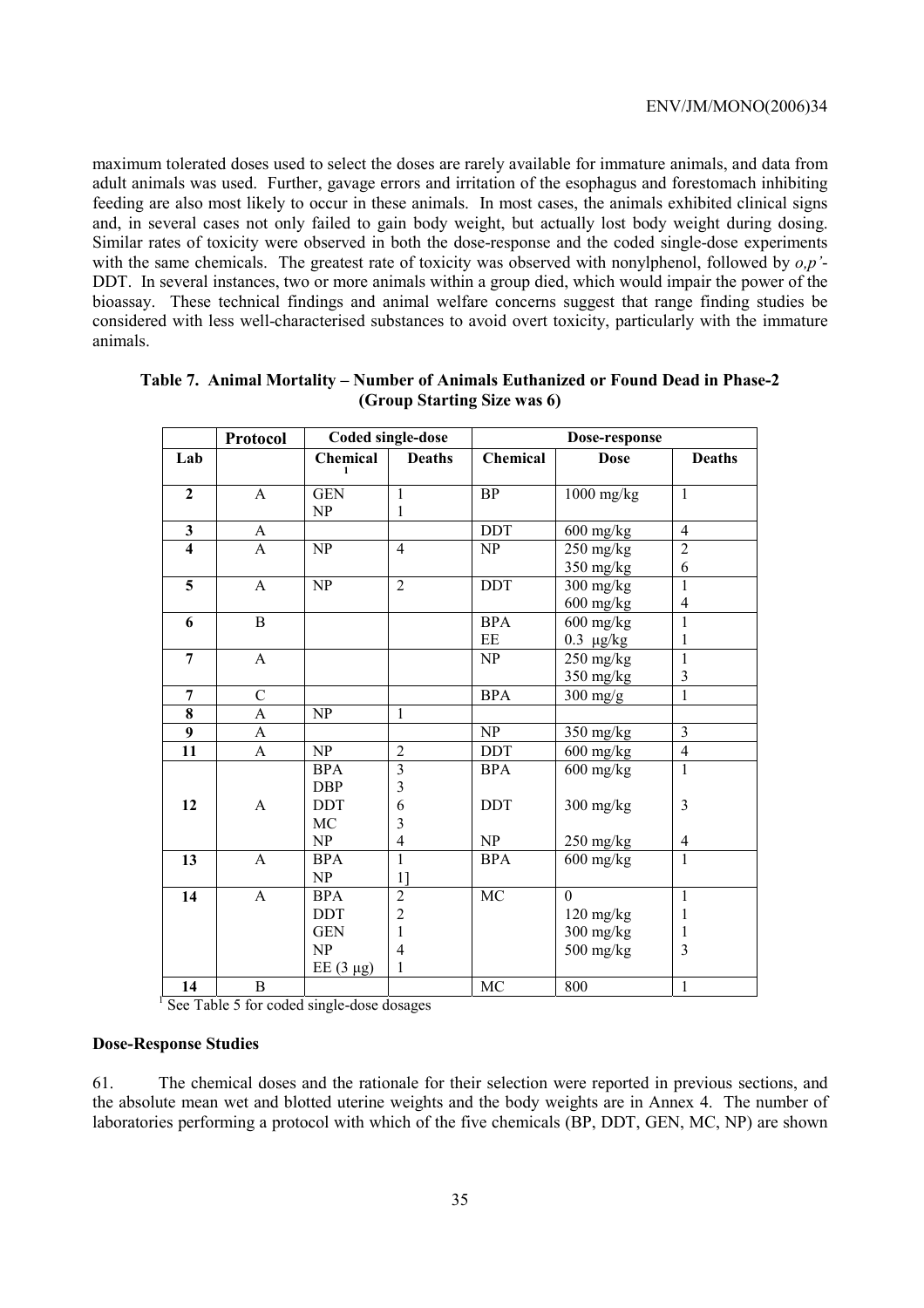in Table 8. With the exception of Protocol E (OVX, oral gavage; Laboratory #12) all chemical/protocol combinations were performed in two (Protocol D) or more laboratories (Protocols A, B, C).

| Chemical   | Protocol A | <b>Protocol B</b> | <b>Protocol C</b> | <b>Protocol D</b> | <b>Protocol E</b> |
|------------|------------|-------------------|-------------------|-------------------|-------------------|
| <b>BPA</b> |            |                   |                   |                   |                   |
| <b>DDT</b> |            |                   |                   |                   |                   |
| <b>GEN</b> |            |                   |                   |                   |                   |
| МC         |            |                   |                   |                   |                   |
| NP         |            |                   |                   |                   |                   |

**Table 8. Numbers of laboratories testing each chemical in the dose-response studies** 

62. The summary dose-response data for all laboratories and chemicals are in Tables 9 - 13. The results are reported as the ratio of the blotted uterine weight mean for the test substance groups relative to the blotted uterine weight mean of the vehicle group adjusted using body weight as a covariable in the ANOVA analysis. The 95% upper and lower confidence levels for this ratio are reported, respectively, in parentheses. If statistical significance was achieved, the data are marked with an asterisk. Other considerations such as animal mortality are noted. One laboratory (Laboratory #21) using Protocol B did not weigh the animals at the time of necropsy, but only on the days of dosing. Because the terminal weights of the animals were used as a covariable in the statistical analyses of the data, the results from this laboratory were subjected to a separate analysis. In this modified analysis, the animal weights at the time of the third dosing were used for Laboratory #21.

63. After the summary data with the five weak agonists, additional dose response data are summarised and analysed. This includes the EE reference doses and an analysis of the minimal effect dose or the first and lowest dose in the series at which statistical significance was achieved.

# Summary Data for Five Weak Agonists

64. Bisphenol A (Tables 9a-d). BPA produced statistically significant dose-related increases in blotted uterine weight gains in at least one dose group in all protocols in all laboratories, with the exception of Protocol E (Laboratory #12) (Table 9d). Laboratory #12 tested the three intermediate doses, but not the highest dose in the series and encountered one animal mortality at 600 mg/kg/d. Subcutaneous administration of BPA (Protocols B, C, D) produced statistically significant increases at lower doses than oral gavage. This is consistent with the available pharmacokinetic data (reviewed 25, 26). One laboratory (Laboratory #20) using Protocol B apparently reversed the doses administered and also recorded two groups with uterine weights statistically less than the vehicle controls (Table 9b). Laboratory #20 vehicle control group mean blotted uterine weight was 54.3 mg, and two treated groups that were statistically lower had weights of 27.4 and 31.6 mg.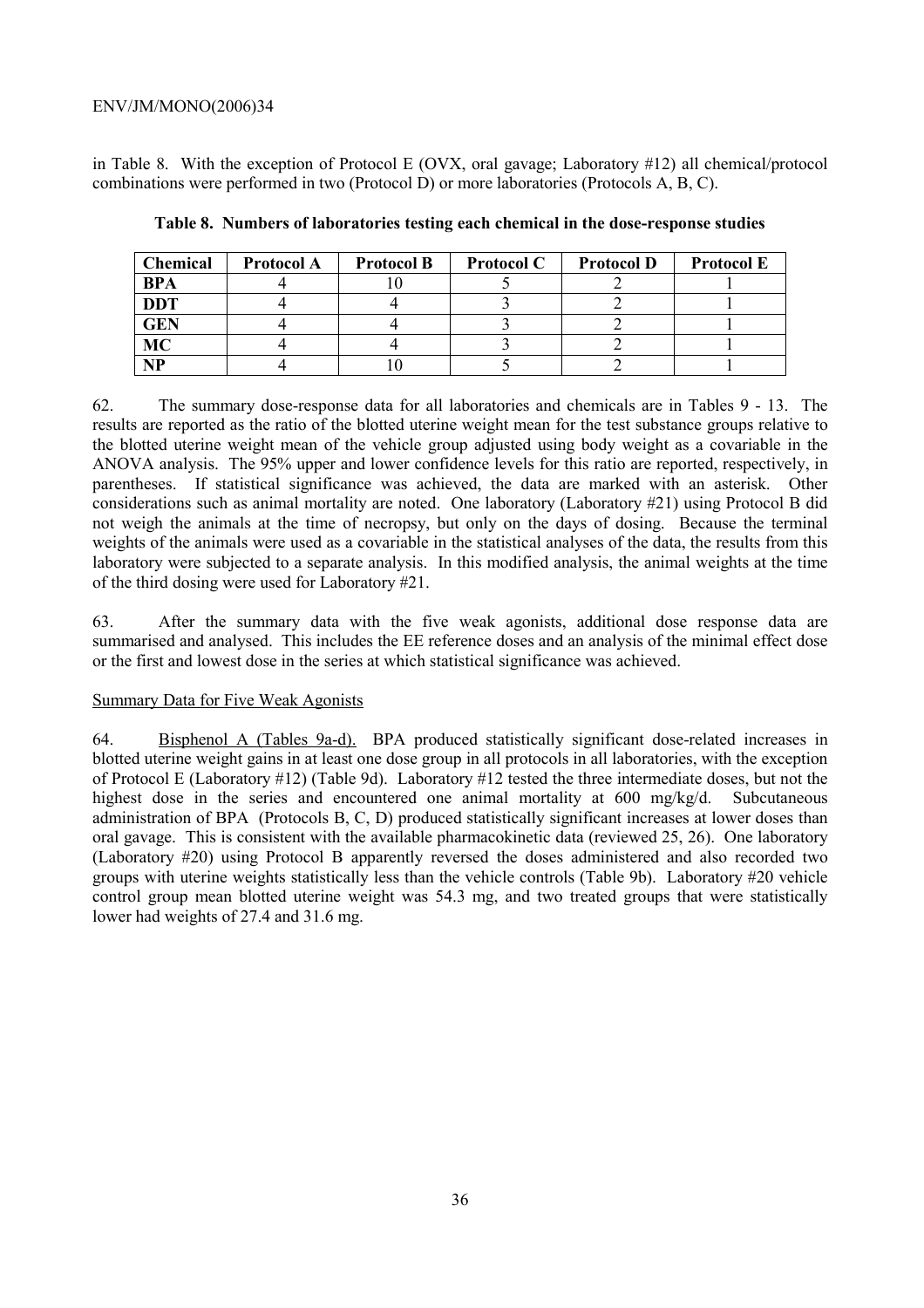| mg/kg/d          | Lab. $#2$                   | Lab. #7                  | Lab. $#12$                              | Lab. $#13$                 |
|------------------|-----------------------------|--------------------------|-----------------------------------------|----------------------------|
| 60               | $0.99$ $(0.83 - 1.17)$      | $0.89$ $(0.70 - 1.13)$   | ND                                      | $1.00$ $(0.77 - 1.31)$     |
| 200              | $1.13(0.95 - 1.34)$         | $0.97$ $(0.76 - 1.22)$   | 1.25 $(0.9995^b - 1.56)$                | $1.16$ $(0.88 - 1.51)$     |
| $\overline{375}$ | $1.26$ $(1.06 - 1.50)^*$    | $1.00 (0.79 - 1.27)$     | $1.36$ $(1.05 - 1.76)^*$                | $1.03$ $(0.78 - 1.35)$     |
| 600              | $1.49$ $(1.25 - 1.77)*$     | $1.31(1.03 - 1.66)^*$    | 1.63 $(1.29 - 2.06)^*$ [1] <sup>c</sup> | $1.17$ $(0.79 - 1.72)$ [1] |
| 1000             | 1.73 $(1.45 - 2.07)^*[1]^c$ | $1.40$ $(1.10 - 1.78)^*$ | ND                                      | $1.57$ $(1.18 - 2.08)^*$   |
| $EE-0.3a$        | ND.                         | $1.11(0.89 - 1.39)$      | ND                                      | ND                         |
| $EE-1.0a$        | $3.17$ $(2.52 - 3.99)^{4}$  | $2.16$ $(1.73 - 2.69)^*$ | 2.85 $(2.21 - 3.67)^{4}$                | 1.44 $(1.06 - 1.95)^{(*)}$ |
| $EE-3.0a$        | 4.13 $(3.27 - 5.22)^{4}$    | ND                       | 4.68 $(3.63 - 6.02)^{4}$                | $2.55$ $(2.06 - 3.17)^{4}$ |

# **Table 9a. Bisphenol A: Inter-laboratory dose-response comparison of blotted uterine weight increase using Protocol A**

For footnotes see after Table 9d.

# **Table 9b. Bisphenol A: Inter-laboratory dose-response comparison of blotted uterine weight increase using Protocol B**

| mg/kg/d                 | Lab. #2                    | Lab. $#6$                                 | Lab. #7                    | Lab. #8                    |
|-------------------------|----------------------------|-------------------------------------------|----------------------------|----------------------------|
| 10                      | $1.12$ $(0.92 - 1.36)$     | ND                                        | $1.01 (0.85 - 1.20)$       | $(0.92 - 1.50)$<br>1.17    |
| 100                     | $1.67$ $(1.37 - 2.02)^*$   | $1.18$ $(0.90 - 1.54)$                    | $1.31$ $(1.10 - 1.56)^*$   | $1.47$ $(1.15 - 1.87)^*$   |
| 300                     | $2.30(1.88 - 2.81)^*$      | $1.37$ $(1.05 - 1.79)^*$                  | $(1.64 - 2.32)^*$<br>1.95  | $(1.50 - 2.43)^*$<br>1.91  |
| 600                     | 3.30 $(2.72 - 4.01)^*$     | $1.75$ $(1.31 - 2.33)*$                   | $(2.90 - 4.16)^*$<br>3.47  | $(1.67 - 2.71)^*$<br>2.13  |
| 800                     | $4.00(3.28 - 4.87)^*$      | ND                                        | $(3.06 - 4.37)^*$<br>3.66  | $3.01$ $(2.36 - 3.84)^*$   |
| $EE-0.3a$               | $2.11 (1.70 - 2.62)^*$     | 1.59 $(1.15 - 2.18)^{4}$ [1] <sup>c</sup> | $(1.48 - 2.01)^*$<br>1.73  | $2.65$ $(2.37 - 2.97)^{4}$ |
| $EE-1.0a$               | 4.44 $(3.60 - 5.48)^*$     | 2.30 $(1.71 - 3.10)^{4}$                  | $4.06$ $(3.49 - 4.72)^*$   | 4.96 $(4.43 - 5.55)^{4}$   |
| mg/kg/d                 | Lab. #12                   | Lab. #13                                  | Lab. #15                   | Lab. $#18$                 |
| 10                      | ND.                        | $1.14(0.71 - 1.82)$                       | $0.95$ $(0.72 - 1.25)$     | $1.28$ $(1.08 - 1.51)^*$   |
| 100                     | $(0.99 - 2.19)$<br>1.47    | $1.50(0.91 - 2.47)$                       | $0.98$ $(0.75 - 1.29)$     | $1.57$ $(1.34 - 1.83)^*$   |
| 300                     | $(0.88 - 1.99)$<br>1.33    | $1.72$ $(1.08 - 2.76)^*$                  | $1.37$ $(1.03 - 1.81)^*$   | $2.12$ $(1.81 - 2.50)^*$   |
| 600                     | $2.51$ $(1.70 - 3.70)^*$   | $2.88$ $(1.78 - 4.64)^*$                  | $2.54$ $(1.91 - 3.37)^*$   | $3.33$ $(2.85 - 3.91)^*$   |
| 800                     | ND.                        | $4.15(2.55 - 6.77)^*$                     | $3.11 (2.37 - 4.08)^*$     | 4.42 $(3.78 - 5.17)^*$     |
| $EE-0.3^{\overline{a}}$ | $1.68$ $(1.11 - 2.53)^{4}$ | $1.61 (1.08 - 2.42)^*$                    | 4.45 $(3.46 - 5.71)^{4}$   | 3.81 $(3.28 - 4.50)^{4}$   |
| $EE-1.0a$               | $3.64$ $(2.43 - 5.45)^{4}$ | $3.44$ $(2.25 - 5.27)^*$                  | 4.95 $(3.66 - 6.69)^{(*)}$ | 5.62 $(4.89 - 6.49)^{4}$   |
| mg/kg/d                 | Lab. $#20$                 | Lab. #21                                  |                            |                            |
| 10                      | $1.75$ $(1.26 - 2.43)^*$   | 1.44 $(1.18 - 1.74)$ <sup>**</sup>        |                            |                            |
| 100                     | $1.57$ $(1.12 - 2.19)^*$   | $1.50$ $(1.24 - 1.83)^{1/4}$              |                            |                            |
| 300                     | $0.95$ $(0.69 - 1.32)$     | $(1.55 - 2.29)^{**}$<br>1.89              |                            |                            |
| 600                     | $0.59$ $(0.42 - 0.81)$ **  | $(1.63 - 2.40)*$<br>1.97                  |                            |                            |
| 800                     | $0.50$ $(0.36 - 0.69)$ **  | $2.42 \overline{(1.99-2.93)^{**}}$        |                            |                            |
| $EE-0.3a$               | 1.83 $(1.45 - 2.31)^{4}$   | $3.19^{++}$                               |                            |                            |
| $EE-1.0a$               | $2.38$ $(1.90 - 2.99)^{4}$ | $1.97^{++}$                               |                            |                            |

For footnotes see after Table 9d.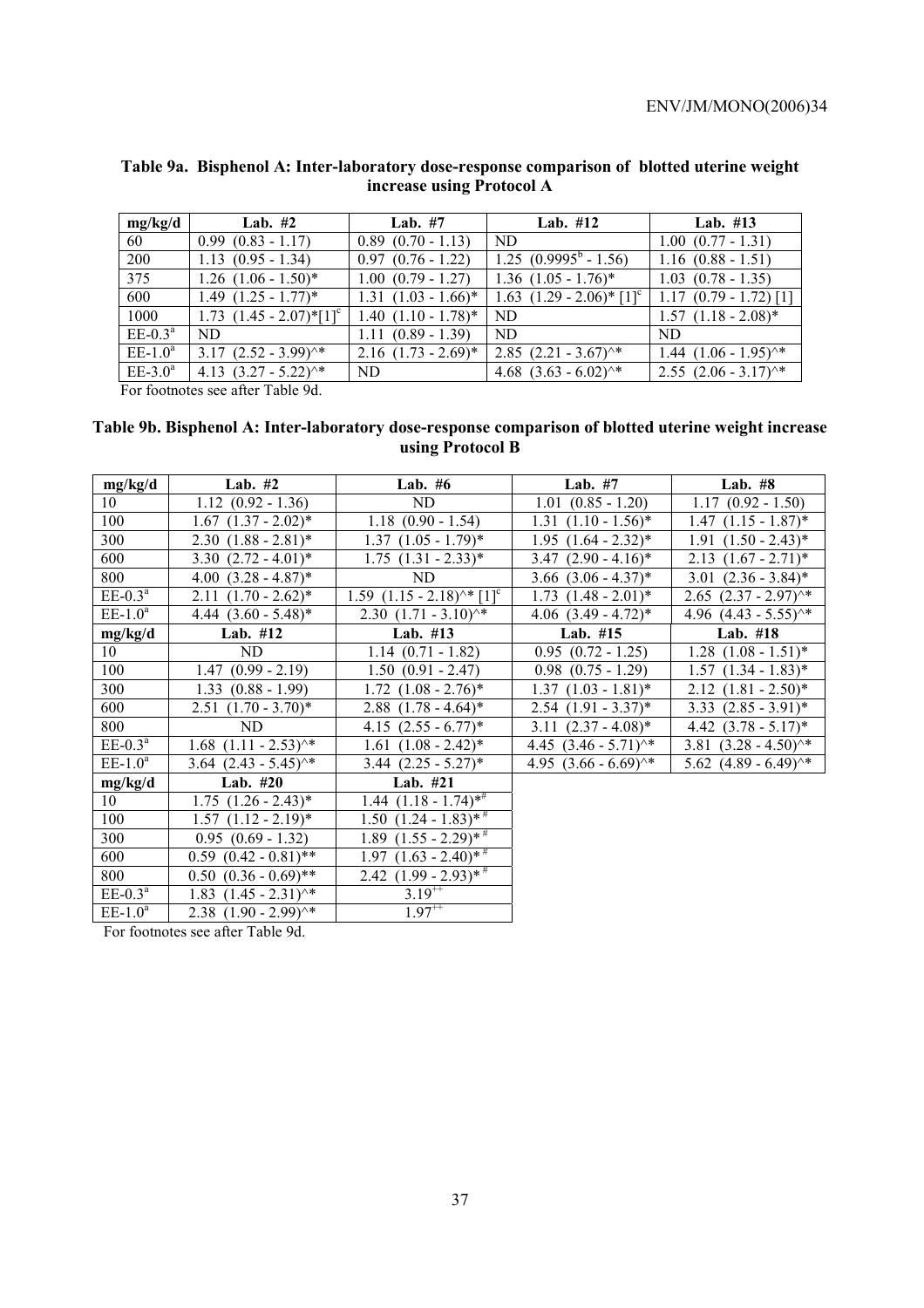| mg/kg/d   | Lab. $#2$             | Lab. $#6$                | Lab. $#7$             | Lab. $#8$               |
|-----------|-----------------------|--------------------------|-----------------------|-------------------------|
| 10        | $1.13(0.93 - 1.37)$   | ND.                      | $1.03(0.86 - 1.24)$   | $0.98(0.80 - 1.20)$     |
| 100       | $1.89(1.55 - 2.30)^*$ | $2.05(1.58 - 2.66)^*$    | $1.67(1.38 - 2.01)^*$ | $1.60(1.31 - 1.96)^*$   |
| 300       | $2.79(2.28 - 3.41)^*$ | $2.41(1.79 - 3.23)*$     | $3.44(2.76 - 4.30)^*$ | $2.65(2.16 - 3.24)^*$   |
| 600       | $3.08(2.52 - 3.78)^*$ | $3.92(2.97 - 5.18)^*$    | $3.85(3.16 - 4.70)*$  | $2.85(2.32 - 3.51)^*$   |
| 800       | $3.03(2.45 - 3.75)^*$ | ND.                      | $3.67(3.02 - 4.47)^*$ | $2.79(2.27 - 3.44)^*$   |
| $EE-0.3a$ | $2.41(2.06 - 2.81)^*$ | $2.43(1.55 - 3.82)^{4}$  | $1.78(1.47 - 2.16)^*$ | $2.16(1.91 - 2.43)^{4}$ |
| $EE-1.0a$ | $3.19(2.69 - 3.78)^*$ | $3.89(2.45 - 6.17)^{4*}$ | $3.29(2.69 - 4.01)^*$ | $2.70(2.39 - 3.05)^{4}$ |
| mg/kg/d   | Lab. $#12$            |                          |                       |                         |

| Table 9c. Bisphenol A: Inter-laboratory dose-response comparison of blotted uterine weight |
|--------------------------------------------------------------------------------------------|
| increase using Protocol C                                                                  |

For footnotes see after Table 9d.

 $1.95 (1.52 - 2.49)^{4*}$ 

 $3.08 (2.41 - 3.94)^{4*}$ 

10 ND 100 2.03  $(1.53 - 2.70)^*$ 300 2.72 (2.05 - 3.61)\* 600  $3.24 (2.43 - 4.32)^*$ 800 ND

 $EE-0.3<sup>a</sup>$ 

 $EE-1.0<sup>a</sup>$ 

#### **Table 9d. Bisphenol A: Inter-laboratory dose-response comparison of blotted uterine weight increase using Protocols D and E**

|           | <b>Protocol D</b>        |                          |         | <b>Protocol E</b>      |
|-----------|--------------------------|--------------------------|---------|------------------------|
| mg/kg/d   | Lab. $#2$                | Lab. $#7$                | mg/kg/d | Lab. $#12$             |
| 10        | $1.14(0.91 - 1.41)$      | $1.10(0.97 - 1.26)$      | 60      | ND.                    |
| 100       | $2.53$ $(1.99 - 3.21)^*$ | $2.35$ $(2.00 - 2.77)^*$ | 200     | $1.16$ $(0.86 - 1.56)$ |
| 300       | $3.74$ $(2.89 - 4.84)^*$ | $3.90(3.18 - 4.78)*$     | 375     | $1.27$ $(0.97 - 1.68)$ |
| 600       | 4.69 $(3.67 - 5.99)^*$   | 4.30 $(3.56 - 5.19)^*$   | 600     | $1.29$ $(0.94 - 1.75)$ |
| 800       | 4.31 $(3.28 - 5.67)^*$   | $4.70$ $(3.84 - 5.75)^*$ | 1000    | ND                     |
| $EE-0.3a$ | $3.71(2.91 - 4.74)^*$    | $2.45$ $(1.97 - 3.05)^*$ |         |                        |
| $EE-1.0a$ | 4.86 $(3.55 - 6.64)^*$   | $4.50$ $(3.53 - 5.73)*$  |         |                        |

Ratio of blotted uterine weights to vehicle control weights after log transformation, and with body weights at necropsy as a covariable (95% confidence interval).

 $a$  EE doses in  $\mu$ g/kg/day.

<sup>b</sup> With the lower 95% confidence limit not  $> 1.0$ , the result is not statistically significant.

c Numbers in brackets are the number of animal deaths where uteri were not weighed.

ND, not done; \*, significant increase at p<0.05; \*\*, significantly decreased at p<0.05.

^, shared EE controls.

 $*$ , calculations based on body weight at day 3 of dosing.

<sup>++</sup>, body weights at necropsy were not recorded, therefore body weights were not used as a covariable, and confidence intervals were not calculated.

65. *o,pí*-DDT (Tables 10a-d). *o,pí*-DDT produced statistically significant dose-related increases in blotted uterine weight gains in at least one dose group in all protocols in all laboratories, with the exception of Protocol C (Laboratory #12) (Table 9c). This laboratory performed only the three intermediate doses and did not generate data for the highest  $o, p'$ -DDT dose. In the case of  $o, p'$ -DDT, oral gavage administration (Protocols A and  $E -$  Tables 10a and 10d) produced statistically significant increases at lower doses (10 and 50 mg/kg/d) and much stronger responses with higher relative ratios (2-4 fold increases) than subcutaneous administration (50-200 mg/kg/d and with relative ratios never exceeding 2 fold, respectively, Tables 10b, 10c, and 10d). This was unexpected, but data available to select the doses for and to predict the responses of *o,p*<sup>2</sup>-DDT</sup> were limited.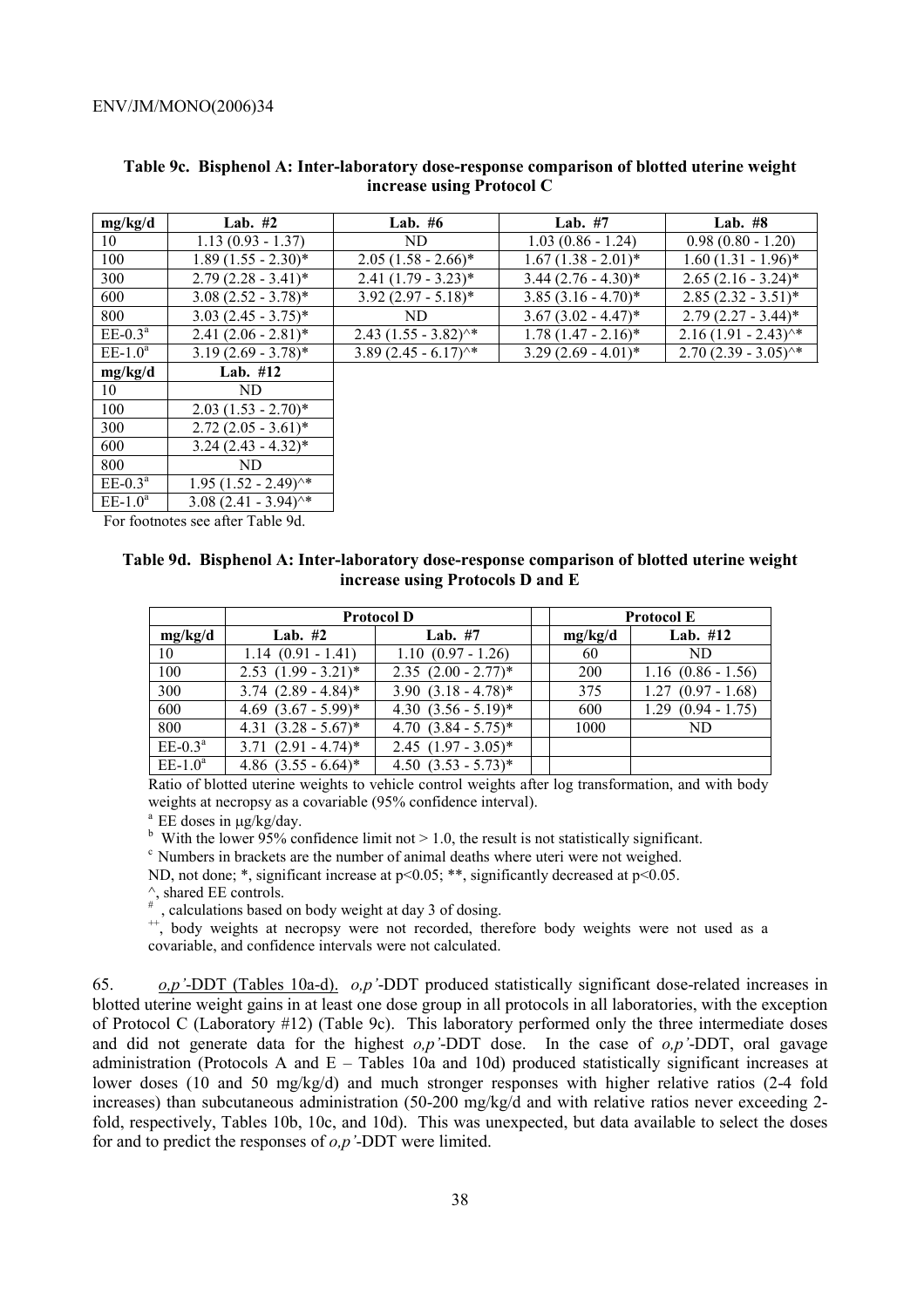| mg/kg/d   | Lab. $#3$                   | Lab. $#5$                               | Lab. $#11$               | Lab. $#12$                              |
|-----------|-----------------------------|-----------------------------------------|--------------------------|-----------------------------------------|
| 10        | $1.09$ $(0.84 - 1.40)$      | $1.19$ (0.91 - 1.54)                    | $1.21$ $(1.04 - 1.41)^*$ | ND                                      |
| 50        | $1.60$ $(1.24 - 2.05)^*$    | $1.53$ $(1.18 - 1.99)^*$                | $2.25$ $(1.94 - 2.63)^*$ | $2.61$ $(2.01 - 3.40)^*$                |
| 125       | $2.04$ $(1.58 - 2.63)^*$    | $2.01$ $(1.54 - 2.63)^*$                | $2.60$ $(2.24 - 3.01)^*$ | $3.18$ $(2.43 - 4.15)^*$                |
| 300       | $2.67$ $(1.99 - 3.59)^*$    | 2.71 $(1.92 - 3.83)^*$ [1] <sup>b</sup> | $3.43$ $(2.96 - 3.98)^*$ | 3.45 $(2.41 - 4.94)^*$ [3] <sup>b</sup> |
| 600       | 3.30 $(1.80 - 6.04)^*[4]^b$ | ND.                                     | 4.33 $(3.35 - 5.59)^*$   | ND                                      |
| 1000      | ND.                         | 3.72 $(2.24 - 6.18)^*$ [4] <sup>b</sup> | ND                       | ND.                                     |
| $EE-1.0a$ | $2.25$ $(1.77 - 2.86)^*$    | $1.40$ $(1.04 - 1.90)^*$                | $3.04$ $(2.42 - 3.83)^*$ | 2.85 $(2.21 - 3.67)^{4}$                |
| $EE-3.0a$ | $2.55$ $(2.00 - 3.25)^*$    | $1.91 (1.41 - 2.59)^*$                  | 4.52 $(3.54 - 5.78)^*$   | 4.68 $(3.63 - 6.02)^{4}$                |

# Table 10a. o<sub>,</sub>p<sup>2</sup>-DDT: Inter-laboratory dose-response comparison of blotted uterine weight increase **using Protocol A**

For footnotes see after Table 10d.

# Table 10b. o,p'-DDT: Inter-laboratory dose-response comparison of blotted uterine weight increase **using Protocol B**

| mg/kg/d   | Lab. $#3$                | Lab. $#5$                | Lab. $#11$               | Lab. $#12$                 |
|-----------|--------------------------|--------------------------|--------------------------|----------------------------|
|           | $0.88$ $(0.72 - 1.08)$   | $1.15(0.88 - 1.49)$      | $1.06$ $(0.85 - 1.31)$   | ND.                        |
| 25        | $1.03$ $(0.85 - 1.26)$   | $1.06$ $(0.82 - 1.38)$   | $1.06$ $(0.86 - 1.32)$   | $1.33$ $(1.00 - 1.76)$     |
| 50        | $1.02$ $(0.84 - 1.25)$   | $0.97$ $(0.75 - 1.27)$   | $1.04$ $(0.84 - 1.29)$   | $1.30(0.98 - 1.72)$        |
| 100       | $1.01 (0.83 - 1.23)$     | $1.18$ $(0.91 - 1.54)$   | $1.08$ $(0.87 - 1.34)$   | $1.47$ $(1.11 - 1.94)^*$   |
| 200       | $1.31(1.07 - 1.59)^*$    | $1.41(1.09 - 1.84)^*$    | $1.36$ $(1.10 - 1.68)^*$ | ND.                        |
| $EE-0.3a$ | $2.00$ $(1.68 - 2.38)^*$ | ND.                      | $3.50$ $(2.83 - 4.34)^*$ | $1.68$ $(1.11 - 2.53)^{4}$ |
| $EE-1.0a$ | $3.82$ $(3.17 - 4.60)^*$ | $3.61$ $(2.91 - 4.46)^*$ | 4.58 $(3.70 - 5.69)^*$   | 3.64 $(2.43 - 5.45)^{4}$   |
| $EE-3.0a$ | ND.                      | $4.78$ $(3.83 - 5.96)^*$ | ND                       | ND.                        |

For footnotes see after Table 10d.

# Table 10c. o,p'-DDT: Inter-laboratory dose-response comparison of blotted uterine weight increase **using Protocol C**

| mg/kg/d   | Lab. $#3$                | Lab. $#11$               | Lab. $#12$                 |
|-----------|--------------------------|--------------------------|----------------------------|
|           | $1.13$ $(0.96 - 1.33)$   | $0.97$ $(0.76 - 1.23)$   | ND.                        |
| 25        | $1.17(0.99 - 1.37)$      | $1.15(0.90 - 1.46)$      | $1.07$ $(0.79 - 1.45)$     |
| 50        | $1.30$ $(1.11 - 1.53)*$  | $1.25$ $(0.98 - 1.59)$   | $1.10(0.81 - 1.49)$        |
| 100       | $1.43$ $(1.21 - 1.69)^*$ | $1.25(0.98 - 1.59)$      | $1.31 (0.96 - 1.78)$       |
| 200       | $1.86$ $(1.55 - 2.21)^*$ | $1.34$ $(1.05 - 1.71)^*$ | ND.                        |
| $EE-0.3a$ | $2.43$ $(2.14 - 2.77)*$  | $3.04$ $(2.63 - 3.51)^*$ | $1.95$ $(1.52 - 2.49)^{4}$ |
| $EE-1.0a$ | $3.57$ $(3.06 - 4.18)*$  | $3.97$ $(3.36 - 4.69)^*$ | 3.08 $(2.41 - 3.94)^{4}$   |

For footnotes see after Table 10d.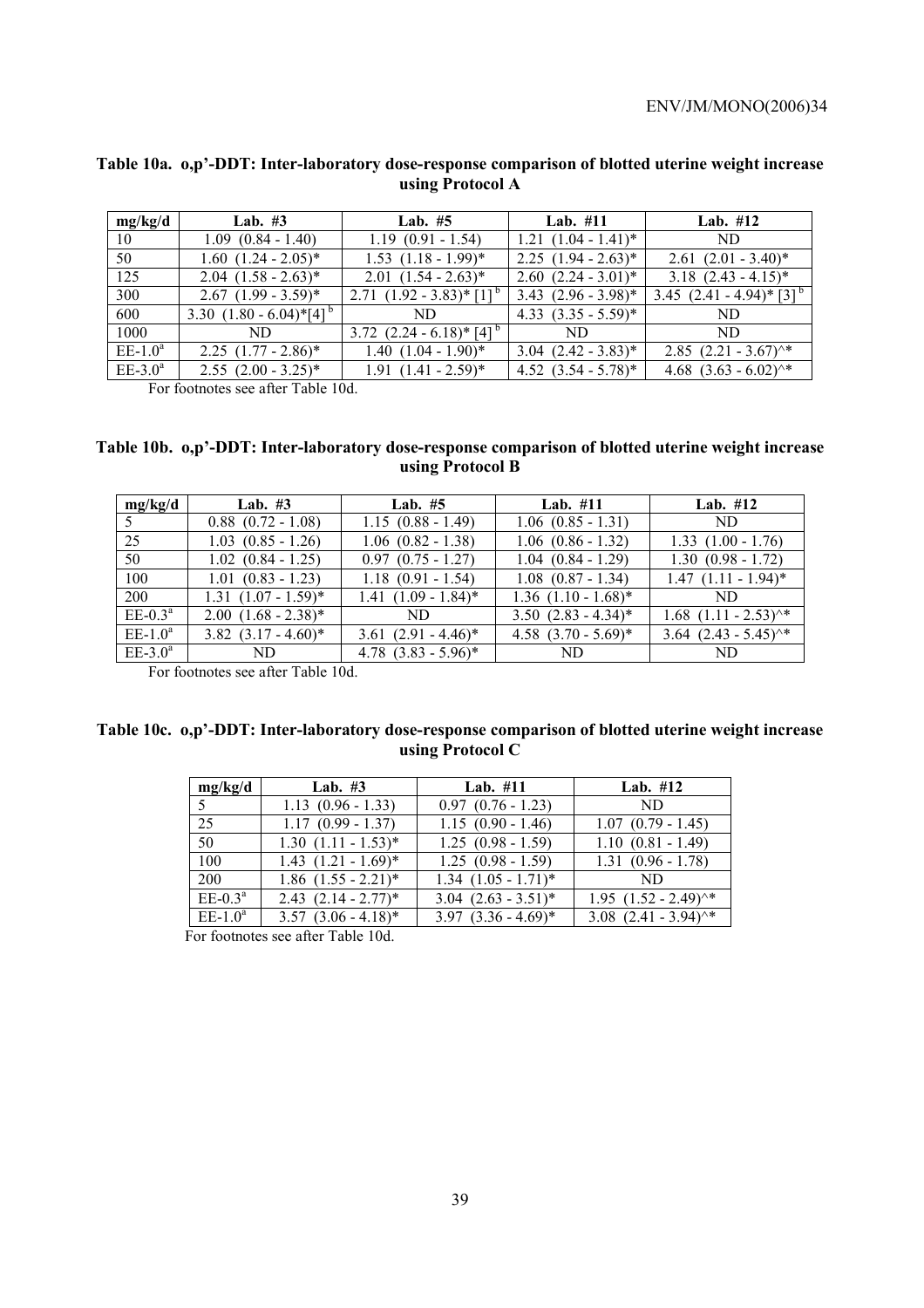|           | <b>Protocol D</b>        |                          |           | <b>Protocol E</b>        |
|-----------|--------------------------|--------------------------|-----------|--------------------------|
| mg/kg/d   | Lab. $#3$                | Lab. $#11$               | mg/kg/d   | Lab. $#12$               |
|           | $0.94$ $(0.82 - 1.08)$   | $1.05(0.84 - 1.32)$      | 10        | ND                       |
| 25        | $1.01 (0.88 - 1.16)$     | $1.08$ $(0.87 - 1.35)$   | 50        | $2.03$ $(1.53 - 2.71)^*$ |
| 50        | $1.09$ $(0.95 - 1.25)$   | $1.34$ $(1.07 - 1.68)^*$ | 125       | $2.64$ $(1.92 - 3.61)^*$ |
| 100       | $1.18$ $(1.03 - 1.36)^*$ | $1.48$ $(1.17 - 1.87)^*$ | 300       | $2.94$ $(2.05 - 4.23)*$  |
| 200       | $1.54$ $(1.34 - 1.78)^*$ | $1.73$ $(1.36 - 2.20)^*$ | 600       | ND.                      |
| $EE-0.3a$ | $2.77$ $(2.44 - 3.14)^*$ | $5.16$ $(3.65 - 7.28)^*$ | $EE-1.0a$ | ND.                      |
| $EE-1.0a$ | $3.67$ $(3.13 - 4.29)^*$ | $5.85$ $(4.26 - 8.05)^*$ | $EE-3.0a$ | ND.                      |

# Table 10d. o<sub>,</sub>p<sup>2</sup>-DDT: Inter-laboratory dose-response comparison of blotted uterine weight increase **using Protocols D and E**

Ratio of blotted uterine weights to vehicle control weights after log transformation, and with body weights at necropsy as a covariable (95% confidence interval).

 $^a$ EE doses in  $\mu$ g/kg/day.

<sup>b</sup> Numbers in brackets are the number of animal deaths where uteri were not weighed.

ND, not done; \*, significant increase at p<0.05;  $\land$  shared EE controls.

66. Genistein (Tables 11a-d). GEN produced statistically significant dose-related increases in blotted uterine weight gains in at least one dose group in all laboratories and all protocols. In fact, genistein produced significant increases at the lowest dose in at least one lab in Protocols A and B. In the case of GEN, subcutaneous administration (Protocols B, C, D) produced statistically significant increases at lower doses than oral gavage (Protocols A and E). This is consistent with the available pharmacokinetic data (reviewed in (25)(26)). With GEN, Protocol B appeared to be somewhat more sensitive than Protocol C or D to the oestrogenic effects of GEN in regard to the dose at which statistical significance occurred and in a higher relative ratio response at a given dose, e.g., at or greater than 3-fold at 50 and 80 mg/kg/d for Protocol B versus 2-fold or less for Protocol C. Extended dosing in Protocol D did compensate to some degree.

# **Table 11a. Genistein: Inter-laboratory dose-response comparison of blotted uterine weight increase using Protocol A**

| mg/kg/d       | Lab. $#1$                | Lab. $#8$                | Lab. $#9$                      | Lab. $#12$               |
|---------------|--------------------------|--------------------------|--------------------------------|--------------------------|
| <sup>20</sup> | $1.42$ $(1.08 - 1.85)^*$ | $1.12(0.91 - 1.37)$      | $1.36$ $(1.07 - 1.71)^*$       | ND.                      |
| 60            | $1.76$ $(1.35 - 2.30)^*$ | $1.61$ $(1.33 - 1.96)^*$ | $2.23$ $(1.77 - 2.82)^*$       | $2.49$ $(1.97 - 3.15)^*$ |
| 120           | $1.97$ $(1.50 - 2.58)^*$ | $2.36$ $(1.94 - 2.87)^*$ | $2.63$ $(2.08 - 3.31)^*$       | $3.03$ $(2.39 - 3.85)^*$ |
| 300           | $2.22$ $(1.67 - 2.95)^*$ | $2.96$ $(2.42 - 3.61)^*$ | $2.57$ $(2.03 - 3.25)^*$       | $3.47$ $(2.71 - 4.45)^*$ |
| 500           | $2.56$ $(1.93 - 3.41)^*$ | $3.16$ $(2.59 - 3.86)^*$ | $3.04$ $(2.41 - 3.84)^*$       | ND.                      |
| $EE-1.0a$     | $1.10(0.92 - 1.32)$      | $3.09$ $(2.55 - 3.73)^*$ | $2.19(1.72 - 2.79)^{4}$        | 2.85 $(2.21 - 3.67)^{4}$ |
| $EE-3.0a$     | $1.50$ $(1.25 - 1.79)^*$ | 4.69 $(3.88 - 5.66)^*$   | 5.19 (4.10 - 6.58) $\lambda$ * | 4.68 $(3.63 - 6.02)^{4}$ |

For footnotes see after Table 11d.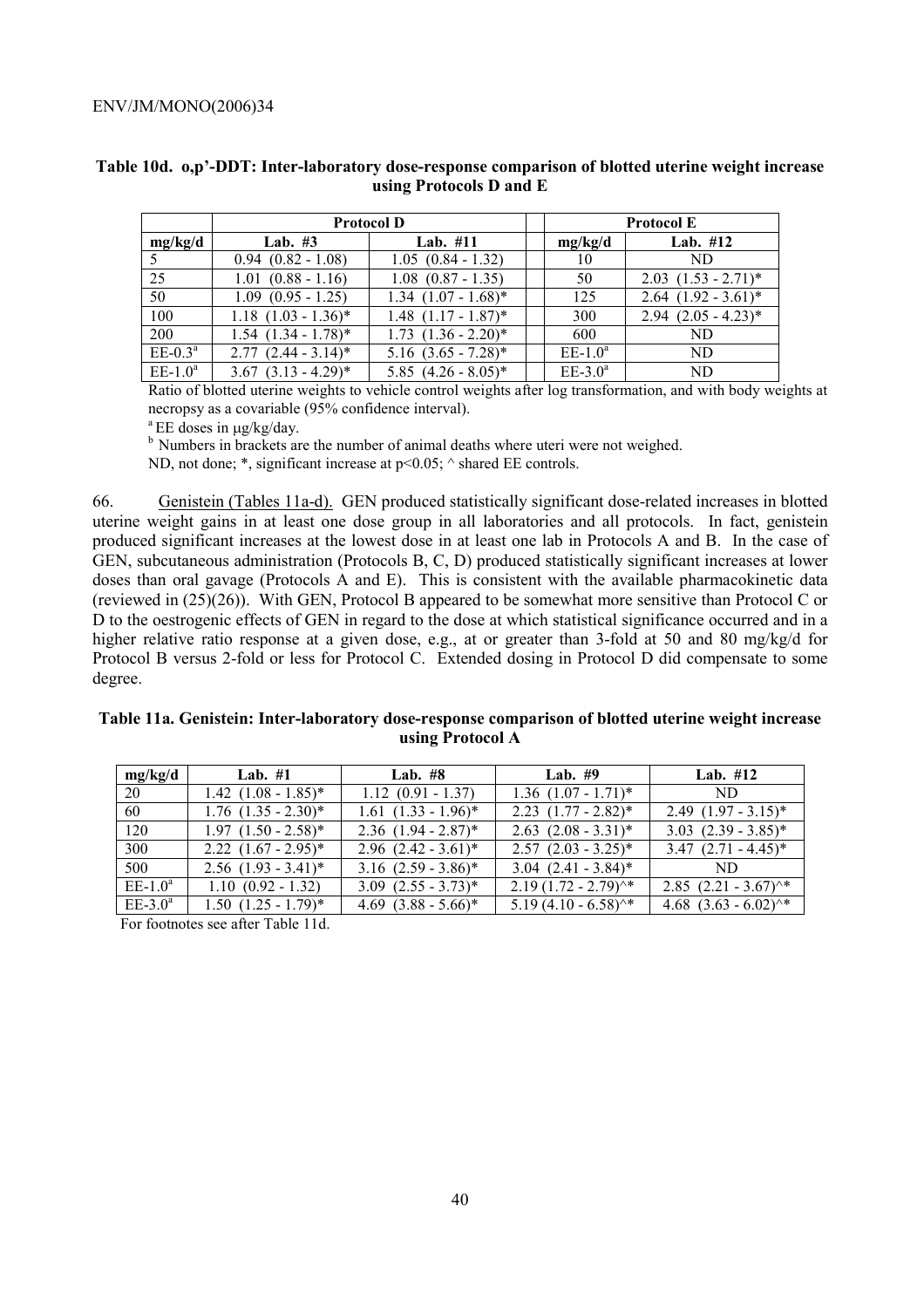| mg/kg/d   | Lab. $#1$                | Lab. #8                    | Lab. $#9$                | Lab. $#12$               |
|-----------|--------------------------|----------------------------|--------------------------|--------------------------|
|           | $1.20(0.90 - 1.59)$      | $1.18$ $(0.96 - 1.45)$     | $1.18$ $(1.00 - 1.38)^*$ | ND.                      |
| 15        | $1.79$ $(1.35 - 2.38)^*$ | $2.10$ $(1.71 - 2.58)^*$   | $1.91 (1.63 - 2.25)^*$   | $1.48$ $(1.10 - 1.98)^*$ |
| 35        | $2.33$ $(1.75 - 3.10)^*$ | $2.69$ $(2.19 - 3.30)^*$   | $2.57$ $(2.19 - 3.02)^*$ | $2.28$ $(1.70 - 3.05)^*$ |
| 50        | $2.91$ $(2.19 - 3.86)^*$ | $3.08$ $(2.51 - 3.79)^*$   | $3.10 (2.63 - 3.64)^*$   | $2.70$ $(2.02 - 3.61)^*$ |
| 80        | $3.30 (2.47 - 4.42)^*$   | $3.83$ $(3.12 - 4.71)^*$   | 3.50 $(2.98 - 4.11)^*$   | ND.                      |
| $EE-0.3a$ | $2.17$ $(1.80 - 2.62)^*$ | $2.65$ $(2.37 - 2.97)^{4}$ | 4.22 $(3.63 - 4.91)^{4}$ | 1.68 $(1.11 - 2.53)^{4}$ |
| $EE-1.0a$ | 4.19 $(3.47 - 5.05)^*$   | 4.96 $(4.43 - 5.55)^{4}$   | 4.26 $(3.64 - 4.98)^{4}$ | 3.64 $(2.43 - 5.45)^{4}$ |

# **Table 11b. Genistein: Inter-laboratory dose-response comparison of blotted uterine weight increase using Protocol B**

For footnotes see after Table 11d.

# **Table 11c. Genistein: Inter-laboratory dose-response comparison of blotted uterine weight increase using Protocol C**

| mg/kg/d   | Lab. $#1$                | Lab. $#9$                | Lab. $#12$               |
|-----------|--------------------------|--------------------------|--------------------------|
|           | $0.90(0.74 - 1.10)$      | $0.99$ $(0.83 - 1.18)$   | ND.                      |
| 15        | $1.53$ $(1.25 - 1.88)^*$ | $1.57$ $(1.32 - 1.88)*$  | $1.31 (0.92 - 1.87)$     |
| 35        | $1.78$ $(1.46 - 2.18)^*$ | $1.87$ $(1.56 - 2.23)*$  | $1.56$ $(1.09 - 2.21)^*$ |
| 50        | $1.68$ $(1.37 - 2.05)^*$ | $2.08$ $(1.74 - 2.48)*$  | $1.62$ $(1.14 - 2.32)^*$ |
| 80        | $1.89$ $(1.54 - 2.31)^*$ | $1.98$ $(1.66 - 2.37)^*$ | ND                       |
| $EE-0.3a$ | $1.98$ $(1.70 - 2.30)^*$ | ND                       | 1.95 $(1.52 - 2.49)^{4}$ |
| $EE-1.0a$ | $3.13$ $(2.66 - 3.67)^*$ | ND.                      | 3.08 $(2.41 - 3.94)^{4}$ |

For footnotes see after Table 11d.

### **Table 11d. Genistein: Inter-laboratory dose-response comparison of blotted uterine weight increase using Protocols D and E**

|           | <b>Protocol D</b>        |                           |           | <b>Protocol E</b>        |
|-----------|--------------------------|---------------------------|-----------|--------------------------|
| mg/kg/d   | Lab. $#1$                | Lab. $#9$                 | mg/kg/d   | Lab. $#12$               |
|           | $0.99$ $(0.80 - 1.23)$   | 1.18 $(0.9995^b - 1.39)$  | 20        | ND                       |
| 15        | $1.67$ $(1.35 - 2.07)^*$ | $2.06$ $(1.74 - 2.43)*$   | 60        | $1.82$ $(1.34 - 2.48)^*$ |
| 35        | $2.20$ $(1.78 - 2.73)*$  | $2.54$ $(2.15 - 2.99)^*$  | 120       | $1.93$ $(1.40 - 2.66)^*$ |
| -50       | $2.31(1.87 - 2.86)^*$    | $2.75$ $(2.33 - 3.25)^*$  | 300       | $2.16$ $(1.55 - 3.00)^*$ |
| -80       | 3.55 $(2.87 - 4.40)^*$   | $2.81$ $(2.38 - 3.32)^*$  | 500       | ND                       |
| $EE-0.3a$ | $2.93$ $(2.38 - 3.60)^*$ | 4.14 $(3.34 - 5.13)^{4}$  | $EE-1.0a$ | ND                       |
| $EE-1.0a$ | 4.40 $(3.45 - 5.61)^*$   | 4.68 $(3.66 - 5.99)^{4*}$ | $EE-3.0a$ | ND                       |

Ratio of blotted uterine weights to vehicle control weights after log transformation, and with body weights at necropsy as a covariable (95% confidence interval).

<sup>a</sup> EE doses in  $\mu$ g/kg/day. <sup>b</sup> With the lower 95% confidence limit not > 1.0, the result is not statistically significant. ND, not done; \*, significant increase at  $p<0.05$ ;  $\land$ , shared EE controls.

67. Methoxychlor (Tables 12a-d). MC produced statistically significant dose-related increases in blotted uterine weight gains in at least one dose group in all laboratories and all protocols. In fact, MC produced significant increases at the lowest dose in all oral gavage groups. In the case of MC, oral gavage administration (Protocols A and E) produced statistically significant increases at lower doses (20 mg/kg/d) than subcutaneous administration (Protocols B, C, and D), where statistical significance was first achieved at 100 mg/kg/d in all experiments. Given the magnitudes of the responses in Protocols A and E at 20 mg/kg) would have been effective. The equivalent 20 mg/kg/d dose did not produce significant increases in the other protocols. One laboratory (Laboratory #14) using Protocol A had toxicity at the three highest doses and in the vehicle control group (Table 12a).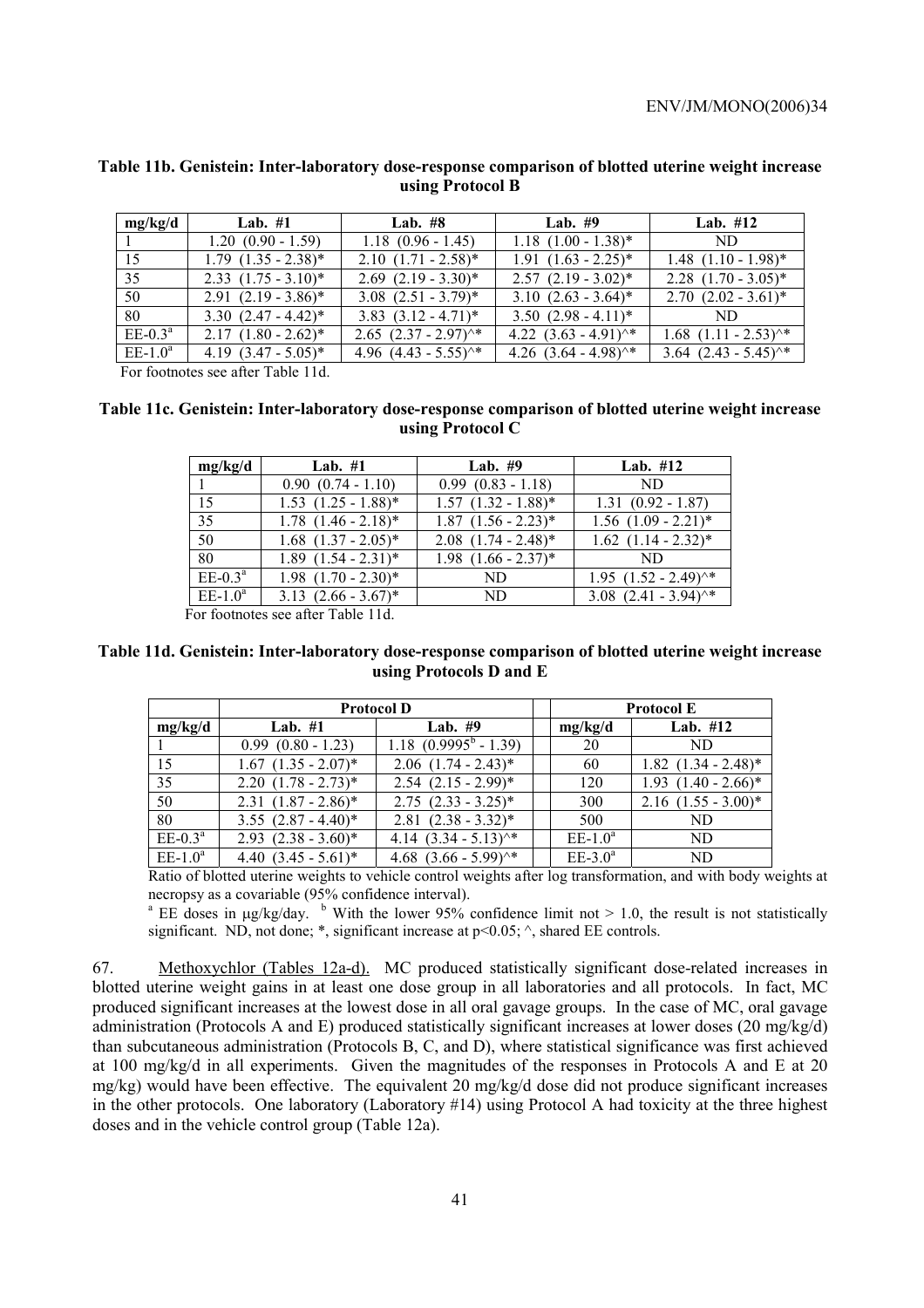| Lab. $#1$                | Lab. $#3$                | Lab. $#12$               | Lab. $#14^+$                                         |
|--------------------------|--------------------------|--------------------------|------------------------------------------------------|
| $1.98$ $(1.65 - 2.39)^*$ | $1.88$ $(1.52 - 2.31)^*$ | ND.                      | $3.14$ $(2.31 - 4.26)^*$                             |
| $2.31(1.91 - 2.79)^*$    | $2.37$ $(1.92 - 2.93)^*$ | $3.71$ $(2.87 - 4.79)^*$ | $3.03$ $(2.27 - 4.05)^*$                             |
| $2.30(1.90 - 2.77)^*$    | $2.47$ $(2.00 - 3.05)^*$ | $3.79$ $(2.93 - 4.90)^*$ | $\overline{3.59}$ $(2.57 - 5.01)^*$ [1] <sup>b</sup> |
| $2.59$ $(2.13 - 3.15)^*$ | $2.94$ $(2.34 - 3.69)^*$ | $3.98$ $(3.07 - 5.15)^*$ | 3.46 $(2.51 - 4.77)^*$ [1] <sup>b</sup>              |
| $2.83$ $(2.31 - 3.46)^*$ | $2.65$ $(2.11 - 3.35)^*$ | ND.                      | 3.19 $(2.19 - 4.63)^*$ [3] <sup>b</sup>              |
| $0.99$ $(0.77 - 1.26)$   | $1.53$ $(1.20 - 1.96)^*$ | 2.85 $(2.21 - 3.67)^{4}$ | $3.11 (2.44 - 3.98)^*$                               |
| $1.64$ $(1.29 - 2.10)^*$ | $2.80$ $(2.20 - 3.58)*$  | 4.68 $(3.63 - 6.02)^{4}$ | 4.69 $(3.74 - 5.89)^*$                               |
|                          |                          |                          |                                                      |

| Table 12a. Methoxychlor: Inter-laboratory dose-response comparison of blotted uterine weight |
|----------------------------------------------------------------------------------------------|
| increase using Protocol A - inter-laboratory comparison                                      |

For footnotes see after Table 12d.

# **Table 12b. Methoxychlor: Inter-laboratory dose-response comparison of blotted uterine weight increase using Protocol B - inter-laboratory comparison**

| mg/kg/d   | Lab. $#1$                | Lab. $#3$                | Lab. $#12$                 | Lab. $#14$                              |
|-----------|--------------------------|--------------------------|----------------------------|-----------------------------------------|
| 20        | $1.16$ $(0.89 - 1.50)$   | $1.21(0.99 - 1.49)$      | ND                         | $1.07$ $(0.79 - 1.45)$                  |
| 100       | $1.36$ $(1.05 - 1.76)^*$ | $2.21$ $(1.80 - 2.71)^*$ | $2.86$ $(2.18 - 3.77)^*$   | $1.62$ $(1.20 - 2.19)^*$                |
| 250       | $1.94$ $(1.50 - 2.51)^*$ | $2.88$ $(2.34 - 3.55)^*$ | 3.53 $(2.68 - 4.65)^*$     | $2.89$ $(2.13 - 3.93)^*$                |
| 500       | $2.47(1.91 - 3.21)^*$    | $2.98$ $(2.42 - 3.65)^*$ | $3.34$ $(2.53 - 4.40)^*$   | $3.76$ $(2.78 - 5.09)^*$                |
| 800       | $2.69$ $(2.08 - 3.49)^*$ | $3.52$ $(2.87 - 4.31)^*$ | ND                         | 3.55 $(2.58 - 4.88)^*$ [1] <sup>b</sup> |
| $EE-0.3a$ | $2.49$ $(2.12 - 2.93)^*$ | $2.31$ $(1.89 - 2.81)^*$ | $1.68$ $(1.11 - 2.53)^{4}$ | $2.61$ $(2.05 - 3.32)^*$                |
| $EE-1.0a$ | $4.07$ $(3.46 - 4.80)^*$ | $3.79$ $(3.11 - 4.63)^*$ | $3.64$ $(2.43 - 5.45)^{4}$ | $4.55$ $(3.59 - 5.76)^*$                |

For footnotes see after Table 12d.

# **Table 12c. Methoxychlor: Inter-laboratory dose-response comparison of blotted uterine weight increase using Protocol C**

| mg/kg/d   | Lab. $#1$                | Lab. $#3$                | Lab. $#12$                 |
|-----------|--------------------------|--------------------------|----------------------------|
| 20        | $0.95$ $(0.77 - 1.19)$   | $1.08$ $(0.89 - 1.32)$   | ND.                        |
| 100       | $1.28$ $(1.03 - 1.59)^*$ | $1.72$ $(1.41 - 2.10)^*$ | $1.63$ $(1.21 - 2.19)^*$   |
| 250       | $1.85$ $(1.49 - 2.31)^*$ | $1.99$ $(1.63 - 2.43)^*$ | $1.79$ $(1.33 - 2.39)^*$   |
| 500       | $2.32$ $(1.86 - 2.89)^*$ | $2.42$ $(1.96 - 2.98)*$  | $1.95$ $(1.45 - 2.62)^*$   |
| 800       | $2.42$ $(1.93 - 3.02)^*$ | $2.59$ $(2.10 - 3.19)^*$ | ND.                        |
| $EE-0.3a$ | $2.14$ $(1.88 - 2.43)^*$ | $2.96$ $(2.36 - 3.71)^*$ | $1.95$ $(1.52 - 2.49)^{4}$ |
| $EE-1.0a$ | $3.77$ $(3.27 - 4.35)^*$ | $3.61$ $(2.84 - 4.59)^*$ | 3.08 $(2.41 - 3.94)^{4}$   |

For footnotes see after Table 12d.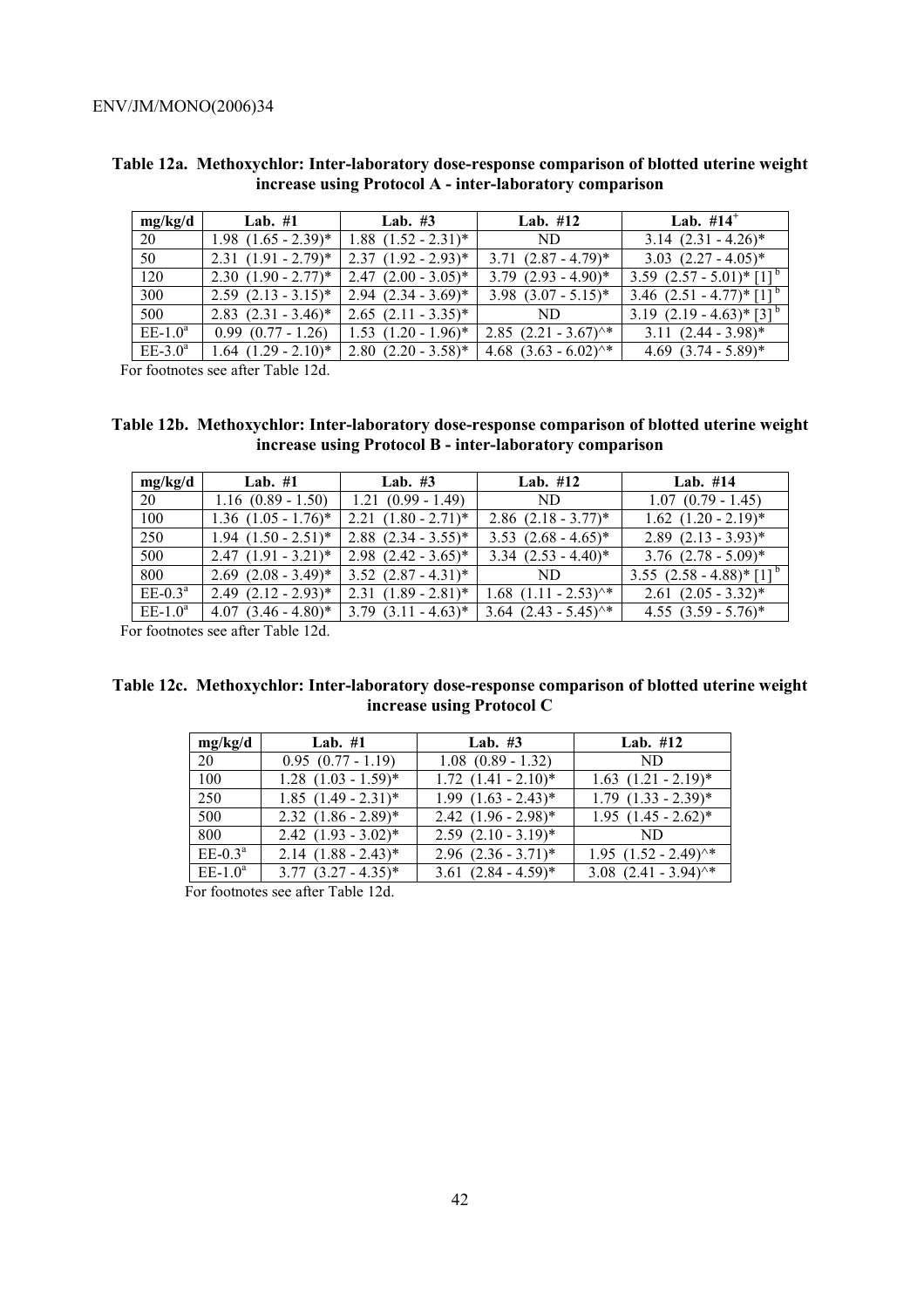|           | <b>Protocol D</b>        |                          |           | <b>Protocol E</b>        |
|-----------|--------------------------|--------------------------|-----------|--------------------------|
| mg/kg/d   | Lab. $#1$                | Lab. $#3$                | mg/kg/d   | Lab. $#12$               |
| 20        | $0.94$ $(0.72 - 1.23)$   | $1.08$ $(0.89 - 1.30)$   | 20        | ND.                      |
| 100       | $1.33$ $(1.02 - 1.75)^*$ | $1.55$ $(1.27 - 1.90)^*$ | 50        | $2.11(1.71-2.60)$ *      |
| 250       | $1.75$ $(1.30 - 2.34)^*$ | $2.41$ $(1.94 - 2.98)^*$ | 120       | $2.36$ $(1.89 - 2.94)^*$ |
| 500       | $2.38$ $(1.76 - 3.22)^*$ | $2.46$ $(1.98 - 3.06)^*$ | 300       | $2.50$ $(2.03 - 3.08)*$  |
| 800       | $2.46$ $(1.82 - 3.34)^*$ | $2.61$ $(2.08 - 3.26)^*$ | 500       | ND.                      |
| $EE-0.3a$ | $2.75$ $(2.30 - 3.30)^*$ | $2.85$ $(2.50 - 3.26)^*$ | $EE-1.0a$ | ND.                      |
| $EE-1.0a$ | 4.11 $(3.36 - 5.04)^*$   | $4.04$ $(3.49 - 4.69)^*$ | $EE-3.0a$ | ND                       |

## **Table 12d. Methoxychlor: Inter-laboratory dose-response comparison of blotted uterine weight increase using Protocols D and E**

Ratio of blotted uterine weights to vehicle control weights after log transformation, and with body weights at necropsy as a covariable (95% confidence interval).

 $^{\circ}$  EE doses in  $\mu$ g/kg/day.

b Numbers in brackets are the number of animal deaths where uteri were not weighed.ND, not done;

\*, significant increase at p<0.05; ^ shared EE controls.

+ one animal in the vehicle control group died prior to necropsy.

68. Nonylphenol (Tables 13a-d). NP did not always produce statistically significant dose-related increases in blotted uterine weight gains in all laboratories and all protocols. All four laboratories in Protocol A obtained significant increases at doses of 75 mg/kg and above (Table 13a). In Protocol B, two laboratories (Laboratories #6, 20) did not obtain statistically significant increases (Table 13b). Laboratory #6 tested the three intermediate doses, but not the highest dose in the NP series. Laboratory #20 had a vehicle control group mean blotted uterine weight of 54.3 mg, and all test substance group means were 41.3 mg or less. One of these groups at 15 mg/kg/d was less than vehicle weights by a statistically significant degree. Another laboratory (Laboratory #21) using Protocol B had statistical significance at 5, 35, and 80 mg/kg/d, but not at 15 or 100 mg/kg/d. In Protocol C, Laboratory #6 did not obtain statistically significant increases (Table 13c), but again Laboratory #6 only tested the three intermediate doses, but not the highest dose in the NP series. In Protocol D, both laboratories achieved statistically significant increases.

69. In the case of NP, the oral gavage response (Protocols A and E) was not substantially different from subcutaneous administration (Protocols B, C, D) in the doses first producing statistically significant increases (80 and 75 mg/kg/d, respectively) or in the magnitude of the relative response. Extending the dosing to 7 days did appear to reduce the dose at which statistical significance was achieved and to increase the relative response at a given dose.

| Table 13a. Nonylphenol: Inter-laboratory dose-response comparison of blotted uterine weight |                           |  |  |
|---------------------------------------------------------------------------------------------|---------------------------|--|--|
|                                                                                             | increase using Protocol A |  |  |

| mg/kg/d   | Lab. $#4$                               | <b>Lab.</b> $#7^+$       | Lab. $#9$                               | Lab. $#12$                              |
|-----------|-----------------------------------------|--------------------------|-----------------------------------------|-----------------------------------------|
| 15        | $1.07$ $(0.80 - 1.43)$                  | $1.06$ $(0.87 - 1.30)$   | $1.20(0.94 - 1.54)$                     | ND                                      |
| 75        | $1.67$ $(1.26 - 2.22)^*$                | $1.46$ $(1.19 - 1.80)^*$ | $1.42$ $(1.11 - 1.81)^*$                | $1.96$ $(1.45 - 2.64)^*$                |
| 125       | $1.91 (1.40 - 2.61)^*$                  | $1.62$ $(1.32 - 1.98)^*$ | $2.02$ $(1.59 - 2.58)^*$                | $1.85$ $(1.41 - 2.42)^*$                |
| 250       | 2.61 $(1.69 - 4.04)^*$ [2] <sup>b</sup> | $2.17$ $(1.72 - 2.74)^*$ | $2.17$ $(1.72 - 2.74)^*$                | 2.95 $(2.02 - 4.32)^*$ [4] <sup>b</sup> |
| 350       | All died $[6]$ <sup>b</sup>             | $2.32$ $(1.71 - 3.14)^*$ | 2.61 $(1.61 - 4.23)^*$ [3] <sup>b</sup> | ND                                      |
| $EE-0.3a$ | ND                                      | $1.88$ $(1.55 - 2.29)^*$ | ND                                      | ND.                                     |
| $EE-1.0a$ | $3.20$ $(2.36 - 4.35)^*$                | $3.15$ $(2.57 - 3.85)^*$ | $2.19(1.72 - 2.79)^{4}$                 | $2.85(2.21 - 3.67)^{4}$                 |
| $EE-3.0a$ | 4.04 $(2.97 - 5.48)^*$                  | ND                       | 5.19 (4.10 - 6.58) $\lambda$ *          | 4.68 $(3.63 - 6.02)^{4}$                |

For footnotes see after Table 13d.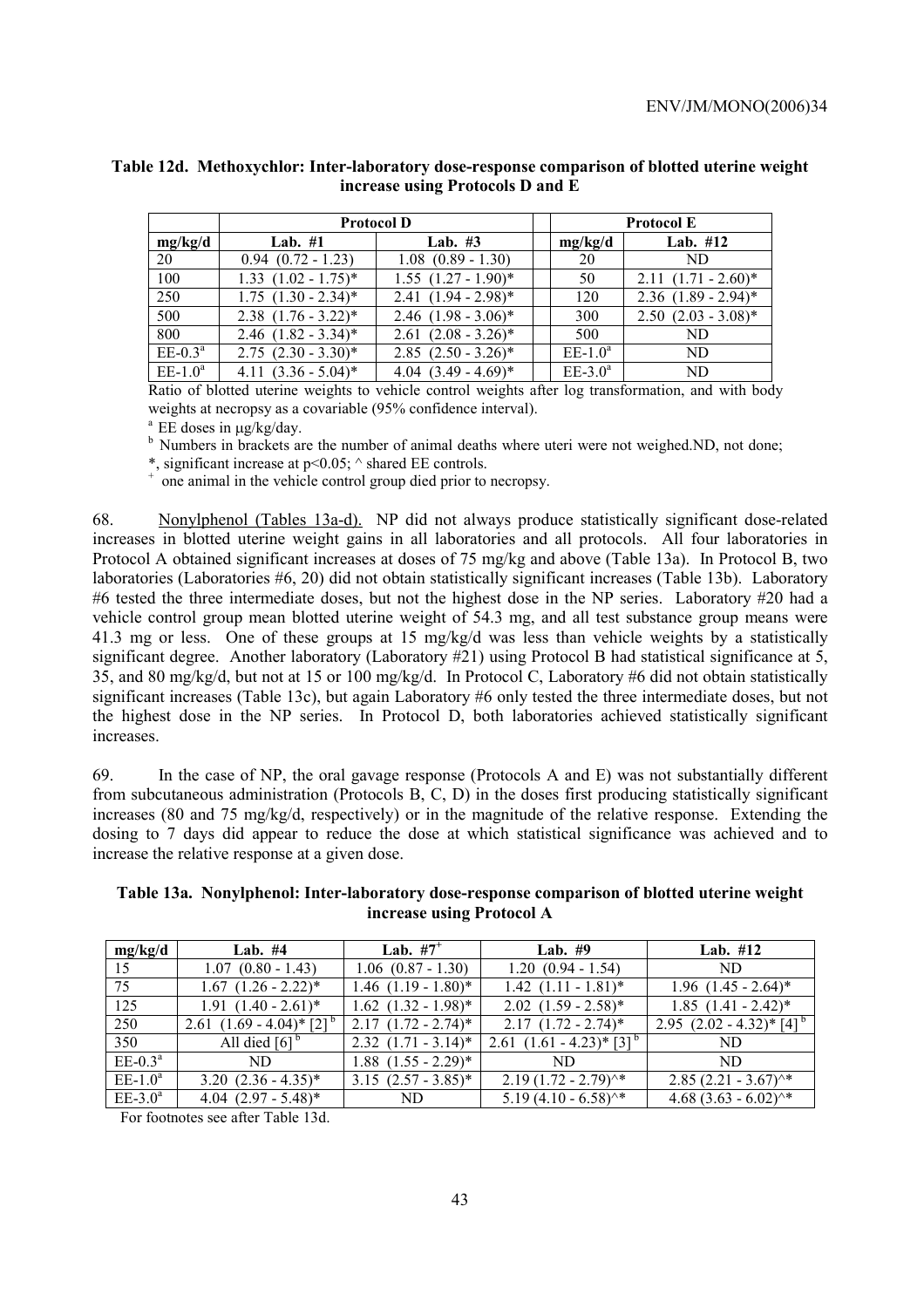| mg/kg/d        | Lab. #4                  | Lab. $#6$                                 | Lab. #7                  | Lab. #8                     |
|----------------|--------------------------|-------------------------------------------|--------------------------|-----------------------------|
| $\overline{5}$ | $1.04$ $(0.73 - 1.48)$   | ND.                                       | $1.05$ $(0.85 - 1.30)$   | $0.93$ $(0.74 - 1.16)$      |
| 15             | $0.97$ $(0.68 - 1.38)$   | $0.84$ $(0.62 - 1.13)$                    | $1.22$ $(0.99 - 1.50)$   | $1.02$ $(0.82 - 1.28)$      |
| 35             | $1.16$ $(0.81 - 1.65)$   | $1.03$ $(0.76 - 1.40)$                    | $1.12(0.91 - 1.39)$      | $1.15(0.92 - 1.44)$         |
| 80             | $2.05$ $(1.44 - 2.92)^*$ | $1.24(0.91 - 1.68)$                       | $1.68$ $(1.36 - 2.08)^*$ | $1.44$ $(1.15 - 1.80)^*$    |
| 100            | $1.72$ $(1.21 - 2.46)^*$ | ND                                        | $2.25$ $(1.83 - 2.78)^*$ | $1.54$ $(1.23 - 1.93)^*$    |
| $EE-0.3a$      | $2.75$ $(1.86 - 4.06)^*$ | 1.59 $(1.15 - 2.18)^{4}$ [1] <sup>b</sup> | $1.79$ $(1.52 - 2.10)^*$ | $2.65$ $(2.37 - 2.97)^{4*}$ |
| $EE-1.0a$      | 4.52 $(3.06 - 6.67)^*$   | $2.30(1.71 - 3.10)^{4}$                   | $4.16$ $(3.53 - 4.90)^*$ | 4.96 $(4.43 - 5.55)^{4*}$   |
| mg/kg/d        | Lab. #9                  | Lab. #12                                  | Lab. #15                 | Lab. #18                    |
| $\overline{5}$ | $1.06$ $(0.83 - 1.34)$   | ND.                                       | $0.94$ $(0.70 - 1.26)$   | $0.88$ $(0.71 - 1.08)$      |
| 15             | $1.11(0.88 - 1.41)$      | $1.05$ $(0.76 - 1.44)$                    | $0.82$ $(0.61 - 1.10)$   | $0.90 (0.72 - 1.12)$        |
| 35             | $1.33$ $(1.05 - 1.70)^*$ | $1.31(0.95 - 1.80)$                       | $0.87$ $(0.65 - 1.17)$   | $1.12(0.89 - 1.40)$         |
| 80             | $1.86$ $(1.47 - 2.36)^*$ | $2.02$ $(1.49 - 2.75)^*$                  | $1.22$ $(0.91 - 1.65)$   | $1.93$ $(1.56 - 2.39)^*$    |
| 100            | $2.38$ $(1.87 - 3.03)^*$ | ND                                        | $1.52$ $(1.13 - 2.05)^*$ | $2.92$ $(2.32 - 3.69)^*$    |
| $EE-0.3a$      | 4.22 $(3.63 - 4.91)^{4}$ | $1.68$ $(1.11 - 2.53)^{4}$                | $4.45(3.46 -$            | 3.81 $(3.28 - 4.50)^{4}$    |
|                |                          |                                           | $5.71$ <sup>*</sup>      |                             |
| $EE-1.0a$      | 4.26 $(3.64 - 4.98)^{4}$ | 3.64 $(2.43 - 5.45)^{4}$                  | $4.95(3.66 -$            | 5.62 $(4.89 - 6.49)^{4}$    |
|                |                          |                                           | $6.69)^{4*}$             |                             |
| mg/kg/d        | Lab. #20                 | Lab. #21                                  |                          |                             |
| 5 <sup>1</sup> | $0.68$ $(0.46 - 1.00)$   | $1.39$ $(1.18 - 1.89)^{\frac{1}{8}+1}$    |                          |                             |
| 15             | $0.62$ $(0.42 - 0.91)$   | 1.34 $(0.93 - 1.82)^{#}$                  |                          |                             |
| 35             | $0.68$ $(0.46 - 1.01)$   | $(1.06 - 1.96)$ * <sup>#</sup><br>1.44    |                          |                             |
| 80             | $0.75$ $(0.51 - 1.11)$   | 1.58 $(1.16 - 2.15)^{1/7}$                |                          |                             |
| 100            | $0.71$ $(0.48 - 1.05)$   | $1.25$ $(0.92 - 1.70)^{\#}$               |                          |                             |

| Table 13b. Nonylphenol: Inter-laboratory dose-response comparison of blotted uterine weight |
|---------------------------------------------------------------------------------------------|
| increase using Protocol B                                                                   |

For footnotes see after Table 13d.

 $\frac{1.83 \cdot (1.45 - 2.31)^{4}}{2.38 \cdot (1.90 - 2.99)^{4}}$   $\frac{3.52^{+4}}{1.78^{+4}}$ 

EE-1.0<sup>a</sup> 2.38  $(1.90 - 2.99)^{4}$  1.78<sup>++</sup>

 $EE-0.3<sup>a</sup>$ 

| Table 13c. Nonylphenol: Inter-laboratory dose-response comparison of blotted uterine weight |                           |  |
|---------------------------------------------------------------------------------------------|---------------------------|--|
|                                                                                             | increase using Protocol C |  |

| mg/kg/d     | Lab. $#6$                | Lab. $#7$             | Lab. $#8$               | Lab. $#9$              |
|-------------|--------------------------|-----------------------|-------------------------|------------------------|
| $5^{\circ}$ | ND                       | $1.21(0.97 - 1.50)$   | $0.97(0.81 - 1.15)$     | $1.00(0.81 - 1.24)$    |
| 15          | $1.02(0.79 - 1.30)$      | $1.12(0.90 - 1.39)$   | $0.98(0.83 - 1.17)$     | $0.99(0.80 - 1.23)$    |
| 35          | $1.14(0.89 - 1.46)$      | $1.27(1.02 - 1.58)*$  | $1.15(0.96 - 1.36)$     | $1.08(0.88 - 1.34)$    |
| 80          | $1.16(0.90 - 1.48)$      | $1.64$ (1.32 - 2.03)* | $1.17(0.98 - 1.39)$     | $1.23(0.99 - 1.52)$    |
| 100         | ND.                      | $1.52(1.22 - 1.89)^*$ | $1.42(1.19 - 1.69)*$    | $1.61 (1.30 - 1.99)^*$ |
| $EE-0.3a$   | $2.43 (1.55 - 3.82)^{4}$ | $2.71(2.27 - 3.24)^*$ | $2.16(1.91 - 2.43)^{4}$ | ND.                    |
| $EE-1.0a$   | 3.89 $(2.45 - 6.17)^{4}$ | $4.32(3.55 - 5.25)^*$ | $2.70(2.39 - 3.05)^{4}$ | ND                     |
| mg/kg/d     | Lab. $#12$               |                       |                         |                        |
| 5           | ND.                      |                       |                         |                        |
| 15          | $1.09(0.83 - 1.41)$      |                       |                         |                        |
| 35          | $1.08(0.83 - 1.41)$      |                       |                         |                        |
| 80          | $1.33(1.02 - 1.73)^*$    |                       |                         |                        |
| 100         | ND                       |                       |                         |                        |

 $EE-1.0^a$  3.08  $(2.41 - 3.94)^{4*}$ For footnotes see after Table 13d.

 $1.95 (1.52 - 2.49)^{4*}$ 

 $EE-0.3<sup>a</sup>$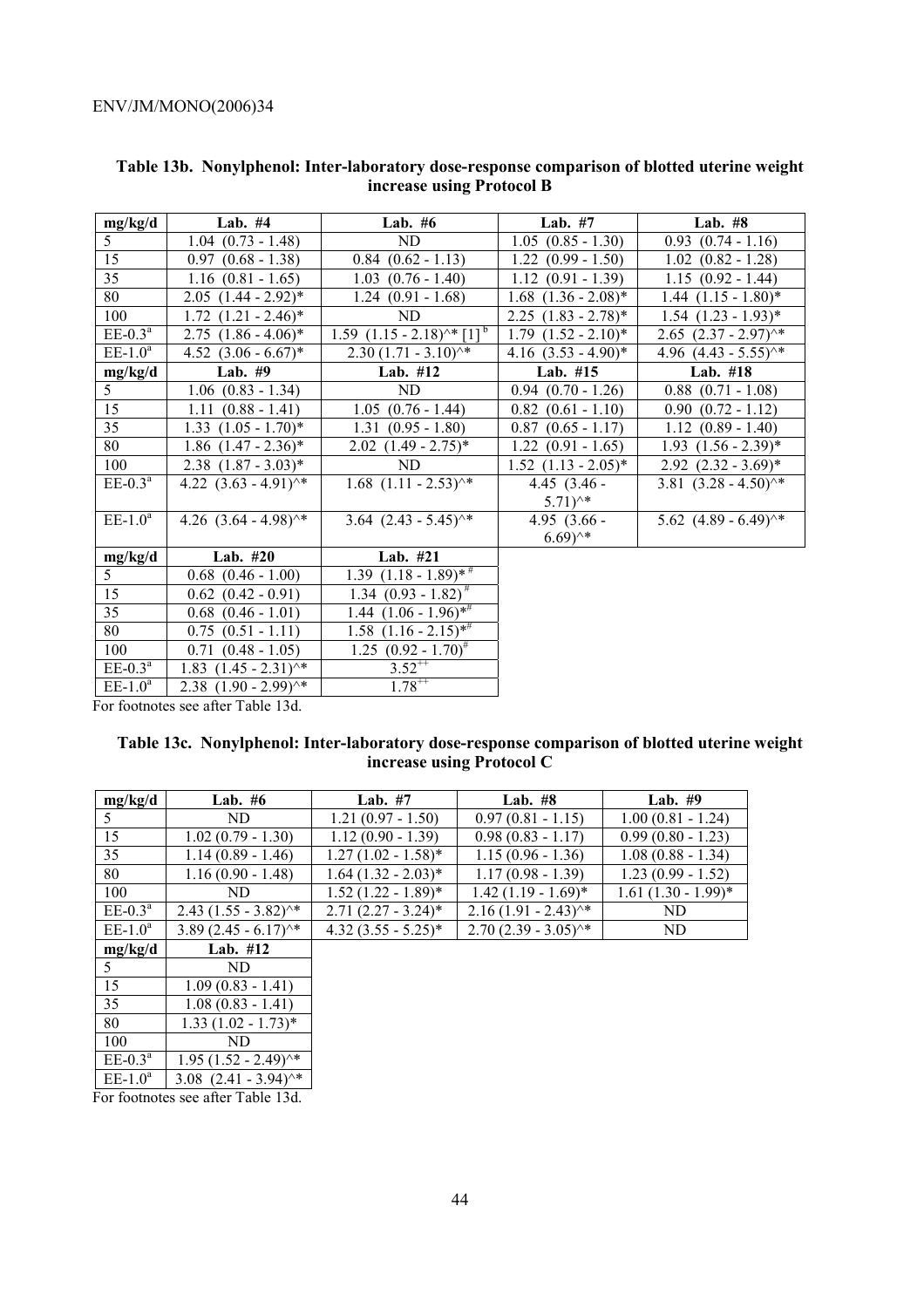|           | <b>Protocol D</b>        |                          |           | <b>Protocol E</b>        |
|-----------|--------------------------|--------------------------|-----------|--------------------------|
| mg/kg/d   | Lab. $#7$                | Lab. $#9$                | mg/kg/d   | Lab. $#12$               |
|           | $1.02$ $(0.84 - 1.25)$   | $1.04$ $(0.87 - 1.26)$   | 15        | ND                       |
| 15        | $1.08$ $(0.88 - 1.31)$   | $1.15(0.95 - 1.38)$      | 75        | $1.60$ $(1.23 - 2.09)^*$ |
| 35        | $1.31$ $(1.08 - 1.60)$ * | $1.38$ $(1.14 - 1.66)^*$ | 125       | $1.74$ $(1.34 - 2.27)^*$ |
| 80        | $2.11(1.73-2.58)^*$      | $1.83$ $(1.51 - 2.21)^*$ | 250       | $1.76$ $(1.34 - 2.32)^*$ |
| 100       | $1.96$ $(1.60 - 2.40)^*$ | $2.08$ $(1.71 - 2.51)^*$ | 350       |                          |
| $EE-0.3a$ | $3.28$ $(2.48 - 4.35)^*$ | 4.14 $(3.34 - 5.13)^{4}$ | $EE-1.0a$ | ND                       |
| $EE-1.0a$ | $5.67$ $(4.15 - 7.74)^*$ | 4.68 $(3.66 - 5.99)^{4}$ | $EE-3.0a$ | ND                       |

# **Table 13d. Nonylphenol: Inter-laboratory dose-response comparison of blotted uterine weight increase using Protocols D and E**

Ratio of blotted uterine weights to vehicle control weights after log transformation, and with body weights at necropsy as a covariable (95% confidence interval)

 $^{\circ}$  EE doses in  $\mu$ g/kg/day

<sup>b</sup> Numbers in brackets are the number of animal deaths where uteri were not weighed.

ND, not done; \*, significant increase at  $p<0.05$ ; ^ shared EE controls

+ one vehicle control animal died prior to necropsy

<sup>++</sup>, body weights at necropsy were not recorded, therefore body weights were not used as a covariable,

and confidence intervals were not calculated.

# , calculations based on body weight at day 3 of dosing

# Data for the Reference Agonist, 17α-Ethinyl oestradiol

70.  $17\alpha$ -Ethinyl oestradiol (EE) (Tables 14a, 14b). The selected doses of EE produced statistically significant dose-related increases in blotted uterine weights gains in all laboratories and all protocols with the following exceptions:

- Laboratory #9 (Protocol C) did not run concurrent EE controls.
- Laboratory #7 (Protocol A) used 0.3 and 1  $\mu$ g EE/kg, instead of 1 and 3 mg/kg. 0.3  $\mu$ g/kg EE was not statistically in the GEN experiment, but was in the NP experiment. This is consistent with the MED results from Phase-1.
- Laboratory #1 (Protocol A) did not achieve statistical significance with 1  $\mu$ g/kg EE in two experiments, but did with 3 ug/kg EE in both.
- No concurrent EE controls were run in Protocol E (Laboratory #12).

71. The following tables report the ratio of blotted uterine weight mean to vehicle control uterine weight mean after log transformation of the data and with body weights at necropsy as a covariable. The lower and the upper 95% confidence intervals are reported in parentheses.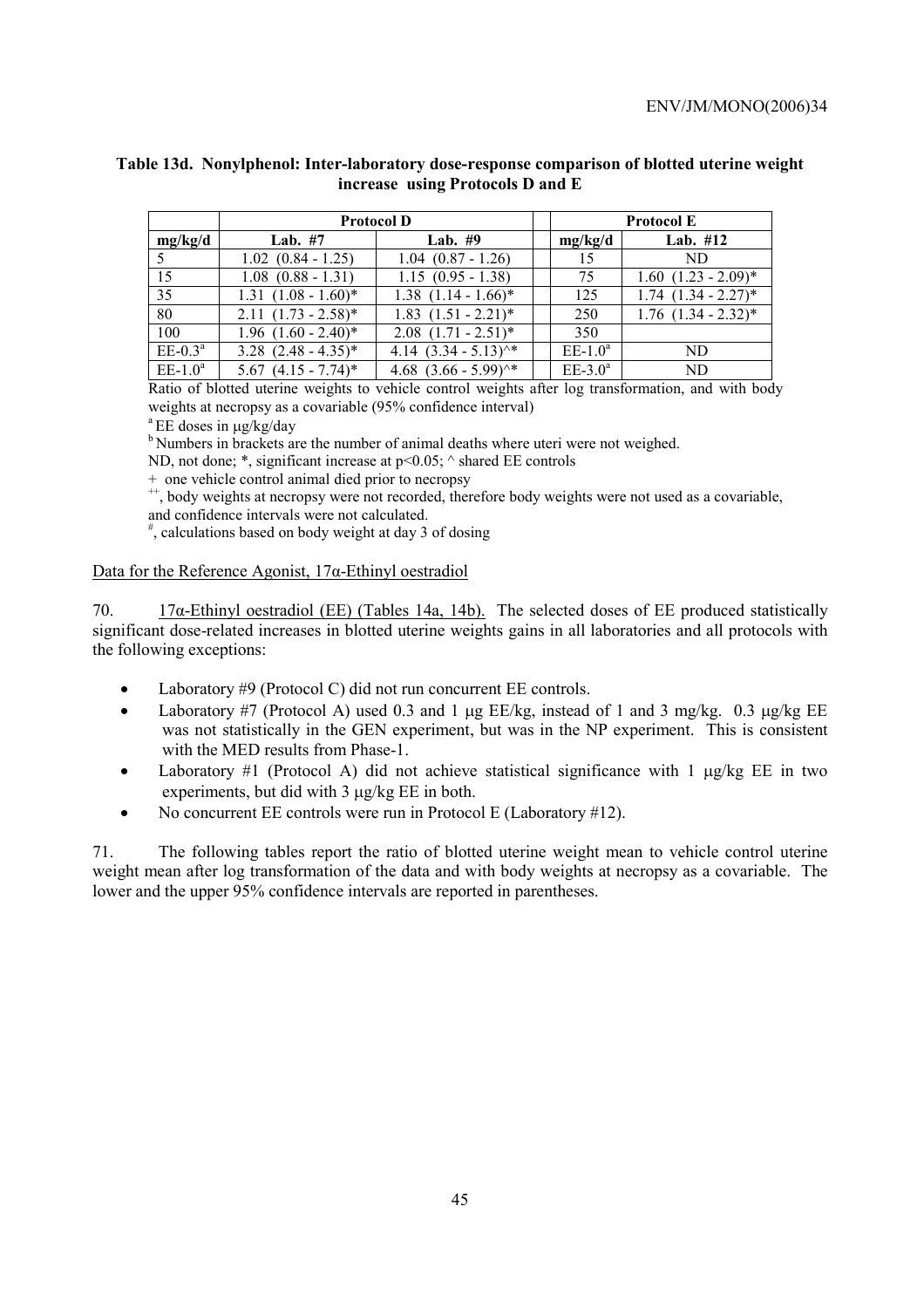| <b>Dose</b>             | $1.0 \mu g$ EE/kg/day<br>by oral gavage | $0.3 \mu g$ EE/kg/day<br>by subcutaneous injection |                          |                         |
|-------------------------|-----------------------------------------|----------------------------------------------------|--------------------------|-------------------------|
| Lab.                    | Protocol A                              | <b>Protocol B</b>                                  | <b>Protocol C</b>        | <b>Protocol D</b>       |
| 1 <sup>a</sup>          | $0.99 (0.77 - 1.26)^{b}$                | $2.49(2.12 - 2.93)*$                               | $2.14(1.88 - 2.43)*$     | $2.75(2.30 - 3.30)*$    |
| $\mathbf{1}$            | $1.10(0.92 - 1.32)$                     | $2.17(1.80 - 2.62)*$                               | $1.98(1.70 - 2.30)*$     | $2.93$ $(2.38 - 3.60)*$ |
| $\mathbf{2}$            | $3.17(2.52 - 3.99)*$                    | $2.11(1.70 - 2.62)^*$                              | $2.41(2.06 - 2.81)*$     | $3.71(2.91 - 4.74)^*$   |
| $\overline{\mathbf{3}}$ | $2.25(1.77 - 2.86)^*$                   | $2.00(1.68 - 2.38)*$                               | $2.43$ $(2.14 - 2.77)*$  | $2.77(2.44 - 3.14)^*$   |
| $\overline{\mathbf{3}}$ | $1.53$ $(1.20 - 1.96)^*$                | $2.31(1.89 - 2.81)^*$                              | $2.96(2.36 - 3.71)^*$    | $2.85(2.50 - 3.26)^*$   |
| $\overline{\mathbf{4}}$ | $3.20(2.36 - 4.35)*$                    | $2.75(1.86 - 4.06)^*$                              |                          |                         |
| 5                       | $1.40(1.04 - 1.90)*$                    | $++$                                               |                          |                         |
| 6                       |                                         | $1.59(1.15 - 2.18)^*$                              | $2.43$ $(1.55 - 3.92)^*$ |                         |
| $\overline{7}$          | $2.16(1.73 - 2.69)*$                    | $1.73$ $(1.48 - 2.01)^*$                           | $1.78(1.47 - 2.16)^*$    | $2.45(1.97 - 3.05)^*$   |
| $\overline{7}$          | $3.15(2.57 - 3.85)^*$                   | $1.79(1.52 - 2.10)*$                               | $2.71(2.27 - 3.24)^*$    | $3.28$ (2.48 - 4.35)*   |
| 8                       | $3.09$ $(2.55 - 3.73)*$                 | $2.65(2.37 - 2.97)^*$                              | $2.16(1.91 - 2.43)*$     |                         |
| 9                       | $2.19(1.72 - 2.79)*$                    | $4.22$ $(3.63 - 4.91)$ *                           |                          | $4.14(3.34 - 5.13)*$    |
| 11                      | $3.04 (2.42 - 3.83)^*$                  | $3.50(2.83 - 4.34)^*$                              | $3.04(2.63 - 3.51)^*$    | $5.16(3.65 - 7.28)$ *   |
| 12                      | $2.85(2.21 - 3.67)^*$                   | $1.68(1.11 - 2.53)^*$                              | $1.95(1.52 - 2.49)^*$    |                         |
| 13                      | $1.44$ (1.06 - 1.95)*                   | $1.61 (1.08 - 2.42)^*$                             |                          |                         |
| 14                      | $3.11(2.44 - 3.98)*$                    | $2.61 (2.05 - 3.32)^*$                             |                          |                         |
| 15                      |                                         | $4.45(3.46 - 5.71)*$                               |                          |                         |
| 18                      |                                         | $3.81 (3.28 - 4.50)^*$                             |                          |                         |
| 20                      |                                         | $1.83 (1.45 - 2.31)^*$                             |                          |                         |
| 21                      |                                         | $3.19*$                                            |                          |                         |
| 21                      |                                         | $3.52*$                                            |                          |                         |
|                         | For footnotes see after Table 14h       |                                                    |                          |                         |

#### **Table 14a. Blotted uterine weight increases in response to the low dose of ethinyl oestradiol used as the positive reference dose in the dose-response studies**

For footnotes, see after Table 14b.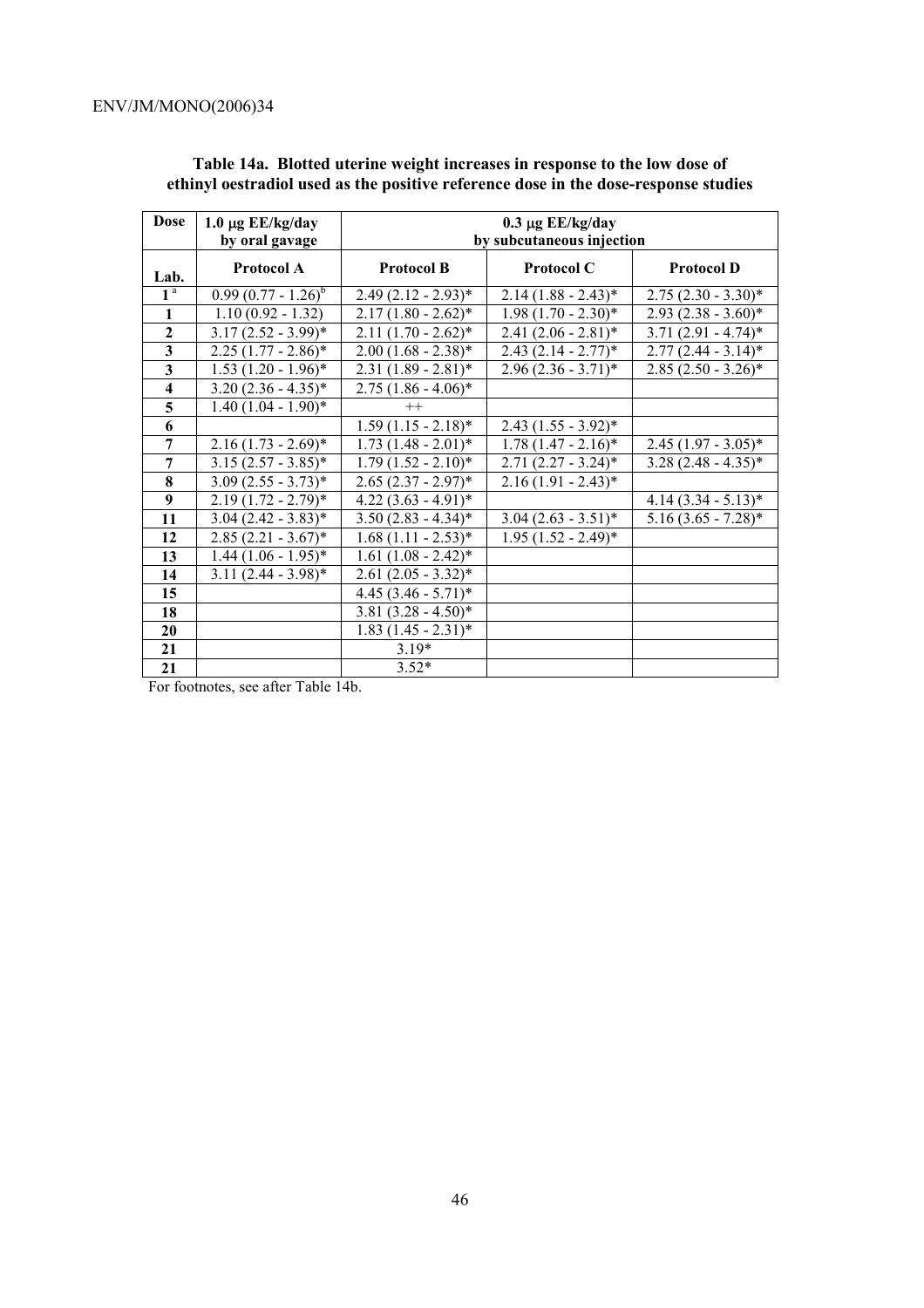| <b>Dose</b>             | $3.0 \mu g$ EE/kg/d<br>by oral gavage                                                           | $1.0 \mu g$ EE/kg/day<br>by subcutaneous injection |                          |                         |  |
|-------------------------|-------------------------------------------------------------------------------------------------|----------------------------------------------------|--------------------------|-------------------------|--|
| Lab.                    | Protocol A                                                                                      | <b>Protocol B</b>                                  | <b>Protocol C</b>        | <b>Protocol D</b>       |  |
| 1 <sup>a</sup>          | $1.50(1.25 - 1.79)*b$                                                                           | $4.19(3.47 - 5.05)^*$                              | $3.13(2.66 - 3.67)*$     | $4.40(3.45 - 5.61)^*$   |  |
| $\mathbf{1}$            | $1.64$ $(1.29 - 2.10)*$                                                                         | $4.07(3.46 - 4.80)*$                               | $3.77(3.27 - 4.35)^*$    | $4.11(3.36 - 5.04)^*$   |  |
| $\mathbf 2$             | $4.13(3.27 - 5.22)*$                                                                            | $4.44$ $(3.60 - 5.48)*$                            | $3.19(2.69 - 3.78)$ *    | $4.86$ (3.55 - 6.64)*   |  |
| $\overline{\mathbf{3}}$ | $2.55(2.00 - 3.25)*$                                                                            | $3.82(3.17 - 4.60)*$                               | $3.57(3.06 - 4.18)*$     | $3.67(3.13 - 4.29)$ *   |  |
| $\overline{\mathbf{3}}$ | $2.80(2.20 - 3.58)*$                                                                            | $3.79(3.11 - 4.63)*$                               | $3.61(2.84 - 4.59)*$     | $4.04$ $(3.49 - 4.69)*$ |  |
| $\overline{\mathbf{4}}$ | $4.04$ (2.97 - 5.48)*                                                                           | $4.52$ (3.06 - 6.67)*                              |                          |                         |  |
| 5                       | $1.91 (1.41 - 2.59)^*$                                                                          | $3.61(2.91 - 4.46)^*$                              |                          |                         |  |
| 6                       |                                                                                                 | $2.30(1.71 - 3.10)*$                               | $3.89(2.45 - 6.17)^*$    |                         |  |
| 7                       |                                                                                                 | $4.06(3.49 - 4.72)*$                               | $3.29(2.69 - 4.01)*$     | $4.50(3.53 - 5.73)*$    |  |
| 7                       |                                                                                                 | $4.16(3.53 - 4.90)$ *                              | $4.32$ $(3.55 - 5.25)^*$ | $5.67(4.15 - 7.74)^*$   |  |
| 8                       | $4.69(3.88 - 5.66)*$                                                                            | $4.96 (4.43 - 5.55)^*$                             | $2.70(2.39 - 3.05)*$     |                         |  |
| 9                       | $5.19(4.10 - 6.58)*$                                                                            | $4.26$ (3.64 - 4.98)*                              |                          | $4.68(3.66 - 5.99)*$    |  |
| 11                      | $4.52$ $(3.54 - 5.78)*$                                                                         | $4.58(3.70 - 5.69)*$                               | $3.97(3.36 - 4.69)*$     | $5.85 (4.26 - 8.05)^*$  |  |
| 12                      | $4.68$ $(3.63 - 6.02)*$                                                                         | $3.64$ (2.43 - 5.45)*                              | $3.08(2.41 - 3.94)$ *    |                         |  |
| 13                      | $2.55*(2.06 - 3.17)*$                                                                           | $3.44$ (2.25 - 5.27)*                              |                          |                         |  |
| 14                      | $4.69(3.74 - 5.89)*$                                                                            | $4.55$ $(3.59 - 5.76)$ *                           |                          |                         |  |
| 15                      |                                                                                                 | $4.95(3.66 - 6.69)*$                               |                          |                         |  |
| 18                      |                                                                                                 | $5.62$ (4.89 - 6.49)*                              |                          |                         |  |
| 20                      |                                                                                                 | $2.38(1.90 - 2.99)*$                               |                          |                         |  |
| 21                      |                                                                                                 | $1.97*$                                            |                          |                         |  |
| 21                      |                                                                                                 | $1.78*$                                            |                          |                         |  |
|                         | When a laboratory ran more than one reference control, the experiments are recorded separately. |                                                    |                          |                         |  |

**Table 14b. Blotted uterine weight increase in response to the high dose of ethinyl oestradiol used as the positive reference dose in the dose-response studies** 

<sup>b</sup> Ratio of blotted uterine weights to vehicle control weights after log transformation, and with body weights at necropsy as a covariable (95% confidence interval)

Superscript numbers indicate the numbers of animals that died prior to necropsy or were not weighed \*, significant increase at  $p<0.05$ <br> $\pm$  body weight

 $+$ , body weights at necropsy were not recorded, therefore body weights were not used as a covariable, and confidence intervals were not calculated.

#### Minimal Effective Dose

72. The minimal effective dose (MED) for each chemical in all laboratories and Protocols A, B, C, and D are shown in Tables 15a-15e. The MED is defined as the lowest dose concentration in a series that achieved statistical significance. In addition, after calculation of the MED, the data for each protocol were pooled and a mixed effects linear model was used in order to calculate an overall protocol mean for the relative increase in uterine weight, an overall protocol lower and upper 95% confidence levels, and an overall protocol minimal effective dose. The mixed effects linear models are referred to as the "Global" Analysis" and the results are placed at the bottom of each table.

73. For BPA, the MED for Protocols C and D is 100 mg/kg/d across all laboratories; the MED for Protocol A are within a 0.5 log range (375-1000 mg/kg/d); and the MEDs for Protocol B have the widest range from 10 to 600 mg/kg/d. Thus, Protocol B would be judged to be slightly less sensitive and more variable than Protocols C and D.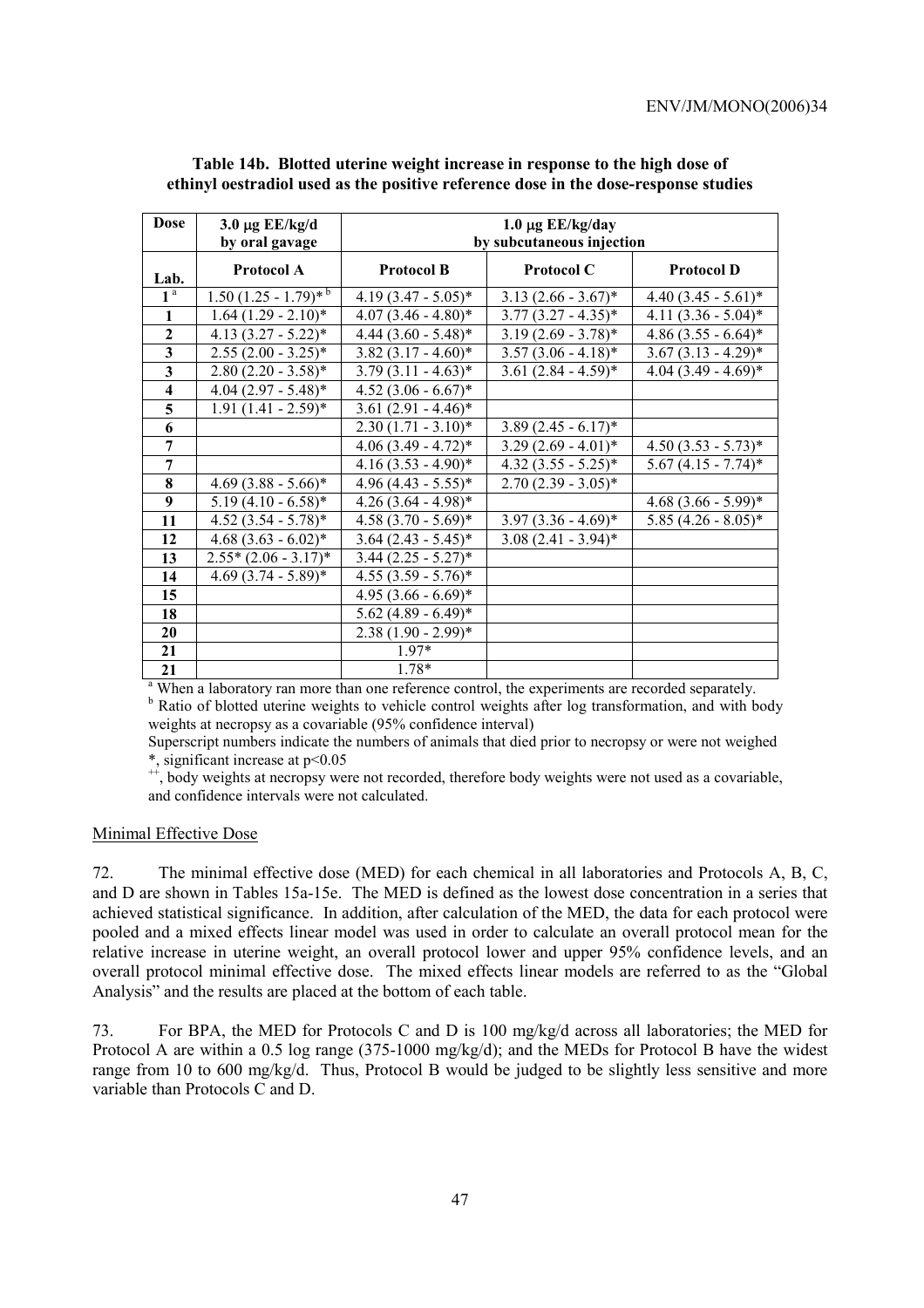| Lab            | <b>Protocol</b> <sup>a</sup> |                     |                     |                     |  |
|----------------|------------------------------|---------------------|---------------------|---------------------|--|
|                | $\mathbf{A}$                 | B                   | $\mathbf C$         | D                   |  |
| $\overline{2}$ | 375                          | 100                 | 100                 | 100                 |  |
|                | $1.26(1.06 - 1.50)$          | $1.67(1.37 - 2.02)$ | $1.89(1.55 - 2.30)$ | $2.53(1.99 - 3.21)$ |  |
| 6              |                              | 300                 | 100                 |                     |  |
|                |                              | $1.37(1.05 - 1.79)$ | $2.05(1.58 - 2.66)$ |                     |  |
| 7              | 600                          | 100                 | 100                 | 100                 |  |
|                | $1.31(1.03 - 1.66)$          | $1.31(1.10 - 1.56)$ | $1.67(1.38 - 2.01)$ | $2.35(2.00 - 2.77)$ |  |
| 8              |                              | 100                 | 100                 |                     |  |
|                |                              | 1.47(1.15, 1.87)    | 1.60(1.31, 1.96)    |                     |  |
| 12             | 375                          | 600                 | 100                 |                     |  |
|                | $1.36(1.05 - 1.76)$          | $2.51(1.70 - 3.70)$ | $2.03(1.53 - 2.70)$ |                     |  |
| 13             | 1000                         | 300                 |                     |                     |  |
|                | $1.57(1.18 - 2.08)$          | $1.72(1.08 - 2.76)$ |                     |                     |  |
| 15             |                              | 300                 |                     |                     |  |
|                |                              | $1.37(1.03 - 1.81)$ |                     |                     |  |
| 18             |                              | 10                  |                     |                     |  |
|                |                              | 1.28(1.08, 1.51)    |                     |                     |  |
| 20             |                              | 10 <sup>b</sup>     |                     |                     |  |
|                |                              | $1.75(1.26 - 2.43)$ |                     |                     |  |
| Global         | 600                          | 300                 | 100                 | 100                 |  |
| analysis       | $1.41(1.07 - 1.85)$          | $1.61(1.00 - 2.58)$ | $1.83(1.39 - 2.42)$ | $2.42(1.95 - 3.00)$ |  |

# **Table 15a. Minimal effective doses (mg/kg/d) and the corresponding uterine weight increase for Bisphenol A in the dose response studies**

| analysis | 1.41 (1.07 - 1.85) | 1.61 (1.00 - 2.58) | 1.83 (1.39 - 2.42) | 2.42 (1.95 - 3.00) | a Protocol E was run in a single lab p.o. (like Protocol A), there was no MED up to 600 mg/kg/d and the highest dose of 1000 mg/kg/d was not administered.

<sup>b</sup>See Table 9b, if the doses were indeed reversed in Laboratory #20, then the MED would be 600 mg/kg/d.

74. For *o,p*<sup>2</sup>-DDT, the MED for Protocols A was the lowest (10-50 mg/kg/d), Protocols C and D were similar (50-200 mg/kg/d), and Protocol B had somewhat higher MEDs (100-200 mg/kg/d). Absent the testing of the highest dose in Laboratory #12, similar performance in Protocol C cannot be excluded. In the global analysis, Protocol B was again slightly less sensitive compared to Protocols C and D. More significantly, the oral route of administration was more sensitive than subcutaneous injection for  $o, p'$ -DDT.

**Table 15b. Minimal effective doses (mg/kg/d) and the corresponding uterine weight increase**  for *o,p*'-DDT in the dose response studies

| Lab      | Protocol <sup>a</sup> |                     |                          |                     |  |
|----------|-----------------------|---------------------|--------------------------|---------------------|--|
|          | A                     | B                   | C                        | D                   |  |
| 3        | 50                    | 200                 | 50                       | 100                 |  |
|          | $1.60(1.24 - 2.05)$   | 1.31(1.07, 1.59)    | $1.30(1.11 - 1.53)$      | $1.18(1.03 - 1.36)$ |  |
| 5        | 50                    | 200                 |                          |                     |  |
|          | $1.53(1.18 - 1.99)$   | $1.41(1.09 - 1.84)$ |                          |                     |  |
| 11       | 10                    | 200                 | 200                      | 50                  |  |
|          | 1.21(1.04, 1.41)      | 1.36(1.10, 1.68)    | $1.34(1.05 - 1.71)$      | 1.34(1.07, 1.68)    |  |
| 12       | 50                    | 100                 | No dose was              |                     |  |
|          | $2.61(2.01 - 3.4)$    | $1.47(1.11 - 1.94)$ | Significant <sup>b</sup> |                     |  |
| Global   | 50                    | 200                 | 100                      | 100                 |  |
| analysis | 1.95 (1.49 - 2.54)    | 1.38 (1.10 - 1.74)  | 1.33 (1.04 - 1.69)       | $1.31(1.08 - 1.59)$ |  |

| analysis | 1.95 (1.49 - 2.54) | 1.38 (1.10 - 1.74) | 1.33 (1.04 - 1.69) | 1.31 (1.08 - 1.59) | a Protocol E was run in a single lab p.o. (like Protocol A), the MED was 50 mg/kg/d and the lowest dose of 10 mg/kg/d was not administered.

<sup>b</sup> Did not administer the highest dose, only the three intermediate doses were used.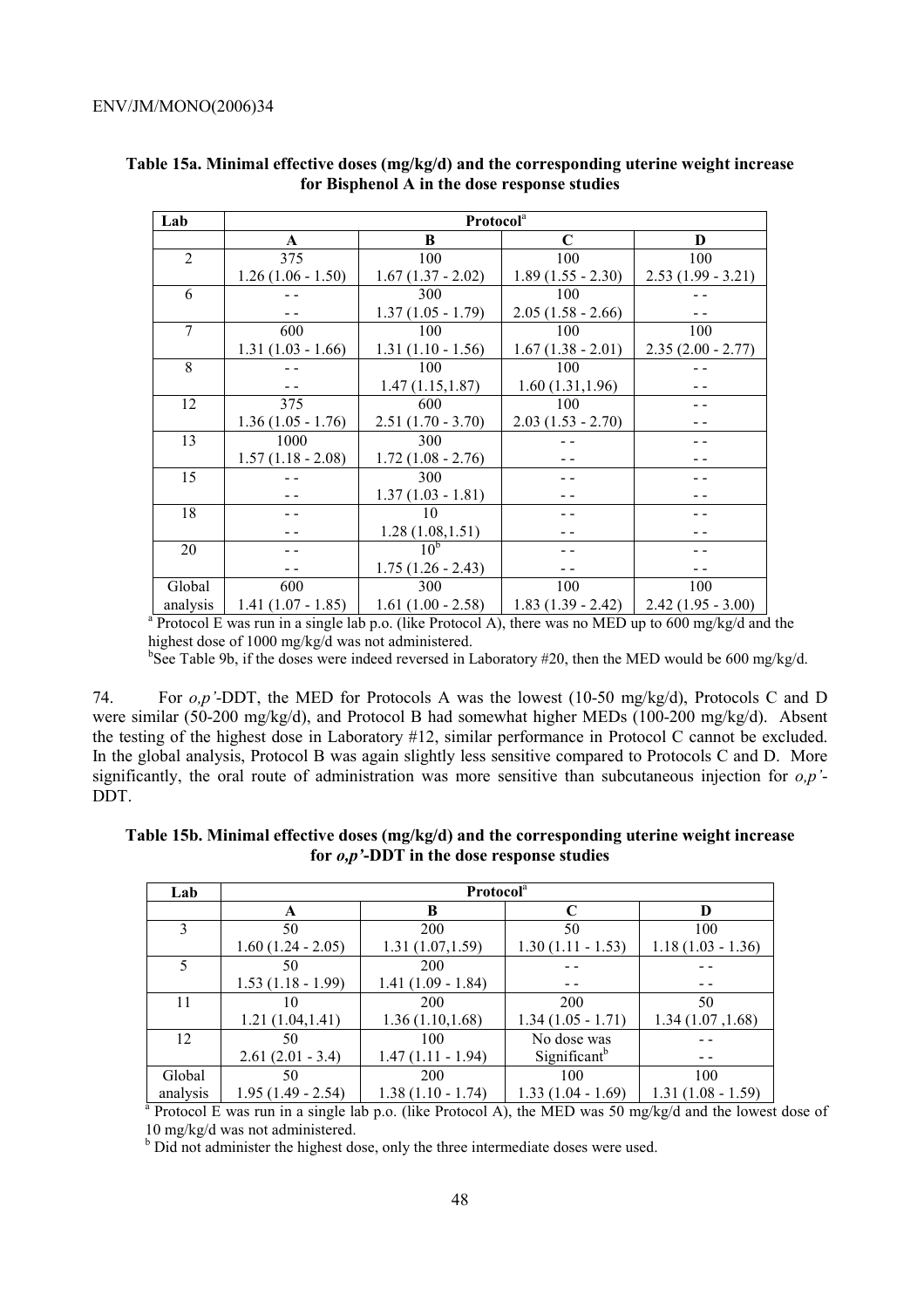For genistein, the MEDs for Protocols B, C and D are 1-35 mg/kg/d and 20-60 mg/kg/d for Protocol A. Subcutaneous administration was somewhat more sensitive than oral gavage.

| Table 15c. Minimal effective doses $(mg/kg/d)$ and the corresponding uterine weight increase |
|----------------------------------------------------------------------------------------------|
| for genistein in the dose response studies                                                   |

| Lab      | Protocol <sup>a</sup> |                     |                     |                     |  |
|----------|-----------------------|---------------------|---------------------|---------------------|--|
|          | A                     | B                   | $\mathsf{C}$        | D                   |  |
|          | 20                    | 15                  | 15                  | 15                  |  |
|          | $1.42(1.08 - 1.85)$   | $1.79(1.35 - 2.38)$ | $1.53(1.25 - 1.88)$ | $1.67(1.35 - 2.07)$ |  |
| 8        | 60                    | 15                  |                     |                     |  |
|          | $1.61(1.33 - 1.96)$   | $2.1(1.71 - 2.58)$  |                     |                     |  |
| 9        | 20                    |                     | 15                  | 15                  |  |
|          | $1.36(1.07 - 1.71)$   | $1.18(1.00 - 1.38)$ | $1.57(1.32 - 1.88)$ | $2.06(1.74 - 2.43)$ |  |
| 12       | $60^{\circ}$          | 15                  | 35                  |                     |  |
|          | $2.49(1.97 - 3.15)$   | $1.48(1.10 - 1.98)$ | $1.56(1.09 - 2.21)$ |                     |  |
| Global   | 60                    | 15                  | 15                  | 15                  |  |
| analysis | $1.99(1.44 - 2.75)$   | $1.83(1.34 - 2.49)$ | $1.48(1.24 - 1.77)$ | $1.86(1.27 - 2.72)$ |  |

<sup>a</sup> Protocol E was run in a single lab p.o. (like Protocol A), the MED was 60 mg/kg/d and the lowest dose of 20 mg/kg/d was not administered.

<sup>b</sup> Did not administer the lowest dose of 20 mg/kg/d, only the three intermediate doses were used.

75. For methoxychlor, the actual MEDs for Protocol A are less than 20 mg/kg/d based on the high relative responses and the lack of testing in Laboratory #12 of the lower 20 mg/kg/d dose. While acknowledging the results of the Global Analysis, Protocols B, C, and D would appear to be similar in sensitivity.

**Table 15d. Minimal effective doses (mg/kg/d) and the corresponding uterine weight increase for methoxychlor in the dose response studies** 

| Lab      | Protocol <sup>a</sup> |                     |                             |                     |  |
|----------|-----------------------|---------------------|-----------------------------|---------------------|--|
|          | A                     | B                   | $\mathcal{C}_{\mathcal{C}}$ | D                   |  |
|          | 20                    | 100                 | 100                         | 100                 |  |
|          | $1.98(1.65 - 2.39)$   | $1.36(1.05 - 1.76)$ | $1.28(1.03 - 1.59)$         | $1.33(1.02 - 1.75)$ |  |
|          | 20                    | 100                 | 100                         | 100                 |  |
|          | $1.88(1.52 - 2.31)$   | $2.21(1.80 - 2.71)$ | $1.72(1.41 - 2.10)$         | $1.55(1.27 - 1.90)$ |  |
| 12       | 50 <sup>b</sup>       | 100                 | 100                         |                     |  |
|          | $3.71(2.87 - 4.79)$   | $2.86(2.18 - 3.77)$ | $1.63(1.21 - 2.19)$         |                     |  |
| 14       | 20                    | 100                 |                             |                     |  |
|          | $3.14(2.31 - 4.26)$   | $1.62(1.20 - 2.19)$ |                             |                     |  |
| Global   | 20                    | 100                 | 100                         | 250                 |  |
| analysis | $2.23(1.42 - 3.49)$   | $1.94(1.06 - 3.57)$ | $1.54(1.23 - 1.93)$         | $2.06(1.31 - 3.23)$ |  |

<sup>a</sup> Protocol E was run in a single lab p.o. (like Protocol A), the MED was 50 mg/kg/d and the lowest dose of 20 mg/kg/d was not administered.<br><sup>b</sup> Did not administer the lowest dose of 20 mg/kg/d, only the three intermediate doses were used.

76. For nonylphenol, the MEDs for Protocols B and C were similar; the MED for Protocol D was lower suggesting that extending dosing was beneficial in this case; and the MEDs for oral gavage in Protocol A were not substantially different from subcutaneous administration. Where differences in the MED existed in Protocols B and C, these were within 3- to 4-fold.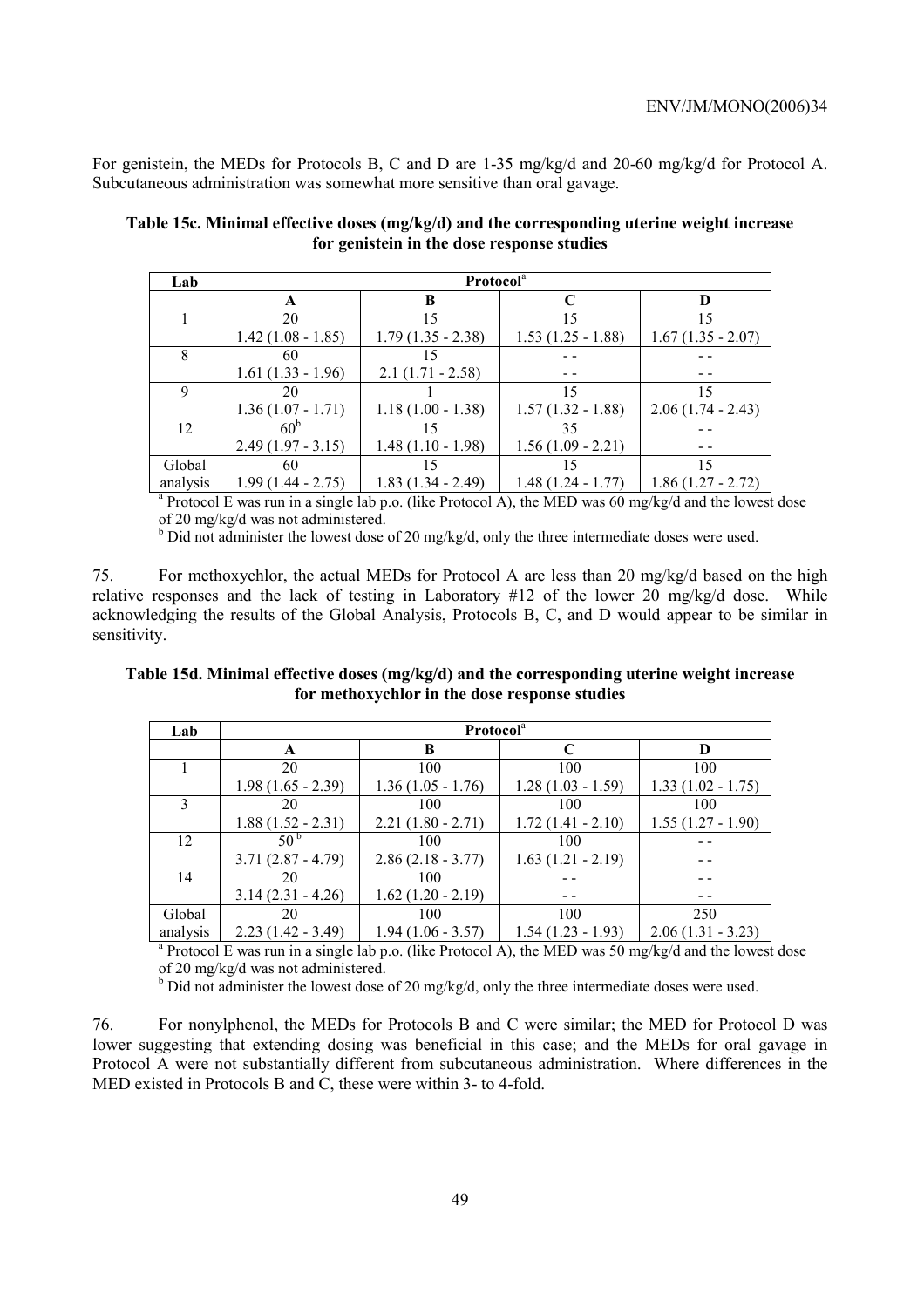| Lab            | Protocol <sup>a</sup> |                          |                          |                     |  |
|----------------|-----------------------|--------------------------|--------------------------|---------------------|--|
|                | A                     | B                        | $\mathbf C$              | D                   |  |
| $\overline{4}$ | 75                    | 80                       |                          |                     |  |
|                | $1.67(1.26 - 2.22)$   | $2.05(1.44 - 2.92)$      |                          |                     |  |
| 6              |                       | No dose was              | No dose was              |                     |  |
|                |                       | Significant <sup>b</sup> | Significant <sup>b</sup> |                     |  |
| 7              | 75                    | 80                       | 35                       | 35                  |  |
|                | $1.46(1.19 - 1.80)$   | $1.68(1.36 - 2.08)$      | $1.27(1.02 - 1.58)$      | $1.31(1.08 - 1.60)$ |  |
| 8              |                       | 80                       | 100                      |                     |  |
|                |                       | $1.44(1.15 - 1.80)$      | $1.42(1.19 - 1.69)$      |                     |  |
| 9              | 75                    | 35                       | 100                      | 35                  |  |
|                | $1.42(1.11 - 1.81)$   | 1.33(1.05, 1.70)         | $1.61(1.30 - 1.99)$      | 1.38(1.14, 1.66)    |  |
| 12             | 75                    | 80                       | 80                       |                     |  |
|                | $1.96(1.45 - 2.64)$   | $2.02(1.49 - 2.75)$      | $1.33(1.02 - 1.73)$      |                     |  |
| 15             |                       | 100                      |                          |                     |  |
|                |                       | $1.52(1.13 - 2.05)$      |                          |                     |  |
| 18             |                       | 80                       |                          |                     |  |
|                |                       | $1.93(1.56 - 2.39)$      |                          |                     |  |
| 20             |                       | No dose was              |                          |                     |  |
|                |                       | significant              |                          |                     |  |
| Global         | 75                    | 80                       | 80                       | 35                  |  |
| analysis       | $1.64(1.32 - 2.05)$   | $1.57(1.10 - 2.26)$      | $.29(1.06 - 1.58)$       | $1.34(1.09 - 1.66)$ |  |

# **Table 15e. Minimal effective doses (mg/kg/d) and the corresponding uterine weight increase for nonylphenol in the dose response studies**

analysis 1.64 (1.32 - 2.05) 1.57 (1.10 - 2.26) 1.29 (1.06 - 1.58) 1.34 (1.09 - 1.66)<br><sup>a</sup> Protocol E was run in a single lab p.o. (like Protocol A), the MED was 75 mg/kg/d and the lowest dose of 15 mg/kg/d was not administered.

<sup>b</sup> Did not administer the highest dose, only the three intermediate doses were used.

#### **Summary of the dose-response studies**

77. A total of 86 chemical/laboratory/protocol dose-response combinations were performed (Tables 9-13). There was good agreement among laboratories, and across protocols, with regard to the results obtained. All laboratories reported statistically significant results in at least one dose for all chemicals in all protocols, with the five following exceptions: Laboratory  $\#12$ . Protocol E (BPA): Laboratory  $\#12$ . Protocol C (DDT); Laboratory #6, Protocols B and C (NP); and Laboratory #20, Protocol B (NP).

78. It should be noted that Laboratories #6 and 12 tested the three intermediate of the five designated doses, and did not test the highest dose. The lower 95% confidence level had to equal or exceed a value of 1 to achieve statistical significance, and this value at the next to highest dose was 0.90, 0.91, 0.94, and 0.96 in these four cases. The coefficient of variation values for the vehicle controls in these cases was somewhat higher than average: 17.3, 24.1, 17.7, and 22.4%, which would have reduced the power. No animal mortalities occurred in these groups to reduce the power.

79. In the case of NP Laboratory #20, all relative responses with the test substance were  $\leq 0.75$  and one response was significantly less than the control (see Table 13b)! An examination of the data showed a control blotted mean weight of 54.3 mg and individual values of 40.8, 44.6, 49.2, 54.9, 65.6 and 70.5 mg, substantially above the means for most other vehicle controls (the group was number 58 out of 60 when ranked in ascending order). As a result, this control group and the results calculated from it are considered an anomaly.

80. An analysis of the MED or the lowest dose of a test substance producing a statistically significant effect reinforces the conclusion of agreement and reproducibility among the laboratories. In several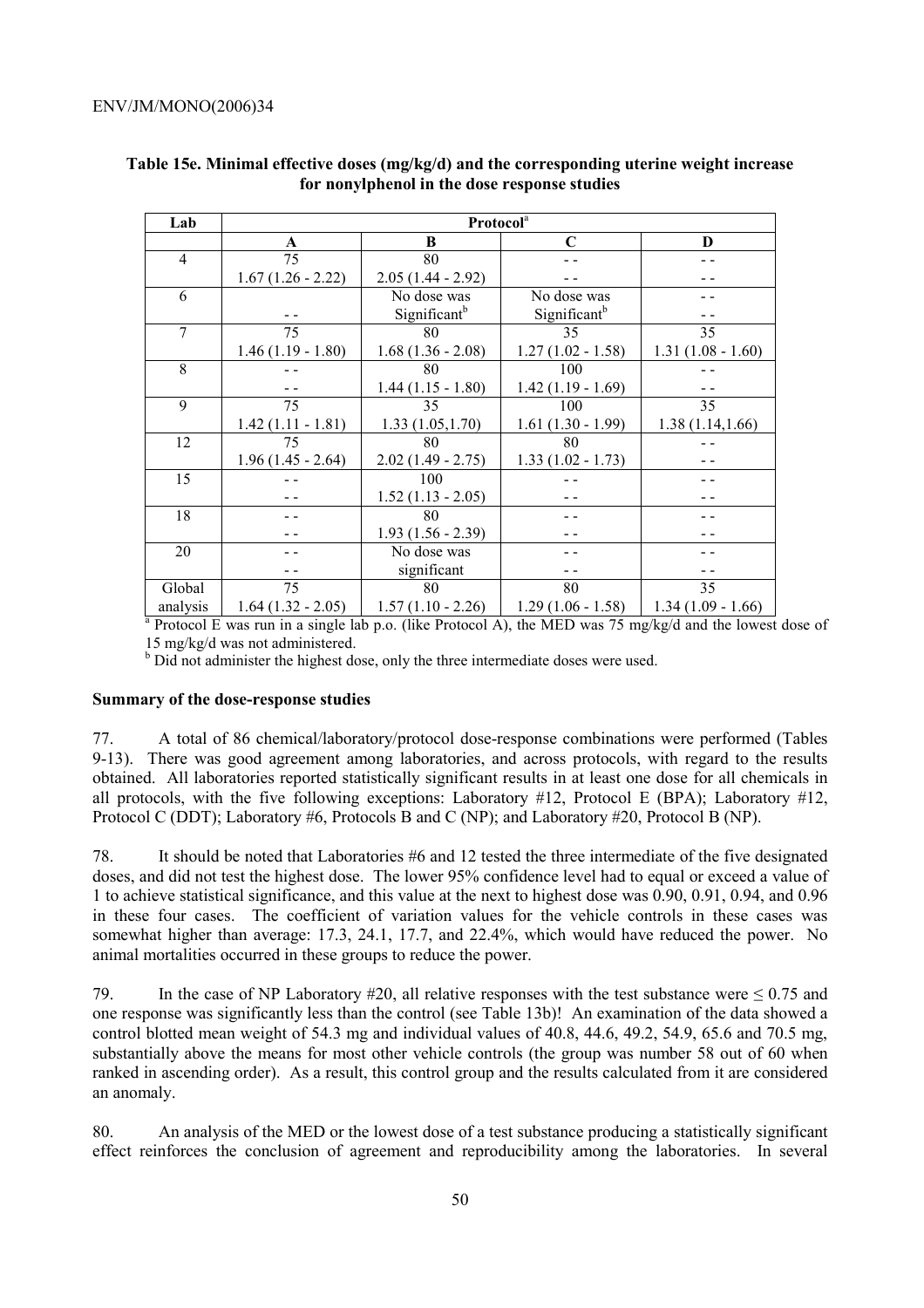protocols, there was no difference observed or the doses were within a 3- to 4-fold range despite differences in rat strains, diets, and other variables.

81. An additional observation from these MED data is that a blotted uterine weight increase of about 30% or more relative to controls results in statistical significance with a group size of six in a number of cases.

82. The MED calculated for the five weak agonists were substantially higher than for the potent reference EE. In Phase-1, the MED for EE in Protocol A was 0.3-1.0 µg/kg/d and in Protocols B, C, and D was 0.1-0.3  $\mu$ g/kg/d. In Phase-2, the MEDs for the weak agonists in Protocol A ranged from < 20 mg/kg/d for MC to 600 mg/kg/d for BPA; the latter MED being approximately 600,000-fold higher than for EE by the same route of exposure. This indicates the uterotrophic bioassay is capable of operating over an extensive range and can address substances up to a limit dose of 1000 mg/kg/d or the MTD, whichever comes first.

83. No animal model (i.e., immature or OVX), protocol or route of administration was clearly superior. The MEDS achieved by oral administration in Protocols A (immature) and E (OVX) were similar with all compounds, and the MEDS achieved by SC administration in Protocols B (immature) and C and D (OVX) were similar. The specific characteristics of the individual chemical were equally or more important. For BPA, Protocol C appeared to be somewhat more sensitive than B. However, with other chemicals, such as GEN and MC, Protocol B seemed somewhat more sensitive. Similarly, oral administration in Protocol A appeared to achieve higher and earlier responses with MC and DDT, subcutaneous administration achieved higher and earlier responses with GEN and BPA, and subcutaneous administration was only modestly better with NP. Extending administration to seven consecutive days (Protocol D) showed no significant advantage over the 3-day treatment. While increasing the relative response slightly with BPA, no advantage of extending dosing in the magnitude of the response or the MED was obvious with the other weak agonists. In addition, the seven-day treatment protocol would have a modest disadvantage of higher costs as a result of the additional dosing and additional animal maintenance time. The seven-day treatment protocol cannot be recommended for routine use, but may be useful for chemicals that require longer dosing times to reach effective body burden concentrations or to induce specific metabolic enzymes.

# **Coded single-dose studies**

84. The laboratories participating in the coded single-dose studies and the protocols they used were described in Table 2, and the absolute mean wet and blotted uterine weights and the body weights are in Annex 4. The 16 laboratories were to test all five weak agonists (BP, DDT, GEN, MC, NP) and the negative chemical (DBP) under code, and two doses of EE. The identity of EE was known because the laboratories were required to make two dilutions to obtain the high and low doses.

85. Specific instructions as to dosage formulation, preparation, and dilution accompanied the test samples to laboratories because this segment of the work was being carried out under code. However, two laboratories reported dose preparation difficulties, where the substances were difficult to solubilise in their vehicles. The laboratories chose not to administer the resulting suspensions. Thus, Laboratory #19 did not test BP and GEN in Protocol B and GEN and MC in Protocol C, and Laboratory #17 did not test GEN in Protocol B.

86. The summary single-dose (CSD) data for all laboratories and coded chemicals are in Tables 16 - 21. As with the dose-response data, the results are reported as the ratio of the blotted uterine weight mean for the test substance group relative to the mean uterus weight of the vehicle group adjusted for body weight as a covariable. The 95% upper and lower confidence levels for this ratio are reported,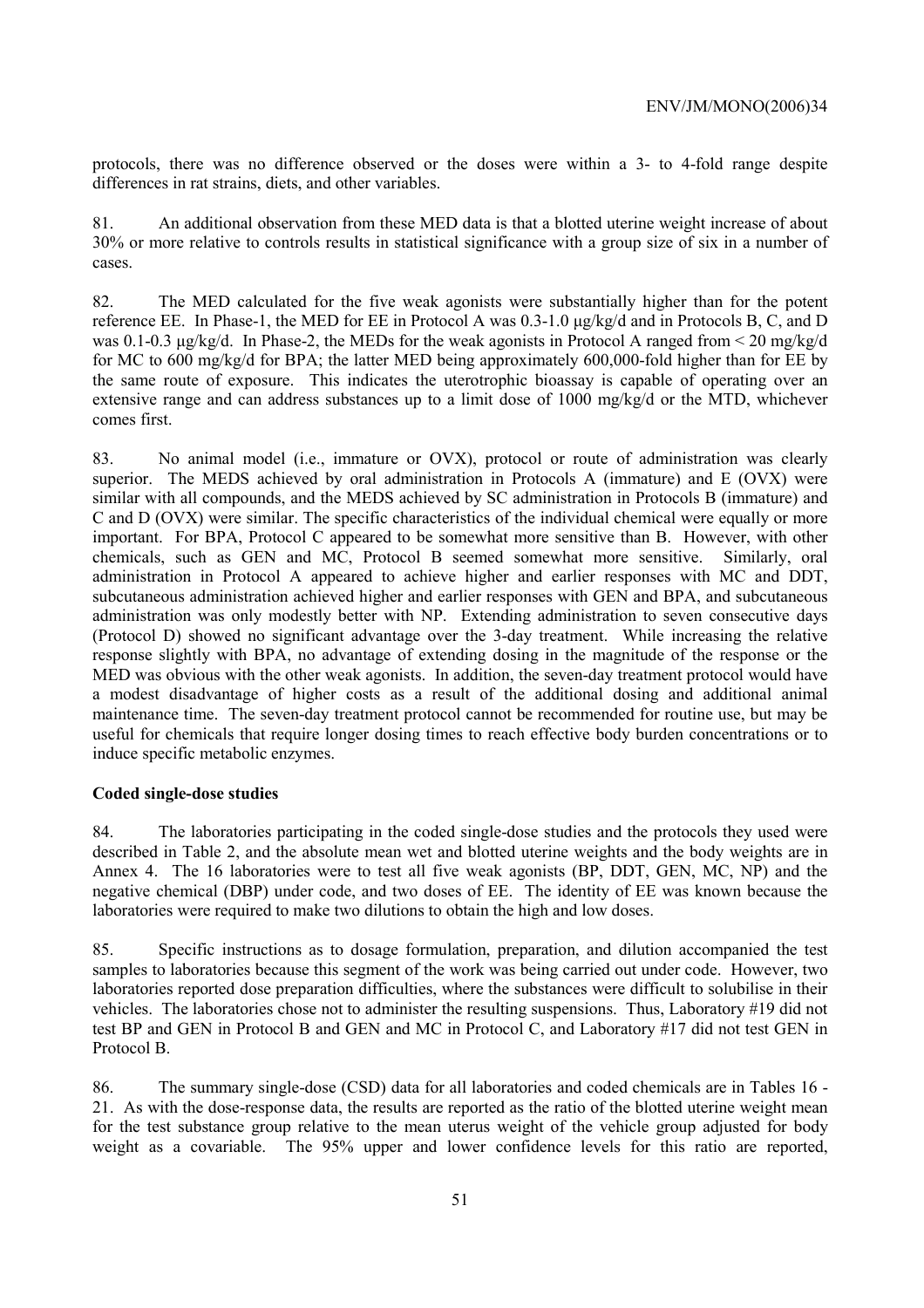respectively, in parentheses. If statistical significance was achieved, then the data are marked with an asterisk. Other considerations such as animal mortality are noted. The absolute wet and blotted uterine weights and the body weights are reported in Annex 4.

87. As noted previously, the doses were selected based on the judgement that they would correspond to an  $ED_{50}$  or an  $ED_{80}$  dose. This was not always the case. For each chemical and protocol in the following sections, the selected dose will be compared to the MED seen in the dose response study. This will provide a necessary perspective on whether some, most or all laboratories should have achieved statistical significance because the proportion achieving statistical significance should increase as the administered dose rises up the dose response curve from the MED.

### **Results for each individual test substance in the coded single-dose studies**

88. Bisphenol A (Table 16). The administered dose for BPA in Protocol A was 600 mg/kg/d, and the MED based on the mixed effect linear models of the pooled data, referred to as the global analysis, was also 600 mg/kg/d. Four laboratories out of ten failed to achieve statistical significance. In three of these laboratories, the lower 95% confidence level was 0.90 or greater, and the group size was reduced by 2 treatment related mortalities in Laboratory #14 and 3 in Laboratory #12. The administered doses for Protocols B, C, and D were 300 mg/kg/d, and the MEDs were 300, 100, and 100 mg/kg/d, respectively. In Protocol B, only Laboratory #20 failed to get a statistically significant response and there were no mortalities. All laboratories using Protocols C and D had statistically significant responses. The mean relative ratio for Protocol A was only 1.37, and among the subcutaneous injection the protocols the means were nearly a full unit apart with  $B \leq C \leq D$ .

| Lab. $#$                | Protocol (dose)                         |                           |                           |                           |  |
|-------------------------|-----------------------------------------|---------------------------|---------------------------|---------------------------|--|
|                         | $A(600 \text{ mg/kg})$                  | B $(300 \text{ mg/kg})$   | $C(300 \text{ mg/kg})$    | D $(300 \text{ mg/kg})$   |  |
| 1                       | 1.11 $(0.90 - 1.37)^a$                  | $1.58$ $(1.21 - 2.08)^*$  | 2.61<br>$(2.23 - 3.06)^*$ | $3.65$ $(2.84 - 4.68)*$   |  |
| $\mathbf{2}$            | $1.45$ $(1.14 - 1.84)^*$                | $1.77$ $(1.40 - 2.24)^*$  | $(1.99 - 3.42)^*$<br>2.61 | $(3.21 - 4.76)^*$<br>3.91 |  |
| 3                       | $1.40$ $(1.14 - 1.73)*$                 | $2.00$ $(1.62 - 2.48)*$   | $(2.24 - 3.72)^*$<br>2.89 | $3.26$ $(2.51 - 4.24)^*$  |  |
| $\overline{\mathbf{4}}$ | $1.36$ $(1.05 - 1.74)^*$                | $1.45(1.08 - 1.94)$ *     | ND                        | ND                        |  |
| 5                       | $1.23$ $(0.95 - 1.57)$                  | $2.02$ $(1.64 - 2.49)^*$  | ND                        | ND                        |  |
| 8                       | $1.91 (1.58 - 2.31)^*$                  | $1.91 (1.53 - 2.39)^*$    | 2.89<br>$(2.16 - 3.88)^*$ | ND                        |  |
| 11                      | $1.41(1.11 - 1.80)^*$                   | $1.82$ $(1.36 - 2.44)^*$  | 3.39<br>$(2.85 - 4.05)^*$ | 4.05<br>$(3.08 - 5.33)^*$ |  |
| 12                      | 1.08 $(0.43 - 2.71)$ [3] <sup>b</sup>   | $1.60$ $(1.12 - 2.31)^*$  | $(1.67 - 3.18)^*$<br>2.30 | ND                        |  |
| 13                      | 1.25 $(1.01 - 1.56)^*$ [1] <sup>b</sup> | $1.52$ $(1.11 - 2.08)^*$  | ND                        | ND                        |  |
| 14                      | 1.50 $(0.95 - 2.37)$ [2] <sup>b</sup>   | $2.82$ $(2.05 - 3.87)^*$  | ND                        | ND                        |  |
| 16                      | ND                                      | $(1.37 - 3.22)^*$<br>2.11 | ND                        | ND                        |  |
| 17                      | ND                                      | $2.35$ $(1.64 - 3.37)^*$  | ND                        | ND                        |  |
| 18                      | ND                                      | $(1.88 - 2.86)^*$<br>2.32 | ND                        | ND                        |  |
| 19                      | ND                                      | ND                        | $(1.99 - 2.95)^*$<br>2.42 | ND                        |  |
| 20                      | ND                                      | $(0.86 - 1.44)$<br>1.11   | ND                        | ND                        |  |
| 21                      | ND.                                     | $1.67^{++}$               | ND.                       | ND                        |  |
| $+$<br>mean             | $1.37 \pm 0.22$                         | $1.88 \pm 0.41$           | $2.73 \pm 0.34$           | $3.72 \pm 0.30$           |  |

**Table 16. Bisphenol A: Summary responses of mean blotted uterine weight increases in the coded single-dose study** 

<sup>a</sup> Ratio of blotted uterine weights to vehicle control weights after log transformation, and with body weights at necropsy as a covariable (95% confidence interval).

<sup>b</sup> Numbers in brackets are the number of animal deaths where uteri were not weighed.

ND, not done; \*, significant increase at  $p<0.05$ ; \* mean of uterine weight ratios  $\pm$  standard deviation <sup>++</sup>, body weights at necropsy were not recorded, therefore body weights were not used as a covariable, and confidence intervals were not calculated.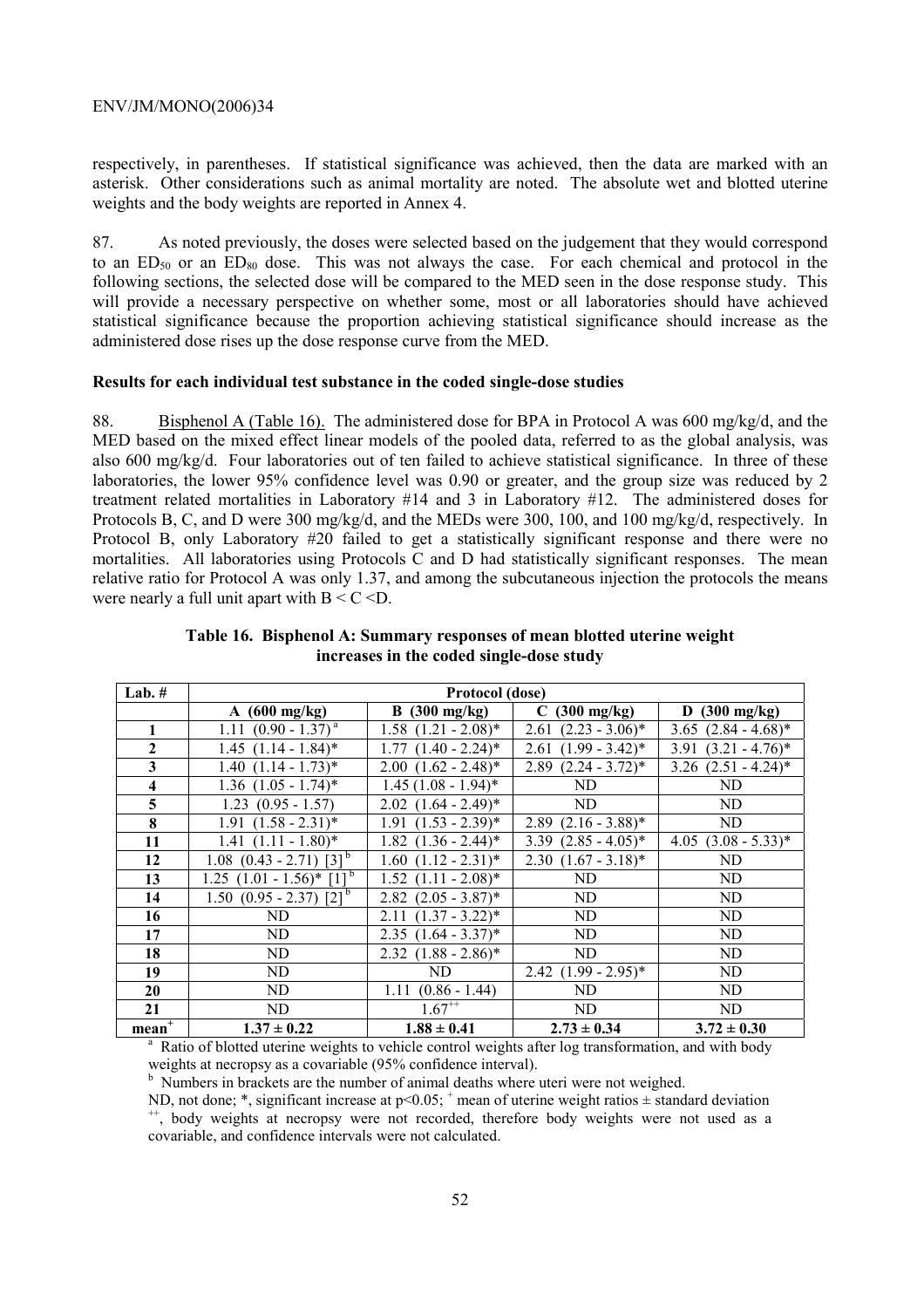89. Dibutyl phthalate (Table 17). As DBP was not tested in the dose response and was the negative chemical, there was no MED. For DBP, the overall relative ratio mean was approximately one in all protocols. Protocols A and D were uniformly negative with no instances of statistical significance. Laboratory #12 had increased upper and lower 95% confidence levels in Protocol A apparently due to a decreased group size from 3 mortalities. In Protocols B and C, five laboratories had statistically significant changes from the vehicle control group. In Protocol B, Laboratories #11 and 14, and, in Protocol C, Laboratory #1 had statistically significant increases with DBP. The ratios were 1.39, 1.38, and 1.37 and the lower 95% confidence levels were 1.06, 1.01, and 1.17, respectively. In Protocol B, Laboratories #18 and 20 had statistically significant decreases. The ratios were 0.74 and 0.74 and the upper 95% confidence levels were 0.91 and 0.96, respectively. While these instances of statistical significance are marginal, they do indicate that the uterotrophic bioassay is likely to encounter both false positive and false negative events.

| Lab. $#$                | Protocol (dose)                       |                          |                           |                         |  |
|-------------------------|---------------------------------------|--------------------------|---------------------------|-------------------------|--|
|                         | A(1000 mg/kg)                         | B $(500 \text{ mg/kg})$  | $C(500 \text{ mg/kg})$    | $D(500 \text{ mg/kg})$  |  |
| 1                       | $0.91$ $(0.74 - 1.13)^{a}$            | $0.97$ $(0.74 - 1.28)$   | $(1.17 - 1.61)^*$<br>1.37 | $(0.73 - 1.15)$<br>0.91 |  |
| $\mathbf{2}$            | $0.99$ $(0.78 - 1.26)$                | $1.05(0.83 - 1.31)$      | $(0.76 - 1.28)$<br>0.99   | $(0.86 - 1.24)$<br>1.03 |  |
| 3                       | $1.00$ $(0.81 - 1.23)$                | $1.01 (0.81 - 1.25)$     | $0.90 (0.70 - 1.15)$      | $(0.81 - 1.26)$<br>1.01 |  |
| $\overline{\mathbf{4}}$ | $(0.77 - 1.28)$<br>0.99               | $0.85$ $(0.64 - 1.14)$   | ND                        | ND                      |  |
| 5                       | $1.03$ $(0.81 - 1.32)$                | $1.06$ $(0.86 - 1.31)$   | ND                        | ND                      |  |
| 8                       | $0.98$ $(0.81 - 1.18)$                | $1.00$ $(0.80 - 1.18)$   | $(0.92 - 1.65)$<br>1.24   | ND                      |  |
| 11                      | $0.95$ $(0.75 - 1.22)$                | $1.39$ $(1.06 - 1.82)^*$ | 0.99<br>$(0.83 - 1.16)$   | $(0.78 - 1.28)$<br>1.00 |  |
| 12                      | 0.91 $(0.38 - 2.20)$ [3] <sup>b</sup> | $0.97$ $(0.67 - 1.40)$   | $(0.68 - 1.26)$<br>0.93   | ND                      |  |
| 13                      | $0.86$ $(0.69 - 1.07)$                | $0.98$ $(0.72 - 1.34)$   | ND                        | ND                      |  |
| 14                      | $0.91$ $(0.60 - 1.38)$                | $1.38$ $(1.01 - 1.89)^*$ | ND                        | ND                      |  |
| 17                      | ND                                    | $0.88$ $(0.62 - 1.26)$   | ND                        | ND                      |  |
| 16                      | ND                                    | $0.90 (0.59 - 1.38)$     | ND                        | ND                      |  |
| 18                      | ND                                    | $0.74$ $(0.60 - 0.91)$ # | ND                        | ND                      |  |
| 19                      | ND                                    | $0.75$ $(0.47 - 1.20)$   | $(0.69 - 1.02)$<br>0.84   | ND                      |  |
| 20                      | ND                                    | $0.74$ $(0.56 - 0.96)$ # | ND                        | ND                      |  |
| 21                      | ND                                    | $1.23^{++}$              | ND                        | ND                      |  |
| $mean+$                 | $0.95 \pm 0.05$                       | $0.97 \pm 0.20$          | $1.04 \pm 0.18$           | $0.99 \pm 0.05$         |  |

**Table 17. Dibutyl phthalate: Summary responses of mean blotted rat uterine weight increase in the coded single-dose study** 

a Ratio of blotted uterine weights to vehicle control weights after log transformation, and with body weights at necropsy as a covariable (95% confidence interval)

<sup>b</sup> Numbers in brackets are the number of animal deaths where uteri were not weighed.

ND, not done; \*, significant increase at  $p<0.05$ ;  $^+$  mean of uterine weight ratios  $\pm$  standard deviation  $\#$ , significantly decreased at  $p<0.05$ 

90. *o,p*<sup>2</sup>-DDT (Table 18). The administered dose for DDT in Protocol A was 300 mg/kg/d, and the MED based on the global analysis was 50 mg/kg/d. All laboratories achieved statistical significance even though three of six animals died in Laboratory #14. The administered doses for Protocols B, C, and D were 100 mg/kg/d, and the dose response MEDs were 200, 100, and 100 mg/kg/d, respectively. In Protocol B, 10 of 14 laboratories failed to get a statistically significant response, and there were no mortalities. In Protocols C and D, 2 of 6 and 1 of 4 laboratories failed to achieve statistical significance, respectively. The mean relative ratio for Protocol A was 3.55, and among the subcutaneous injection the protocols the means were 1.27, 1.26, and 1.18 for B, C, and D, respectively.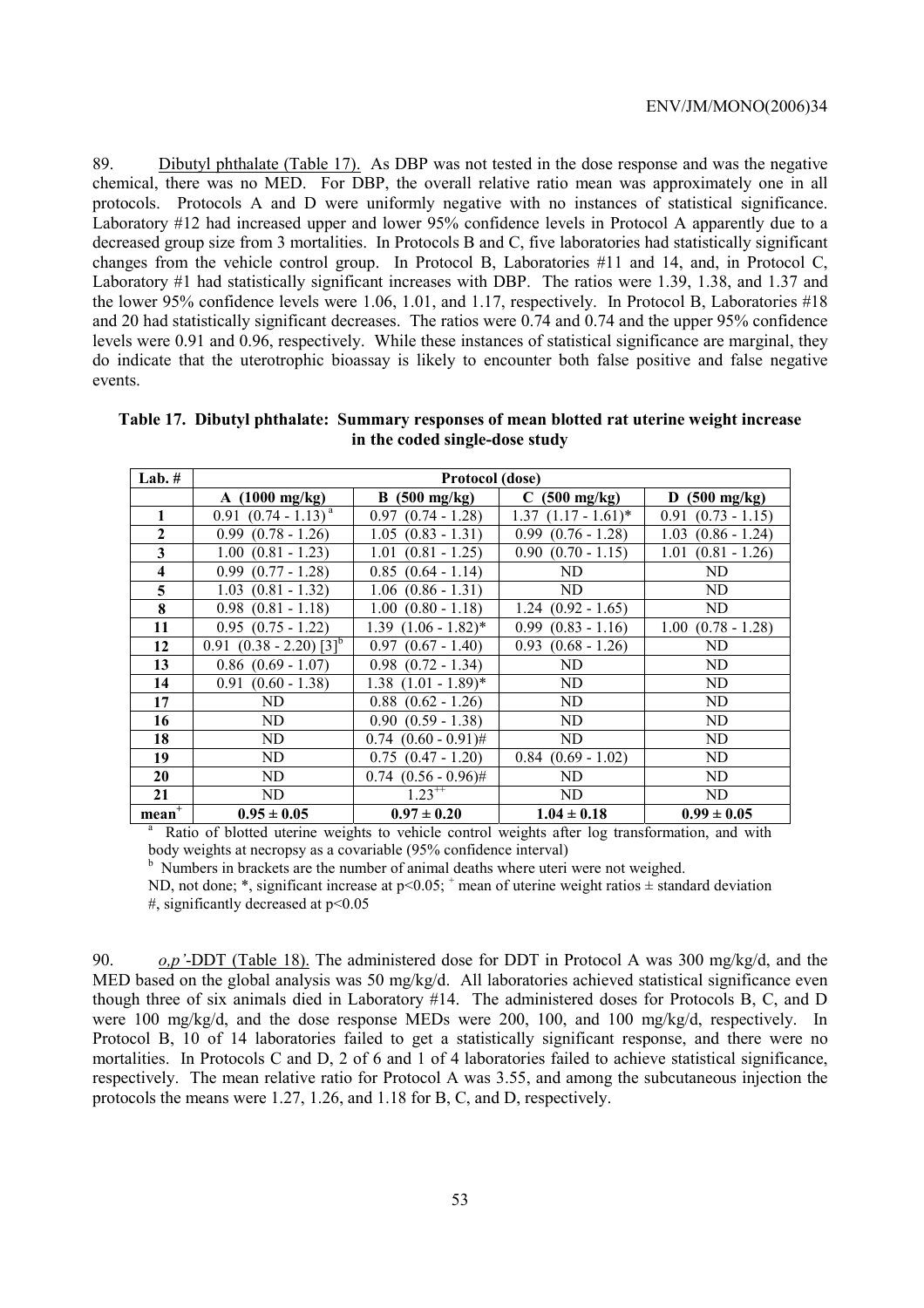| Lab. $#$     | Protocol (dose)                      |                          |                           |                           |  |
|--------------|--------------------------------------|--------------------------|---------------------------|---------------------------|--|
|              | A $(300 \text{ mg/kg})$              | B $(100 \text{ mg/kg})$  | $C(100 \text{ mg/kg})$    | D $(100 \text{ mg/kg})$   |  |
| 1            | $2.70$ $(2.15 - 3.39)*$ <sup>a</sup> | $2.05$ $(1.57 - 2.70)^*$ | $(1.41 - 1.93)^*$<br>1.65 | $(0.83 - 1.31)$<br>1.05   |  |
| $\mathbf{2}$ | $3.68$ $(2.88 - 4.71)^*$             | $1.13(0.90 - 1.42)$      | $(1.09 - 1.86)^*$<br>1.43 | $(1.01 - 1.46)^*$<br>1.21 |  |
| 3            | $3.05$ $(2.45 - 3.81)^*$             | $1.18$ $(0.95 - 1.46)$   | $1.29$ $(1.00 - 1.65)^*$  | $(0.92 - 1.43)$<br>1.14   |  |
| 4            | $3.76$ $(2.91 - 4.87)^*$             | $1.57$ $(1.17 - 2.10)^*$ | ND                        | ND                        |  |
| 5            | $2.92$ $(2.23 - 3.83)^*$             | $0.95$ $(0.78 - 1.18)$   | ND                        | ND                        |  |
| 8            | $3.87$ $(3.18 - 4.71)^*$             | $1.06$ $(0.85 - 1.32)$   | $(0.87 - 1.57)$<br>1.17   | ND                        |  |
| 11           | $3.58$ $(2.79 - 4.60)$ *             | $1.03$ $(0.78 - 1.37)$   | $(1.05 - 1.47)^*$<br>1.24 | 1.31<br>$(1.03 - 1.68)^*$ |  |
| 12           | All died $\lceil 6 \rceil^b$         | $1.50$ $(1.04 - 2.16)^*$ | $(0.71 - 1.31)$<br>0.96   | ND                        |  |
| 13           | $4.12$ $(3.32 - 5.12)^*$             | $1.79$ $(1.31 - 2.45)^*$ | ND                        | ND                        |  |
| 14           | $4.26(2.65 - 6.83)*[3]$              | $1.17(0.85 - 1.60)$      | ND                        | ND                        |  |
| 16           | ND                                   | $1.29$ $(0.84 - 1.97)$   | ND                        | ND                        |  |
| 17           | ND                                   | $1.46$ $(1.02 - 2.08)*$  | ND                        | ND                        |  |
| 18           | ND                                   | $0.98$ $(0.80 - 1.21)$   | ND                        | ND                        |  |
| 19           | ND                                   | $1.07(0.67 - 1.69)$      | $(0.87 - 1.29)$<br>1.06   | ND                        |  |
| 20           | ND                                   | $0.79$ $(0.61 - 1.02)$   | ND                        | ND                        |  |
| 21           | ND                                   | $1.49^{++}$              | ND                        | ND.                       |  |
| mean         | $3.55 \pm 0.51$                      | $1.27 \pm 0.34$          | $1.26 \pm 0.21$           | $1.18 \pm 0.10$           |  |

# Table 18. o,p<sup>2</sup>-DDT: Summary responses of mean blotted uterine weight increase in the coded single**dose study**

<sup>a</sup> Ratio of blotted uterine weights to vehicle control weights after log transformation, and with body weights at necropsy as a covariable (95% confidence interval)

<sup>b</sup> Numbers in brackets are the number of animal deaths where uteri were not weighed.

ND, not done; \*, significant increase at  $p<0.05$ ;  $^+$  mean of uterine weight ratios  $\pm$  standard deviation

91. Genistein (Table 19). The administered dose for GEN in Protocol A was 300 mg/kg/d, and the MED based on the global analysis was 60 mg/kg/d. The administered doses for Protocols B, C, and D were 35 mg/kg/d, and the dose response MEDs were 15 mg/kg/d in all cases. All laboratories in all protocols achieved statistical significance. The mean relative ratio for Protocol A was 2.72, and among the subcutaneous injection the protocols the means were 2.35, 1.78, and 2.19 for B, C, and D, respectively.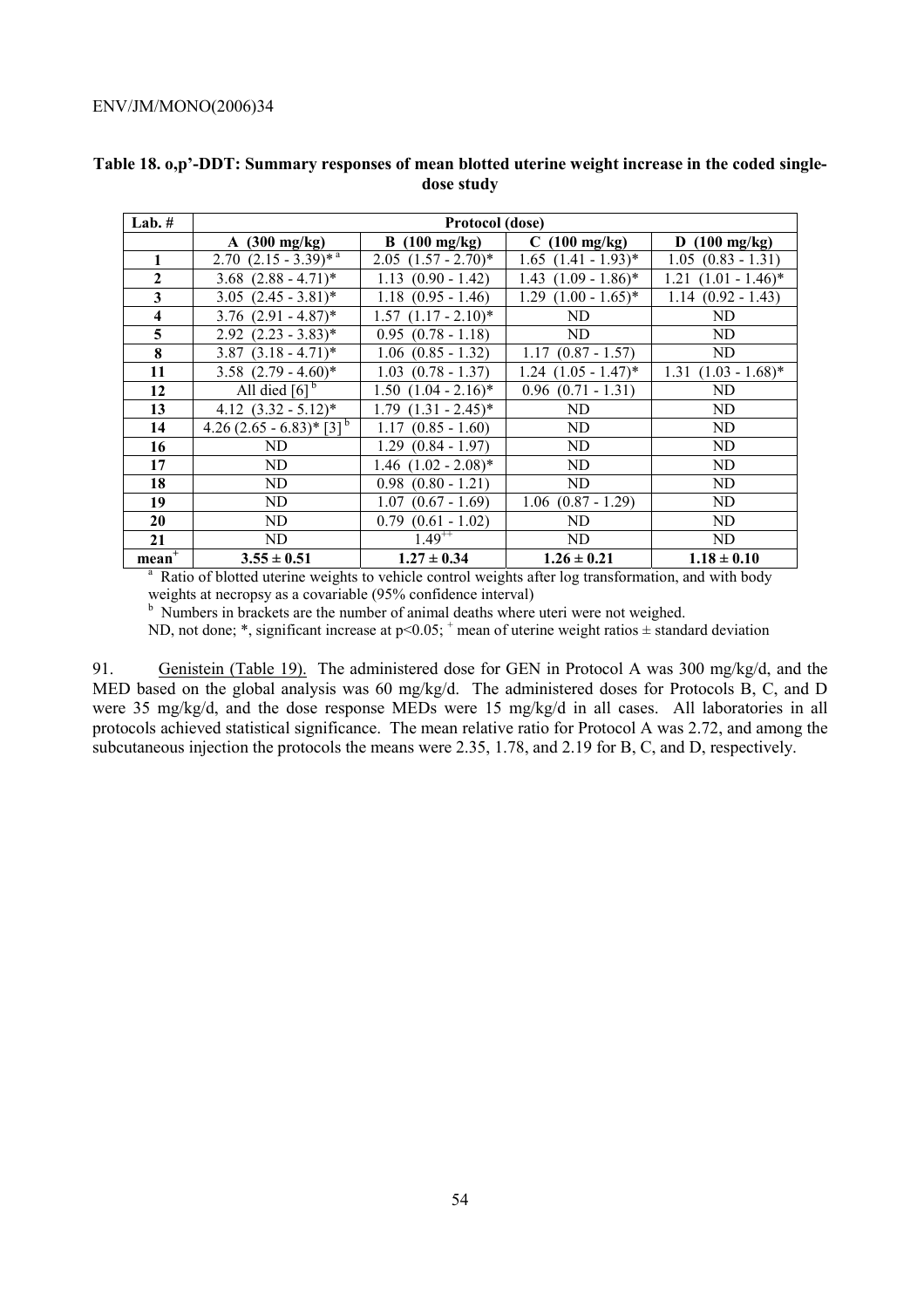| Lab. $#$                |                                         | Protocol (dose)          |                           |                           |  |
|-------------------------|-----------------------------------------|--------------------------|---------------------------|---------------------------|--|
|                         | $A$ (300 mg/kg)                         | $B(35 \text{ mg/kg})$    | $C(35 \text{ mg/kg})$     | D $(35 \text{ mg/kg})$    |  |
| 1                       | $2.39$ $(1.94 - 2.95)^{*}$ <sup>a</sup> | $2.16$ $(1.64 - 2.84)^*$ | $1.67$ $(1.42 - 1.97)^*$  | $2.11 (1.68 - 2.65)^*$    |  |
| $\mathbf{2}$            | $2.47(1.93 - 3.17)^{*}[1]^{b}$          | $2.95$ $(2.35 - 3.70)^*$ | $2.07$ $(1.59 - 2.70)^*$  | $2.33$ $(1.93 - 2.80)^*$  |  |
| 3                       | $2.73$ $(2.21 - 3.36)^*$                | $2.69$ $(2.17 - 3.33)*$  | $1.66$ $(1.30 - 2.13)^*$  | $1.85$ $(1.48 - 2.32)^*$  |  |
| $\overline{\mathbf{4}}$ | $2.58$ $(2.01 - 3.31)^*$                | $2.26$ $(1.69 - 3.03)*$  | ND                        | ND.                       |  |
| 5                       | $1.60$ $(1.25 - 2.05)^*$                | $2.31$ $(1.88 - 2.85)^*$ | ND                        | ND                        |  |
| 8                       | $3.21$ $(2.65 - 3.88)^*$                | $2.53$ $(2.03 - 3.15)^*$ | $1.95$ $(1.46 - 2.61)^*$  | ND                        |  |
| 11                      | $2.86$ $(2.25 - 3.65)^*$                | $2.38$ $(1.78 - 3.17)^*$ | $(1.47 - 2.05)^*$<br>1.73 | $(1.93 - 3.14)^*$<br>2.46 |  |
| 12                      | $3.74$ $(1.83 - 7.62)^*$                | $2.20$ $(1.53 - 3.17)^*$ | $1.57$ $(1.12 - 2.20)^*$  | ND.                       |  |
| 13                      | $2.64$ $(2.17 - 3.22)^*$                | $2.25$ $(1.64 - 3.07)^*$ | ND                        | ND.                       |  |
| 14                      | $2.98$ $(1.93 - 4.61)^*$                | $3.44$ $(2.50 - 4.72)*$  | ND                        | ND                        |  |
| 16                      | ND                                      | $3.21$ $(2.10 - 4.89)^*$ | ND                        | ND                        |  |
| 18                      | ND                                      | $2.53$ $(2.06 - 3.11)^*$ | ND                        | ND.                       |  |
| 21                      | ND                                      | $1.78^{++}$              | ND                        | ND.                       |  |
| 20                      | ND.                                     | $1.32$ $(1.02 - 1.70)^*$ | ND                        | ND.                       |  |
| $mean+$                 | $2.72 \pm 0.53$                         | $2.35 \pm 0.52$          | $1.78 \pm 0.18$           | $2.19 \pm 0.23$           |  |

**Table 19. Genistein: Summary responses of mean blotted uterine weight increase in the coded single-dose study** 

<sup>a</sup> Ratio of blotted uterine weights to vehicle control weights after log transformation, and with body weights at necropsy as a covariable (95% confidence interval).

<sup>b</sup> Numbers in brackets are the number of animal deaths where uteri were not weighed.

ND, not done.  $*$ , significant increase at p<0.05. <sup>+</sup> mean of uterine weight ratios  $\pm$  standard deviation.

92. Methoxychlor (Table 20). The administered dose for MC in Protocol A was 300 mg/kg/d, and the MED based on the global analysis was <20 mg/kg/d. The administered doses for Protocols B, C, and D were 500 mg/kg/d, and the dose response MEDs were 100, 100, and 250 mg/kg/d, respectively. All laboratories in all protocols achieved statistical significance. The mean relative ratio for Protocol A was 3.16, and among the subcutaneous injection the protocols the means were 2.84, 2.15, and 2.74 for B, C, and D, respectively.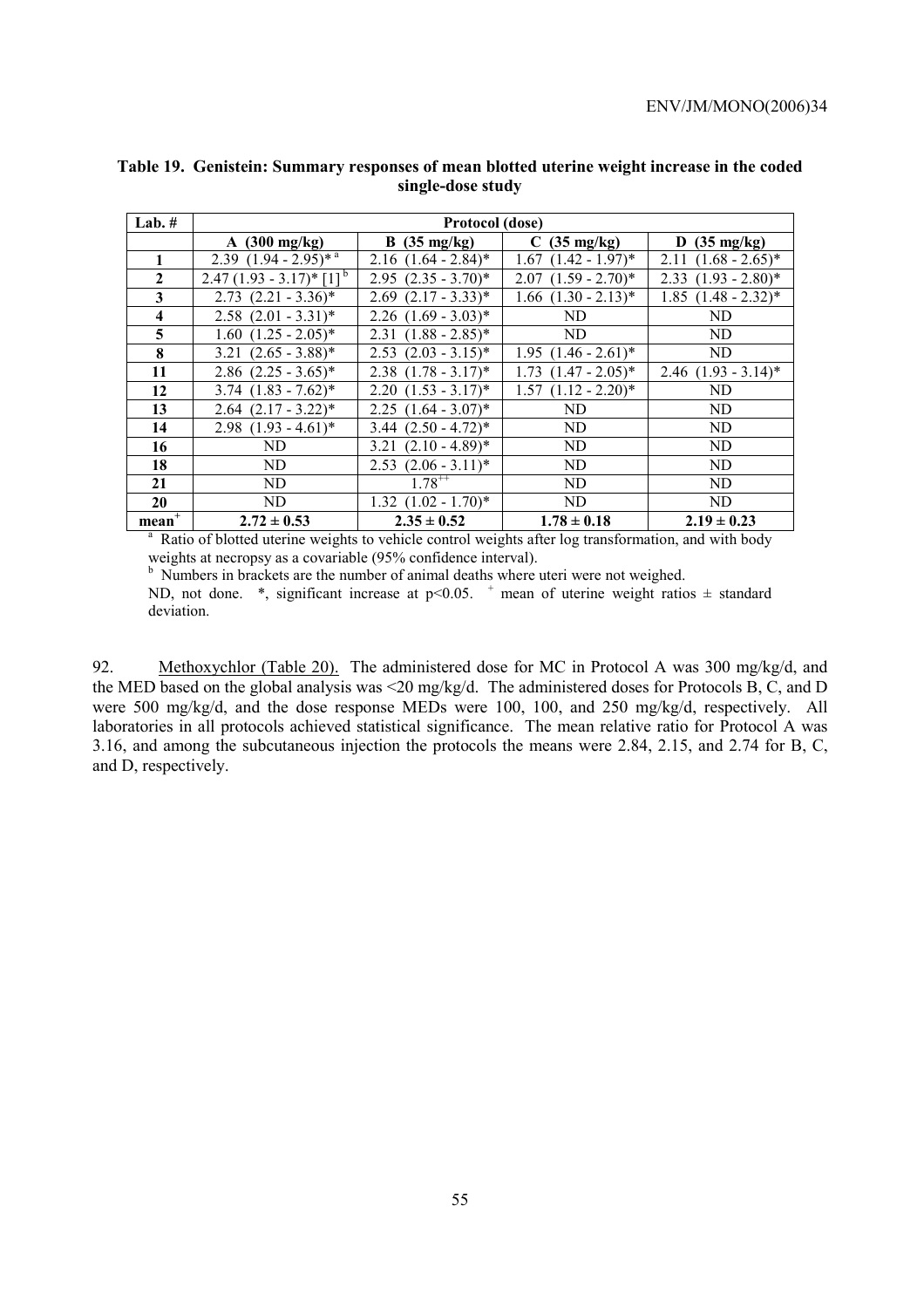| Lab. $#$     |                                | Protocol (dose)                                     |                           |                            |  |
|--------------|--------------------------------|-----------------------------------------------------|---------------------------|----------------------------|--|
|              | A $(300 \text{ mg/kg})$        | $(500 \text{ mg/kg})$<br>В                          | $C(500 \text{ mg/kg})$    | $(500 \text{ mg/kg})$<br>D |  |
| 1            | $2.97$ $(2.39 - 3.71)^{* a}$   | $2.73$ $(2.08 - 3.58)*$<br>$1.96$ $(1.67 - 2.30)^*$ |                           | 2.23<br>$(1.77 - 2.80)^*$  |  |
| $\mathbf{2}$ | $3.14$ $(2.41 - 4.00)*$        | $3.01$ $(2.39 - 3.80)$ *                            | $2.08$ $(1.58 - 2.73)^*$  | $(2.21 - 3.31)^*$<br>2.71  |  |
| 3            | $2.77$ $(2.24 - 3.41)^*$       | $2.66$ $(2.15 - 3.29)^*$                            | $(1.64 - 2.71)^*$<br>2.11 | $(2.03 - 3.51)^*$<br>2.67  |  |
| 4            | $3.01$ $(2.34 - 3.86)^*$       | $3.33$ $(2.49 - 4.45)^*$                            | ND                        | ND                         |  |
| 5            | $3.10 (2.41 - 3.99)^*$         | $3.61$ $(2.93 - 4.45)^*$                            | ND                        | ND                         |  |
| 8            | $3.71$ $(3.07 - 4.49)^*$       | $2.91$ $(2.33 - 3.63)^*$                            | $2.08$ $(1.54 - 2.80)^*$  | ND                         |  |
| 11           | 3.46 $(2.67 - 4.48)^*$         | $2.39$ $(1.81 - 3.16)^*$                            | $(2.63 - 3.75)^*$<br>3.14 | $3.34$ $(2.55 - 4.36)^*$   |  |
| 12           | $3.20(1.34 - 7.61)^{*}[3]^{b}$ | $3.14$ $(2.18 - 4.51)^*$                            | $(1.09 - 2.03)^*$<br>1.50 | ND                         |  |
| 13           | $3.31 (2.72 - 4.02)^*$         | $2.89$ $(2.11 - 3.96)^*$                            | ND                        | ND                         |  |
| 14           | $2.95$ $(1.94 - 4.48)*$        | 4.07 $(2.97 - 5.56)^*$                              | ND                        | ND                         |  |
| 16           | ND                             | 4.29 $(2.81 - 6.55)^*$                              | ND                        | ND                         |  |
| 17           | ND                             | $3.25$ $(2.28 - 4.63)*$                             | ND                        | ND                         |  |
| 18           | ND                             | $3.18$ $(2.59 - 3.90)^*$                            | ND                        | ND                         |  |
| 20           | ND                             | $1.76$ $(1.37 - 2.28)^*$                            | ND                        | ND                         |  |
| 21           | ND.                            | $1.96^{++}$                                         | ND.                       | ND.                        |  |
| mean         | $3.16 \pm 0.26$                | $2.84 \pm 0.69$                                     | $2.15 \pm 0.49$           | $2.74 \pm 0.40$            |  |

**Table 20. Methoxychlor: Summary responses of mean blotted uterine weight increase in the coded single-dose study** 

<sup>a</sup> Ratio of blotted uterine weights to vehicle control weights after log transformation, and with body weights at necropsy as a covariable (95% confidence interval).

<sup>b</sup> Numbers in brackets are the number of animal deaths where uteri were not weighed.

ND, not done; \*, significant increase at  $p<0.05$ ;  $^+$  mean of uterine weight ratios  $\pm$  standard deviation.

93. Nonylphenol (Table 21). The administered dose for NP in Protocol A was 250 mg/kg/d, and the MED based on the global analysis was 75 mg/kg/d. The administered doses for Protocols B, C, and D were 80 mg/kg/d, and the dose response MEDs were 80, 80, and 35 mg/kg/d, respectively. One of 10 laboratories in Protocol A failed to achieved statistical significance. However, seven laboratories had mortalities. In Laboratory #12, which was the lab that did not achieve statistical significance, there were four exposure-related mortalities among six animals sharply reducing the statistical power. Four of 16 laboratories in Protocol B, 1 of 7 laboratories in Protocol C, and 0 of 4 laboratories in Protocol D failed to achieve statistical significance. There were no mortalities to reduce group sizes. The mean relative ratio for Protocol A was 2.07, and among the subcutaneous injection the protocols the means were 1.66, 1.40, and 1.79 for B, C, and D, respectively.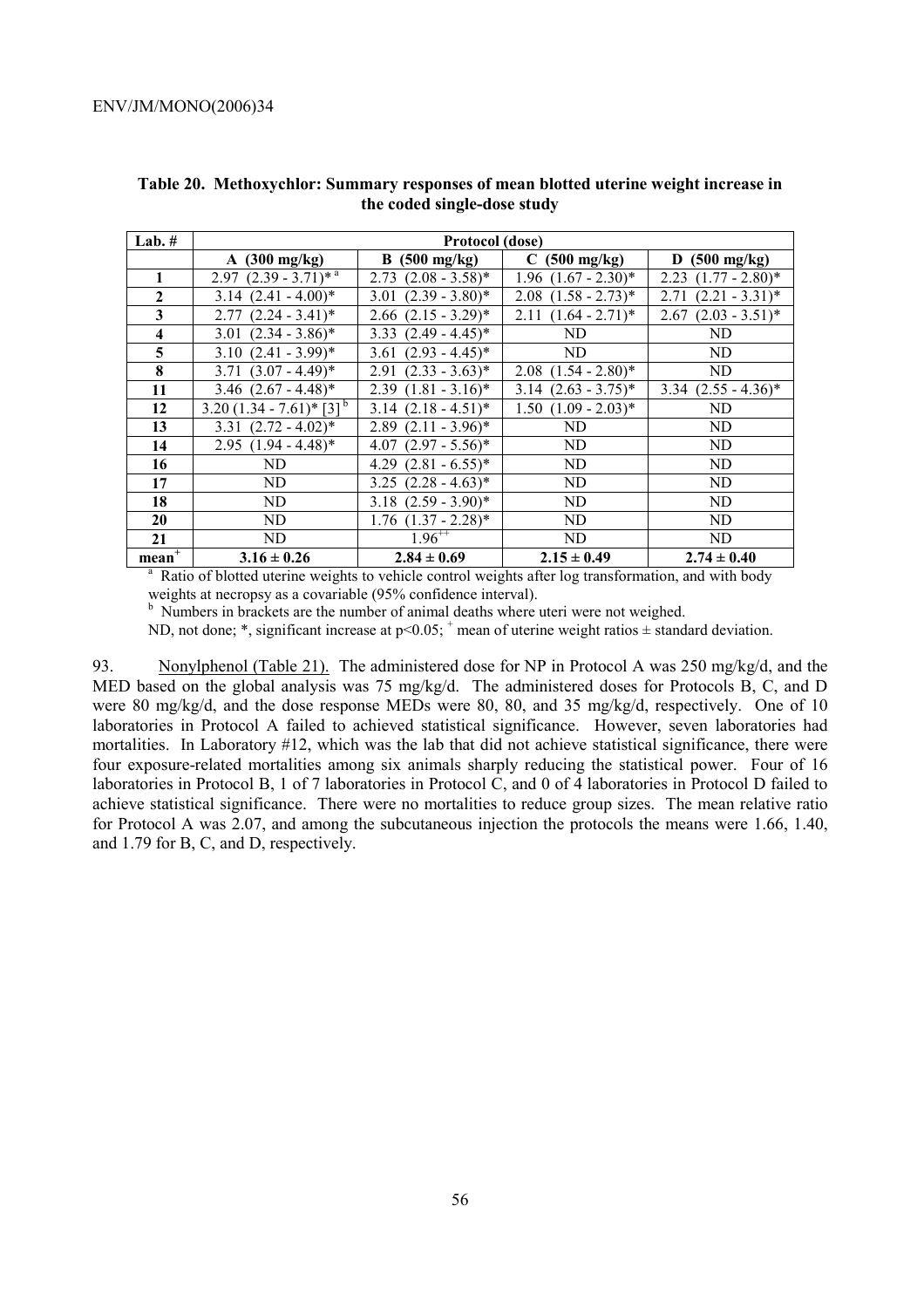| Lab. $#$                | Protocol (dose)                                     |                          |                          |                           |  |  |  |  |  |
|-------------------------|-----------------------------------------------------|--------------------------|--------------------------|---------------------------|--|--|--|--|--|
|                         | A $(250 \text{ mg/kg})$                             | $B(80 \text{ mg/kg})$    | $C(80 \text{ mg/kg})$    | $D(80 \text{ mg/kg})$     |  |  |  |  |  |
| 1                       | 1.71 $(1.37 - 2.14)^{*a}$                           | $1.65$ $(1.26 - 2.17)^*$ | $1.43$ $(1.22 - 1.68)^*$ | $1.54$ $(1.23 - 1.93)^*$  |  |  |  |  |  |
| $\mathbf{2}$            | $2.03$ $(1.48 - 2.77)^*$                            | $1.34$ $(1.06 - 1.68)^*$ | $1.24$ $(0.95 - 1.62)$   | $1.86$ $(1.55 - 2.24)^*$  |  |  |  |  |  |
| 3                       | $1.80$ $(1.43 - 2.27)^*$                            | $1.81 (1.46 - 2.24)^*$   | $1.37$ $(1.07 - 1.76)^*$ | $1.73$ $(1.37 - 2.18)*$   |  |  |  |  |  |
| $\overline{\mathbf{4}}$ | 1.89 $(1.24 - 2.88)^*$ [4] <sup>b</sup>             | $1.45$ $(1.08 - 1.94)^*$ | ND                       | ND                        |  |  |  |  |  |
| 5                       | 1.74 $(1.28 - 2.35)^*$ [2] <sup>b</sup>             | $1.64$ $(1.30 - 2.07)^*$ | ND                       | ND                        |  |  |  |  |  |
| 8                       | 2.89 $(2.33 - 3.57)^{\frac{1}{8}}$ [1] <sup>b</sup> | $1.32$ $(1.06 - 1.69)^*$ | $1.59$ $(1.19 - 2.13)*$  | ND.                       |  |  |  |  |  |
| 11                      | 2.33 $(1.65 - 3.28)^* [2]^{b}$                      | $2.05$ $(1.54 - 2.73)^*$ | $1.38(1.16 - 1.63)^*$    | 2.02<br>$(1.57 - 2.60)^*$ |  |  |  |  |  |
| 12                      | 1.97 $(0.73 - 5.33)$ [4] <sup>b</sup>               | $1.71(1.19 - 2.47)^*$    | $1.38$ $(1.01 - 1.90)^*$ | ND                        |  |  |  |  |  |
| 13                      | 2.24 $(1.81 - 2.78)^*$ [1] <sup>b</sup>             | $1.08$ $(0.79 - 1.48)$   | ND                       | ND                        |  |  |  |  |  |
| 14                      | 2.05 $(1.17 - 3.59)^*$ [2] <sup>b</sup>             | $1.72$ $(1.26 - 2.35)^*$ | ND                       | ND                        |  |  |  |  |  |
| 16                      | ND                                                  | $1.30(0.85 - 1.99)$      | ND                       | ND                        |  |  |  |  |  |
| 17                      | ND                                                  | $2.50$ $(1.74 - 3.55)^*$ | ND                       | ND.                       |  |  |  |  |  |
| 18                      | ND                                                  | $1.73$ $(1.40 - 2.14)^*$ | ND                       | ND.                       |  |  |  |  |  |
| 19                      | ND                                                  | $1.22(0.76-1.96)$        | $1.40$ $(1.15 - 1.70)^*$ | ND.                       |  |  |  |  |  |
| $\sqrt{20}$             | ND                                                  | $1.07$ $(0.83 - 1.38)$   | ND                       | ND                        |  |  |  |  |  |
| 21                      | ND                                                  | $1.04^{++}$              | ND                       | ND                        |  |  |  |  |  |
| $mean+$                 | $2.07 \pm 0.34$                                     | $1.66 \pm 0.44$          | $1.40 \pm 0.10$          | $1.79 \pm 0.18$           |  |  |  |  |  |

**Table 21. Nonylphenol: Summary responses of mean blotted uterine weight increase in the coded single-dose study** 

<sup>a</sup> Ratio of blotted uterine weights to vehicle control weights after log transformation, and with body weights at necropsy as a covariable (95% confidence interval).

<sup>b</sup> Numbers in brackets are the number of animal deaths where uteri were not weighed.

ND, not done; \*, significant increase at  $p<0.05$ ;  $^+$  mean of uterine weight ratios  $\pm$  standard deviation.

#### **Summary of the coded single-dose studies**

94. The coded single-doses were selected based on positions presumed to be near the mid-point or in the upper half of a dose-response curve  $(ED<sub>50</sub>-ED<sub>80</sub>)$ . As judgement was used in the selection based on literature values, it is anticipated that there might be some differences in the magnitude of responses among the laboratories when the actual experiments were performed. However, in several cases, the selected doses were at or near the MED, which might have been then in an  $ED_{10}-ED_{20}$  range rather than the intended  $ED_{50}$ - $ED_{80}$  range. Examples are Protocol A with BPA, Protocols B, C, and D with DDT, and Protocols B and C with NP. As this would place the dose in the low region of the dose response curve, it would be anticipated that some laboratories would not achieve statistical significance. This was, in fact, the result. Despite this, the agreement of laboratories and their repeatability with the same dose in the dose response studies can still be evaluated.

95. There was good agreement and consistency among laboratories within a given chemical and protocol with respect to the relative uterine weight increases. When the coefficients of variations (CV) are calculated and used to assess the agreement within a protocol, Protocols A and D had the lowest CVs, and Protocol B had the highest (Table 22). Protocol B was performed by the largest number of laboratories (17), however, only 9 of these also performed Protocol C. This included the two labs that did not participate in Phase-1 of the validation study. A review of Table 22 does not indicate that any specific chemical had a lower or higher CV than the others. DBP was the negative chemical with a corresponding minimal relative response. The relative response was high with GEN and MC, modest to low with NP, and varied depending upon route of administration with BPA and DDT. There is no evidence in this analysis that the CV of the blotted weight would vary strongly by position on the dose response curve. This needs to be assessed further in a detailed statistical analysis.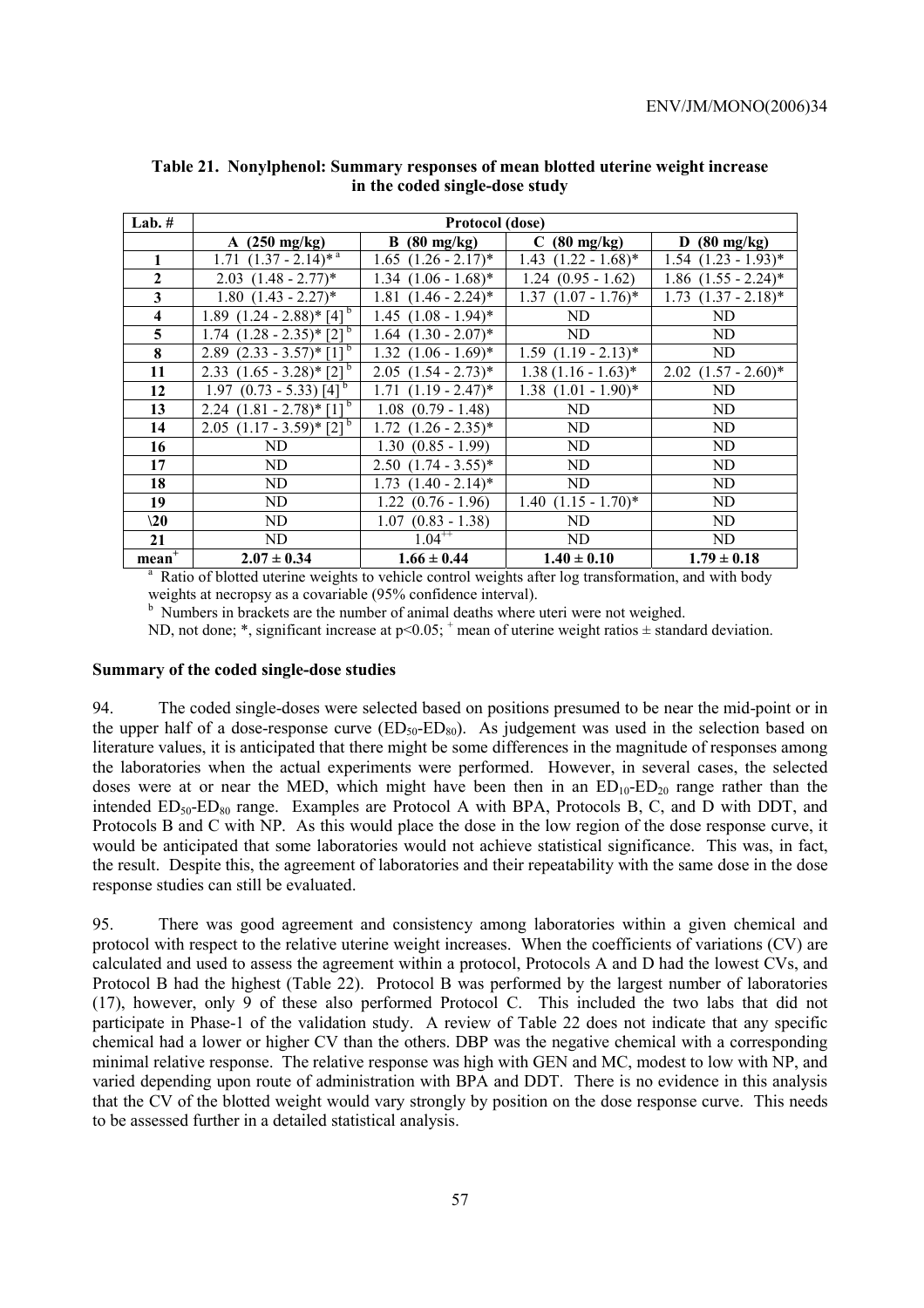|                 | <b>Protocol</b>      |                      |                      |                      |  |  |  |  |  |  |
|-----------------|----------------------|----------------------|----------------------|----------------------|--|--|--|--|--|--|
| <b>Chemical</b> |                      | B                    |                      |                      |  |  |  |  |  |  |
| <b>BPA</b>      | $1.37 \pm 0.22$ [16] | $1.88 \pm 0.41$ [20] | $2.73 \pm 0.34$ [12] | $3.72 \pm 0.30$ [8]  |  |  |  |  |  |  |
| <b>DBP</b>      | $0.95 \pm 0.05$ [5]  | $0.97 \pm 0.20$ [21] | $1.04 \pm 0.18$ [17] | $0.99 \pm 0.05$ [5]  |  |  |  |  |  |  |
| <b>DDT</b>      | $3.55 \pm 0.51$ [14] | $1.27 \pm 0.34$ [27] | $1.26 \pm 0.21$ [17] | $1.18 \pm 0.10$ [8]  |  |  |  |  |  |  |
| <b>GEN</b>      | $2.72 \pm 0.53$ [19] | $2.35 \pm 0.52$ [22] | $1.78 \pm 0.18$ [10] | $2.19 \pm 0.23$ [11] |  |  |  |  |  |  |
| MC              | $3.16 \pm 0.26$ [8]  | $2.84 \pm 0.69$ [24] | $2.15 \pm 0.49$ [23] | $2.74 \pm 0.40$ [15] |  |  |  |  |  |  |
| <b>NP</b>       | $2.07 \pm 0.34$ [16] | $1.66 \pm 0.44$ [27] | $1.40 \pm 0.10$ [7]  | $1.79 \pm 0.18$ [10] |  |  |  |  |  |  |

| Table 22. Summary of the relative uterus weight increase expressed as means $\pm$ standard deviations |
|-------------------------------------------------------------------------------------------------------|
| [coefficients of variance] of the coded single-dose responses                                         |

96. The pattern from the dose response experiments where no protocol or route of administration was clearly superior was repeated in the coded dose experiments. Again, the specific characteristics of the individual chemical were equally or more important. Using the overall means of uterus weight, the relative increase in Protocol C was better than B and extending the time of dosing in Protocol D saw a further increase in the relative ratio. However, with other chemicals, such as GEN and MC, the relative increase with Protocol B seemed somewhat higher than C and no benefit was clearly evident for extending the time of dosing. Similarly, oral administration in Protocol A appeared to achieve higher responses with MC and DDT, subcutaneous administration achieved higher responses with GEN and BPA, and subcutaneous administration was only modestly better with NP considering the differences in doses administered. More detailed comparisons are conducted in the next section.

# **INTRA- AND INTER-LABORATORY COMPARISONS**

97. This section addresses the crucial validation issue of intra- and inter-laboratory reproducibility (reliability). There are both general and specific ways to assess reproducibility. The most relevant approach to address the issue is the reproducibility of responses (positive or negative) where the comparisons can specifically be made and not inferred. This would be for the same protocol and, for more detail, for each specific chemical using the same protocol as first compiled in Tables 9 - 13. In addition, the place of a particular dose on the dose response curve for a chemical should be considered, as there will be increasing uncertainty in the lower portions of the dose response curve.

98. This section assesses reproducibility from the dose response and the coded single-dose experiments in four ways. The first way is the proportion of assays achieving statistical significance when considering the position of the selected dose on the dose response curve (Table 23). The second way is a general approach of pooling data across all laboratories for a given chemical and protocol (Table 24). This would mean including a laboratory that performed only one portion of the overall experiment such as only the coded single-dose experiments for Protocol B. The third way is a specific approach that restricts consideration only to comparable data for example in comparisons of Protocols B and C to only those laboratories performing experiments on a chemical in both Protocols B and C (Tables 25a-e). The fourth way is to examine those instances where the results from the dose response and coded single-dose experiments are statistically significantly different from one another.

99. This section also recognises that the EE results at equivalent doses in the dose-response and coded single-dose studies provides another opportunity to compare intra-laboratory test results and reproducibility. Because EE was also tested approximately one year earlier in the Phase-1 studies, the data obtained from similar doses can be compared to the responses in the Phase-2 tests to assess reproducibility over time (Tables 27a-d).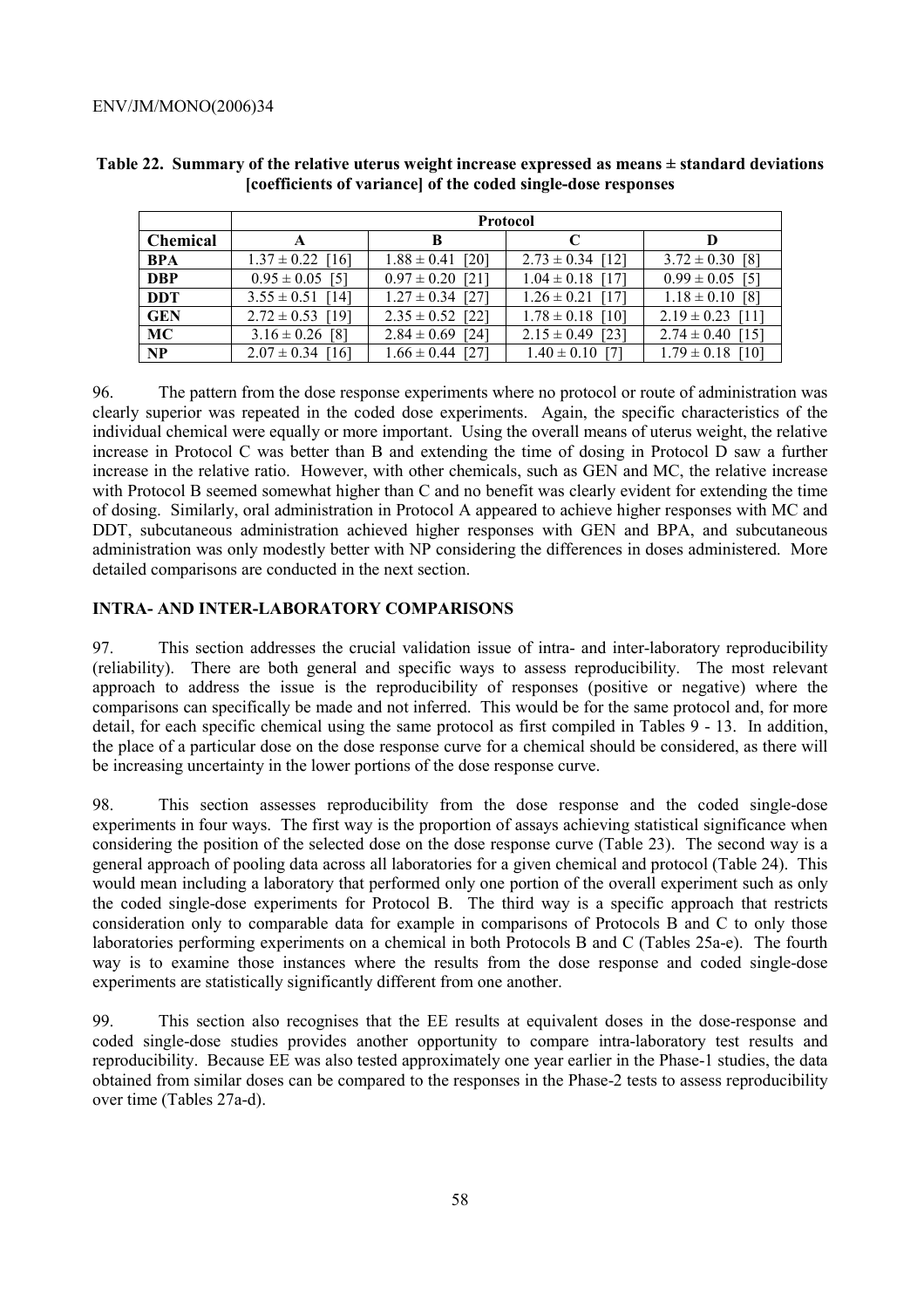# **Inter-laboratory reproducibility of the uterotrophic bioassay results**

#### Proportions of studies achieving statistically significant responses

100. As noted previously, the first assumption is that the proportion of laboratories achieving statistical significance will decrease as the selected dose moves into the lower portion of the dose response curve and approaches the no effect level. The second assumption is the proportion of laboratories achieving statistical significance at the same dose will be similar between the dose response and the coded single-dose experiments. The proportion of studies achieving statistically significant response was indeed consistent between the coded single-dose and the dose response experiments, indicating good interlaboratory reproducibility. The results for statistical significance in the dose response and the coded single-dose studies are compiled in Table 23. The comparisons are made on the basis of each weak agonist and each protocol.

101. The relative increase in uterine weight with GEN and MC was high and the selected doses well above the observed MEDs in all protocols. Consistent with assumptions, statistical significance was achieved in all laboratories with these chemicals. The relative increase in uterine weight was high and the selected doses were well above the MEDs in other instances (DDT Protocol A, BPA Protocols C and D, NP Protocols A and D). Again, statistical significance was achieved in all laboratories, with the exception of one laboratory in Protocol A with NP where four of the six animals died, reducing the group size to two.

102. In the other experiments, as the selected doses approached the MED, a decreasing proportion of the laboratories achieved statistical significance and many of those achieving statistical significance did so marginally with 95% lower confidence levels equal to or greater than 1.00 and less than 1.10 or conversely failed to achieve statistical significance with the 95% lower confidence levels greater than 0.90 and less than 1.00 (BPA Protocols A and B, NP Protocols B and C, DDT Protocol D). In Protocol C with DDT where the selected dose was at the MED, 4 of 10 laboratories achieved statistical significance. In Protocol B with DDT, where the selected dose was actually just below the MED, only 6 of 18 studies achieved statistical significance. In conclusion, the proportion of studies achieving statistically significant response were consistent between the coded single-dose and the dose response experiments considering the relation of the selected dose and the MED, indicating good inter-laboratory reproducibility of the uterotrophic bioassay.

| Table 23. Proportions of laboratories achieving statistically significant responses for each chemical |
|-------------------------------------------------------------------------------------------------------|
| in the different protocols at the same dose                                                           |

| <b>Chemical</b> | Protocol A |            | <b>Protocol B</b> |            | <b>Protocol C</b> |     | <b>Protocol D</b> |            |
|-----------------|------------|------------|-------------------|------------|-------------------|-----|-------------------|------------|
|                 | DR         | <b>CSD</b> | DR                | <b>CSD</b> | DR                | CSD | DR                | <b>CSD</b> |
| <b>BPA</b>      | 3/4        | 6/10       | $7/9^{o}$         | 13/14      | 5/5               | 7/7 | 2/2               | 4/4        |
| <b>DDT</b>      | 4/4        | $9/9^a$    | 1/4               | 5/15       | 1/3               | 4/7 | 2/2               | 2/4        |
| <b>GEN</b>      | 4/4        | 10/10      | 4/4               | 13/13      | 3/3               | 6/6 | 2/2               | 4/4        |
| MC              | 4/4        | 10/10      | 4/4               | 14/14      | 3/3               | 6/6 | 2/2               | 4/4        |
| <b>NP</b>       | 4/4        | $9/10*$    | $6/9^b$           | 11/15      | 2/5               | 6/7 | 2/2               | 4/4        |

DR, dose-response studies; CSD, coded single-dose studies

<sup>a</sup> Laboratory #12 not included  $-$  all animals died

 $b$  Laboratory #21 not included; the response was low and 95% confidence limits are not available.

\* 4 animals died in the laboratory that did not achieve statistical equivalence, leaving a group size of 2.

#### Global Analyses

103. In the global analyses using mixed effect linear models on the pooled data for a protocol, the data were separately pooled for the coded single-dose and the dose response studies for the common dose of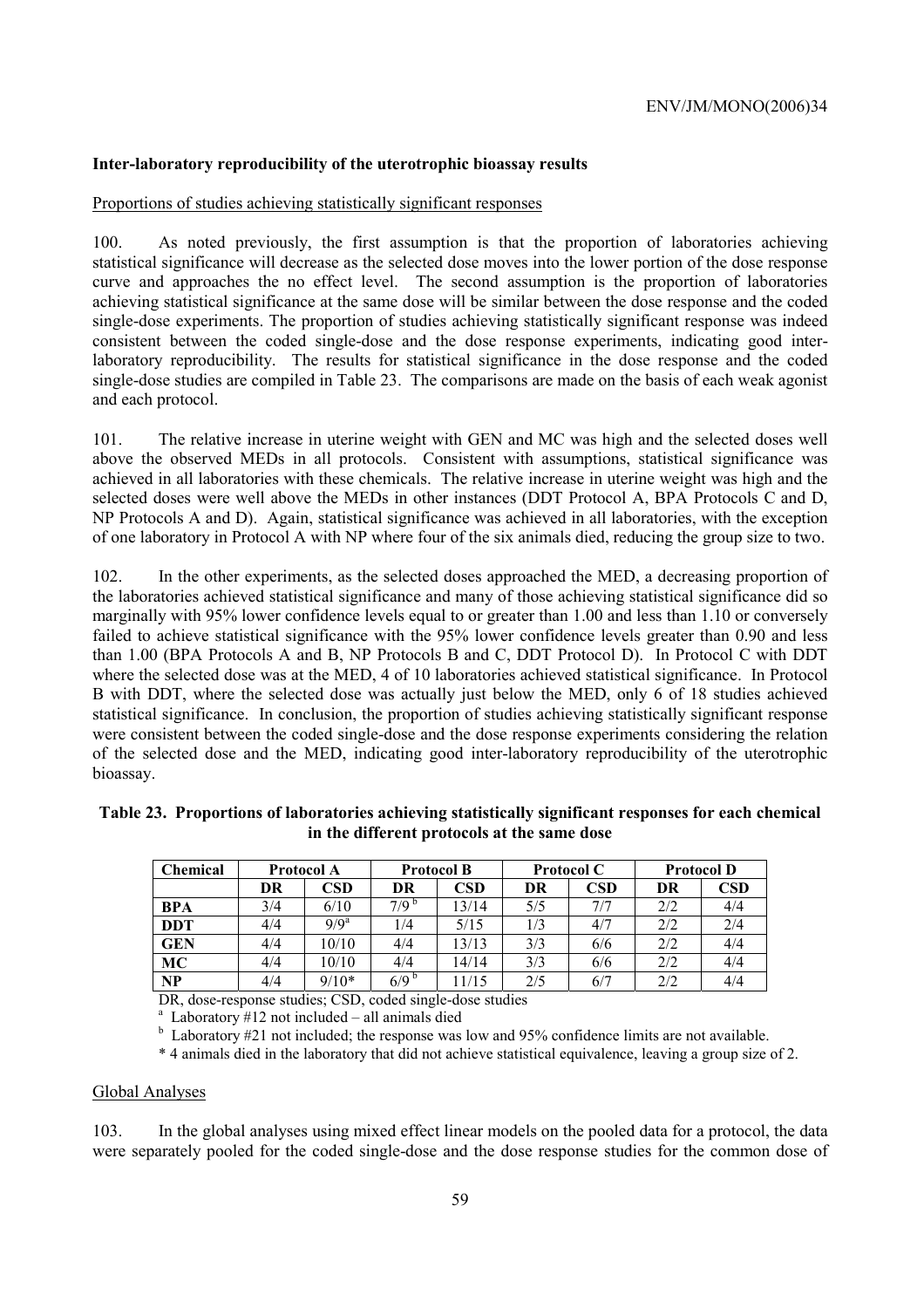each chemical. The data were analysed to calculate the relative ratio of the blotted uterine weight of the test substance group to the vehicle control group with both lower and upper 95% confidence levels. These calculations are shown in Table 24.

104. In some 20 comparisons, 11 pairs of means are different by only  $\leq$  0.10, another 6 by  $\leq$  0.2, the Protocol B BPA by 0.24, the Protocol A NP by 0.28, and the Protocol A DDT by 0.47. All means were within the upper and lower 95% confidence levels of the other, indicating that no statistical difference occurred between any of the means. In conclusion, the global analysis means were consistent between the coded single-dose and the dose response experiments supporting good inter-laboratory reproducibility of the uterotrophic bioassay.

|                 |                          |                     | <b>Protocol</b>     |                     |
|-----------------|--------------------------|---------------------|---------------------|---------------------|
| Substance -dose | A                        | B                   | C                   | D                   |
| $BPA$ mg/kg/d   | 600                      | 300                 | 300                 | 300                 |
| DR              | 1.41 $(1.07 - 1.85)^{a}$ | $1.61(1.00 - 2.58)$ | $2.73(2.07 - 3.61)$ | $3.78(2.98 - 4.79)$ |
| <b>CSD</b>      | $1.34(1.09 - 1.66)$      | $1.85(1.58 - 2.16)$ | $2.68(2.36 - 3.04)$ | $3.84(3.39 - 4.35)$ |
| DDT $mg/kg/d$   | 300                      | 100                 | 100                 | 100                 |
| DR              | $3.13(2.38 - 4.12)$      | $1.16(0.94 - 1.44)$ | $1.33(1.04 - 1.69)$ | $1.31(1.08 - 1.59)$ |
| <b>CSD</b>      | $3.60(2.94 - 4.41)$      | $1.23(0.97 - 1.58)$ | $1.24(1.00 - 1.52)$ | $1.17(1.06 - 1.30)$ |
| $GN$ mg/kg/d    | 300                      | 35                  | 35                  | 35                  |
| DR              | $2.75(1.98 - 3.80)$      | $2.47(1.82 - 3.37)$ | $1.73(1.45 - 2.07)$ | $2.36(1.61 - 3.46)$ |
| <b>CSD</b>      | $2.65(2.21 - 3.18)$      | $2.42(2.05 - 2.86)$ | $1.77(1.58 - 2.00)$ | $2.18(1.91 - 2.49)$ |
| MX mg/kg/d      | 300                      | 500                 | 500                 | 500                 |
| DR              | $3.16(2.09 - 4.79)$      | $3.13(1.70 - 5.75)$ | $2.25(1.79 - 2.83)$ | $2.43(1.55 - 3.83)$ |
| <b>CSD</b>      | $3.21(2.58 - 3.99)$      | $3.03(2.54 - 3.62)$ | $2.07(1.72 - 2.48)$ | $2.62(2.28 - 3.00)$ |
| $NP$ mg/kg/d    | 250                      | 80                  | 80                  | 80                  |
| DR              | $2.40(1.90 - 3.04)$      | $1.51(1.05 - 2.16)$ | $1.29(1.06 - 1.58)$ | $1.96(1.59 - 2.42)$ |
| <b>CSD</b>      | $2.12(1.72 - 2.61)$      | $1.53(1.26 - 1.88)$ | $1.40(1.24 - 1.57)$ | $1.77(1.58 - 1.98)$ |
| DBP $mg/kg/d$   | 1.000                    | 500                 | 500                 | 500                 |
| CCD             | $0.05(0.77 - 1.19)$      | $0.07(0.90 - 1.17)$ | $1.02(0.91 - 1.24)$ | 0.00(0.01)<br>1.07  |

#### **Table 24. Global Analysis of coded single-dose and dose response studies: Ratio of blotted uterine weight of test groups to vehicle control group based on pooled data**

CSD 0.95  $(0.77 - 1.18)$  0.97  $(0.80 - 1.17)$  1.02  $(0.84 - 1.24)$  0.99  $(0.91 - 1.07)$ <br>a Ratio of geometric means of treated blotted uterine weights to the vehicle control blotted uterine weights after adjusting for the body weights at necropsy as a covariable (lower 95% confidence limit, upper 95% confidence limit).

#### Specific comparisons in the same laboratory across dose-response and coded single-dose procedures

105. The third approach avoids global data pooling and only considers directly comparable data, e.g., only those laboratories performing both studies on a chemical in the same Protocol. These comparisons are in Tables 25a-d. This is followed by an examination of the subset of data where there was not a consistent achievement of statistical significance. This examination is summarised in Table 26.

106. Protocol A has 16 possible intra-laboratory comparisons covering all 5 weak agonists, but the deaths of all animals in Laboratory #12 with DDT reduces this to 15 comparisons. In 13 instances, the results are in full agreement with the means of each study being within the 95% confidence levels of the other. The two exceptions are from Laboratory #12 with BPA and NP. With BPA, there was one mortality in the dose response and three in the coded single-dose. With NP, there were four mortalities in both studies with large standard deviations and large 95% confidence intervals in the body weight adjusted analyses.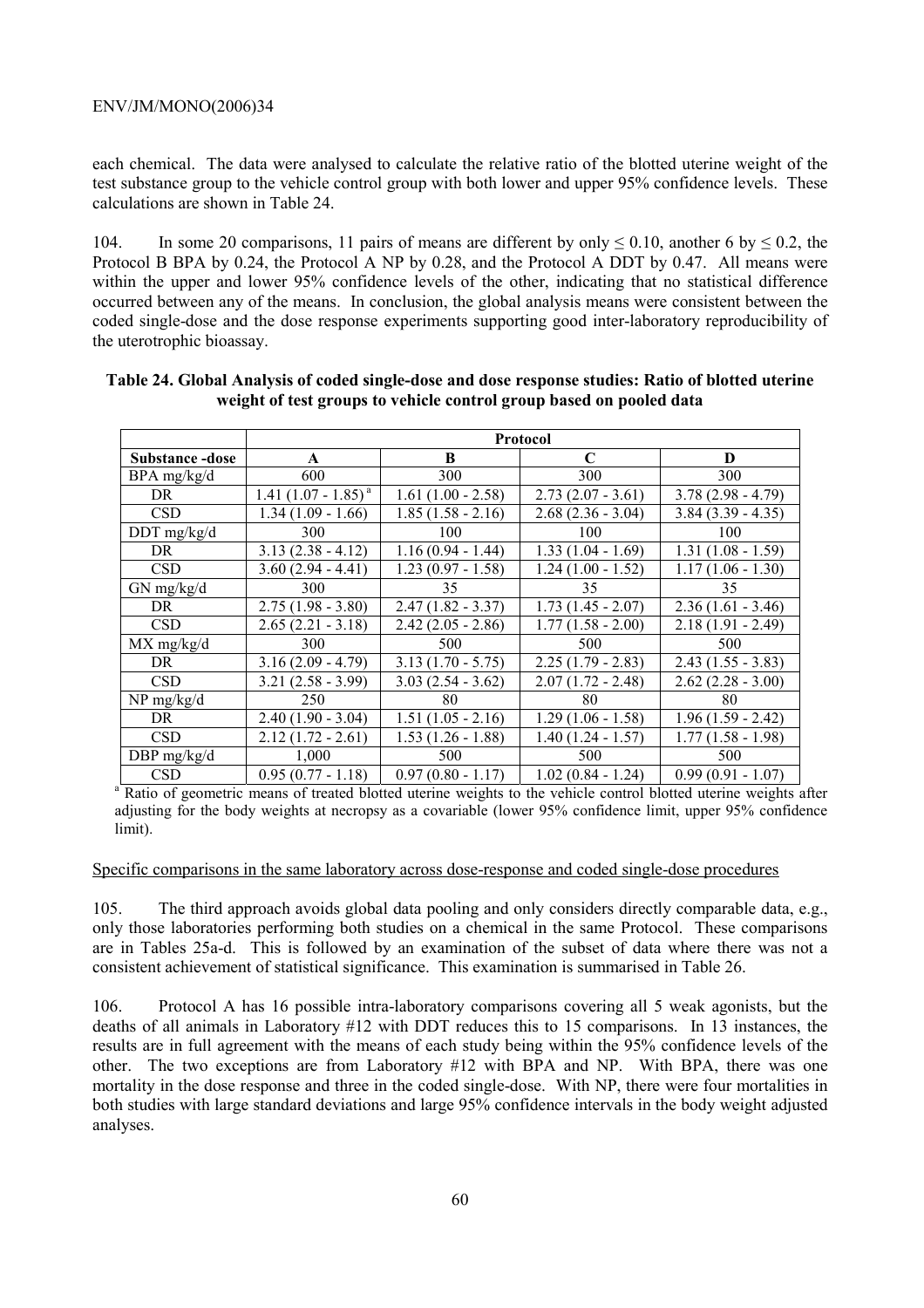107. Protocol B has 24 possible intra-laboratory comparisons covering all 5 weak agonists. Because Laboratory #21 failed to record body weights at necropsy, these data sets were statistically analysed using the absolute uterine weights. In 21 instances, the results are in full agreement with the means of each study being within the 95% confidence levels of the other. The three exceptions are Laboratory #2 with BPA, Laboratory #5 with DDT, and Laboratory #4 with NP. In the case of Laboratory #2, the primary reason for the difference in the ratio was a nearly 6 mg difference in the means of the immature vehicle controls (see Table 25b). In the case of Laboratory #5, the test substance group in the coded single-dose studies was slightly less than the vehicle controls so that the upper 95% confidence level was equal to the mean in the dose response studies (see Table 25b).

108. Protocol C has 12 possible intra-laboratory comparisons covering all 5 weak agonists. In 9 instances, the results are in full agreement with the means of each study being within the 95% confidence levels of the other. The three exceptions are Laboratory #12 with DDT, Laboratory #1 with MC, and Laboratory #8 with NP. Laboratory  $\frac{1}{2}$  had a high individual value of 197.4 mg in the dose response and a low individual value of 78.7 mg in the coded single-dose, which strongly influenced the means in both cases. In Laboratory #1, the excursion was slight with an upper 95% confidence level of 2.30 in the coded single-dose and a mean of 2.32 in the dose response. The primary factor was a difference of over 18 mg in the OVX vehicle control means (see Table 25c). In Laboratory #8, the response in the dose response studies was limited in all individuals and in the coded single-dose studies, while the mean was influenced by two high individuals (158.8 and 144.9 mg), the other four individuals were all easily greater than the highest individual value in the vehicle control group.

109. Protocol D has 6 possible intra-laboratory comparisons, but no data for a comparison based on NP exists as no lab performed both the dose response and the coded single-dose studies with NP. The results are in full agreement in all 6 instances with the means of each study being within the 95% confidence levels of the other.

110. In conclusion, an intra-laboratory comparison shows that the uterotrophic bioassay is reproducible. Out of 58 possible comparisons, one is eliminated due to animal mortalities (Protocol A, Laboratory #12, BPA), and, in 49 of the 57 remaining cases, the results are in agreement (the means are within the 95% confidence level of the corresponding experiment). Animal mortalities, variability in the vehicle control weights, and high or low values of particular individual appear to be the primary source of the difference in most cases. The latter group is marked by high standard deviations and coefficients of variation. The one clear instance of the lack of reproducibility was Laboratory #8 in Protocol C with NP.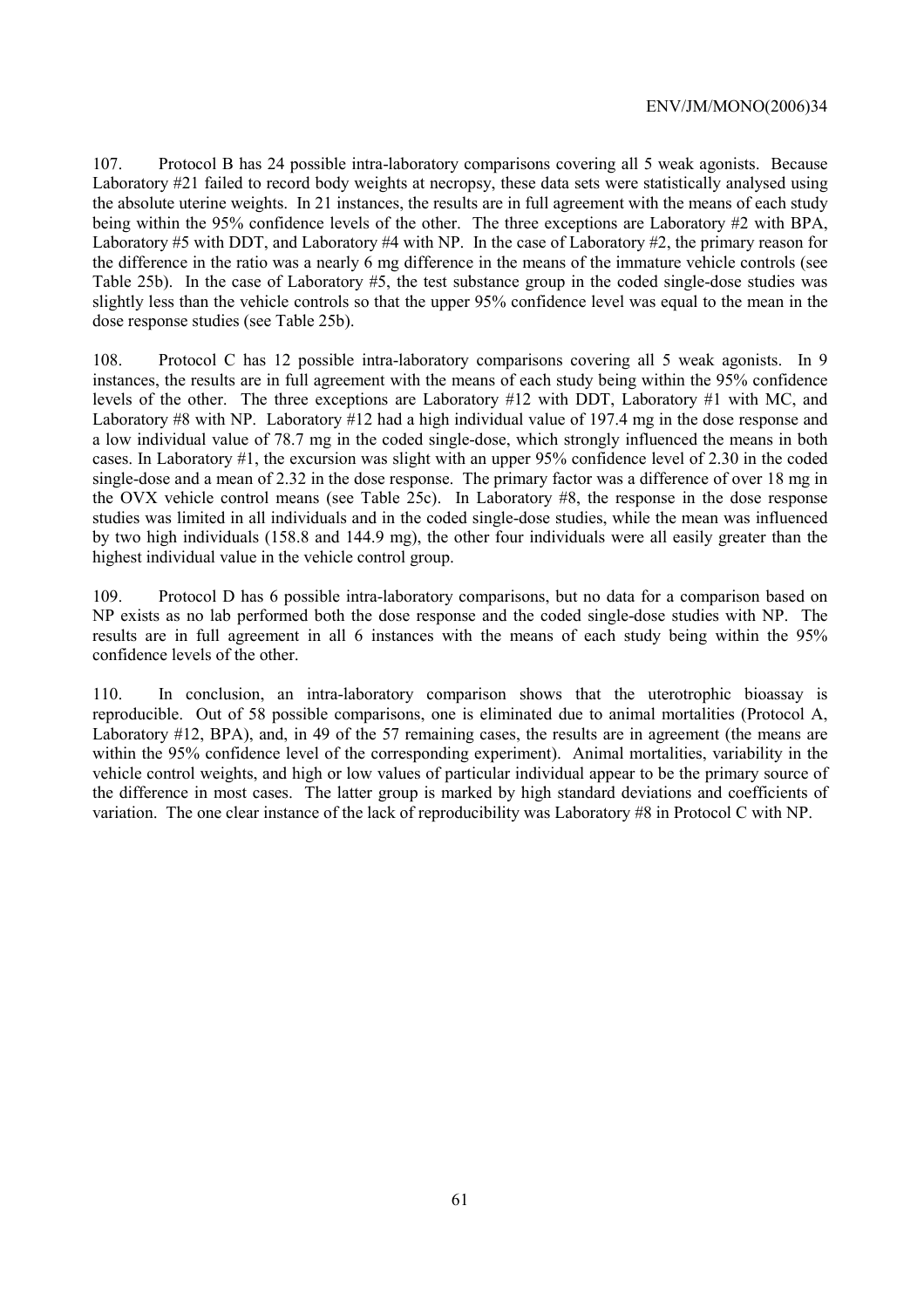**Table 25a. Protocol A: Within-laboratory comparison of dose-response and coded single results at the same test substance dose** 

|                                          |              |                 |                       | <b>Dose Response</b> |                                           |                 |                       | <b>Coded Single-dose</b> |                         |  |
|------------------------------------------|--------------|-----------------|-----------------------|----------------------|-------------------------------------------|-----------------|-----------------------|--------------------------|-------------------------|--|
| Lab#                                     | Metric       |                 |                       | <b>Absolute</b>      | <b>Body Wt Adjusted</b>                   |                 |                       | <b>Absolute</b>          | <b>Body Wt Adjusted</b> |  |
|                                          |              | Control         | <b>Test substance</b> | Ratio                | Ratio                                     | Control         | <b>Test substance</b> | Ratio                    | Ratio                   |  |
| Comparison of Bisphenol A at 600 mg/kg/d |              |                 |                       |                      |                                           |                 |                       |                          |                         |  |
| $\overline{2}$                           | Blotted (mg) | $25.4 \pm 4.19$ | $35.8 \pm 5.68$       | 1.41 <sup>1</sup>    | $1.49*(1.26 - 1.77)$                      | $29.2 \pm 2.73$ | $42.5 \pm 7.10$       | 1.45                     | $1.49*(1.14 - 1.84)$    |  |
|                                          | Body Wt(g)   | $46.6 \pm 7.14$ | $44.3 \pm 4.00$       |                      |                                           | $52.0 \pm 3.62$ | $51.7 \pm 3.23$       |                          |                         |  |
| 12                                       | Blotted (mg) | $20.6 \pm 1.81$ | $33.8 \pm 6.04$       | 1.64 <sup>1</sup>    | $1.63*(1.30 - 2.06)$                      | $21.0 \pm 8.75$ | $35.5 \pm 4.27$       | $1.69^{3}$               | $1.08(0.431 - 2.71)$    |  |
|                                          | Body Wt(g)   | $39.7 \pm 3.10$ | $39.5 \pm 6.00$       |                      |                                           | $36.5 \pm 3.62$ | $30.4 \pm 3.39$       |                          |                         |  |
| 13                                       | Blotted (mg) | $31.8 \pm 3.66$ | $34.4 \pm 2.70$       | $1.08^{1}$           | $1.17(0.79 - 1.72)$                       | $30.0 \pm 6.66$ | $32.6 \pm 5.50$       | 1.09 <sup>1</sup>        | $1.25*(1.01 - 1.56)$    |  |
|                                          | Body Wt(g)   | $41.5 \pm 2.74$ | $31.4 \pm 3.36$       |                      |                                           | $34.5 \pm 4.85$ | $27.8 \pm 2.17$       |                          |                         |  |
|                                          |              |                 |                       |                      | Comparison of $o, p'$ -DDT at 300 mg/kg/d |                 |                       |                          |                         |  |
| $\overline{3}$                           | Blotted (mg) | $32.6 \pm 4.23$ | $97.3 \pm 11.28$      | 2.98                 | $2.67*(1.99 - 3.59)$                      | $35.2 \pm 5.74$ | $99.2 \pm 14.89$      | 2.82                     | $3.05*(2.45 - 3.81)$    |  |
|                                          | Body $Wt(g)$ | $63.2 \pm 3.07$ | $54.3 \pm 9.56$       |                      |                                           | $66.0 \pm 3.83$ | $58.3 \pm 3.69$       |                          |                         |  |
| 5                                        | Blotted (mg) | $43.3 \pm 7.91$ | $100.3 \pm 20.64$     | 2.32 <sup>1</sup>    | $2.71*(1.92 - 3.83)$                      | $40.0 \pm 7.05$ | $100.0 \pm 13.23$     | 2.50                     | $2.92*(2.23 - 3.83)$    |  |
|                                          | Body Wt(g)   | $58.6 \pm 5.07$ | $44.3 \pm 11.26$      |                      |                                           | $58.0 \pm 4.25$ | $48.8 \pm 3.23$       |                          |                         |  |
| 11                                       | Blotted (mg) | $25.3 \pm 3.75$ | $87.0 \pm 3.90$       | 3.44                 | $3.43*(2.96 - 3.98)$                      | $27.3 \pm 3.44$ | $94.8 \pm 13.57$      | 3.47                     | $3.58*(2.79 - 4.60)$    |  |
|                                          | Body Wt(g)   | $38.6 \pm 3.91$ | $39.5 \pm 3.56$       |                      |                                           | $41.6 \pm 3.79$ | $37.9 \pm 2.85$       |                          |                         |  |
| 12                                       | Blotted (mg) | $20.6 \pm 1.81$ | $67.4 \pm 16.63$      | $3.02^3$             | $3.45*(2.41 - 4.90)$                      | $21.0 \pm 8.75$ | All 6 died            |                          |                         |  |
|                                          | Body Wt(g)   | $39.7 \pm 3.10$ | $33.0 \pm 8.16$       |                      |                                           | $36.5 \pm 3.62$ | All 6 died            |                          |                         |  |
|                                          |              |                 |                       |                      | Comparison of Genistein at 300 mg/kg/d    |                 |                       |                          |                         |  |
|                                          | Blotted (mg) | $39.1 \pm 4.10$ | $81.4 \pm 7.85$       | 2.08                 | $2.22*(1.67 - 2.95)$                      | $32.8 \pm 1.93$ | $78.5 \pm 5.21$       | 2.39                     | $2.39*(1.94 - 2.95)$    |  |
|                                          | Body Wt(g)   | $67.3 \pm 2.62$ | $63.6 \pm 2.53$       |                      |                                           | $62.4 \pm 4.95$ | $62.6 \pm 3.81$       |                          |                         |  |
| $8\,$                                    | Blotted (mg) | $21.4 \pm 2.56$ | $61.7 \pm 8.50$       | 2.88                 | $2.96*(2.42 - 3.61)$                      | $20.0 \pm 2.65$ | $62.8 \pm 6.89$       | 3.14                     | $3.21*(2.65 - 3.88)$    |  |
|                                          | Body Wt(g)   | $46.5 \pm 5.61$ | $42.9 \pm 3.98$       |                      |                                           | $44.7 \pm 2.54$ | $41.6 \pm 5.29$       |                          |                         |  |
| 12                                       | Blotted (mg) | $20.6 \pm 1.81$ | $74.6 \pm 10.43$      | 3.62                 | $3.47*(2.71 - 4.45)$                      | $21.0\pm8.75$   | $67.3 \pm 10.63$      | 3.20                     | $3.74*(1.83 - 7.62)$    |  |
|                                          | Body Wt(g)   | $39.7 \pm 3.10$ | $43.4 \pm 4.48$       |                      |                                           | $36.5 \pm 3.62$ | $34.4 \pm 6.05$       |                          |                         |  |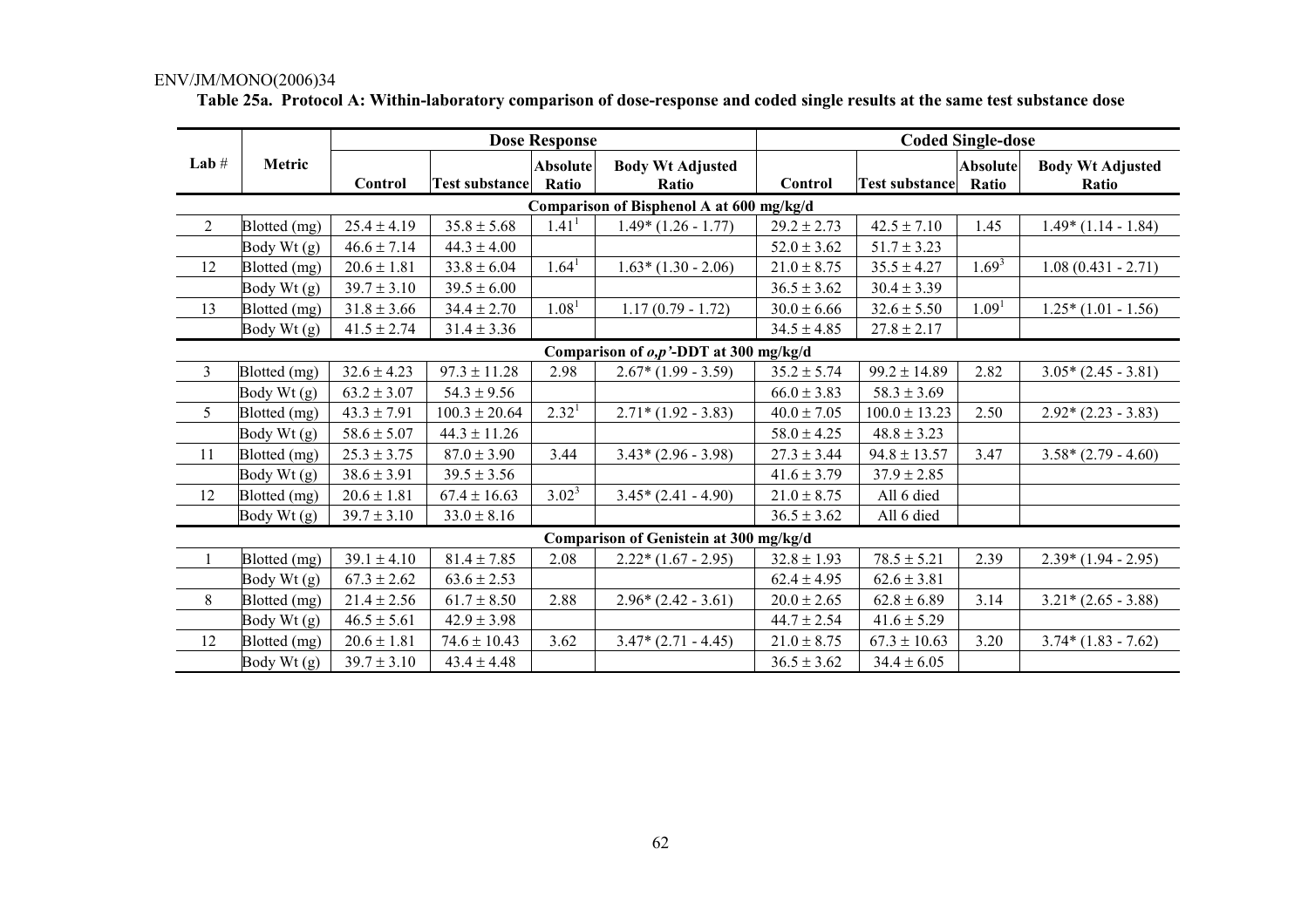#### **Table 25a (continued). Protocol A: Within-laboratory comparison of dose-response and coded single results at the same test substance dose**

|                |               |                  | <b>Dose Response</b>  |                   |                                          | <b>Coded Single-dose</b> |                       |                          |                                  |
|----------------|---------------|------------------|-----------------------|-------------------|------------------------------------------|--------------------------|-----------------------|--------------------------|----------------------------------|
| Lab $#$        | Metric        | <b>Control</b>   | <b>Test substance</b> | Absolute<br>Ratio | <b>Body Wt Adjusted</b><br>Ratio         | Control                  | <b>Test substance</b> | <b>Absolute</b><br>Ratio | <b>Body Wt Adjusted</b><br>Ratio |
|                |               |                  |                       |                   | Comparison of Methoxychlor 300 mg/kg/d   |                          |                       |                          |                                  |
|                | Blotted (mg)  | $38.4 \pm 6.50$  | $93.1 \pm 7.50$       | 2.43              | $2.59*(2.13 - 3.15)$                     | $32.8 \pm 1.93$          | $97.2 \pm 10.94$      | 2.96                     | $2.98*(2.39 - 3.71)$             |
|                | Body Wt $(g)$ | $61.6 \pm 2.49$  | $59.2 \pm 2.21$       |                   |                                          | $62.4 \pm 4.95$          | $58.5 \pm 3.40$       |                          |                                  |
| $\overline{3}$ | Blotted (mg)  | $39.6 \pm 9.12$  | $105.0 \pm 9.75$      | 2.65              | $2.94*(2.34 - 3.69)$                     | $35.2 \pm 5.74$          | $93.6 \pm 7.70$       | 2.66                     | $2.77*(2.24 - 3.41)$             |
|                | Body Wt(g)    | $62.9 \pm 1.64$  | $58.4 \pm 3.31$       |                   |                                          | $66.0 \pm 3.83$          | $62.9 \pm 3.33$       |                          |                                  |
| 12             | Blotted (mg)  | $20.6 \pm 1.81$  | $78.6 \pm 10.02$      | 3.82              | $3.98*(3.07 - 5.15)$                     | $21.0 \pm 8.75$          | $58.4 \pm 12.54$      | $2.78^{3}$               | $3.20*(1.34 - 7.61)$             |
|                | Body Wt(g)    | $39.7 \pm 3.10$  | $38.3 \pm 3.30$       |                   |                                          | $36.5 \pm 3.62$          | $34.7 \pm 5.44$       |                          |                                  |
| 14             | Blotted (mg)  | $14.8 \pm 2.28$  | $55.6 \pm 8.20$       | 3.76 <sup>1</sup> | $3.46*(2.51 - 4.77)$                     | $19.0 \pm 5.66$          | $44.0 \pm 9.93$       | 2.32                     | $2.95*(1.94 - 4.48)$             |
|                | Body Wt(g)    | $40.3 \pm 6.83$  | $46.3 \pm 5.47$       |                   |                                          | $46.2 \pm 8.80$          | $44.1 \pm 0.66$       |                          |                                  |
|                |               |                  |                       |                   | Comparison of Nonylphenol at 250 mg/kg/d |                          |                       |                          |                                  |
| 4              | Blotted (mg)  | $29.3 \pm 10.91$ | $60.3 \pm 6.99$       | $2.05^2$          | $2.61*(1.69 - 4.04)$                     | $29.8 \pm 5.49$          | $49.5 \pm 0.71$       | $1.66^{4}$               | $1.89*(1.24 - 2.88)$             |
|                | Body Wt $(g)$ | $42.7 \pm 2.91$  | $28.5 \pm 1.55$       |                   |                                          | $40.8 \pm 4.67$          | $26.0 \pm 1.27$       |                          |                                  |
| 12             | Blotted (mg)  | $20.6 \pm 1.81$  | $62.2 \pm 18.95$      | 3.02 <sup>4</sup> | $2.95*(2.02 - 4.32)$                     | $21.0 \pm 8.75$          | $38.5 \pm 26.90$      | 1.83 <sup>4</sup>        | $1.97(0.73 - 5.33)$              |
|                | Body Wt(g)    | $39.7 \pm 3.10$  | $39.9 \pm 2.05$       |                   |                                          | $36.5 \pm 3.62$          | $36.7 \pm 1.98$       |                          |                                  |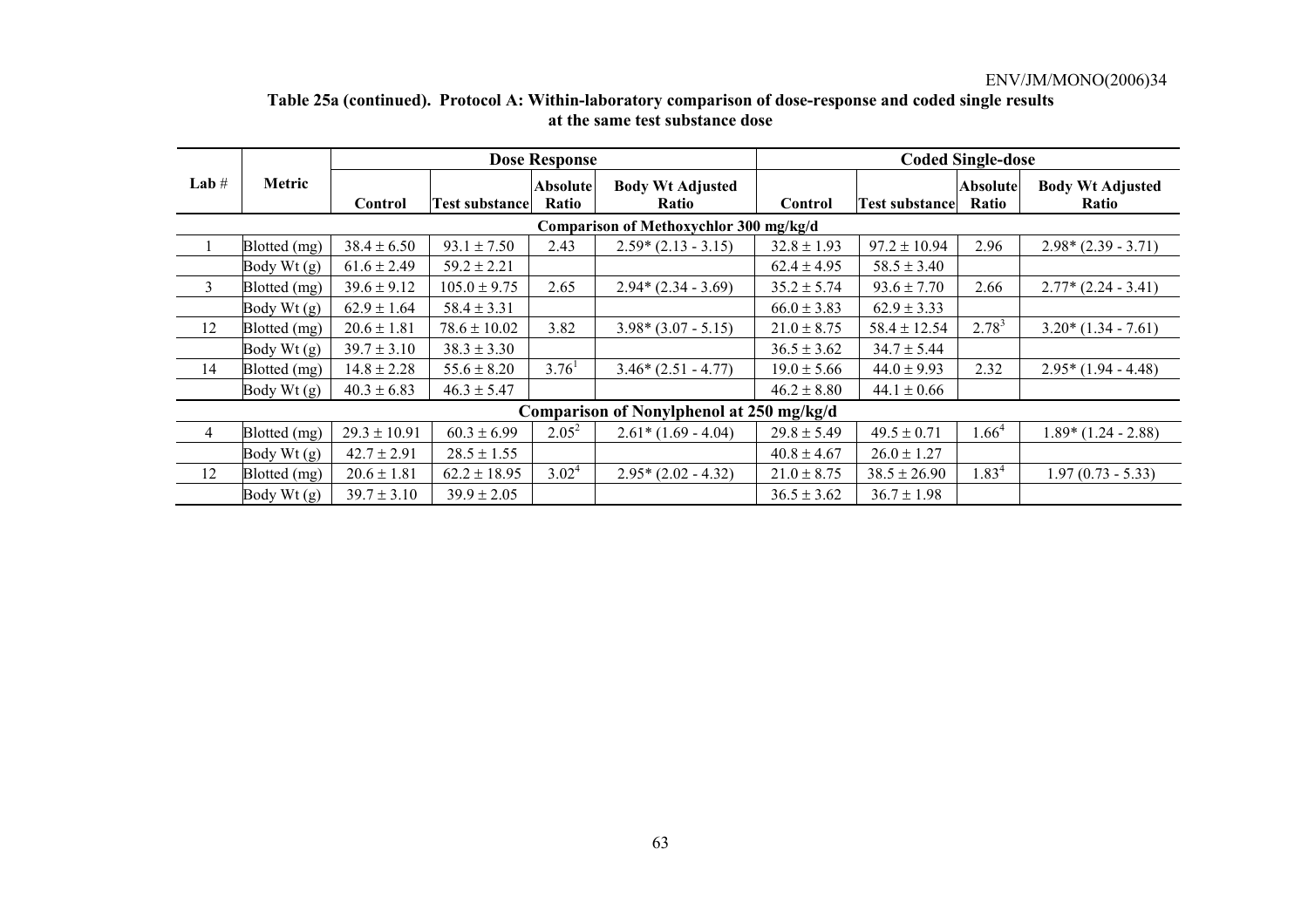**Table 25b. Protocol B: Within-laboratory comparison of dose-response and coded single-dose results at the same test substance dose** 

|                |               |                  |                       | <b>Dose Response</b>     |                                           |                 |                       | <b>Coded Single-dose</b> |                                  |
|----------------|---------------|------------------|-----------------------|--------------------------|-------------------------------------------|-----------------|-----------------------|--------------------------|----------------------------------|
| Lab#           | Metric        | Control          | <b>Test substance</b> | <b>Absolute</b><br>Ratio | <b>Body Wt Adjusted</b><br>Ratio          | Control         | <b>Test substance</b> | <b>Absolute</b><br>Ratio | <b>Body Wt Adjusted</b><br>Ratio |
|                |               |                  |                       |                          | Comparison of Bisphenol A at 300 mg/kg/d  |                 |                       |                          |                                  |
| $\overline{2}$ | Blotted (mg)  | $26.5 \pm 1.80$  | $59.8 \pm 5.72$       | 2.25                     | $2.30*(1.88 - 2.81)$                      | $32.1 \pm 6.43$ | $55.6 \pm 12.65$      | 1.73                     | $1.77*(1.40 - 2.24)$             |
|                | Body Wt $(g)$ | $51.5 \pm 2.45$  | $48.8 \pm 3.53$       |                          |                                           | $54.8 \pm 2.52$ | $51.7 \pm 2.40$       |                          |                                  |
| $8\,$          | Blotted (mg)  | $23.5 \pm 2.33$  | $45.5 \pm 7.26$       | 1.93                     | $1.91*(1.50 - 2.43)$                      | $25.3 \pm 4.77$ | $47.3 \pm 10.81$      | 1.87                     | $1.91*(1.53 - 2.39)$             |
|                | Body Wt $(g)$ | $51.9 \pm 6.75$  | $52.6 \pm 3.59$       |                          |                                           | $54.1 \pm 3.45$ | $51.4 \pm 2.77$       |                          |                                  |
| 12             | Blotted (mg)  | $22.4 \pm 6.47$  | $28.2 \pm 6.64$       | 1.26                     | $1.33(0.89 - 1.99)$                       | $31.6 \pm 6.10$ | $50.4 \pm 10.25$      | 1.59                     | $1.61*(1.12 - 2.31)$             |
|                | Body Wt(g)    | $40.4 \pm 3.38$  | $36.8 \pm 5.79$       |                          |                                           | $44.5 \pm 2.85$ | $44.2 \pm 4.48$       |                          |                                  |
| 13             | Blotted (mg)  | $28.0 \pm 3.46$  | $51.3 \pm 15.60$      | 1.83                     | $1.72*(1.08 - 2.76)$                      | $29.5 \pm 3.21$ | $46.3 \pm 12.50$      | 1.57                     | $1.52*(1.11 - 2.08)$             |
|                | Body Wt(g)    | $45.2 \pm 2.32$  | $45.8 \pm 3.06$       |                          |                                           | $36.0 \pm 2.97$ | $36.5 \pm 2.81$       |                          |                                  |
| 18             | Blotted (mg)  | $21.3 \pm 1.50$  | $46.6 \pm 5.28$       | 2.19                     | $2.12*(1.81 - 2.50)$                      | $27.2 \pm 2.22$ | $62.0 \pm 10.17$      | 2.28                     | $2.32*(1.88 - 2.87)$             |
|                | Body Wt(g)    | $52.1 \pm 3.70$  | $55.1 \pm 3.76$       |                          |                                           | $55.4 \pm 3.00$ | $52.4 \pm 4.19$       |                          |                                  |
| 20             | Blotted (mg)  | $54.3 \pm 11.77$ | $50.8 \pm 9.08$       | 0.94                     | $0.95(0.69 - 1.32)$                       | $54.4 \pm 7.73$ | $60.0 \pm 11.48$      | 1.10                     | $1.11(0.86 - 1.44)$              |
|                | Body Wt $(g)$ | $50.7 \pm 4.01$  | $51.4 \pm 1.87$       |                          |                                           | $54.4 \pm 7.73$ | $49.8 \pm 4.03$       |                          |                                  |
| 21             | Blotted (mg)  | $47.3 \pm 6.92$  | $89.0 \pm 11.37$      | 1.88**                   |                                           | $53.6 \pm 4.26$ | $89.4 \pm 12.51$      | $1.67**$                 |                                  |
|                | Body Wt(g)    | <b>NA</b>        | <b>NA</b>             |                          |                                           | <b>NA</b>       | <b>NA</b>             |                          |                                  |
|                |               |                  |                       |                          | Comparison of $o, p$ '-DDT at 100 mg/kg/d |                 |                       |                          |                                  |
| 3              | Blotted (mg)  | $31.5 \pm 3.97$  | $37.8 \pm 3.49$       | 1.20                     | $1.01(0.83 - 1.23)$                       | $33.2 \pm 5.06$ | $40.1 \pm 6.74$       | 1.21                     | $1.18(0.95 - 1.46)$              |
|                | Body Wt(g)    | $65.4 \pm 3.13$  | $64.6 \pm 1.70$       |                          |                                           | $62.9 \pm 1.87$ | $64.0 \pm 3.15$       |                          |                                  |
| 5              | Blotted (mg)  | $36.1 \pm 10.07$ | $39.5 \pm 8.87$       | 1.09                     | $1.18(0.94 - 1.54)$                       | $32.8 \pm 4.11$ | $31.2 \pm 3.78$       | 0.95                     | $0.96(0.78 - 1.18)$              |
|                | Body Wt(g)    | $57.5 \pm 5.69$  | $55.9 \pm 6.36$       |                          |                                           | $59.5 \pm 4.21$ | $58.6 \pm 3.30$       |                          |                                  |
| 11             | Blotted (mg)  | $23.6 \pm 3.87$  | $25.1 \pm 2.79$       | 1.06                     | $1.08(0.87 - 1.34)$                       | $26.6 \pm 3.75$ | $26.0 \pm 4.46$       | 0.97                     | $1.03(0.78 - 1.37)$              |
|                | Body Wt(g)    | $38.6 \pm 4.11$  | $38.3 \pm 2.50$       |                          |                                           | $42.0 \pm 3.21$ | $37.7 \pm 2.78$       |                          |                                  |
| 12             | Blotted (mg)  | $22.4 \pm 6.47$  | $33.9 \pm 10.49$      | 1.51                     | $1.47*(1.11 - 1.94)$                      | $31.6 \pm 6.10$ | $47.3 \pm 10.59$      | 1.50                     | $1.50*(1.04 - 2.16)$             |
|                | Body Wt $(g)$ | $40.4 \pm 3.38$  | $41.0 \pm 5.01$       |                          |                                           | $44.5 \pm 2.85$ | $44.0 \pm 3.40$       |                          |                                  |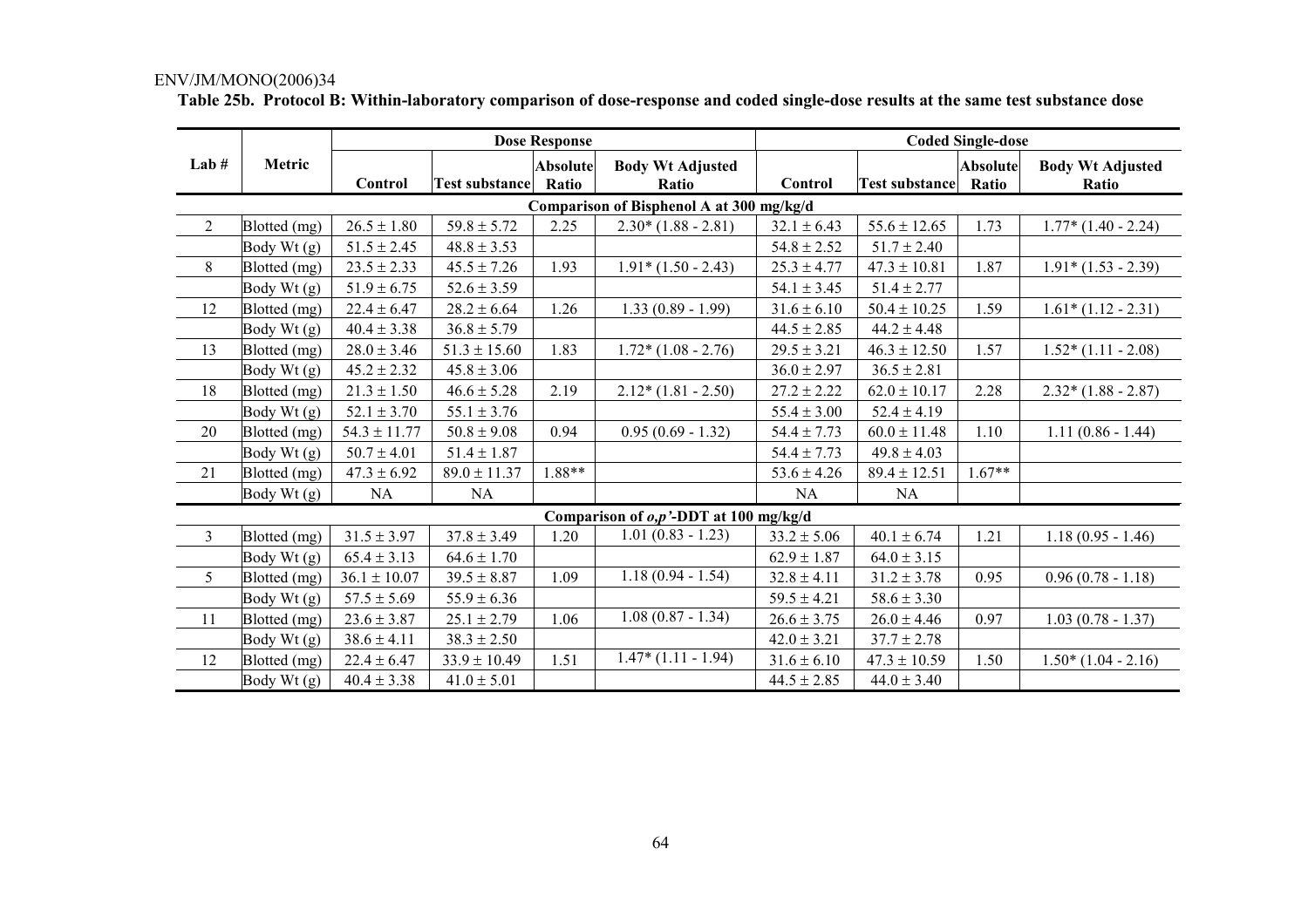**Table 25b (continued). Protocol B: Within-laboratory comparison of dose-response and coded single-dose results at the same test substance dose** 

|                                       |               |                  |                       | <b>Dose Response</b> |                                           | <b>Coded Single-dose</b> |                       |                 |                         |  |  |
|---------------------------------------|---------------|------------------|-----------------------|----------------------|-------------------------------------------|--------------------------|-----------------------|-----------------|-------------------------|--|--|
| Lab#                                  | Metric        |                  |                       | <b>Absolute</b>      | <b>Body Wt Adjusted</b>                   |                          |                       | <b>Absolute</b> | <b>Body Wt Adjusted</b> |  |  |
|                                       |               | Control          | <b>Test substance</b> | Ratio                | Ratio                                     | Control                  | <b>Test substance</b> | Ratio           | Ratio                   |  |  |
| Comparison of Genistein at 35 mg/kg/d |               |                  |                       |                      |                                           |                          |                       |                 |                         |  |  |
| $\overline{1}$                        | Blotted (mg)  | $33.4 \pm 9.32$  | $75.4 \pm 11.61$      | 2.26                 | $2.33*(1.75 - 3.10)$                      | $38.6 \pm 10.87$         | $79.9 \pm 6.25$       | 2.07            | $2.16*(1.65 - 2.84)$    |  |  |
|                                       | Body Wt $(g)$ | $63.1 \pm 4.45$  | $62.0 \pm 3.18$       |                      |                                           | $59.5 \pm 3.18$          | $58.6 \pm 5.09$       |                 |                         |  |  |
| $8\,$                                 | Blotted (mg)  | $24.2 \pm 2.77$  | $56.4 \pm 10.91$      | 2.33                 | $2.53*(2.04 - 3.15)$                      | $25.3 \pm 4.77$          | $63.2 \pm 4.61$       | 2.50            | $2.69*(2.19 - 3.30)$    |  |  |
|                                       | Body Wt $(g)$ | $52.9 \pm 6.02$  | $51.1 \pm 5.10$       |                      |                                           | $54.1 \pm 3.45$          | $53.8 \pm 2.41$       |                 |                         |  |  |
| 12                                    | Blotted (mg)  | $22.4 \pm 6.47$  | $50.6 \pm 10.96$      | 2.26                 | $2.28*(1.70 - 3.05)$                      | $31.6 \pm 6.10$          | $70.2 \pm 12.08$      | 2.22            | $2.20*(1.53 - 3.17)$    |  |  |
|                                       | Body Wt $(g)$ | $40.4 \pm 3.38$  | $40.6 \pm 4.57$       |                      |                                           | $44.5 \pm 2.85$          | $45.0 \pm 3.53$       |                 |                         |  |  |
|                                       |               |                  |                       |                      | Comparison of Methoxychlor at 500 mg/kg/d |                          |                       |                 |                         |  |  |
| -1                                    | Blotted (mg)  | $35.2 \pm 6.34$  | $86.3 \pm 10.15$      | 2.45                 | $2.47*(1.91 - 3.21)$                      | $38.6 \pm 10.87$         | $101.7 \pm 8.11$      | 2.63            | $2.73*(2.08 - 3.58)$    |  |  |
|                                       | Body Wt $(g)$ | $66.6 \pm 4.48$  | $64.7 \pm 2.92$       |                      |                                           | $59.5 \pm 3.18$          | $59.2 \pm 2.46$       |                 |                         |  |  |
| $\overline{3}$                        | Blotted (mg)  | $37.5 \pm 5.61$  | $107.4 \pm 17.90$     | 2.86                 | $2.97*(2.42 - 3.65)$                      | $33.2 \pm 5.06$          | $88.9 \pm 14.81$      | 2.68            | $2.66*(2.15 - 3.29)$    |  |  |
|                                       | Body Wt(g)    | $63.5 \pm 3.92$  | $62.3 \pm 2.59$       |                      |                                           | $62.9 \pm 1.87$          | $63.2 \pm 3.18$       |                 |                         |  |  |
| 12                                    | Blotted (mg)  | $22.4 \pm 6.47$  | $72.0 \pm 9.42$       | 3.21                 | $3.34*(2.53 - 4.40)$                      | $31.6 \pm 6.10$          | $96.7 \pm 12.05$      | 3.06            | $3.14*(2.18 - 4.51)$    |  |  |
|                                       | Body Wt(g)    | $40.4 \pm 3.38$  | $38.7 \pm 5.27$       |                      |                                           | $44.5 \pm 2.85$          | $43.9 \pm 2.87$       |                 |                         |  |  |
| 14                                    | Blotted (mg)  | $16.3 \pm 3.67$  | $61.8 \pm 13.12$      | 3.79                 | $3.76*(2.79 - 5.09)$                      | $16.3 \pm 3.78$          | $63.8 \pm 8.61$       | 3.91            | $4.07*(2.97 - 5.56)$    |  |  |
|                                       | Body Wt $(g)$ | $44.2 \pm 5.25$  | $44.7 \pm 5.00$       |                      |                                           | $49.2 \pm 4.30$          | $47.8 \pm 5.44$       |                 |                         |  |  |
|                                       |               |                  |                       |                      | Comparison of Nonylphenol at 80 mg/kg/d   |                          |                       |                 |                         |  |  |
| $\overline{4}$                        | Blotted (mg)  | $30.8 \pm 10.46$ | $61.5 \pm 17.41$      | 1.99                 | $2.05*(1.44 - 2.92)$                      | $31.2 \pm 4.92$          | $45.2 \pm 8.33$       | 1.45            | $1.45*(1.08 - 1.94)$    |  |  |
|                                       | Body Wt $(g)$ | $45.6 \pm 3.93$  | $44.4 \pm 3.26$       |                      |                                           | $41.2 \pm 4.42$          | $41.8 \pm 4.40$       |                 |                         |  |  |
| 8                                     | Blotted (mg)  | $24.2 \pm 2.77$  | $35.2 \pm 9.30$       | 1.45                 | $1.44*(1.15 - 1.80)$                      | $25.3 \pm 4.77$          | $32.4 \pm 3.38$       | 1.28            | $1.32*(1.06 - 1.65)$    |  |  |
|                                       | Body Wt $(g)$ | $52.9 \pm 6.02$  | $50.3 \pm 4.84$       |                      |                                           | $54.1 \pm 3.45$          | $52.3 \pm 3.89$       |                 |                         |  |  |
| 12                                    | Blotted (mg)  | $22.4 \pm 6.47$  | $42.5 \pm 5.94$       | 1.90                 | $2.02*(1.49 - 2.75)$                      | $31.6 \pm 6.10$          | $52.8 \pm 12.44$      | 1.67            | $1.71*(1.19 - 2.47)$    |  |  |
|                                       | Body Wt $(g)$ | $40.4 \pm 3.38$  | $40.2 \pm 2.46$       |                      |                                           | $44.5 \pm 2.85$          | $43.1 \pm 3.96$       |                 |                         |  |  |
| 18                                    | Blotted (mg)  | $21.3 \pm 1.50$  | $41.9 \pm 4.00$       | 1.97                 | $1.93*(1.56 - 2.39)$                      | $27.2 \pm 2.22$          | $45.8 \pm 3.84$       | 1.69            | $1.73*(1.40 - 2.14)$    |  |  |
|                                       | Body Wt $(g)$ | $52.1 \pm 3.70$  | $55.2 \pm 3.20$       |                      |                                           | $55.4 \pm 3.00$          | $52.4 \pm 2.82$       |                 |                         |  |  |
| 20                                    | Blotted (mg)  | $54.3 \pm 11.77$ | $41.3 \pm 10.96$      | 0.76                 | $0.75(0.51 - 1.11)$                       | $54.4 \pm 7.73$          | $58.8 \pm 11.55$      | 1.08            | $1.07(0.83 - 1.38)$     |  |  |
|                                       | Body Wt $(g)$ | $50.7 \pm 4.01$  | $51.2 \pm 3.16$       |                      |                                           | $54.4 \pm 7.73$          | $52.8 \pm 3.13$       |                 |                         |  |  |
| 21                                    | Blotted (mg)  | $47.3 \pm 6.92$  | $75.2 \pm 15.77$      | $1.59**$             |                                           | $53.6 \pm 4.26$          | $55.6 \pm 6.18$       | 1.04            |                         |  |  |
|                                       | Body Wt(g)    | NA               | NA                    |                      |                                           | <b>NA</b>                | NA                    |                 |                         |  |  |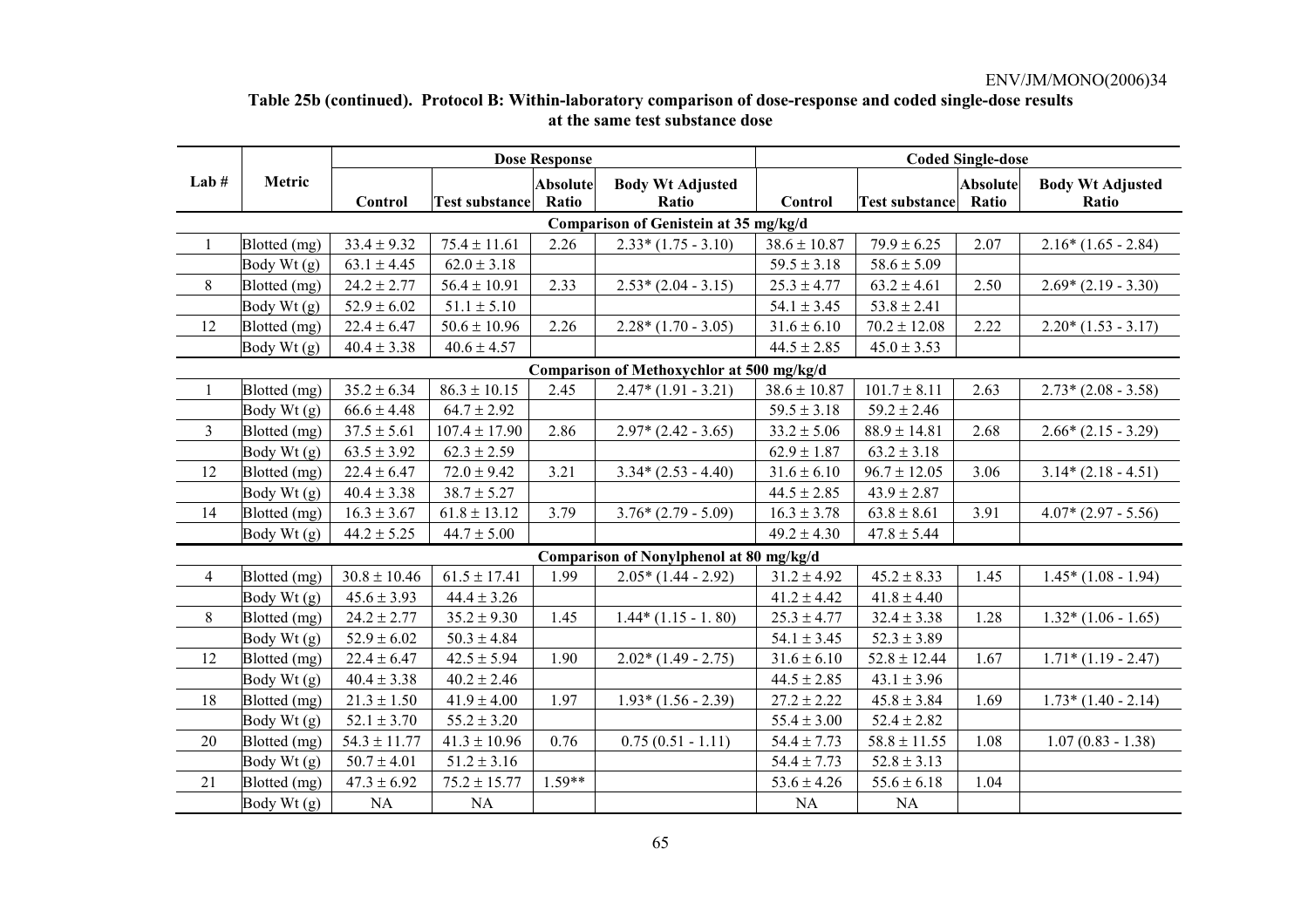|                |               |                   |                       | <b>Dose Response</b>     |                                           | <b>Coded Single-dose</b> |                       |                   |                                  |  |
|----------------|---------------|-------------------|-----------------------|--------------------------|-------------------------------------------|--------------------------|-----------------------|-------------------|----------------------------------|--|
| Lab#           | Metric        | Control           | <b>Test substance</b> | <b>Absolute</b><br>Ratio | <b>Body Wt Adjusted</b><br>Ratio          | Control                  | <b>Test substance</b> | Absolute<br>Ratio | <b>Body Wt Adjusted</b><br>Ratio |  |
|                |               |                   |                       |                          | Comparison of Bisphenol A at 300 mg/kg/d  |                          |                       |                   |                                  |  |
| $\sqrt{2}$     | Blotted (mg)  | $99.8 \pm 10.76$  | $278.6 \pm 35.86$     | 2.79                     | $2.79*(2.28 - 3.41)$                      | $85.6 \pm 9.76$          | $223.3 \pm 28.92$     | 2.61              | $2.61*(1.99 - 3.42)$             |  |
|                | Body Wt(g)    | $250.9 \pm 13.24$ | $238.0 \pm 13.90$     |                          |                                           | $242.3 \pm 14.13$        | $231.5 \pm 9.17$      |                   |                                  |  |
| $8\,$          | Blotted (mg)  | $88.0 \pm 9.76$   | $229.2 \pm 35.16$     | 2.60                     | $2.65*(2.16 - 3.24)$                      | $77.8 \pm 7.41$          | $223.6 \pm 30.14$     | 2.87              | $2.89*(2.16 - 3.88)$             |  |
|                | Body Wt $(g)$ | $291.0 \pm 17.09$ | $281.2 \pm 14.29$     |                          |                                           | $283.5 \pm 9.40$         | $273.7 \pm 18.42$     |                   |                                  |  |
| 12             | Blotted (mg)  | $98.6 \pm 22.04$  | $266.3 \pm 44.60$     | 2.70                     | $2.72*(2.05 - 3.61)$                      | $104.1 \pm 17.88$        | $240.6 \pm 56.38$     | 2.31              | $2.30*(1.67 - 3.18)$             |  |
|                | Body Wt(g)    | $297.2 \pm 14.54$ | $299.9 \pm 10.99$     |                          |                                           | $295.1 \pm 11.42$        | $282.1 \pm 9.52$      |                   |                                  |  |
|                |               |                   |                       |                          | Comparison of $o, p'$ -DDT at 100 mg/kg/d |                          |                       |                   |                                  |  |
| $\overline{3}$ | Blotted (mg)  | $86.6 \pm 4.14$   | $122.2 \pm 10.32$     | 1.41                     | $1.43*(1.21 - 1.69)$                      | $91.5 \pm 7.63$          | $120.4 \pm 31.06$     | 1.32              | $1.29*(1.00 - 1.65)$             |  |
|                | Body Wt(g)    | $268.9 \pm 8.50$  | $264.3 \pm 10.76$     |                          |                                           | $267.4 \pm 11.90$        | $269.1 \pm 11.45$     |                   |                                  |  |
| 11             | Blotted (mg)  | $78.5 \pm 8.38$   | $99.6 \pm 28.59$      | 1.27                     | $1.25(0.98 - 1.59)$                       | $83.0 \pm 4.91$          | $102.8 \pm 13.47$     | 1.24              | $1.24*(1.05 - 1.47)$             |  |
|                | Body Wt(g)    | $217.0 \pm 5.55$  | $214.6 \pm 9.22$      |                          |                                           | $218.1 \pm 7.03$         | $215.2 \pm 6.93$      |                   |                                  |  |
| 12             | Blotted (mg)  | $98.6 \pm 22.04$  | $128.3 \pm 36.21$     | 1.30                     | $1.31(0.96 - 1.78)$                       | $104.1 \pm 17.88$        | $100.1 \pm 17.15$     | 0.96              | $0.96(0.71 - 1.31)$              |  |
|                | Body Wt(g)    | $297.2 \pm 14.54$ | $301.3 \pm 15.35$     |                          |                                           | $295.1 \pm 11.42$        | $291.6 \pm 11.48$     |                   |                                  |  |
|                |               |                   |                       |                          | Comparison of Genistein at 35 mg/kg/d     |                          |                       |                   |                                  |  |
|                | Blotted (mg)  | $85.9 \pm 13.10$  | $151.6 \pm 13.14$     | 1.77                     | $1.78*(1.46 - 2.18)$                      | $103.5 \pm 5.50$         | $175.3 \pm 10.67$     | 1.69              | $1.67*(1.42 - 1.97)$             |  |
|                | Body Wt(g)    | $272.5 \pm 20.75$ | $270.4 \pm 14.70$     |                          |                                           | $258.9 \pm 25.70$        | $268.9 \pm 14.45$     |                   |                                  |  |
| 12             | Blotted (mg)  | $98.6 \pm 22.04$  | $152.0 \pm 24.29$     | 1.54                     | $1.56*(1.09 - 2.21)$                      | $104.1 \pm 17.88$        | $163.7 \pm 36.09$     | 1.57              | $1.57*(1.13 - 2.20)$             |  |
|                | Body Wt $(g)$ | $297.2 \pm 14.54$ | $297.2 \pm 17.70$     |                          |                                           | $295.1 \pm 11.42$        | $276.7 \pm 9.19$      |                   |                                  |  |
|                |               |                   |                       |                          | Comparison of Methoxychlor at 500 mg/kg/d |                          |                       |                   |                                  |  |
| $\overline{1}$ | Blotted (mg)  | $84.9 \pm 8.03$   | $197.1 \pm 46.05$     | 2.32                     | $2.32*(1.86 - 2.89)$                      | $103.5 \pm 5.50$         | $202.6 \pm 23.52$     | 1.96              | $1.96*(1.67 - 2.30)$             |  |
|                | Body Wt $(g)$ | $255.9 \pm 10.19$ | $248.8 \pm 11.64$     |                          |                                           | $258.9 \pm 25.70$        | $253.5 \pm 9.82$      |                   |                                  |  |
| $\overline{3}$ | Blotted (mg)  | $85.5 \pm 8.57$   | $212.0 \pm 27.48$     | 2.48                     | $2.42*(1.96 - 2.98)$                      | $91.5 \pm 7.63$          | $194.0 \pm 28.42$     | 2.12              | $2.11*(1.64 - 2.71)$             |  |
|                | Body Wt $(g)$ | $278.5 \pm 11.15$ | $264.2 \pm 12.98$     |                          |                                           | $267.4 \pm 11.90$        | $259.8 \pm 12.23$     |                   |                                  |  |
| 12             | Blotted (mg)  | $98.6 \pm 22.04$  | $185.0 \pm 22.30$     | 1.88                     | $1.95*(1.45 - 2.62)$                      | $104.1 \pm 17.88$        | $155.4 \pm 28.55$     | 1.49              | $1.49*(1.10 - 2.03)$             |  |
|                | Body Wt $(g)$ | $297.2 \pm 14.54$ | $288.7 \pm 9.24$      |                          |                                           | $295.1 \pm 11.42$        | $294.5 \pm 13.77$     |                   |                                  |  |

| Table 25c. Protocol C: Within-laboratory comparison of dose-response and coded single-dose results at the same test substance dose |  |  |  |  |  |  |  |  |  |
|------------------------------------------------------------------------------------------------------------------------------------|--|--|--|--|--|--|--|--|--|
|------------------------------------------------------------------------------------------------------------------------------------|--|--|--|--|--|--|--|--|--|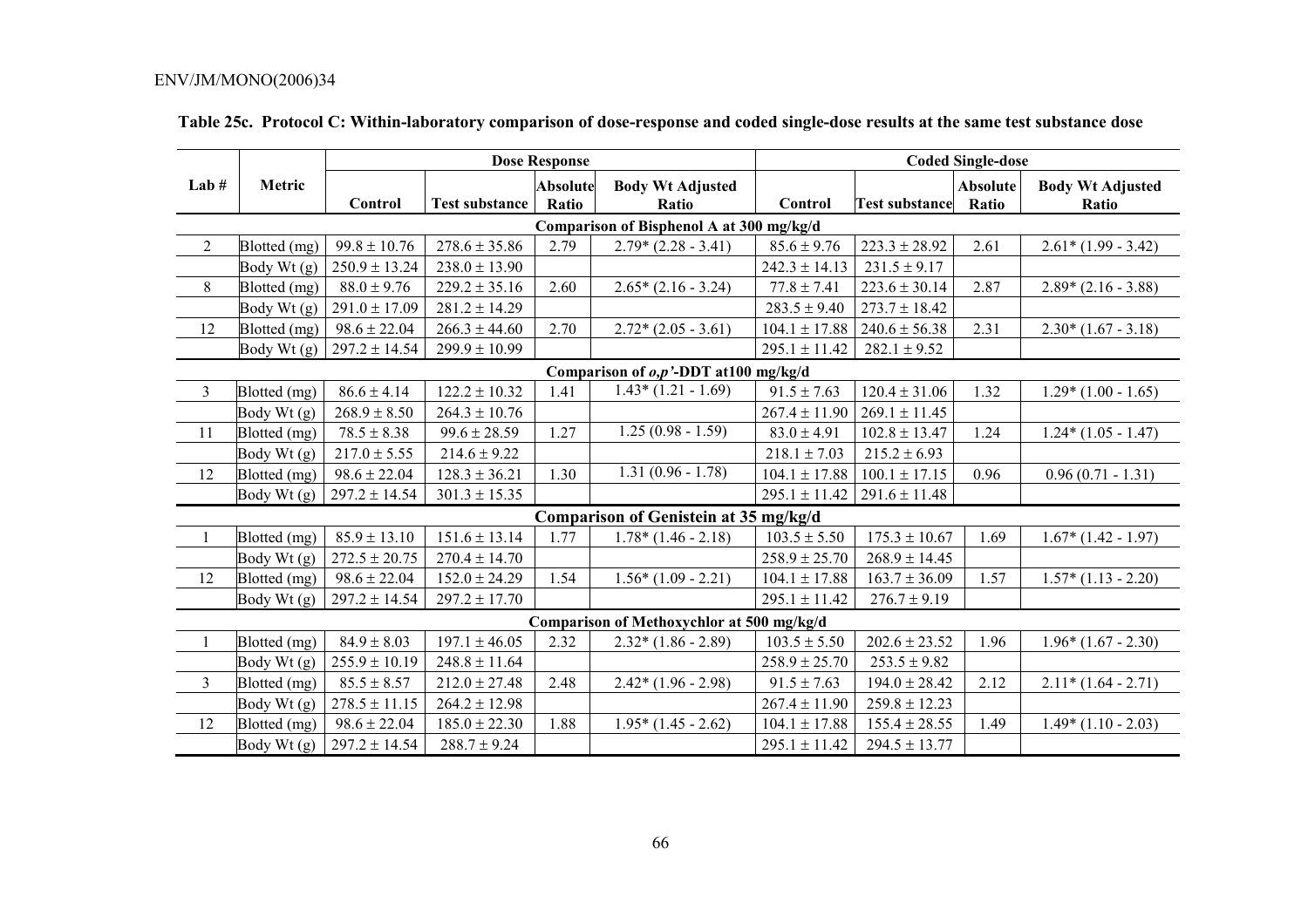**Table 25c (continued). Protocol C: Within-laboratory comparison of dose-response and coded single-dose results at the same test** 

|      |               |                   |                       | <b>Dose Response</b> |                                         | <b>Coded Single-dose</b> |                       |                 |                         |
|------|---------------|-------------------|-----------------------|----------------------|-----------------------------------------|--------------------------|-----------------------|-----------------|-------------------------|
| Lab# | Metric        |                   |                       | Absolute             | <b>Body Wt Adjusted</b>                 |                          |                       | <b>Absolute</b> | <b>Body Wt Adjusted</b> |
|      |               | Control           | <b>Test substance</b> | Ratio                | <b>Ratio</b>                            | Control                  | <b>Test substance</b> | Ratio           | Ratio                   |
|      |               |                   |                       |                      | Comparison of Nonylphenol at 80 mg/kg/d |                          |                       |                 |                         |
| 8    | Blotted (mg)  | $82.2 \pm 8.89$   | $96.5 \pm 7.50$       | 1.17                 | $1.17(0.98 - 1.39)$                     | $77.8 \pm 7.41$          | $125.6 \pm 22.83$     | 1.61            | $1.59*(1.19 - 2.13)$    |
|      | Body Wt $(g)$ | $286.7 \pm 21.81$ | $290.8 \pm 13.88$     |                      |                                         | $283.5 \pm 9.40$         | $287.0 \pm 13.43$     |                 |                         |
| 12   | Blotted (mg)  | $98.6 \pm 22.04$  | $129.6 \pm 20.50$     | 1.31                 | $1.33*(1.02 - 1.73)$                    | $104.1 \pm 17.88$        | $143.3 \pm 26.56$     | 1.38            | $1.38*(1.01 - 1.90)$    |
|      | Body Wt $(g)$ | $297.2 \pm 14.54$ | $297.1 \pm 16.15$     |                      |                                         | $295.1 \pm 11.42$        | $285.1 \pm 8.76$      |                 |                         |

#### **substance dose**

#### **Table 25d. Protocol D: Within-laboratory comparison of dose-response and coded single-dose results at the same test substance dose**

|                |               |                   |                       | <b>Dose Response</b>     |                                                                               |                   | <b>Coded Single-dose</b> |                   |                                  |  |
|----------------|---------------|-------------------|-----------------------|--------------------------|-------------------------------------------------------------------------------|-------------------|--------------------------|-------------------|----------------------------------|--|
| Lab#           | <b>Metric</b> | Control           | <b>Test substance</b> | <b>Absolute</b><br>Ratio | <b>Body Wt Adjusted</b><br>Ratio                                              | Control           | <b>Test substance</b>    | Absolute<br>Ratio | <b>Body Wt Adjusted</b><br>Ratio |  |
|                |               |                   |                       |                          | Comparison of Bisphenol A 300 mg/kg/d                                         |                   |                          |                   |                                  |  |
| 2              | Blotted (mg)  | $86.2 \pm 13.56$  | $306.8 \pm 18.43$     | 3.56                     | $3.74*(2.89 - 4.8)$                                                           | $86.9 \pm 13.27$  | $320.2 \pm 22.44$        | 3.69              | $3.91*(3.21 - 4.76)$             |  |
|                | Body Wt(g)    | $274.6 \pm 15.93$ | $236.2 \pm 10.71$     |                          |                                                                               | $276.6 \pm 25.82$ | $248.2 \pm 12.13$        |                   |                                  |  |
|                |               |                   |                       |                          | Comparison of $o, p'$ -DDT at 100 mg/kg/d                                     |                   |                          |                   |                                  |  |
| 3              | Blotted (mg)  | $86.3 \pm 4.86$   | $109.7 \pm 9.24$      | 1.27                     | $1.18*(1.028 - 1.36)$                                                         | $88.5 \pm 9.40$   | $101.2 \pm 17.76$        | 1.14              | $1.15(0.92 - 1.43)$              |  |
|                | Body Wt(g)    | $290.6 \pm 12.69$ | $282.6 \pm 6.80$      |                          |                                                                               | $281.7 \pm 14.59$ | $276.3 \pm 12.16$        |                   |                                  |  |
| -11            | Blotted (mg)  | $71.5 \pm 14.84$  | $98.8 \pm 5.91$       | 1.38                     | $1.48*(1.17 - 1.87)$                                                          | $75.7 \pm 10.09$  | $98.6 \pm 20.14$         | 1.30              | $1.32*(1.03 - 1.68)$             |  |
|                | Body Wt(g)    | $235.0 \pm 8.47$  | $224.1 \pm 9.60$      |                          |                                                                               | $234.6 \pm 15.31$ | $228.7 \pm 16.69$        |                   |                                  |  |
|                |               |                   |                       |                          | Comparison of Genistein at 35 mg/kg/d                                         |                   |                          |                   |                                  |  |
|                | Blotted (mg)  | $87.2 \pm 15.17$  | $189.3 \pm 22.55$     | 2.17                     | $2.20*(1.78 - 2.73)$                                                          | $89.2 \pm 6.56$   | $188.7 \pm 19.43$        | 2.12              | $2.11*(1.68 - 2.65)$             |  |
|                | Body Wt $(g)$ | $281.5 \pm 19.95$ | $277.2 \pm 14.23$     |                          |                                                                               | $293.8 \pm 20.46$ | $284.6 \pm 17.91$        |                   |                                  |  |
|                |               |                   |                       |                          | Comparison of Methoxychlor at 500 mg/kg/d                                     |                   |                          |                   |                                  |  |
|                | Blotted (mg)  | $90.8 \pm 15.92$  | $211.9 \pm 41.21$     | 2.33                     | $2.38*(1.76 - 3.22)$                                                          | $89.2 \pm 6.56$   | $199.7 \pm 26.68$        | 2.24              | $2.23*(1.77-2.80)$               |  |
|                | Body Wt $(g)$ | $272.1 \pm 14.66$ | $246.5 \pm 17.59$     |                          |                                                                               | $293.8 \pm 20.46$ | $280.4 \pm 38.58$        |                   |                                  |  |
| $\mathfrak{Z}$ | Blotted (mg)  | $92.6 \pm 5.87$   | $228.2 \pm 38.44$     | 2.46                     | $2.46*(1.98 - 3.03)$                                                          | $88.5 \pm 9.40$   | $222.3 \pm 29.45$        | 2.51              | $2.67*(2.03 - 3.51)$             |  |
|                | Body Wt(g)    | $282.7 \pm 19.53$ | $254.7 \pm 8.95$      |                          |                                                                               | $281.7 \pm 14.59$ | $250.4 \pm 10.42$        |                   |                                  |  |
|                |               |                   |                       |                          | Comparison of Monetakonal at 00 mo/lea/d. No diment comparisons are acceleble |                   |                          |                   |                                  |  |

#### **Comparison of Nonylphenol at 80 mg/kg/d - No direct comparisons are available**

Ratio of blotted uterine weights to vehicle control weights after log transformation, and with body weights at necropsy as a covariable (95% confidence interval). Superscript numbers indicate the numbers of animals that died prior to necropsy or were not weighed

\* , statistically significant at p<0.05 using body weight adjusted ratio; \*\*, statistically significant at p<0.05 using absolute uterine weights as body weights were not recorded at necropsy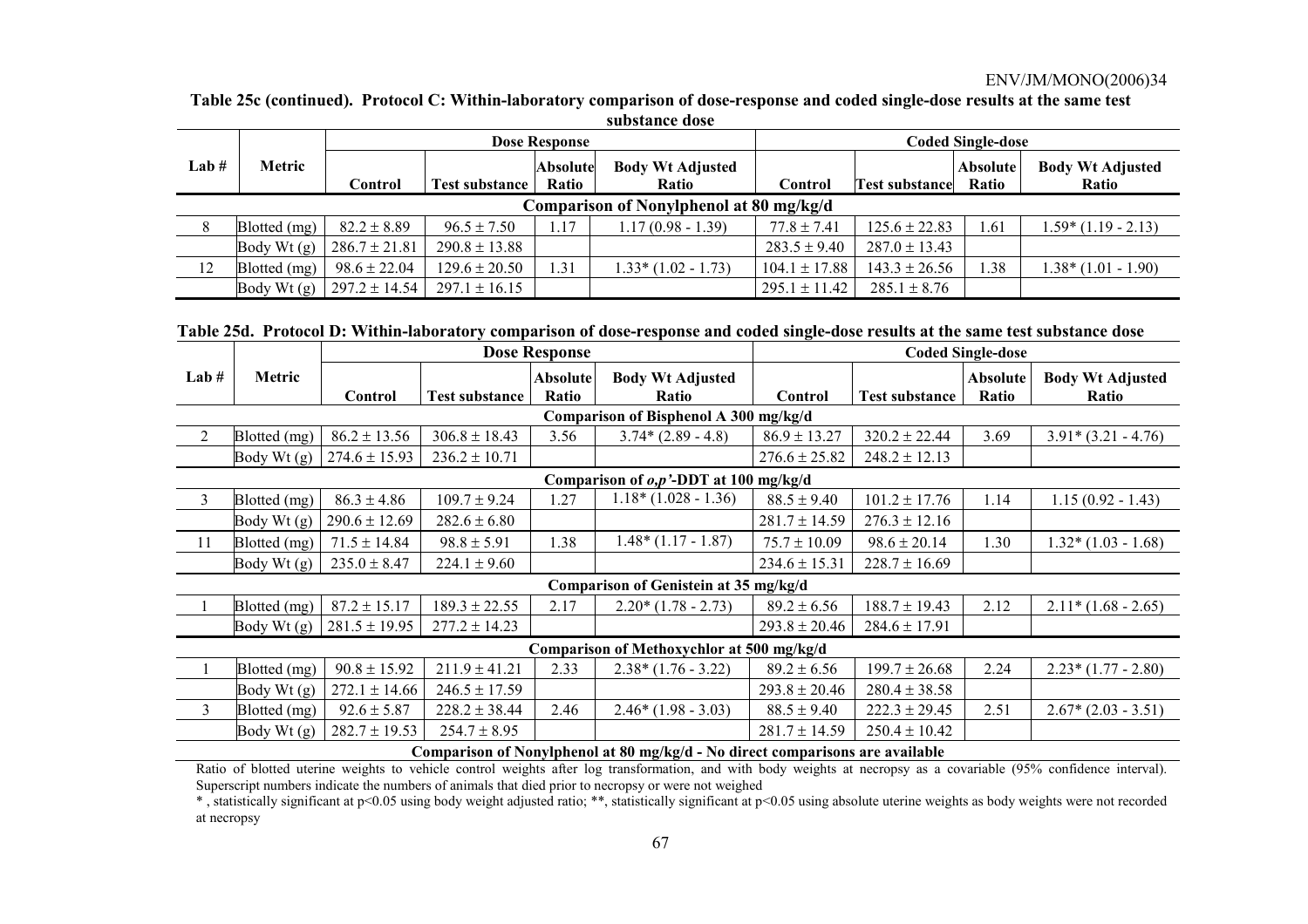111. An alternative approach is to examine those instances where the same laboratory performed both the dose response and the coded single-dose studies with the same chemical and the same Protocol and where one study would achieve statistical significance and the other would not. There were 9 instances among the 58 comparisons that did not agree with respect to statistical significance (Table 26). None were with GEN or MC where the selected doses were well above the MEDs in all Protocols. One instance with DDT in Protocol A was due to animal mortality. A second instance with NP in Protocol A also appears to be due to animal mortality where 4 of 6 animals died in both studies. In three instances (Laboratory #13 with BPA in Protocol A, Laboratory #11 with DDT in Protocol C, Laboratory #3 with DDT in Protocol D) the results were in close accordance, and it appears that one study achieved statistical significance and the other did not, simply on the basis of chance.

112. The other four instances are Laboratory #12 with BPA in Protocol A, Laboratory #12 with BPA in Protocol B, Laboratory #21 with NP in Protocol B, and Laboratory #8 with NP in Protocol C. Laboratory #12 with BPA in Protocol A had three mortalities in coded single-dose studies and one of the three data points was an extreme outlier with a recorded blotted weight of only 3.8 mg. This appears to be either a recording or animal anomaly and not of the protocol. Laboratory #12 with BPA in Protocol B in the dose response experiments had a coefficient of variation of nearly 24% in the treatment group with two individual values below or near the vehicle control mean, and the group variability appears to be the source of not achieving statistical significance. Laboratory #21 with NP in Protocol B had a vehicle control mean of 53.6 mg, among the highest vehicle control mean values, with little evidence for any response. This instance was noted previously and is discussed further in the section on sources of variability. Laboratory #8 with NP in Protocol C was discussed in the previous section, appearing to be a true instance of nonreproducibility.

113. In conclusion, a reduction in group size due to mortality will decrease the assay's power. Substantial increases in the vehicle control means will reduce the responsiveness of the assay, and large variability within a group will reduce the statistical power with increases in the standard deviation and the coefficient of variation. All these circumstances appear to introduce variabilities that may lead to a decrease in reproducibility, particularly in the lower region of the dose response curve. In this respect, 7 of the 9 instances were indeed in the lower portion of their curve with maximum uterine weight increases in one of the two studies of 60% or less.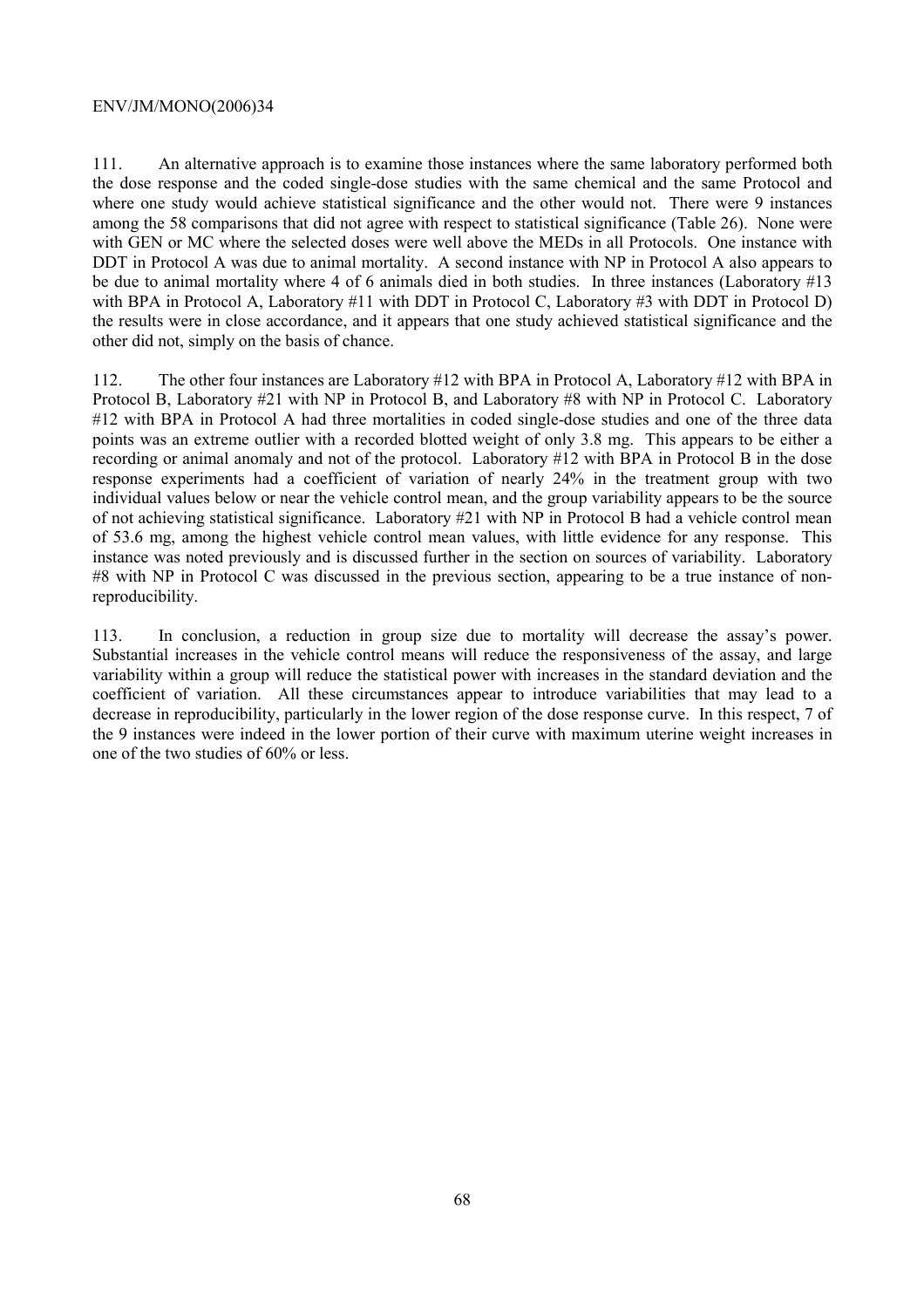| Lab |                          | <b>BPA</b>                    | <b>DDT</b>               |                      | <b>NP</b>                |                                |  |  |  |  |
|-----|--------------------------|-------------------------------|--------------------------|----------------------|--------------------------|--------------------------------|--|--|--|--|
|     | DR                       | <b>CSD</b>                    | <b>DR</b>                | $\mathbf{CSD}$       | DR                       | <b>CSD</b>                     |  |  |  |  |
|     |                          |                               | <b>Protocol A</b>        |                      |                          |                                |  |  |  |  |
|     |                          | $600$ mg/kg/d                 | $300$ mg/kg/d            |                      |                          |                                |  |  |  |  |
| 12  | $1.63^{1*}(1.29 - 2.06)$ | $1.08^{3}(0.43 - 2.71)$       | $3.45^{3}*(2.41 - 4.94)$ | $XX^6$               | $2.95*^{4}(2.02 - 4.32)$ | $\overline{1.97^4(0.73-5.33)}$ |  |  |  |  |
| 13  | $1.17^{1}(0.79 - 1.72)$  | $1.25*(1.01 - 1.56)$          |                          |                      |                          |                                |  |  |  |  |
|     |                          |                               | <b>Protocol B</b>        |                      |                          |                                |  |  |  |  |
|     |                          | $80$ mg/kg/d<br>$300$ mg/kg/d |                          |                      |                          |                                |  |  |  |  |
| 12  | $1.33(0.88 - 1.99)$      | $1.60*(1.12 - 2.31)$          |                          |                      |                          |                                |  |  |  |  |
| 21  |                          |                               |                          |                      | $1.59^{\text{*}}*$       | $1.04^{\#}$                    |  |  |  |  |
|     |                          |                               | <b>Protocol C</b>        |                      |                          |                                |  |  |  |  |
|     |                          |                               | $100$ mg/kg/d            |                      | $80 \text{ mg/kg/d}$     |                                |  |  |  |  |
| 8   |                          |                               |                          |                      | $1.17(0.98 - 1.39)$      | $1.59*(1.19 - 2.13)$           |  |  |  |  |
| 11  |                          |                               | $1.25(0.98 - 1.59)$      | $1.24*(1.05 - 1.47)$ |                          |                                |  |  |  |  |
|     |                          | <b>Protocol D</b>             |                          |                      |                          |                                |  |  |  |  |
|     |                          |                               | $100$ mg/kg/d            |                      |                          |                                |  |  |  |  |
| 3   |                          |                               | $1.18*(1.03 - 1.36)$     | $1.14(0.92 - 1.43)$  |                          |                                |  |  |  |  |

#### **Table 26. Differences in statistical significance between dose-response and coded single-dose studies at the same dose**

 Ratio of blotted uterine weights to vehicle control weights after log transformation, and with body weights at necropsy as a covariable (95% confidence interval).  $DR -$  dose response;  $CSD -$  coded single-dose.

Superscript numbers indicate the numbers of animals that died prior to necropsy or were not weighed

 $*$  significant at p < 0.05

# body weights at day 3 used; computations not performed for NP coded single-dose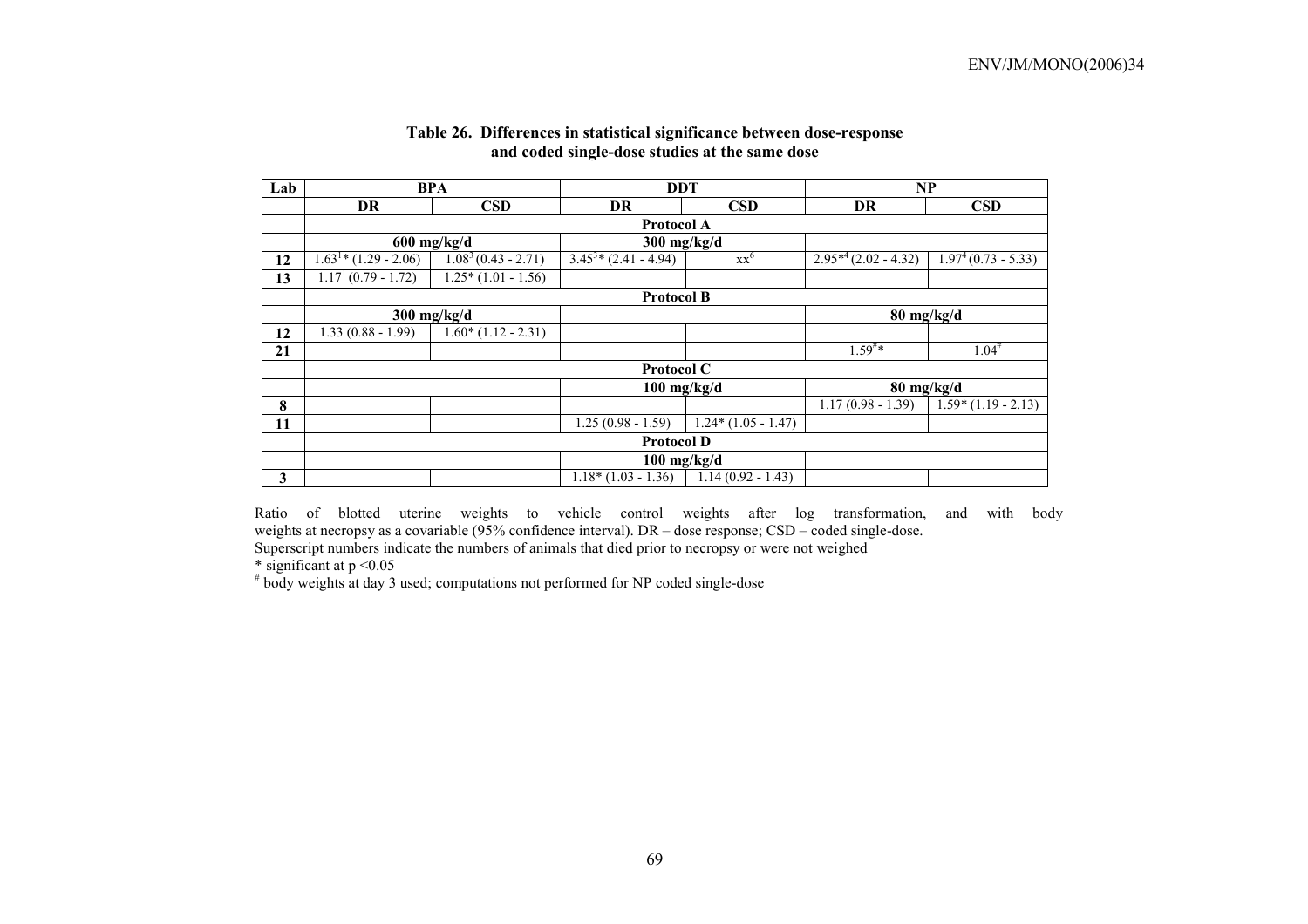114. The final approach to comparing the dose response and the coded single-dose experiments is to examine those cases from the same lab where both the dose-response and coded single-dose experiments were conducted with the same chemical and the same dose level and analyse whether mean relative uterine weights were statistically different from one another. Only 16 groups out of 114 test substance, vehicle, and reference EE groups were statistically different (Table 27). These are divided into three subgroups: 1) where vehicle controls were statistically different (3 of the 16 instances), 2) where EE dose response were significantly different (6 of the 16 instances), and 3) where weak agonist responses were statistically different (7 of the 16 instances). In Table 27, the mean of the coded single-dose relative to the mean of the dose response is calculated for the same protocol, chemical and dose groups with the upper and lower 95% confidence intervals. If the 95% lower confidence interval is  $\geq$  to 1.0, then the results are statistically significant (note: rounding is not appropriate, 0.9996 would not be statistically significant).

| Lab | Protocol      | Group           |      | <b>CDS Mean Relative to DR Mean</b> |            |
|-----|---------------|-----------------|------|-------------------------------------|------------|
|     |               |                 | Mean | LCL                                 | <b>UCL</b> |
|     | C             | Control - (GEN) | 1.24 | 1.06                                | 1.46       |
|     | C             | Control - (MC)  | 1.22 | 1.10                                | 1.35       |
| 18  | B             | Control         | 1.33 | 1.20                                | 1.48       |
| 8   | B             | Low dose EE     | 1.24 | 1.16                                | 1.32       |
| 8   | $\mathcal{C}$ | Low dose EE     | 1.17 | 1.06                                | 1.30       |
| 13  | A             | Low dose EE     | 5.07 | 2.93                                | 8.76       |
| 13  | A             | High dose EE    | 1.75 | 1.18                                | 2.61       |
| 18  | B             | Low dose EE     | 1.25 | 1.09                                | 1.42       |
| 18  | B             | High dose EE    | 1.20 | 1.05                                | 1.37       |
|     | B             | MC              | 1.33 | 1.11                                | 1.56       |
|     | $\mathbf C$   | <b>GEN</b>      | 1.17 | 1.11                                | 1.22       |
| 8   | $\mathcal{C}$ | NP              | 1.30 | 1.07                                | 1.57       |
| 12  | B             | <b>BPA</b>      | 1.70 | 1.16                                | 2.48       |
| 12  | B             | МC              | 1.43 | 1.18                                | 1.74       |
| 18  | B             | <b>BPA</b>      | 1.42 | 1.24                                | 1.62       |
| 18  | B             | NP              | 1.13 | 1.00                                | 1.28       |

**Table 27: Experiments from those individual laboratories that had statistically significant differences between coded single-dose and dose response studies** 

115. The statistical difference in the vehicle controls occurred in two laboratories As there would be random groups of animals in the same lab at different time points, this implies random variation between groups that could generate false positives and false negatives should such differences occur between a vehicle and treated group. This is consistent with three groups of the negative chemical being statistically greater than controls and two groups being statistically less than controls (Table 17). In that case, four instances occurred with immature animals in Protocol B and one with adult OVX animals in Protocol C. Here one instance is with immature animals in Protocol B and two are with adult OVX animals in Protocol C. Again, no protocol can be identified as superior.

116. The statistical differences in the EE reference doses occurs in protocols A, B, and C, and occurred at the low EE dose in 4 cases and two at the high EE dose in three cases. For Laboratory #13, the coded single-dose results in Protocol A for both the low and high EE doses were very different from those observed in either the dose response or the Phase-1 data on both an absolute basis and on a relative basis (see Table 27). This is a clear instance of lack of reproducibility. For Laboratory #8, however, the difference in relative values is modest for both Protocol B (see Table 27) and for Protocol C (see Table 27). The results for Laboratory #18, discussed below, further suggest variation in the absolute weights may not be reflected in the relative response.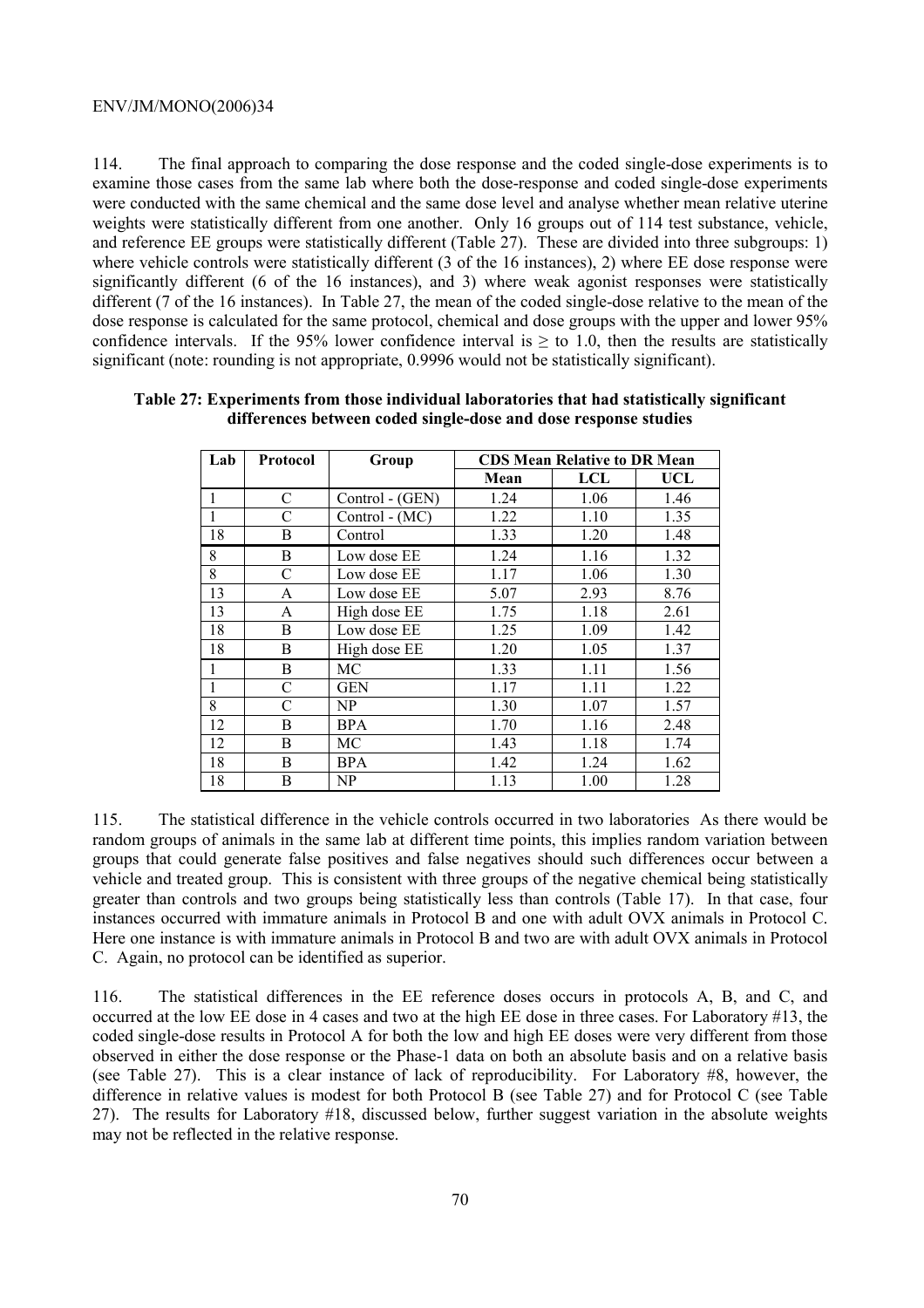117. The statistical differences in the weak agonist doses occurred among four labs, in both Protocols B and C, and with four different chemicals. However, the relative increases of the blotted weights were not statistically different for MC in Protocol B for Laboratory #1, for GEN in Protocol C for Laboratory #1, for MC in Protocol B in Laboratory #12, or the two chemicals in Protocol B for Laboratory #18 discussed below. This again suggests variation in the absolute weights are not always be reflected in the relative response, and supports the use of the relative response.

118. Five, or almost one third, of the instances of statistical difference occurred in one lab, Laboratory #18. Here the difference is driven by absolute differences amongst the groups, i.e., for the dose response animals the initial mean body weight was 40.6 g, the mean necropsy body weight was 52.1g, and the mean blotted uterine weight was 21.3 mg, and for the coded single-dose, the values were 45.3 g, 55.4 g, and 27.2 mg. The result was that the coded single-dose results for EE, BPA, and NP are then lower in absolute terms. However, the relative increase values were similar, e.g., 2.19 in the dose response and 2.28 in the coded single-dose for BPA and 1.97 and 1.69, respectively, for NP. The body weight adjusted relative values were 2.12 and 2.32 for BPA and 1.93 and 1.73 for NP. This again indicates that the considerable heterogeneity in the absolute immature numbers does not automatically indicate that similar heterogeneity exists in the relative responses. Instead, this suggests that the relative responses may be similar and reproducible even when the starting absolute weights are statistically different.

# **Comparison of immature (Protocol B) and OVX (Protocol C) dose-responses within labs**

119. The responses in Protocols B and C afford the opportunity for a direct comparison of immature and OVX animals because the dose levels, routes, and dosing regimens are the same. The summary results for this comparison are shown in Tables 28a-e. Protocol C appears to achieve statistical significance and to have higher magnitude responses at lower doses with BPA (Table 28a). In contrast, Protocol B achieves statistical significance and higher responses at lower doses with GEN and MC (Tables 28c and d). In the case of NP, the data at the 80 and 100 mg/kg/d doses suggest that Protocol B is more responsive (Table 28e). The data are insufficient to draw any conclusions with DDT (Table 28b). In the coded single-dose studies with the negative chemical, DBP, both Protocol B and C encountered statistically significant differences at approximately the same rates (see Table 17). In conclusion, these data suggest that:

- neither the immature or the OVX version of the assay is consistently better than the other, and
- the overall results are interchangeable between the immature and the OVX versions.

| Dose            |         | Lab. $#2$ |         | Lab. #6          | Lab.    | #7      |         | Lab. $#8$ |         | Lab. $#12$ |
|-----------------|---------|-----------|---------|------------------|---------|---------|---------|-----------|---------|------------|
| <b>Protocol</b> | B       |           | В       |                  | B       |         | B       |           |         |            |
| 10              | l.12    | 1.13      | 1.01    | L <sub>0</sub> 3 | ND      | ND      | 1.17    | 0.98      | ND      | ND         |
| 100             | $.67*$  | l.89*     | $.31*$  | $.67*$           | 1.18    | $2.05*$ | $.47*$  | $.60*$    | 1.47    | $2.03*$    |
| 300             | $2.30*$ | $2.79*$   | $.95*$  | $3.44*$          | $1.37*$ | $2.41*$ | $1.91*$ | $2.65*$   | 1.33    | $2.72*$    |
| 600             | $3.30*$ | $3.08*$   | $3.47*$ | $3.85*$          | $1.75*$ | $3.92*$ | $2.13*$ | $2.85*$   | $2.51*$ | $3.24*$    |
| 800             | $4.00*$ | $3.03*$   | $3.66*$ | $3.67*$          | ND      | ND      | $3.01*$ | $2.79*$   | ND      | ND         |

**Table 28a. Bisphenol A: Comparison of immature (Protocol B) and OVX (Protocol C) rats**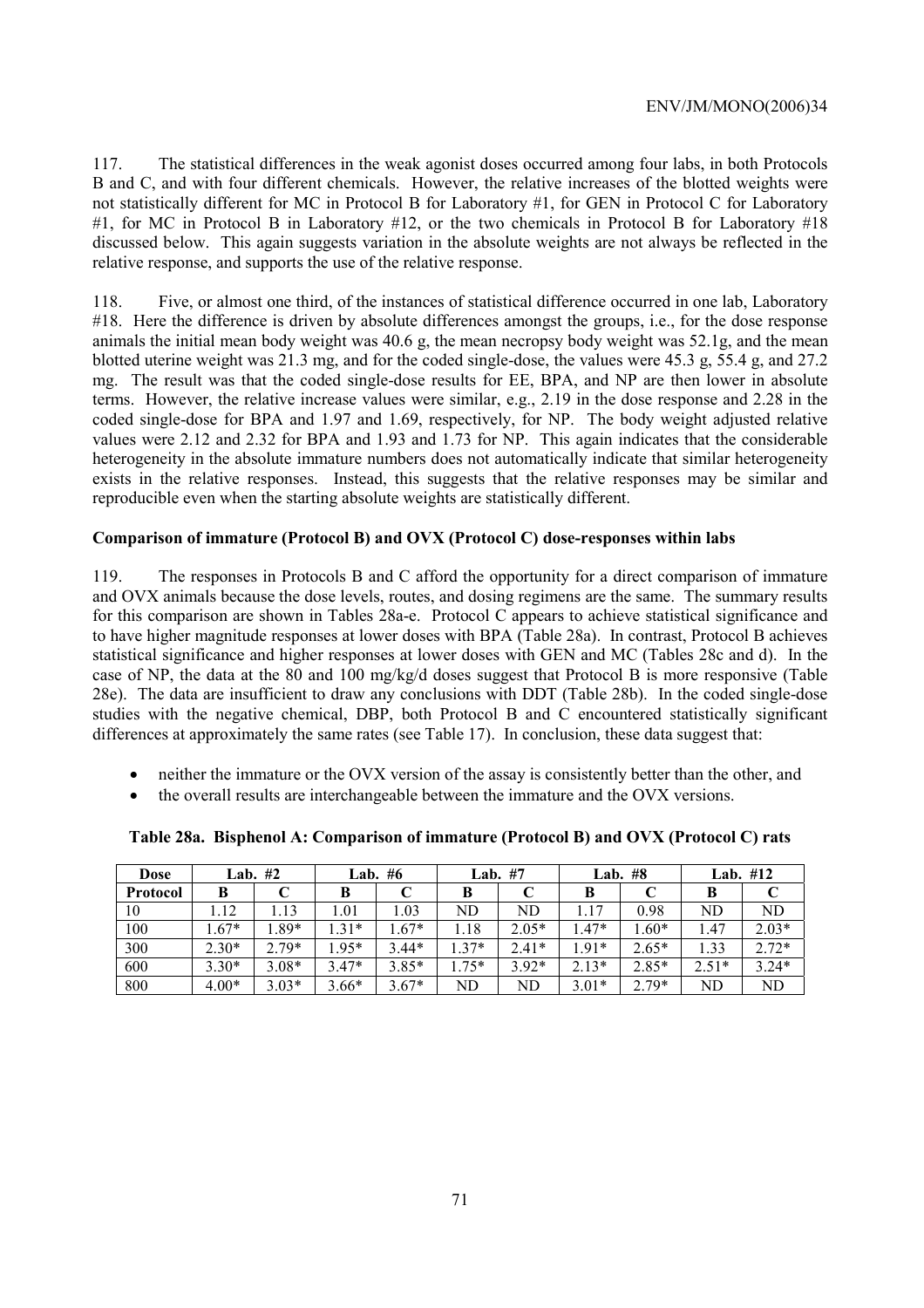| <b>Dose</b>     | Lab. $#3$ |         | Lab. $#11$ |        |         | Lab. $#12$ |
|-----------------|-----------|---------|------------|--------|---------|------------|
| <b>Protocol</b> | В         | C       | В          |        | В       |            |
|                 | 0.88      | 1.13    | 1.06       | 0.97   | ND      | ND         |
| 25              | 1.03      | 1.17    | 1.06       | 1.15   | 1.33    | 1.07       |
| 50              | 1.02      | $1.30*$ | 1.04       | 1.25   | 1.30    | 1.10       |
| 100             | 1.01      | $1.43*$ | 1.08       | 1.25   | $1.47*$ | 1.31       |
| 200             | $1.31*$   | 1.85*   | $1.36*$    | $.34*$ | ND      | ND         |

Table 28b.  $\rho$ ,  $\rho$ <sup>2</sup>-DDT: Comparison of immature (Protocol B) and OVX (Protocol C) rats.

|  |  |  | Table 28c. Genistein: Comparison of immature (Protocol B) and OVX (Protocol C) rats. |  |  |  |  |
|--|--|--|--------------------------------------------------------------------------------------|--|--|--|--|
|--|--|--|--------------------------------------------------------------------------------------|--|--|--|--|

| <b>Dose</b> | Lab. $#1$ |         |         | Lab. $#9$ | Lab. $#12$ |         |
|-------------|-----------|---------|---------|-----------|------------|---------|
| Protocol    | в         | C       | В       |           | В          |         |
|             | 1.20      | 0.90    | $1.18*$ | 0.99      | ND         | ND      |
| 15          | $1.79*$   | $1.53*$ | $1.91*$ | $1.57*$   | $1.48*$    | 1.31    |
| 35          | $2.33*$   | $1.78*$ | $2.57*$ | 1.87*     | $2.28*$    | $1.56*$ |
| 50          | $2.91*$   | 1.68*   | $3.10*$ | $2.08*$   | $2.70*$    | $1.62*$ |
| 80          | $3.30*$   | 1.89*   | $3.50*$ | 1.98*     | ND         | ND      |

| Table 28d. Methoxychlor: Comparison of immature (Protocol B) and OVX (Protocol C) rats. |  |  |  |
|-----------------------------------------------------------------------------------------|--|--|--|
|                                                                                         |  |  |  |

| Dose     |         | Lab. $#1$ |         | Lab. $#3$ |         | Lab. $#12$ |
|----------|---------|-----------|---------|-----------|---------|------------|
| Protocol | B       | C         | в       |           | В       |            |
| 20       | 1.16    | 0.95      | 1.21    | 1.08      | ND      | ND         |
| 100      | $1.36*$ | $1.28*$   | $2.21*$ | $1.72*$   | 2.86*   | $1.63*$    |
| 250      | 1.94*   | 1.85*     | 2.88*   | $1.99*$   | $3.53*$ | $1.79*$    |
| 500      | $2.47*$ | $2.32*$   | $2.98*$ | $2.42*$   | $3.34*$ | $1.95*$    |
| 800      | $2.69*$ | $2.42*$   | $3.52*$ | $2.59*$   | ND      | ND         |

**Table 28e. Nonylphenol: Comparison of immature (Protocol B) and OVX (Protocol C) rats.** 

| Dose     | <b>Lab.</b> #6 |         | <b>Lab.</b> #7 |      | Lab. $#8$ |         | Lab. #9 |          | Lab. $#12$ |         |
|----------|----------------|---------|----------------|------|-----------|---------|---------|----------|------------|---------|
| Protocol | B              | B       |                |      | B         |         | В       |          | B          |         |
|          | ND             | 1.05    | 1.21           | ND   | 0.93      | 0.97    | 0.06    | $1.00\,$ | ND         | ND      |
| 15       | 0.84           | .22     | 1.12           | 1.02 | 1.02      | 0.98    | 1.11    | 0.99     | 1.05       | 1.09    |
| 35       | 1.03           | .12     | $.27*$         | .14  | 1.15      | 1.15    | $.33*$  | 1.08     | 1.31       | 1.08    |
| 80       | .24            | $.68*$  | $.64*$         | 1.16 | $.44*$    | 1.17    | $.86*$  | 1.23     | $2.02*$    | $1.33*$ |
| 100      | ND             | $2.25*$ | $.52*$         | ND   | $1.54*$   | $4.42*$ | $2.38*$ | $1.61*$  | ND         | ND      |

 $*$ , statistically significant increase at  $p<0.05$ ND, not done

#### **Comparison of 17α-ethinyl oestradiol values from Phase-1 and Phase-2 experiments**

120. Phase-2 of the validation program was designed to assess the reproducibility of the uterotrophic bioassay by comparing three sets of EE results from:

- the dose response of Phase-1,
- the two EE doses selected as references controls in the dose response studies of Phase-2, and
- the two EE doses included in the coded single-dose series of Phase-2,

121. The reference control EE doses and the doses included in the coded single-dose series were identical for a given Protocol and were also used and found to be active in Phase-1. The data from Phase-1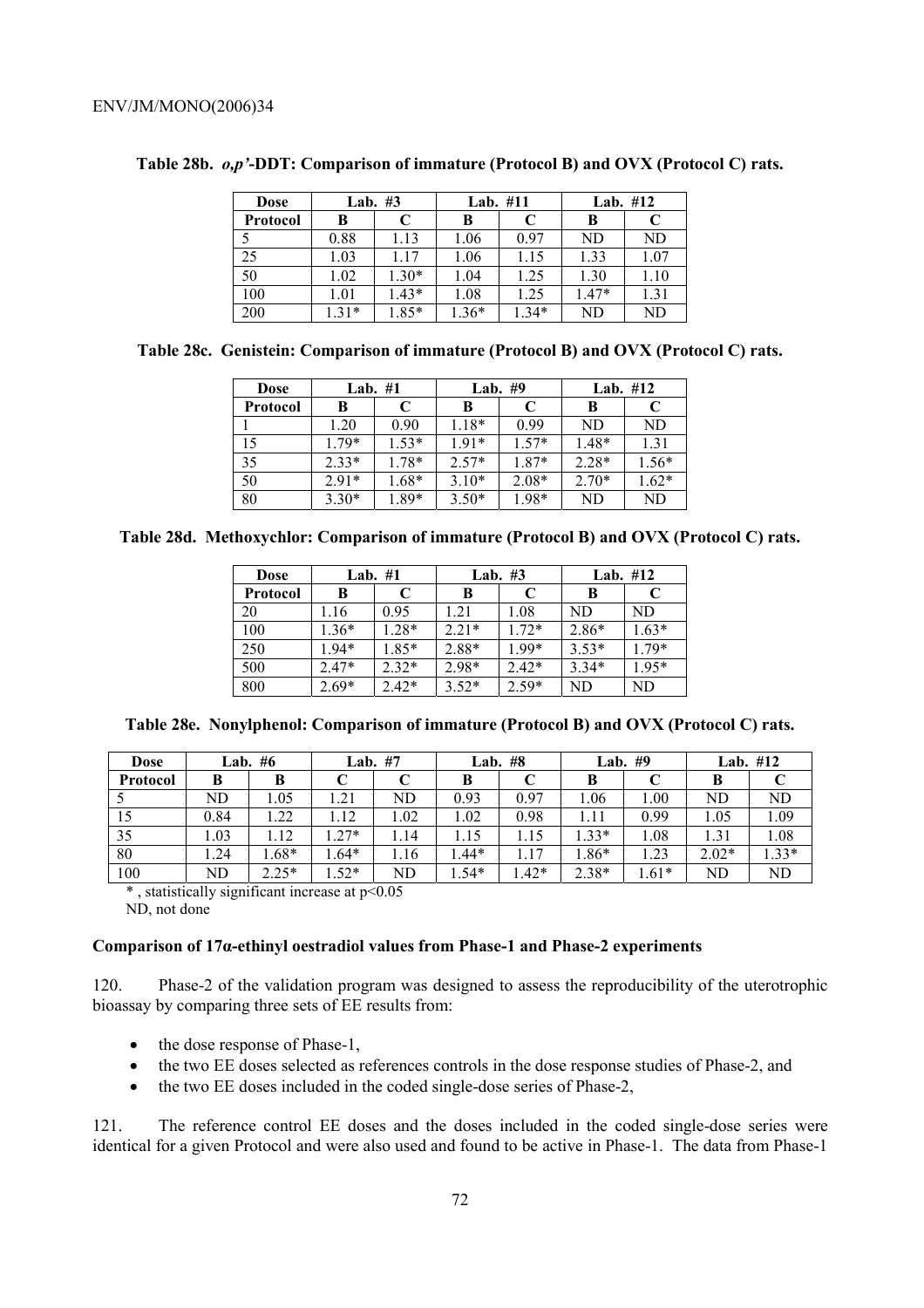have been reanalysed here to yield the ratio of the geometric means of the uterine weights (treated relative to the vehicle control) after adjusting for the body weight of the animal at necropsy with respective lower and upper 95% confidence levels in order to make comparisons with the Phase-2 analysed data. In addition, an overall mean of the ratio and its standard deviation have been calculated for each data set to further compare the reproducibility of the assay. The combined results from the Phase-1 and Phase-2 studies for Protocols A, B, C, and D are in Tables 29a-d, respectively.

122. The comparison is made using only laboratories that performed EE analyses in Phase-1 and one or both of the EE analyses in Phase-2 for the same Protocol. If direct comparisons were not available, then those data are not included (e.g., Laboratories #4, 5, 6, and 14 evaluated EE in Protocol B in Phase 2, but not Phase 1, so the Protocol B data for these labs are not included).

## Protocol A

123. The large majority of the labs produced internally consistent mean relative blotted uterus weight results with Protocol A in Phases-1 and across the dose response and coded single-dose studies in Phase-2. Consistency is defined here where the means of various experiments fall within the 95% confidence levels of the other studies.

124. There were several exceptions, which tended to occur more often at the lower 1 µg/kg/d EE dose and in accord with the lower portion of the dose response curve being more uncertain and more variable. The most obvious was Laboratory #1, which was less responsive at both the low 1 and high 3  $\mu$ g/kg/d doses of EE in Phase-2 compared both to its own results in Phase-1 and all other laboratories performing Protocol A in both Phase-1 and Phase-2. In fact, Laboratory #1 was the only lab not to achieve statistical significance in Protocol A with the  $1 \mu g/kg/d$  EE dose in two separate dose response experiments. There is no apparent explanation. Laboratory #1 used the same rat strain as most other labs (Sprague-Dawley), used the same diet as other labs (and the diet lost was similar in phytoestrogen content to other labs, used a similar vehicle, and the vehicle control weights were 30-38 mg.

125. Other possible exceptions included the following: Laboratory #4, whose relatve mean uterine increase response with 1 µg/kg/d EE in Phase-1 was 1.17, but 3.20 and 2.81 in the dose response and coded single dose studies, respectively in Phase-2 (the responses at the higher 3 µg/kg/d EE dose were, however, similar, see Table 29a); Laboratory  $#7$ , where one dose response value (3.15) was noticeably higher than Phase-1 (2.14) and another Phase-2 dose response value (2.16); Laboratory #8 where both the 1 and 3 µg/kg/d EE dose responses were noticeably higher in Phase-2 than Phase-1, and Laboratory #13 whose coded single-dose response at both the 1 and 3 µg/kg/d EE doses in Phase-2 (4.74 and 4.66, respectively) were noticeably higher than either Phase-1 (1.33 and 2.37) or the dose response in Phase-2 (1.44 and 2.55).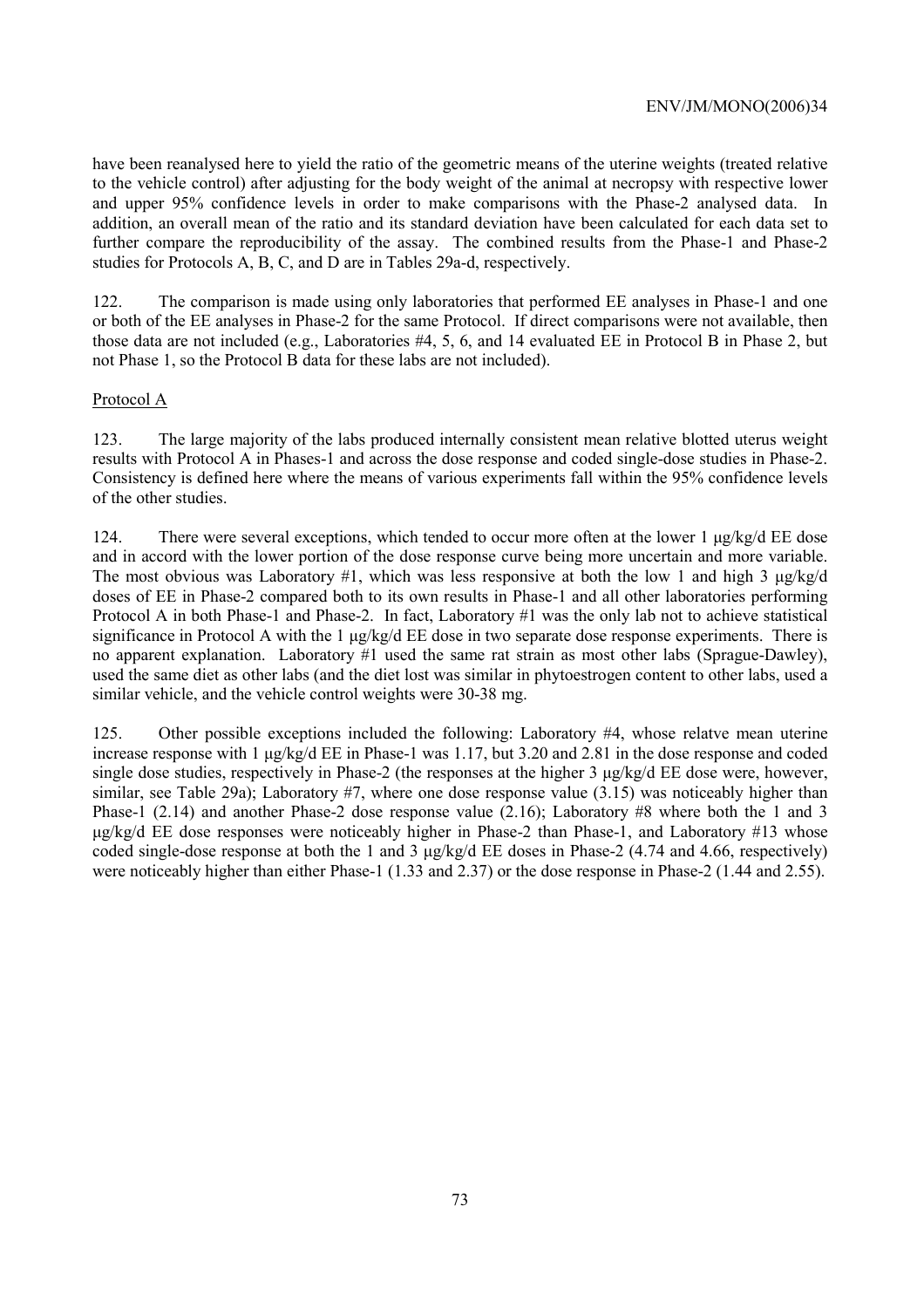| Lab.                    |                               | $1.0 \mu g/kg/day$                                          |                                                                                                         | $3.0 \mu g/kg/day$                                          |                                                               |                                  |  |
|-------------------------|-------------------------------|-------------------------------------------------------------|---------------------------------------------------------------------------------------------------------|-------------------------------------------------------------|---------------------------------------------------------------|----------------------------------|--|
|                         | Phase-1                       | Phase-2                                                     |                                                                                                         | Phase-1                                                     | Phase-2                                                       |                                  |  |
|                         |                               | DR                                                          | <b>CSD</b>                                                                                              |                                                             | DR                                                            | <b>CSD</b>                       |  |
| 1 <sup>a</sup>          |                               | 0.99                                                        |                                                                                                         |                                                             | $1.64*$                                                       |                                  |  |
|                         |                               | $(0.77-1.26)^{b}$                                           |                                                                                                         |                                                             | $(1.29 - 2.10)$                                               |                                  |  |
| $\mathbf{1}$            | $2.26*$                       | 1.10                                                        |                                                                                                         | $4.06*$                                                     | $1.50*$                                                       |                                  |  |
|                         | $(1.67 - 3.05)$               | $(0.92 - 1.32)$                                             |                                                                                                         | $\frac{(3.00 - 5.49)}{3.69*}$                               | $\frac{(1.25 - 1.79)}{4.13*}$                                 |                                  |  |
| $\overline{2}$          | $2.29*$                       | $3.17*$                                                     | $2.78*$                                                                                                 |                                                             |                                                               | $4.41*$                          |  |
|                         | $\frac{(1.77 - 2.97)}{1.85*}$ | $\frac{(2.52 - 3.99)}{2.25^*}$                              | $\frac{(2.19 - 3.53)}{1.52^*}$                                                                          | $\frac{(2.85 - 4.77)}{3.43*}$                               | $\frac{(3.27 - 5.22)}{2.55*}$                                 | $\frac{(3.47 - 5.60)}{2.79^{*}}$ |  |
| $\mathbf{3}$            |                               |                                                             |                                                                                                         |                                                             |                                                               |                                  |  |
|                         | $(1.51 - 2.28)$               | $\frac{(1.77 - 2.86)}{1.53*}$                               | $(1.24 - 1.88)$                                                                                         | $(2.79 - 4.21)$                                             | $\frac{(2.00 - 3.25)}{2.80*}$                                 | $(2.27 - 3.44)$                  |  |
| $\overline{\mathbf{3}}$ |                               |                                                             |                                                                                                         |                                                             |                                                               |                                  |  |
|                         |                               | $\frac{(1.20 - 1.96)}{3.20^*}$                              |                                                                                                         |                                                             | $(2.20 - 3.58)$                                               |                                  |  |
| $\overline{\mathbf{4}}$ | $1.17*$                       |                                                             | $2.81*$                                                                                                 | $4.00*$                                                     | $4.04*$                                                       | $3.70*$                          |  |
|                         | $(1.01 - 1.39)$               | $\frac{(2.36 - 4.35)}{1.40*}$                               |                                                                                                         | $(2.18 - 3.61)$ $(3.36 - 4.75)$                             | $\frac{(2.97 - 5.48)}{1.91*}$                                 | $(2.88 - 4.76)$                  |  |
| 5                       | $1.40*$                       |                                                             | $1.36*$                                                                                                 | $2.83*$                                                     |                                                               | $1.80*$                          |  |
|                         | $\frac{(1.04 - 1.89)}{2.14*}$ | $\frac{(1.04 - 1.90)}{2.16*}$                               | $(1.07 - 1.74)$                                                                                         | $(1.98 - 4.05)$                                             | $(1.41 - 2.59)$                                               | $(1.40 - 2.31)$                  |  |
| $\overline{7}$          |                               |                                                             |                                                                                                         |                                                             |                                                               |                                  |  |
|                         | $(1.72 - 2.67)$               | $\frac{(1.73 - 2.69)}{3.15*}$                               |                                                                                                         |                                                             |                                                               |                                  |  |
| $\overline{7}$          |                               |                                                             |                                                                                                         |                                                             |                                                               |                                  |  |
|                         |                               | $\frac{(2.57 - 3.85)}{3.09*}$                               |                                                                                                         |                                                             |                                                               |                                  |  |
| 8                       | $1.93*$                       |                                                             | $3.31*$                                                                                                 | $3.15*$                                                     | $4.69*$                                                       | $5.02*$                          |  |
|                         |                               | $\frac{(1.31 - 2.85)}{1.55*}$ $\frac{(2.55 - 3.73)}{2.19*}$ | $(2.73 - 4.00)$                                                                                         | $\frac{(2.14 - 4.65)}{3.01*}$ $\frac{(3.88 - 5.66)}{5.19*}$ |                                                               | $(4.15 - 6.08)$                  |  |
| 9                       |                               |                                                             |                                                                                                         |                                                             |                                                               |                                  |  |
|                         |                               | $\frac{(1.28 - 1.96)}{2.60*}$ $\frac{(1.72 - 2.79)}{3.04*}$ |                                                                                                         | $\frac{(2.44 - 3.72)}{3.88*}$ $\frac{(4.10 - 6.58)}{4.52*}$ |                                                               |                                  |  |
| 11                      |                               |                                                             | $2.88*$                                                                                                 |                                                             |                                                               | $4.29*$                          |  |
|                         |                               | $\frac{(2.25 - 3.01)}{1.98*}$ $\frac{(2.42 - 3.83)}{2.85*}$ | $\frac{(2.26-3.68)}{2.98*}$                                                                             |                                                             | $\frac{(3.35 - 4.49)}{3.42^*}$ $\frac{(3.54 - 5.78)}{4.68^*}$ | $(3.36 - 5.48)$                  |  |
| 12                      |                               |                                                             |                                                                                                         |                                                             |                                                               |                                  |  |
|                         |                               | $\frac{(1.27 - 3.10)}{1.33*}$ $\frac{(2.21 - 3.67)}{1.44*}$ | $\frac{(1.47 - 6.03)}{4.74*}$                                                                           | $\frac{(2.19 - 5.33)}{2.37*}$ $\frac{(3.63 - 6.02)}{2.55*}$ |                                                               |                                  |  |
| 13                      |                               |                                                             |                                                                                                         |                                                             |                                                               | $4.66*$                          |  |
|                         | $(1.13 - 1.58)$               | $\frac{(1.06-1.95)}{3.11*}$                                 | $(3.88 - 5.80)$                                                                                         | $(2.02 - 2.79)$                                             | $(2.06 - 3.17)$                                               | $(3.83 - 5.66)$                  |  |
| 14                      | $2.99*$                       |                                                             | $2.44*$                                                                                                 | $3.96*$                                                     | $4.69*$                                                       | $4.20*$                          |  |
|                         |                               | $(2.31 - 3.85)$ $(2.44 - 3.98)$                             | $(1.61 - 3.70)$                                                                                         |                                                             | $(3.09 - 5.07)$ $(3.74 - 5.89)$                               | $(2.73 - 6.47)$                  |  |
| mean                    |                               |                                                             |                                                                                                         |                                                             |                                                               |                                  |  |
| $\pm$ s.d.              | $1.97 \pm 0.53$               | $2.31 \pm 0.83$                                             | $2.79 \pm 0.94$                                                                                         | $3.44 \pm 0.55$                                             | $3.45 \pm 1.32$                                               | $3.95 \pm 1.04$                  |  |
|                         |                               |                                                             | <sup>a</sup> Two listings of the same laboratory are used when the laboratory conducted two separate EE |                                                             |                                                               |                                  |  |

**Table 29a. Protocol A: Comparison of the EE Phase-1 and Phase-2 blotted weight responses** 

control studies in the Phase-2 dose-response protocol.

b Mean ratio of blotted uterine weights to vehicle control weights, and with body weights at necropsy as a covariable (95% confidence interval).

DR – dose response; CSD – coded single-dose;  $*$ , statistically significant at  $p<0.05$ . Mean  $\pm$  s.d. of the ratios.

#### Protocol B

126. Again, the large majority of the labs produced internally consistent results with Protocol B in Phases-1 and across the dose response and coded single-dose studies in Phase-2. The exceptions were confined to the lower 0.3 µg/kg/d EE dose, which is again consistent with the lower portion of the dose response curve being more uncertain and more variable. Laboratory #9 observed a more marked increase at the lower 0.3 µg/kg/d dose in Phase-2 (4.22) than in Phase-1 1.73). The observations in labs 15 and 18 showed a strikingly similar pattern (see Table 29b). Laboratory #17, however, had somewhat lower responses at both doses in Phase-2. Otherwise, the similarity between Phase-1 and Phase-2 results in the other labs was remarkably good.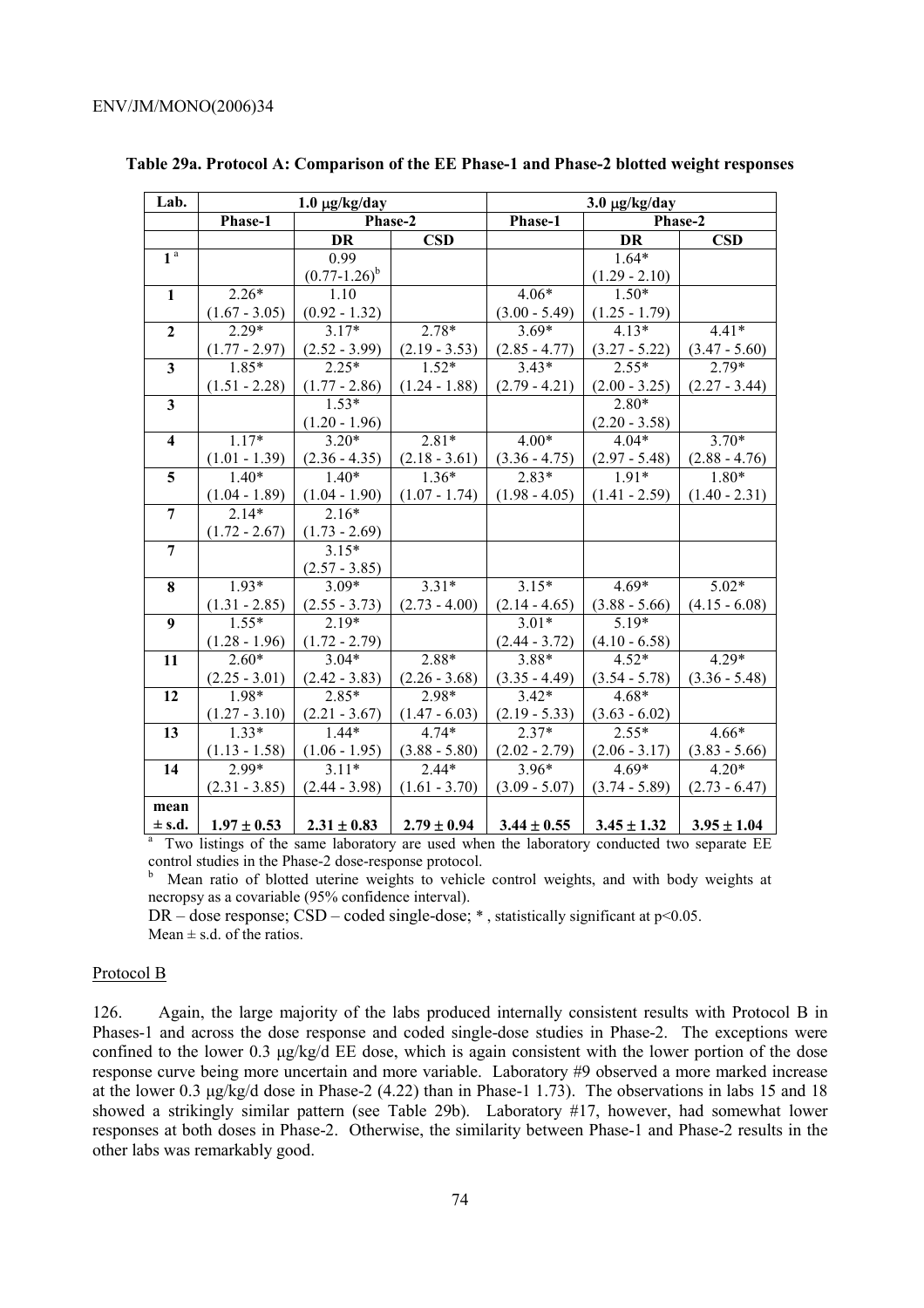| Lab.                    |                               | $0.3 \mu g/kg/day$             |                               | $1.0 \mu g/kg/day$                                      |                               |                 |  |  |
|-------------------------|-------------------------------|--------------------------------|-------------------------------|---------------------------------------------------------|-------------------------------|-----------------|--|--|
|                         | Phase-1                       | Phase-2                        |                               | Phase-1                                                 |                               | Phase-2         |  |  |
|                         |                               | <b>DR</b>                      | $\mathbf{CSD}$                |                                                         | DR                            | <b>CSD</b>      |  |  |
| $1^a$                   | $2.44*$                       | $2.17*$                        |                               | $4.07*$                                                 | $4.19*$                       |                 |  |  |
|                         | $(1.96 - 3.05)$               | $(1.80-2.62)^{b}$              |                               | $(3.25 - 5.09)$                                         | $(3.47 - 5.05)$               |                 |  |  |
| $\mathbf{1}$            |                               | $2.49*$                        |                               |                                                         | $4.07*$                       |                 |  |  |
|                         |                               | $(2.12 - 2.93)$                |                               |                                                         | $(3.46 - 4.80)$               |                 |  |  |
| $\overline{2}$          | $2.91*$                       | $2.11*$                        | $2.25*$                       | $4.82*$                                                 | $4.44*$                       | $4.42*$         |  |  |
|                         | $(2.40 - 3.53)$               | $(1.70 - 2.62)$                | $(1.80 - 2.82)$               | $(3.98 - 5.85)$                                         | $(3.60 - 5.48)$               | $(3.52 - 5.54)$ |  |  |
| $\mathbf{3}$            | $2.49*$                       | $2.00*$                        | $2.42*$                       | $4.24*$                                                 | $3.82*$                       | $4.63*$         |  |  |
|                         | $(2.08 - 2.97)$               | $\frac{(1.68 - 2.38)}{2.31*}$  | $(1.96 - 3.00)$               | $(3.54 - 5.07)$                                         | $(3.17 - 4.60)$               | $(3.74 - 5.73)$ |  |  |
| $\overline{\mathbf{3}}$ |                               |                                |                               |                                                         | $3.79*$                       |                 |  |  |
|                         |                               | $\frac{(1.89 - 2.81)}{1.73*}$  |                               |                                                         | $(3.11 - 4.63)$               |                 |  |  |
| $\overline{7}$          | $1.95*$                       |                                |                               | $4.89*$                                                 | $4.06*$                       |                 |  |  |
|                         | $(1.54 - 2.47)$               | $(1.48 - 2.01)$                |                               | $(3.86 - 6.20)$                                         | $\frac{(3.49 - 4.72)}{4.16*}$ |                 |  |  |
| $\overline{7}$          |                               | $179*$                         |                               |                                                         |                               |                 |  |  |
|                         |                               | $\frac{(1.52 - 2.10)}{2.65*}$  |                               |                                                         | $\frac{(3.53 - 4.90)}{4.96*}$ |                 |  |  |
| 8                       | $2.25*$                       |                                | $2.99*$                       | $4.13*$                                                 |                               | $4.76*$         |  |  |
|                         | $\frac{(1.86 - 2.71)}{1.73*}$ | $\frac{(2.37 - 2.97)}{4.22^*}$ | $(2.40 - 3.72)$               | $\frac{(3.43 - 4.99)}{4.18*}$                           | $\frac{(4.43 - 5.55)}{4.26*}$ | $(3.81 - 5.95)$ |  |  |
| 9                       |                               |                                |                               |                                                         |                               |                 |  |  |
|                         | $(1.38 - 2.17)$               | $(3.63 - 4.91)$                |                               | $(3.33 - 5.25)$                                         | $\frac{(3.64 - 4.98)}{4.58*}$ |                 |  |  |
| 11                      | $2.74*$                       | $3.50*$                        | $3.24*$                       | $4.53*$                                                 |                               | $4.26*$         |  |  |
|                         | $(2.22 - 3.37)$               | $(2.83 - 4.34)$                | $(2.48 - 4.24)$               | $(3.66 - 5.61)$                                         | $(3.70 - 5.69)$               | $(3.17 - 5.71)$ |  |  |
| 12                      | $1.83*$                       | $1.68*$                        | 1.32                          | $3.07*$                                                 | $3.64*$                       |                 |  |  |
|                         | $(1.30 - 2.58)$               | $(1.11 - 2.53)$                | $(0.91 - 1.90)$               | $(2.18 - 4.32)$                                         | $(2.43 - 5.45)$               |                 |  |  |
| 15                      | $2.41*$                       | $4.45*$                        |                               | $4.75*$                                                 | $4.95*$                       |                 |  |  |
|                         | $(1.84 - 3.15)$               | $(3.46 - 5.71)$                |                               | $\frac{(3.64 - 6.19)}{4.55*}$                           | $(3.66 - 6.69)$               |                 |  |  |
| 17                      | $2.99*$                       |                                | $1.83*$                       |                                                         |                               | $3.50*$         |  |  |
|                         | $(2.39 - 3.73)$               |                                | $\frac{(1.29 - 2.61)}{3.51*}$ | $(3.63 - 5.72)$                                         |                               | $(2.45 - 5.00)$ |  |  |
| 18                      | $2.11*$                       | $3.81*$                        |                               | $5.99*$                                                 | $5.62*$                       | $5.12*$         |  |  |
|                         | $(1.58 - 2.8)$                | $(3.28 - 4.50)$                | $(2.86 - 4.32)$               | $(4.47 - 8.04)$                                         | $(4.89 - 6.49)$               | $(4.18 - 6.29)$ |  |  |
| mean                    |                               |                                |                               |                                                         |                               |                 |  |  |
| $\pm$ s.d.              | $2.35 + 0.42$                 | $1.2.69 + 0.97$                |                               | $2.51 + 0.79$ $4.47 + 0.71$ $4.35 + 0.56$ $4.45 + 0.55$ |                               |                 |  |  |

**Table 29b. Protocol B: Comparison of the EE Phase-1 and Phase-2 blotted weight responses** 

 $\frac{\pm \text{s.d.}}{\pm \text{v.}}$  2.35  $\pm$  0.42  $\pm$  2.69  $\pm$  0.97  $\pm$  2.51  $\pm$  0.79  $\pm$  4.47  $\pm$  0.71  $\pm$  4.35  $\pm$  0.56  $\pm$  4.45  $\pm$  0.55 studies in the Phase-2 dose-response protocol.

<sup>b</sup> Mean ratio of blotted uterine weights to vehicle control weights, and with body weights at necropsy as a covariable (95% confidence interval).

DR – dose response; CSD – coded single-dose; \*, statistically significant at  $p$  <0.05. Mean  $\pm$  s.d. of the ratios.

#### Protocol C

127. For 6 of the 7 laboratories, the results were internally consistent results with Protocol C between Phases-1 and across the dose response and coded single-dose studies in Phase-2. The exception was Laboratory #19, which had failed to reach statistical significance at the 0.3 µg/kg/d EE dose and only attained marginal significance at the 1 µg/kg/d EE dose in Phase-1. In Phase-2, Laboratory #19 achieved significance at the lower dose, but not at the higher dose, where the increase (1.97) was not dissimilar to that of the high dose in Phase-1 (1.35) (see Table 29c). This leads to the speculation of whether the doses were possibly reversed.

128. Consistent with observations made during Phase-1 (10)(11) there was a reduction in body weight in the high dose EE group relative to controls across laboratories and in both the dose response and the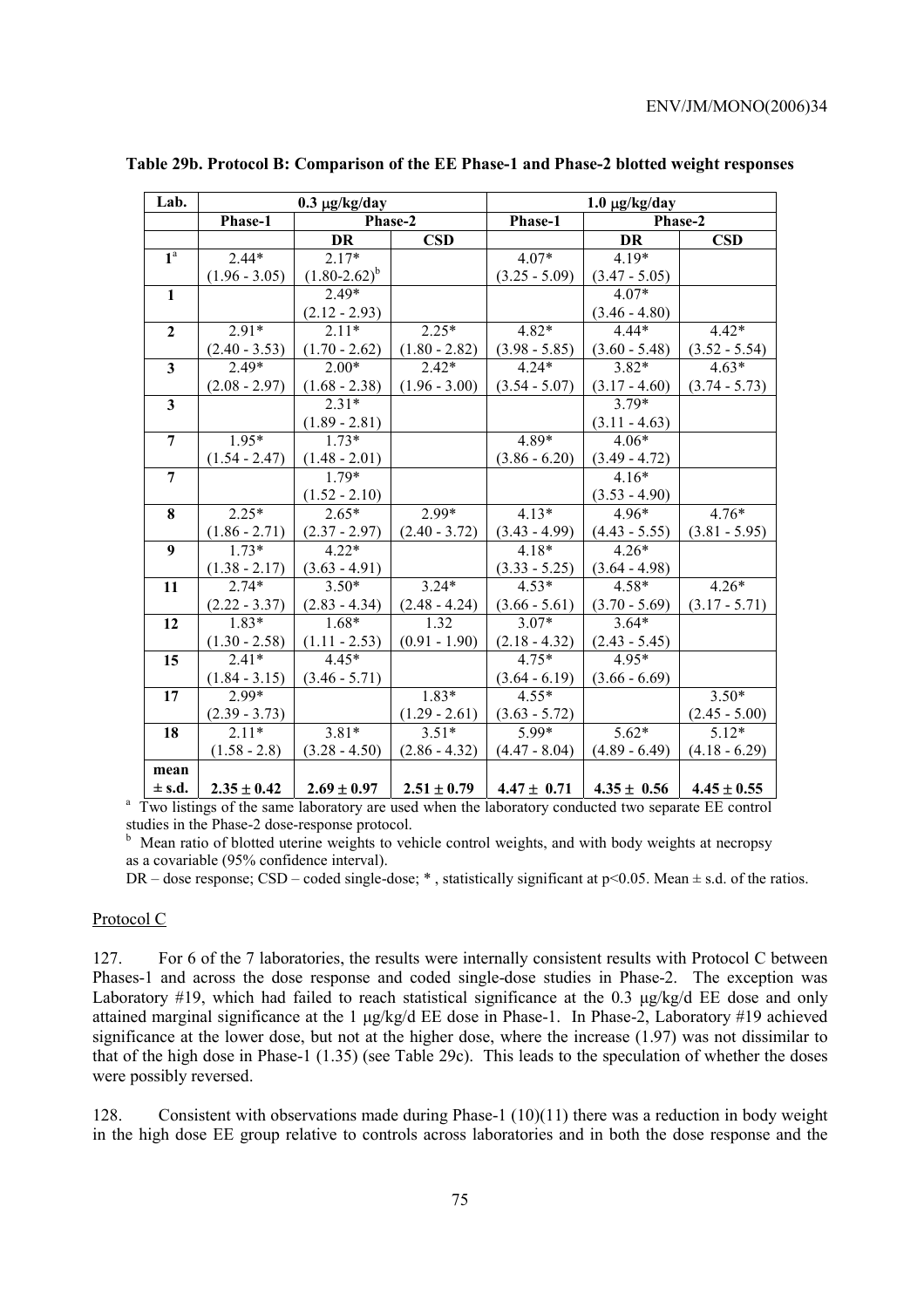coded single-dose studies in the OVX animals in Protocol C. These consistent body weight reductions were not seen with the immature animals in Protocols A or B.

| Lab.                    |                 | $0.3 \mu g/kg/day$ |                 | $1.0 \mu g/kg/day$ |                 |                 |  |
|-------------------------|-----------------|--------------------|-----------------|--------------------|-----------------|-----------------|--|
|                         | Phase-1         |                    | Phase-2         | Phase-1            |                 | Phase-2         |  |
|                         |                 | DR                 | <b>CSD</b>      |                    | DR              | <b>CSD</b>      |  |
| 1 <sup>a</sup>          | $1.94*$         | $1.98*$            |                 | $3.24*$            | $3.13*$         |                 |  |
|                         | $(1.64 - 2.28)$ | $(1.70-2.30)^{b}$  |                 | $(2.75 - 3.82)$    | $(2.66 - 3.67)$ |                 |  |
| $\mathbf{1}$            |                 | $2.14*$            |                 |                    | $3.77*$         |                 |  |
|                         |                 | $(1.88 - 2.43)$    |                 |                    | $(3.27 - 4.35)$ |                 |  |
| $\mathbf{2}$            | 1.84*           | $2.41*$            | $2.45*$         | $2.93*$            | $3.19*$         | $3.68*$         |  |
|                         | $(1.52 - 2.22)$ | $(2.06 - 2.81)$    | $(1.87 - 3.19)$ | $(2.47 - 3.48)$    | $(2.69 - 3.78)$ | $(2.77 - 4.88)$ |  |
| $\overline{\mathbf{3}}$ | $1.86*$         | $2.43*$            | $2.35*$         | $2.83*$            | $3.57*$         | $3.54*$         |  |
|                         | $(1.45 - 2.38)$ | $(2.14 - 2.77)$    | $(1.84 - 3.02)$ | $(2.18 - 3.68)$    | $(3.06 - 4.18)$ | $(2.74 - 4.57)$ |  |
| 3                       |                 | $2.96*$            |                 |                    | $3.61*$         |                 |  |
|                         |                 | $(2.36 - 3.71)$    |                 |                    | $(2.84 - 4.59)$ |                 |  |
| 7                       | $1.80*$         | $1.78*$            |                 | $2.56*$            | $3.29*$         |                 |  |
|                         | $(1.49 - 2.18)$ | $(1.47 - 2.16)$    |                 | $(2.11 - 3.11)$    | $(2.69 - 4.01)$ |                 |  |
| 7                       |                 | $2.71*$            |                 |                    | $4.32*$         |                 |  |
|                         |                 | $(2.27 - 3.24)$    |                 |                    | $(3.55 - 5.25)$ |                 |  |
| 8                       | $2.69*$         | $2.16*$            | $2.72*$         | $3.68*$            | $2.70*$         | $3.31*$         |  |
|                         | $(2.28 - 3.17)$ | $(1.91 - 2.43)$    | $(2.03 - 3.63)$ | $(3.12 - 4.34)$    | $(2.39 - 3.05)$ | $(2.47 - 4.42)$ |  |
| 11                      | $2.40*$         | $3.04*$            | $2.92*$         | $3.69*$            | $3.97*$         | $3.92*$         |  |
|                         | $(1.99 - 2.89)$ | $(2.63 - 3.51)$    | $(2.47 - 3.46)$ | $(3.05 - 4.46)$    | $(3.36 - 4.69)$ | $(3.28 - 4.68)$ |  |
| 19                      | 1.04            |                    | $1.97*$         | $1.36*$            |                 | 0.96            |  |
|                         | $(0.81 - 1.32)$ |                    | $(1.62 - 2.40)$ | $(1.07 - 1.73)$    |                 | $(0.79 - 1.16)$ |  |
| mean                    |                 |                    |                 |                    |                 |                 |  |
| $\pm$ s.d.              | $1.93 \pm 0.52$ | $2.40 \pm 0.43$    | $2.48 \pm 0.36$ | $2.91 \pm 0.81$    | $3.51 \pm 0.49$ | $3.08 \pm 1.21$ |  |

**Table 29c. Protocol C: Comparison of the EE Phase-1 and Phase-2 blotted weight responses** 

studies in the Phase-2 dose-response protocol.

b Mean ratio of blotted uterine weights to vehicle control weights, and with body weights at necropsy as a covariable (95% confidence interval).

DR – dose response; CSD – coded single-dose; \*, statistically significant at  $p$  <0.05. Mean  $\pm$  s.d. of the ratios.

### Protocol D

129. The results were internally consistent with Protocol D between Phases-1 and across the dose response and coded single-dose studies in Phase-2 (Table 29d). The possible exception was Laboratory #11, where both the low 0.3 µg/kg/d EE and the high 1 µg/kg/d EE doses were noticeably more responsive in both the dose response (5.16 and 5.85, respectively) and coded single-dose studies (4.82 and 5.47, respectively) of Phase-2, than in Phase-1 (2.52 and 4.23, respectively) (see Table 29d).

130. A reduction in body weight in the high dose EE group relative to controls was observed with the OVX animals in both the dose response and the coded single-dose studies with Protocol D. As with Phase-1, these reductions occurred to a greater extent with the increased number of doses in Protocol D versus C.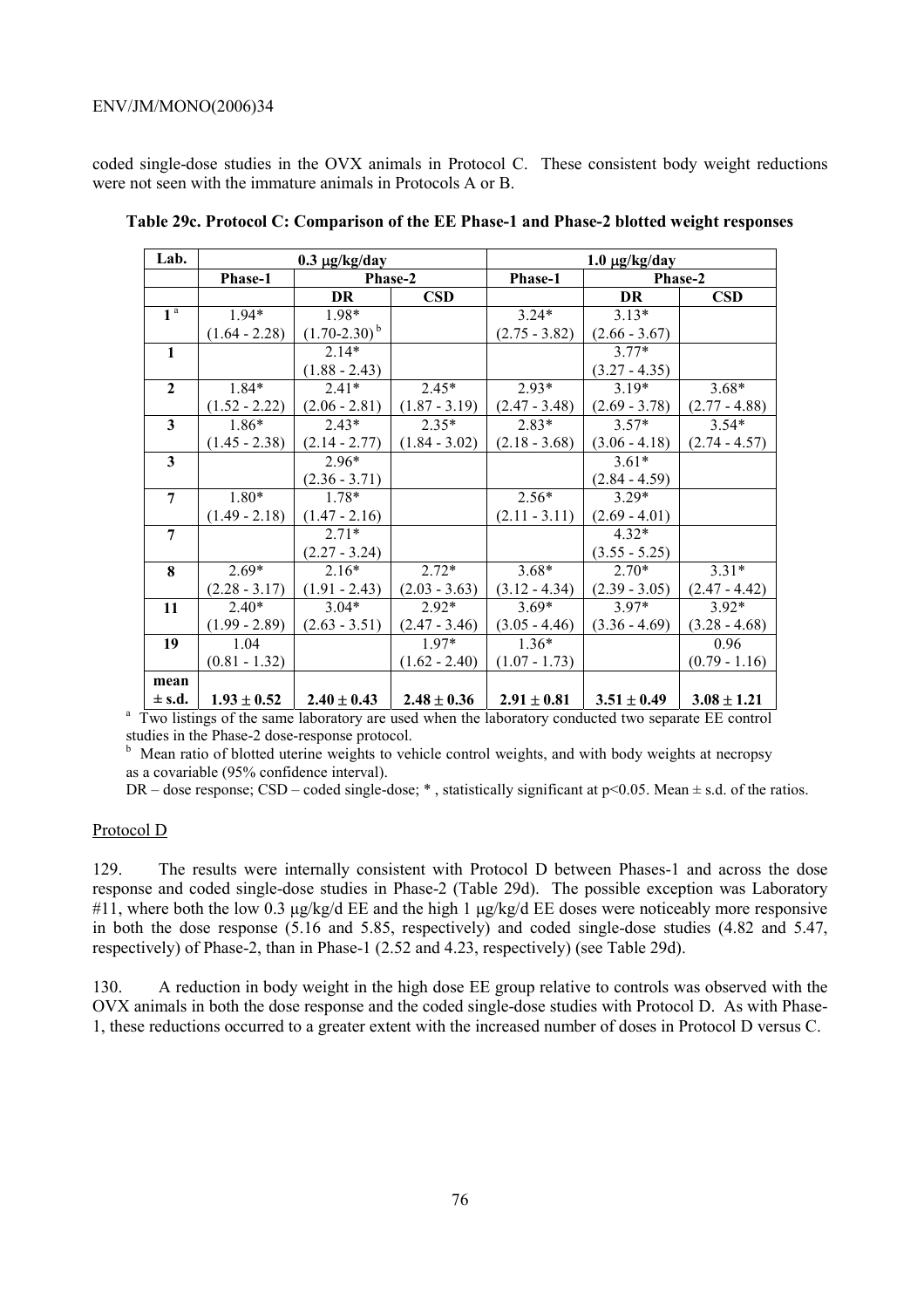| Lab.           |                 | $0.3 \mu g/kg/day$ |                 |                 | $1.0 \mu g/kg/day$ |                 |  |  |  |
|----------------|-----------------|--------------------|-----------------|-----------------|--------------------|-----------------|--|--|--|
|                | Phase-1         |                    | Phase-2         | Phase-1         |                    | Phase-2         |  |  |  |
|                |                 | DR                 | <b>CSD</b>      |                 | DR                 | <b>CSD</b>      |  |  |  |
| 1 <sup>a</sup> | $2.37*$         | $2.93*$            |                 | $4.00*$         | $4.40*$            |                 |  |  |  |
|                | $(1.85 - 3.04)$ | $(2.38-3.60)^{b}$  |                 | $(3.05 - 5.26)$ | $(3.45 - 5.61)$    |                 |  |  |  |
| 1              |                 | $2.75*$            |                 |                 | $4.11*$            |                 |  |  |  |
|                |                 | $(2.30 - 3.30)$    |                 |                 | $(3.36 - 5.04)$    |                 |  |  |  |
| 3              | $2.49*$         | $2.77*$            | $3.05*$         | $3.09*$         | $3.67*$            | $4.41*$         |  |  |  |
|                | $(1.94 - 3.21)$ | $(2.44 - 3.14)$    | $(2.40 - 3.88)$ | $(2.28 - 4.19)$ | $(3.13 - 4.29)$    | $(3.32 - 5.87)$ |  |  |  |
| 3              |                 | $2.85*$            |                 |                 | $4.04*$            |                 |  |  |  |
|                |                 | $(2.50 - 3.26)$    |                 |                 | $(3.49 - 4.69)$    |                 |  |  |  |
| 7              | $2.58*$         | $2.45*$            |                 | $3.65*$         | $4.50*$            |                 |  |  |  |
|                | $(1.98 - 3.17)$ | $(1.97 - 3.05)$    |                 | $(2.75 - 4.85)$ | $(3.53 - 5.73)$    |                 |  |  |  |
| 7              |                 | $3.28*$            |                 |                 | $5.67*$            |                 |  |  |  |
|                |                 | $(2.48 - 4.35)$    |                 |                 | $(4.15 - 7.74)$    |                 |  |  |  |
| 11             | $2.52*$         | $5.16*$            | $4.82*$         | $4.23*$         | $5.85*$            | $5.47*$         |  |  |  |
|                | $(2.11 - 3.01)$ | $(3.65 - 7.28)$    | $(3.61 - 6.42)$ | $(3.46 - 5.17)$ | $(4.26 - 8.05)$    | $(4.14 - 7.21)$ |  |  |  |
| mean           |                 |                    |                 |                 |                    |                 |  |  |  |
| $\pm$ s.d.     | $2.49 \pm 0.09$ | $3.17 \pm 0.91$    | $3.94 \pm 1.25$ | $3.74 \pm 0.50$ | $4.61 \pm 0.83$    | $4.94 \pm 0.75$ |  |  |  |

**Table 29d. Protocol D: Comparison of the EE Phase-1 and Phase-2 blotted weight responses** 

<sup>a</sup> Two listings of the same laboratory are used when the laboratory conducted two separate EE control studies in the Phase-2 dose-response protocol.

<sup>b</sup> Mean ratio of blotted uterine weights to vehicle control weights, and with body weights at necropsy as a covariable (95% confidence interval).

DR – dose response; CSD – coded single-dose; \* , statistically significant at  $p \le 0.05$ . Mean  $\pm$  s.d. of the ratios.

131. The responses to EE in Protocols B and C afford another opportunity for a direct comparison of immature and OVX animals, again, because the dose levels, routes, and dosing regimens are the same. The means from Table 28b and 28c have been combined in Table 29. The results suggest that the immature and OVX animals provide similar responses in the lower regions of the dose response curve, but that the immature animals may be more responses in the higher regions of the dose response curve. As most weak agonists may better reflect the lower region of the EE dose response curve, these data reinforce the previous conclusions that:

- neither the immature or the OVX version of the assay is consistently better than the other with weak oestrogen agonists, and
- the overall results should be interchangeable between the immature and the OVX versions.

## **Table 30. Comparison of EE responses of immature (Protocol B) and OVX (Protocol C) rats**

| Protocol |                 | $0.3 \mu$ g/kg/day |                 | $1.0 \mu g/kg/day$ |                 |                 |  |
|----------|-----------------|--------------------|-----------------|--------------------|-----------------|-----------------|--|
|          | <b>Phase-1</b>  | Phase-2            |                 | <b>Phase-1</b>     | Phase-2         |                 |  |
|          |                 | DR                 | <b>CSD</b>      |                    | DR              | CSD             |  |
| B        | $2.35 \pm 0.42$ | $2.69 \pm 0.97$    | $2.51 \pm 0.79$ | $4.47 \pm 0.71$    | $4.35 \pm 0.56$ | $4.45 \pm 0.55$ |  |
|          | $1.93 \pm 0.52$ | $2.40 \pm 0.43$    | $2.48 \pm 0.36$ | $2.91 \pm 0.81$    | $3.51 \pm 0.49$ | $3.08 \pm 1.21$ |  |

 $DR - dose$  response;  $CSD - coded$  single-dose.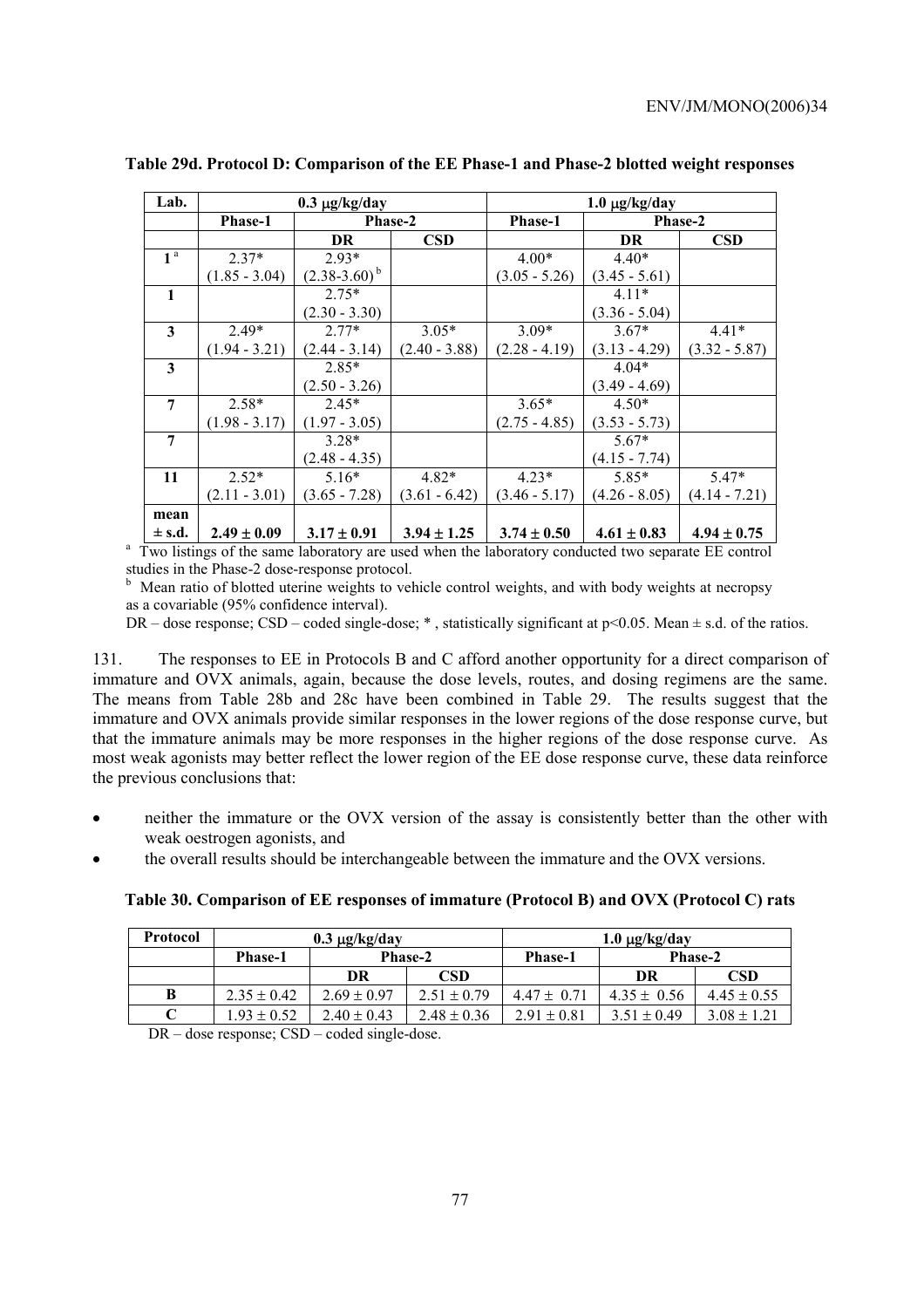## **Sources of variability**

132. The uterotrophic bioassay has several potential sources of variability. Some sources are common between the immature and the OVX animals and some are unique to one or the other. A partial listing of sources to consider are:

- Dietary phytoestrogen content. Increased levels of phytoestrogens may at sufficient levels begin increase the baseline mean uterine weight, leading to a gradual loss in dynamic range with increasing phytoestrogen levels. As immature rats can consume approximately twice as much food per kg of body weight as young adults, this will effective double the phytoestrogen intake for immature animals consuming the same diet. The diet may then be a source of variation across laboratories, and this is addressed in a later section.
- Dosing errors and losses. The smaller physical size of the immature animals presents a greater challenge for oral gavage and a reduced area for subcutaneous injection.
- The dissection and tissue preparation of the uterus. The skill of individual technicians is paramount, and the immature uterus is about one-third the weight of the young adult size after OVX and thus may encounter increased. variability within the same laboratory and vary across laboratories.
- Tissue desiccation. The small, moist uterine tissue may encounters weight loss via desiccation and require precautionary procedures (e.g., weighing chambers with moistened paper).
- Incorrect animal age could include immature animals in the early stages of puberty, increasing the variability of the uterine weights (25)(26). This could reduce the sensitivity of the bioassay.
- Incomplete OVX will leave ovarian tissue that can produce endogenous oestrogen and retard the regression of the uterine weight. The presence of such tissue can be discovered by gross pathology and histopathology.

133. These factors would be expected to increase the coefficient and generate an association between the coefficient of variation and the laboratory for a protocol. The initial investigation of differences in the coefficient of variation and the influence of phytoestrogens in the diet is presented in following sections.

## Comparison of vehicle control uterine weights

134. While the relative increase in uterine weight was reproducible across laboratories, the absolute wet and blotted immature and OVX uterine weights varied. This section examines this variability for both the immature and the OVX animals as well as the minimum time of regression had been increased from 10 to 14 days between Phase-1 and Phase-2, these data were also reviewed.

135. The immature vehicle control blotted uterine weights are plotted against their respective body weights in Figure 3. Four observations can be made. First, there is a substantial range in body weights from about 35 grams to nearly 70 grams. Second, there is a gradual trend for uterine weights to increase modestly with body weights. Third at any given body weight there is an approximate 10-15 milligram range in the mean blotted uterine weight. Fourth, there are six means that are greater than 40 milligrams, and at least five of these appear to lie outside the range observed in the other data.

136. The same plot of blotted vehicle control weights versus body weight is done for the OVX animals in Figure 4. The body weight range is 220-300 grams and a range in uterine weights exists at a given body weight. However, any trend for uterine weights to increase with body weights is reduced in comparison with the immature animals.

137. These data are expressed for each laboratory as mean of the vehicle control blotted uterine weight relative to the body weight in Table 31. The immature animals are relatively variable with the ratio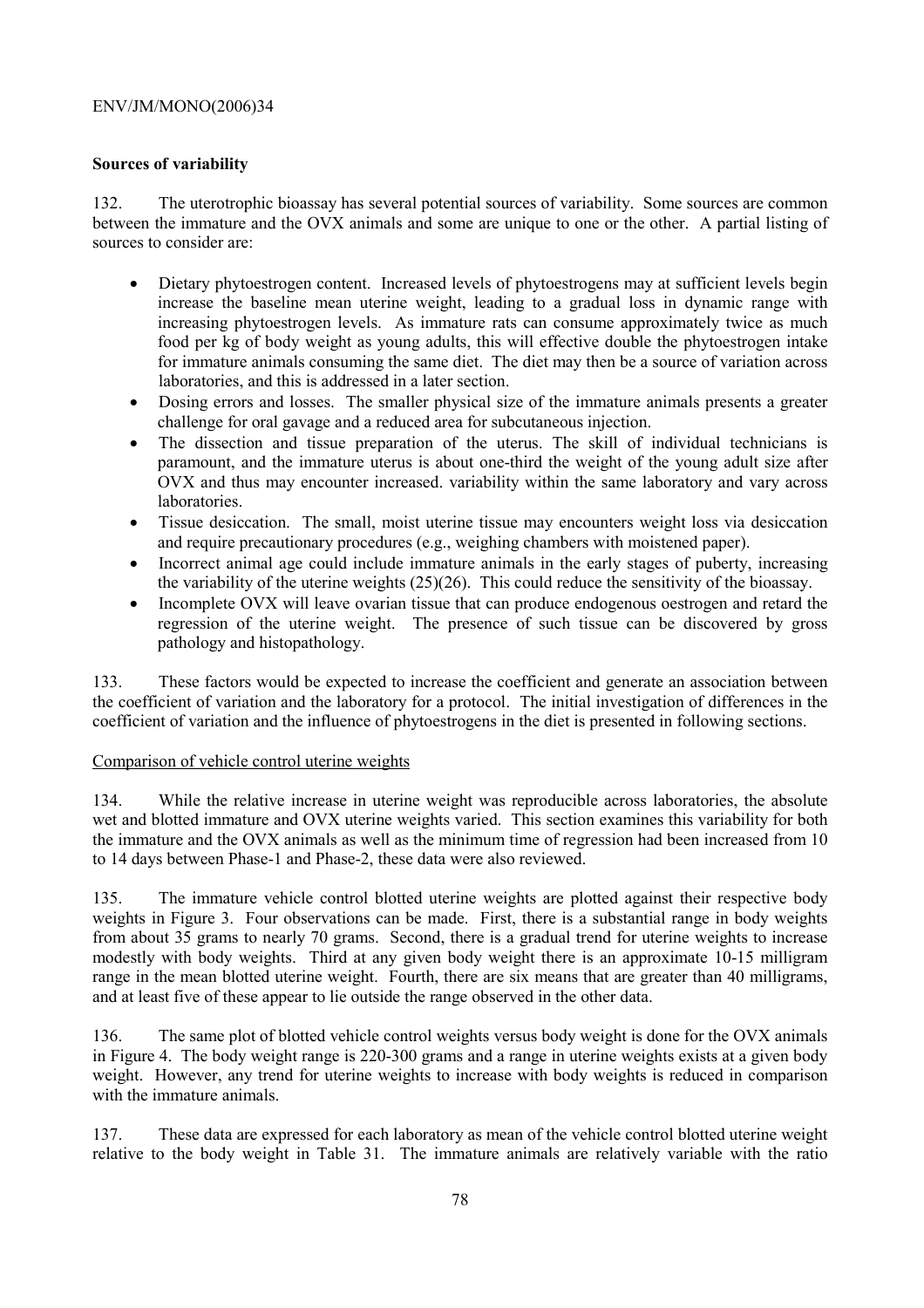varying from a low of 0.037 in Laboratory #14 to a value three-fold higher of 0.119 in Laboratory #6. The 'outlying' points in Figure 3 come from Laboratories  $#6$ , 20, 21, where the ratios are high. In contrast, the OVX values are almost constant across laboratories with a range of 0.029 to 0.037 per cent. The highest value is again from Laboratory #6.





**Figure 4. Mean blotted uterine weights for OVX vehicle control groups relative to their mean body weight** 

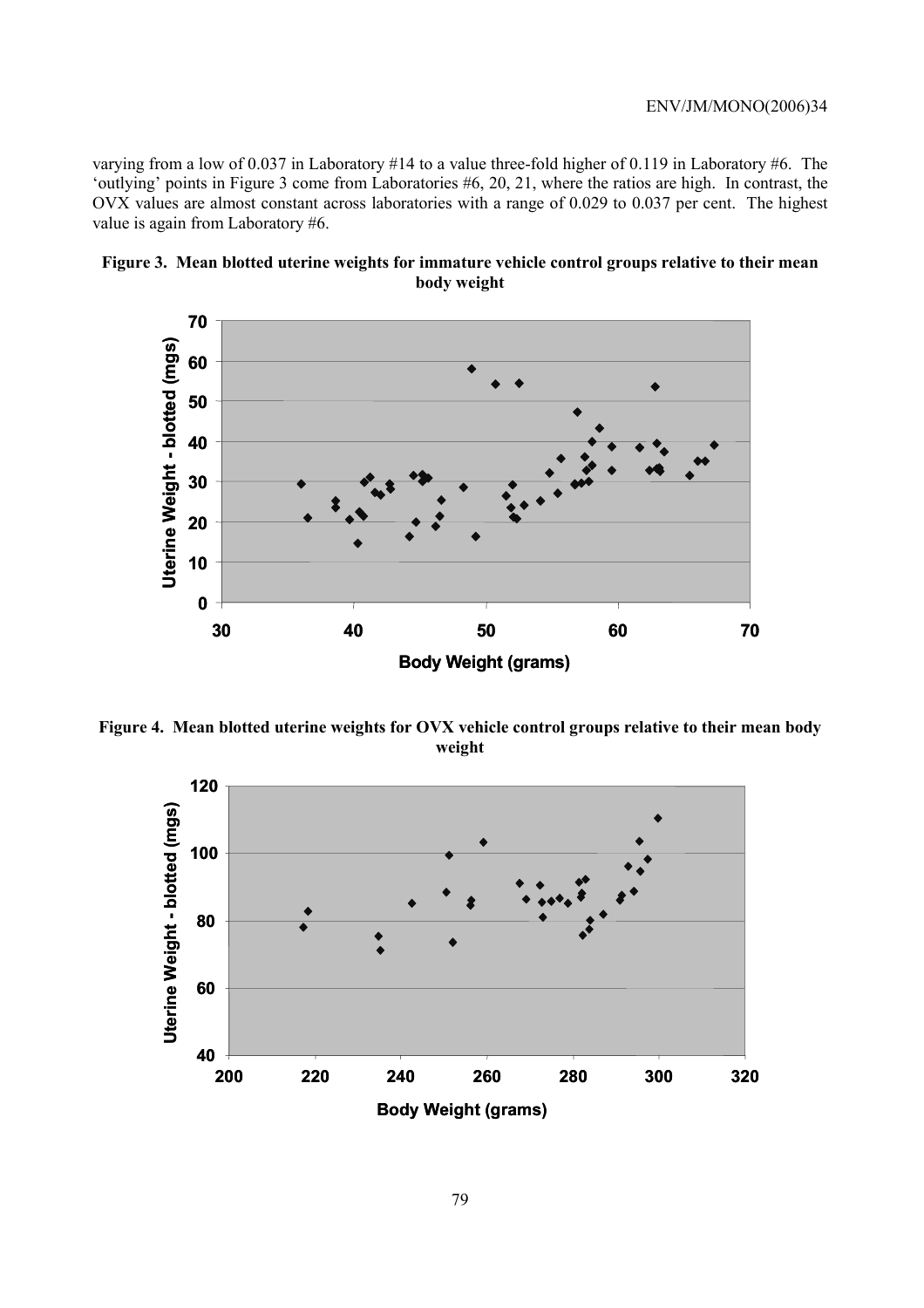|                         | <b>Immature rats</b>              | <b>OVX</b> rats      |
|-------------------------|-----------------------------------|----------------------|
| Lab.                    | Protocols A, B                    | Protocols C, C', D   |
| 1                       | $.057 \pm 0.005(6)$               | $.033 \pm 0.004$ (6) |
| $\mathbf{2}$            | $.055 \pm 0.003(4)$               | $.034 \pm 0.004(4)$  |
| 3                       | $.051 \pm 0.002(5)$               | $.032 \pm 0.001(6)$  |
| $\overline{\mathbf{4}}$ | $.071 \pm 0.004(4)$               |                      |
| 5                       | $.065 \pm 0.008(4)$               |                      |
| 6                       | $.119 \pm 0.001(2)$               | .037(1)              |
| 7                       | $.053 \pm 0.009(4)$               | $.031 \pm 0.004(3)$  |
| 8                       | $.045 \pm 0.005(6)$               | $.029 \pm 0.002(3)$  |
| 9                       | $.055 \pm 0.006(2)$               | $.030 \pm 0.005(2)$  |
| 11                      | $.064 \pm 0.005(4)$               | $.034 \pm 0.003(4)$  |
| 12                      | $.059 \pm 0.015(4)$               | $.033 \pm 0.001(4)$  |
| 13                      | $.073 \pm 0.011(4)$               |                      |
| 14                      | $.037 \pm 0.003$ (4)              |                      |
| 15                      | .060(1)                           |                      |
| 16                      | .054(1)                           |                      |
| 17                      | .065(1)                           |                      |
| 18                      | $.045 \pm 0.006$ (2)              |                      |
| 19                      | .064(1)                           | .033<br>(1)          |
| 20                      | $.105 \pm 0.001(2)$               |                      |
| 21                      | $.086 \pm 0.004$ (2) <sup>a</sup> |                      |

## **Table 31. Blotted uterine weights as a percentage of body weight in animals treated only with the vehicle control**

 $mean \pm S.D.$  (number of experiments)

<sup>a</sup> This is an estimate, based on estimated final body weights of 56 and 61 g for the 2 groups

## Comparison of vehicle control weight variability

138. The coefficients of variation were calculated for all immature and all OVX vehicle control groups from Protocols A and B and Protocols C and D, respectively. These were then ranked in ascending order and plotted in Figures 5 and 6, respectively. A cautious observation is that CV plot for immature animals has a 'tail' of about ten points that exceeds a CV of 0.25, the maximum CV calculated for the OVX animals. The caution is that several labs performed Protocols A and B or B only, and not C, so the CV's may not be reflective of the Protocols.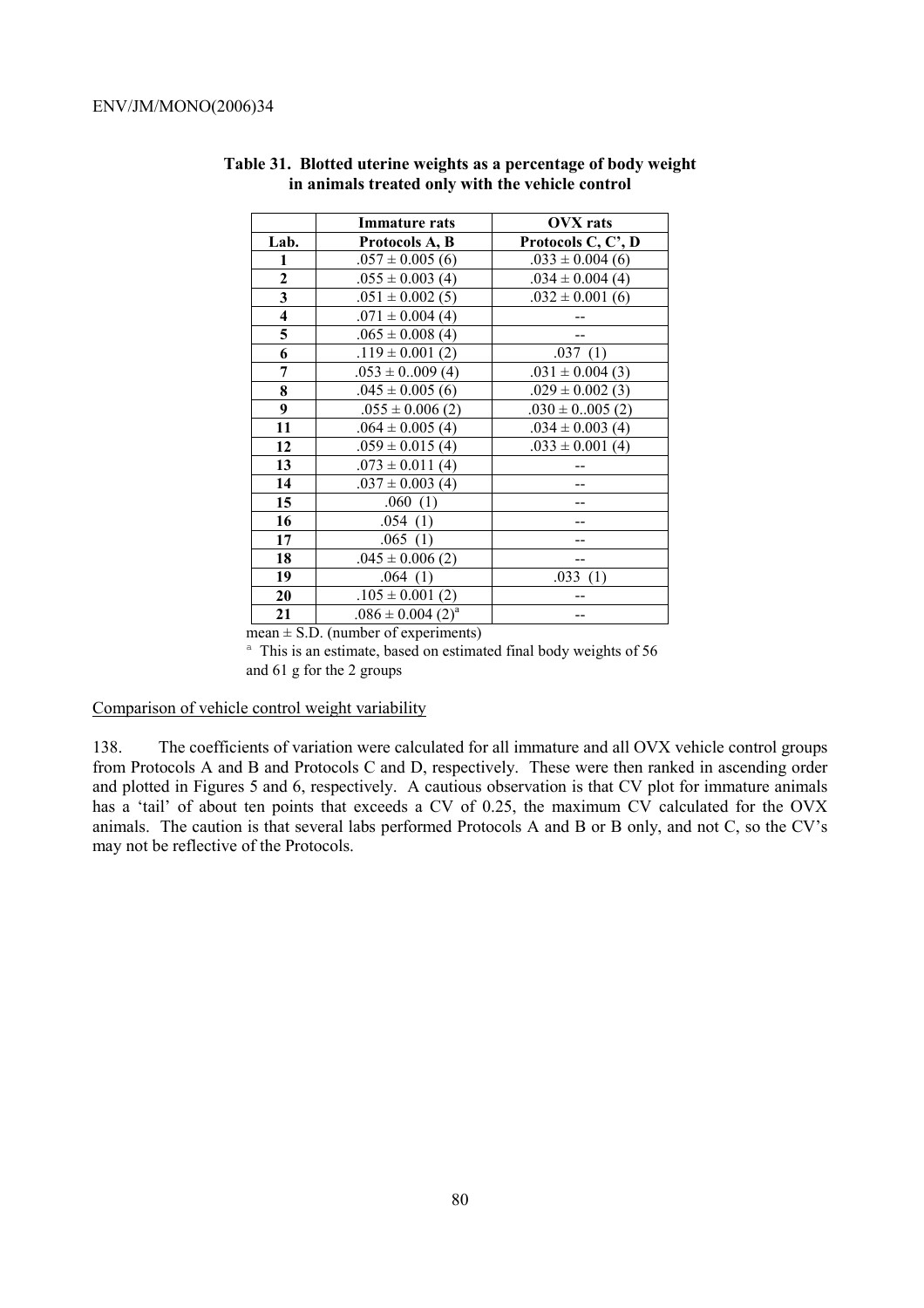

**Figure 5. Rank order of the coefficients of variation for the immature vehicle control groups from Protocols A and B** 

**Figure 6. Rank order of the coefficients of variation for the OVX vehicle control groups from Protocols C and D** 



#### Regression time for OVX animals

139. The VMG modified the OVX protocols, which in Phase-1 required a minimum 10-day regression time after OVX. In Phase-2, a 14-day regression time was required. To assess the possible impact this change may have had, the vehicle blotted control weights of OVX animals from both Phase-1 and Phase-2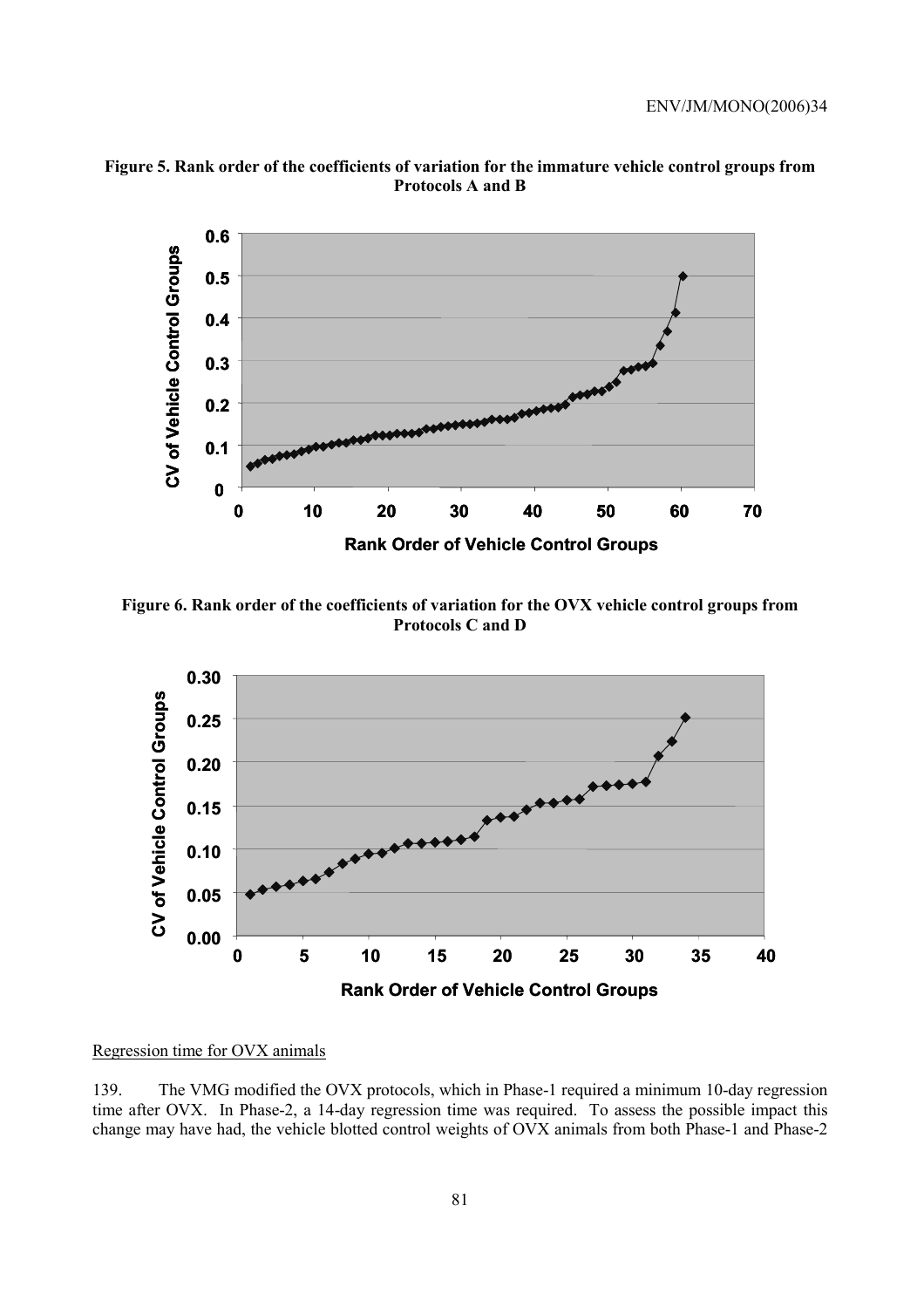were compared. The results are shown in Figure 7. The results indicate a slight lower overall mean uterine weight in Phase-2 with the increase in regression time to 14 days.





#### **DIET ANALYSES**

140. One possible factor in the greater range of the immature vehicle control blotted uterine is the phytoestrogen content of the laboratory diet. As noted, there is evidence that, when high levels of phytoestrogens are present in the animal diet, uterine control weights could potentially be increased and thereby reduce the dynamic range of the assay by decreasing uterine responsiveness (49)(508)(reviewed in (25)(26). Therefore, retained diet samples were analysed for their daidzein, genistein, and coumestrol content. The methodological details of the dietary phytoestrogen analyses, the detailed results of the analyses, and the comparison of the dietary phytoestrogen levels to uterotrophic bioassays with weak oestrogen agonists are contained in Annex 3.

141. The phytoestrogen genistein was present in the highest concentrations, followed by daidzein, and these were detected in all samples. Of the 26 diet samples analysed, 8 were below the level of detection of coumestrol. Four laboratories (Laboratories #1, 2, 8, 9) submitted samples from more than one lot of diet. Among laboratories, there were three possible duplicates from the same lot, which were diet codes 4 and 8, diet codes 5 and 9, and diet codes 12 and 13 (Table 32). While not precise split samples, it is of interest to compare the analytical results for these samples. Analyses of samples 4 and 8 closely correspond for all three substances. For samples 5 and 9, the correspondence is excellent for daidzein, but there is an  $\sim$ 20% difference in genistein levels at 216 and 170  $\mu$ g/g diet, respectively. For samples 12 and 13, the daidzein and coumestrol correspondences are excellent, but the genistein analyses differ at 218 and 180 µg/g diet, respectively. Further, where different lots of the same diet were submitted, the pattern of analytical results were consistent within a given diet except for sample 2, where the daidzein content was somewhat lower.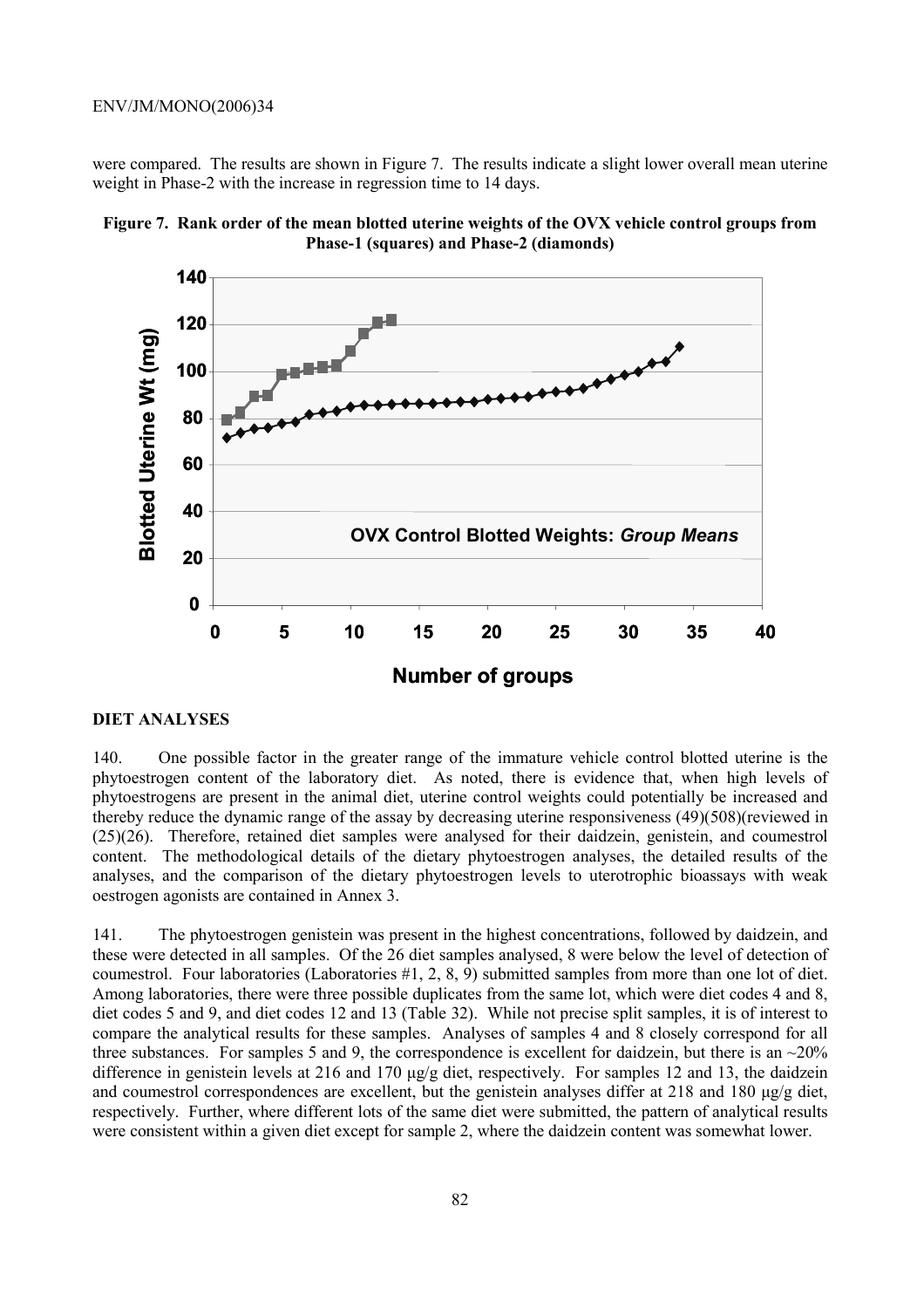142. In order to assess the possible interaction between dietary phytoestrogens and uterine weights and the responsiveness of the bioassay, a working assumption was that different phytoestrogens interact in a simple, additive manner. This permits a proxy calculation of total genistein equivalents in the diet. This assumption of additivity has significant qualifications, which are discussed in detail in the published manuscript (42). To summarise, there are two forms of the oestrogen receptor (ER),  $\alpha$  and  $\beta$ , with different tissue distributions and some differences in binding affinity, particularly for phytoestrogens. Further, the ER depends upon coactivators that may be tissue dependent. Therefore, data from the same tissue and endpoint should be used to construct any estimated oestrogen equivalents, e.g., an increase the uterine weight, and extrapolations to other tissues and endpoints done with care. These are published uterotrophic results that question direct additivity and linearity of any equivalency assumptions. Finally, relevant, high quality and comparable *in vivo* uterotrophic data are needed for each chemical, and the phytoestrogen data are fragmented and difficult to compare. Stressing the high degree of uncertainty, the values chosen for equivalency factors are: 0.8 to convert daidzein and 10 to convert CM into genistein units on a weight basis. These factors have been used to calculate a total phytoestrogen content in genistein equivalents for each of the analysed diets. The calculated values are in the right hand column of Table 32. These range from a low of 100 µg total genistein equivalents per g of diet to a high value over 500 µg total genistein equivalents per g of diet.

143. With the phytoestrogen content known, a value for food intake would permit a direct estimation of the actual phytoestrogen intake for each of the vehicle control groups. Eight participating laboratories recorded food consumption for intact, immature females, and three recorded data for OVX females. Intact, immature female displayed a rapid rise in food consumption from approximately 2-4 grams per animal on day one to 6-11 grams per animal on day four before necropsy. As intact, immature animals were group housed with no less than 3 animals per cage, mean food consumption is calculated per animal for a cage. For the OVX females, food consumption was more stable at 14-24 grams per animal on day four among the laboratories. All amounts may include wastage and spillage. Where animals had diminished increases in body weight or even body weight losses, food consumption was lower, and these cases were not considered representative. The approximate food intake ranges were then 130-170 g/kg bw/d for immature animals and 60-75 g/kg bw/d, for OVX animals. These estimates compare favourably with published NTP data where rats consumed a mean of 14.8 grams of diet per day for a 200 gram body weight or 74 g/kg bw/d (51). Importantly, mice in NTP studies consumed a mean of 7.2 grams of diet per day for a 25 gram body weight or 288 g diet/kg bw/d. This indicates a potential phytoestrogen intake in adult mice twice that of the immature rat and four times that of the OVX rat on a body weight basis from the same diet.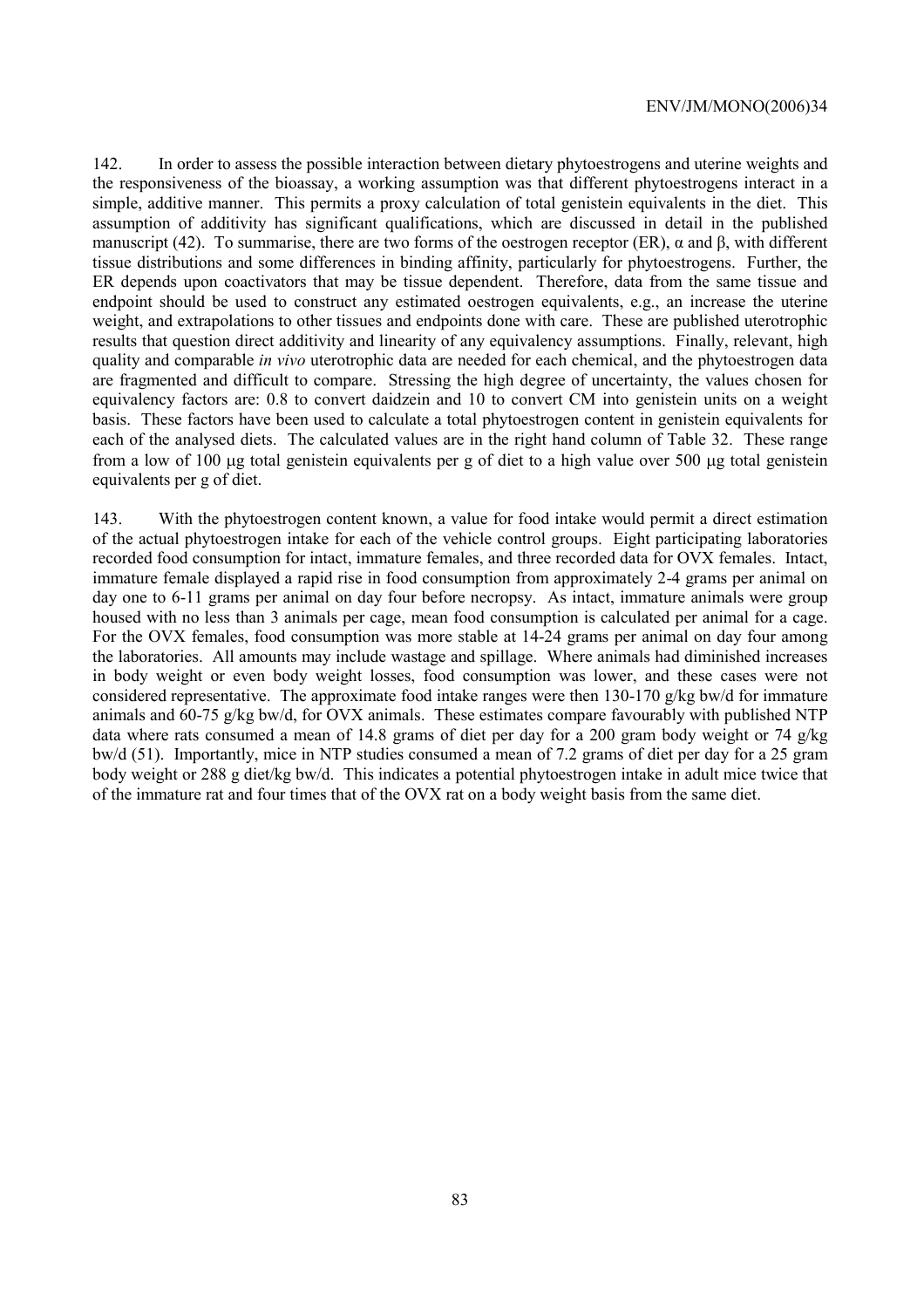| Lab              | <b>Diet</b>    | <b>Daidzein</b> | Genistein   | <b>Coumestrol</b>        | <b>Estimated Total</b>         |
|------------------|----------------|-----------------|-------------|--------------------------|--------------------------------|
|                  | Code           | (µg/g diet)     | (µg/g diet) | $(\mu g/g \text{ diet})$ | Genistein                      |
|                  |                |                 |             |                          | <b>Equivalents<sup>a</sup></b> |
|                  |                |                 |             |                          | (µg/g diet)                    |
| $\mathbf{1}$     | $\overline{4}$ | 91.2            | 206.5       | 3.1                      | 310                            |
|                  | 5              | 101             | 216         | <b>ND</b>                | 297                            |
|                  | 6              | 83.7            | 198.6       | ND                       | 266                            |
| $\overline{2}$   | 8              | 84.1            | 190         | <b>ND</b>                | 257                            |
|                  | 9              | 85              | 169.8       | 2.3                      | 261                            |
|                  | 10             | 40.7            | 123.3       | 1.8                      | 174                            |
| 3                | 20             | 130.9           | 221.8       | 0.8                      | 335                            |
| $\overline{4}$   | $\overline{2}$ | 70.9            | 151.5       | <b>ND</b>                | 208                            |
| $5^{\mathrm{b}}$ | $\overline{3}$ | 88.1            | 204.2       | 2.5                      | 300                            |
| 6                | 11             | 53.9            | 132.6       | <b>ND</b>                | 176                            |
| $\overline{7}$   | 12             | 101.7           | 238.3       | 1.8                      | 338                            |
| 8                | 24             | 48.7            | 156.8       | <b>ND</b>                | 196                            |
|                  | 25             | 53.2            | 135.3       | ND                       | 178                            |
| 9                | 14             | 85.8            | 200.1       | 3.8                      | 307                            |
|                  | 15             | 84.7            | 175.1       | 1.3                      | 256                            |
| 11               | 13             | 113.2           | 180.2       | 2.8                      | 299                            |
| 12               | $\overline{7}$ | 117             | 218.3       | <b>ND</b>                | 312                            |
| 13               | 1              | 113.8           | 239.6       | 1.3                      | 344                            |
| 14               | 17             | 28.4            | 72.9        | 2.6                      | 122                            |
| 15               | 19             | 48              | 131.9       | 1.5                      | 185                            |
| 16               | 16             | 84              | 144.7       | 2.3                      | 235                            |
| 17               | 21             | 90.1            | 177.1       | $\overline{2.3}$         | 272                            |
| 18               | 23             | 77.8            | 164.8       | 0.8                      | 235                            |
| 19               | 22             | 29.2            | 72.4        | 0.3                      | 99                             |
| 20               | 26             | 186.6           | 354.7       | 0.9                      | 513                            |
| 21               | 18             | 121.2           | 226.2       | 4.1                      | 364                            |

#### **Table 32. Comparison of phytoestrogen levels with estimated total genistein equivalents of each diet**

a The equivalency factor used to convert daidzein to genistein was 0.8, and the equivalency factor used to convert coumestrol to genistein was 10. The converted  $\mu$ g/g diets were then summed to give total genistein equivalents (TGEs).

b In the case of laboratory 5 and diet sample 3, it was discovered that the diet sample had not been used in the uterotrophic studies, but had been used in parallel studies to validate the castrated male or hershberger bioassay and was submitted in error. While the phytoestrogen analyses are reported in Table 2, these data have not been used.

ND – non detectable. Phytoestrogen weights from Annex 3.

144. The estimated intakes of total genistein equivalents was then compared to the mean vehicle control blotted uterine weights for immature and OVX animals. The results are shown in Figures 8 and 9, respectively. First, the immature intakes ranged from 15 to 75 mg total genistein equivalents per kg body weight per day, and the OVX intakes ranged from 6 to 24 mg total genistein equivalents per kg body weight per day. For the immature animals, several laboratories (Laboratories #6, 19, 20, 21) appear to have 'outlying' values. The values for Laboratory #20 (whose body weights were estimated in the previous section) and #21 suggest along with the other data that a modest slope exists between increasing phytoestrogen intake and the vehicle blotted weight, implying that dietary phytoestrogens do increase the uterine weights. In contrast, there is no suggestion for a similar interaction at the lower intakes with the OVX animals. This is consistent with the published literature that suggests a LOEL of about 40 mg GN/kg/d intake to increase uterine weights (52)(53)(54)(55). This is also consistent with the calculated MEDs for genistein of 20-60 mg/kg/d in the dose response studies (see Table 15c).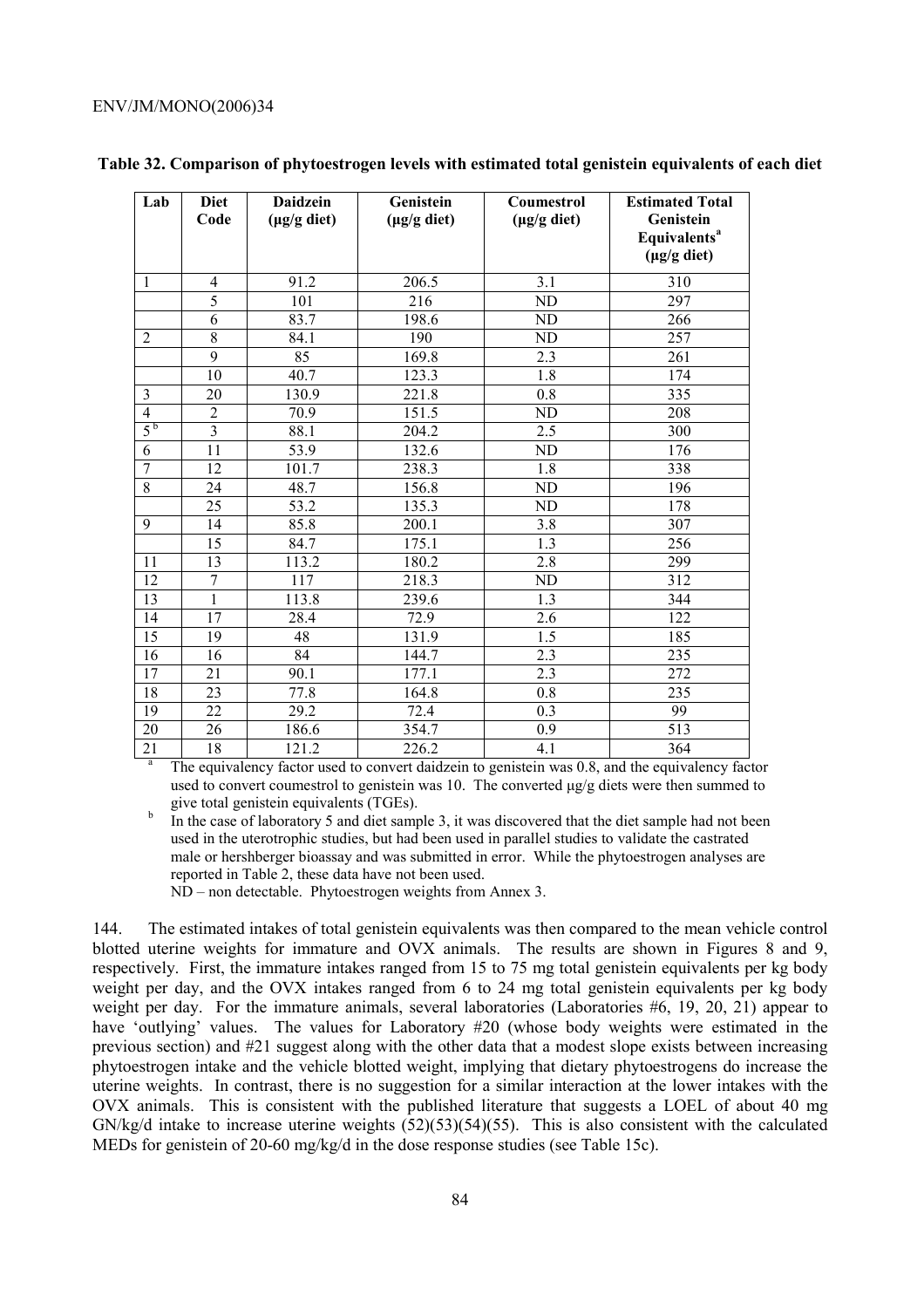

## **Figure 8. Estimated total intake of phytoestrogens as genistein equivalents versus the mean vehicle control blotted weights for immature animals**

<sup>a</sup> Two data points <sup>b</sup> This lab encountered a high level of mortalities.

**Figure 9. Estimated total intake of phytoestrogens as genistein equivalents versus the mean vehicle control blotted weights for OVX animals** 

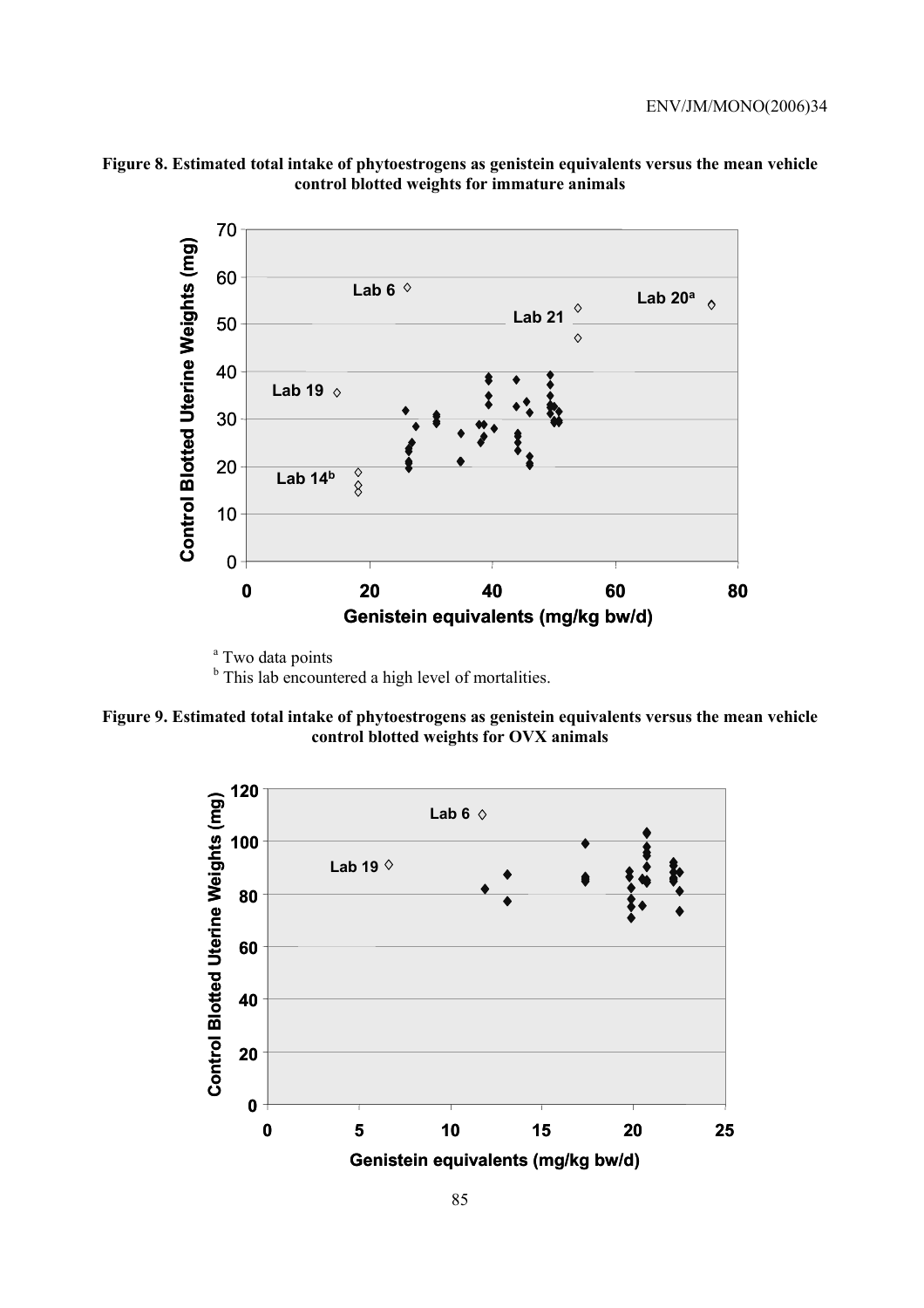145. Based on these data, a detailed analysis of the responsiveness of the immature animals with all of the weak agonists is being conducted and published in the peer-reviewed literature (40). The analyses included a calculation of the putative slope using a linear least squares approach and the R-squared value for the estimated dietary intake against the relative uterine response for all the weak agonists in Protocols A, B, and C. An interaction would first require a negative slope. The results are shown in Table 31. The analysis found no evidence to suggest that the OVX animals (Protocol C) were influence by diet phytoestrogens with the current diets as the slopes were positive in four cases, including the three weak agonists (BPA, NP, and GEN). The R-square values did not indicate any significance and ranged from 0.003 to 0.444. The analysis did find evidence for a modest influence of phytoestrogens on the immature animals (Protocols A and B). The slopes were negative in all cases where Laboratories #20 and 21 were included, but the highest R-squared value was only 0.630. This provides only suggestive evidence for a possible decrease in responsiveness to weak agonists such as NP and BPA at intakes of 50 mg/kg/d and above of genistein equivalents or a level of about 350 µg phytoestrogens/g diet. As the validation of the mouse uterotrophic bioassay is being considered, this would extrapolate to  $175 \text{ µg}$  phytoestrogens/g diet for mice.

|                    | <b>Protocol A</b>      |                | <b>Protocol B</b>                |                | <b>Protocol C</b>      |                |  |
|--------------------|------------------------|----------------|----------------------------------|----------------|------------------------|----------------|--|
| <b>Chemical</b>    | <b>Linear Equation</b> | R <sub>2</sub> | <b>Linear Equation</b>           | R <sub>2</sub> | <b>Linear Equation</b> | R <sub>2</sub> |  |
| <b>Bisphenol A</b> | $-0.0111x + 1.8462$    | 0.265          | $-0.0161x + 2.4539$              | 0.296          | $0.0299x + 2.2452$     | 0.196          |  |
|                    |                        |                | $-0.0089x + 2.2007$ <sup>1</sup> | 0.053          |                        |                |  |
| Genistein          | $-0.0017x + 2.8993$    | 0.002          | $-0.0274x + 3.5953$              | 0.630          | $-0.0365x + 2.4806$    | 0.444          |  |
|                    |                        |                | $-0.0231x + 3.4422^1$            | 0.393          |                        |                |  |
| Methoxychlor       | $-0.0044x + 3.3632$    | 0.018          | $-0.0309x + 4.3111$              | 0.519          | $0.0067x + 2.0387$     | 0.003          |  |
|                    |                        |                | $-0.0273x + 4.184$               | 0.325          |                        |                |  |
| <b>Nonylphenol</b> | $-0.0049x + 2.4103$    | 0.017          | $-0.002x + 1.6629$               | 0.007          | $0.0058x + 1.2591$     | 0.043          |  |
|                    |                        |                | $0.013x + 1.167$                 | 0.154          |                        |                |  |
| $0, p'$ -DDT       | $-0.0258x + 4.5469$    | 0.282          | $-0.0011x + 1.3166$              | 0.003          | $0.0151x + 1.0125$     | 0.179          |  |
|                    |                        |                | $0.0076x + 1.0171$               | 0.079          |                        |                |  |

**Table 33. Linear least squares analyses of dietary total estimated genistein Intake (mg/kg/d) against the ratio of the relative increase of the blotted uterine weights** 

 $\frac{1}{1}$  The values for the high phytoestrogen diet in laboratory 20 were omitted and the least squares analysis performed to assess the influence of these data on the overall trend.

146. A note of caution is necessary, however, in attempting any definitive conclusion. The interpretation that an influence of dietary phytoestrogen at high dietary levels exists largely relies on the results in Laboratory #20. In the NP dose response studies, all relative responses from the test substance responses in Laboratory #20, were  $\leq 0.75$ , meaning that while the mean of the control was 54 mg, the means of the test substances were 34 to 41 mg. This suggests that the control value was an anomaly. In the BPA experiments using the same control, the test substance means ranged from 27 to 97 mg, further indicating the control was an anomaly. In the coded single-dose studies, the vehicle control mean was 54.4 mg; the dibutylphthalate mean was 39 mg and the sc administered DDT mean was 43 mg; and the remaining relative responses were lower than in other laboratories. A general phenomena of increased uterine weights would be expected to have resulted in high blotted means for all groups, and this was not the general case.

147. These findings are consistent with data showing biological activity of GEN at 40-50 mg/kg/d in both the literature (49)(50) as well as the GEN MEDs after oral administration in this report. However, additional dietary factors other than phytoestrogens can lead to premature puberty in the rat (51). Until the role of dietary factors is clarified, laboratories should monitor their control uterine weights for unusual variations and, if these occur, consider their laboratory diets as a possible factor.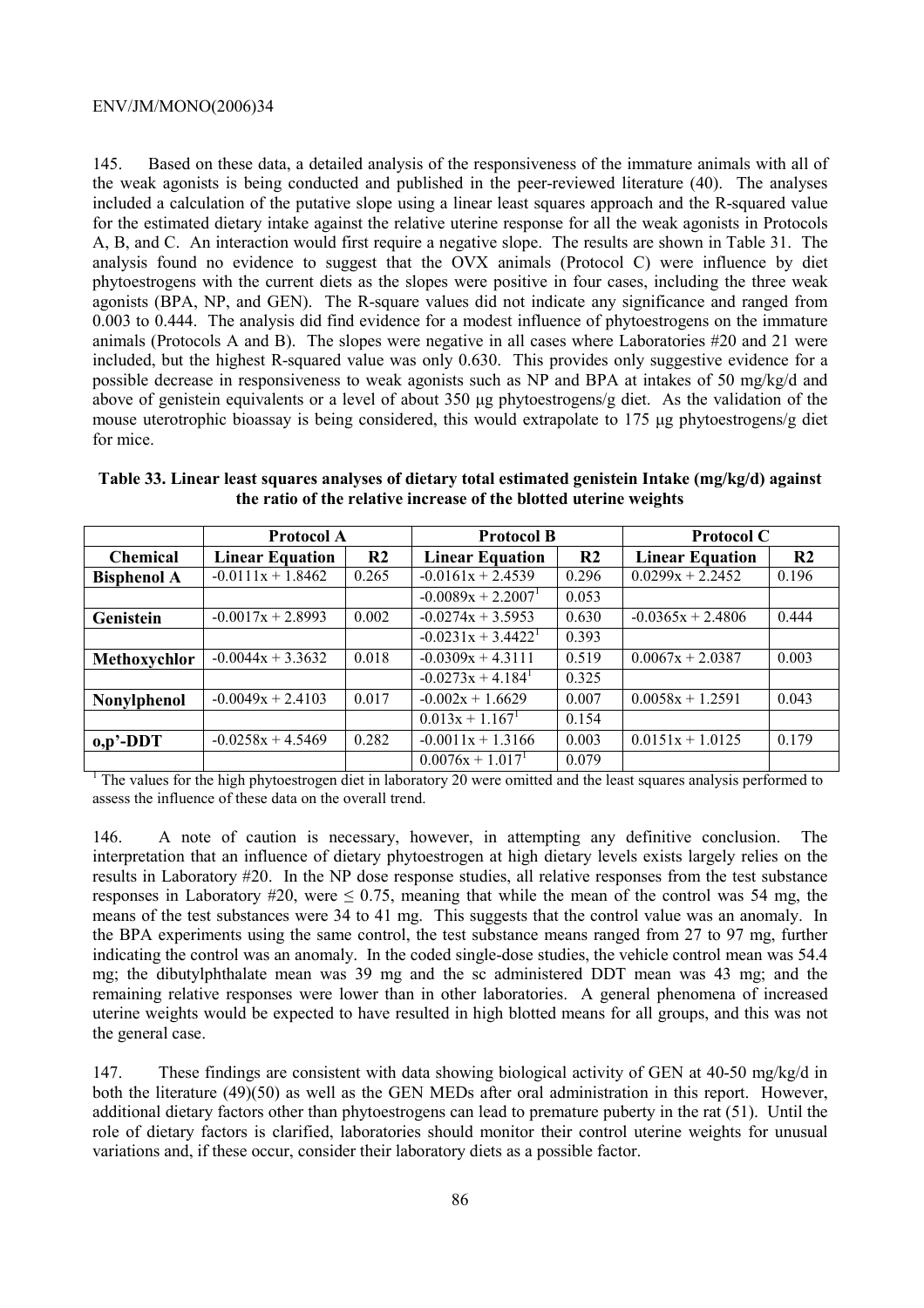## **DISCUSSION**

148. The rat uterotrophic bioassay has been recommended for use as a screening assay to identify substances potentially acting through oestrogen mechanisms. This validation study was conducted in 2000-2001 to demonstrate the ability of the uterotrophic to reliably detect strong and weak oestrogens, to demonstrate the transferability of standardised protocols amongst laboratories, and to quantify the interand intralaboratory reproducibility of the assay. The results of this validation study are intended to support the development of an OECD Test Guideline for the uterotrophic bioassay.

149. The first phase (Phase-1) of the validation of the rodent uterotrophic bioassay involved 19 laboratories and measured the animals' responses to a potent reference oestrogen, ethinyl oestradiol. Four protocol versions were used: intact, immature rats treated by oral gavage (Protocol A) and sub-cutaneous injection with a dosing regimen of three consecutive days (Protocol B), and mature, OVX rats treated by subcutaneous injection using two different dosing regimens of three (Protocol C) and seven consecutive days (Protocol D), respectively. Despite differences in rat strain used and different levels of experience among the participating laboratories, there was acceptable agreement among laboratories with respect to the magnitudes of the responses at the different dose levels and the doses at which significant responses were obtained with two versions of the uterotrophic bioassay using the intact, immature rat and the young adult OVX rat, respectively (27)(28). The VMG-mam judged these differences to be acceptable in order to permit the wide practice of the bioassay among OECD member countries.

150. For the Phase-2 of the validation study, it was agreed to retain the four protocol options, with minor modifications and improvements. These protocols would be used to test five weak oestrogen agonists that were three or more orders of magnitude lower in oestrogen receptor binding affinity than EE (bisphenol A, *o,p*<sup>2</sup>-DDT, genistein, methoxychlor, and nonylphenol). Twenty laboratories participated in the Phase-2 validation studies. The substances were tested in dose-response studies using a series of five pre-determined doses and these same chemicals with the addition of a negative chemical (dibutyl phthalate), using a pre-selected, coded dose equal to one of five doses in the dose-response studies. The potent reference oestrogen, EE, used in the Phase-1 studies would be included in all Phase-2 protocols. So that the results could be compared within and among laboratories from both Phases, two doses from the Phase-1 studies were selected that were judged to approximate an  $ED_{20}$  and an  $ED_{80}$  dose.

### Demonstration of the ability to detect weak oestrogen agonists

151. All Protocols were able to detect each of the five weak oestrogen agonists provided that sufficient doses were administered. The MEDs of the five weak agonists were substantially higher than for the potent reference EE. In Phase-1, the MED for EE in Protocol A using oral gavage was 0.3-1.0 µg/kg/d and in Protocols B, C, and D using subcutaneous injection was 0.1-0.3 µg/kg/d. In Phase-2, the MEDs for the weak agonists using oral gavage ranged from < 20 mg/kg/d for MC to 600 mg/kg/d for BPA, the latter MED being approximately 600,000-fold higher than EE. This demonstrates the capability to detect oestrogen agonists over a substantial concentration range and that this range should encompass the substances of interest to regulatory agencies. The proportion of laboratories achieving statistical significance depended upon the position of the selected dose on the dose-response curve. At doses in the lower regions, of the curve, fewer laboratories achieved statistical significance. Comparing the proportion of laboratories achieving statistical significance at a given dose in the dose response and the coded singledose studies, the results are reproducible within a given Protocol (Table 23).

## Comparison of the immature OVX rat, different protocols and routes of administration

152. The data allow comparisons of the immature and OVX rat, Protocols A through D, and different routes of administration. The immature and the OVX rat are equivalent in this program in their ability to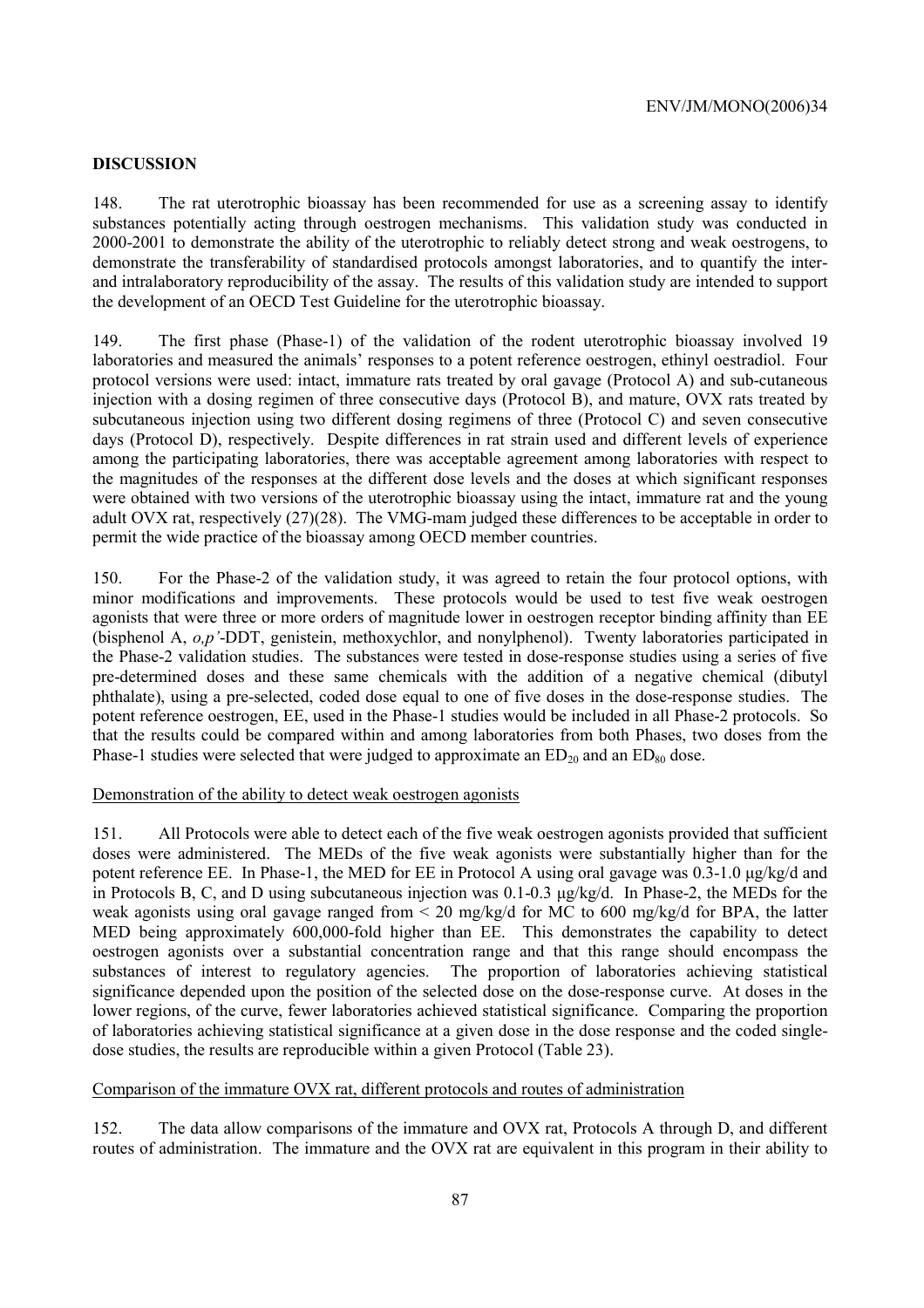detect weak oestrogen agonists, their responsiveness to both the reference EE and the weak oestrogen agonists, and their lack of response to a negative chemical. This overall equivalence is supported by a detailed examination of Protocols B and C. For example, Protocol C appeared to be somewhat more sensitive than Protocol B with BPA, but Protocol B somewhat more sensitive with GEN and MC. Thus, both Protocols B and C appeared to have equivalent overall sensitivity to the test substances.

153. The specific characteristics of the individual test substances were important determinants of their response. For example, oral administration in Protocol A appeared to achieve higher and earlier responses with MC and DDT than did sc administration, sc administration achieved higher and earlier responses than oral administration with GEN and BPA, and sc administration was only modestly more sensitive than oral administration with NP. The uterotrophic bioassay is then adaptable to the principle relevant route(s) of exposure of test substances. Extending administration to seven consecutive days (Protocol D) showed no significant or consistent advantage over the 3-day treatment. While increasing the relative response slightly with BPA, no advantage of extending dosing in the magnitude of the response or the MED was obvious with the other weak agonists. In addition, the seven-day treatment protocol would have a modest disadvantage of higher costs as a result of the additional dosing and additional animal maintenance time. The seven-day treatment protocol cannot be recommended for routine use, but may be useful for chemicals that require longer dosing times to reach effective body burden concentrations or to induce specific metabolic enzymes.

### Results from the dose response studies

154. A total of 86 chemical/laboratory/protocol dose-response combinations were performed with the five weak oestrogen agonists, and each laboratory included two doses of the potent EE reference as positive controls. Three approaches were used to present and to analyse the data: 1) an analysis of the dose response of the individual agonists, 2) an analysis of the two reference EE doses generated in conjunction with the dose response experiments, and 3) a comparison of the MED achieving statistical significance within each protocol and dose series. For each of these approaches, there was good agreement among laboratories, and across protocols. The magnitude and shape of the dose response curve for each of the five individual weak agonists was similar within a Protocol. The response to the EE reference doses was also similar within a Protocol. An analysis of the MED or the lowest dose of a test substance producing a statistically significant effect reinforces the conclusion of agreement and reproducibility among the laboratories within a Protocol. In several protocols, there was no difference observed in the MED or the MEDs were within a 3- to 4-fold range despite differences in rat strains, diets, and so on.

155. The range of five doses selected for the dose-response studies were estimates based on reports of varying quality and transparency of protocol conditions for these or similar substances. The doses were intended to cover a range sufficient to characterise the complete dose response, i.e., to approximate the full dose-response curve from a NOEL through an  $ED_{20}$ ,  $ED_{50}$ ,  $ED_{80}$ , to an  $ED_{100}$  or maximum plateau. However, the full dose response curve was not covered in all cases. Lower doses of MC and, possibly, GEN and higher doses of DDT were needed in some cases. In other cases, the agonists were extremely weak, such as with BPA, where even a limit dose of 1000 mg/kg/d produced only a minimal 40-70% increase when administered orally. Animal mortalities and body weight losses indicate that a maximum tolerated dose was exceeded for several test substances. This is attributed to the use of adult  $LC_{50}$  and MTD data, as all mortalities occurred with very young immature animals soon after they were weaned.

156. The dose-response studies showed a high degree of reproducibility among laboratories within a given Protocol (see Table 9-13 for individual agonists, Tables 14 for low and high EE doses, Tables 15 MEDs, Table 24 for the global analyses, and Tables 25 for the individual laboratories). There were four cases (BPA Protocol E Laboratory #12, DDT Protocol C Laboratory #12, NP Protocol B Laboratory #6, and NP Protocol C Laboratory #6) where statistical significance was not achieved, but only the three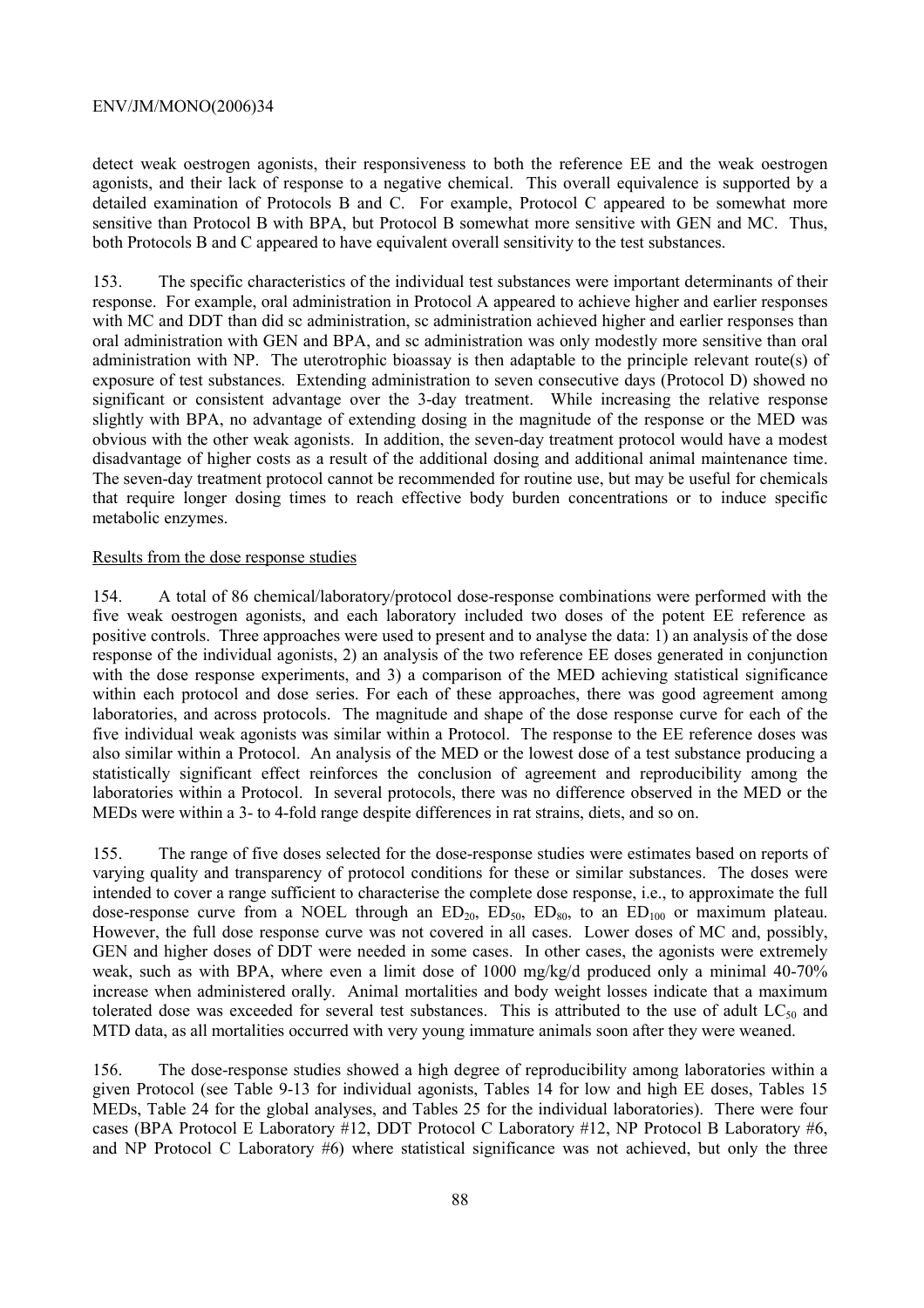intermediate doses, and not the highest dose, were tested. In addition, the CV of the controls in these cases were somewhat higher than average, lowering the sensitivity of the analyses. In the final case of NP Lab. #20, all relative responses with the test substance were  $\leq 0.75$  and one response were significantly less than the control (see Table 13b); the control blotted mean weight was 54.3 mg and individual values were 40.8, 44.6, 49.2, 54.9, 65.6 and 70.5 mg, substantially above the means for most other vehicle controls (the group mean was number 58 out of 60 when ranked in ascending order); and this control group and the results calculated from it were judged to be an anomaly.

### Results from the coded single-dose studies

157. A total of 16 laboratories participated in the coded single-dose studies. The single-doses were selected based on presumed positions in a dose-response curve of  $ED<sub>50-80</sub>$ . In several cases, these judgements were not accurate and some selected doses were at or near the MED in the low region of the dose response curve (e.g., DDT by sc administration). It would be anticipated that some laboratories would not achieve statistical significance under these conditions, and this was the case. However, there was consistent agreement of the repeatability of the relative increase at the selected dose within the same protocol across laboratories in the coded single-dose studies. The putative non-oestrogen was marginally positive in three out of 36 studies (laboratories and protocol variations) in which it was run, indicating a possible false positive rate of about 8%.

158. The inability to select a single dose that would achieve statistical significance, even when some pre-existing data were available, is instructive. The pre-existing data included not only *in vitro* data, but *in vivo* uterotrophic data, albeit from poorly described protocol conditions in some cases. The single-dose selected here was simply used as a comparison with the same dose in a dose response curve in order to assess the repeatability of the assay. In regulatory practice, this strongly suggests, however, a need for several doses and, with the evidence for animal mortality, some need for range finding studies.

## Reproducibility of results within laboratories

159. Intra- and inter-laboratory reproducibility were assessed in four ways: the proportion of assays achieving statistical significance when considering the position of the selected dose on the dose response curve (Table 23); analysis as pooled data across all laboratories in a global approach for a given chemical and protocol (Table 24); a restricted comparison to only those laboratories performing experiments on the same chemical in given protocol (Tables 25); and an examination of the EE data from Phase-1 and both the dose response and coded single-dose response of Phase-2 (Tables 29). In addition, specific instances were examined such as differences in achieving statistical significance (Tables 26) and a test for significant difference amongst the data (Table 27). Each approach shows that the relative increase in uterine weights within and across laboratories were reproducible both with all five weak agonists and with the reference EE, taking into account that the magnitude of the relative increase was dose dependent. The analysis of statistical differences based on absolute weights amongst the data is also instructive. Relatively wide variability in the mean blotted uterine weight of the immature animals is evident, not only amongst different laboratories, but even within laboratories using the same strain, supplier, diet and so on. For example, note the difference in three sets of control groups in Table 27. However, when expressed as a relative increase in uterine weight, the results were similar and reproducible in about half of the EE and weak agonist cases in Table 27. This supports the use of the relative increase in uterine weight as the basis for comparison.

160. The instances where results were, first, unconfounded by an absence of a high dose, mortality reducing the power, or questionable data and, second, the results were clearly not reproducible were limited. Laboratory #8 with NP and Protocol B (Table 26), Laboratory #11 with the low dose of EE in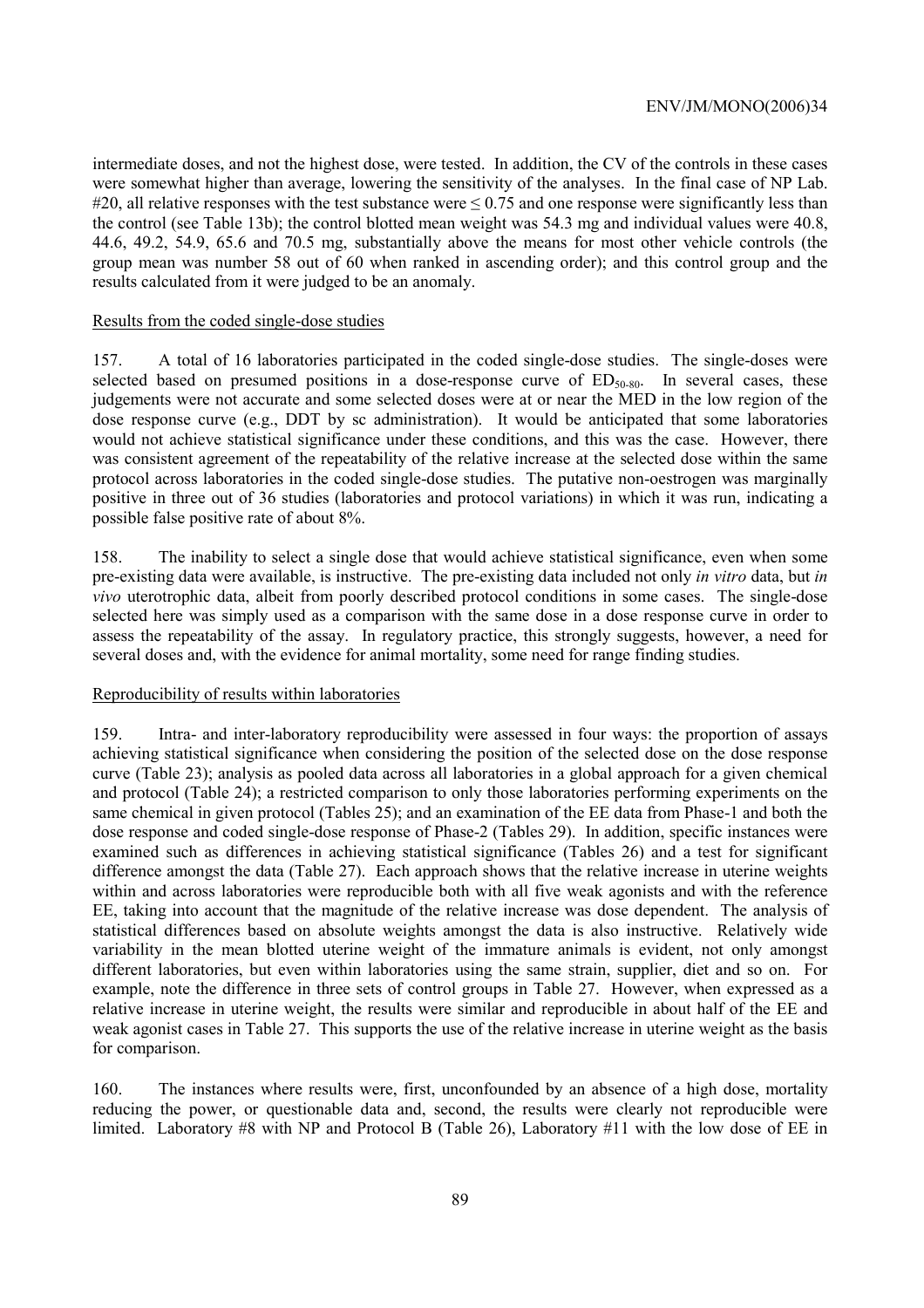Protocol B (Table 29b), Laboratory #19 with both doses of EE in Protocol C (Table 29c), and Laboratory #11 with the low dose of EE in Protocol D (Table 29d) should be noted.

## Sources of variability

161. From the results of this validation study it appeared that, not unexpectedly for any bioassay, there is some variability amongst the protocols used and between laboratories. The possible sources of the observed variability are several. The expertise and care within a laboratory is hypothetically a significant contributor. The difference between immature and OVX protocols in general and, more specifically, the age of the immature animals and the laboratory diet ( e.g. phytoestrogen content) are others.

162. An analysis of the phytoestrogen contents of the laboratory diets revealed significant levels in many diets. A review of food consumption indicates that this would lead to different dietary intakes on an approximate ratio for OVX adult rats:immature rats:OVX adult mice of 1:2:4. An examination of the vehicle control weights and the responses to the weak agonists in different laboratories was made relative to an estimated dietary intake of phytoestrogens. The data indicated that no effect was evident for the adult OVX model. However, the data were suggestive of an effect for the immature rat model when GEN intakes would exceed 50 mg/kg/d. This level is consistent with other toxicological studies showing a LOEL in this range as well as the MED values in this study for Protocol A. However, the interpretation that an influence of dietary phytoestrogen interferes with the study results largely relies on the results in Laboratory #20. A close examination of those data reveals that these data are open to question, and any conclusions must be drawn with caution until controlled studies are done with defined diets, defined doses, and sufficient doses of phytoestrogens. However, as a precaution until such data are available, experiments with immature rats or OVX mice should limit the dietary content of phytoestrogens to about 350 µg phytoestrogens/g diet and 175 µg phytoestrogens/g diet, respectively.

163. The statistical analysis conducted did not reveal that any of the factors mentioned above contributed substantially more to the variability of the test results than others. However the statistics used were not specifically designed to study the effect of protocol variables and additional statistical analysis, aimed at the effect of protocol variables, would be needed.

164. Despite the observed variability, results also showed that all weak and strong oestrogen (ant)agonists were detected by 94% of the participating laboratories, thus confirming the highly adequate level of robustness of the bioassay (see Table 34).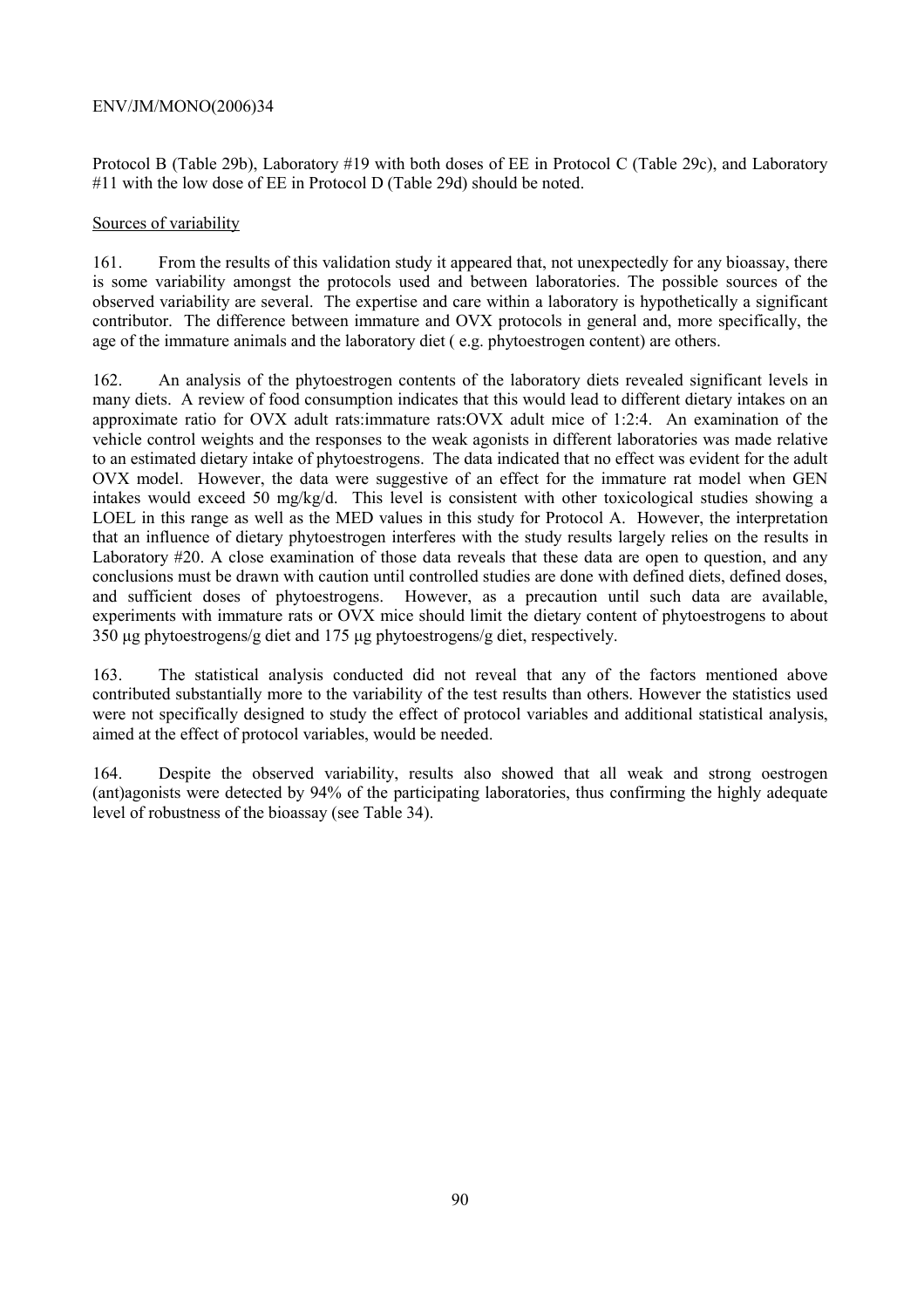|                         | <b>Coded Single Dose</b> |       |     |     | <b>Dose Response</b> |       |                  |           |           |  |
|-------------------------|--------------------------|-------|-----|-----|----------------------|-------|------------------|-----------|-----------|--|
| <b>Chemical Tested</b>  | Protocols <sup>a,b</sup> |       |     |     |                      |       | <b>Protocols</b> |           |           |  |
|                         | A                        | B     | C   | D   | A                    | B     |                  | D         | E         |  |
| <b>Bisphenol A</b>      | 6/10                     | 14/15 | 7/7 | 4/4 | 4/4                  | 10/10 | 5/5              | 2/2       | 0/1       |  |
| $o, p'$ -DDT            | 9/9                      | 6/16  | 4/7 | 2/2 | 4/4                  | 4/4   | 2/3              | 2/2       | 1/1       |  |
| <b>DiButylPhthalate</b> | 0/10                     | 2/15  | 1/7 | 0/4 | <b>NA</b>            | NA    | NA               | <b>NA</b> | <b>NA</b> |  |
| <b>EE-low</b>           | 9/9                      | 12/14 | 6/6 | 3/3 | 13/15                | 20/20 | 11/11            | 9/9       | ND        |  |
| <b>EE-high</b>          | 8/8                      | 12/13 | 4/5 | 3/3 | 13/13                | 21/21 | 11/11            | 9/9       | ND        |  |
| Genistein               | 10/10                    | 14/14 | 6/6 | 4/4 | 4/4                  | 4/4   | 3/3              | 2/2       | 1/1       |  |
| Methoxychlor            | 10/10                    | 15/15 | 6/6 | 4/4 | 4/4                  | 4/4   | 3/3              | 2/2       | 1/1       |  |
| <b>Nonylphenol</b>      | 9/10                     | 12/16 | 5/6 | 4/4 | 4/4                  | 8/10  | 4/5              | 2/2       | 1/1       |  |

**Table 34. Overall results of the uterotrophic phase-2 validation studies for all protocols and chemicals: Reported as Positive Identification in the Uterotrophic Assay/Total Number of Trials** 

<sup>a</sup> Protocol E was run only in the dose response studies, so no results are recorded here. <sup>b</sup> The doses employed for the five weak agonists in the coded single dose studies were either the third or fourth dose in a five dose series used in the dose response studies, so a maximum dose was not used.

 $NA - Not applicable$ 

 $ND - Not$  done

### **CONCLUSIONS**

165. Both the immature and OVX rat protocols were highly robust, reproducible among laboratories, and were able to identify weak oestrogen agonists. It can be concluded that the rat uterotrophic bioassay, using either the immature or OVX procedures, can be used as an effective screen for weak and potent oestrogenic agonists.

### **RECOMMENDATIONS**

The following recommendations are offered:

- 1. Following the approval of this report of Phase-2 and a report of any additional statistical analysis by the VMG-mammalian, the EDTA and the WNT and subsequent endorsement of the overall validation study by the Joint Meeting, a draft Test Guideline be prepared for this bioassay that allows the use of immature and OVX animals as a screen for identification of substances displaying activity *in vivo* consistent with the characteristics of oestrogenic (ant)agonists.
- 2. Although the variability of results obtained did not affect the robustness of the bioassay, an additional round of statistical analysis may be conducted to further examine the effects of the laboratory, the immature and the OVX models, and other differences between protocols on the variability of results.
- 3. Although there is extensive scientific literature supporting the successful use of mice in uterotrophic bioassays, data to clearly demonstrate the reliability and reproducibility of mouse protocols with those of the rat has not been generated at this time. For such a demonstration, bridging data at similar doses and times of administration are needed to establish such factors as the time of regression following OVX, and to demonstrate the ability of the mouse to respond to weak and potent oestrogens.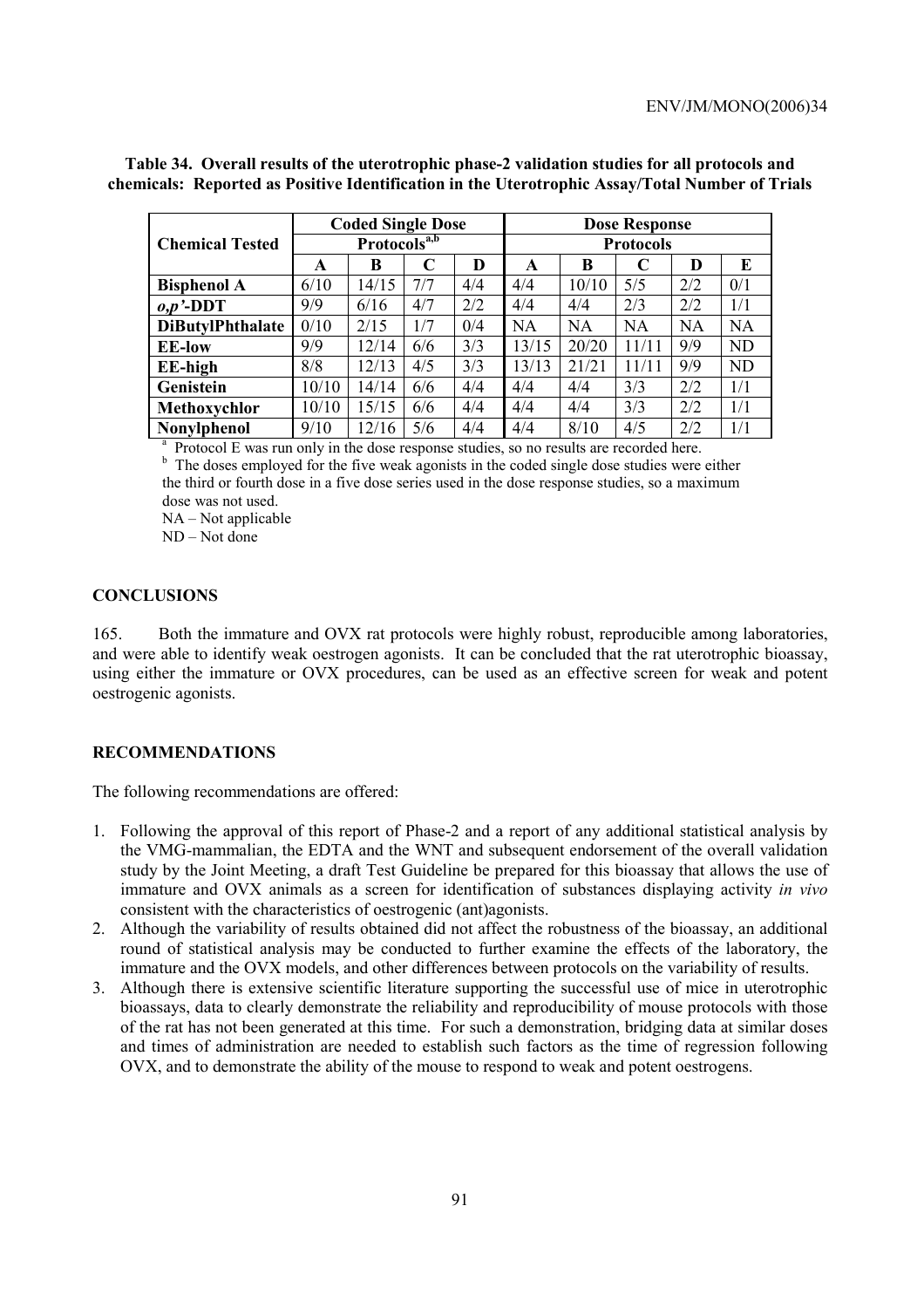## **REFERENCES**

- 1. OECD. (1998). Report of the First Meeting of the OECD Endocrine Disrupter Testing and Assessment  $(EDTA)$  Task Force,  $10^{th}$ -11<sup>th</sup> March 1998, ENV/MC/CHEM/RA(98)5.
- 2. USEPA. 1998. Endocrine Disrupter Screening and Testing Advisory Committee (EDSTAC) Final Report EPA/743/R-98/003. [http://www.epa.gov/scipoly/oscpendo/history/finalrpt.htm]
- 3. Gray Jr, LE, Kelce WR, Wiese T, Tyl R, Gaido K, Cook J, Klinefelter G, Desaulniers D, Wilson E, Zacharewski T, Waller C, Foster P, Laskey J, Reel J, Giesy J, Laws S, McLachlan J, Breslin W, Cooper R, DiGiulio R, Johnson R, Purdy R, Mihaich E, Safe S, Sonnenschein C, Welshons W, Miller R, Mcmaster S, Colborn T 1997. Endocrine screening methods workshop report: Detection of estrogenic and androgenic hormonal and antihormonal activity for chemicals that act via receptor or steroidogenic enzyme mechanisms. Reprod. Toxicol. 11:719-750.
- 4. EC/EEA/OECD/WHO. (1997). European Workshop on the Impact of Endocrine Disrupters on Human Health and Wildlife. Environment and Climate Research Programme of DG XII, European Commission report EUR 17549. Workshop held 2-4 December 1996 at Weybridge, UK, Brussels: European Union,127 pp.
- 5. SETAC-Europe. (1997). SETAC Europe/OECD /EC Expert Workshop on Endocrine Modulators and Wildlife: Assessment and Testing (EMWAT). Report of an expert workshop held in Veldhoven, The Netherlands, 10-13 April 1997.
- 6. OECD. (2003). Summary record of the sixth meeting of the Task Force on Endocrine Disrupters (EDTA). OECD document in preparation.
- 7. Stob M. (1983). Naturally occurring food toxicants: Estrogens. In *CRC Handbook of Naturally Occurring Food Toxicants* M Rechcigl, ed. CRC Press, Boca Raton, FL pp.81-100.
- 8. Carlsen E, Giewrcman A, Keiding N, Skakkabaek NE. (1992). Evidence for decreasing quality of semen during the last 50 years. Brit. Med. J. 305: 609-613.
- 9. Colborn T, Vom Saal FS, Soto AM. (1993). Developmental effects of endocrine-disrupting chemicals in wildlife and humans. Environ. Health Perspect. 101:378-384.
- 10. Sharpe RM, Skakkebaek NE. (1993). Are oestrogens involved in falling sperm counts and disorders of the male reproductive tract? Lancet 341:1392-1395.
- 11. Fisch, H, ET Goluboff, JH Olson, J Feldshuh, SJ Broder and DH Barad. (1996). Semen analyses in 1,283 men from the United States over a 25-year period: no decline in semen quality. *Fertil Steril.*  65**:**1009-1013.
- 12. Juberg DR. (2000). An evaluation of endocrine modulators: Implications for human health. Ecotox. Environ. Saf. 45:93-105.
- 13. Safe SH. (2000). Endocrine disruptors and human health is there a problem? An update. Environ. Health Perspect. 108:487-493.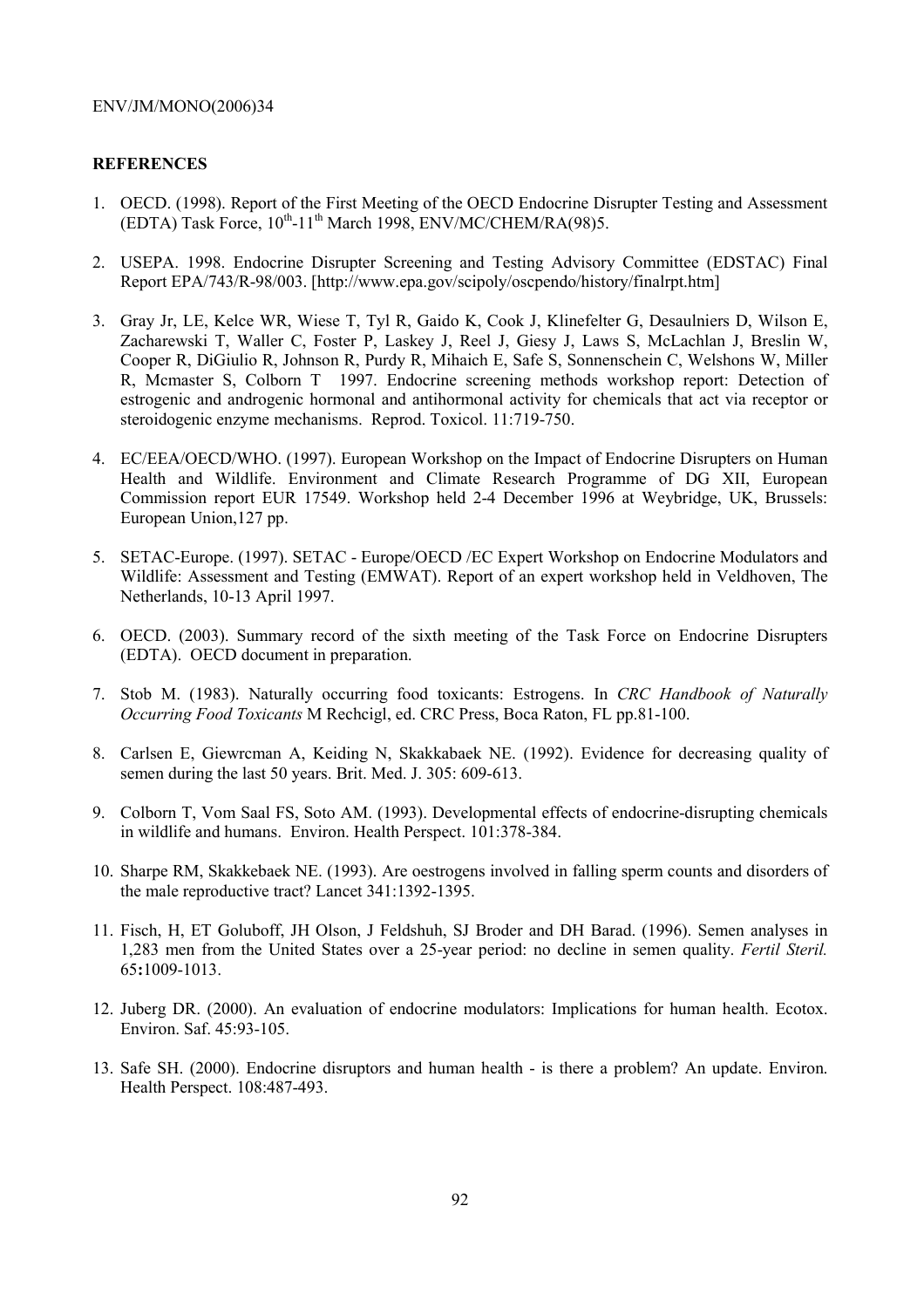- 14. Desbrow C, Routledge EJ, Brighty GC, Sumpter JP, Waldock M. (1998). Identification of estrogenic chemicals in STW effluent. 1. Chemical fractionation and in vitro biological screening. Environ. Sci Technol. 32:1549-1558.
- 15. Cooper, RL, and RJ Kavlock. (1997). Endocrine disruptors and reproductive development: A weight of the evidence overview. *J. Endocrinol.* **152:**159-166.
- 16. Crisp TM, Clegg ED, Cooper RL, Wood WP, Anderson DG, Baetcke KP, Hoffmann JL, Morrow MS, Rodier DJ, Schaeffer JE, Touart LW, Zeeman MG, Patel YM. (1998). Environmental endocrine disruption: An effects assessment and analysis. Environ. Health Perspect. 106(Suppl. 1):11-56.
- 17. NRC. (1999). Hormonally Active Agents in the Environment. Washington, DC: National Academy Press.
- 18. CSTEE. (1999). CSTEE Opinion on Human and Wildlife Health Effects of Endocrine Disrupting Chemicals, with Emphasis on Wildlife and on Ecotoxicology Test Methods. Report of the Working Group on Endocrine Disrupters of the Scientific Committee on Toxicity, Ecotoxicity and the Environment (CSTEE) of DG XXIV, Consumer Policy and Consumer Health Protection. Brussels, Belgium.
- 19. IPCS. (2002). Global Assessment of the State-of-the-Science of Endocrine Disruptors. T Damstra, S Barlow, A Bergman, R Kavlock, G Van der Kraack, ed. International Programme on Chemical Safety. WHO/PCS/ECD/02.2 Geneva, Switzerland.
- 20. Kavlock RJ, Daston GP, DeRosa C, Fenner-Crisp P, Gray LE, Kaatari S, Lucier G, Luster M, Mac MJ, Maczka C, Miller R, Moore J, Rolland R, Scott G, Sheehan DM, Sinks T, Tilson H. (1996). Research needs for the risk assessment of health and environmental effects of endocrine disruptors: A report of the U.S. EPA-sponsored workshop. Environ. Health Perspect. 104(Suppl. 4): 715-740.
- 21. Ankley G, Mihaich E, Stahl R, Tillitt D, Colborn T, McMaster S, Miller R, Bantle J, Campbell P, Denslow N., Dickerson, R., Folmar, L., Fry, M., Giesy, J., Gray, L.E., Guiney, P., Hutchinson, T., Kennedy S., Kramer V, LeBlanc G, Mayes M, Nimrod A, Patino R, Peterson R, Purdy R, Ringer R, Thomas P, Touart L, Van der Kraak G, Zacharewski T. (1998). Overview of a workshop on screening methods for detecting potential (anti-) estrogenic/androgenic chemicals in wildlife. Environ. Toxicol. Chem. 17:68-87.
- 22. OECD.(1998). Detailed Review Paper on the Appraisal of Test Methods for Sex Hormone Disrupting Chemicals. OECD Monograph No 21.
- 23. Reel JR, JC Lamb IV, BH Neal. (1996). Survey and assessment of mammalian estrogen biological assays for hazard characterization. Fund. Appl. Toxicol. 34:288-305.l
- 24. Kupfer D. (1988). Critical evaluation of methods for detection and assessment of estrogenic compounds in mammals: Strengths and limitations for application to risk assessment. Reprod. Toxicol. 1:147-153.
- 25. OECD. (2003). Detailed Background Review of the Uterotrophic Bioassay: Summary of the Available Literature in Support of the Project of the OECD Task Force on Endocrine Disrupters Testing and Assessment (EDTA) to Standardise and Validate the Uterotrophic Bioassay. OECD Environmental Health and Safety Publication Series on Testing and Assessment No. 38. ENV/JM/MONO(2003)1.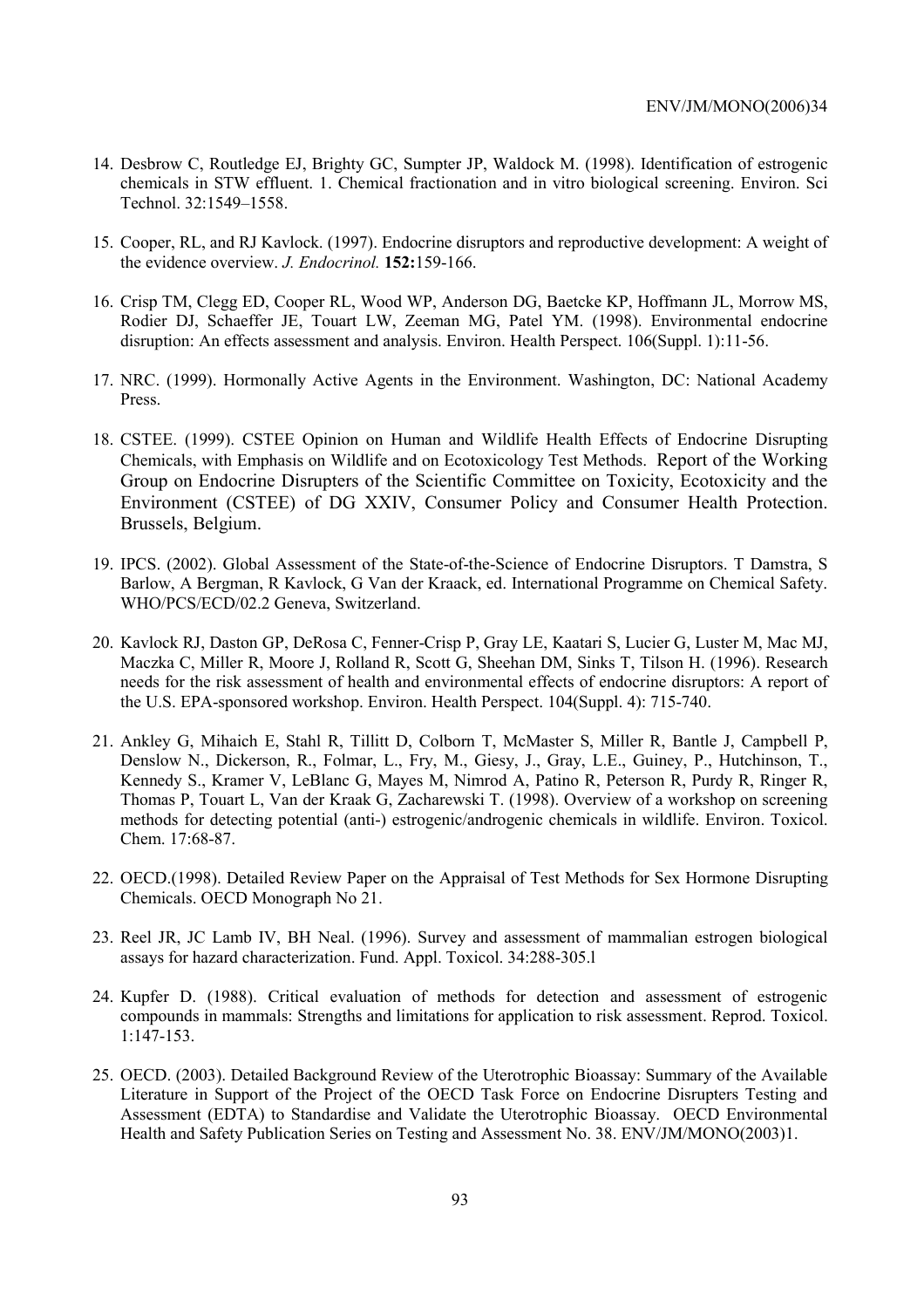- 26. Owens JW, Ashby J. (2002). Critical Review and Evaluation of the Uterotrophic Bioassay for the Identification of Possible Estrogen Agonists and Antagonists: In Support of the Validation of the OECD Uterotrophic Protocols for the Laboratory Rodent. Crit. Rev. Toxicol. 32: In press.
- 27. OECD. (2001). Final Report of the Phase 1 of the Validation Study of the Uterotrophic Assay. [ENV/JM/TG/EDTA (2001)1/REV1].
- 28. Kanno, J, Onyon L, Haseman J, Fenner-Crisp P, Ashby J, Owens W. (2001). The OECD program to validate the rat uterotrophic bioassay to screen compounds for in vivo estrogenic responses: Phase 1. Environ Health Perspect. 109:785-94.
- 29. OECD. (2000). Summary record of the second meeting of the Validation Management Group on Screening and Testing for Endocrine Disrupters for Mammalian Effects. OECD document ENV/JM/TG/EDTA/M(2000)1/REV 1.
- 30. OECD. (2000). Summary record of the fourth meeting of the Task Force on Endocrine Disrupters (EDTA). OECD document ENV/JM/TG/EDTA/M(2000)2.
- 31. OECD. (2000). Progress report on the validation of the uterotrophic assay. OECD document ENV/JM/TG/EDTA/(2000)4.
- 32. OECD. (2001). Progress of work on the validation of the rodent uterotrophic assay. OECD document ENV/JM/TG/EDTA/(2001)2.
- 33. Blair R, Fang H, Branham WS, Hass B, Dial SL, et al. (2000). Estrogen receptor relative binding affinities of 188 natural and xenochemicals: Structural diversity of ligands. Toxicol. Sci. 54:138-153.
- 34. Branham WS, Dial SL, Moland CL, Hass B, Blair R, et al. (2002). Phytoestrogen and mycoestrogen binding to rat uterine estrogen receptor. J. Nutr. 132:658-664.
- 35. OECD. (1996). Final Report of the OECD Workshop on the Harmonisation of Validation and Acceptance Criteria for Alternative Toxicological Test Methods (Solna Report) as presented to the Seventh Meeting of the National Co-ordinators of the Test Guidelines Programme, 18<sup>th</sup>-19<sup>th</sup> September 1996. ENV/MC/CHEM/TG(96)9.
- 36. OECD (2002). Report of the Stockholm Conference on Validation and Regulatory Acceptance of New and Updated Methods in Hazard Assessment Document. ENV/JM/TG/M(2002)2.
- 37. ECVAM(1995). Practical Aspects of the Validation of Toxicity Test Procedures: The Report and Recommendations of ECVAM Workshop No. 5. ATLA 23: 129-147.
- 38. ICCVAM (Intra-agency Coordinating Committee on the Validation of Alternative Methods). 1997. Validation and Regulatory Acceptance of Toxicological Test Methods. A report of the Ad Hoc Interagency Coordinating Committee on the Validation of Alternative Methods, NIH Report No. 97- 3981, National Institute of Environmental Health Sciences, Research Triangle Park, NC, March, 1997.
- 39. Bülbring E, Burn JH. (1935). The estimation of oestrin and of male hormone in oily solution. J. Physiol. 85:320-333.
- 40. Kanno J, Onyon L, Peddada S, Ashby J, Jacob E, Owens W. (2002). The OECD program to validate the rat uterotrophic bioassay: Phase Two - Dose Response Studies. Environ. Health Persp. (in press).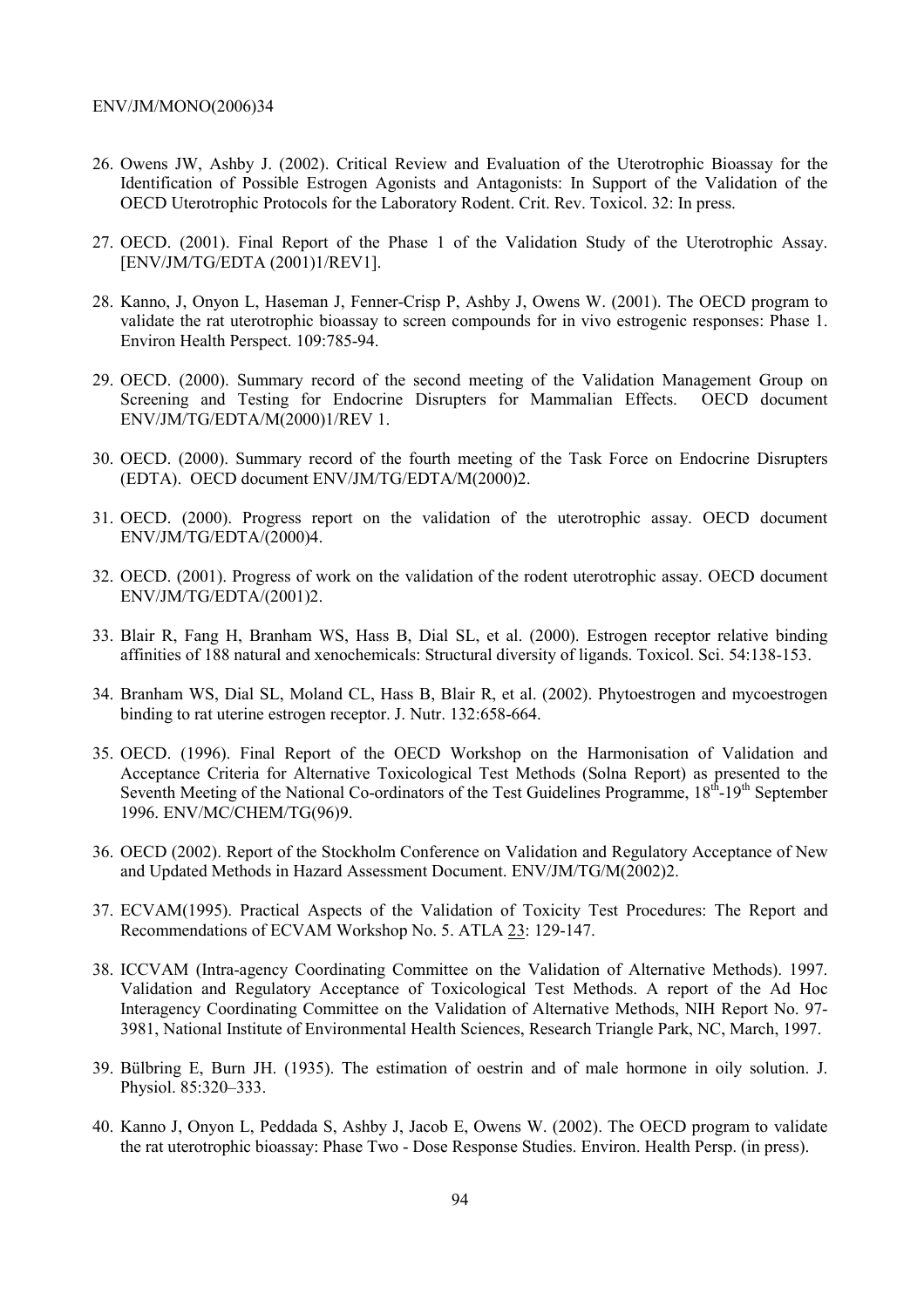- 41. Kanno J, Onyon L, Peddada S, Ashby J, Jacob E, Owens W. (2002). The OECD program to validate the rat uterotrophic bioassay: Phase  $Two - Code$ d Single Dose Studies. Environ. Health Persp. (in press).
- 42. Owens W, Ashby J, Odum J, Onyon L. (2002). The OECD program to validate the rat uterotrophic bioassay: Phase Two – Dietary phytoestrogen analyses. Environ. Health Persp. (accepted for publication).
- 43. Ema M, Miyawaki E, Kawashima K. (2000). Critical period for adverse effects on development of reproductive system in male offspring of rats given di-*n*-butyl phthalate during late pregnancy. Toxicol Lett. 111:271-278.
- 44. Ema M, Miyawaki E. (2001). Adverse effects on development of the reproductive system in male offspring of rats given monobutyl phthalate, a metabolite of dibutyl phthalate, during late pregnancy. Repro. Toxicol. 15:189-194.
- 45. Mylchreest E, Cattley RC, Foster PMD. (1998). Male reproductive tract malformations in rats following gestational and lactational exposure to di(*n*-butyl) phthalate: an antiandrogenic mechanism? Toxicol. Sci. 43:47-60.
- 46. Mylchreest E, Sar M, Cattley RC, Foster PMD. (1999). Disruption of androgen-regulated male reproductive development by di(*n*-butyl) phthalate during late gestation in rats is different from flutamide. Toxicol. Appl. Pharmacol*.* 156:81-95.
- 47. Schulz VD, Phillips S, Sar M, Foster PMD, Gaido KW. (2001). Altered gene profiles in fetal rat testes after *in utero* exposure to di(*n*-butyl)phthalate. Toxicol. Sci. 64:233-242.
- 48. Zacharewski TR, Meek MD, Clemons JH, Wu ZF, Fielden MR, Matthews JB. (1998). Examination of the in vitro and in vivo estrogenic activities of eight commercial phthalate esters. Toxicol Sci. 46:282- 293.
- 49. Boettger-Tong H, Murphy L, Chiappetta C, Kirkland JL, Goodwin B, Adlercreutz H, Stancel GM, Mäkelä S. (1998). A case of a laboratory animal feed with high estrogenic activity and its impact on *in vivo* responses to exogenously administered estrogens. Environ. Health Per. 106:369-373.
- 50. Thigpen JE, Li L-A, Richter CB, Lebetkin EH, Jameson CW. (1987). The mouse bioassay for the detection of estrogenic activity in rodent diets: II. Comparative estrogenic activity of purified, certified and standard open and closed formula rodent diets. Laboratory Anim. Sci. 37:602-605.
- 51. Moore JA, (1995). An assessment of lithium using the IEHR evaluative process for assessing human developmental and reproductive toxicity of agents. Repro. Toxicol. 9:175-210.
- 52. Casanova M, You L, Gaido KW, Archibeque-Engle S, Janszen DB, díA. Heck H. (1999). Developmental effects of dietary phytoestogens in Sprague-Dawley rats and interactions of genistein and daidzein with rat estrogen receptors α and β *in vitro*. Toxicol. Sci. 51:236-244.
- 53. Whitten PL, E. Russell E, Naftolin F. (1992). Effects of a normal, human-concentration, phytoestrogen diet on rat uterine growth. Steroids 57:98-106.
- 54. Odum J, Tinwell H, Jones K, Van Miller J P, Joiner R L, Tobin G, Kawasaki H, Deghenghi R, Ashby J. (2001). Effect of rodent diets on the sexual development of the rat. Toxicol. Sci., 61:115-127.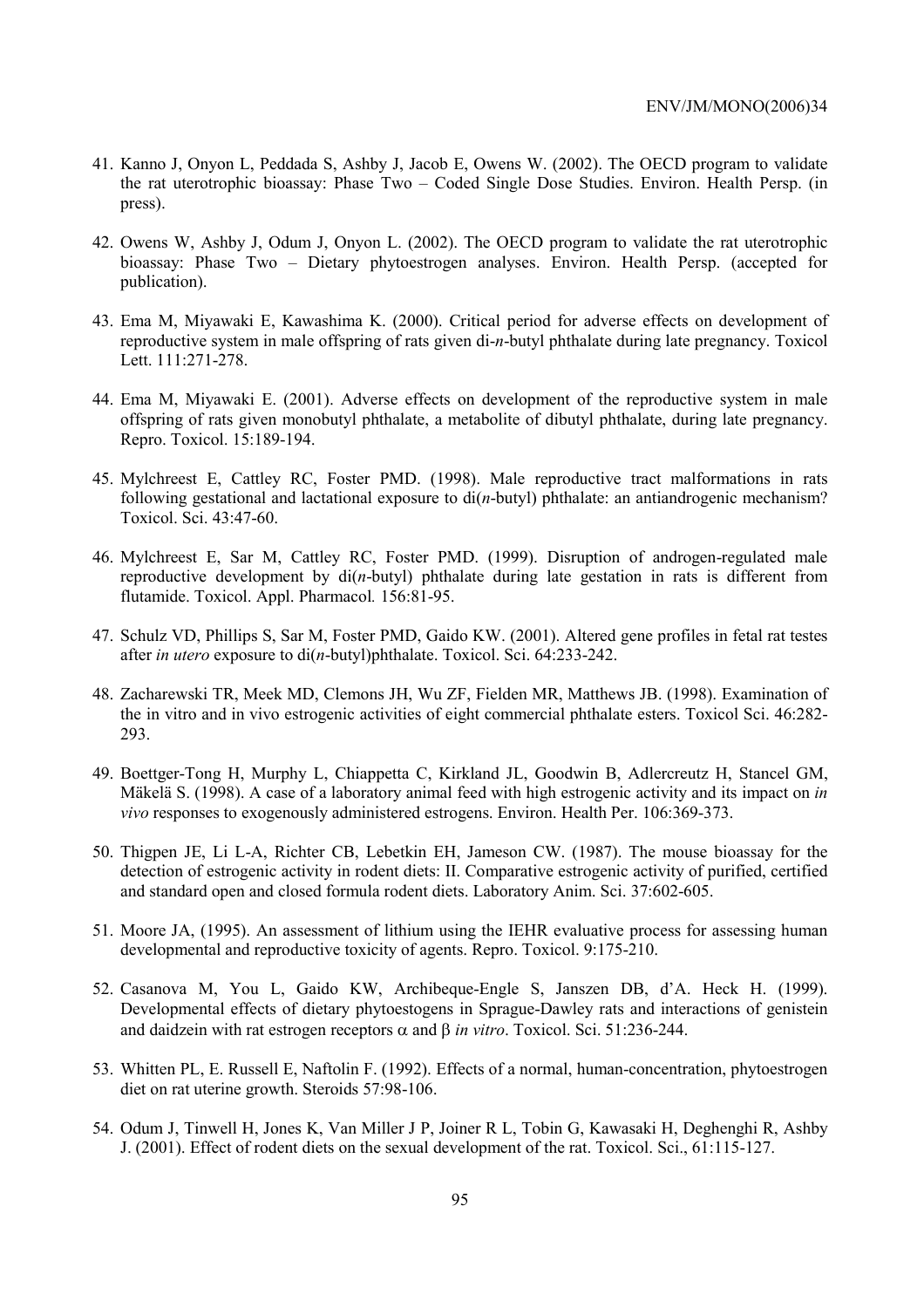55. Lewis RW, Brooks N, Milburn GM, Soames A, Stone S, Hall, M, Ashby, J. (2003). The effects of the phytoestrogen genistein on the postnatal development of the Rat. Toxicol. Sci 71: 74-83.

### **ACKNOWLEDGMENTS**

A study of this magnitude could only be undertaken with the willing participation and contribution of many parties. Special acknowledgement is due to the 20 participating laboratories in Phase-2 contributed freely of their time and resources in the organisation and conduct, analyses of these validation studies. CEFIC and ACC are also acknowledged for the contribution of funds for the chemical repository and the phytoestrogen analyses, respectively. Dr. Elard Jacob and TNO are acknowledged for the management and operation of the chemical repository. Many scientists and laboratories contributed their data and comments to assist the VMG-mam in the design and conduct of this validation study. Special thanks are acknowledged to the Lead laboratory (Drs. T. Inoue and J. Kanno, National Institute of Health Sciences, Japan), the consulting statisticians (Drs. J. Haseman and S. Peddada, National Institute of Environmental Health Sciences, US), and the Mammalian Validation Management Group, with notable thanks to Drs. J. Ashby (Syngenta, CTL Laboratory, UK), A. Maciorowski and G. Timm (US Environmental Protection Agency, Washington, DC), and W. Owens (Procter & Gamble, US).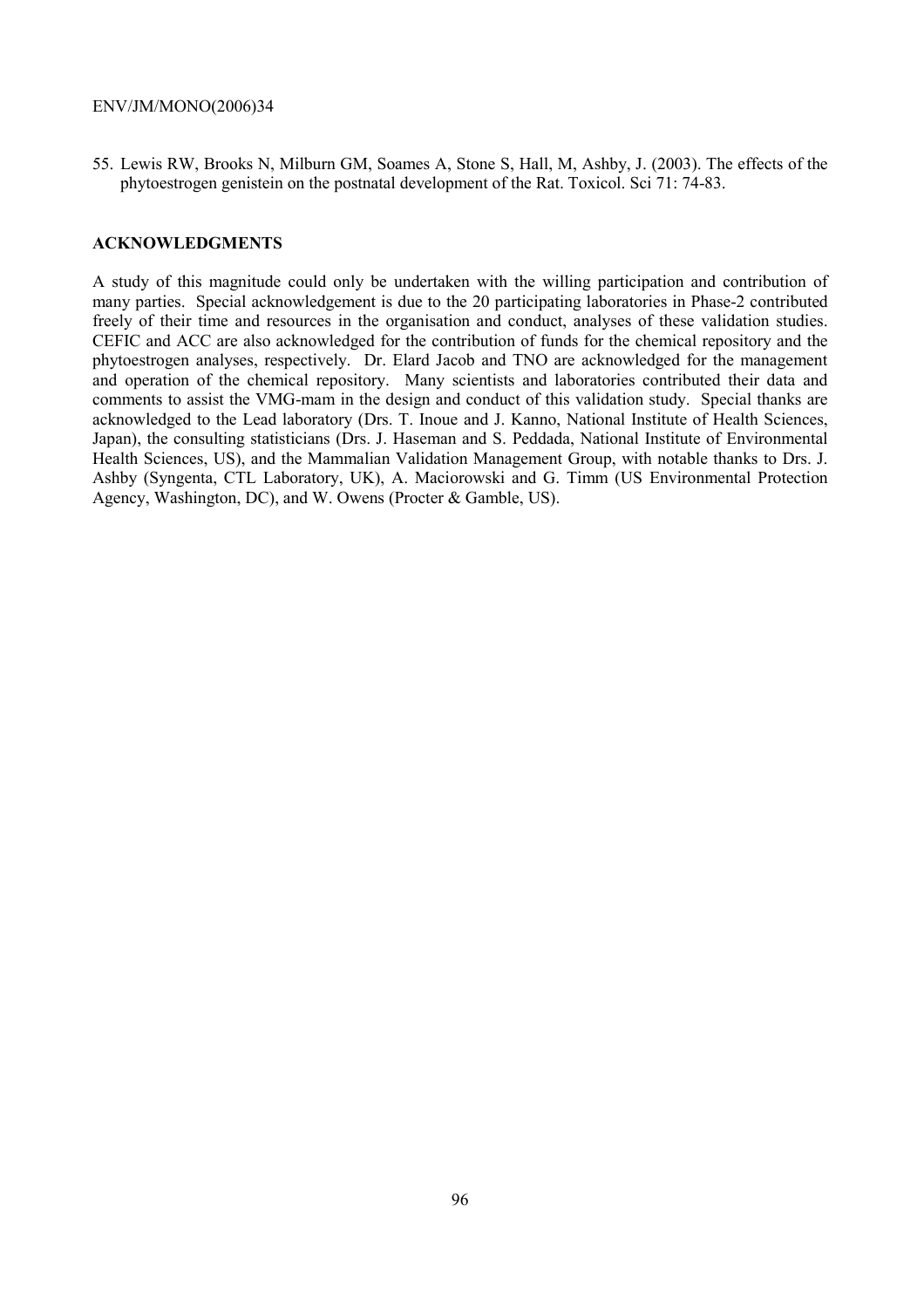# **ANNEX 1**

## **Participating Laboratories in the OECD Validation of Phase-2 of the Rodent Uterotrophic Bioassay**

This information is available to Government Representatives of OECD member countries only.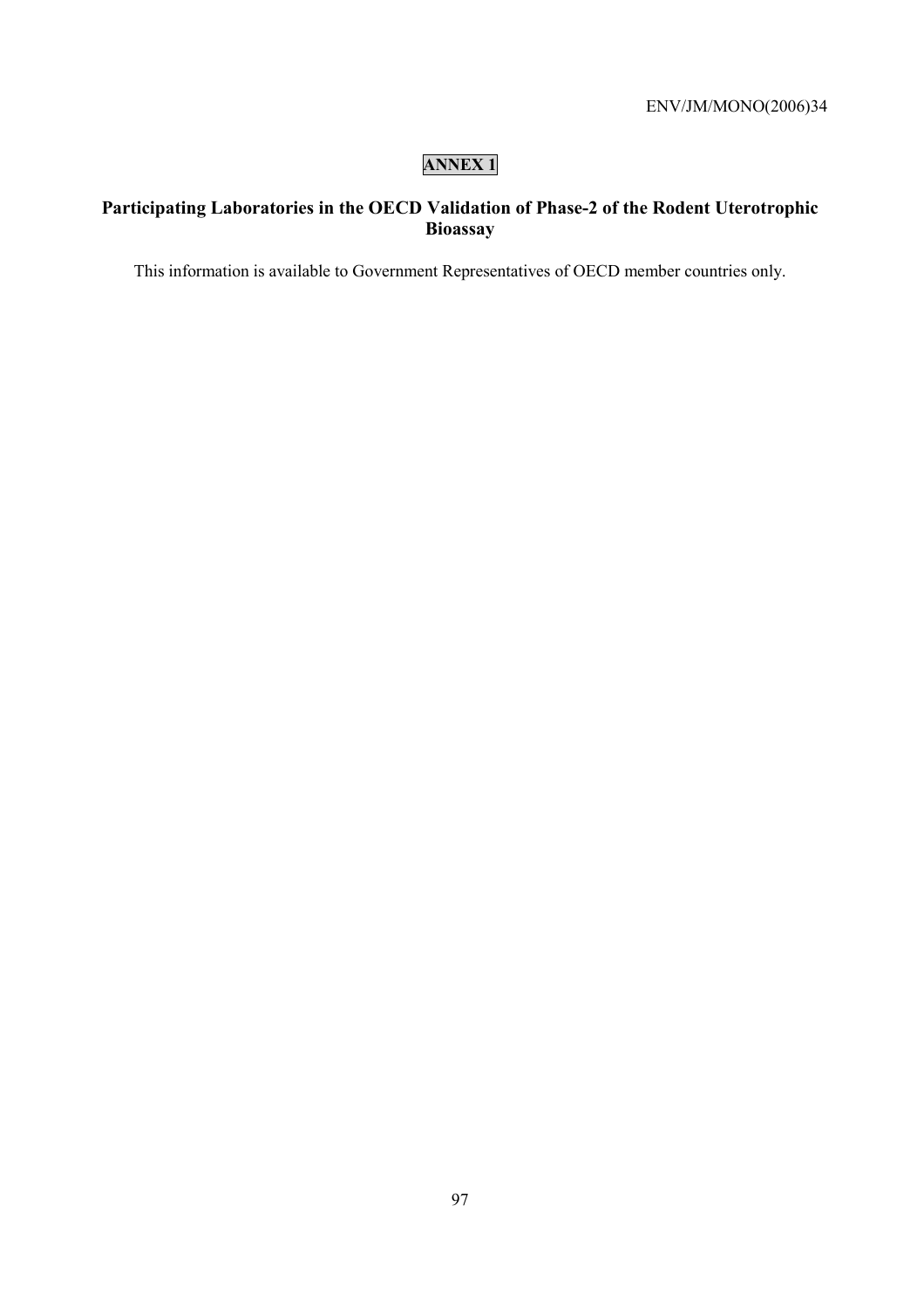# **ANNEX 2**

## **PROTOCOL FOR THE CONDUCT OF THE OECD RODENT UTEROTROPHIC ASSAY**

## **Second stage of the OECD work of the validation of the rodent uterotrophic assay PROTOCOL C**

**mature OVARIECTOMISED rats with SUB-CUTANEOUS ADMINISTRATION1 (Contains both multi-chemical and dose-response studies)** 

<sup>&</sup>lt;sup>1</sup> Draft taking into account the agreements reached by the OECD Validation Management Group (20-21 January 2000) and subsequent teleconferences on 6 March, 12 and 18 April 2000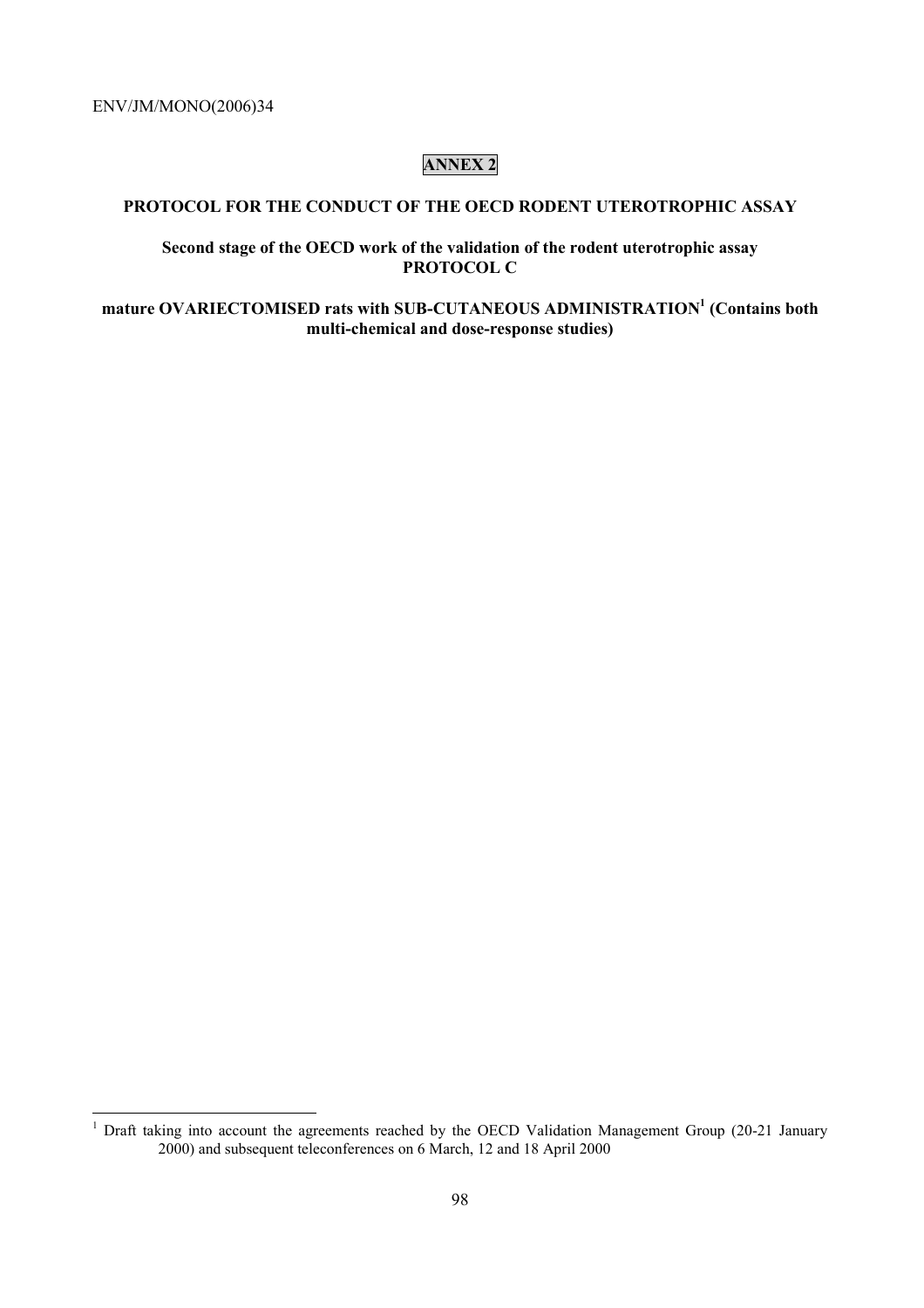# **TABLE OF CONTENTS**

| Rationale          |  |
|--------------------|--|
| Time Schedule      |  |
|                    |  |
|                    |  |
| <b>Test System</b> |  |
|                    |  |
|                    |  |
|                    |  |
|                    |  |
|                    |  |
|                    |  |
|                    |  |
|                    |  |
|                    |  |
|                    |  |
|                    |  |
|                    |  |
|                    |  |
|                    |  |
|                    |  |
|                    |  |
|                    |  |
|                    |  |
|                    |  |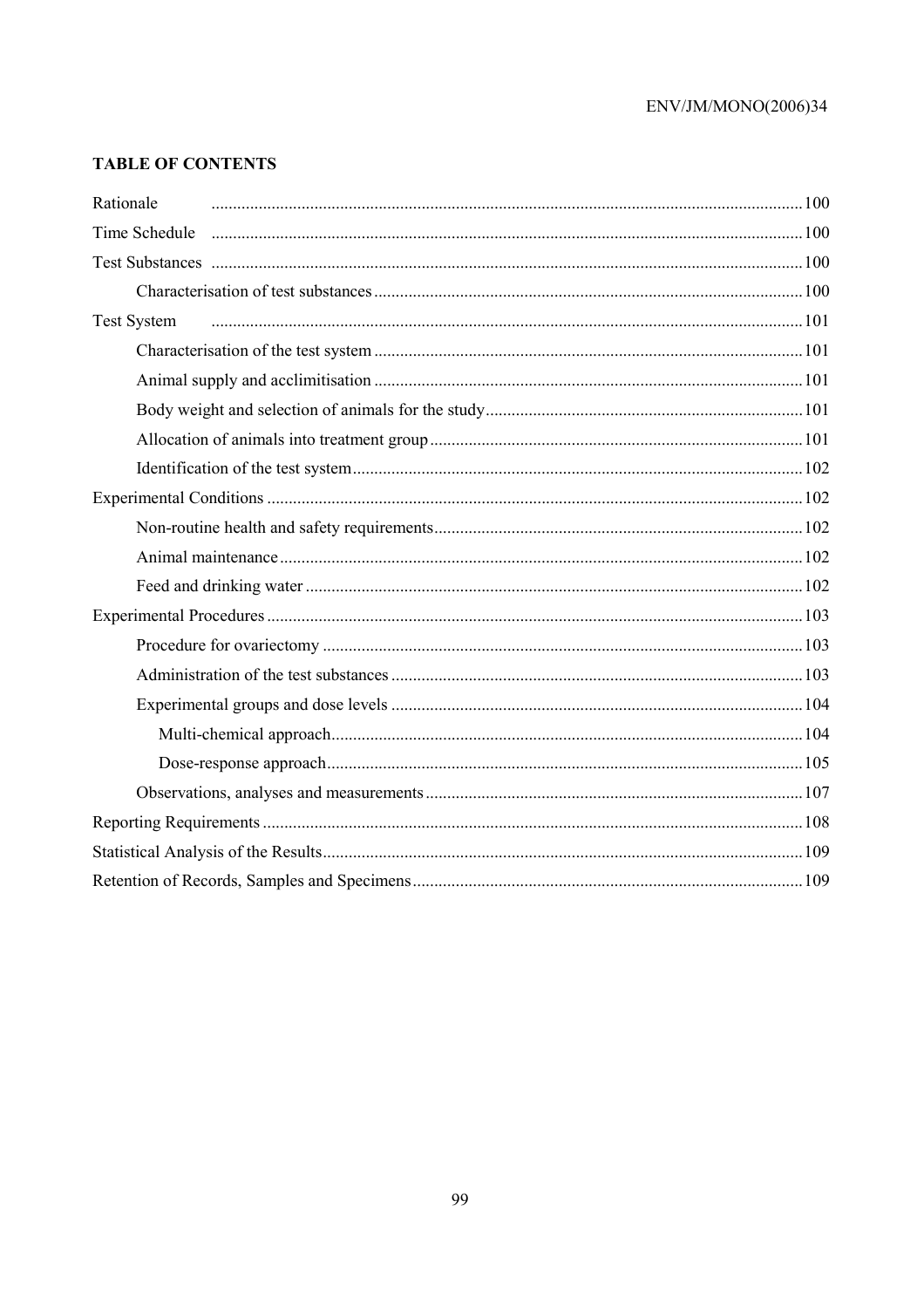## **RATIONALE**

1. The rodent uterotrophic assay evaluates the ability of a chemical to show biological activities consistent with agonism or antagonism of natural oestrogens. *Uterotrophic* is a term used to describe something which influences the uterus. A chemical causing an increase in weight of the uterus indicates that it has activity consistent with natural oestrogens, and is therefore uterotrophic in nature.

2. This protocol will generate data as part of an overall OECD project to validate the rodent uterotrophic assay. The first step of the OECD validation work on the uterotrophic assay demonstrated the high reliability of the protocol when testing the standard reference chemical – ethinyl oestradiol.

3. The specific aims of the second stage of the validation of the OECD rodent uterotrophic assay is to evaluate the reliability of the protocol when testing weak oestrogenic agonists.

- **Demonstrating the expected increases in uterine weight** in mature ovariectomised female rats following sub-cutaneous injection of 5 weak oestrogen agonists (Methoxychlor, (CAS No 72-43- 5) Bisphenol A (CAS No 80-05-7); Genistein (CAS No 446-72-0), o.p<sup>2</sup>-DDT (CAS No 789 -02-6) and Nonyphenol (CAS No 25154-52-3) and the effects of Dibutyl Phthalate (CAS No 84-742) which is not expected to demonstrate an oestrogenic effect.
- **Comparing** these expected increases in uterine weight **with the reference oestrogen 17-ethinyl oestradiol** (hereafter referred to as EE) (CAS No. 57-63-6).
- **Evaluating the dose-response relationship** between uterine weight increase and the dose of two weak oestrogen agonists – Bisphenol A (CAS No  $85-05-7$ ) and Nonylphenol (CAS No: 25154-52-3) and in addition Methoxychlor (CAS No 72-43-5), Genistein (CAS No 446-72-0) and o, p<sup>2</sup>-DDT (CAS No 789-02-6).
- **Enabling a comparison of the results from a similar protocol** in which very young, immature female rats are exposed by subcutaneous injection **(Protocol B).**
- Assisting in **identifying refinements to the protocol** so that it can be subsequently used to investigate chemicals of unknown oestrogenic activity.

## **TIME SCHEDULE**

4. The time needed for this assay will depend on whether the animals are supplied following ovariectomy or whether this procedure is carried out by the participating laboratory.

## **TEST SUBSTANCES**

## **Characterisation of test substances**

5. Characterisation of the test substances is the responsibility of the chemical suppliers and those managing the chemical repository. It is not the responsibility of the lead or participating laboratories.

6. The test substances will be characterised by name, supplier, batch number, purity, appearance, storage conditions and expiry date.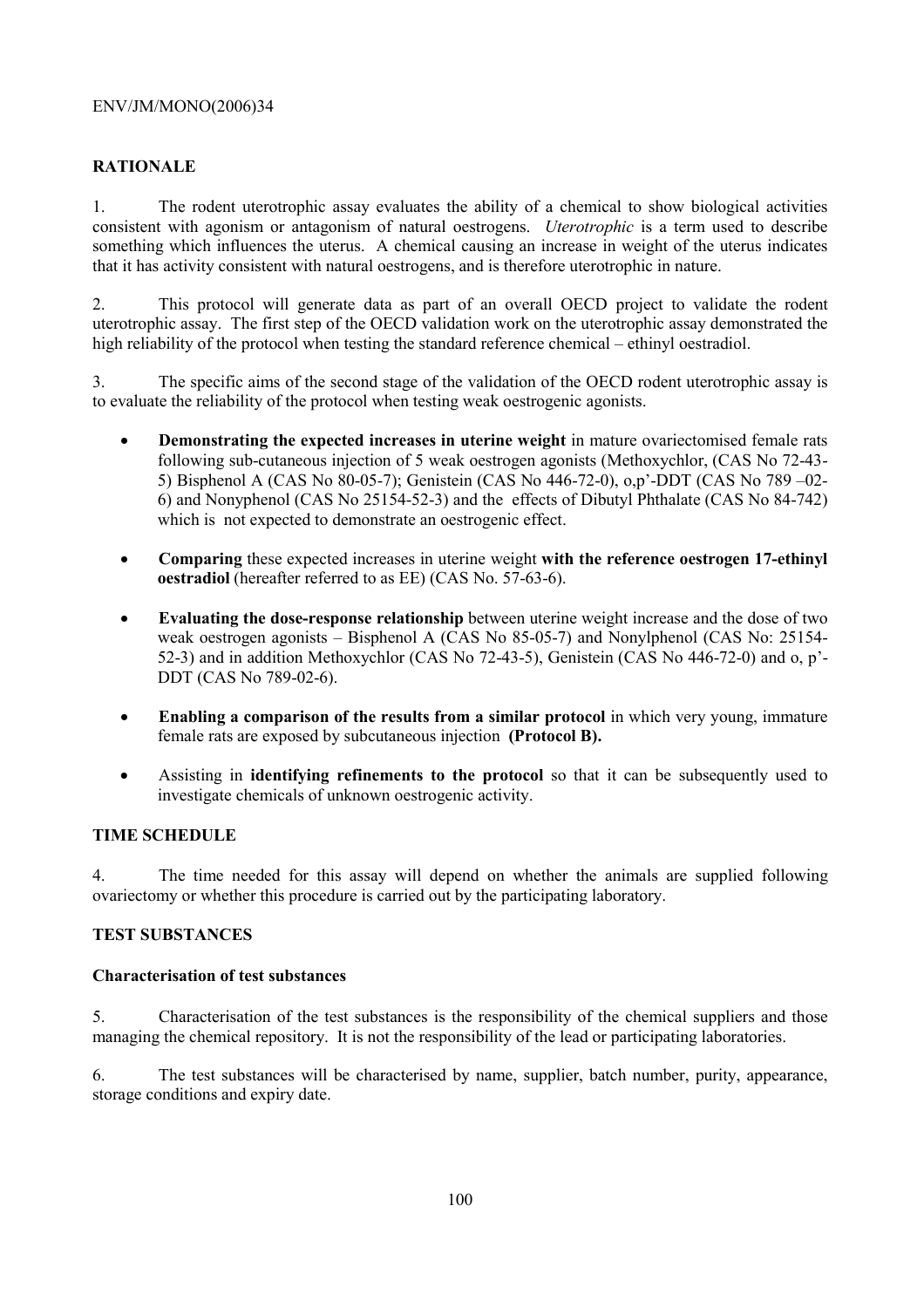## **TEST SYSTEM**

## **Characterisation of the test system**

7. The study will be conducted with adult female ovariectomised laboratory rats. These rats will be obtained from a colony maintained under SPF-conditions. The specific strain of rat will be selected by the participating laboratories based on experience and historical control data under their own operating conditions. The participating laboratories will record the strain used their study report(s).

8. At the commencement of the ovariectomy the rats will be 6 weeks old and over.

## **Animal supply and acclimatisation**

9. Upon arrival, the rats will be taken to the room assigned to this study and checked for overt signs of ill health and anomalies. After ovariectomy the adult females will be acclimatised to laboratory conditions for at least 14 days but not more than 28 days.

10. Care should be taken to ensure that complete ovariectomy has been achieved. This may be checked by animals having a small vaginal opening and vaginal smears which lack cellularity, particularly in cornified or nucleated epithelial cells.

## **Body weight and the selection of animals for the study**

11. Variations in body weight may be a source of variation in the weight of tissues of interest. This variation, if present, will increase variability within a group or among groups of animals, decrease assay sensitivity, and possibly lead to false positives or false negatives.

12. Body weights will vary from study to study and different rodent strains. Each participating laboratory should establish its own procedure for limiting the variability in body weight. These procedures will be recorded in the report and should ensure that all groups of animals reflect normal variations expected for healthy animals.

13. As a precautionary measure, any relationship between body weight and uterus weight will be controlled in both the experimental design and data analysis phases of the study.

14. Experimental control is accomplished in two steps. The first step involves selection of animals with relatively small variation in body weight from the larger population. This is done by avoiding unusually small or large animals. Generally this will result in animals that are approximately  $\pm 20\%$  of the mean body weight (e.g.  $200g \pm 40g$ ). While this degree of variability may seem large, it is not expected to affect the outcomes from the study, as long as the animals are healthy.

15. The second part of "experimental" control of body weight involves the assignment of animals to different treatment groups by a randomised complete block approach rather than by completely randomisation.

## **Allocation of animals into treatment groups**

16. Prior to the experimental start date, and following ovariectomy, the animals will be "randomly" assigned" to treatment groups such that each group has the same mean weight population within  $\pm$  5% probability level. This variable is then included in the data analysis to adjust for differences in body weight.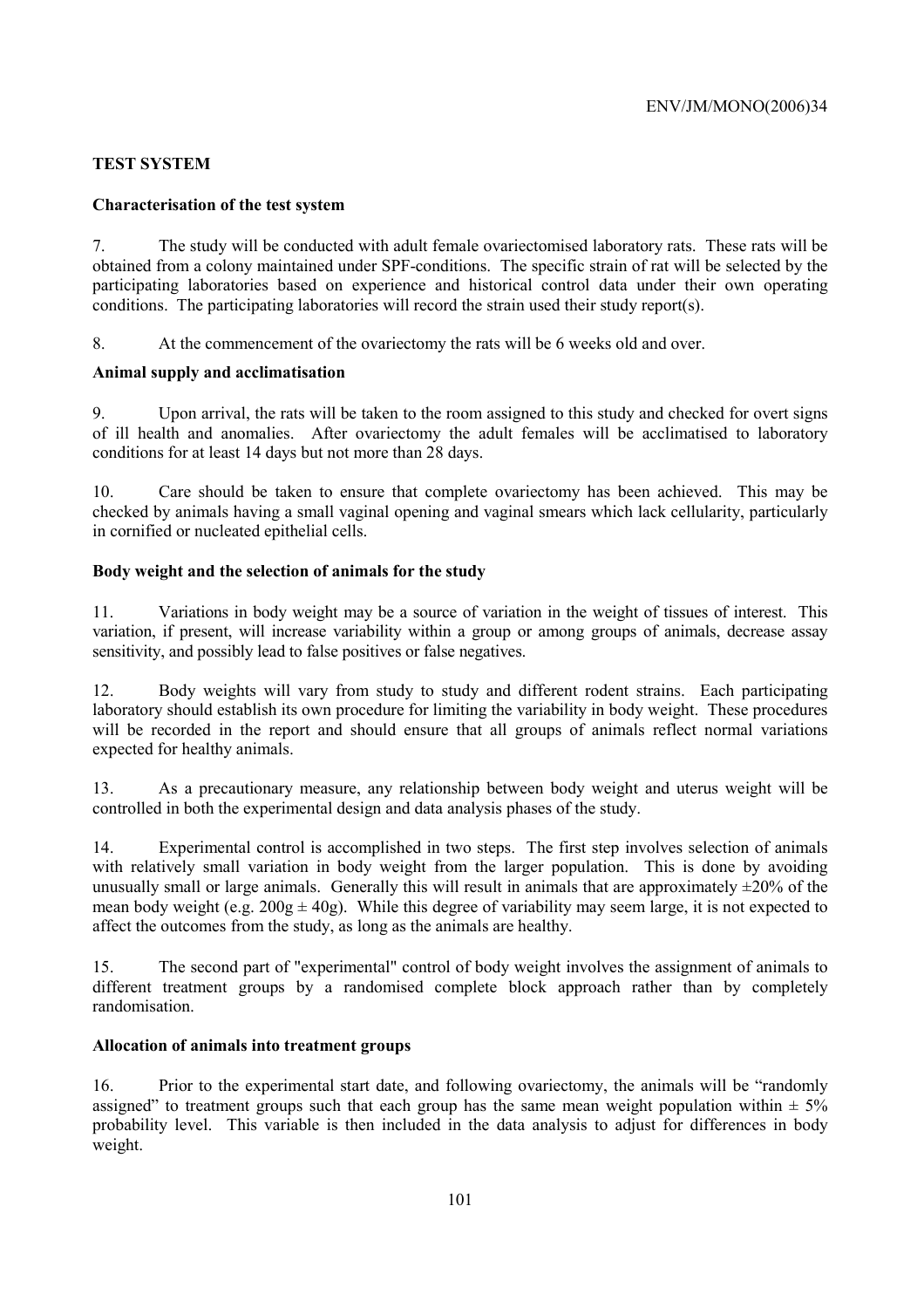## **Identification of the test system**

17. The study will be identified with a unique study number and individual rats will be uniquely identified e.g., by ear tags or tail tattoos. Each group of rats will be coded e.g., by a letter and a colour. Each cage will be labelled to show the laboratory code for the group, the animal identification numbers, the cage number, and the study number. The specific identification system used by the participating laboratory will be recorded and included in the study report.

## **EXPERIMENTAL CONDITIONS**

## **Non-routine health and safety requirements**

18. The test substances may be possible reproductive and developmental toxicants therefore appropriate precautions should be taken to protect personnel, e.g., necessary training, labelling and storage procedures, and protective handling procedures during dose preparation and dose administration.

19. Appropriate precautions such as wearing protective gloves, protective clothing and eye protection should be taken when handling the animals, diets, cages, and wastes (e.g. remaining test solutions, faeces, and carcasses). Waste disposal will be in accordance with good practice and existing regulations.

20. To maintain the integrity of the multi-chemical study which will be conducted with coded chemicals, the chemical repository will provide a generic Material Safety Data Sheet giving safety and handling precautions suitable for all the test substances. This will be stringent enough to cover the most hazardous of the chemicals being used in the validation project.

21. Individual Material Safety Data Sheets will also be supplied for all of the coded test substances. In order to maintain the integrity of the coding, these Material Safety Data Sheets should be kept in a sealed envelope in a secure location under the control of a named person within the laboratory. That person should be instructed to keep the Material Safety Data Sheets secure and only to open the sealed envelope in case of emergency involving the coded test substances.

## **Animal maintenance**

22. Appropriate husbandry conditions should be followed. The room will be maintained at a temperature of 22  $\pm$  3 C° and a relative humidity of between 30% and 70%, other than during room cleaning. Lighting will be artificial with a cycle of 12 hours light and 12 hours dark. Prior to and at the end of the study, the cages and other materials the animals may touch will be cleaned with appropriate agents as specified in the laboratory standard operating procedure. These procedures should be recorded and this information included in the study report.

23. As some bedding materials may contain naturally occurring oestrogenic compounds, the particular bedding used by the participating laboratory should be recorded and details included in the study report.

24. Animals may be caged singly or in groups. In the case of group housing then the group number should not exceed three rats per cage. To avoid overcrowding, two cages of three animals per treatment group is the preferred number.

## **Feed and drinking water**

25. Feed and drinking water (tap or filtered) will be provided *ad libitum.*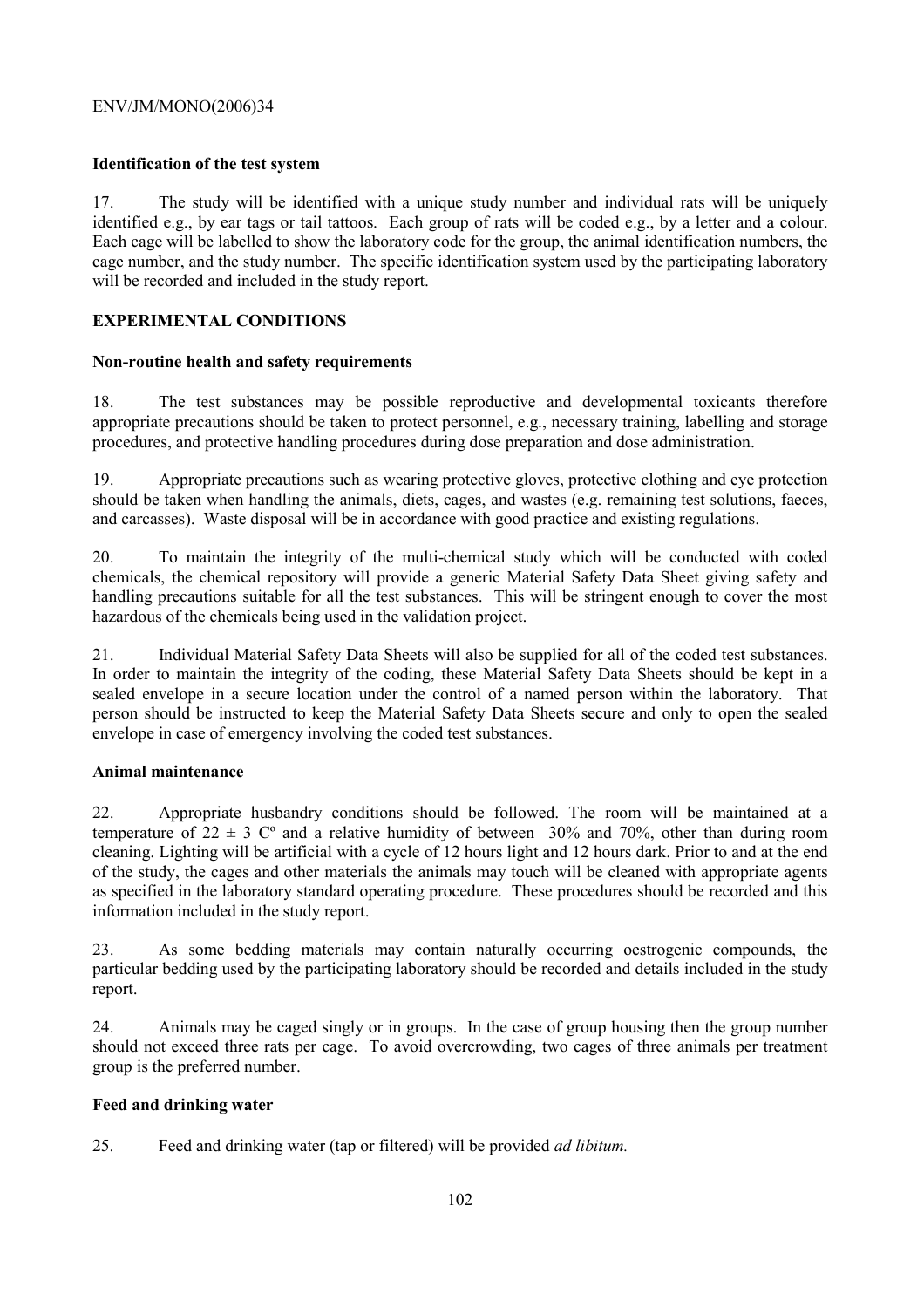26. The rats will be fed the usual rodent diet used by the participating laboratory. Because of the possibility of dietary phytoestrogens the participating laboratory should record the details of the diet, supplier, and the batch used. This information should be included in the study report. Each batch of diet should be analysed by the supplier for nutrients and contaminants according to the supplier's normal practice. The certificate of analysis for the batch used in the study will be included in the study report. The same diet batch should be used throughout the study for all animals.

27. The participating laboratory should maintain a frozen sample of the rodent diet used so that the diet can be further analysed, if necessary, e.g. for phytoestrogens and isoflavones.

## **EXPERIMENTAL PROCEDURES**

### **Procedure for Ovariectomy**

28. A video is available, on request from the lead laboratory which shows the surgical procedure for ovariectomy. Essentially the procedure is as follows. The dorso-lateral abdominal wall should be cut 1 cm lengthways at the mid point between the costal inferior border and the illiac crest, and a few millimetres lateral to the lateral margin of the lumbar muscle. The ovary should be pulled out and disconnected at the junction of the oviduct and the uterine body. After confirming that no massive bleeding is occurring, the abdominal wall should be closed by one suture and the skin closed by autoclips. The ligation points are shown schematically in **Figure 1.**

### **Administration of the test substances**

29. Sub-cutaneous injection will be used to administer all substances.

30. The test substances will be administered once per day on three consecutive days. If the participating laboratory is additionally running a comparative study with longer exposure periods, the test substances will be administered for the longer period as appropriate, e.g., 7 days (Protocol C').

31. The amount administered should be calculated on the body weight of the animal on the day of treatment. Treatment will be at approximately the same time and sequence for each animal. Test dilutions of the test substance will be prepared daily unless information is available which confirms the stability of the test solutions. In the latter case, the dilutions of the test substance can be made before the start of the study consistent with the substance's known stability.

32. The same test vehicle should be used for all test substances. The participating laboratories will record the test vehicle to be used and include this information in their study reports.

33. Instructions on how to prepare each of the test substances will be provided at the time of supply by the central chemical repository. Details of the test vehicle, as well as the vehicle supplier and lot, should be recorded and this information included in the study report. The participating laboratories should preserve a sample of the vehicle, if a further analysis, e.g., of the phytoestrogen content should become necessary.

34. The total amount of s.c. injection per rat will not exceed 4mL/kg/day.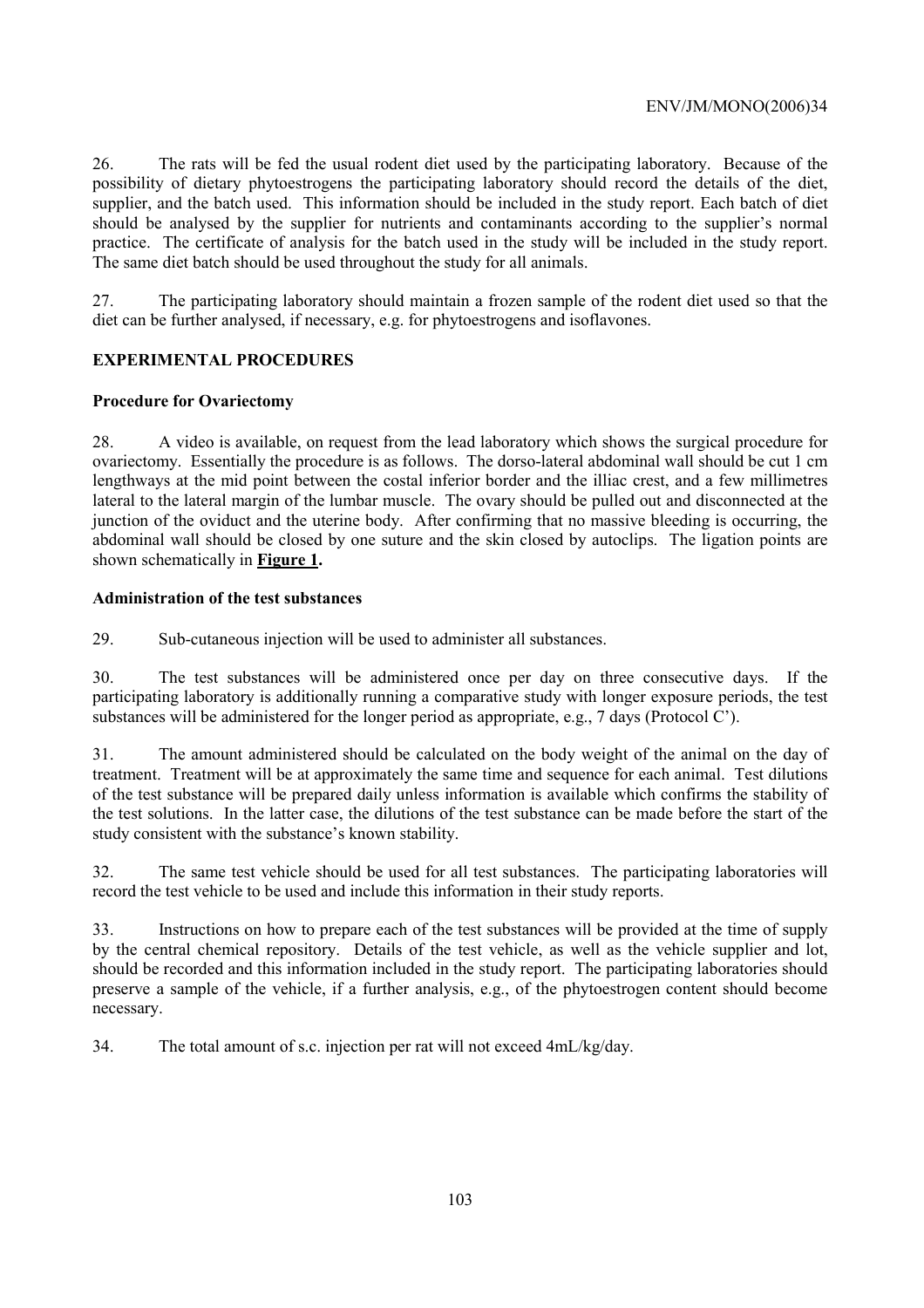## **Experimental groups and dose levels**

36. Two study designs are to be followed in the overall study - a multi-chemical approach and a dose-response approach. The multi-chemical study is to be carried out using coded test substances and so requires participating laboratories to put specific measures in place to maintain the integrity of the code.

37. Test substances are to be tested at a range of doses, including those where some signs of toxicity may be expected. All test substances will be tested at the doses specified.

38. Both the multi-chemical and dose-response part of the protocol includes a vehicle control group and two positive control groups for Ethinyl oestradiol (at high and low doses). If a participating laboratory is conducting both the multi-chemical and the dose-response approach at the same time, it is preferable that separate control groups are used. However if the two studies are being run at the same time and the participating laboratory wishes to combine control groups, the positive control groups may be deleted in the dose-response part of the study. In this situation data from the positive control groups in the multichemical study will be 'decoded' and used at the data analysis stage.

39. When running the multi-chemical and dose-response part of the study at the same time deletion of one or more of the vehicle control groups is not recommended because of the potential loss of statistical power in the data analysis phase.

## *Multi-chemical approach*

40. The multi-chemical approach includes nine groups of six females - 5 oestrogen agonists, a chemical not expected to demonstrate oestrogenic activity, two groups for the standard oestrogen reference chemical - EE and a vehicle control.

41. All test substances, and control substances will be supplied coded along with details of how to make up stock and dosing solutions. To maintain the integrity of the coded study, those persons responsible for making up the stock solutions and administering doses should not reveal the likely identity of the test substance especially to those responsible for recording observations and organ weights at necropsy. The participating laboratory will need to make a written statement on the measures it will take to maintain the integrity of the blind study and a statement that these measures have been followed when it submits its results.

42. All substances will be administered at pre-determined dose levels and will be coded to create a blind study.

43. The design requirements of this study are summarised in Table 1 below. A, B, C, D, E and F represent the coded test substances for this study namely: **Methoxychlor** (CAS No. 72-43-5); **Bisphenol A** (CAS No. 80-05-7); **Genistein** (CAS No. 446-72-0), **o,pí-DDT** ( CAS No 789-02-6) and **Nonylphenol**  (CAS No 25154-52-3) and **Dibutyl Phthalate** ( CAS No.84-74-2).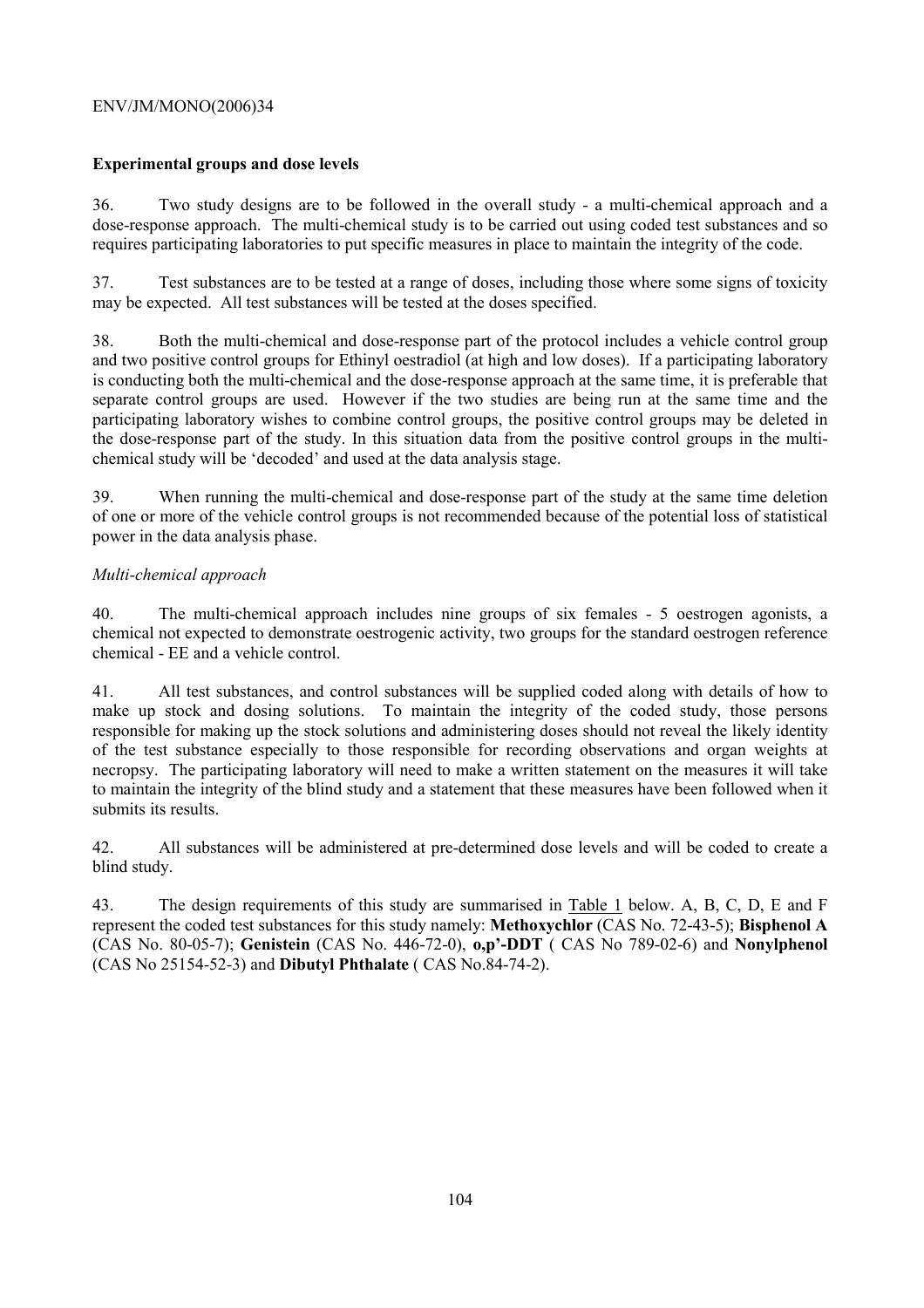| Groups            | $N=$ |                      | Dose                  | Route | Maximum total s.c.<br>volume/day/rat |
|-------------------|------|----------------------|-----------------------|-------|--------------------------------------|
|                   |      | EE<br>(microgram/kg) | <b>Test Substance</b> |       |                                      |
|                   |      |                      |                       |       |                                      |
| (vehicle control) | 6    |                      | $\mathbf{0}$          | S.C.  | 4ml/kg/day                           |
| 2                 | 6    |                      | $\mathbf{A}$          | S.C.  | 4ml/kg/day                           |
| $\overline{3}$    | 6    |                      | B                     | S.C.  | 4ml/kg/day                           |
| $\overline{4}$    | 6    |                      | $\mathcal{C}$         | S.C.  | 4ml/kg/day                           |
| 5                 | 6    |                      | D                     | S.C.  | 4ml/kg/day                           |
| 6                 | 6    |                      | E                     | S.C.  | 4ml/kg/day                           |
| 7                 | 6    |                      | ${\bf F}$             | S.C.  | 4ml/kg/day                           |
| 8                 | 6    | Low                  | EE                    | S.C.  | 4ml/kg/day                           |
| 9                 | 6    | High                 | EE                    | S.C.  | 4ml/kg/day                           |
| <b>TOTAL</b>      | 54   |                      |                       |       |                                      |

## **Table 1. - Details of Experimental Groups and Dose Levels - Multi-Chemical Approach**

## *Dose- Response Approach*

44. The dose-response approach will examine the increase in uterine weight when the test animals are administered increasing dosed of selected test substances. The experimental design for the doseresponse study is shown in Table 2. In order to generate a good dose-response curve, doses of chemicals covering the whole of the dose-response range should be given. Based on literature review and discussions with researchers active in this field the OECD Validation Management Group has identified five dose levels for each of the substances in the study which should provide this spectrum of responses (see Table 3). The same doses must be used by all participating laboratories.

45. If resources are constrained a minimum of three doses which are those likely to be on the ascending part of the dose-response curve should be selected. The same doses must be used by all participating laboratories. Table 3 shows the three minimum doses that must be used (i.e. doses 2,3 and 4 shaded in gray.

46. To generate a good dose-response curve, 8 groups of 6 animals per group are preferred with 5 doses, as shown in <u>Table 3</u>, together with two groups for the standard oestrogen reference chemical  $-EE$ and a vehicle control. The minimum number of test groups for the dose-response study will be 6 (3 test substance groups, 2 positive reference dose groups of ethinyl oestradiol and a vehicle control group).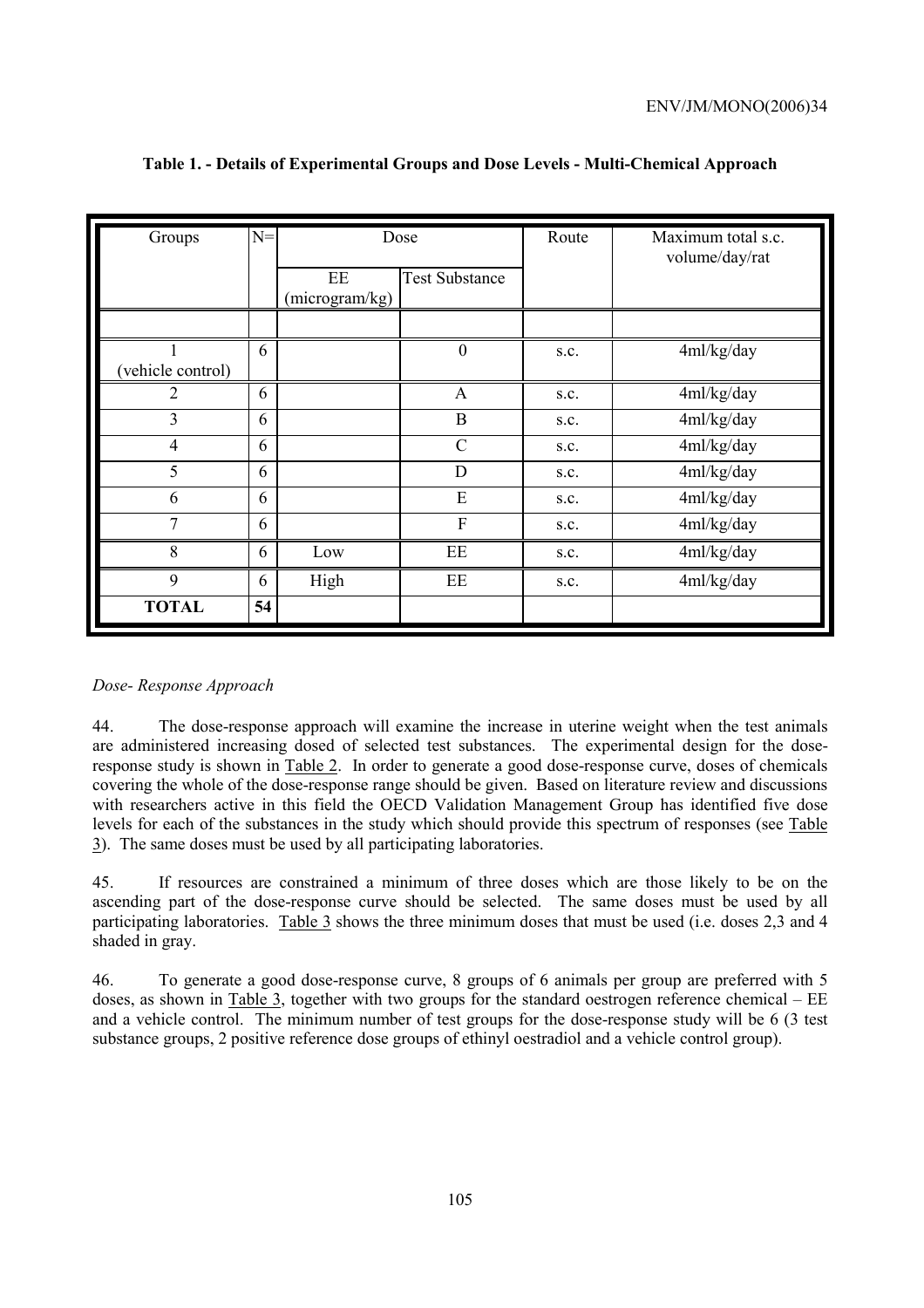| Groups            | $N =$ | Dose           |                       | Route | Maximum total s.c. volume/day/rat |
|-------------------|-------|----------------|-----------------------|-------|-----------------------------------|
|                   |       | EE             | <b>Test Substance</b> |       |                                   |
|                   |       | (microgram/kg) |                       |       |                                   |
|                   |       |                |                       |       |                                   |
|                   | 6     | $\overline{0}$ | 0                     | S.C.  | 4ml/kg/day                        |
| (vehicle control) |       |                |                       |       |                                   |
|                   | 6     |                | Dose 1                | S.C.  | 4ml/kg/day                        |
| 3                 | 6     |                | Dose 2                | S.C.  | 4ml/kg/day                        |
| 4                 | 6     |                | Dose 3                | S.C.  | 4ml/kg/day                        |
| 5                 | 6     |                | Dose 4                | S.C.  | 4ml/kg/day                        |
| 6                 | 6     |                | Dose 5                | S.C.  | 4ml/kg/day                        |
| 7                 | 6     | 0.3            |                       | S.C.  | 4ml/kg/day                        |
| 8                 | 6     | 1              |                       | S.C.  | 4ml/kg/day                        |
| <b>TOTAL</b>      | 36    |                |                       |       |                                   |

# **Table 2. - Details of Experimental Groups - Dose-response approach**

Table 3. - Doses to be used for each of the test substances – with **three minimum doses for each of the test substances shaded in gray** 

| S.C<br>(mg/kg/day) |              | $\overline{2}$ | $\mathbf{3}$ | $\overline{\mathbf{4}}$ | 5   |
|--------------------|--------------|----------------|--------------|-------------------------|-----|
| Methoxychlor       | 20           | 100            | 250          | 500                     | 800 |
| Genistein          | $\mathbf{1}$ | 15             | 35           | 50                      | 80  |
| O p, DDT           | 5            | 25             | 50           | 100                     | 200 |
| Bisphenol          | 10           | 100            | 300          | 600                     | 800 |
| Nonylphenol        | 5            | 15             | 35           | 80                      | 100 |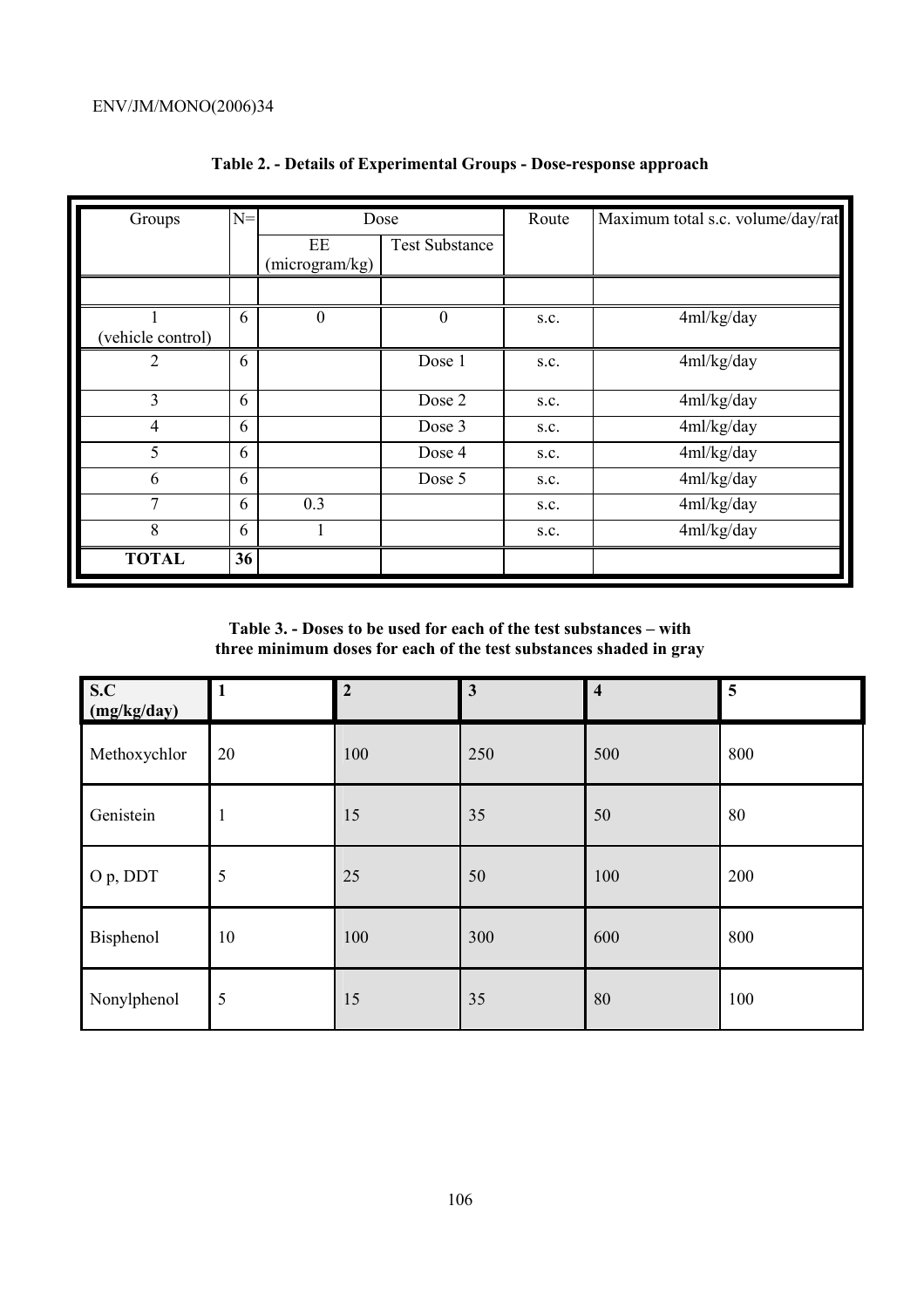## **Observations, analyses and measurements**

### *Clinical signs*

47. Animal observations will be conducted according to the usual routine of the participating laboratory. On working days, all cages will be checked in the morning and afternoon for dead or moribund animals. On Saturdays and Sundays and other non-working days, a minimum of one check per day will be carried out. All abnormalities will be recorded and included in the study report.

### *Body weight and food consumption*

48. The body weight of each rat will be recorded daily to the nearest 0.1 g, starting just prior to initiation of treatment i.e. when the animals are allocated into groups. As an optional measurement, the amount of food consumed during the treatment period may be measured per cage by weighing the feeders. The food consumption results will be expressed in grams per rat per day.

### *Measurement of uterus weight*

49. Both wet and blotted uterus weights are the mandatory endpoints of this test protocol. Measurement of the wet weight includes the uterus and its luminal contents. Blotted weight is measured after the luminal contents of the uterus have been expressed and removed.

50. Twenty-four hours after the last treatment, the rats will be humanely killed in the same sequence as the test substance was administered. The method of humane killing will be the one routinely used by the participating laboratory, and this should be recorded and details included in the study report.

51. Procedures should ensure that the variation in excising and trimming the organs, is minimised. For example, the same prosector should be responsible for the weighing the uteri. If this is not possible, an alternate procedure is to design the necropsy so that each prosector weighs animals from each treatment group, as opposed to having one individual weigh all the tissues from a control group, while someone else is responsible for the treated groups.

52. If the evaluation of each chemical requires necropsy of more rats than is reasonable for a single day, necropsy may be staggered on two consecutive days. In this case the work could be divided so that necropsy of 3 animals per treatment per day (1 cage) takes place on the first day with the dosing and necropsy being delayed by one day in the second half of the animals. If this procedure is necessary, care should be taken so that the treatment of the animals is also staggered and that the age of the animals does not fall outside that needed for the assay. If a staggered necropsy procedure is to be used then a description will be included in the report.

53. The uterus will be carefully dissected and trimmed of fascia and fat to avoid loss of luminal contents. The vagina shall be removed from the uterus at the level of the uterine cervix. Further details for the removal and preparation of uterine tissues for weight measurement are included in the legend to **Figure 2**.

54. The uterus will be transferred to a uniquely marked and weighed container (e.g., a petri-dish) with care to avoid desiccation before weighing. The uterus will be weighed with the luminal contents (wet weight) to the nearest 0.1 mg.

55. Each uterus will then be individually processed to carefully blot the excess fluid. For example, both uterine horns may be pierced or cut longitudinally, placed on moistened filter paper (e.g., Whatman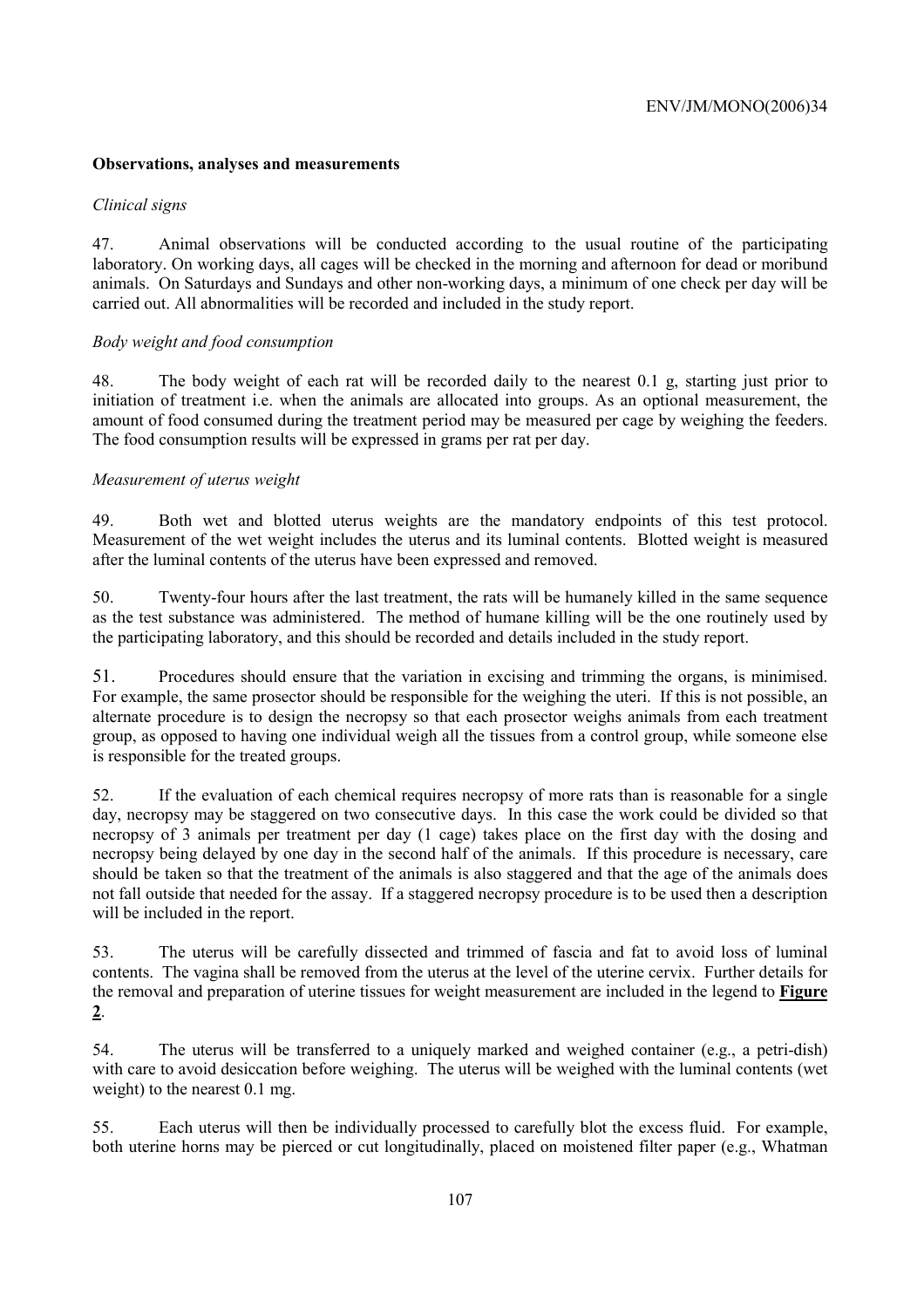No. 3) and gently pressed to absorb the luminal fluid. The procedure used must have good reproducibility within the laboratory and not be too severe to render the tissue unacceptable for histopathological analysis, as this additional investigation will be undertaken by some by some laboratories.

56. For those laboratories wishing to perform a histopathological examination of the vagina and/or uterus, the uterus and vagina should be fixed in 10% neutral buffered formalin (4% formaldehyde). If histopathology is done, the procedure used must be recorded and included in the study report. As it is known that tissue reactions differ in each portion of the uterus, **Figure 3** shows the points at which histological cross sections should be made. Use of PCNA and BrdU labelling is encouraged as part of the histopathological procedure.

## **REPORTING REQUIREMENTS**

57. Each participating laboratory should record and provide the raw data with the items as listed below. A report of this data and an analysis of the results should be made to the lead laboratory. A standard Excel spreadsheet will be provided and is to be used by each participating laboratory for the reporting of results.

58. A final report will be prepared for each experiment conducted by each participating laboratory including details of:

## **Laboratory Protocol:**

• Including date and approval

## **Testing facility:**

- Address details
- Responsible personnel and their study responsibilities

## **Test Substance**:

- Characterisation of test substances (to be provided by chemical supplier/repository)
- Method and frequency of preparation of dilutions

## **Vehicle**:

- Characterisation of test vehicle (nature, supplier and lot) **Test animals:** 
	- Strain
	- Supplier and specific supplier facility
	- Age of animal when ovariectomised
	- Age of animal when administration of test substance began
	- Details of acclimatisation procedure
	- Number of animals per cage
	- Detail and method of individual animal and group identification.

## **Test Conditions:**

- Details of randomisation process (i.e., method used)
- Record of cage location in laboratory racks
- Diet (name, type, supplier, content)
- Water source (e.g., tap water or filtered water) and supply (by tubing from a large container, in bottles, etc.)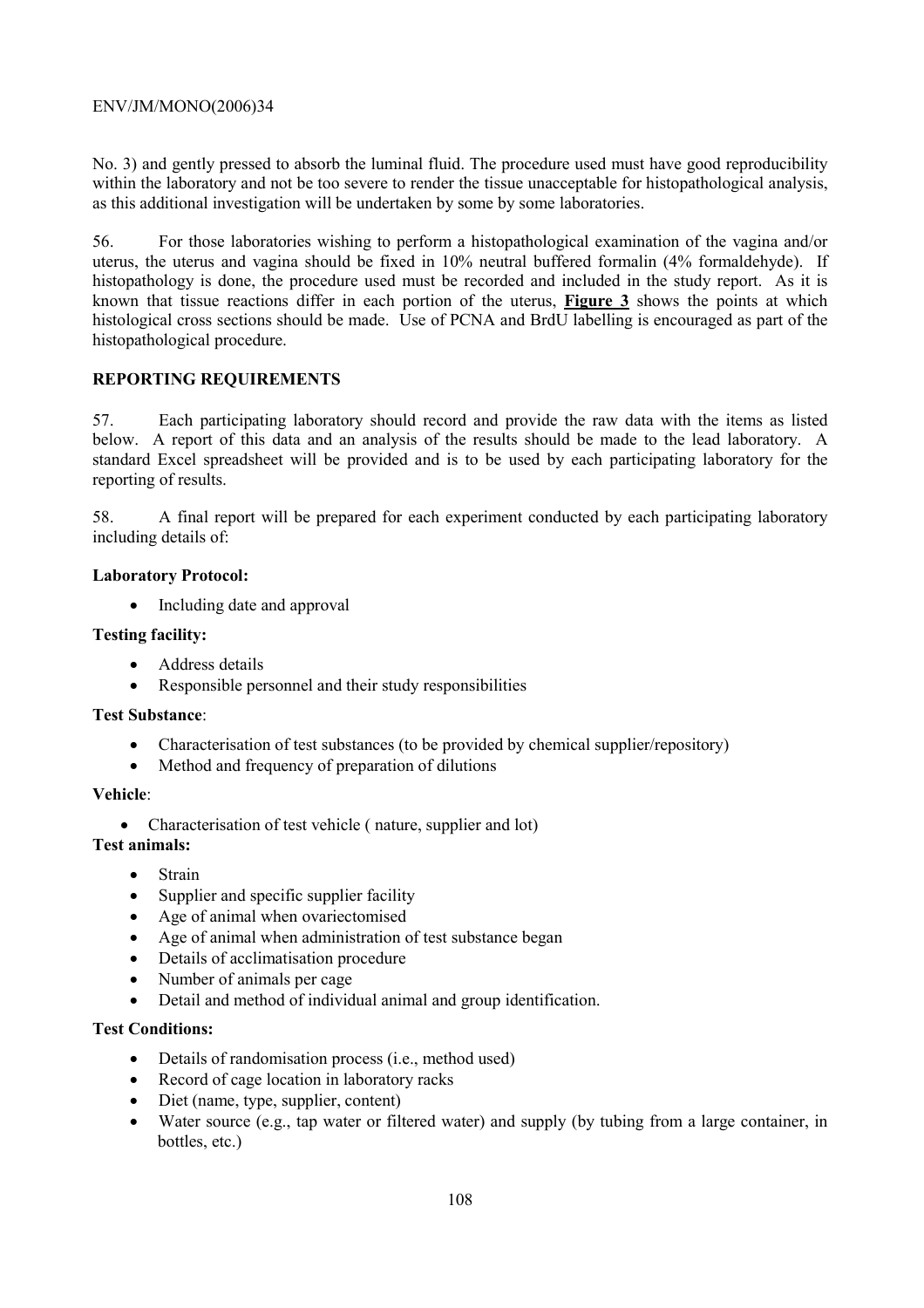- Bedding
- Record of lighting interval
- Record of air conditioning (filter maintenance)
- Record of room clean up
- Description of necropsy procedure (if necropsy is staggered over 2 days)
- Description of blotting procedure details
- Details of histopathological procedures (including copy of standard operating procedures)

# **Results**

# *For individual animals:*

- Daily body weight from the day the animals are allocated into groups to the day of necropsy
- Age of each animal (in days counting birth date as day 0) when administration of test compound begins
- Date and time of each s.c. injection
- Calculated amount of each s.c. injection
- Daily record of status of animal, including relevant symptoms and observations
- Suspected cause of death (if found during study in moribund state or dead)
- Date and time of humane killing
- Approximate time interval in hours between last test substance administration and humane killing
- Organ weight at necropsy
- Wet uterine weight per animal and any observations on loss of luminal fluid during dissection and preparation for weighing to the nearest 0.1 mg
- Blotted uterine weight per animal to the nearest 0.1 mg
- If undertaken, histopathological report of uterus and vagina.

# *For each group of animals*

- Daily body weights (from day of allocation into groups to the day of necropsy)
- Uterine weights (both wet and dry) per dose given
- If measured, daily food consumption

# **STATISTICAL ANALYSIS OF THE RESULTS**

59. The lead laboratory will be responsible for making an overall assessment and presentation to the Validation Management Group. The raw data will include body weight, clinical status of animals during the test and before necropsy and uterine weight (wet and blotted). The OECD Validation Management Group will determine the statistical procedures to be used in the evaluation of data taking into account dependent statistical advice.

# **RETENTION OF RECORDS, SAMPLES AND SPECIMENS**

60. The chemical repository or chemical supplier will retain a reference sample of all test substances until the end of the whole project. Samples of diet, and test vehicle should be retained by the participating laboratories, so that further analyses can be carried out if needed, Participating laboratories should retain raw data, the master copy of the final report and all other information relevant to the quality and integrity of the study.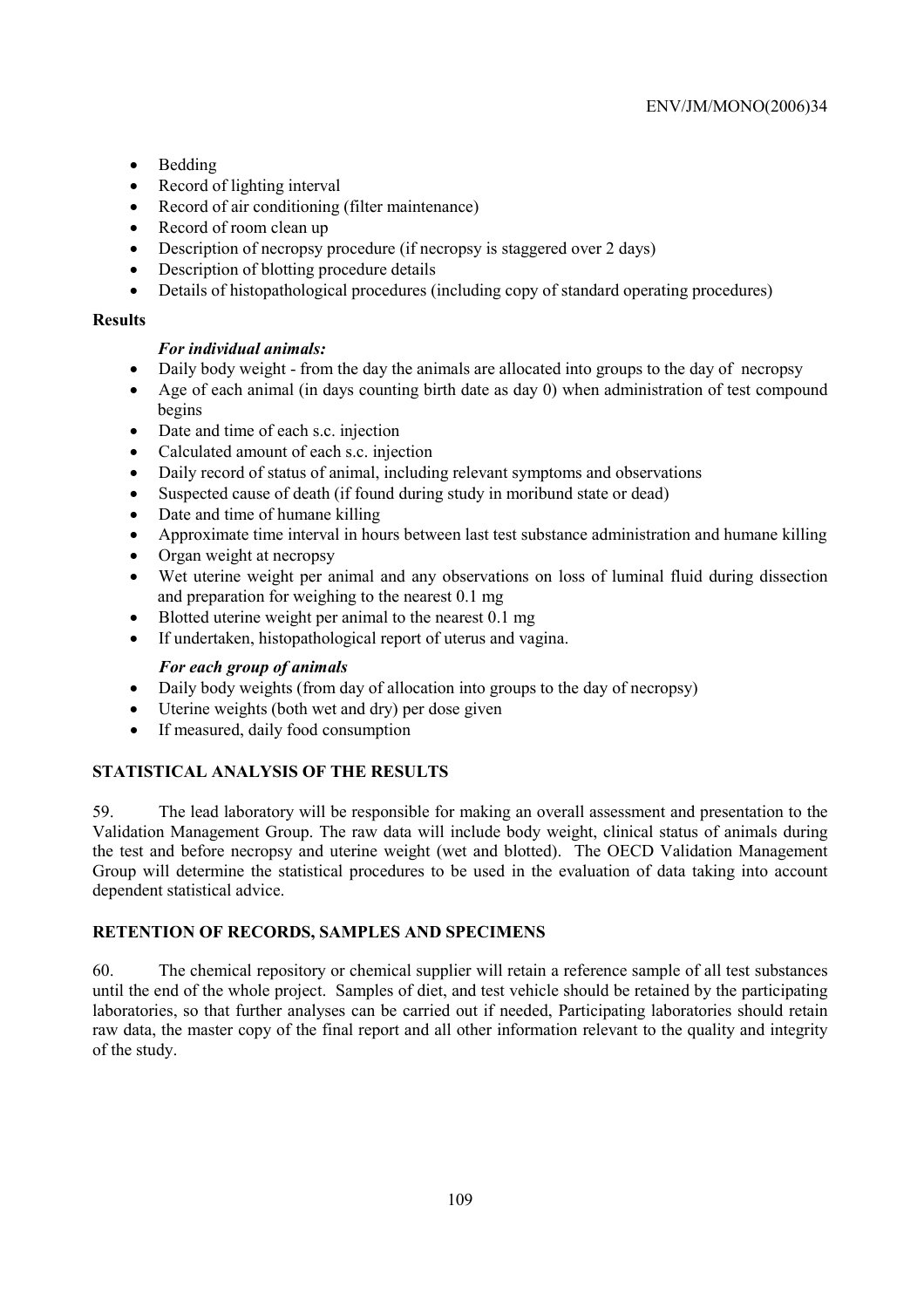

**Figure 1 : Schematic diagram showing points of ligation in surgically removing ovaries** 

Mesometrium, vasculature and fat pad not shown

March 16, 1999 j karno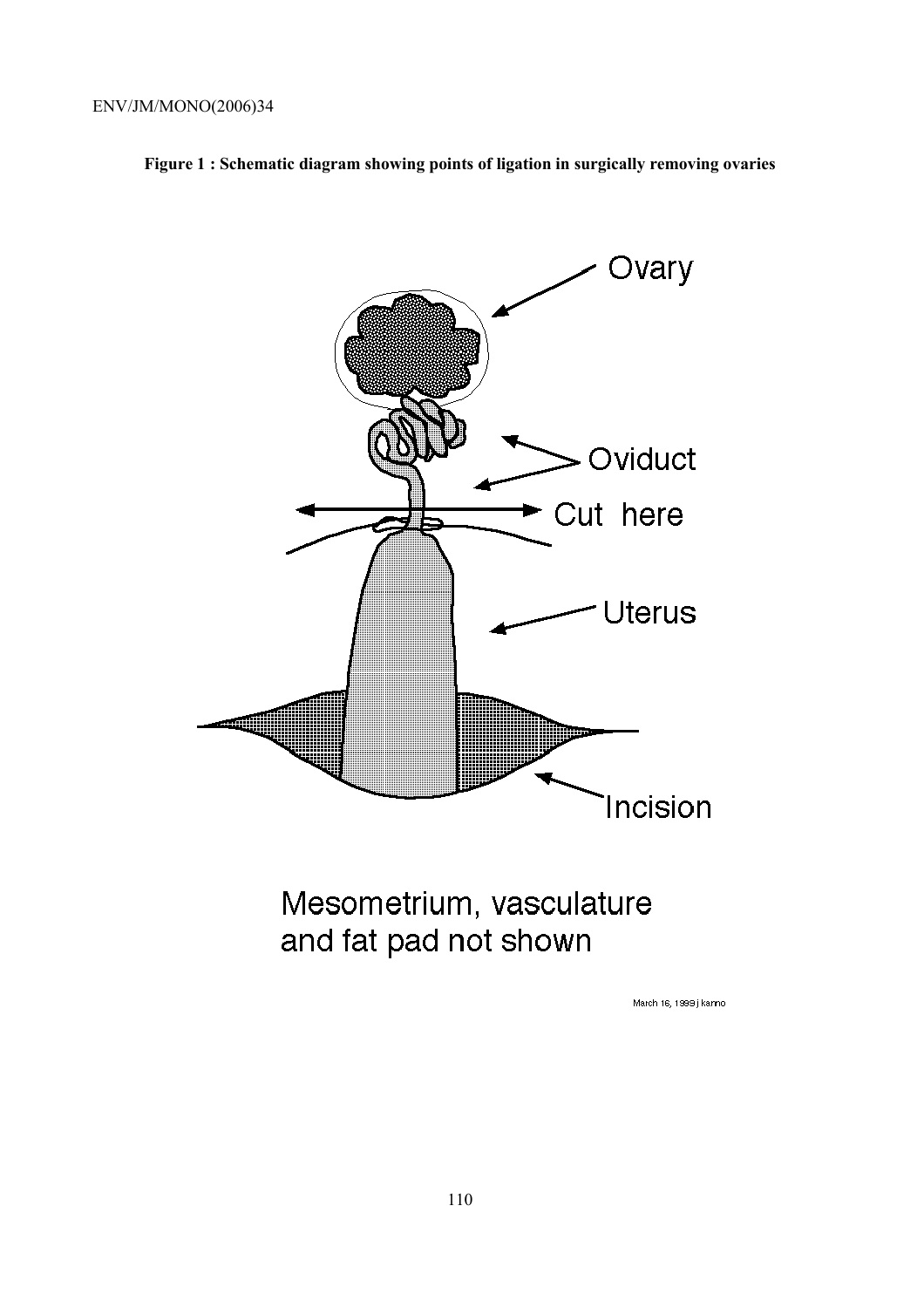

**Figure 2: The removal and preparation of the uterine tissues for weight measurement** 

In detail the procedure is to open the pubic symphysis. Then, each ovary and uterine horn is detached from the dorsal abdominal wall. Urinary bladder and ureters are removed from the ventral and lateral side of uterus and vagina. Fibrous adhesion between the rectum and the vagina is detached until the junction of vaginal orifice and perineal skin is identified. The uterus and vagina is detached from the body by incising the vaginal wall just above the junction between perineal skin as shown in the figure. The excess fat and connective tissue is trimmed away. The vagina is removed from the uterus as shown in the figure for uterus weight measurement. Weight with luminal fluid (wet weight) and without the luminal fluid (blotted weight) are measured.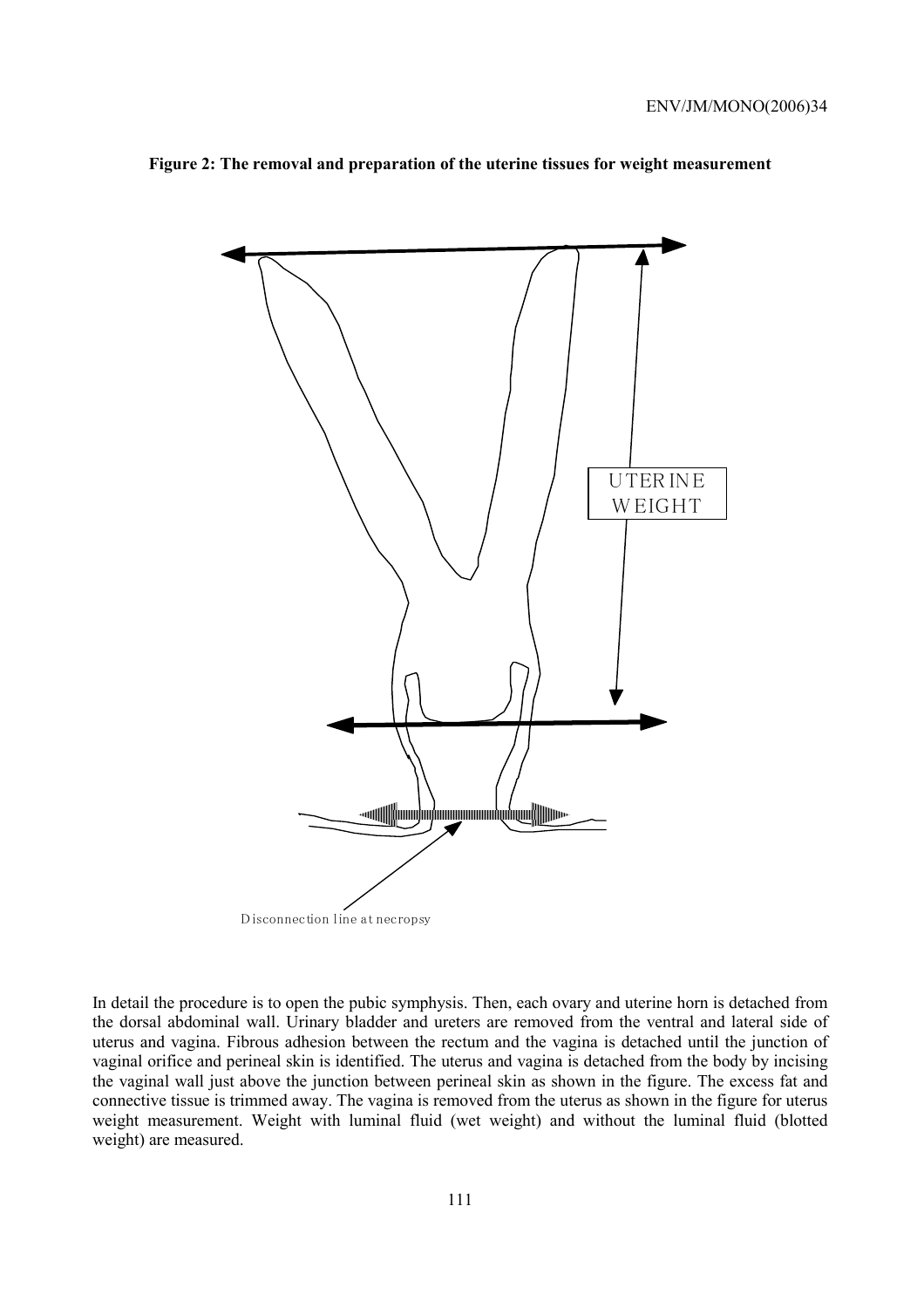

**Figure 3: One example for the preparation of the uterus and vagina for optional histopathological examinations**

As it is known that the tissue reaction differs in each portion of uterus. It is recommended to prepare cross sections from different portions of this hollow organ, to observe cell proliferation (for example BrdU labelling) as well as histological changes of the uterine components.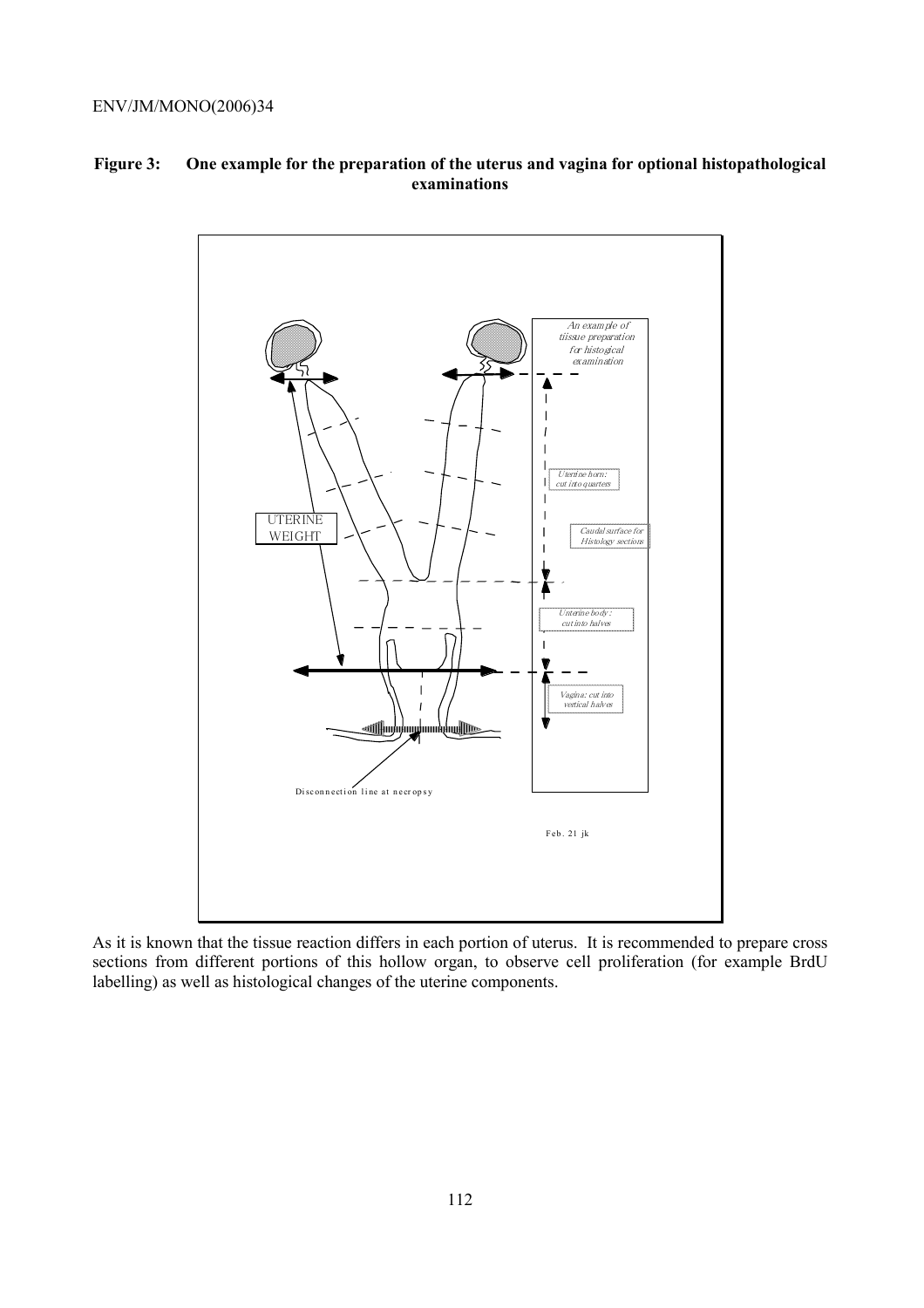# **ANNEX 3**

### **OECD PHASE-2 VALIDATION STUDIES OF THE UTEROTROPHIC ASSAY:**

### **ANALYSES OF THE PHYTOESTROGEN CONTENT OF THE DIETS**

### **INTRODUCTION**

1. In order to determine the role of the phytoestrogen content of animal diets on the uterotrophic response, the American Chemistry Council generously offered funding for an analysis of the isoflavanoid (coumestrol, genistein, and daidzein) contents in the animal diets used by the Phase-2 laboratories.

2. Diets were sent to Syngenta Central Toxicology Laboratories, Macclesfield, UK, by all of the participating laboratories. The diets were given a numeric code, packaged, and sent to Bioclinical Services International (Dr. M. Morton, Cardiff, UK) for phytoestrogen (isoflavanoid) analysis. Some laboratories sent more than one diet if different batches were used in different studies, or if animals were weaned onto one diet and then fed another diet during the studies. All diets were analysed for genistein, daidzein, and coumestrol. The results of the analyses were provided to the OECD Secretariat, and individual results were provided to the participating laboratories.

### **METHODS USED**

3. The diets were analysed for genistein, daidzein, and coumestrol content by GC-MS. Aliquots of the diets (10 pellets) were ground to a homogenous powder, 100mg was extracted with 80% methanol (80ml) by ultrasonication (3 min) followed by incubation at  $60^{\circ}$ C for 2h and further ultrasonication (3min). The mixtures were cooled, made up to 100ml with methanol, and 0.1ml samples taken and mixed with 0.05ml methanol containing internal standards  $(d^4$ -daidzein,  $d^4$ -genistein,  $d^4$ -coumestrol, and  $d^4$ dihydroxyflavone). Sodium acetate buffer (1ml; 0.1M; pH 5.0) was added to the samples which were then treated with β-glucuronidase (*Helix pomatia*; 1000 units) to a final volume of 2.5ml, and incubated overnight at  $37^{\circ}$ C. The products were extracted with ethyl acetate (2 x 4ml) and the combined extracts evaporated to dryness. The residues were reconstituted in chloroform:heptane:methanol (10:10:1), applied to short columns of Sephadex LH20, washed with chloroform:heptane:methanol (10:10:1) (4ml), and eluted with methanol. After evaporation of the methanol, the samples were derivatised with *n*-(*t*butyldimethylsilyl)-N-methyltrifluoroacetamide containing 1% *t*-butyldimethylsilyl chloride (0.04ml) in acetonitrile  $(0.04$ ml) at  $65^{\circ}$ C for 2h. After evaporation of the solvents the residues were reconstituted in ethyl acetate (0.02ml) for GC-MS analysis.

4. GC-MS was carried out on a DB5 MS bonded silica capillary column (10m x 0.25mm; phase thickness 0.25  $\mu$ m) using helium as carrier gas and a temperature of 70-300°C at 40°C per minute. Isotope dilution MS was performed using selective ion monitoring at mass 425 for daidzein,  $\overline{4}29$  for  $d^4$ -daidzein, 555 for genistein, 559 for  $d^4$ -genistein, 496 for coumestrol and 500 for  $d^4$ -coumestrol. Peak area ratios were determined for analytes and internal standards. Calibration curves were constructed and the concentrations of daidzein, genistein, and coumestrol in the samples were determined. All values are the mean of triplicate determinations; the limit of quantitation for all the substances was 50pg/g diet.

### **RESULTS**

5. A total of 27 diet samples were analysed for daidzen, genistein, and coumestrol content (Table 1). Genistein was present in the highest concentrations in all the diets. With the exception of two samples of 72.4 and 72.9  $\mu$ g/gm, the values were all between 123.3 and 254.7  $\mu$ g/gm.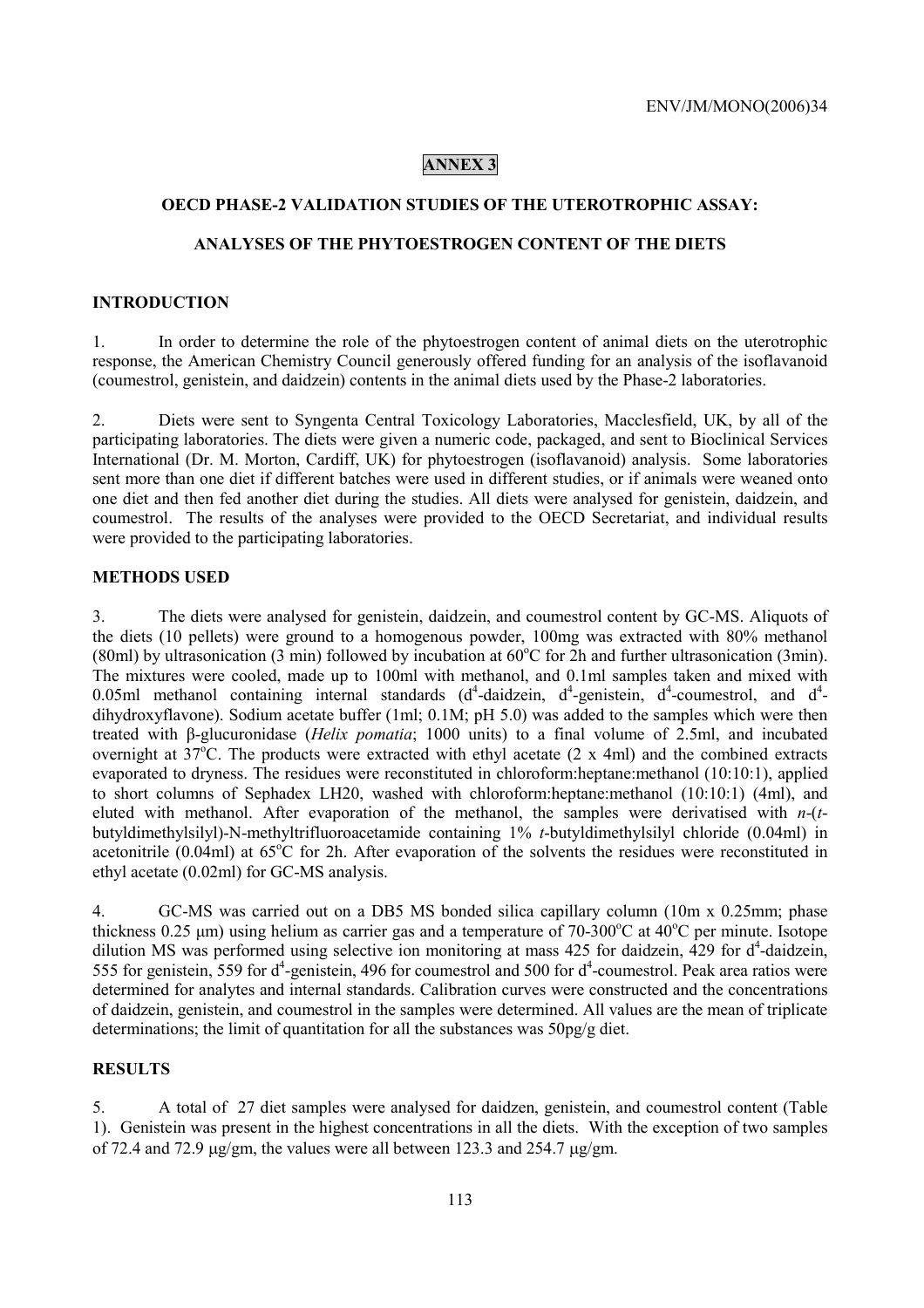6. Daidzein levels tended to be from one-half to one-third those of genistein, and ranged from 28.4  $-186.6 \text{ µg/gm}$ . Coumestrol was present at relatively low concentrations, up to 4.1  $\mu$ g/gm, and was below the level of detection (<0.05 µg/gm) in 8 of the 26 diets analysed.

| Lab. $#$                | Sample*        | <b>Daidzein</b> | Genistein | Coumestrol       |
|-------------------------|----------------|-----------------|-----------|------------------|
| $\mathbf{1}$            | 1              | 48.7            | 156.8     | $\boldsymbol{0}$ |
|                         | $\overline{2}$ | 53.2            | 135.3     | $\mathbf{0}$     |
| $\overline{\mathbf{c}}$ | $\mathbf{1}$   | 28.4            | 72.9      | 2.6              |
| $\overline{\mathbf{3}}$ | $\mathbf{1}$   | 70.9            | 151.5     | $\boldsymbol{0}$ |
| $\overline{\mathbf{4}}$ | $\mathbf{1}$   | 113.8           | 239.6     | 1.3              |
| 5                       | $\mathbf{1}$   | 85.8            | 200.1     | 3.8              |
|                         | $\overline{2}$ | 84.7            | 175.1     | 1.3              |
| 6                       | $\mathbf{1}$   | 53.9            | 132.6     | $\boldsymbol{0}$ |
| 7                       | $\mathbf{1}$   | 88.1            | 204.2     | 2.5              |
| 8                       | $\mathbf{1}$   | 101.7           | 238.3     | 1.8              |
| 9                       | $\mathbf{1}$   | 84              | 144.7     | 2.3              |
| 10                      | $\mathbf{1}$   | 29.2            | 72.4      | 0.3              |
| 11                      | $\mathbf{1}$   | 121.2           | 226.2     | 4.1              |
| 12                      | $\mathbf{1}$   | 113.2           | 180.2     | 2.8              |
| 13                      | $\mathbf{1}$   | 90.1            | 177.1     | 2.3              |
|                         | $\mathbf{1}$   | 91.2            | 206.5     | 3.1              |
| 14                      | $\overline{2}$ | 101.0           | 216.0     | $\boldsymbol{0}$ |
|                         | $\overline{3}$ | 83.7            | 198.6     | $\mathbf{0}$     |
| 15                      | $\mathbf{1}$   | 130.9           | 221.8     | 0.8              |
| 16                      | $\mathbf{1}$   | 77.8            | 164.8     | 0.8              |
| 17                      | $\overline{1}$ | 186.6           | 254.7     | 0.9              |
|                         | 1              | 84.1            | 190       | $\boldsymbol{0}$ |
| 18                      | $\overline{2}$ | 85              | 169.8     | 2.3              |
|                         | $\overline{3}$ | 40.7            | 123.3     | 1.8              |
| 19                      | $\overline{1}$ | 48              | 131.9     | 1.5              |
| 20                      | $\mathbf{1}$   | 117             | 218.3     | $\boldsymbol{0}$ |

**Table 1. Phytoestrogen levels in the laboratory diets (µg/gm)** 

\* Some laboratories sent more than one diet sample if different batches were used in the different protocols; these samples were analysed separately. Some laboratories sent multiple samples of the same diet and batch; these were combined for analysis.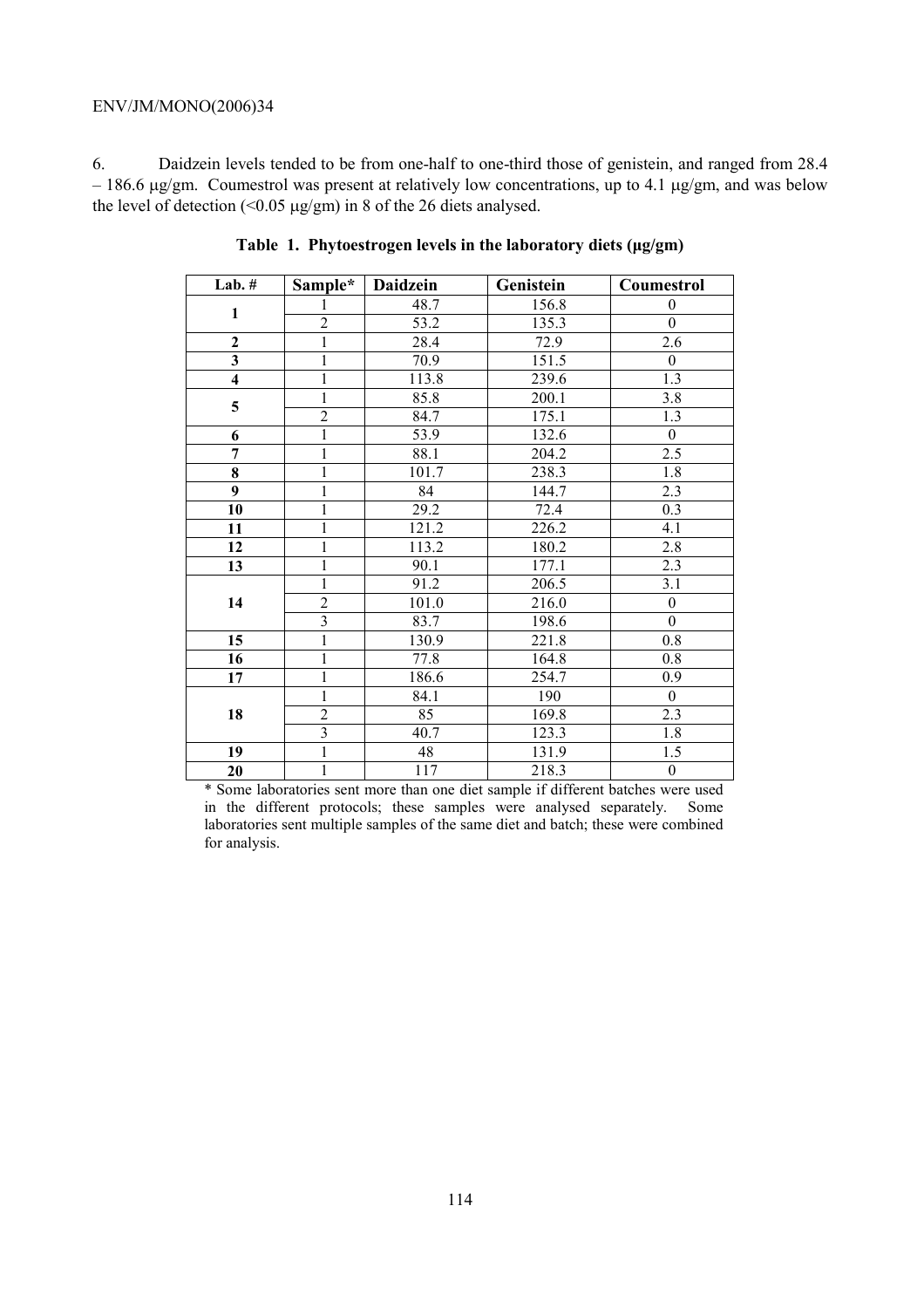### **REFERENCES**

- (1) Thigpen JE, Li L-A, Richter CB, Lebetkin EH, Jameson CW. The mouse bioassay for the detection of estrogenic activity in rodent diets: I. A standardized method for conducting the mouse bioassay. Lab. Anim. Sci. 37:596-601 (1987a).
- (2) Thigpen JE, Li L-A, Richter CB, Lebetkin EH, Jameson CW. The mouse bioassay for the detection of estrogenic activity in rodent diets: II. Comparative estrogenic activity of purified, certified and standard open and closed formula rodent diets. Lab. Anim. Sci. 37:602-605 (1987b).
- (3) Thigpen JE, Lebetkin EH, Dawes ML, Richter CB, D. Crawford D. The mouse bioassay for the detection of estrogenic activity in rodent diets: III. Stimulation of uterine weight by dextrose, sucrose and corn starch. Lab. Anim. Sci. 37:606-609 (1987c).
- (4) Whitten PL, E. Russell E, Naftolin F. Effects of a normal, human-concentration, phytoestrogen diet on rat uterine growth. Steroids 57:98-106 (1992).
- (5) Odum J, Tinwell H, Jones K, Van Miller J P, Joiner R L, Tobin G, Kawasaki H, Deghenghi R, Ashby J. Effect of rodent diets on the sexual development of the rat. Toxicol. Sci., 61:115-127 (2001).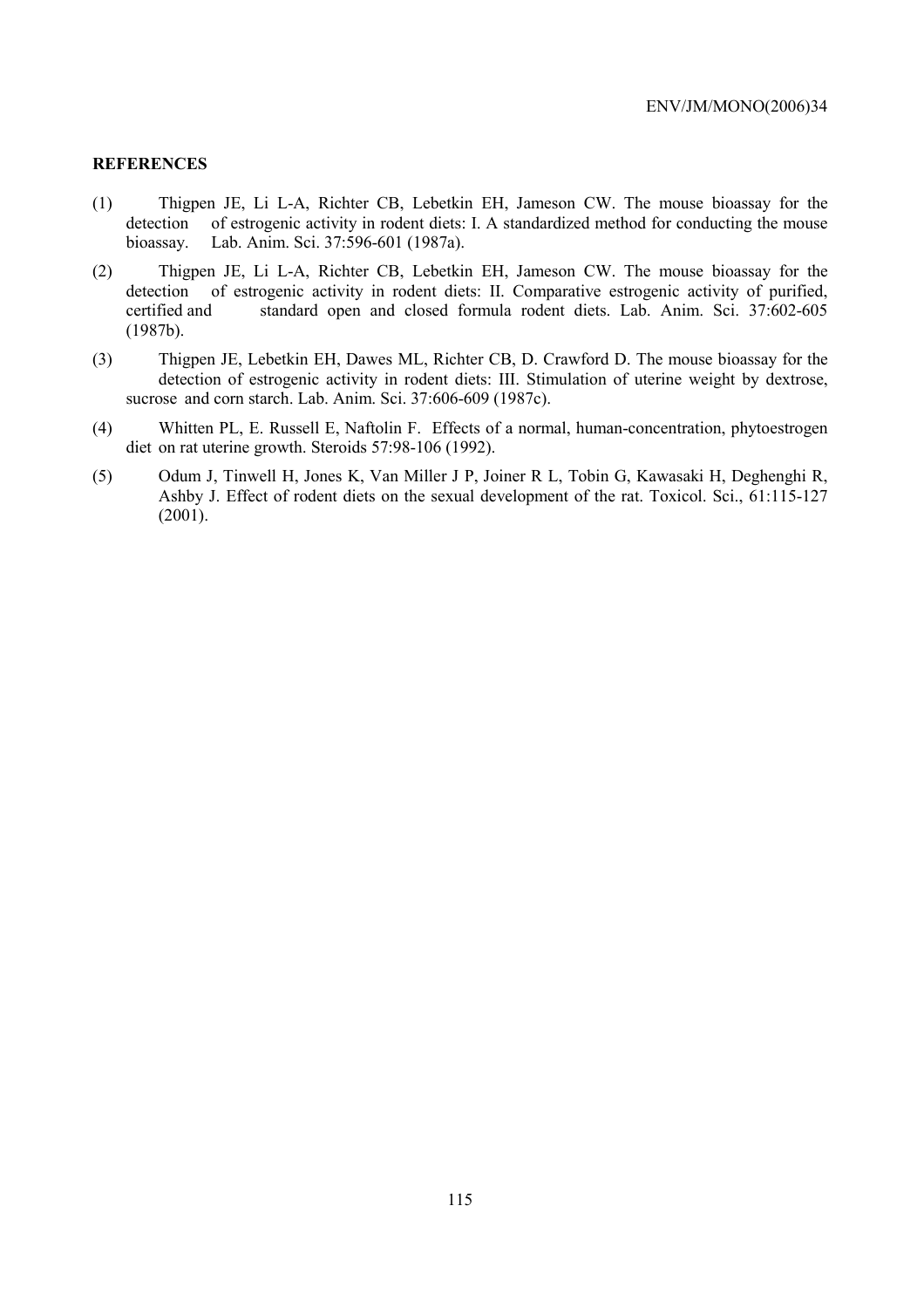# **ANNEX 4**

# **Mean wet and blotted uterine weights and terminal body weights from dose-response and single-dose studies**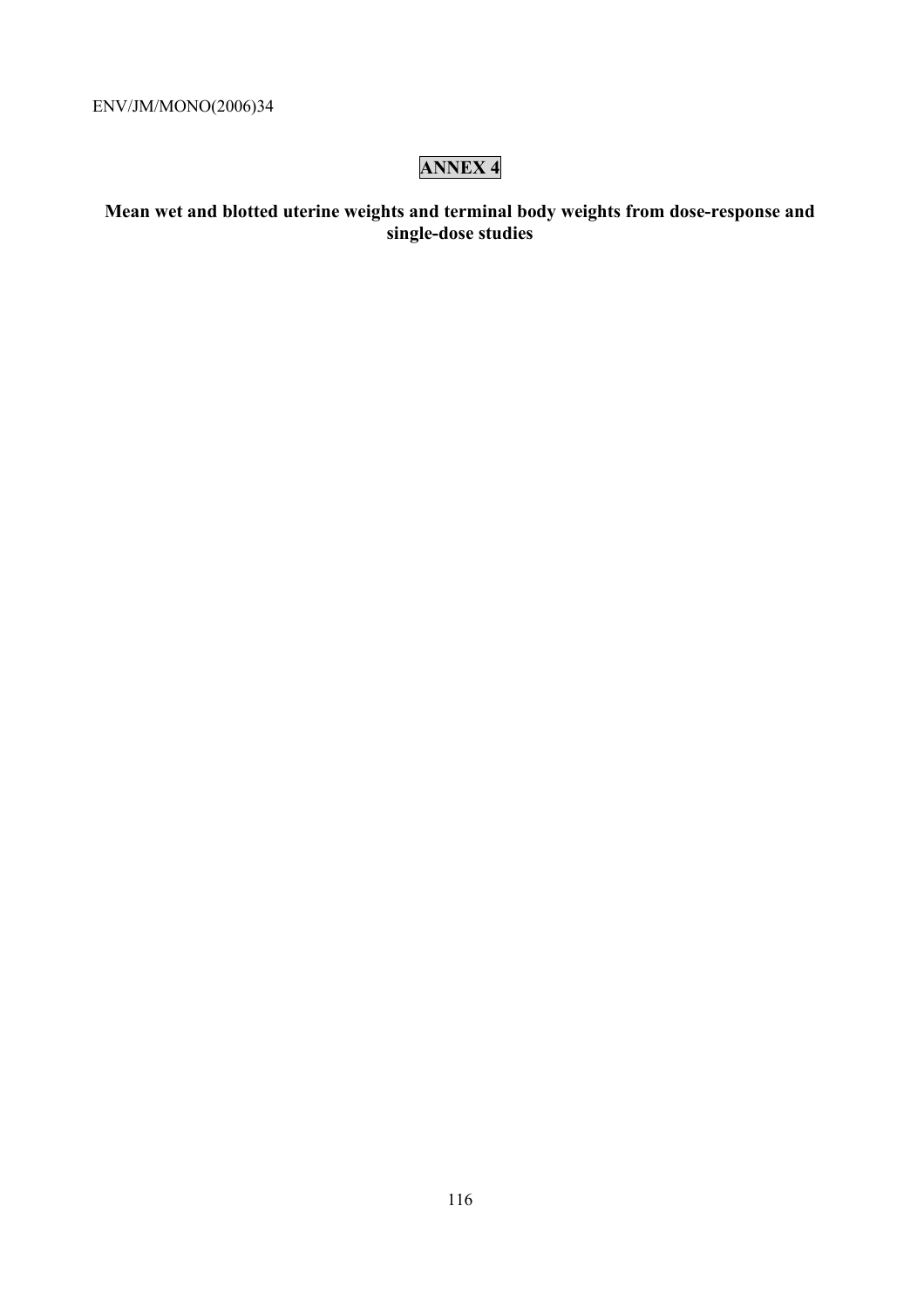| Lab.                    | Weighing              |                                                | $60 \text{ mg/kg/d}$                           | $200 \text{ mg/kg/d}$ | $375 \text{ mg/kg/d}$ | $600$ mg/kg/d                | $1000$ mg/kg/d                                 |
|-------------------------|-----------------------|------------------------------------------------|------------------------------------------------|-----------------------|-----------------------|------------------------------|------------------------------------------------|
|                         | uterus - wet $(mg)$   | $39.0 \pm 6.51$                                | $39.7 \pm 4.93$                                | $49.7 \pm 20.39$      | $43.3 \pm 5.35$       | $43.0 \pm 4.30^1$            | $59.0 \pm 9.27$                                |
| $\overline{\mathbf{4}}$ | uterus - blotted (mg) | $31.8 \pm 3.66$                                | $32.0 \pm 3.35$                                | $32.6 \pm 14.60$      | $32.3 \pm 3.98$       | $34.4 \pm 2.70$ <sup>1</sup> | $49.0 \pm 8.72$                                |
|                         | body wt. (gm)         | $41.5 \pm 2.74$                                | $42.2 \pm 3.66$                                | $42.3 \pm 19.70$      | $39.5 \pm 3.78$       | $31.4 \pm 3.36^1$            | $38.0 \pm 3.58$                                |
|                         | uterus - wet $(mg)$   | $30.9 \pm 2.95$                                | $33.1 \pm 3.24$                                | $36.0 \pm 3.46$       | $37.5 \pm 4.35$       | $50.9 \pm 18.34$             | $52.0 \pm 3.19$                                |
| 8                       | uterus - blotted (mg) | $29.5 \pm 2.95^{\circ}$                        | $32.2 \pm 3.13$                                | $34.8 \pm 3.48$       | $36.1 \pm 3.89$       | $49.1 \pm 17.77$             | $50.4 \pm 2.94$                                |
|                         | body wt. (gm)         | $56.7 \pm 1.74$                                | $56.3 \pm 3.51$                                | $55.0 \pm 3.15$       | $54.8 \pm 2.75$       | $53.5 \pm 3.92$              | $53.5 \pm 2.29$                                |
|                         | uterus - wet $(mg)$   | $26.5 \pm 4.20$                                | $26.8 \pm 3.23$                                | $30.1 \pm 1.60$       | $30.4 \pm 5.82$       | $37.0 \pm 5.54$              | $44.1 \pm 8.36^1$                              |
| 18                      | uterus - blotted (mg) | $25.4 \pm 4.19$                                | $25.7 \pm 2.94$                                | $29.0 \pm 1.86$       | $29.4 \pm 5.85$       | $35.8 \pm 5.68$              | $42.8 \pm 8.32$                                |
|                         | body wt. (gm)         | $46.6 \pm 7.14$                                | $48.0 \pm 5.86$                                | $47.7 \pm 3.48$       | $42.5 \pm 4.59$       | $44.3 \pm 4.00$              | $45.3 \pm 3.35$ <sup>1</sup>                   |
|                         | uterus - wet $(mg)$   | $24.2 \pm 2.48$                                | $\hspace{0.1mm}-\hspace{0.1mm}-\hspace{0.1mm}$ | $29.6 \pm 5.75$       | $31.0 \pm 1.43$       | $39.1 \pm 7.43^1$            |                                                |
| 20                      | uterus - blotted (mg) | $20.6 \pm 1.81$ <sup><math>\wedge</math></sup> | $\hspace{0.1mm}-\hspace{0.1mm}-\hspace{0.1mm}$ | $25.8 \pm 5.19$       | $26.8 \pm 2.44$       | $33.8 \pm 6.04^1$            | $\hspace{0.1mm}-\hspace{0.1mm}-\hspace{0.1mm}$ |
|                         | body wt. (gm)         | $39.7 \pm 3.10^{\circ}$                        | $\overline{\phantom{m}}$                       | $38.5 \pm 2.17$       | $33.7 \pm 3.82$       | $39.5 \pm 6.00^1$            | $\overline{\phantom{m}}$                       |

**Table 1a. Weights of wet and blotted uteri, and body weights, in animals administered bisphenol A in Protocol A; dose-response study**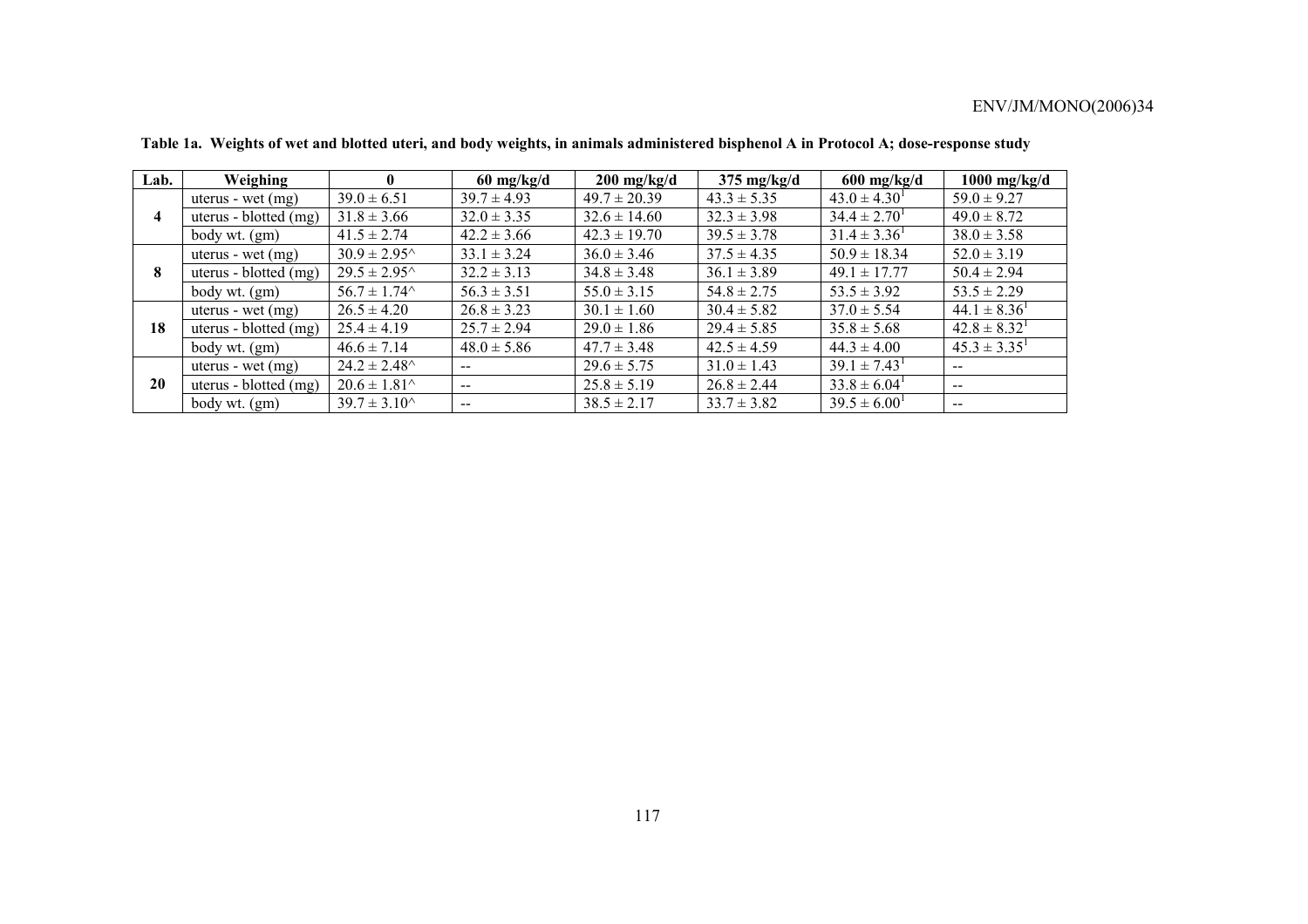| Lab.                    | Weighing                          | $\mathbf{0}$                                   | $10 \text{ mg/kg/d}$                          | $100$ mg/kg/d              | $300$ mg/kg/d              | $600$ mg/kg/d       | $800$ mg/kg/d                |
|-------------------------|-----------------------------------|------------------------------------------------|-----------------------------------------------|----------------------------|----------------------------|---------------------|------------------------------|
|                         | uterus - wet (mg)                 | $25.2 \pm 2.79$                                | $29.5 \pm 4.42$                               | $36.5 \pm 5.35$            | $48.1 \pm 7.34$            | $53.4 \pm 11.59$    | $\overline{77.4} \pm 16.85$  |
| 1                       | uterus - blotted (mg)             | $23.5 \pm 2.33$                                | $27.8 \pm 4.24$                               | $34.5 \pm 5.07$            | $45.5 \pm 7.26$            | $50.7 \pm 10.71$    | $70.1 \pm 9.13$              |
|                         | body wt. (gm)                     | $51.9 \pm 6.75$                                | $52.1 \pm 7.57$                               | $50.8 \pm 1.96$            | $\overline{52.6} \pm 3.59$ | $51.4 \pm 7.00$     | $\overline{49.6} \pm 5.42$   |
|                         | $uterus - wet (mg)$               | $33.4 \pm 7.02$                                | $37.0 \pm 9.27$                               | $45.3 \pm 6.56$            | $61.5 \pm 10.82$           | $112.7 \pm 35.60$   | $142.0 \pm 25.64$            |
| $\overline{\mathbf{4}}$ | uterus - blotted (mg)             | $28.0 \pm 3.46$                                | $31.2 \pm 7.28$                               | $38.8 \pm 12.95$           | $51.3 \pm 15.60$           | $82.2 \pm 31.40$    | $104.8 \pm 8.80$             |
|                         | body wt. (gm)                     | $\overline{45.2} \pm 2.32$                     | $44.2 \pm 3.60$                               | $41.5 \pm 4.04$            | $45.8 \pm 3.06$            | $43.3 \pm 3.56$     | $42.3 \pm 2.73$              |
|                         | $uterus - wet (mg)$               | $61.1 \pm 15.24$                               | $\mathbf{u}$                                  | $72.7 \pm 17.73$           | $80.6 \pm 16.86$           | $131.7 \pm 59.15^1$ | н.                           |
| 6                       | uterus - blotted (mg)             | $58.0 \pm 14.00$                               | $\sim$ $\sim$                                 | $69.1 \pm 17.38$           | $76.8 \pm 15.96$           | $115.5 \pm 39.04^1$ | $\mathcal{L}_{\mathcal{L}}$  |
|                         | body wt. (gm)                     | $48.9 \pm 8.15$                                | --                                            | $49.0 \pm 6.92$            | $47.9 \pm 7.07$            | $52.6 \pm 6.68^1$   | ш.,                          |
|                         | $uterus - wet (mg)$               | $34.5 \pm 4.30$                                | $34.0 \pm 2.82$                               | $44.2 \pm 4.32$            | $65.9 \pm 10.58$           | $161.6 \pm 38.51$   | $209.7 \pm 35.88$            |
| 8                       | uterus - blotted (mg)             | $\overline{32.8} \pm 4.26$                     | $\overline{32.9} \pm 2.92$                    | $42.8 \pm 4.22$            | $64.2 \pm 9.88$            | $113.0 \pm 10.39$   | $119.0 \pm 9.64$             |
|                         | body wt. (gm)                     | $57.6 \pm 4.26$                                | $56.6 \pm 3.96$                               | $57.2 \pm 3.70$            | $57.2 \pm 3.57$            | $54.9 \pm 2.67$     | $54.7 \pm 2.69$              |
|                         | $uterus - wet (mg)$               | $58.0 \pm 7.84$                                | $81.4 \pm 9.96$                               | $\overline{88.8} \pm 8.72$ | $107.7 \pm 12.03$          | $120.9 \pm 15.32$   | $136.1 \pm 13.55$            |
| 11                      | uterus - blotted (mg)             | $47.3 \pm 6.92$                                | $67.7 \pm 7.79$                               | $71.0 \pm 9.08$            | $89.0 \pm 11.37$           | $93.4 \pm 14.04$    | $113.7 \pm 10.19$            |
|                         | body wt. (gm)                     | $51.7 \pm 5.72$ <sup>+</sup>                   | $51.2 \pm 4.96*$                              | $52.8 \pm 7.70*$           | $52.2 \pm 3.60*$           | $53.2 \pm 3.06*$    | $54.3 \pm 1.97*$             |
|                         | $uterus - wet (mg)$               | $25.0 \pm 1.66^{\circ}$                        | $30.9 \pm 3.00$                               | $37.7 \pm 3.27$            | $51.1 \pm 5.50$            | $98.6 \pm 16.36$    | $144.9 \pm 44.28$            |
| 16                      | uterus - blotted (mg)             | $21.3 \pm 1.50^{\circ}$                        | $28.5 \pm 3.62$                               | $33.8 \pm 3.85$            | $46.6 \pm 5.28$            | $72.1 \pm 5.41$     | $95.0 \pm 10.63$             |
|                         | $\overline{\text{body}}$ wt. (gm) | $52.1 \pm 3.70$ <sup><math>\land</math></sup>  | $57.1 \pm 4.91$                               | $53.0 \pm 4.55$            | $55.1 \pm 3.76$            | $53.8 \pm 3.11$     | $52.6 \pm 3.02$              |
|                         | $uterus - wet (mg)$               | $57.7 \pm 13.08^{\circ}$                       | $36.2 \pm 7.20$                               | $35.8 \pm 4.29$            | $53.7 \pm 9.83$            | $90.2 \pm 18.97$    | $107.3 \pm 30.72$            |
| 17                      | uterus - blotted (mg)             | $54.3 \pm 11.77$ <sup><math>\circ</math></sup> | $27.4 \pm 7.56$                               | $31.6 \pm 4.90$            | $50.8 \pm 9.08$            | $81.7 \pm 13.65$    | $92.9 \pm 15.35$             |
|                         | body wt. (gm)                     | $50.7 \pm 4.01$ <sup><math>\land</math></sup>  | $51.6 \pm 1.78$                               | $52.8 \pm 1.74$            | $51.4 \pm 1.87$            | $50.4 \pm 3.32$     | $51.4 \pm 2.84$              |
|                         | $uterus - wet (mg)$               | $28.1 \pm 1.98$                                | $31.0 \pm 2.42$                               | $46.2 \pm 6.92$            | $62.1 \pm 6.24$            | $98.3 \pm 27.58$    | $144.5 \pm 53.95$            |
| 18                      | uterus - blotted (mg)             | $26.5 \pm 1.80$                                | $29.4 \pm 2.44$                               | $44.5 \pm 6.40$            | $59.8 \pm 5.72$            | $88.0 \pm 17.01$    | $105.0 \pm 15.13$            |
|                         | body wt. (gm)                     | $51.5 \pm 2.45$                                | $49.9 \pm 2.88$                               | $51.5 \pm 3.56$            | $\overline{48.8} \pm 3.53$ | $50.5 \pm 2.23$     | $49.5 \pm 3.85$              |
|                         | $uterus - wet (mg)$               | $33.2 \pm 5.56^{\circ}$                        | $35.3 \pm 8.19$                               | $36.2 \pm 4.26$            | $50.2 \pm 6.18$            | $82.8 \pm 23.64$    | $\overline{132.7} \pm 43.37$ |
| 19                      | uterus - blotted (mg)             | $28.7 \pm 5.47^{\circ}$                        | $26.3 \pm 4.68$                               | $27.3 \pm 4.80$            | $36.8 \pm 6.91$            | $67.8 \pm 13.00$    | $87.5 \pm 18.07$             |
|                         | body wt. (gm)                     | $48.3 \pm 3.65$                                | $46.3 \pm 3.70$                               | $46.4 \pm 2.38$            | $44.8 \pm 3.84$            | $44.3 \pm 4.77$     | $46.9 \pm$                   |
|                         | uterus - wet (mg)                 | $26.8 \pm 6.97$ <sup><math>\land</math></sup>  | $\sim$ $\sim$                                 | $34.7 \pm 3.59$            | $32.1 \pm 6.64$            | $65.2 \pm 23.00$    | $\sim$ $\sim$                |
| 20                      | uterus - blotted (mg)             | $22.4 \pm 6.47$                                | $\overline{a}$                                | $31.4 \pm 4.47$            | $28.2 \pm 6.64$            | $56.3 \pm 17.81$    | $\overline{a}$               |
|                         | body wt. (gm)                     | $40.4 \pm 3.38$ ^                              | $\mathord{\hspace{1pt}\text{--}\hspace{1pt}}$ | $38.1 \pm 5.62$            | $36.8 \pm 5.79$            | $39.7 \pm 4.06$     | $\overline{\phantom{a}}$     |

# **Table 1b. Weights of wet and blotted uteri, and body weights, in animals administered bisphenol A in Protocol B; dose-response study**

+ body weights were from day 3, rather than at time of sacrifice.

^ shared controls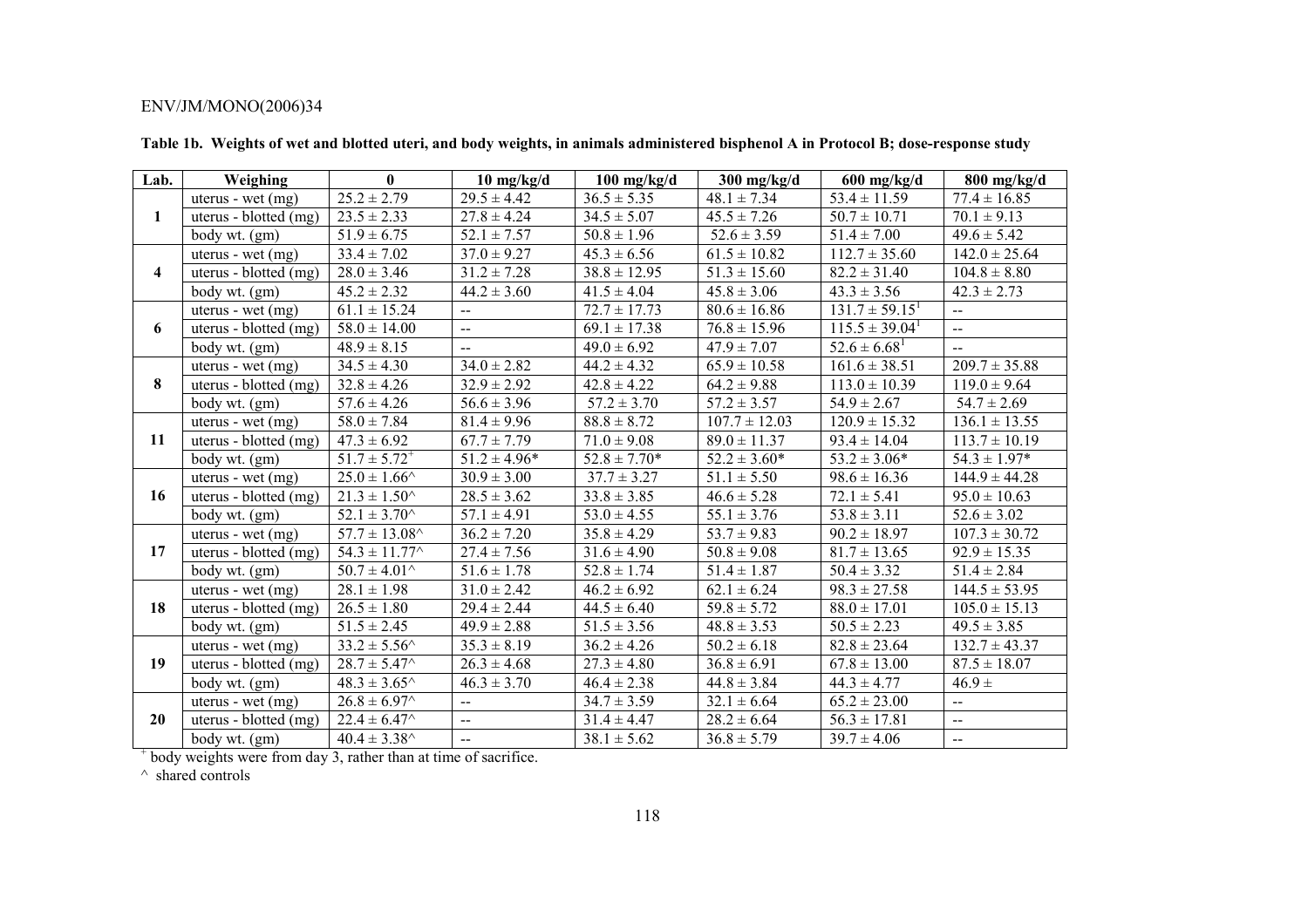| Lab. | Weighing            |                                                 | $10$ mg/kg/d             | $100$ mg/kg/d     | $300$ mg/kg/d                  | $600$ mg/kg/d      | $800$ mg/kg/d            |
|------|---------------------|-------------------------------------------------|--------------------------|-------------------|--------------------------------|--------------------|--------------------------|
|      | $uterus - wet (mg)$ | $92.5 \pm 10.51$                                | $90.4 \pm 7.82$          | $152.1 \pm 29.28$ | $353.9 \pm 86.49$              | $355.3 \pm 97.07$  | $388.1 \pm 113.91$       |
| 1    | uterus - blotted    | $88.0 \pm 9.76$                                 | $86.0 \pm 7.29$          | $139.3 \pm 21.94$ | $229.2 \pm 35.16$              | $243.4 \pm 30.12$  | $239.6 \pm 35.55$        |
|      | (mg)                |                                                 |                          |                   |                                |                    |                          |
|      | body wt. (gm)       | $291.0 \pm 17.09$                               | $291.5 \pm 17.04$        | $282.3 \pm 11.60$ | $281.2 \pm 14.29$              | $276.3 \pm 21.93$  | $276.5 \pm 19.53$        |
|      | uterus - wet $(mg)$ | $115.5 \pm 19.84^{\circ}$                       |                          | $236.7 \pm 43.08$ | $274.1 \pm 69.59$              | $728.8 \pm 207.15$ |                          |
| 6    | uterus - blotted    | $110.7 \pm 19.60^{\circ}$                       | $\sim$ $\sim$            | $219.5 \pm 45.59$ | $236.1 \pm 53.39$              | $393.7 \pm 68.46$  | $- -$                    |
|      | (mg)                |                                                 |                          |                   |                                |                    |                          |
|      | body wt. (gm)       | $299.6 \pm 29.76$                               | $\sim$ $\sim$            | $291.6 \pm 12.58$ | $269.6 \pm 24.97$              | $277.5 \pm 8.91$   | $- -$                    |
|      | uterus - wet $(mg)$ | $91.4 \pm 13.17$                                | $93.9 \pm 10.84$         | $150.3 \pm 24.55$ | $619.1 \pm 157.48^1$           | $764.9 \pm 173.18$ | $825.8 \pm 240.53$       |
| 8    | uterus - blotted    | $88.8 \pm 12.90$                                | $91.5 \pm 10.46$         | $146.7 \pm 23.53$ | $294.2 \pm 23.44$              | $333.3 \pm 32.99$  | $318.5 \pm 32.10$        |
|      | (mg)                |                                                 |                          |                   |                                |                    |                          |
|      | body wt. (gm)       | $250.2 \pm 12.36$                               | $250.6 \pm 13.27$        | $243.3 \pm 12.50$ | $229.5 \pm 11.72$ <sup>1</sup> | $236.5 \pm 9.30$   | $237.9 \pm 9.74$         |
|      | uterus - wet $(mg)$ | $103.9 \pm 13.20$                               | $116.9 \pm 13.00$        | $210.3 \pm 62.72$ | $439.1 \pm 129.16$             | $588.4 \pm 161.90$ | $728.3 \pm 201.57$       |
| 18   | uterus - blotted    | $99.8 \pm 10.76$                                | $112.5 \pm 11.69$        | $188.3 \pm 25.51$ | $278.6 \pm 35.86$              | $306.7 \pm 32.98$  | $301.9 \pm 43.25$        |
|      | (mg)                |                                                 |                          |                   |                                |                    |                          |
|      | body wt. (gm)       | $250.9 \pm 13.24$                               | $251.4 \pm 9.97$         | $240.2 \pm 12.08$ | $238.0 \pm 13.90$              | $236.4 \pm 11.03$  | $229.9 \pm 17.53$        |
|      | $uterus - wet (mg)$ | $106.0 \pm 18.84$ <sup><math>\land</math></sup> | $\hspace{0.05cm}$        | $225.4 \pm 45.83$ | $444.5 \pm 89.56$              | $837.0 \pm 207.10$ | $- -$                    |
| 20   | uterus - blotted    | $98.6 \pm 22.04^{\circ}$                        | $\overline{\phantom{a}}$ | $197.4 \pm 33.88$ | $266.3 \pm 44.60$              | $314.1 \pm 60.01$  | $\overline{\phantom{a}}$ |
|      | (mg)                |                                                 |                          |                   |                                |                    |                          |
|      | body wt. (gm)       | $297.2 \pm 14.54^{\circ}$                       | $\mathbf{u}$             | $291.8 \pm 12.26$ | $299.9 \pm 10.99$              | $289.3 \pm 23.00$  | $\qquad \qquad -$        |

**Table 1c. Weights of wet and blotted uteri, and body weights, in animals administered bisphenol A in Protocol C; dose-response study** 

### Table 1d. Weights of wet and blotted uteri, and body weights, in animals administered bisphenol A in Protocol C'; dose-response study

| Lab. | Weighing              |                   | $10 \text{ mg/kg/d}$ | $100 \text{ mg/kg/d}$ | $300 \text{ mg/kg/d}$ | $600 \text{ mg/kg/d}$ | $800 \; \text{mg/kg/d}$ |
|------|-----------------------|-------------------|----------------------|-----------------------|-----------------------|-----------------------|-------------------------|
|      | uterus - wet $(mg)$   | $82.2 \pm 2.94$   | $91.1 \pm 7.47$      | $192.7 \pm 6.30$      | $358.8 \pm 109.44$    | $421.4 \pm 72.68$     | $525.8 \pm 41.04$       |
|      | uterus - blotted (mg) | $80.4 \pm 2.70$   | $88.8 \pm 7.70$      | $188.8 \pm 4.96$      | $314.1 \pm 40.32$     | $346.7 \pm 41.94$     | $376.9 \pm 25.57$       |
|      | body wt. (gm)         | $283.7 \pm 14.51$ | $285.8 \pm 14.66$    | $259.1 \pm 11.75$     | $245.7 \pm 5.74$      | $249.5 \pm 7.28$      | $244.5 \pm 6.29$        |
|      | uterus - wet $(mg)$   | $89.0 \pm 13.97$  | $100.8 \pm 16.54$    | $214.5 \pm 14.44$     | $342.8 \pm 42.58$     | $613.0 \pm 141.93$    | $484.8 \pm 139.04$      |
| 18   | uterus - blotted (mg) | $86.2 \pm 13.56$  | $97.6 \pm 16.07$     | $209.7 \pm 13.14$     | $306.8 \pm 18.43$     | $389.9 \pm 57.69$     | $353.9 \pm 48.07$       |
|      | body wt. (gm)         | $274.6 \pm 15.93$ | $269.2 \pm 20.29$    | $246.9 \pm 9.88$      | $236.2 \pm 10.71$     | $242.5 \pm 16.54$     | $230.5 \pm 24.79$       |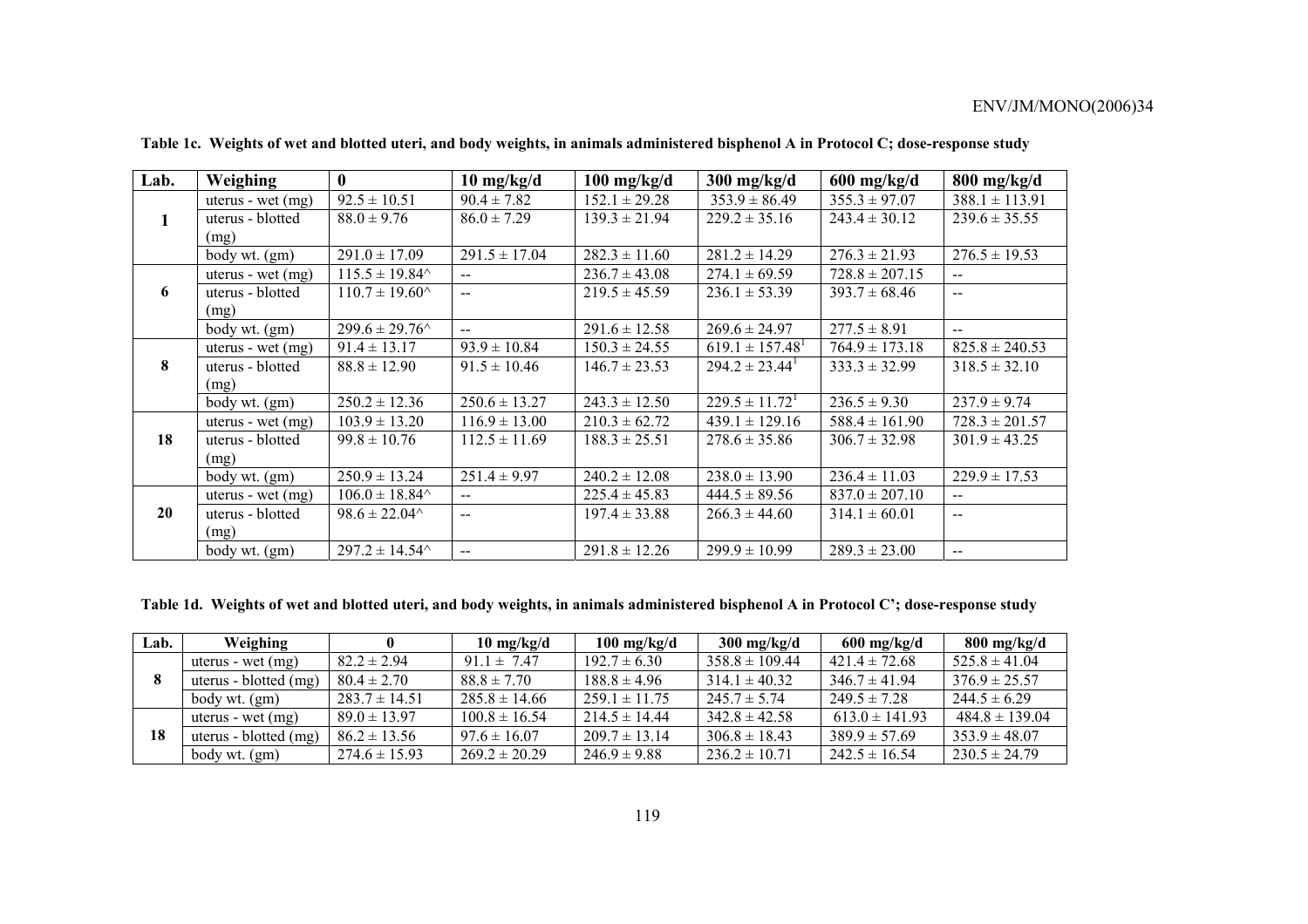| Lab. | $\mathbf{v}$<br>∕eighing |                                                          | $60 \text{ mg/kg/d}$ | $200$ mg/kg/d | $375 \text{ mg/kg/d}$ | $600$ mg/kg/d | $1000$ mg/kg/d |
|------|--------------------------|----------------------------------------------------------|----------------------|---------------|-----------------------|---------------|----------------|
|      | (mg)<br>uterus - wet     | 16.03 <sup>0</sup><br>101.1<br>$-$<br>10.73<br><b>__</b> | $- -$                | L∠U.J         | 207<br>30.7<br>.      | 130.9         | $- -$          |

|  | Table 1e. Weights of wet and blotted uteri, and body weights, in animals administered bisphenol A in Protocol D; dose-response study |  |  |
|--|--------------------------------------------------------------------------------------------------------------------------------------|--|--|
|  |                                                                                                                                      |  |  |

|    |                   |                   | - -                                            |                   |                   |                   |            |
|----|-------------------|-------------------|------------------------------------------------|-------------------|-------------------|-------------------|------------|
|    | uterus - wet (mg) | $101.1 \pm 16.93$ | $\hspace{0.1mm}-\hspace{0.1mm}-\hspace{0.1mm}$ | $120.9 \pm 11.63$ | $133.7 \pm 38.71$ | $130.9 \pm 11.92$ | $\sim$ $-$ |
| 20 | uterus - blotted  | $95.0 \pm 16.43$  | $- -$                                          | $112.4 \pm 10.36$ | $125.2 \pm 38.35$ | $125.3 \pm 10.03$ | $\sim$ $-$ |
|    | (mg)              |                   |                                                |                   |                   |                   |            |
|    | body wt. (gm)     | $295.5 \pm 11.09$ | $\hspace{0.1mm}-\hspace{0.1mm}-\hspace{0.1mm}$ | $281.7 \pm 14.55$ | $289.7 \pm 11.37$ | $278.5 \pm 11.92$ | $\sim$ $-$ |

+ body weights were from day 3, rather than at time of sacrifice.

^ shared controls

| Table 2a. Weights of wet and blotted uteri, and body weights, in animals administered o,p'-DDT in Protocol A; dose-response study |  |  |
|-----------------------------------------------------------------------------------------------------------------------------------|--|--|
|                                                                                                                                   |  |  |

| Lab. | Weighing              | $\mathbf{0}$                                   | $10 \text{ mg/kg/d}$                           | $50 \text{ mg/kg/d}$ | $125 \text{ mg/kg/d}$ | $300$ mg/kg/d                 | $600$ mg/kg/d                                  |
|------|-----------------------|------------------------------------------------|------------------------------------------------|----------------------|-----------------------|-------------------------------|------------------------------------------------|
|      | uterus - wet $(mg)$   | $45.5 \pm 7.68$                                | $54.3 \pm 11.72$                               | $67.3 \pm 6.11$      | $87.3 \pm 17.05$      | $123.4 \pm 40.55^1$           | $181.2 \pm 9.83^4$                             |
| 7    | uterus - blotted (mg) | $43.3 \pm 7.91$                                | $52.5 \pm 11.61$                               | $65.1 \pm 5.43$      | $83.4 \pm 15.78$      | $100.3 \pm 20.64^{\text{T}}$  | $123.7 \pm 21.57^4$                            |
|      | body wt. (gm)         | $58.6 \pm 5.07$                                | $60.5 \pm 2.19$                                | $58.2 \pm 4.38$      | $55.0 \pm 6.53$       | $44.3 \pm 11.26$ <sup>1</sup> | $35.0 \pm 1.27^4$                              |
|      | uterus - wet $(mg)$   | $29.5 \pm 4.35$                                | $34.2 \pm 3.71$                                | $63.7 \pm 5.55$      | $67.9 \pm 4.38$       | $103.8 \pm 31.81$             | $210.3 \pm 127.63^3$                           |
| 12   | uterus - blotted (mg) | $25.3 \pm 3.75$                                | $31.3 \pm 3.87$                                | $58.7 \pm 5.24$      | $64.2 \pm 4.20$       | $87.0 \pm 3.90$               | $95.2 \pm 5.73^3$                              |
|      | body wt. (gm)         | $38.6 \pm 3.91$                                | $40.6 \pm 2.40$                                | $41.3 \pm 4.01$      | $37.4 \pm 2.57$       | $39.5 \pm 3.56$               | $28.3 \pm 2.30^3$                              |
|      | uterus - wet $(mg)$   | $34.6 \pm 3.93$                                | $44.6 \pm 7.09$                                | $64.4 \pm 4.90$      | $81.3 \pm 12.90$      | $101.6 \pm 11.55$             | $229.6 \pm 65.83^4$                            |
| 15   | uterus - blotted (mg) | $32.6 \pm 4.23$                                | $42.5 \pm 7.03$                                | $62.0 \pm 5.06$      | $78.3 \pm 12.46$      | $97.3 \pm 11.28$              | $104.1 \pm 13.22^4$                            |
|      | body wt. (gm)         | $63.2 \pm 3.07$                                | $62.7 \pm 2.21$                                | $62.7 \pm 1.77$      | $60.6 \pm 2.96$       | $54.3 \pm 9.56$               | $36.1 \pm 2.69^4$                              |
|      | uterus - wet $(mg)$   | $24.2 \pm 2.48$ <sup><math>\wedge</math></sup> | $\hspace{0.1mm}-\hspace{0.1mm}-\hspace{0.1mm}$ | $61.4 \pm 9.24$      | $74.0 \pm 14.28$      | $129.2 \pm 58.42^3$           |                                                |
| 20   | uterus - blotted (mg) | $20.6 \pm 1.81$ <sup><math>\wedge</math></sup> | $\overline{\phantom{m}}$                       | $54.6 \pm 9.03$      | $67.5 \pm 14.06$      | $67.4 \pm 16.63^3$            | $\hspace{0.1mm}-\hspace{0.1mm}-\hspace{0.1mm}$ |
|      | body wt. (gm)         | $39.7 \pm 3.10^{\circ}$                        | $\overline{\phantom{m}}$                       | $40.5 \pm 2.54$      | $41.3 \pm 5.85$       | $33.0 \pm 8.16^3$             |                                                |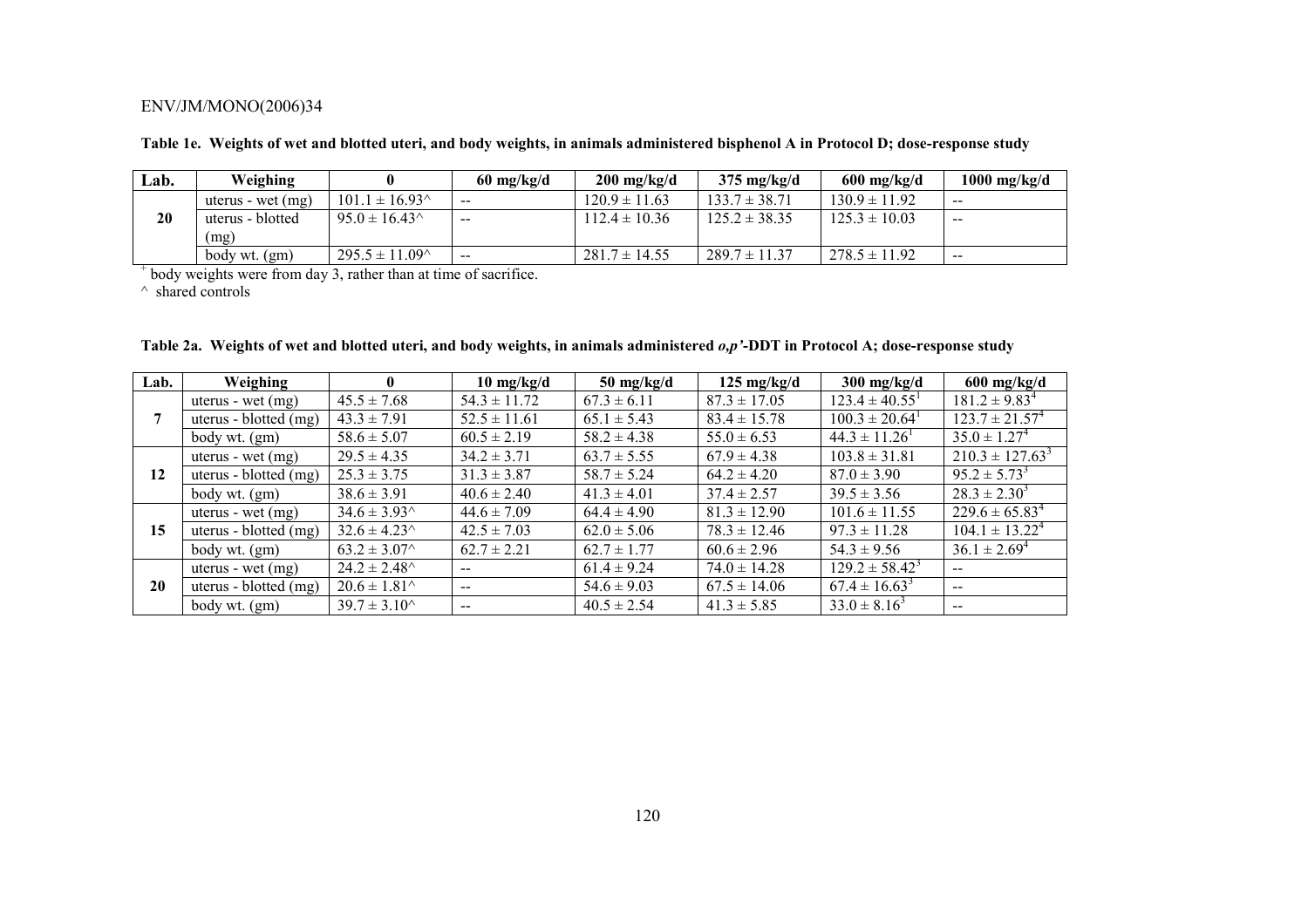| Lab. | Weighing              |                         | $5 \text{ mg/kg/d}$      | $25 \text{ mg/kg/d}$ | $50 \text{ mg/kg/d}$ | $100$ mg/kg/d    | $200 \text{ mg/kg/d}$ |
|------|-----------------------|-------------------------|--------------------------|----------------------|----------------------|------------------|-----------------------|
|      | uterus - wet $(mg)$   | $39.0 \pm 10.51$        | $44.2 \pm 9.83$          | $41.5 \pm 15.56$     | $37.7 \pm 8.94$      | $44.3 \pm 9.77$  | $53.4 \pm 8.45$       |
| 7    | uterus - blotted (mg) | $36.1 \pm 10.07$        | $40.5 \pm 9.34$          | $38.1 \pm 14.74$     | $33.7 \pm 8.68$      | $39.5 \pm 8.87$  | $48.5 \pm 8.89$       |
|      | body wt. (gm)         | $57.5 \pm 5.69$         | $57.3 \pm 4.97$          | $56.7 \pm 5.27$      | $56.5 \pm 4.62$      | $55.9 \pm 6.36$  | $56.7 \pm 4.54$       |
|      | uterus - wet $(mg)$   | $27.1 \pm 4.15$         | $27.5 \pm 3.55$          | $30.6 \pm 4.84$      | $27.1 \pm 2.09$      | $28.4 \pm 2.82$  | $35.8 \pm 8.34$       |
| 12   | uterus - blotted (mg) | $23.6 \pm 3.87$         | $24.7 \pm 3.31$          | $25.7 \pm 3.47$      | $24.1 \pm 2.18$      | $25.1 \pm 2.79$  | $32.9 \pm 7.99$       |
|      | body wt. (gm)         | $38.6 \pm 4.11$         | $38.3 \pm 3.34$          | $40.0 \pm 3.87$      | $38.1 \pm 3.21$      | $38.3 \pm 3.50$  | $39.3 \pm 3.95$       |
|      | uterus - wet $(mg)$   | $34.2 \pm 3.49$         | $35.0 \pm 3.74$          | $40.8 \pm 7.04$      | $40.2 \pm 2.19$      | $40.0 \pm 3.62$  | $51.3 \pm 8.10$       |
| 15   | uterus - blotted (mg) | $31.5 \pm 3.97$         | $33.2 \pm 3.33$          | $39.0 \pm 6.85$      | $37.4 \pm 1.82$      | $37.8 \pm 3.49$  | $49.5 \pm 7.97$       |
|      | body wt. (gm)         | $65.4 \pm 3.13$         | $65.1 \pm 4.32$          | $64.3 \pm 3.60$      | $65.2 \pm 4.67$      | $64.6 \pm 1.70$  | $65.0 \pm 2.97$       |
|      | uterus - wet $(mg)$   | $26.8 \pm 6.97$         | $- -$                    | $30.8 \pm 10.00$     | $37.2 \pm 6.82$      | $37.6 \pm 10.86$ |                       |
| 20   | uterus - blotted (mg) | $22.4 \pm 6.47^{\circ}$ | $\sim$                   | $26.3 \pm 9.16$      | $31.8 \pm 6.26$      | $33.9 \pm 10.49$ | $- -$                 |
|      | body wt. (gm)         | $40.4 \pm 3.38$         | $\overline{\phantom{m}}$ | $37.6 \pm 6.10$      | $42.7 \pm 3.54$      | $41.0 \pm 5.01$  | $- -$                 |

Table 2b. Weights of wet and blotted uteri, and body weights, in animals administered  $o, p'$ -DDT in Protocol B; dose-response study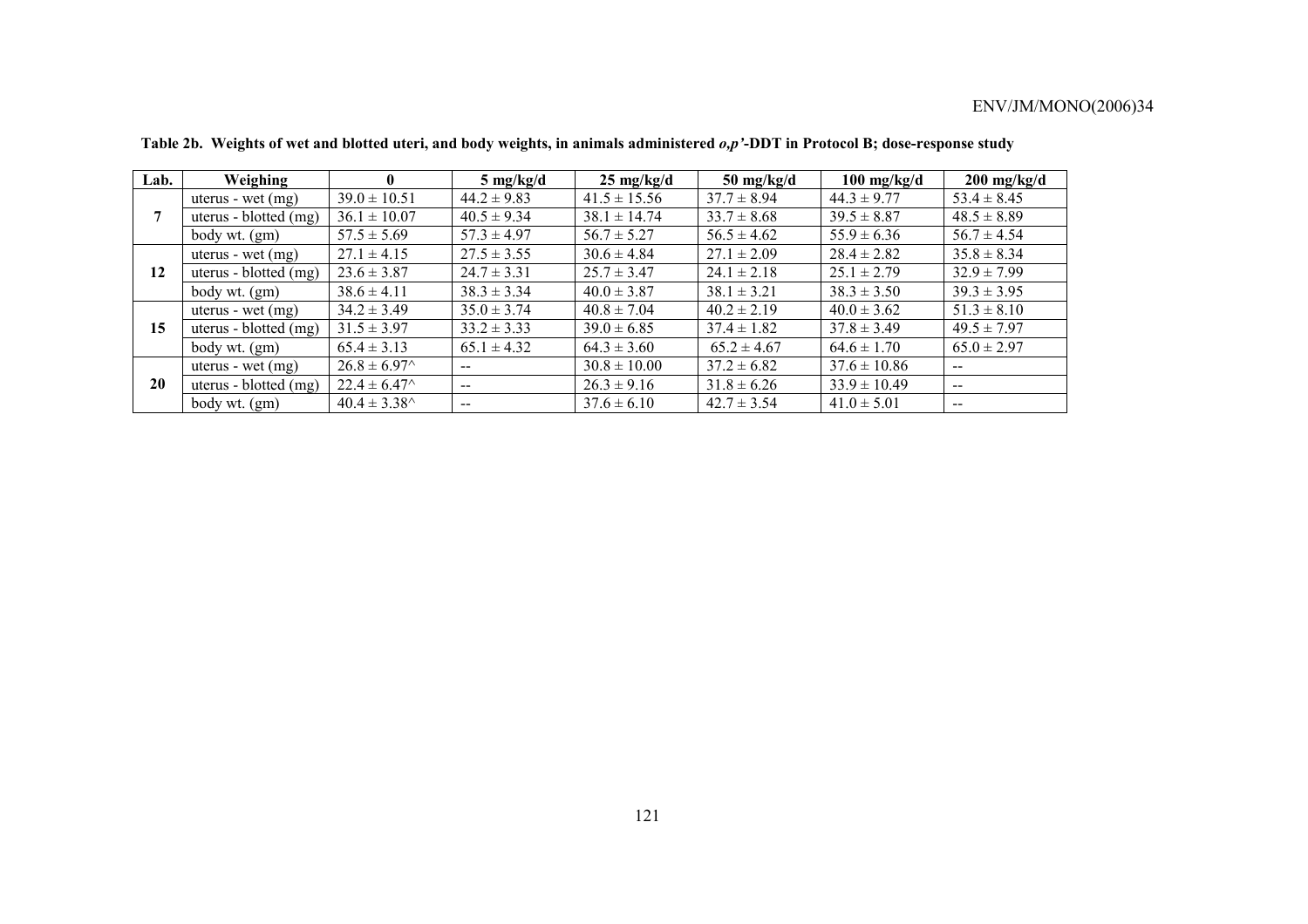| Lab. | Weighing              | $\mathbf{0}$              | $5 \text{ mg/kg/d}$ | $25 \text{ mg/kg/d}$ | $50 \text{ mg/kg/d}$ | $100 \text{ mg/kg/d}$ | $200 \text{ mg/kg/d}$    |
|------|-----------------------|---------------------------|---------------------|----------------------|----------------------|-----------------------|--------------------------|
|      | uterus - wet $(mg)$   | $88.9 \pm 6.60$           | $87.2 \pm 7.21$     | $98.5 \pm 8.16$      | $104.9 \pm 12.79$    | $103.6 \pm 28.85$     | $112.1 \pm 18.41$        |
| 12   | uterus - blotted (mg) | $78.5 \pm 8.38$           | $75.8 \pm 7.10$     | $90.5 \pm 7.63$      | $97.1 \pm 12.07$     | $99.6 \pm 28.59$      | $103.4 \pm 15.93$        |
|      | body wt. (gm)         | $217.0 \pm 5.55$          | $216.2 \pm 8.56$    | $217.8 \pm 8.86$     | $214.4 \pm 9.70$     | $214.6 \pm 9.22$      | $212.7 \pm 6.96$         |
|      | uterus - wet $(mg)$   | $90.8 \pm 8.37$           | $101.2 \pm 10.13$   | $105.0 \pm 6.55$     | $116.6 \pm 5.31$     | $126.7 \pm 10.92$     | $170.9 \pm 37.58$        |
| 15   | uterus - blotted (mg) | $85.5 \pm 8.57$           | $96.6 \pm 9.84$     | $99.6 \pm 6.43$      | $111.1 \pm 4.86$     | $122.2 \pm 10.32$     | $159.6 \pm 27.57$        |
|      | body wt. (gm)         | $268.9 \pm 8.50$          | $267.3 \pm 7.50$    | $266.8 \pm 14.01$    | $266.5 \pm 12.36$    | $264.3 \pm 10.76$     | $256.6 \pm 17.51$        |
|      | uterus - wet $(mg)$   | $106.0 \pm 18.84^{\circ}$ | $- -$               | $111.8 \pm 22.24$    | $116.6 \pm 13.98$    | $136.6 \pm 37.63$     | $\overline{\phantom{m}}$ |
| 20   | uterus - blotted (mg) | $98.6 \pm 22.04^{\circ}$  | $\sim$ $\sim$       | $104.1 \pm 20.63$    | $107.9 \pm 16.45$    | $128.3 \pm 36.21$     | $\overline{\phantom{m}}$ |
|      | body wt. $(gm)$       | $297.2 \pm 14.54^{\circ}$ | $\sim$ $\sim$       | $300.1 \pm 21.01$    | $294.3 \pm 22.76$    | $301.3 \pm 15.35$     | $- -$                    |

**Table 2c. Weights of wet and blotted uteri, and body weights, in animals administered** *o,p<sup>í</sup>***-DDT in Protocol C; dose-response study** 

### Table 2d. Weights of wet and blotted uteri, and body weights, in animals administered  $o, p'$ -DDT in Protocol C'; dose-response study

| Lab. | Weighing              |                   | $5 \text{ mg/kg/d}$ | $25 \text{ mg/kg/d}$ | $50 \text{ mg/kg/d}$ | $100 \text{ mg/kg/d}$ | $200 \text{ mg/kg/d}$ |
|------|-----------------------|-------------------|---------------------|----------------------|----------------------|-----------------------|-----------------------|
|      | uterus - wet (mg)     | $84.9 \pm 14.40$  | $80.5 \pm 7.12$     | $83.6 \pm 8.98$      | $102.0 \pm 7.79$     | $104.8 \pm 5.54$      | $125.0 \pm 35.69$     |
| 12   | uterus - blotted (mg) | $71.5 \pm 14.84$  | $73.9 \pm 6.44$     | $76.7 \pm 8.14$      | $93.9 \pm 8.43$      | $98.8 \pm 5.91$       | $117.6 \pm 33.48$     |
|      | body wt. (gm)         | $235.0 \pm 8.47$  | $233.8 \pm 11.51$   | $235.3 \pm 12.16$    | $232.9 \pm 12.09$    | $224.1 \pm 9.60$      | $221.8 \pm 11.09$     |
|      | uterus - wet $(mg)$   | $89.9 \pm 4.86$   | $91.4 \pm 10.00$    | $98.0 \pm 11.77$     | $104.2 \pm 6.70$     | $113.4 \pm 9.35$      | $147.7 \pm 13.13$     |
| 15   | uterus - blotted (mg) | $86.3 \pm 4.86$   | $87.5 \pm 9.40$     | $93.8 \pm 10.54$     | $100.8 \pm 6.21$     | $109.7 \pm 9.24$      | $142.5 \pm 12.25$     |
|      | body wt. (gm)         | $290.6 \pm 19.95$ | $289.0 \pm 11.66$   | $291.3 \pm 18.44$    | $282.5 \pm 10.96$    | $282.6 \pm 6.80$      | $273.8 \pm 14.48$     |

| Table 2e. Weights of wet and blotted uteri, and body weights, in animals administered o,p'-DDT in Protocol D; dose-response study |  |  |
|-----------------------------------------------------------------------------------------------------------------------------------|--|--|
|                                                                                                                                   |  |  |

| Lab. | Weighing              |                           | $20 \text{ mg/kg/d}$                           | $60 \text{ mg/kg/d}$      | $120 \text{ mg/kg/d}$ | $300$ mg/kg/d      | $500$ mg/kg/d |
|------|-----------------------|---------------------------|------------------------------------------------|---------------------------|-----------------------|--------------------|---------------|
|      | uterus - wet (mg)     | $101.1 \pm 16.93^{\circ}$ | $\overline{\phantom{m}}$                       | 228.1<br>± 64.85          | $472.4 \pm 242.66$    | $683.7 \pm 143.62$ | $\sim$        |
| 20   | uterus - blotted (mg) | $95.0 \pm 16.43^{\circ}$  | $\hspace{0.1mm}-\hspace{0.1mm}-\hspace{0.1mm}$ | $191.2 \pm 23.03$         | $253.6 \pm 70.91$     | $275.6 \pm 31.42$  | $\sim$        |
|      | body wt. (gm)         | $295.5 \pm 11.09$         | $\hspace{0.1mm}-\hspace{0.1mm}-\hspace{0.1mm}$ | : 16.83<br>286.1<br>$\pm$ | $278.1 \pm 10.52$     | $269.4 \pm 3.92$   | $\sim$        |

 $\land$  shared controls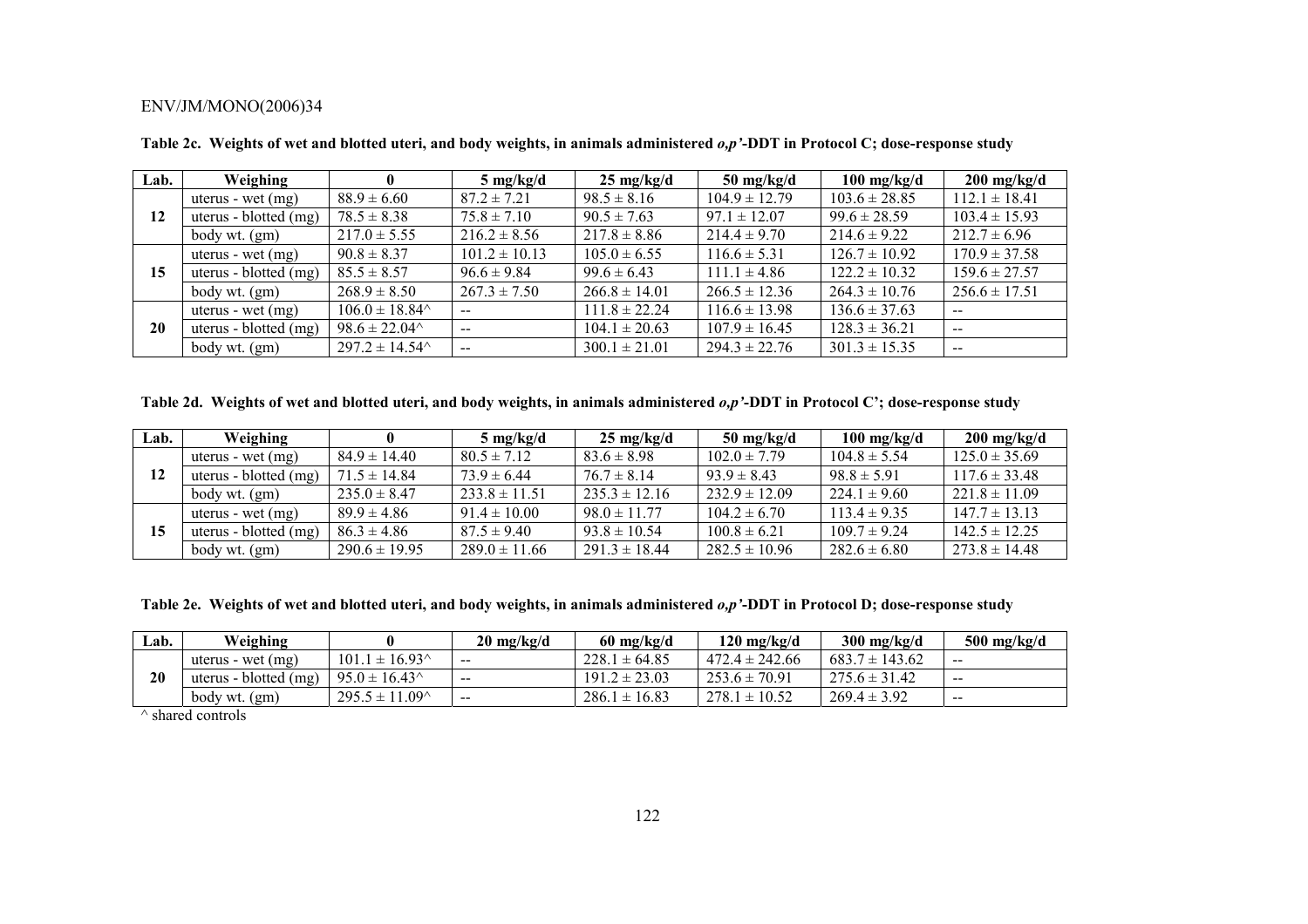| Lab. | Weighing                |                                                | $20 \text{ mg/kg/d}$                           | $60 \text{ mg/kg/d}$ | $120 \text{ mg/kg/d}$ | $300 \text{ mg/kg/d}$ | $500$ mg/kg/d     |
|------|-------------------------|------------------------------------------------|------------------------------------------------|----------------------|-----------------------|-----------------------|-------------------|
|      | uterus - wet $(mg)$     | $23.1 \pm 3.25$                                | $24.8 \pm 3.61$                                | $36.2 \pm 6.11$      | $51.7 \pm 3.99$       | $65.5 \pm 9.44$       | $69.8 \pm 7.82$   |
|      | uterus - blotted (mg)   | $21.4 \pm 2.56$                                | $22.9 \pm 3.16$                                | $34.1 \pm 5.62$      | $49.6 \pm 4.09$       | $61.7 \pm 8.50$       | $65.7 \pm 7.81$   |
|      | body wt. (gm)           | $46.5 \pm 5.61$                                | $40.8 \pm 4.34$                                | $44.0 \pm 4.49$      | $44.4 \pm 4.35$       | $42.9 \pm 3.98$       | $42.7 \pm 4.73$   |
|      | uterus - wet $(mg)$     | $29.7 \pm 4.54$                                | $39.9 \pm 6.49$                                | $66.1 \pm 13.87$     | $77.0 \pm 8.68$       | $74.8 \pm 7.25$       | $91.0 \pm 15.13$  |
| 5    | uterus - blotted (mg)   | $29.2 \pm 4.48$                                | $39.4 \pm 6.53$                                | $65.6 \pm 13.93$     | $76.3 \pm 8.60$       | $74.1 \pm 7.23$       | $89.0 \pm 13.52$  |
|      | body wt. (gm)           | $56.7 \pm 2.71$                                | $58.0 \pm 3.90$                                | $57.7 \pm 3.61$      | $57.2 \pm 2.81$       | $58.1 \pm 2.12$       | $56.8 \pm 3.31$   |
|      | uterus - wet $(mg)$     | $45.9 \pm 6.29$                                | $64.2 \pm 12.02$                               | $80.6 \pm 7.40$      | $82.9 \pm 8.35$       | $92.4 \pm 8.19$       | $112.3 \pm 28.77$ |
| 14   | $uterus - blotted (mg)$ | $39.1 \pm 4.10$                                | $55.3 \pm 11.49$                               | $68.3 \pm 7.03$      | $74.7 \pm 8.69$       | $81.4 \pm 7.85$       | $96.8 \pm 24.56$  |
|      | body wt. (gm)           | $67.3 \pm 2.62$                                | $66.3 \pm 3.50$                                | $66.7 \pm 2.81$      | $65.4 \pm 5.09$       | $63.6 \pm 2.53$       | $63.5 \pm 2.30$   |
|      | uterus - wet $(mg)$     | $24.2 \pm 2.48$ <sup><math>\wedge</math></sup> |                                                | $58.5 \pm 10.89$     | $72.2 \pm 12.41$      | $82.8 \pm 11.95$      |                   |
| 20   | uterus - blotted (mg)   | $20.6 \pm 1.81^{\circ}$                        | $\overline{\phantom{m}}$                       | $52.4 \pm 9.89$      | $64.5 \pm 11.94$      | $74.6 \pm 10.43$      | $- -$             |
|      | body wt. (gm)           | $39.7 \pm 3.10^{\circ}$                        | $\hspace{0.1mm}-\hspace{0.1mm}-\hspace{0.1mm}$ | $40.7 \pm 3.30$      | $41.7 \pm 4.90$       | $43.4 \pm 4.48$       | $- -$             |

**Table 3a. Weights of wet and blotted uteri, and body weights, in animals administered genistein in Protocol A; dose-response study** 

#### **Table 3b. Weights of wet and blotted uteri, and body weights, in animals administered genistein in Protocol B; dose-response study**

| Lab. | Weighing              | 0                            | mg/kg/d                  | $15 \text{ mg/kg/d}$ | $35 \text{ mg/kg/d}$ | $50 \text{ mg/kg/d}$ | $80 \text{ mg/kg/d}$ |
|------|-----------------------|------------------------------|--------------------------|----------------------|----------------------|----------------------|----------------------|
|      | uterus - wet $(mg)$   | $22.6 \pm 1.40$              | $26.0 \pm 2.28$          | $46.5 \pm 9.17$      | $58.8 \pm 11.38$     | $67.6 \pm 10.51$     | $84.3 \pm 8.44$      |
| L    | uterus - blotted (mg) | $20.9 \pm 1.12$              | $24.4 \pm 1.87$          | $44.4 \pm 8.63$      | $56.4 \pm 10.91$     | $64.8 \pm 10.18$     | $80.4 \pm 7.84$      |
|      | body wt. (gm)         | $62.3 \pm 5.95$              | $51.1 \pm 5.78$          | $51.9 \pm 5.34$      | $51.1 \pm 5.10$      | $51.6 \pm 4.42$      | $52.6 \pm 4.92$      |
|      | uterus - wet $(mg)$   | $34.9 \pm 3.47$ <sup>^</sup> | $41.3 \pm 8.49$          | $65.9 \pm 4.95$      | $89.9 \pm 4.69$      | $106.7 \pm 7.71$     | $145.3 \pm 29.46$    |
| 5    | uterus - blotted (mg) | $34.1 \pm 3.67$              | $40.0 \pm 8.20$          | $64.7 \pm 5.18$      | $88.7 \pm 4.61$      | $104.1 \pm 7.12$     | $120.0 \pm 13.10$    |
|      | body wt. (gm)         | $58.0 \pm 2.27$              | $57.1 \pm 3.54$          | $57.7 \pm 3.30$      | $59.3 \pm 3.89$      | $57.2 \pm 1.99$      | $58.4 \pm 2.84$      |
|      | uterus - wet $(mg)$   | $38.2 \pm 10.47$             | $44.5 \pm 11.46$         | $62.8 \pm 6.75$      | $82.9 \pm 14.09$     | $105.2 \pm 16.99$    | $120.2 \pm 20.31$    |
| 14   | uterus - blotted (mg) | $33.4 \pm 9.32$              | $39.6 \pm 10.26$         | $58.0 \pm 5.64$      | $75.4 \pm 11.61$     | $94.2 \pm 10.91$     | $105.9 \pm 14.33$    |
|      | body wt. (gm)         | $63.1 \pm 4.45$              | $62.4 \pm 3.10$          | $62.8 \pm 3.36$      | $62.0 \pm 3.18$      | $62.5 \pm 3.50$      | $60.8 \pm 3.14$      |
|      | uterus - wet $(mg)$   | $26.8 \pm 6.97$              | $- -$                    | $41.7 \pm 8.36$      | $55.9 \pm 13.68$     | $66.2 \pm 14.75$     | --                   |
| 20   | uterus - blotted (mg) | $22.4 \pm 6.47$              | $\overline{\phantom{m}}$ | $35.2 \pm 9.19$      | $50.6 \pm 10.96$     | $59.4 \pm 12.36$     | $- -$                |
|      | body wt. (gm)         | $40.4 \pm 3.38$              | $- -$                    | $42.1 \pm 5.40$      | $40.6 \pm 4.57$      | $40.3 \pm 3.58$      | --                   |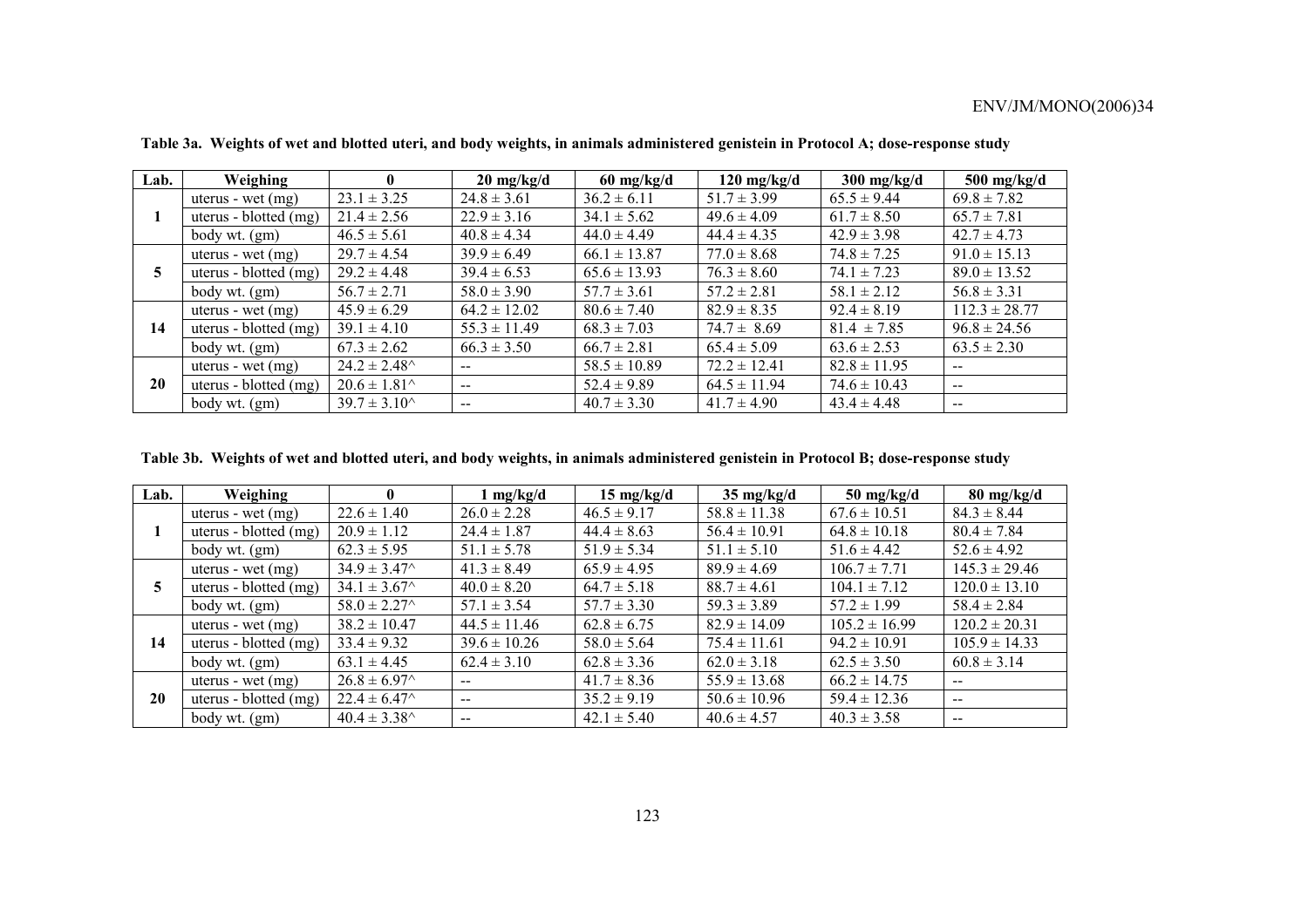| Lab. | Weighing              | $\mathbf{0}$                                   | $\ln \frac{mg}{kg/d}$ | $15 \text{ mg/kg/d}$ | $35 \text{ mg/kg/d}$ | $50 \text{ mg/kg/d}$ | $80 \text{ mg/kg/d}$                           |
|------|-----------------------|------------------------------------------------|-----------------------|----------------------|----------------------|----------------------|------------------------------------------------|
|      | uterus - wet $(mg)$   | $87.2 \pm 11.74$ <sup><math>\land</math></sup> | $85.9 \pm 10.39$      | $136.9 \pm 23.21$    | $161.4 \pm 7.49$     | $181.0 \pm 17.13$    | $172.6 \pm 13.57$                              |
| 5    | uterus - blotted (mg) | $86.3 \pm 11.88$ <sup><math>\land</math></sup> | $85.0 \pm 10.35$      | $135.8 \pm 22.92$    | $160.1 \pm 7.33$     | $179.4 \pm 16.71$    | $170.6 \pm 11.92$                              |
|      | body wt. (gm)         | $256.1 \pm 8.87$                               | $257.9 \pm 10.05$     | $258.4 \pm 9.90$     | $255.2 \pm 11.14$    | $253.3 \pm 12.09$    | $253.6 \pm 10.56$                              |
|      | uterus - wet $(mg)$   | $93.5 \pm 12.30$                               | $84.0 \pm 7.86$       | $144.7 \pm 18.42$    | $162.6 \pm 13.97$    | $151.0 \pm 14.35$    | $177.6 \pm 40.11$                              |
| 14   | uterus - blotted (mg) | $85.9 \pm 13.10$                               | $77.2 \pm 6.44$       | $131.5 \pm 15.40$    | $151.6 \pm 13.14$    | $142.1 \pm 11.98$    | $163.4 \pm 33.74$                              |
|      | body wt. (gm)         | $272.5 \pm 20.75$                              | $277.0 \pm 13.53$     | $275.5 \pm 14.15$    | $270.4 \pm 14.70$    | $267.4 \pm 10.96$    | $272.4 \pm 15.03$                              |
|      | uterus - wet $(mg)$   | $106.0 \pm 18.84^{\circ}$                      | $\sim$                | $146.1 \pm 33.23$    | $162.2 \pm 26.36$    | $183.3 \pm 57.85$    | $\hspace{0.1mm}-\hspace{0.1mm}-\hspace{0.1mm}$ |
| 20   | uterus - blotted (mg) | $98.6 \pm 22.04^{\circ}$                       | $\sim$ $-$            | $133.9 \pm 30.80$    | $152.0 \pm 24.29$    | $168.3 \pm 54.04$    | $\overline{\phantom{m}}$                       |
|      | body wt. (gm)         | $297.2 \pm 14.54^{\circ}$                      | $- -$                 | $303.6 \pm 12.80$    | $297.2 \pm 17.70$    | $303.4 \pm 17.97$    | $- -$                                          |

**Table 3c. Weights of wet and blotted uteri, and body weights, in animals administered genistein in Protocol C; dose-response study** 

#### Table 3d. Weights of wet and blotted uteri, and body weights, in animals administered genistein in Protocol C'; dose-response study

| Lab. | <b>Weighing</b>       |                                               | 1 mg/kg/d         | $15 \text{ mg/kg/d}$ | $35 \text{ mg/kg/d}$ | $50 \text{ mg/kg/d}$ | $80 \text{ mg/kg/d}$ |
|------|-----------------------|-----------------------------------------------|-------------------|----------------------|----------------------|----------------------|----------------------|
|      | uterus - wet $(mg)$   | $76.8 \pm 4.59$ <sup><math>\circ</math></sup> | $90.9 \pm 9.17$   | $157.5 \pm 21.51$    | $193.5 \pm 12.44$    | $209.9 \pm 11.29$    | $243.8 \pm 76.43$    |
|      | uterus - blotted (mg) | $75.9 \pm 4.97$ <sup><math>\circ</math></sup> | $89.7 \pm 9.13$   | $156.7 \pm 21.76$    | $192.4 \pm 11.73$    | $208.7 \pm 10.70$    | $215.3 \pm 37.35$    |
|      | body wt. (gm)         | $282.1 \pm 12.40^{\circ}$                     | $282.6 \pm 11.72$ | $276.9 \pm 12.39$    | $280.2 \pm 10.44$    | $277.1 \pm 12.44$    | $275.3 \pm 12.18$    |
| 14   | uterus - wet $(mg)$   | $96.4 \pm 17.25$                              | $96.9 \pm 15.94$  | $161.8 \pm 20.55$    | $207.8 \pm 29.01$    | $222.0 \pm 29.72$    | $394.0 \pm 75.24$    |
|      | uterus - blotted (mg) | $87.2 \pm 15.17$                              | $85.8 \pm 11.09$  | $145.8 \pm 19.66$    | $189.3 \pm 22.50$    | $200.0 \pm 25.22$    | $303.6 \pm 24.41$    |
|      | body wt. (gm)         | $281.5 \pm 19.95$                             | $268.8 \pm 13.92$ | $270.2 \pm 14.68$    | $264.2 \pm 14.56$    | $266.4 \pm 12.93$    | $265.3 \pm 12.31$    |

| Table 3e. Weights of wet and blotted uteri, and body weights, in animals administered genistein in Protocol D; dose-response study |  |  |
|------------------------------------------------------------------------------------------------------------------------------------|--|--|
|                                                                                                                                    |  |  |

| Lab. | Weighing              |                           | $20 \text{ mg/kg/d}$                           | $60 \text{ mg/kg/d}$ | $120 \text{ mg/kg/d}$ | $300 \text{ mg/kg/d}$ | $500$ mg/kg/d                                  |
|------|-----------------------|---------------------------|------------------------------------------------|----------------------|-----------------------|-----------------------|------------------------------------------------|
| 20   | uterus - wet (mg)     | $101.1 \pm 16.93^{\circ}$ | $\hspace{0.05cm} \cdots$                       | $194.5 \pm 50.41$    | $191.7 \pm 43.16$     | $270.9 \pm 92.51$     | $\hspace{0.1mm}-\hspace{0.1mm}-\hspace{0.1mm}$ |
|      | uterus - blotted (mg) | $95.0 \pm 16.43$          | $\sim$                                         | $172.6 \pm 38.92$    | $178.9 \pm 39.60$     | $195.1 \pm 20.90$     | $\sim$                                         |
|      | body wt.<br>(gm)      | $295.5 \pm 11.09$         | $\hspace{0.1mm}-\hspace{0.1mm}-\hspace{0.1mm}$ | $291.2 \pm 12.85$    | $285.7 \pm 6.30$      | $283.4 \pm 12.36$     | $\sim$                                         |

 $\land$  shared controls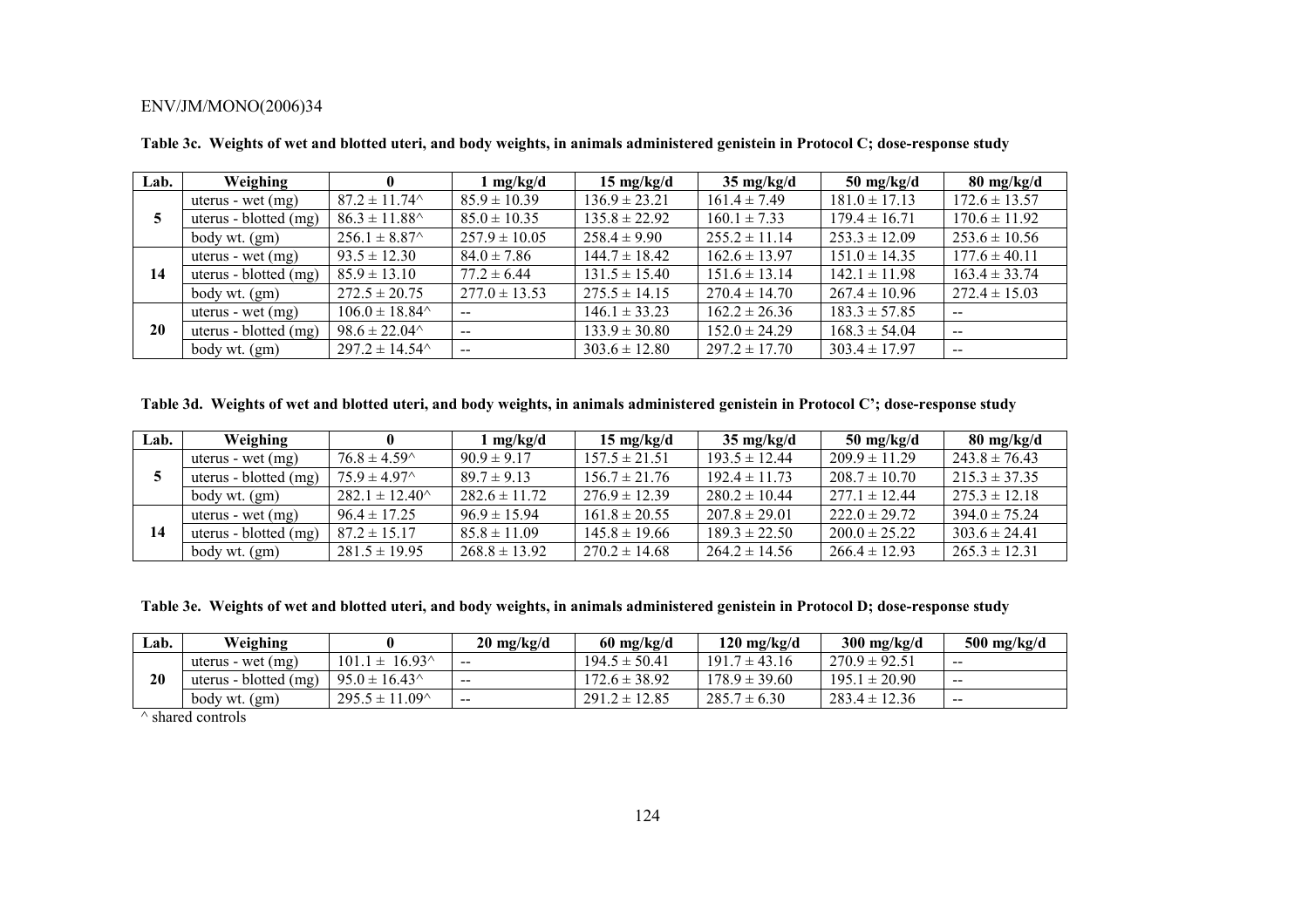| Lab. | <b>Weighing</b>       |                                                | $20 \text{ mg/kg/d}$ | $50 \text{ mg/kg/d}$ | $120 \text{ mg/kg/d}$ | $300 \text{ mg/kg/d}$ | $500$ mg/kg/d       |
|------|-----------------------|------------------------------------------------|----------------------|----------------------|-----------------------|-----------------------|---------------------|
|      | uterus - wet $(mg)$   | $18.4 \pm 2.19$                                | $58.3 \pm 16.27$     | $55.2 \pm 8.01$      | $65.4 \pm 8.20^1$     | $63.4 \pm 11.41$      | $62.0 \pm 4.58^3$   |
| 2    | uterus - blotted (mg) | $14.8 \pm 2.28$                                | $51.0 \pm 12.98$     | $45.2 \pm 8.13$      | $59.2 \pm 9.65$       | $55.6 \pm 8.20^1$     | $51.7 \pm 3.79^3$   |
|      | body wt. (gm)         | $40.3 \pm 6.83$                                | $45.8 \pm 4.26$      | $40.5 \pm 4.69$      | $48.2 \pm 5.81$       | $46.3 \pm 5.47$       | $47.6 \pm 4.17^{3}$ |
|      | uterus - wet $(mg)$   | $44.3 \pm 6.44$                                | $88.2 \pm 17.18$     | $104.5 \pm 13.59$    | $103.4 \pm 11.55$     | $112.6 \pm 8.44$      | $114.3 \pm 6.37$    |
| 14   | uterus - blotted (mg) | $38.4 \pm 6.50$                                | $76.4 \pm 16.74$     | $87.1 \pm 11.13$     | $86.2 \pm 7.74$       | $93.1 \pm 7.50$       | $98.8 \pm 5.14$     |
|      | body wt. (gm)         | $61.6 \pm 2.49$                                | $61.4 \pm 3.78$      | $61.1 \pm 1.84$      | $61.1 \pm 3.57$       | $59.2 \pm 2.21$       | $58.0 \pm 2.96$     |
|      | uterus - wet $(mg)$   | $34.6 \pm 3.93$                                | $74.7 \pm 10.74$     | $90.7 \pm 10.65$     | $98.5 \pm 9.11$       | $108.8 \pm 9.62$      | $98.0 \pm 16.90$    |
| 15   | uterus - blotted (mg) | $32.6 \pm 4.23$                                | $72.2 \pm 10.22$     | $90.8 \pm 9.67$      | $94.7 \pm 8.91$       | $105.0 \pm 9.75$      | $94.8 \pm 15.37$    |
|      | body wt. (gm)         | $62.9 \pm 1.64$                                | $62.2 \pm 3.38$      | $62.0 \pm 3.04$      | $62.1 \pm 3.44$       | $58.4 \pm 3.31$       | $58.0 \pm 4.00$     |
|      | uterus - wet $(mg)$   | $24.2 \pm 2.48$                                |                      | $89.3 \pm 26.37$     | $88.3 \pm 17.06$      | $86.3 \pm 10.42$      |                     |
| 20   | uterus - blotted (mg) | $20.6 \pm 1.81$ <sup><math>\wedge</math></sup> | $- -$                | $79.6 \pm 24.95$     | $77.9 \pm 14.63$      | $78.6 \pm 10.02$      | $- -$               |
|      | body wt. (gm)         | $39.7 \pm 3.10^{\circ}$                        | $- -$                | $39.8 \pm 5.76$      | $39.2 \pm 3.38$       | $38.3 \pm 3.30$       | $-$                 |

**Table 4a. Weights of wet and blotted uteri, and body weights, in animals administered methoxychlor in Protocol A; dose-response study** 

#### **Table 4b. Weights of wet and blotted uteri, and body weights, in animals administered methoxychlor in Protocol B; dose-response study**

| Lab.         | Weighing              | 0                                             | $20 \text{ mg/kg/d}$     | $100$ mg/kg/d    | $250 \text{ mg/kg/d}$ | $500 \text{ mg/kg/d}$ | $800$ mg/kg/d                                  |
|--------------|-----------------------|-----------------------------------------------|--------------------------|------------------|-----------------------|-----------------------|------------------------------------------------|
|              | uterus - wet $(mg)$   | $18.3 \pm 3.61$                               | $23.5 \pm 4.18$          | $40.8 \pm 14.58$ | $58.2 \pm 13.33$      | $74.3 \pm 18.48$      | $72.6 \pm 21.34$                               |
| $\mathbf{2}$ | uterus - blotted (mg) | $16.3 \pm 3.78$                               | $17.8 \pm 4.54$          | $27.7 \pm 6.28$  | $44.3 \pm 12.34$      | $61.8 \pm 13.12$      | $60.2 \pm 7.60$                                |
|              | body wt. (gm)         | $44.2 \pm 5.25$                               | $44.7 \pm 4.52$          | $46.4 \pm 4.97$  | $40.7 \pm 9.15$       | $44.7 \pm 5.00$       | $46.8 \pm 4.49$                                |
|              | uterus - wet $(mg)$   | $39.7 \pm 7.58$                               | $44.9 \pm 9.18$          | $52.4 \pm 9.38$  | $77.0 \pm 13.82$      | $99.3 \pm 17.57$      | $103.4 \pm 6.86$                               |
| 14           | uterus - blotted (mg) | $35.2 \pm 6.34$                               | $40.9 \pm 8.42$          | $48.0 \pm 9.43$  | $68.0 \pm 11.28$      | $86.3 \pm 10.15$      | $93.5 \pm 6.15$                                |
|              | body wt. (gm)         | $66.6 \pm 4.48$                               | $65.0 \pm 3.87$          | $65.4 \pm 4.20$  | $65.5 \pm 3.69$       | $64.7 \pm 2.92$       | $64.8 \pm 3.84$                                |
|              | uterus - wet $(mg)$   | $34.2 \pm 3.49$                               | $47.1 \pm 6.83$          | $86.2 \pm 19.85$ | $108.9 \pm 20.26$     | $121.9 \pm 30.68$     | $139.7 \pm 10.78$                              |
| 15           | uterus - blotted (mg) | $31.5 \pm 3.97$                               | $45.1 \pm 6.82$          | $81.0 \pm 16.97$ | $101.4 \pm 16.06$     | $107.4 \pm 17.90$     | $132.2 \pm 9.09$                               |
|              | body wt. (gm)         | $63.5 \pm 3.92$                               | $63.2 \pm 2.13$          | $62.6 \pm 1.54$  | $61.5 \pm 3.38$       | $62.3 \pm 2.59$       | $63.8 \pm 1.54$                                |
|              | uterus - wet $(mg)$   | $26.8 \pm 6.97$                               | $\overline{\phantom{m}}$ | $71.3 \pm 10.13$ | $89.2 \pm 8.98$       | $83.2 \pm 10.60$      | --                                             |
| 20           | uterus - blotted (mg) | $22.4 \pm 6.47$ <sup><math>\land</math></sup> | $\overline{\phantom{m}}$ | $62.3 \pm 9.23$  | $76.2 \pm 38.60$      | $72.0 \pm 9.42$       | $\hspace{0.1mm}-\hspace{0.1mm}-\hspace{0.1mm}$ |
|              | body wt. (gm)         | $40.4 \pm 3.38$                               | $- -$                    | $39.7 \pm 6.98$  | $39.6 \pm 1.66$       | $38.7 \pm 5.27$       | --                                             |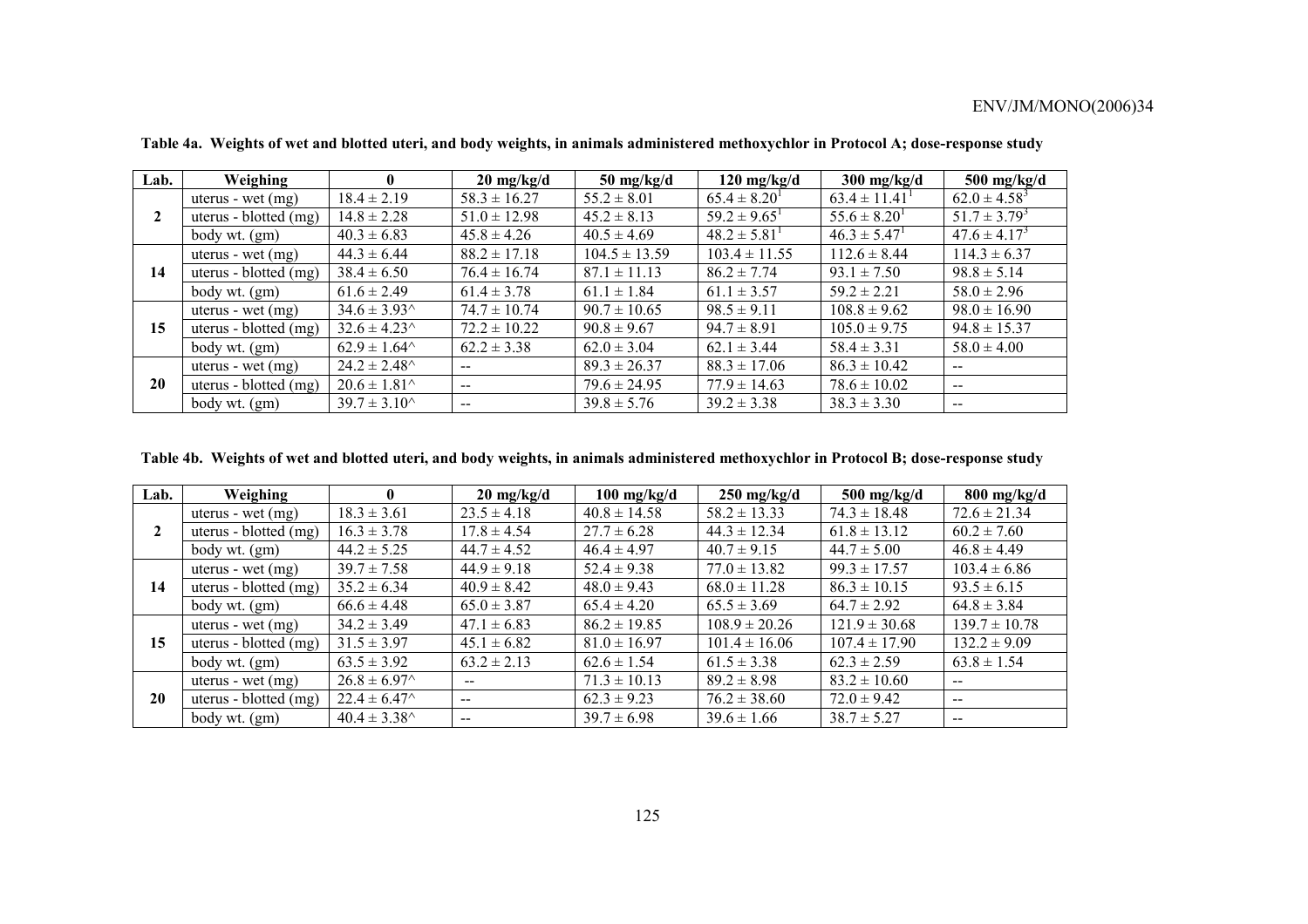| Lab. | Weighing              |                           | $20 \text{ mg/kg/d}$     | $100 \text{ mg/kg/d}$ | $250 \text{ mg/kg/d}$ | $500$ mg/kg/d      | $800$ mg/kg/d            |
|------|-----------------------|---------------------------|--------------------------|-----------------------|-----------------------|--------------------|--------------------------|
|      | uterus - wet $(mg)$   | $92.1 \pm 8.86$           | $88.5 \pm 6.03$          | $118.3 \pm 15.22$     | $173.3 \pm 34.90$     | $256.7 \pm 80.39$  | $282.1 \pm 90.49$        |
| 14   | uterus - blotted (mg) | $84.9 \pm 8.03$           | $81.4 \pm 6.04$          | $108.3 \pm 13.16$     | $156.5 \pm 25.31$     | $197.1 \pm 46.05$  | $203.3 \pm 34.71$        |
|      | body wt. (gm)         | $255.9 \pm 10.19$         | $259.4 \pm 16.10$        | $251.7 \pm 9.52$      | $249.3 \pm 9.53$      | $248.8 \pm 11.64$  | $246.6 \pm 13.26$        |
|      | uterus - wet $(mg)$   | $90.8 \pm 8.37$           | $97.1 \pm 8.47$          | $155.7 \pm 19.42$     | $184.4 \pm 33.95$     | $298.4 \pm 126.20$ | $298.9 \pm 56.93$        |
| 15   | uterus - blotted (mg) | $85.5 \pm 8.57$           | $92.5 \pm 8.93$          | $149.1 \pm 18.59$     | $173.6 \pm 30.05$     | $212.0 \pm 27.48$  | $226.2 \pm 23.49$        |
|      | body wt. (gm)         | $278.5 \pm 11.15$         | $278.7 \pm 10.33$        | $272.1 \pm 15.33$     | $272.4 \pm 10.41$     | $264.2 \pm 12.98$  | $264.5 \pm 12.62$        |
|      | uterus - wet $(mg)$   | $106.0 \pm 18.84^{\circ}$ | $\sim$ $\sim$            | $170.2 \pm 31.93$     | $196.8 \pm 48.65$     | $214.6 \pm 24.88$  | $- -$                    |
| 20   | uterus - blotted (mg) | $98.6 \pm 22.04^{\circ}$  | $\overline{\phantom{m}}$ | $155.8 \pm 32.81$     | $171.7 \pm 36.49$     | $185.0 \pm 22.30$  | $\overline{\phantom{m}}$ |
|      | body wt. (gm)         | $297.2 \pm 14.54^{\circ}$ | $\overline{\phantom{m}}$ | $287.4 \pm 16.77$     | $290.0 \pm 12.36$     | $288.7 \pm 9.24$   | $\overline{\phantom{m}}$ |

**Table 4c. Weights of wet and blotted uteri, and body weights, in animals administered methoxychlor in Protocol C; dose-response study** 

#### Table 4d. Weights of wet and blotted uteri, and body weights, in animals administered methoxychlor in Protocol C'; dose-response study

| Lab. | Weighing              |                   | $20 \text{ mg/kg/d}$ | $100 \text{ mg/kg/d}$ | $250 \text{ mg/kg/d}$ | $500 \text{ mg/kg/d}$ | $800 \text{ mg/kg/d}$ |
|------|-----------------------|-------------------|----------------------|-----------------------|-----------------------|-----------------------|-----------------------|
|      | uterus - wet (mg)     | $98.1 \pm 15.43$  | $90.6 \pm 11.93$     | $128.1 \pm 28.27$     | $167.9 \pm 32.11$     | $254.0 \pm 61.79$     | $246.9 \pm 30.58$     |
| 14   | uterus - blotted (mg) | $90.8 \pm 15.92$  | $84.8 \pm 10.43$     | $121.2 \pm 26.36$     | $155.9 \pm 28.39$     | $211.9 \pm 41.21$     | $216.7 \pm 27.12$     |
|      | body wt. (gm)         | $272.1 \pm 14.66$ | $271.6 \pm 16.86$    | $237.2 \pm 14.85$     | $251.4 \pm 14.90$     | $246.5 \pm 17.59$     | $245.8 \pm 14.41$     |
|      | uterus - wet (mg)     | $96.8 \pm 6.73$   | $104.3 \pm 5.76$     | $151.0 \pm 26.12$     | $237.7 \pm 29.06$     | $238.8 \pm 40.63$     | $252.0 \pm 34.97$     |
| 15   | uterus - blotted (mg) | $92.6 \pm 5.87$   | $99.3 \pm 4.97$      | $144.6 \pm 25.61$     | $221.2 \pm 20.14$     | $228.2 \pm 38.44$     | $246.9 \pm 30.58$     |
|      | body wt. (gm)         | $282.7 \pm 19.53$ | $277.6 \pm 17.55$    | $265.2 \pm 18.00$     | $256.6 \pm 14.68$     | $254.7 \pm 8.95$      | $250.9 \pm 10.80$     |

|  | Table 4e. Weights of wet and blotted uteri, and body weights, in animals administered methoxychlor in Protocol D: dose-response study |  |
|--|---------------------------------------------------------------------------------------------------------------------------------------|--|
|  |                                                                                                                                       |  |

| Lab. | Weighing              |                           | $20 \text{ mg/kg/d}$ | $50 \text{ mg/kg/d}$ | $120 \text{ mg/kg/d}$ | $300 \text{ mg/kg/d}$ | $500$ mg/kg/d |
|------|-----------------------|---------------------------|----------------------|----------------------|-----------------------|-----------------------|---------------|
| 20   | uterus - wet (mg)     | $101.1 \pm 16.93^{\circ}$ | $- -$                | $247.1 \pm 20.31$    | $301.8 \pm 54.21$     | $388.6 \pm 18.89$     | $\sim$        |
|      | uterus - blotted (mg) | $95.0 \pm 16.43$          | --                   | $194.7 \pm 33.94$    | $217.1 \pm 16.75$     | $231.8 \pm 23.71$     | $\sim$        |
|      | body wt. (gm)         | $295.5 \pm 11.09$         | $- -$                | $278.7 \pm 12.96$    | $275.0 \pm 11.90$     | $279.0 \pm 9.69$      | $\sim$        |

 $\land$  shared controls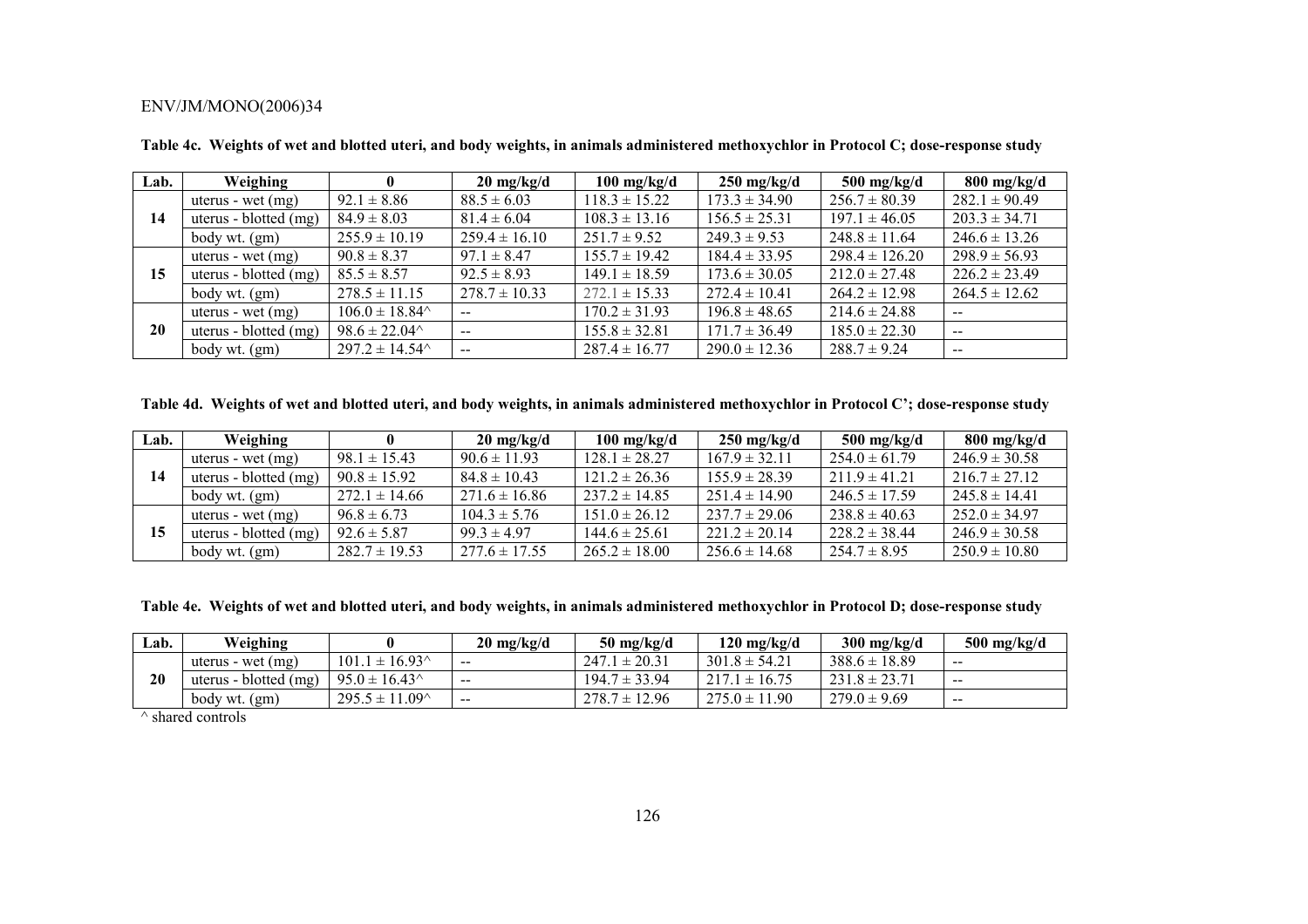| Lab. | Weighing              |                                                | $15 \text{ mg/kg/d}$                           | $75 \text{ mg/kg/d}$ | $125 \text{ mg/kg/d}$ | $250 \text{ mg/kg/d}$        | $350$ mg/kg/d            |
|------|-----------------------|------------------------------------------------|------------------------------------------------|----------------------|-----------------------|------------------------------|--------------------------|
|      | uterus - wet $(mg)$   | $31.3 \pm 10.31$                               | $30.8 \pm 5.42$                                | $50.5 \pm 10.54$     | $52.5 \pm 5.72$       | $62.3 \pm 8.02^2$            | $- -$                    |
| 3    | uterus - blotted (mg) | $29.3 \pm 10.91$                               | $28.7 \pm 4.68$                                | $45.2 \pm 5.98$      | $49.3 \pm 5.89$       | $60.3 \pm 6.99^2$            | $\overline{a}$           |
|      | body wt. (gm)         | $42.7 \pm 2.91$                                | $38.8 \pm 7.12$                                | $39.7 \pm 3.49$      | $36.3 \pm 5.00$       | $28.5 \pm 1.55^2$            | $\sigma$<br>$- -$        |
|      | uterus - wet $(mg)$   | $29.7 \pm 4.54$                                | $36.9 \pm 7.82$                                | $42.5 \pm 5.30$      | $60.2 \pm 11.17$      | $58.1 \pm 9.28$              | $60.6 \pm 4.03^3$        |
| 5    | uterus - blotted (mg) | $29.2 \pm 4.48$                                | $36.4 \pm 7.80$                                | $42.0 \pm 5.36$      | $59.7 \pm 11.14$      | $57.6 \pm 8.98$              | $60.0 \pm 4.22^3$        |
|      | body wt. (gm)         | $56.7 \pm 2.71$                                | $59.0 \pm 2.29$                                | $58.3 \pm 3.16$      | $57.0 \pm 3.11$       | $47.1 \pm 9.55$              | $33.8 \pm 3.83^3$        |
|      | uterus - wet $(mg)$   | $31.4 \pm 2.47$ <sup><math>\circ</math></sup>  | $33.0 \pm 4.42$                                | $44.8 \pm 7.36$      | $49.8 \pm 4.24$       | $65.3 \pm 10.10^1$           | $69.2 \pm 8.66^3$        |
| 8    | uterus - blotted (mg) | $30.0 \pm 2.30$ <sup><math>\land</math></sup>  | $31.8 \pm 4.34$                                | $43.5 \pm 7.07$      | $48.1 \pm 4.13$       | $62.8 \pm 9.44$              | $64.6 \pm 8.30^3$        |
|      | body wt. (gm)         | $57.8 \pm 3.50^{\circ}$                        | $56.6 \pm 4.97$                                | $54.3 \pm 4.61$      | $55.5 \pm 4.50$       | $49.8 \pm 7.12$ <sup>1</sup> | $43.8 \pm 4.57^3$        |
|      | uterus - wet $(mg)$   | $24.2 \pm 2.48$ <sup><math>\wedge</math></sup> |                                                | $50.5 \pm 10.39$     | $45.0 \pm 9.30$       | $66.9 \pm 20.29^4$           |                          |
| 20   | uterus - blotted (mg) | $20.6 \pm 1.81$ <sup><math>\wedge</math></sup> | $\overline{\phantom{m}}$                       | $45.5 \pm 9.22$      | $42.0 \pm 7.85$       | $62.2 \pm 18.95^4$           | $- -$                    |
|      | body wt. (gm)         | $39.7 \pm 3.10^{\circ}$                        | $\hspace{0.1mm}-\hspace{0.1mm}-\hspace{0.1mm}$ | $44.1 \pm 1.91$      | $40.5 \pm 3.44$       | $39.9 \pm 2.05^4$            | $\overline{\phantom{m}}$ |

**Table 5a. Weights of wet and blotted uteri, and body weights, in animals administered nonylphenol in Protocol A; dose-response study**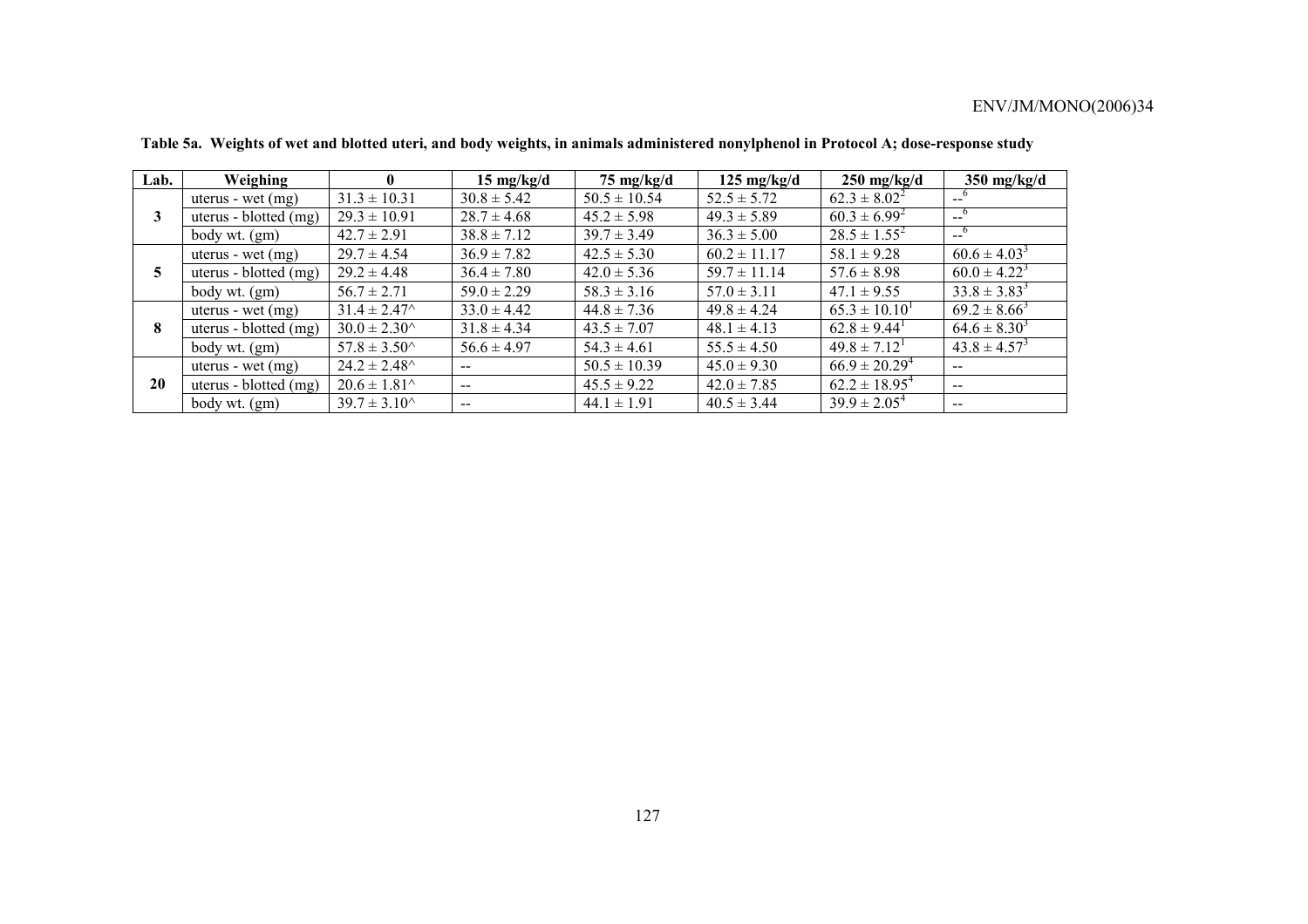| Lab.         | Weighing              | 0                                              | $5$ mg/kg/d                 | $15 \text{ mg/kg/d}$ | $35 \text{ mg/kg/d}$ | $80$ mg/kg/d     | $100$ mg/kg/d               |
|--------------|-----------------------|------------------------------------------------|-----------------------------|----------------------|----------------------|------------------|-----------------------------|
|              | $uterus - wet (mg)$   | $26.0 \pm 3.06$                                | $23.9 \pm 2.69$             | $26.1 \pm 2.13$      | $29.2 \pm 1.59$      | $37.0 \pm 9.72$  | $38.8 \pm 5.26$             |
| $\mathbf{1}$ | uterus - blotted (mg) | $24.2 \pm 2.77$                                | $22.3 \pm 2.50$             | $24.5 \pm 1.83$      | $27.5 \pm 1.45$      | $36.2 \pm 9.30$  | $36.9 \pm 4.80$             |
|              | body wt. (gm)         | $52.9 \pm 6.02$                                | $52.0 \pm 4.96$             | $51.0 \pm 5.77$      | $51.4 \pm 4.34$      | $50.3 \pm 4.84$  | $50.4 \pm 4.42$             |
|              | uterus - wet (mg)     | $34.7 \pm 3.47$                                | $34.3 \pm 7.89$             | $29.7 \pm 2.88$      | $37.2 \pm 2.40$      | $64.5 \pm 18.51$ | $53.5 \pm 13.49$            |
| 3            | uterus - blotted (mg) | $34.1 \pm 3.67$                                | $31.3 \pm 7.53$             | $28.2 \pm 3.76$      | $34.0 \pm 4.00$      | $61.5 \pm 17.41$ | $51.2 \pm 13.23$            |
|              | body wt. (gm)         | $45.6 \pm 3.93$                                | $45.3 \pm 3.88$             | $44.1 \pm 3.88$      | $44.8 \pm 2.73$      | $44.4 \pm 3.26$  | $44.0 \pm 2.91$             |
|              | $uterus - wet (mg)$   | $34.9 \pm 3.47$                                | $37.1 \pm 6.88$             | $38.8 \pm 6.28$      | $46.3 \pm 5.79$      | $65.1 \pm 9.37$  | $82.8 \pm 13.92$            |
| 5            | uterus - blotted (mg) | $34.1 \pm 3.67$                                | $36.4 \pm 6.67$             | $38.1 \pm 6.32$      | $45.2 \pm 5.89$      | $63.9 \pm 9.31$  | $80.5 \pm 13.10$            |
|              | body wt. (gm)         | $58.0 \pm 2.27$                                | $58.1 \pm 3.84$             | $58.2 \pm 3.50$      | $57.1 \pm 1.85$      | $58.3 \pm 2.75$  | $56.6 \pm 2.30$             |
|              | uterus - wet $(mg)$   | $61.1 \pm 15.24$                               | $\mathcal{L}_{\mathcal{F}}$ | $52.7 \pm 17.14$     | $66.7 \pm 12.35$     | $79.5 \pm 37.03$ | $\mathcal{L}_{\mathcal{F}}$ |
| 6            | uterus - blotted (mg) | $58.0 \pm 14.00$                               | $\overline{a}$              | $50.5 \pm 16.83$     | $62.4 \pm 12.38$     | $75.5 \pm 33.32$ | $\mathbf{L}$                |
|              | body wt. (gm)         | $48.9 \pm 8.15$                                | $\overline{\phantom{a}}$    | $49.2 \pm 11.85$     | $50.8 \pm 6.52$      | $48.8 \pm 8.97$  | $\mathcal{L}_{\mathcal{F}}$ |
|              | uterus - wet $(mg)$   | $30.7 \pm 4.18$                                | $32.2 \pm 3.35$             | $37.1 \pm 5.53$      | $34.9 \pm 7.49$      | $52.5 \pm 13.23$ | $68.1 \pm 7.85$             |
| 8            | uterus - blotted (mg) | $29.6 \pm 3.85$                                | $31.0 \pm 3.29$             | $35.8 \pm 5.36$      | $33.8 \pm 7.27$      | $50.9 \pm 12.73$ | $66.3 \pm 7.69$             |
|              | body wt. (gm)         | $57.2 \pm 4.01$                                | $57.0 \pm 3.13$             | $56.8 \pm 4.30$      | $57.4 \pm 4.17$      | $57.4 \pm 4.20$  | $57.0 \pm 3.02$             |
|              | uterus - wet $(mg)$   | $58.0 \pm 7.84$                                | $84.8 \pm 17.77$            | $75.4 \pm 15.29$     | $83.2 \pm 11.67$     | $82.9 \pm 15.24$ | $78.3 \pm 20.80$            |
| 11           | uterus - blotted (mg) | $47.3 \pm 6.92$                                | $66.6 \pm 15.54$            | $64.2 \pm 16.29$     | $68.2 \pm 10.19$     | $75.2 \pm 15.77$ | $60.0 \pm 15.00$            |
|              | body wt. (gm)         | $51.7 \pm 5.72$ <sup>+</sup>                   | $53.7 \pm 4.41*$            | $55.8 \pm 3.66*$     | $52.3 \pm 2.34*$     | $53.7 \pm 2.16*$ | $51.7 \pm 1.75*$            |
|              | uterus - wet $(mg)$   | $25.0 \pm 1.66^{\circ}$                        | $20.7 \pm 2.82$             | $23.1 \pm 2.97$      | $28.2 \pm 4.57$      | $52.4 \pm 5.42$  | $72.9 \pm 6.30$             |
| 16           | uterus - blotted (mg) | $21.3 \pm 1.50^{\circ}$                        | $19.0 \pm 2.42$             | $19.8 \pm 3.35$      | $24.9 \pm 5.27$      | $41.9 \pm 4.00$  | $64.4 \pm 6.70$             |
|              | body wt. (gm)         | $52.1 \pm 3.70$                                | $54.4 \pm 4.81$             | $56.5 \pm 3.86$      | $57.2 \pm 4.23$      | $55.2 \pm 3.20$  | $58.1 \pm 2.54$             |
|              | uterus - wet $(mg)$   | $57.7 \pm 13.08^{\circ}$                       | $41.9 \pm 20.16$            | $43.8 \pm 8.70$      | $45.3 \pm 10.93$     | $49.4 \pm 12.65$ | $50.5 \pm 10.88$            |
| 17           | uterus - blotted (mg) | $54.3 \pm 11.77$ <sup><math>\land</math></sup> | $37.1 \pm 8.88$             | $33.7 \pm 7.91$      | $37.7 \pm 11.77$     | $41.3 \pm 10.96$ | $39.0 \pm 10.01$            |
|              | body wt. (gm)         | $50.7 \pm 4.01^{\circ}$                        | $51.8 \pm 3.00$             | $50.1 \pm 3.12$      | $52.2 \pm 5.09$      | $51.2 \pm 3.16$  | $50.4 \pm 1.95$             |
|              | $uterus - wet (mg)$   | $33.2 \pm 5.56^{\circ}$                        | $31.3 \pm 5.43$             | $33.5 \pm 2.43$      | $30.3 \pm 4.50$      | $42.8 \pm 9.77$  | $57.0 \pm 17.52$            |
| 19           | uterus - blotted (mg) | $28.7 \pm 5.47$                                | $27.0 \pm 3.35$             | $23.5 \pm 3.56$      | $24.7 \pm 4.08$      | $35.2 \pm 7.76$  | $43.8 \pm 13.82$            |
|              | body wt. (gm)         | $48.3 \pm 3.65$                                | $49.1 \pm 2.49$             | $48.9 \pm 2.50$      | $47.3 \pm 5.28$      | $48.1 \pm 3.89$  | $47.0 \pm 2.59$             |
|              | $uterus - wet (mg)$   | $26.8 \pm 6.97$                                | $\sim$                      | $32.4 \pm 5.92$      | $33.3 \pm 14.40$     | $49.1 \pm 8.42$  | $\overline{\phantom{a}}$    |
| 20           | uterus - blotted (mg) | $22.4 \pm 6.47$ <sup><math>\land</math></sup>  | $\sim$ $\sim$               | $27.4 \pm 5.34$      | $27.8 \pm 15.41$     | $42.5 \pm 5.94$  | $\overline{\phantom{a}}$    |
|              | body wt. (gm)         | $40.4 \pm 3.38$ ^                              |                             | $43.6 \pm 2.47$      | $37.1 \pm 7.50$      | $40.2 \pm 2.46$  | $\overline{\phantom{a}}$    |

**Table 5b. Weights of wet and blotted uteri, and body weights, in animals administered nonylphenol in Protocol B; dose-response study**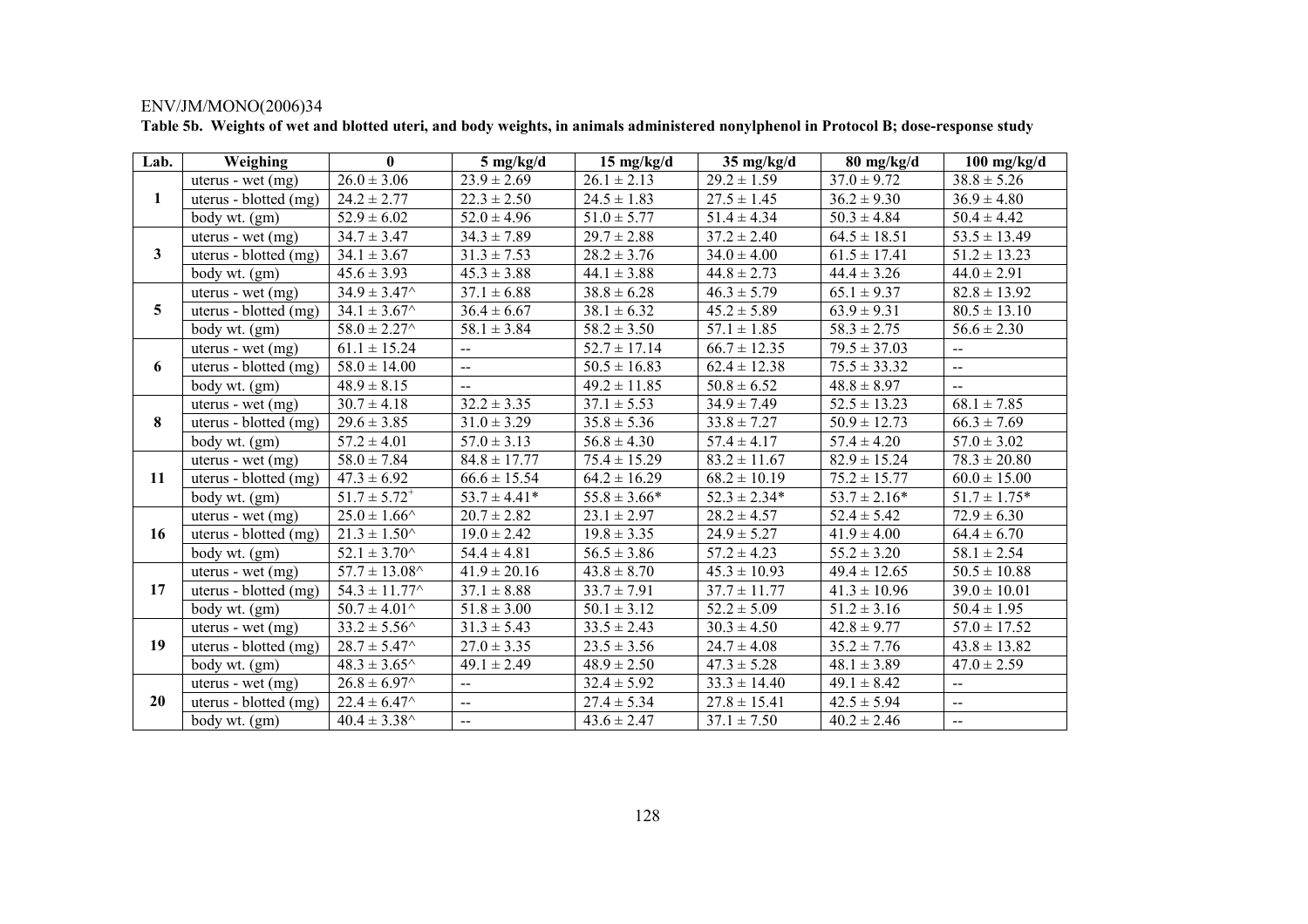| Lab. | Weighing              |                                                 | $5 \text{ mg/kg/d}$ | $15 \text{ mg/kg/d}$ | $35 \text{ mg/kg/d}$ | $80 \text{ mg/kg/d}$ | $100$ mg/kg/d     |
|------|-----------------------|-------------------------------------------------|---------------------|----------------------|----------------------|----------------------|-------------------|
|      | uterus - wet $(mg)$   | $86.1 \pm 9.20$                                 | $84.7 \pm 10.17$    | $84.8 \pm 8.03$      | $99.5 \pm 12.82$     | $101.1 \pm 7.13$     | $122.2 \pm 15.96$ |
|      | uterus - blotted (mg) | $82.2 \pm 8.89$                                 | $80.0 \pm 9.91$     | $81.2 \pm 8.20$      | $94.7 \pm 12.02$     | $96.5 \pm 7.50$      | $117.0 \pm 14.52$ |
|      | body wt. (gm)         | $286.7 \pm 21.81$                               | $291.2 \pm 17.60$   | $289.3 \pm 18.64$    | $289.3 \pm 17.75$    | $290.8 \pm 13.88$    | $287.8 \pm 15.55$ |
|      | uterus - wet $(mg)$   | $87.2 \pm 11.74$ <sup><math>\land</math></sup>  | $86.3 \pm 5.17$     | $89.0 \pm 14.35$     | $94.5 \pm 20.04$     | $106.9 \pm 14.18$    | $140.0 \pm 22.49$ |
| 5    | uterus - blotted (mg) | $86.3 \pm 11.88$ <sup><math>\land</math></sup>  | $85.6 \pm 4.91$     | $87.5 \pm 14.47$     | $93.4 \pm 19.85$     | $105.6 \pm 13.74$    | $137.7 \pm 21.83$ |
|      | body wt. (gm)         | $256.1 \pm 8.87$                                | $255.3 \pm 8.93$    | $260.1 \pm 9.96$     | $254.0 \pm 11.51$    | $256.1 \pm 11.48$    | $254.4 \pm 12.33$ |
|      | uterus - wet $(mg)$   | $115.5 \pm 19.84^{\circ}$                       |                     | $123.6 \pm 18.60$    | $130.8 \pm 8.90$     | $136.7 \pm 33.99$    |                   |
| 6    | uterus - blotted (mg) | $110.7 \pm 19.60^{\circ}$                       | $\qquad \qquad -$   | $112.5 \pm 16.77$    | $123.8 \pm 12.21$    | $131.2 \pm 33.16$    | $-$               |
|      | body wt. (gm)         | $299.6 \pm 29.76$                               | $- -$               | $300.3 \pm 17.75$    | $297.2 \pm 14.12$    | $302.6 \pm 22.87$    | $-$               |
|      | uterus - wet $(mg)$   | $75.7 \pm 6.68$                                 | $92.0 \pm 12.94$    | $84.4 \pm 11.52$     | $96.5 \pm 9.82$      | $124.5 \pm 20.06$    | $115.5 \pm 22.27$ |
| 8    | uterus - blotted (mg) | $73.9 \pm 6.58$                                 | $89.9 \pm 12.43$    | $83.0 \pm 11.56$     | $94.2 \pm 9.67$      | $122.0 \pm 18.56$    | $113.5 \pm 21.29$ |
|      | body wt. (gm)         | $251.5 \pm 10.11$                               | $252.4 \pm 10.26$   | $251.0 \pm 15.54$    | $253.0 \pm 11.48$    | $252.9 \pm 8.20$     | $249.9 \pm 10.75$ |
|      | uterus - wet $(mg)$   | $106.0 \pm 18.84$ <sup><math>\land</math></sup> | --                  | $117.6 \pm 18.15$    | $118.1 \pm 18.76$    | $146.7 \pm 26.86$    |                   |
| 20   | uterus - blotted (mg) | $98.6 \pm 22.04^{\circ}$                        | $\sim$ $\sim$       | $105.3 \pm 17.70$    | $105.1 \pm 15.22$    | $129.6 \pm 20.50$    | $\sim$ $\sim$     |
|      | body wt. (gm)         | $297.2 \pm 14.54^{\circ}$                       |                     | $301.4 \pm 15.13$    | $299.1 \pm 16.72$    | $297.1 \pm 16.15$    | $-$               |

**Table 5c. Weights of wet and blotted uteri, and body weights, in animals administered nonylphenol in Protocol C; dose-response study** 

### Table 5d. Weights of wet and blotted uteri, and body weights, in animals administered nonylphenol in Protocol C'; dose-response study

| Lab. | Weighing              |                                               | $5 \text{ mg/kg/d}$ | 15 mg/kg/d        | $35 \text{ mg/kg/d}$ | $80 \text{ mg/kg/d}$ | $100 \text{ mg/kg/d}$ |
|------|-----------------------|-----------------------------------------------|---------------------|-------------------|----------------------|----------------------|-----------------------|
|      | uterus - wet $(mg)$   | $76.8 \pm 4.59$ <sup><math>\land</math></sup> | $80.4 \pm 9.84$     | $88.0 \pm 10.30$  | $106.3 \pm 16.24$    | $140.2 \pm 14.09$    | $160.6 \pm 18.76$     |
|      | uterus - blotted (mg) | $75.9 \pm 4.97$ <sup><math>\circ</math></sup> | $79.5 \pm 10.14$    | $87.3 \pm 10.09$  | $105.4 \pm 16.29$    | $139.0 \pm 13.58$    | $158.0 \pm 17.42$     |
|      | body wt. (gm)         | $282.1 \pm 12.40^{\circ}$                     | $282.3 \pm 14.46$   | $278.9 \pm 13.94$ | $274.9 \pm 13.89$    | $271.6 \pm 19.50$    | $271.2 \pm 12.52$     |
|      | uterus - wet $(mg)$   | $81.5 \pm 12.75$                              | $84.9 \pm 9.93$     | $88.1 \pm 4.53$   | $106.8 \pm 11.92$    | $171.8 \pm 17.90$    | $158.9 \pm 29.05$     |
|      | uterus - blotted (mg) | $83.6 \pm 13.41$                              | $83.0 \pm 9.98$     | $85.7 \pm 4.94$   | $104.7 \pm 12.12$    | $166.9 \pm 17.97$    | $154.4 \pm 29.48$     |
|      | body wt. (gm)         | $272.8 \pm 14.89$                             | $273.1 \pm 15.08$   | $268.9 \pm 13.94$ | $274.9 \pm 13.89$    | $271.6 \pm 19.50$    | $271.2 \pm 12.52$     |

#### **Table 5e. Weights of wet and blotted uteri, and body weights, in animals administered nonylphenol in Protocol D; dose-response study**

| Lab. | Weighing              |                                                 | 15 mg/kg/d                                     | $75 \text{ mg/kg/d}$ | $125 \text{ mg/kg/d}$ | $250 \text{ mg/kg/d}$ | $350 \text{ mg/kg/d}$                 |
|------|-----------------------|-------------------------------------------------|------------------------------------------------|----------------------|-----------------------|-----------------------|---------------------------------------|
| 20   | uterus - wet (mg)     | $101.1 \pm 16.93$                               | $\sim$ $-$                                     | $163.5 \pm 24.57$    | $179.0 \pm 30.90$     | $179.2 \pm 15.50$     | $- -$                                 |
|      | uterus - blotted (mg) | $95.0 \pm 16.43^{\circ}$                        | $\hspace{0.1mm}-\hspace{0.1mm}-\hspace{0.1mm}$ | $153.8 \pm 23.74$    | $168.7 \pm 28.77$     | $168.9 \pm 16.16$     | $\hspace{0.05cm}$ – $\hspace{0.05cm}$ |
|      | (gm)<br>body wt.      | $295.5 \pm 11.09$ <sup><math>\land</math></sup> | $\hspace{0.1mm}-\hspace{0.1mm}-\hspace{0.1mm}$ | $284.5 \pm 10.86$    | $283.7 \pm 13.93$     | $280.4 \pm 11.60$     | $\sim$ $\sim$                         |

\* body weights were from day 3, rather than at time of sacrifice.

 $\land$  shared controls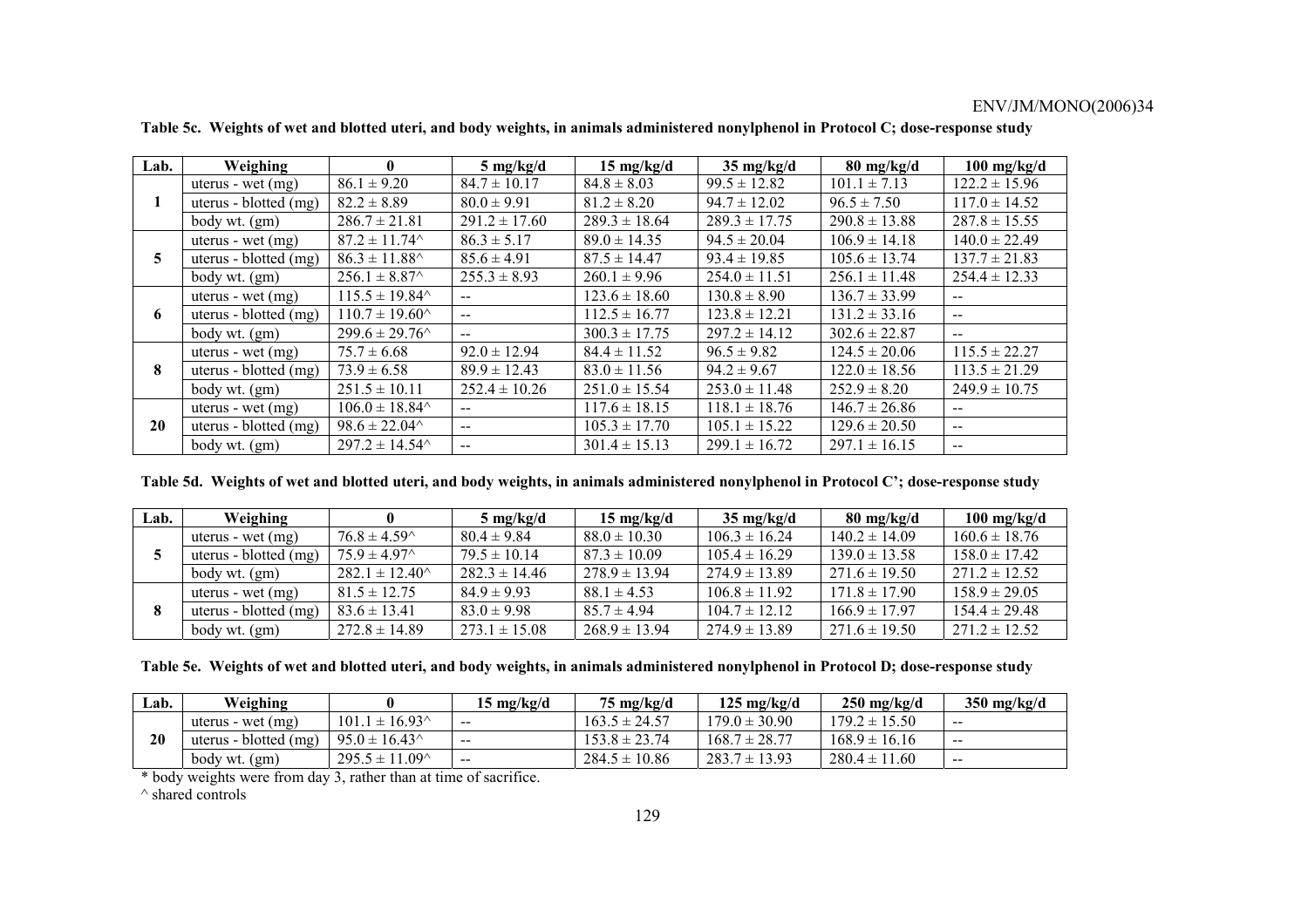|                         |                        |                   |                         | Protocol                    |                       |   |
|-------------------------|------------------------|-------------------|-------------------------|-----------------------------|-----------------------|---|
| Lab.                    | Weighing               | A                 | B                       | $\mathbf C$                 | $\mathbf{C}^{\prime}$ | D |
|                         | uterus - wet (mg)      | $22.0 \pm 3.06$   | $27.5 \pm 4.75$         | $82.0 \pm 8.25$             |                       |   |
| $\mathbf{1}$            | uterus -blotted (mg)   | $20.0 \pm 2.65$   | $25.3 \pm 4.77$         | $77.8 \pm 7.41$             |                       |   |
|                         | body wt. (gm)          | $44.7 \pm 2.54$   | $54.1 \pm 3.45$         | $283.5 \pm 9.40$            |                       |   |
|                         | uterus - wet (mg)      | $21.5 \pm 8.43^2$ | $18.3 \pm 3.61$         |                             |                       |   |
| $\overline{2}$          | uterus -blotted $(mg)$ | $19.0 \pm 5.66^2$ | $16.3 \pm 3.78$         |                             |                       |   |
|                         | body wt. (gm)          | $46.2 \pm 8.80^2$ | $49.2 \pm 4.30$         |                             |                       |   |
|                         | $uterus - wet (mg)$    | $31.3 \pm 5.79$   | $36.0 \pm 6.57$         |                             |                       |   |
| $\mathbf{3}$            | uterus -blotted (mg)   | $29.8 \pm 5.49$   | $31.2 \pm 4.92$         |                             |                       |   |
|                         | body wt. (gm)          | $40.8 \pm 4.67$   | $41.2 \pm 4.42$         |                             |                       |   |
|                         | $uterus - wet (mg)$    | $33.2 \pm 8.08$   | $34.2 \pm 3.97$         |                             |                       |   |
| $\overline{\mathbf{4}}$ | uterus -blotted (mg)   | $30.0 \pm 6.66$   | $29.5 \pm 3.21$         |                             |                       |   |
|                         | body wt. (gm)          | $34.5 \pm 4.85$   | $36.0 \pm 2.97$         |                             |                       |   |
| $\overline{7}$          | uterus - wet (mg)      | $43.1 \pm 7.22$   | $39.0 \pm 4.18$         |                             |                       |   |
|                         | uterus -blotted (mg)   | $40.0 \pm 7.05$   | $32.8 \pm 4.11$         |                             |                       |   |
|                         | body wt. (gm)          | $58.0 \pm 4.25$   | $59.5 \pm 4.21$         |                             |                       |   |
|                         | $uterus - wet (mg)$    |                   | $32.0 \pm 7.47$         |                             |                       |   |
| 8                       | uterus -blotted (mg)   |                   | $28.3 \pm 7.11$         |                             |                       |   |
|                         | body wt. (gm)          |                   | $42.8 \pm 4.91$         |                             |                       |   |
| 9                       | $uterus - wet (mg)$    |                   | $25.6 \pm 6.79$         |                             |                       |   |
|                         | uterus -blotted (mg)   |                   | $21.5 \pm 6.22$         |                             |                       |   |
|                         | body wt. (gm)          |                   | $40.7 \pm 6.01$         |                             |                       |   |
|                         | $uterus - wet (mg)$    |                   | $45.7 \pm 21.61$        | $98.4 \pm 14.16$            |                       |   |
| 10                      | uterus -blotted (mg)   |                   | $35.8 \pm 18.02$        | $91.8 \pm 12.47$            |                       |   |
|                         | body wt. (gm)          |                   | $55.7 \pm 6.57$         | $281.1 \pm 18.17$           |                       |   |
|                         | $uterus - wet (mg)$    |                   | $67.2 \pm 7.69$         |                             |                       |   |
| 11                      | uterus -blotted (mg)   |                   | $53.6 \pm 4.26$         |                             |                       |   |
|                         | body wt. (gm)          |                   | $56.3 \pm 2.80^{\circ}$ |                             |                       |   |
|                         | uterus - wet (mg)      | $29.9 \pm 3.30$   | $32.4 \pm 4.38$         | $87.7 \pm 5.13$             | $81.6 \pm 9.65$       |   |
| 12                      | uterus -blotted (mg)   | $27.3 \pm 3.44$   | $26.6 \pm 3.75$         | $83.0 \pm 4.91$             | $75.7 \pm 10.09$      |   |
|                         | body wt. (gm)          | $41.6 \pm 3.79$   | $42.0 \pm 3.21$         | $218.1 \pm 7.03$            | $234.0 \pm 13.77$     |   |
|                         | uterus - wet (mg)      |                   | $32.3 \pm 14.47$        |                             |                       |   |
| 13                      | uterus -blotted $(mg)$ |                   | $28.3 \pm 7.11$         |                             |                       |   |
|                         | body wt. (gm)          |                   | $42.8 \pm 4.92$         |                             |                       |   |
|                         | uterus - wet (mg)      | $34.3 \pm 2.05$   | $40.5 \pm 11.21$        | $112.6 \pm 5.02$            | $93.6 \pm 7.80$       |   |
| 14                      | uterus -blotted $(mg)$ | $32.8 \pm 1.93$   | $38.6 \pm 10.87$        | $\overline{103.5} \pm 5.50$ | $89.2 \pm 6.56$       |   |
|                         | body wt. (gm)          | $62.4 \pm 4.95$   | $59.5 \pm 3.18$         | $258.9 \pm 25.70$           | $293.8 \pm 20.46$     |   |
|                         | $uterus - wet (mg)$    | $36.7 \pm 5.62$   | $34.7 \pm 5.23$         | $95.6 \pm 7.41$             | $92.6 \pm 10.04$      |   |
| 15                      | uterus -blotted (mg)   | $35.2 \pm 5.74$   | $33.2 \pm 5.06$         | $91.5 \pm 7.63$             | $88.5 \pm 9.40$       |   |
|                         | body wt. (gm)          | $66.0 \pm 3.83$   | $62.9 \pm 1.87$         | $267.4 \pm 11.90$           | $281.7 \pm 14.59$     |   |
|                         | uterus - wet $(mg)$    |                   | $29.5 \pm 2.19$         |                             |                       |   |
| 16                      | uterus -blotted (mg)   |                   | $27.2 \pm 2.22$         |                             |                       |   |
|                         | body wt. (gm)          |                   | $55.4 \pm 3.00$         |                             |                       |   |
|                         | $uterus - wet (mg)$    |                   | $57.4 \pm 7.17$         |                             |                       |   |
| 17                      | uterus -blotted (mg)   |                   | $54.4 \pm 7.73$         |                             |                       |   |
|                         | body wt. (gm)          |                   | $52.5 \pm 5.76$         |                             |                       |   |

#### **Table 6. Weights of wet and blotted uteri, and body weights, from animals administered the vehicle control; single-dose study**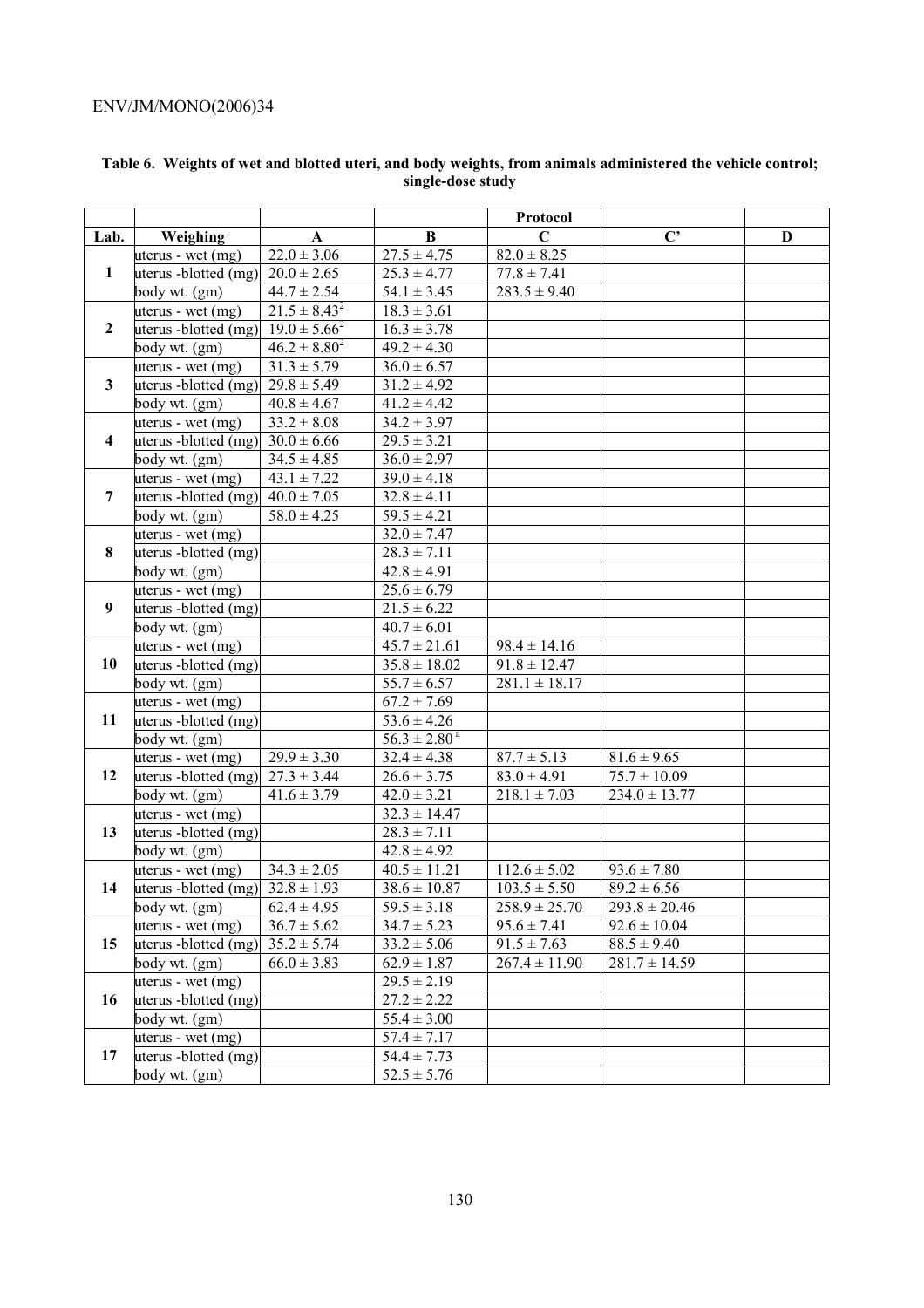|    | uterus - wet $(mg)$                  | $30.3 \pm 2.76$ | $33.7 \pm 6.28$ | $88.0 \pm 10.14$  | $89.4 \pm 13.20$  |             |
|----|--------------------------------------|-----------------|-----------------|-------------------|-------------------|-------------|
| 18 | uterus -blotted (mg) $29.2 \pm 2.73$ |                 | $32.1 \pm 6.43$ | $85.6 \pm 9.76$   | $86.9 \pm 13.27$  |             |
|    | body wt. (gm)                        | $52.0 \pm 3.62$ | $54.8 \pm 2.52$ | $242.3 \pm 14.13$ | $276.6 \pm 25.82$ |             |
|    | uterus - wet $(mg)$                  | $25.1 \pm 7.25$ | $36.3 \pm 6.59$ | $112.5 \pm 18.02$ |                   | $102.7 \pm$ |
| 20 |                                      |                 |                 |                   |                   | 24.26       |
|    | uterus -blotted (mg) $21.0 \pm 8.75$ |                 | $31.6 \pm 6.11$ | $104.1 \pm 17.88$ |                   | $96.5 \pm$  |
|    |                                      |                 |                 |                   |                   | 24.27       |
|    | Body wt. (gm)                        | $36.5 \pm 3.62$ | $44.5 \pm 2.85$ | $295.5 \pm 11.42$ |                   | $292.6 \pm$ |
|    |                                      |                 |                 |                   |                   | 12.03       |

### **Table 6. Weights of wet and blotted uteri, and body weights, from animals administered the vehicle control; single-dose study, Continued**

**Table 7a. Weights of wet and blotted uteri, and body weights, from animals administered bisphenol A; single-**

|                         |                         |                              | dose study        |                    |                   |              |  |  |  |  |  |  |  |
|-------------------------|-------------------------|------------------------------|-------------------|--------------------|-------------------|--------------|--|--|--|--|--|--|--|
|                         |                         |                              |                   | Protocol           |                   |              |  |  |  |  |  |  |  |
| Lab.                    | Weighing                | $\mathbf{A}$                 | $\bf{B}$          | $\mathbf C$        | $\overline{C'}$   | $\mathbf{D}$ |  |  |  |  |  |  |  |
|                         | uterus - wet (mg)       | $41.7 \pm 8.19$              | $50.4 \pm 11.91$  | $275.1 \pm 64.40$  |                   |              |  |  |  |  |  |  |  |
| $\mathbf{1}$            | uterus -blotted (mg)    | $38.9 \pm 7.99$              | $47.3 \pm 10.81$  | $223.6 \pm 30.14$  |                   |              |  |  |  |  |  |  |  |
|                         | body wt. (gm)           | $45.8 \pm 7.43$              | $51.4 \pm 2.77$   | $273.7 \pm 18.42$  |                   |              |  |  |  |  |  |  |  |
|                         | uterus - wet $(mg)$     | $32.0 \pm 10.71^2$           | $48.8 \pm 5.71$   |                    |                   |              |  |  |  |  |  |  |  |
| $\overline{2}$          | uterus -blotted (mg)    | $27.8 \pm 5.91^2$            | $42.7 \pm 2.88$   |                    |                   |              |  |  |  |  |  |  |  |
|                         | body wt. (gm)           | $45.3 \pm 9.52^2$            | $46.1 \pm 4.57$   |                    |                   |              |  |  |  |  |  |  |  |
|                         | $uterus - wet (mg)$     | $42.5 \pm 4.37$              | $57.2 \pm 9.26$   |                    |                   |              |  |  |  |  |  |  |  |
| $\mathbf{3}$            | uterus -blotted (mg)    | $40.7 \pm 4.37$              | $53.2 \pm 8.38$   |                    |                   |              |  |  |  |  |  |  |  |
|                         | body wt. (gm)           | $42.9 \pm 3.14$              | $39.8 \pm 4.29$   |                    |                   |              |  |  |  |  |  |  |  |
|                         | $uterus - wet (mg)$     | $35.6 \pm 4.10^1$            | $50.7 \pm 13.49$  |                    |                   |              |  |  |  |  |  |  |  |
| $\overline{\mathbf{4}}$ | uterus -blotted (mg)    | $32.6 \pm 5.50^1$            | $46.3 \pm 12.50$  |                    |                   |              |  |  |  |  |  |  |  |
|                         | body wt. (gm)           | $27.8 \pm 2.17$ <sup>1</sup> | $36.5 \pm 2.81$   |                    |                   |              |  |  |  |  |  |  |  |
|                         | uterus - wet (mg)       | $48.8 \pm 10.67$             | $68.6 \pm 5.87$   |                    |                   |              |  |  |  |  |  |  |  |
| 7                       | uterus -blotted (mg)    | $46.4 \pm 10.36$             | $65.5 \pm 5.28$   |                    |                   |              |  |  |  |  |  |  |  |
|                         | body wt. (gm)           | $54.0 \pm 10.05$             | $57.6 \pm 4.64$   |                    |                   |              |  |  |  |  |  |  |  |
|                         | uterus - wet $(mg)$     |                              | $71.0 \pm 22.24$  |                    |                   |              |  |  |  |  |  |  |  |
| 8                       | uterus -blotted (mg)    |                              | $62.6 \pm 16.42$  |                    |                   |              |  |  |  |  |  |  |  |
|                         | body wt. (gm)           |                              | $39.8 \pm 5.46$   |                    |                   |              |  |  |  |  |  |  |  |
|                         | uterus - wet $(mg)$     |                              | $78.4 \pm 90.12$  |                    |                   |              |  |  |  |  |  |  |  |
| 9                       | $uterus - blotted (mg)$ |                              | $45.7 \pm 23.85$  |                    |                   |              |  |  |  |  |  |  |  |
|                         | body wt. (gm)           |                              | $38.3 \pm 5.12$   |                    |                   |              |  |  |  |  |  |  |  |
|                         | uterus - wet $(mg)$     |                              |                   | $310.7 \pm 94.13$  |                   |              |  |  |  |  |  |  |  |
| 10                      | uterus -blotted (mg)    |                              |                   | $214.3 \pm 25.56$  |                   |              |  |  |  |  |  |  |  |
|                         | body wt. (gm)           |                              |                   | $269.3 \pm 14.30$  |                   |              |  |  |  |  |  |  |  |
|                         | uterus - wet $(mg)$     |                              | $112.0 \pm 19.64$ |                    |                   |              |  |  |  |  |  |  |  |
| 11                      | uterus -blotted (mg)    |                              | $89.4 \pm 12.51$  |                    |                   |              |  |  |  |  |  |  |  |
|                         | body wt. (gm)           |                              | $55.2 \pm 3.31^a$ |                    |                   |              |  |  |  |  |  |  |  |
|                         | uterus - wet $(mg)$     | $41.7 \pm 4.39$              | $49.7 \pm 9.71$   | $535.3 \pm 186.07$ | $321.1 \pm 73.54$ |              |  |  |  |  |  |  |  |
| 12                      | uterus -blotted (mg)    | $38.1 \pm 3.96$              | $45.4 \pm 9.19$   | $272.8 \pm 31.09$  | $278.5 \pm 39.93$ |              |  |  |  |  |  |  |  |
|                         | body wt. (gm)           | $40.7 \pm 3.88$              | $36.7 \pm 4.10$   | $206.1 \pm 10.03$  | $206.7 \pm 9.43$  |              |  |  |  |  |  |  |  |
|                         | uterus - wet $(mg)$     |                              | $71.1 \pm 22.24$  |                    |                   |              |  |  |  |  |  |  |  |
| 13                      | uterus -blotted (mg)    |                              | $62.6 \pm 16.42$  |                    |                   |              |  |  |  |  |  |  |  |
|                         | body wt. (gm)           |                              | $39.8 \pm 5.46$   |                    |                   |              |  |  |  |  |  |  |  |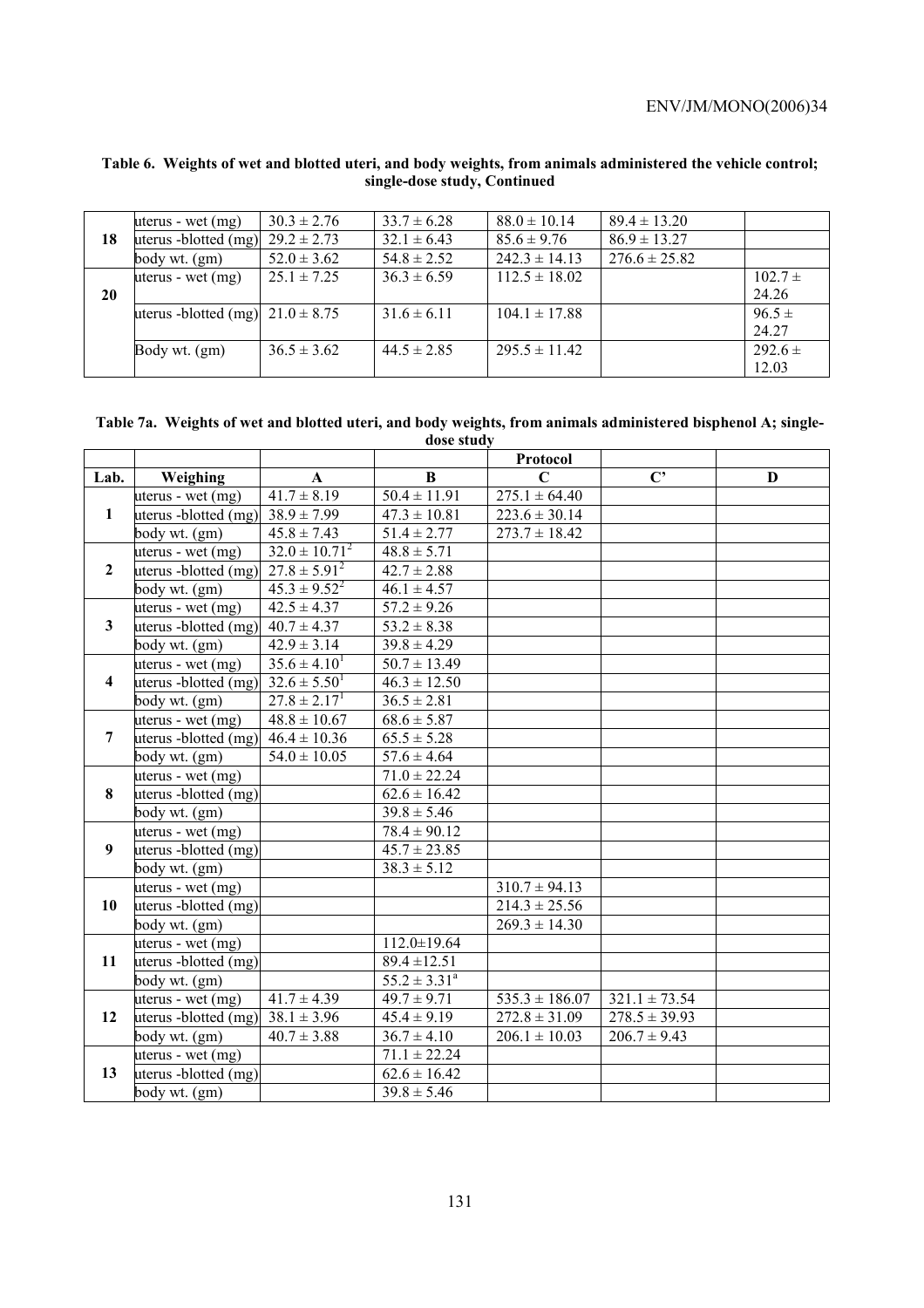| uterus - wet $(mg)$ | $38.3 \pm 5.12$      | $61.5 \pm 6.17$                                                                                                                              | $499.4 \pm 194.48$ | $397.7 \pm 63.79$ |                   |
|---------------------|----------------------|----------------------------------------------------------------------------------------------------------------------------------------------|--------------------|-------------------|-------------------|
|                     | $36.7 \pm 4.61$      | $59.4 \pm 6.30$                                                                                                                              | $270.3 \pm 35.71$  | $327.4 \pm 38.45$ |                   |
| body wt. (gm)       | $62.6 \pm 3.80$      | $59.6 \pm 4.42$                                                                                                                              | $254.6 \pm 14.91$  | $257.7 \pm 12.58$ |                   |
| $uterus - wet (mg)$ | $49.9 \pm 6.93$      | $67.1 \pm 10.48$                                                                                                                             | $435.3 \pm 133.18$ | $303.6 \pm 78.67$ |                   |
|                     | $48.2 \pm 6.66$      | $64.9 \pm 10.38$                                                                                                                             | $264.7 \pm 30.93$  | $276.8 \pm 56.52$ |                   |
| body wt. (gm)       | $64.0 \pm 3.56$      | $61.6 \pm 4.41$                                                                                                                              | $257.8 \pm 10.07$  | $254.6 \pm 7.80$  |                   |
| $uterus - wet (mg)$ |                      | $68.4 \pm 11.79$                                                                                                                             |                    |                   |                   |
|                     |                      | $62.0 \pm 10.17$                                                                                                                             |                    |                   |                   |
| body wt. (gm)       |                      | $52.4 \pm 4.19$                                                                                                                              |                    |                   |                   |
| $uterus - wet (mg)$ |                      | $64.4 \pm 11.88$                                                                                                                             |                    |                   |                   |
|                     |                      | $60.0 \pm 11.48$                                                                                                                             |                    |                   |                   |
| body wt. (gm)       |                      | $49.8 \pm 4.03$                                                                                                                              |                    |                   |                   |
| $uterus - wet (mg)$ | $44.1 \pm 7.31$      | $57.5 \pm 13.07$                                                                                                                             | $307.5 \pm 58.15$  | $394.8 \pm 83.81$ |                   |
|                     | $42.5 \pm 7.10$      | $55.6 \pm 12.65$                                                                                                                             | $223.3 \pm 28.92$  | $320.2 \pm 22.44$ |                   |
| body wt. (gm)       | $51.7 \pm 3.23$      | $51.7 \pm 2.40$                                                                                                                              | $231.5 \pm 9.17$   | $248.2 \pm 12.13$ |                   |
| $uterus - wet (mg)$ | $27.8 \pm 16.06^3$   | $54.9 \pm 10.57$                                                                                                                             | $470.7 \pm 262.33$ |                   | $141.2 \pm 46.49$ |
|                     | $24.1 \pm 17.99^{3}$ | $50.4 \pm 10.25$                                                                                                                             | $240.6 \pm 56.38$  |                   | $132.6 \pm 44.07$ |
| body wt. (gm)       | $30.4 \pm 3.39$      | $44.2 \pm 4.48$                                                                                                                              | $282.1 \pm 9.52$   |                   | $280.2 \pm 6.45$  |
|                     |                      | uterus -blotted (mg)<br>uterus -blotted (mg)<br>uterus -blotted (mg)<br>uterus -blotted (mg)<br>uterus -blotted (mg)<br>uterus -blotted (mg) |                    |                   |                   |

### **Table 7a. Weights of wet and blotted uteri, and body weights, from animals administered bisphenol A; singledose study, Continued**

# Table 7b. Weights of wet and blotted uteri, and body weights, from animals administered  $\rho, p'$ -DDT; single-

| dose study              |                      |                     |                             |                              |                        |   |
|-------------------------|----------------------|---------------------|-----------------------------|------------------------------|------------------------|---|
|                         |                      |                     |                             | Protocol                     |                        |   |
| Lab.                    | Weighing             | A                   | B                           | $\mathbf C$                  | $\mathbf{C}^{\bullet}$ | D |
|                         | uterus - wet (mg)    | $95.7 \pm 28.21$    | $28.4 \pm 3.52$             | $95.1 \pm 7.85$              |                        |   |
| 1                       | uterus -blotted (mg) | $74.8 \pm 8.12$     | $\overline{26.2} \pm 3.49$  | $90.6 \pm 8.55$              |                        |   |
|                         | Body wt. (gm)        | $39.5 \pm 5.86$     | $52.5 \pm 3.29$             | $\overline{279.2} \pm 17.50$ |                        |   |
|                         | uterus - wet (mg)    | $178.5 \pm 17.00^2$ | $19.5 \pm 3.78$             |                              |                        |   |
| $\overline{2}$          | uterus -blotted (mg) | $70.3 \pm 3.40^2$   | $18.2 \pm 3.31$             |                              |                        |   |
|                         | body wt. (gm)        | $39.5 \pm 3.13^2$   | $46.9 \pm 3.34$             |                              |                        |   |
|                         | uterus - wet (mg)    | $184.5 \pm 68.73$   | $50.3 \pm 5.61$             |                              |                        |   |
| 3                       | uterus -blotted (mg) | $107.8 \pm 12.27$   | $48.7 \pm 6.19$             |                              |                        |   |
|                         | body wt. (gm)        | $37.1 \pm 5.61$     | $41.9 \pm 4.24$             |                              |                        |   |
|                         | uterus - wet (mg)    | $232.8 \pm 52.09$   | $\overline{64.8} \pm 28.29$ |                              |                        |   |
| $\overline{\mathbf{4}}$ | uterus -blotted (mg) | $103.7 \pm 14.40$   | $55.8 \pm 21.54$            |                              |                        |   |
|                         | body wt. (gm)        | $26.3 \pm 5.89$     | $35.3 \pm 3.44$             |                              |                        |   |
|                         | uterus - wet (mg)    | $107.9 \pm 19.26$   | $34.6 \pm 4.03$             |                              |                        |   |
| 7                       | uterus -blotted (mg) | $100.1 \pm 13.23$   | $31.2 \pm 3.78$             |                              |                        |   |
|                         | body wt. (gm)        | $48.8 \pm 3.23$     | $\overline{58.6} \pm 3.30$  |                              |                        |   |
|                         | uterus - wet (mg)    |                     | $43.7 \pm 7.21$             |                              |                        |   |
| 8                       | uterus -blotted (mg) |                     | $39.7 \pm 7.45$             |                              |                        |   |
|                         | body wt. (gm)        |                     | $41.8 \pm 5.06$             |                              |                        |   |
|                         | uterus - wet (mg)    |                     | $31.5 \pm 5.94$             |                              |                        |   |
| 9                       | uterus -blotted (mg) |                     | $26.3 \pm 5.53$             |                              |                        |   |
|                         | body wt. (gm)        |                     | $38.6 \pm 4.29$             |                              |                        |   |
|                         | uterus - wet (mg)    |                     | $45.3 \pm 10.85$            | $99.6 \pm 9.22$              |                        |   |
| 10                      | uterus -blotted (mg) |                     | $37.0 \pm 10.49$            | $93.7 \pm 8.56$              |                        |   |
|                         | body wt. (gm)        |                     | $57.4 \pm 5.05$             | $270.3 \pm 11.67$            |                        |   |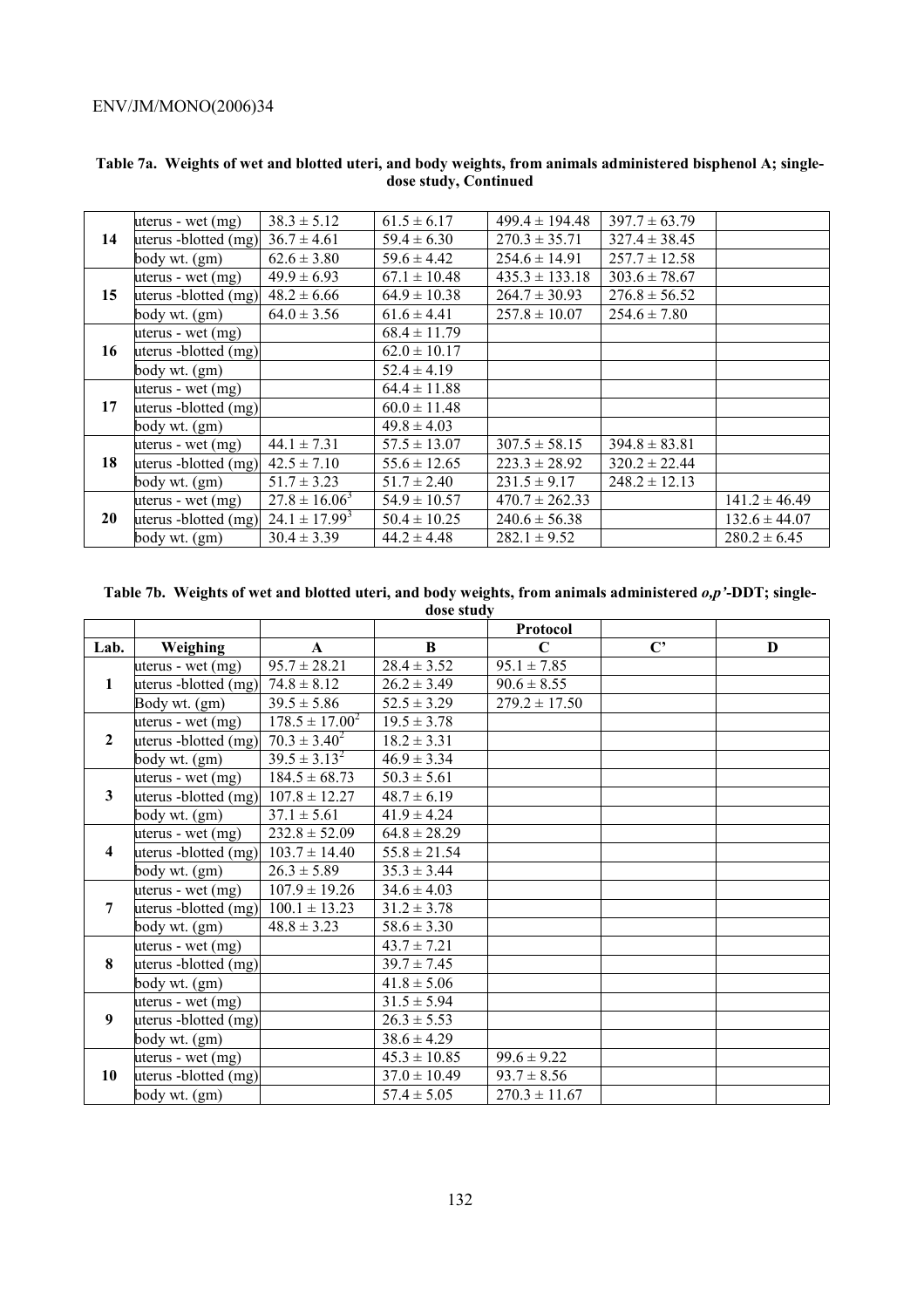|    | uterus - wet (mg)    |                              | $107.2 \pm 11.53$            |                   |                   |                    |
|----|----------------------|------------------------------|------------------------------|-------------------|-------------------|--------------------|
| 11 | uterus -blotted (mg) |                              | $79.9 \pm 5.54$              |                   |                   |                    |
|    | body wt. (gm)        |                              | $55.5 \pm 4.23$ <sup>a</sup> |                   |                   |                    |
| 12 | uterus - wet (mg)    | $136.5 \pm 60.46$            | $29.9 \pm 4.42$              | $110.8 \pm 13.75$ | $106.2 \pm 20.52$ |                    |
|    | uterus -blotted (mg) | $94.8 \pm 13.57$             | $26.0 \pm 4.46$              | $102.8 \pm 13.47$ | $98.6 \pm 20.14$  |                    |
|    | body wt. (gm)        | $37.9 \pm 2.85$              | $37.7 \pm 2.78$              | $215.2 \pm 6.93$  | $228.7 \pm 16.69$ |                    |
|    | uterus - wet (mg)    |                              | $43.7 \pm 7.21$              |                   |                   |                    |
| 13 | uterus -blotted (mg) |                              | $39.7 \pm 7.45$              |                   |                   |                    |
|    | body wt. (gm)        |                              | $41.8 \pm 5.06$              |                   |                   |                    |
|    | uterus - wet (mg)    | $118.1 \pm 77.02$            | $80.7 \pm 14.90$             | $185.5 \pm 17.48$ | $97.3 \pm 18.81$  |                    |
| 14 | uterus -blotted (mg) | $88.7 \pm 17.09$             | $77.9 \pm 14.25$             | $171.8 \pm 13.96$ | $94.5 \pm 18.34$  |                    |
|    | body wt. (gm)        | $56.9 \pm 2.89$              | $59.6 \pm 3.62$              | $262.9 \pm 16.37$ | $289.4 \pm 21.87$ |                    |
|    | uterus - wet (mg)    | $110.3 \pm 32.79$            | $41.7 \pm 7.09$              | $124.7 \pm 31.32$ | $105.2 \pm 18.55$ |                    |
| 15 | uterus -blotted (mg) | $99.2 \pm 14.89$             | $40.1 \pm 6.74$              | $120.4 \pm 31.06$ | $101.2 \pm 17.76$ |                    |
|    | body wt. (gm)        | $58.3 \pm 3.69$              | $64.0 \pm 3.15$              | $269.1 \pm 11.45$ | $276.3 \pm 12.16$ |                    |
|    | uterus - wet (mg)    |                              | $29.5 \pm 1.93$              |                   |                   |                    |
| 16 | uterus -blotted (mg) |                              | $26.2 \pm 1.33$              |                   |                   |                    |
|    | body wt. (gm)        |                              | $53.3 \pm 2.39$              |                   |                   |                    |
|    | uterus - wet (mg)    |                              | $47.5 \pm 8.07$              |                   |                   |                    |
| 17 | uterus -blotted (mg) |                              | $43.3 \pm 6.83$              |                   |                   |                    |
|    | body wt. (gm)        |                              | $53.6 \pm 2.38$              |                   |                   |                    |
|    | uterus - wet (mg)    | $\overline{136.1} \pm 18.33$ | $36.6 \pm 3.83$              | $126.5 \pm 20.43$ | $107.4 \pm 11.10$ |                    |
| 15 | uterus -blotted (mg) | $101.8 \pm 5.47$             | $35.2 \pm 3.57$              | $122.6 \pm 20.27$ | $104.0 \pm 10.47$ |                    |
|    | body wt. (gm)        | $46.8 \pm 4.69$              | $52.9 \pm 2.17$              | $241.3 \pm 11.51$ | $273.0 \pm 14.96$ |                    |
|    | uterus - wet (mg)    | $XX^6$                       | $51.7 \pm 12.07$             | $109.1 \pm 15.58$ |                   | $783.9 \pm 193.53$ |
| 20 | uterus -blotted (mg) | $XX^6$                       | $47.3 \pm 10.59$             | $100.1 \pm 17.15$ |                   | $290.6 \pm 57.07$  |
|    | body wt. (gm)        | $XX^6$                       | $44.0 \pm 3.40$              | $291.6 \pm 11.48$ |                   | $270.6 \pm 7.32$   |

### Table 7b. Weights of wet and blotted uteri, and body weights, from animals administered  $o, p'$ -DDT; single**dose study, Continued**

**Table 7c. Weights of wet and blotted uteri, and body weights, from animals administered dibutyl phthalate; single-dose study** 

|      |                      |                 |                 | Protocol          |                        |   |
|------|----------------------|-----------------|-----------------|-------------------|------------------------|---|
| Lab. | Weighing             | $\mathbf{A}$    | B               | C                 | $\mathbf{C}^{\bullet}$ | D |
|      | uterus - wet $(mg)$  | $21.3 \pm 2.30$ | $26.3 \pm 2.70$ | $109.0 \pm 57.94$ |                        |   |
| 1    | uterus -blotted (mg) | $19.4 \pm 1.91$ | $24.8 \pm 2.77$ | $103.6 \pm 54.48$ |                        |   |
|      | body wt. (gm)        | $43.6 \pm 5.03$ | $53.2 \pm 3.21$ | $280.8 \pm 10.91$ |                        |   |
|      | uterus - wet (mg)    | $21.2 \pm 9.28$ | $23.7 \pm 4.46$ |                   |                        |   |
| 2    | uterus -blotted (mg) | $17.3 \pm 8.19$ | $21.5 \pm 2.35$ |                   |                        |   |
|      | body wt. (gm)        | $44.4 \pm 7.57$ | $47.4 \pm 2.02$ |                   |                        |   |
|      | uterus - wet (mg)    | $32.3 \pm 6.74$ | $27.5 \pm 2.59$ |                   |                        |   |
| 3    | uterus -blotted (mg) | $30.0 \pm 6.03$ | $26.2 \pm 2.23$ |                   |                        |   |
|      | body wt. (gm)        | $42.5 \pm 2.94$ | $42.8 \pm 4.83$ |                   |                        |   |
|      | $uterus - wet (mg)$  | $24.7 \pm 2.66$ | $34.7 \pm 3.39$ |                   |                        |   |
| 4    | uterus -blotted (mg) | $21.7 \pm 2.07$ | $29.2 \pm 3.31$ |                   |                        |   |
|      | body wt. (gm)        | $26.7 \pm 4.63$ | $36.8 \pm 3.76$ |                   |                        |   |
| 7    | $uterus - wet (mg)$  | $44.5 \pm 9.71$ | $37.8 \pm 2.47$ |                   |                        |   |
|      | uterus -blotted (mg) | $40.8 \pm 8.48$ | $34.7 \pm 2.36$ |                   |                        |   |
|      | body wt. (gm)        | $57.1 \pm 3.87$ | $58.7 \pm 7.05$ |                   |                        |   |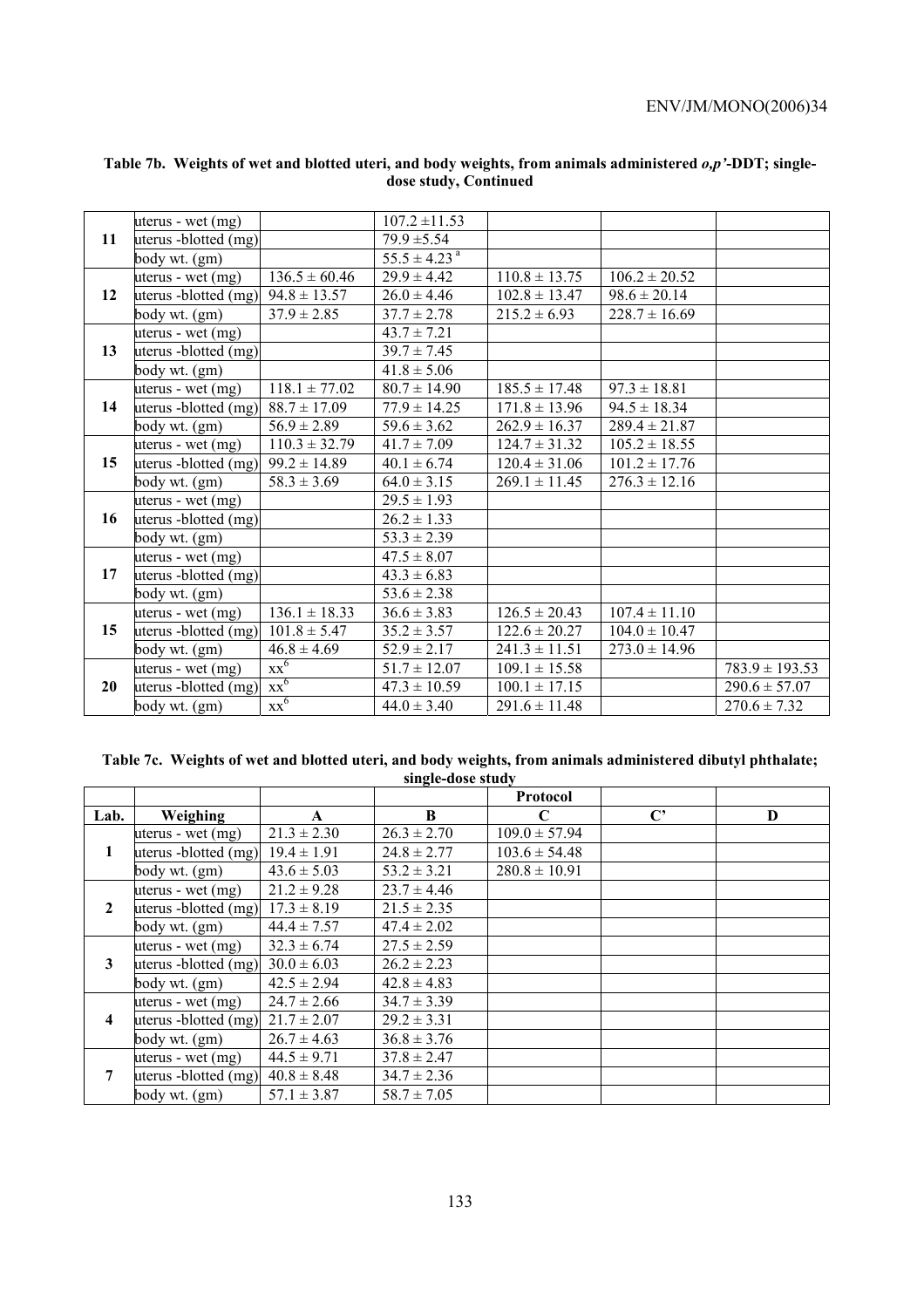|                  | $uterus - wet (mg)$  |                     | $27.5 \pm 3.27$              |                             |                   |                   |
|------------------|----------------------|---------------------|------------------------------|-----------------------------|-------------------|-------------------|
| 8                | uterus -blotted (mg) |                     | $24.0 \pm 3.76$              |                             |                   |                   |
|                  | body wt. (gm)        |                     | $41.8 \pm 4.53$              |                             |                   |                   |
|                  | $uterus - wet (mg)$  |                     | $23.1 \pm 3.86$              |                             |                   |                   |
| $\boldsymbol{9}$ | uterus -blotted (mg) |                     | $18.5 \pm 4.03$              |                             |                   |                   |
|                  | body wt. (gm)        |                     | $38.8 \pm 4.44$              |                             |                   |                   |
|                  | $uterus - wet (mg)$  |                     | $35.3 \pm 9.33$              | $80.9 \pm 8.30$             |                   |                   |
| 10               | uterus -blotted (mg) |                     | $27.4 \pm 7.27$              | $75.6 \pm 7.84$             |                   |                   |
|                  | body wt. (gm)        |                     | $59.4 \pm 6.01$              | $276.6 \pm 10.06$           |                   |                   |
|                  | uterus - wet (mg)    |                     | $90.4 \pm 5.14$              |                             |                   |                   |
| 11               | uterus -blotted (mg) |                     | $66.2 \pm 8.50$              |                             |                   |                   |
|                  | body wt. (gm)        |                     | $53.7 \pm 3.27$ <sup>a</sup> |                             |                   |                   |
|                  | $uterus - wet (mg)$  | $29.1 \pm 6.39$     | $40.7 \pm 3.28$              | $90.7 \pm 13.49$            | $83.0 \pm 14.47$  |                   |
| 12               | uterus -blotted (mg) | $26.0 \pm 5.96$     | $35.7 \pm 3.03$              | $82.3 \pm 12.69$            | $75.1 \pm 13.41$  |                   |
|                  | body wt. (gm)        | $39.8 \pm 3.01$     | $40.0 \pm 2.19$              | $217.1 \pm 10.85$           | $229.9 \pm 13.19$ |                   |
|                  | $uterus - wet (mg)$  |                     | $27.5 \pm 3.27$              |                             |                   |                   |
| 13               | uterus -blotted (mg) |                     | $24.0 \pm 3.76$              |                             |                   |                   |
|                  | body wt. (gm)        |                     | $41.8 \pm 4.53$              |                             |                   |                   |
|                  | $uterus - wet (mg)$  | $31.9 \pm 5.80$     | $39.0 \pm 10.91$             | $159.1 \pm 23.81$           | $85.4 \pm 10.46$  |                   |
| 14               | uterus -blotted (mg) | $30.4 \pm 5.75$     | $37.6 \pm 9.85$              | $143.9 \pm 18.81$           | $81.8 \pm 9.65$   |                   |
|                  | body wt. (gm)        | $63.6 \pm 2.78$     | $60.1 \pm 3.84$              | $264.7 \pm 16.70$           | $290.7 \pm 18.49$ |                   |
|                  | $uterus - wet (mg)$  | $35.8 \pm 5.06$     | $35.2 \pm 5.31$              | $85.5 \pm 5.54$             | $92.8 \pm 5.90$   |                   |
| 15               | uterus -blotted (mg) | $34.5 \pm 4.75$     | $33.8 \pm 5.23$              | $81.9 \pm 4.87$             | $88.9 \pm 5.31$   |                   |
|                  | body wt. (gm)        | $64.5 \pm 1.67$     | $63.4 \pm 4.58$              | $270.6 \pm 14.37$           | $280.1 \pm 12.16$ |                   |
|                  | $uterus - wet (mg)$  |                     | $23.2 \pm 3.19$              |                             |                   |                   |
| 16               | uterus -blotted (mg) |                     | $20.3 \pm 3.35$              |                             |                   |                   |
|                  | body wt. (gm)        |                     | $55.6 \pm 2.42$              |                             |                   |                   |
|                  | $uterus - wet (mg)$  |                     | $41.6 \pm 6.40$              |                             |                   |                   |
| 17               | uterus -blotted (mg) |                     | $39.0 \pm 7.20$              |                             |                   |                   |
|                  | body wt. (gm)        |                     | $48.0 \pm 4.49$              |                             |                   |                   |
|                  | $uterus - wet (mg)$  | $29.0 \pm 4.20$     | $34.6 \pm 4.23$              | $87.5 \pm 12.63$            | $93.5 \pm 10.91$  |                   |
| 18               | uterus -blotted (mg) | $27.9 \pm 4.48$     | $33.0 \pm 3.57$              | $84.6 \pm 11.76$            | $90.0 \pm 10.74$  |                   |
|                  | body wt. (gm)        | $47.8 \pm 7.50$     | $54.3 \pm 3.80$              | $238.6 \pm 13.11$           | $279.9 \pm 16.22$ |                   |
|                  | $uterus - wet (mg)$  | $18.9 \pm 4.29^{3}$ | $36.1 \pm 7.54$              | $103.2 \pm 16.19$           |                   | $104.3 \pm 11.83$ |
| 20               | uterus -blotted (mg) | $15.4 \pm 1.54^3$   | $32.2 \pm 7.71$              | $\overline{96.3} \pm 17.09$ |                   | $92.9 \pm 12.52$  |
|                  | body wt. (gm)        | $33.0 \pm 9.14^3$   | $46.0 \pm 3.17$              | $291.7 \pm 12.12$           |                   | $289.1 \pm 7.06$  |

#### **Table 7c. Weights of wet and blotted uteri, and body weights, from animals administered dibutyl phthalate; single-dose study, Continued**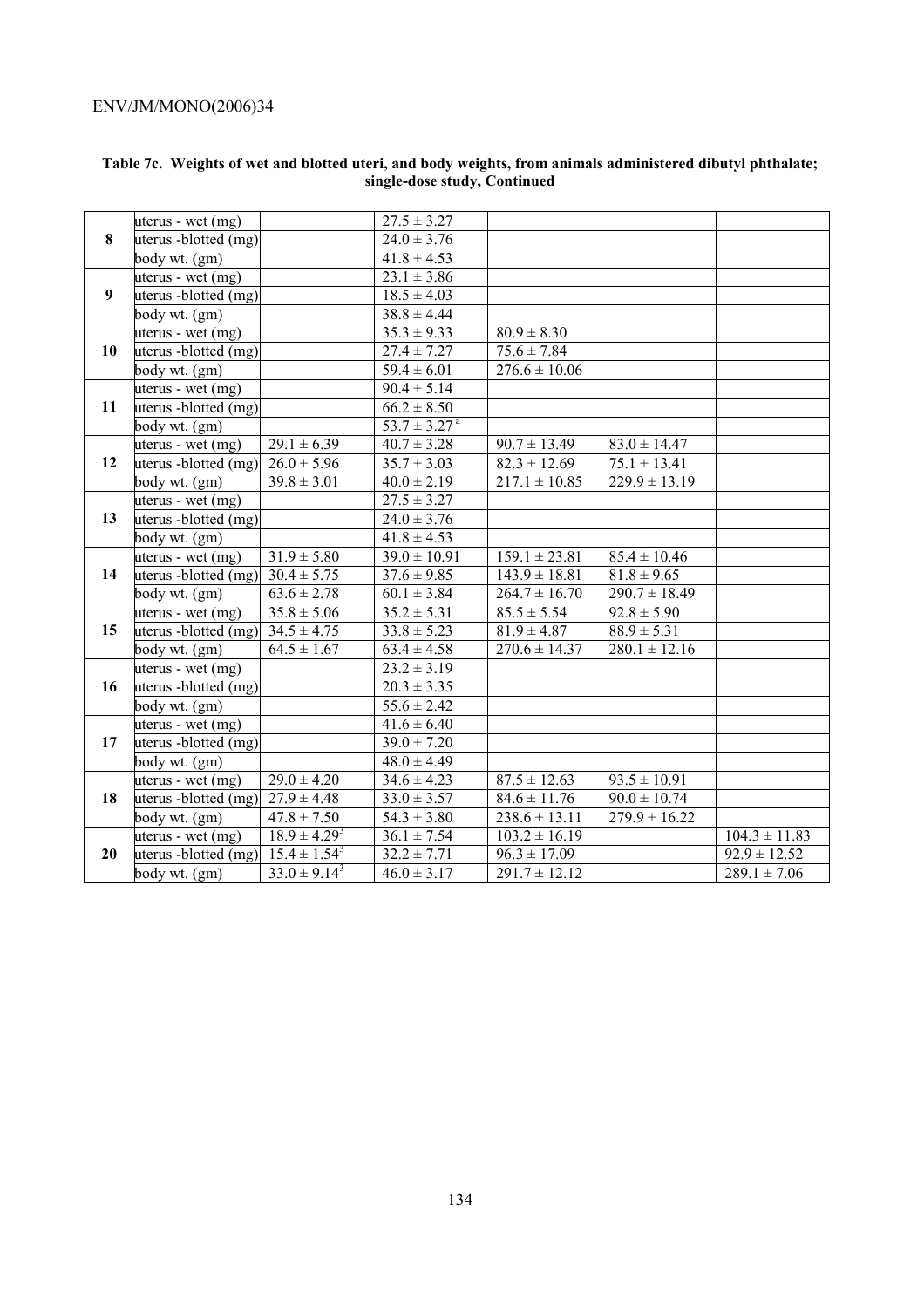|                         |                      |                                         |                             | Protocol          |                              |                   |
|-------------------------|----------------------|-----------------------------------------|-----------------------------|-------------------|------------------------------|-------------------|
| Lab.                    | Weighing             | A                                       | B                           | $\mathbf C$       | $\mathbf{C}^{\bullet}$       | D                 |
|                         | uterus - wet (mg)    | $66.5 \pm 7.63$                         | $66.6 \pm 4.05$             | $158.8 \pm 20.15$ |                              |                   |
| $\mathbf{1}$            | uterus -blotted (mg) | $62.8 \pm 6.89$                         | $63.2 \pm 4.61$             | $151.7 \pm 19.29$ |                              |                   |
|                         | body wt. (gm)        | $41.6 \pm 5.29$                         | $53.8 \pm 2.41$             | $281.0 \pm 22.15$ |                              |                   |
|                         | uterus - wet (mg)    | $63.2 \pm 8.32^1$                       | $59.3 \pm 8.29$             |                   |                              |                   |
| $\overline{2}$          | uterus -blotted (mg) | $58.2 \pm 6.06$ <sup>1</sup>            | $52.7 \pm 8.52$             |                   |                              |                   |
|                         | body wt. (gm)        | $49.4 \pm 5.\overline{48}$ <sup>1</sup> | $46.2 \pm 6.37$             |                   |                              |                   |
|                         | uterus - wet (mg)    | $79.7 \pm 6.53$                         | $72.7 \pm 9.05$             |                   |                              |                   |
| $\mathbf{3}$            | uterus -blotted (mg) | $76.0 \pm 6.13$                         | $70.5 \pm 9.42$             |                   |                              |                   |
|                         | body wt. (gm)        | $41.0 \pm 6.62$                         | $4.06 \pm 4.01$             |                   |                              |                   |
|                         | uterus - wet (mg)    | $86.0 \pm 17.06$                        | $71.0 \pm 10.26$            |                   |                              |                   |
| $\overline{\mathbf{4}}$ | uterus -blotted (mg) | $75.8 \pm 13.56$                        | $66.2 \pm 10.15$            |                   |                              |                   |
|                         | body wt. (gm)        | $32.7 \pm 2.50$                         | $35.5 \pm 3.27$             |                   |                              |                   |
|                         | uterus - wet (mg)    | $67.2 \pm 2.79$                         | $80.2 \pm 9.04$             |                   |                              |                   |
| $\overline{7}$          | uterus -blotted (mg) | $61.6 \pm 3.73$                         | $75.7 \pm 8.19$             |                   |                              |                   |
|                         | body wt. (gm)        | $56.1 \pm 3.31$                         | $63.9 \pm 3.36$             |                   |                              |                   |
| 9                       | uterus - wet (mg)    |                                         | $79.0 \pm 12.25$            |                   |                              |                   |
|                         | uterus -blotted (mg) |                                         | $66.9 \pm 8.07$             |                   |                              |                   |
|                         | body wt. (gm)        |                                         | $40.7 \pm 2.55$             |                   |                              |                   |
|                         | uterus - wet (mg)    |                                         | $105.8 \pm 21.76$           |                   |                              |                   |
| 11                      | uterus -blotted (mg) |                                         | $95.4 \pm 20.07$            |                   |                              |                   |
|                         | body wt. (gm)        |                                         | $53.8 \pm 2.40^{\text{ a}}$ |                   |                              |                   |
|                         | uterus - wet (mg)    | $84.8 \pm 6.61$                         | $65.7 \pm 6.86$             | $149.5 \pm 5.37$  | $194.9 \pm 26.66$            |                   |
| 12                      | uterus -blotted (mg) | $77.8 \pm 5.91$                         | $58.9 \pm 5.83$             | $142.9 \pm 5.43$  | $182.5 \pm 23.85$            |                   |
|                         | body wt. (gm)        | $41.6 \pm 3.15$                         | $37.4 \pm 3.36$             | $216.1 \pm 9.40$  | $228.4 \pm 12.52$            |                   |
|                         | uterus - wet (mg)    | $81.0 \pm 5.42$                         | $82.2 \pm 6.66$             | $189.9 \pm 10.64$ | $199.4 \pm 11.75$            |                   |
| 14                      | uterus -blotted (mg) | $78.5 \pm 5.21$                         | $79.9 \pm 6.25$             | $175.3 \pm 10.67$ | $188.7 \pm 19.43$            |                   |
|                         | body wt. (gm)        | $62.6 \pm 3.81$                         | $58.6 \pm 5.09$             | $268.9 \pm 14.45$ | $284.6 \pm 17.91$            |                   |
|                         | uterus - wet $(mg)$  | $97.9 \pm 10.31$                        | $92.0 \pm 11.88$            | $157.8 \pm 22.53$ | $167.7 \pm 24.48$            |                   |
| 15                      | uterus -blotted (mg) | $95.5 \pm 10.14$                        | $89.8 \pm 11.82$            | $153.0 \pm 20.98$ | $\overline{162.8} \pm 23.10$ |                   |
|                         | body wt. (gm)        | $66.2 \pm 2.09$                         | $63.3 \pm 3.52$             | $269.2 \pm 14.14$ | $276.2 \pm 6.76$             |                   |
|                         | uterus - wet $(mg)$  |                                         | $73.4 \pm 13.43$            |                   |                              |                   |
| 16                      | uterus -blotted (mg) |                                         | $68.8 \pm 13.57$            |                   |                              |                   |
|                         | body wt. (gm)        |                                         | $53.9 \pm 2.09$             |                   |                              |                   |
|                         | uterus - wet (mg)    |                                         | $78.9 \pm 11.95$            |                   |                              |                   |
| 17                      | uterus -blotted (mg) |                                         | $72.8 \pm 10.92$            |                   |                              |                   |
|                         | body wt. (gm)        |                                         | $53.2 \pm 2.25$             |                   |                              |                   |
|                         | $uterus - wet (mg)$  | $78.1 \pm 20.14$ <sup>T</sup>           | $95.4 \pm 12.26$            | $181.4 \pm 5.48$  | $205.0 \pm 18.60$            |                   |
| 18                      | uterus -blotted (mg) | $74.8 \pm 19.46$ <sup>1</sup>           | $92.8 \pm 11.82$            | $176.0 \pm 5.85$  | $200.4 \pm 18.52$            |                   |
|                         | body wt. (gm)        | $52.4 \pm 3.24$ <sup>T</sup>            | $53.9 \pm 3.50$             | $236.8 \pm 14.70$ | $275.6 \pm 27.69$            |                   |
|                         | uterus - wet (mg)    | $75.8 \pm 9.94$                         | $75.5 \pm 12.66$            | $184.6 \pm 39.17$ |                              | $272.1 \pm 56.01$ |
| 20                      | uterus -blotted (mg) | $67.3 \pm 10.63$                        | $70.2 \pm 12.08$            | $163.7 \pm 36.09$ |                              | $211.5 \pm 33.50$ |
|                         | body wt. (gm)        | $34.4 \pm 6.05$                         | $45.0 \pm 3.53$             | $276.7 \pm 9.19$  |                              | $278.1 \pm 7.44$  |

**Table 7d. Weights of wet and blotted uteri, and body weights, from animals administered genistein; singledose study**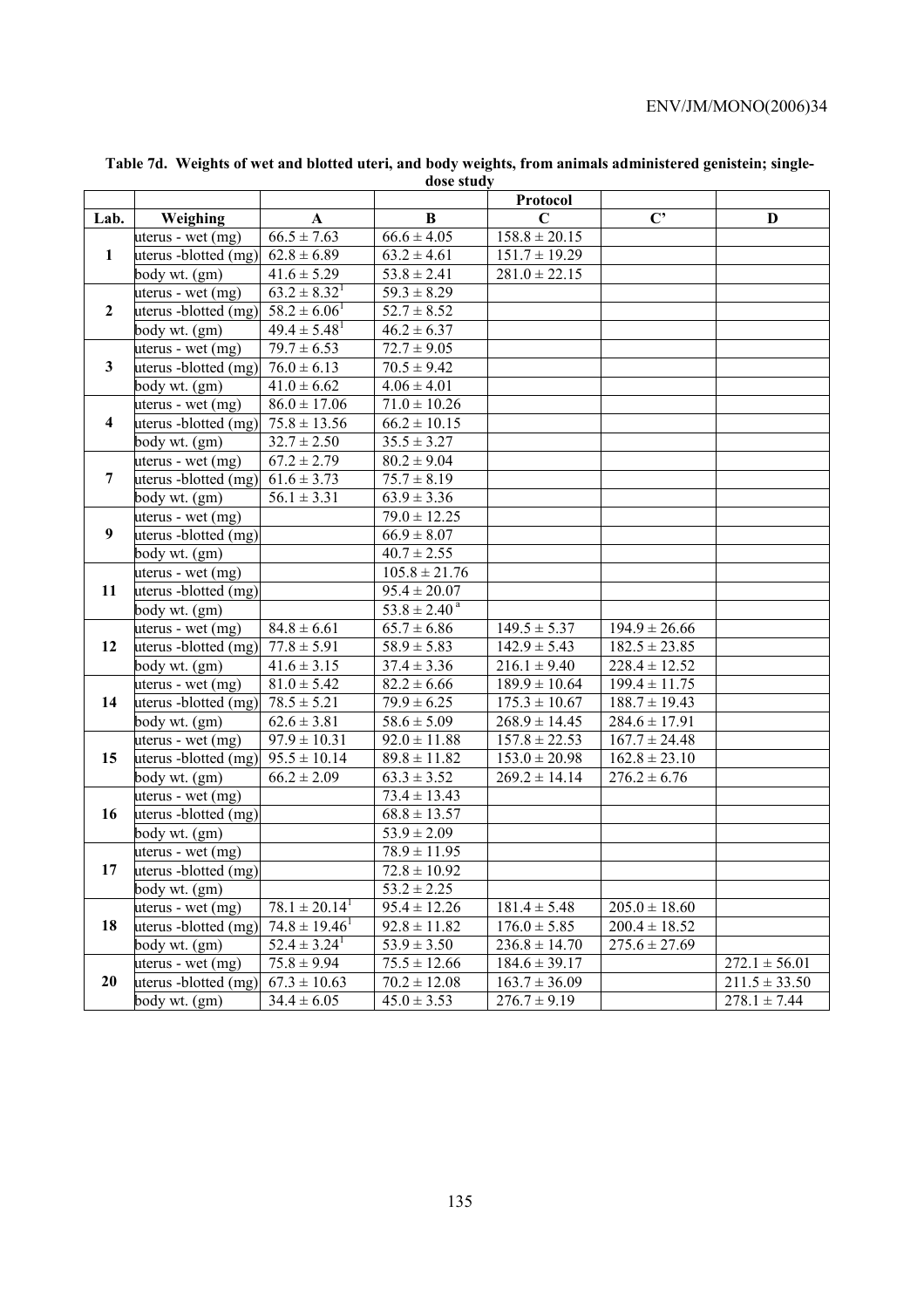|                         |                                   |                             |                                | Protocol                     |                              |   |
|-------------------------|-----------------------------------|-----------------------------|--------------------------------|------------------------------|------------------------------|---|
| Lab.                    | Weighing                          | A                           | B                              | $\mathbf C$                  | $\mathbf{C}^{\bullet}$       | D |
|                         | uterus - wet (mg)                 | $77.9 \pm 7.00$             | $77.9 \pm 16.10$               | $177.7 \pm 30.83$            |                              |   |
| $\mathbf{1}$            | uterus -blotted (mg)              | $73.5 \pm 5.60$             | $71.7 \pm 14.30$               | $\overline{159.5} \pm 20.58$ |                              |   |
|                         | body wt. (gm)                     | $43.8 \pm 6.19$             | $52.0 \pm 3.17$                | $\overline{268.3} \pm 15.62$ |                              |   |
| $\overline{2}$          | uterus - wet (mg)                 | $57.8 \pm 10.23$            | $74.2 \pm 9.30$                |                              |                              |   |
|                         | uterus -blotted (mg)              | $44.0 \pm 9.93$             | $63.8 \pm 8.61$                |                              |                              |   |
|                         | body wt. (gm)                     | $44.1 \pm 0.66$             | $47.8 \pm 5.44$                |                              |                              |   |
|                         | uterus - wet (mg)                 | $94.3 \pm 18.66$            | $112.8 \pm 13.88$              |                              |                              |   |
| $\mathbf{3}$            | uterus -blotted (mg)              | $88.7 \pm 15.74$            | $103.2 \pm 7.36$               |                              |                              |   |
|                         | body wt. (gm)                     | $39.7 \pm 4.81$             | $40.8 \pm 2.90$                |                              |                              |   |
|                         | uterus - wet (mg)                 | $124.8 \pm 30.78$           | $112.2 \pm 24.97$              |                              |                              |   |
| $\overline{\mathbf{4}}$ | uterus -blotted (mg)              | $97.3 \pm 13.94$            | $87.7 \pm 13.71$               |                              |                              |   |
|                         | body wt. (gm)                     | $34.2 \pm 4.75$             | $37.7 \pm 4.68$                |                              |                              |   |
|                         | $uterus - wet (mg)$               | $121.6 \pm 10.47$           | $126.6 \pm 17.22$              |                              |                              |   |
| $\overline{7}$          | uterus -blotted (mg)              | $113.3 \pm 9.55$            | $117.6 \pm 15.03$              |                              |                              |   |
|                         | body wt. (gm)                     | $53.1 \pm 3.36$             | $57.8 \pm 4.25$                |                              |                              |   |
|                         | $uterus - wet (mg)$               |                             | $114.4 \pm 47.85$              |                              |                              |   |
| 8                       | uterus -blotted (mg)              |                             | $91.5 \pm 24.29$               |                              |                              |   |
|                         | body wt. (gm)                     |                             | $42.6 \pm 3.28$                |                              |                              |   |
| 9                       | uterus - wet (mg)                 |                             | $145.2 \pm 25.24$              |                              |                              |   |
|                         | uterus -blotted (mg)              |                             | $88.9 \pm 13.60$               |                              |                              |   |
|                         | body wt. (gm)                     |                             | $40.0 \pm 1.98$                |                              |                              |   |
|                         | $uterus - wet (mg)$               |                             | $129.2 \pm 16.11$              |                              |                              |   |
| 11                      | uterus -blotted (mg)              |                             | $105.0 \pm 11.64$              |                              |                              |   |
|                         | body wt. (gm)                     |                             | $49.3 \pm 1.03^{\overline{a}}$ |                              |                              |   |
|                         | $uterus - wet (mg)$               | $109.5 \pm 17.99$           | $75.3 \pm 32.80$               | $517.4 \pm 66.64$            | $\overline{2}45.8 \pm 36.57$ |   |
| 12                      | uterus -blotted (mg)              | $90.1 \pm 9.80$             | $61.9 \pm 18.10$               | $250.3 \pm 14.41$            | $233.0 \pm 37.15$            |   |
|                         | body wt. (gm)                     | $36.3 \pm 2.12$             | $38.2 \pm 2.59$                | $204.8 \pm 8.75$             | $210.0 \pm 17.46$            |   |
|                         | uterus - wet (mg)                 |                             | $114.4 \pm 47.85$              |                              |                              |   |
| 13                      | uterus -blotted (mg)              |                             | $91.5 \pm 24.29$               |                              |                              |   |
|                         | body wt. (gm)                     |                             | $42.6 \pm 3.28$                |                              |                              |   |
|                         | $uterus - wet (mg)$               | $100.4 \pm 11.07$           | $113.7 \pm 11.64$              | $261.7 \pm 52.81$            | $210.3 \pm 29.00$            |   |
| 14                      | uterus -blotted $\overline{(mg)}$ | $\overline{97.2} \pm 10.94$ | $101.7 \pm 8.11$               | $202.6 \pm 23.52$            | $199.7 \pm 26.68$            |   |
|                         | body wt. (gm)                     | $58.5 \pm 3.\overline{40}$  | $59.2 \pm 2.\overline{46}$     | $253.5 \pm 9.82$             | $280.4 \pm 38.58$            |   |
|                         | uterus - wet (mg)                 | $95.7 \pm 7.76$             | $92.0 \pm 15.21$               | $232.7 \pm 60.15$            | $231.8 \pm 28.40$            |   |
| 15                      | uterus -blotted (mg)              | $93.6 \pm 7.70$             | $88.9 \pm 14.81$               | $194.0 \pm 28.42$            | $222.3 \pm 29.45$            |   |
|                         | body wt. (gm)                     | $62.9 \pm 3.33$             | $63.2 \pm 3.18$                | $259.8 \pm 12.23$            | $250.4 \pm 10.42$            |   |
|                         | $uterus - wet (mg)$               |                             | $108.1 \pm 18.82$              |                              |                              |   |
| 16                      | uterus -blotted (mg)              |                             | $87.4 \pm 13.21$               |                              |                              |   |
|                         | body wt. (gm)                     |                             | $55.9 \pm 3.24$                |                              |                              |   |
|                         | $uterus - wet (mg)$               |                             | $113.5 \pm 18.20$              |                              |                              |   |
| 17                      | uterus -blotted (mg)              |                             | $95.8 \pm 8.63$                |                              |                              |   |
|                         | body wt. (gm)                     |                             | $52.7 \pm 3.11$                |                              |                              |   |
|                         | uterus - wet $(mg)$               | $93.3 \pm 11.11$            | $98.5 \pm 7.59$                | $222.7 \pm 109.60$           | $236.5 \pm 27.96$            |   |
| 18                      | uterus -blotted (mg)              | $89.2 \pm 9.60$             | $93.0 \pm 7.44$                | $185.8 \pm 61.61$            | $220.9 \pm 28.38$            |   |
|                         | $body$ wt. $(gm)$                 | $49.0 \pm 3.19$             | $52.0 \pm 3.55$                | $229.5 \pm 9.20$             | $\overline{243.5} \pm 17.02$ |   |

#### **Table 7e. Weights of wet and blotted uteri, and body weights, from animals administered methoxychlor; single-dose study**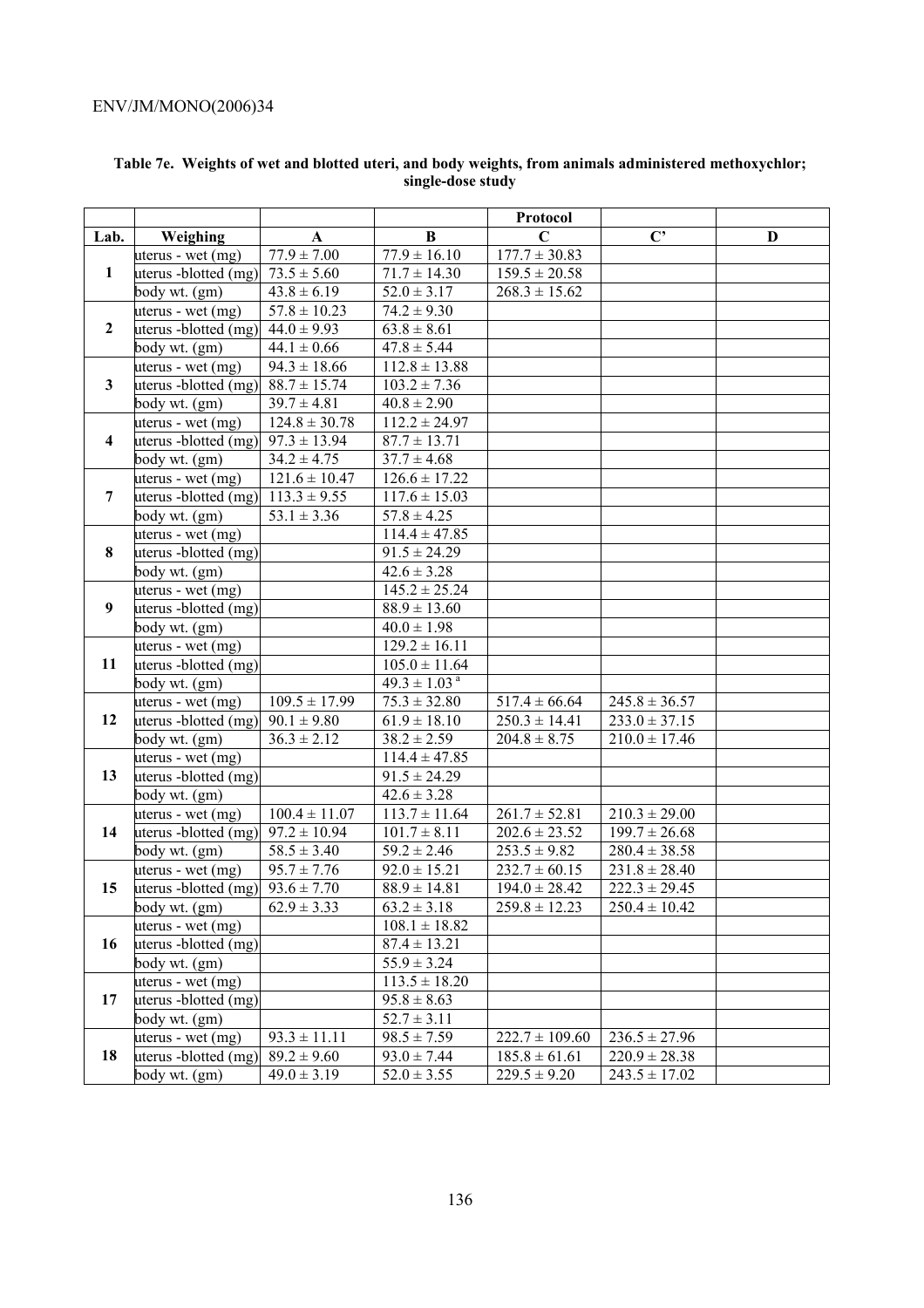| 20 | uterus - wet (mg)                       | $74.1 \pm 22.48^3$ | $112.0 \pm 13.17$ | $164.9 \pm 27.28$ | $454.1 \pm 88.06$ |
|----|-----------------------------------------|--------------------|-------------------|-------------------|-------------------|
|    | uterus -blotted (mg) $58.4 \pm 12.54^3$ |                    | $96.7 \pm 12.05$  | $155.4 \pm 28.55$ | $229.4 \pm 38.31$ |
|    | body wt.<br>(g <sub>m</sub> )           | $34.7 \pm 5.44^3$  | $43.9 \pm 2.87$   | $294.5 \pm 13.77$ | $278.8 \pm 11.62$ |

#### **Table 7e. Weights of wet and blotted uteri, and body weights, from animals administered methoxychlor; single-dose study, Continued**

| Table 7f. Weights of wet and blotted uteri, and body weights, from animals administered nonylphenol; single- |  |
|--------------------------------------------------------------------------------------------------------------|--|
| dose study                                                                                                   |  |

|                         |                      |                              |                            | Protocol                     |                   |   |
|-------------------------|----------------------|------------------------------|----------------------------|------------------------------|-------------------|---|
| Lab.                    | Weighing             | A                            | $\bf{B}$                   | $\mathbf C$                  | $\overline{C'}$   | D |
|                         | uterus - wet $(mg)$  | $57.6 \pm 4.70$              | $34.1 \pm 3.35$            | $132.0 \pm 24.18$            |                   |   |
| $\mathbf{1}$            | uterus -blotted (mg) | $54.6 \pm 3.52$              | $32.4 \pm 3.38$            | $125.6 \pm 22.83$            |                   |   |
|                         | $body$ wt. $(gm)$    | $36.3 \pm 5.88$              | $52.3 \pm 3.89$            | $287.0 \pm 13.43$            |                   |   |
|                         | uterus - wet $(mg)$  | $41.5 \pm 0.71^4$            | $35.2 \pm 22.51$           |                              |                   |   |
| $\overline{2}$          | uterus -blotted (mg) | $36.0 \pm 2.83^4$            | $29.2 \pm 12.19$           |                              |                   |   |
|                         | body wt. (gm)        | $43.3 \pm 5.87^4$            | $49.3 \pm 3.96$            |                              |                   |   |
|                         | uterus - wet $(mg)$  | $61.0 \pm 7.07^4$            | $47.5 \pm 8.53$            |                              |                   |   |
| $\mathbf{3}$            | uterus -blotted (mg) | $49.5 \pm 0.71^{4}$          | $45.2 \pm 8.33$            |                              |                   |   |
|                         | body wt. (gm)        | $26.0 \pm 1.27^4$            | $41.8 \pm 4.40$            |                              |                   |   |
|                         | uterus - wet $(mg)$  | $66.6 \pm 8.02^1$            | $35.0 \pm 3.90$            |                              |                   |   |
| $\overline{\mathbf{4}}$ | uterus -blotted (mg) | $59.0 \pm 4.74$ <sup>1</sup> | $32.0 \pm 1.67$            |                              |                   |   |
|                         | body wt. (gm)        | $28.8 \pm 7.09$ <sup>1</sup> | $36.5 \pm 4.04$            |                              |                   |   |
|                         | uterus - wet $(mg)$  | $63.2 \pm 18.12^2$           | $56.9 \pm 8.25$            |                              |                   |   |
| $\overline{7}$          | uterus -blotted (mg) | $60.1 \pm 17.66^2$           | $53.7 \pm 8.31$            |                              |                   |   |
|                         | body wt. (gm)        | $47.3 \pm 6.30^{2}$          | $58.3 \pm 4.67$            |                              |                   |   |
|                         | uterus - wet $(mg)$  |                              | $73.7 \pm 17.09$           |                              |                   |   |
| 8                       | uterus -blotted (mg) |                              | $68.0 \pm 16.72$           |                              |                   |   |
|                         | body wt. (gm)        |                              | $41.2 \pm 4.44$            |                              |                   |   |
|                         | uterus - wet $(mg)$  |                              | $31.4 \pm 2.95$            |                              |                   |   |
| 9                       | uterus -blotted (mg) |                              | $26.0 \pm 2.73$            |                              |                   |   |
|                         | body wt. $(gm)$      |                              | $38.3 \pm 5.21$            |                              |                   |   |
|                         | $uterus - wet (mg)$  |                              | $54.5 \pm 13.80$           | $\overline{132.8} \pm 16.84$ |                   |   |
| 10                      | uterus -blotted (mg) |                              | $45.4 \pm 13.48$           | $\overline{125.6} \pm 16.97$ |                   |   |
|                         | $body$ wt. $(gm)$    |                              | $59.8 \pm 3.63$            | $273.7 \pm 21.37$            |                   |   |
|                         | uterus - wet $(mg)$  |                              | $71.8 \pm 7.09$            |                              |                   |   |
| 11                      | uterus -blotted (mg) |                              | $55.6 \pm 6.18$            |                              |                   |   |
|                         | body wt. (gm)        |                              | $55.2 \pm 3.06^{\text{a}}$ |                              |                   |   |
|                         | $uterus - wet (mg)$  | $68.9 \pm 26.69^2$           | $57.0 \pm 9.78$            | $124.8 \pm 20.78$            | $157.1 \pm 28.60$ |   |
| 12                      | uterus -blotted (mg) | $57.7 \pm 14.01^2$           | $51.6 \pm 9.30$            | $114.2 \pm 19.57$            | $147.2 \pm 27.27$ |   |
|                         | body wt. (gm)        | $28.7 \pm 6.17^2$            | $37.5 \pm 3.67$            | $214.7 \pm 9.57$             | $220.3 \pm 9.96$  |   |
|                         | uterus - wet (mg)    |                              | $73.7 \pm 17.09$           |                              |                   |   |
| 13                      | uterus -blotted (mg) |                              | $68.0 \pm 16.72$           |                              |                   |   |
|                         | body wt. (gm)        |                              | $41.2 \pm 4.44$            |                              |                   |   |
|                         | $uterus - wet (mg)$  | $57.7 \pm 6.48$              | $65.0 \pm 6.18$            | $161.3 \pm 20.23$            | $149.2 \pm 29.56$ |   |
| 14                      | uterus -blotted (mg) | $55.9 \pm 6.07$              | $62.6 \pm 5.83$            | $149.3 \pm 15.91$            | $139.5 \pm 27.00$ |   |
|                         | body wt. (gm)        | $57.9 \pm 4.17$              | $60.4 \pm 3.75$            | $260.3 \pm 13.89$            | $287.4 \pm 16.19$ |   |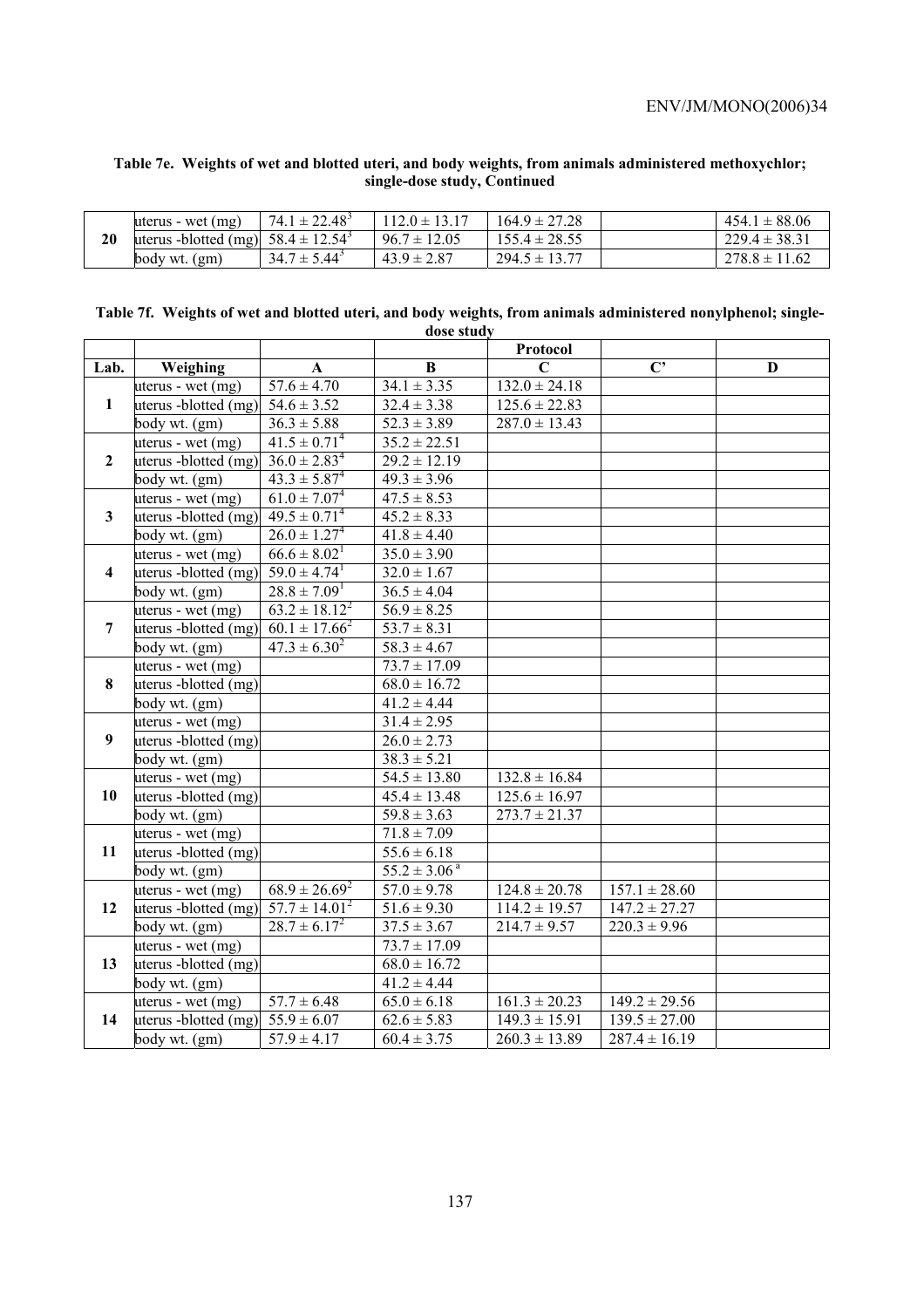|    | uterus - wet $(mg)$                | $58.9 \pm 11.10$    | $60.9 \pm 9.64$  | $130.6 \pm 18.86$ | $154.9 \pm 15.35$ |                   |
|----|------------------------------------|---------------------|------------------|-------------------|-------------------|-------------------|
| 15 | uterus -blotted $(mg)$             | $57.4 \pm 10.66$    | $58.8 \pm 9.32$  | $125.9 \pm 18.06$ | $149.0 \pm 15.16$ |                   |
|    | body wt. (gm)                      | $55.8 \pm 13.64$    | $61.8 \pm 4.20$  | $266.8 \pm 12.13$ | $268.4 \pm 10.46$ |                   |
|    | uterus - wet $(mg)$                |                     | $53.3 \pm 6.10$  |                   |                   |                   |
| 16 | uterus -blotted (mg)               |                     | $45.8 \pm 3.84$  |                   |                   |                   |
|    | body wt. (gm)                      |                     | $52.4 \pm 2.82$  |                   |                   |                   |
|    | $uterus - wet (mg)$                |                     | $65.6 \pm 11.02$ |                   |                   |                   |
| 17 | uterus -blotted (mg)               |                     | $58.8 \pm 11.55$ |                   |                   |                   |
|    | body wt. (gm)                      |                     | $52.8 \pm 3.13$  |                   |                   |                   |
|    | uterus - wet $(mg)$                | $52.1 \pm 6.26^1$   | $43.4 \pm 7.01$  | $110.7 \pm 16.61$ | $167.7 \pm 25.94$ |                   |
| 18 | uterus -blotted (mg)               | $50.5 \pm 5.85^1$   | $41.8 \pm 6.54$  | $106.8 \pm 15.51$ | $159.7 \pm 24.17$ |                   |
|    | body wt. (gm)                      | $35.5 \pm 9.68^1$   | $52.6 \pm 2.22$  | $242.2 \pm 14.10$ | $270.7 \pm 12.26$ |                   |
|    | $uterus - wet (mg)$                | $45.4 \pm 1.13^4$   | $57.6 \pm 13.42$ | $156.0 \pm 28.94$ |                   | $170.2 \pm 21.98$ |
| 20 | uterus -blotted (mg)               | $38.5 \pm 2.69^4$   | $52.8 \pm 12.44$ | $143.3 \pm 26.56$ |                   | $157.7 \pm 25.55$ |
|    | body wt. (gm)                      | $36.7 \pm 1.98^{4}$ | $42.1 \pm 3.96$  | $285.1 \pm 8.76$  |                   | $272.6 \pm 20.39$ |
|    | <sup>a</sup> hody woights of day 2 |                     |                  |                   |                   |                   |

### **Table 7f. Weights of wet and blotted uteri, and body weights, from animals administered nonylphenol; singledose study,Continued**

<sup>a</sup> body weights at day 3

# **Table 8a. Weights of wet and blotted uteri, and body weights, in animals administered EE in Protocol A**

|                         |                       | dose-response            |                              |                   | single dose         |
|-------------------------|-----------------------|--------------------------|------------------------------|-------------------|---------------------|
| Lab.                    | Weighing              | $1.0 \mu g/kg/d$         | $3.0 \mu g/kg/d$             | $1.0 \mu g/kg/d$  | $3.0 \mu g/kg/d$    |
|                         | uterus - wet $(mg)$   |                          |                              | $141.3 \pm 19.87$ | $71.7 \pm 10.45$    |
| $\mathbf{1}$            | uterus - blotted (mg) |                          |                              | $99.2 \pm 10.95$  | $65.5 \pm 8.69$     |
|                         | body wt. (gm)         |                          |                              | $43.0 \pm 4.00$   | $42.9 \pm 5.60$     |
|                         | $uterus - wet (mg)$   | $62.3 \pm 8.33$          | $120.8 \pm 61.23^1$          | $52.5 \pm 15.02$  | $117.2 \pm 23.18^1$ |
| $\overline{2}$          | uterus - blotted (mg) | $51.5 \pm 6.83$          | $73.4 \pm 15.04^1$           | $47.7 \pm 14.46$  | $77.4 \pm 4.93^1$   |
|                         | body wt. (gm)         | $48.6 \pm 7.49$          | $44.0 \pm 4.69$ <sup>1</sup> | $46.6 \pm 4.44$   | $46.0 \pm 3.51^1$   |
|                         | $uterus - wet (mg)$   | $104.0 \pm 19.49$        | $172.7 \pm 44.93$            | $102.8 \pm 27.26$ | $159.0 \pm 74.51$   |
| 3                       | uterus - blotted (mg) | $90.0 \pm 14.44$         | $113.0 \pm 14.52$            | $84.2 \pm 12.34$  | $111.0 \pm 20.57$   |
|                         | body wt. (gm)         | $42.3 \pm 3.67$          | $42.2 \pm 1.68$              | $42.3 \pm 4.22$   | $41.7 \pm 2.10$     |
|                         | $uterus - wet (mg)$   | $56.0 \pm 6.87$          | $127.0 \pm 31.99$            | $335.0 \pm 63.22$ | $318.0 \pm 29.93$   |
| $\overline{\mathbf{4}}$ | uterus - blotted (mg) | $47.3 \pm 6.02$          | $82.5 \pm 15.83$             | $129.7 \pm 19.77$ | $140.0 \pm 11.14$   |
|                         | body wt. (gm)         | $47.0 \pm 2.00$          | $42.8 \pm 2.48$              | $30.3 \pm 3.20$   | $35.5 \pm 1.97$     |
|                         | $uterus - wet (mg)$   | $67.5 \pm 14.10$         | $199.7 \pm 15.29$            |                   |                     |
| 5                       | uterus - blotted (mg) | $66.3 \pm 13.86$         | $153.2 \pm 18.82$            |                   |                     |
|                         | body wt. (gm)         | $58.4 \pm 3.82$          | $57.6 \pm 3.41$              |                   |                     |
|                         | uterus - wet $(mg)$   | $62.8 \pm 10.27$         | $91.9 \pm 31.15$             | $59.0 \pm 6.78$   | $70.0 \pm 5.45$     |
| $\overline{7}$          | uterus - blotted (mg) | $60.0 \pm 10.21$         | $82.8 \pm 20.24$             | $54.0 \pm 6.73$   | $67.6 \pm 5.69$     |
|                         | body wt. (gm)         | $57.8 \pm 2.84$          | $57.6 \pm 3.53$              | $57.8 \pm 3.79$   | $54.8 \pm 5.17$     |
|                         | $uterus - wet (mg)$   | $\overline{a}$           | $\mathbf{a}$                 | $96.1 \pm 27.95$  | $206.4 \pm 29.90$   |
| 12                      | uterus - blotted (mg) | $\sqrt{a}$               | $\overline{a}$               | $78.5 \pm 15.16$  | $118.1 \pm 11.57$   |
|                         | body wt. (gm)         | $\overline{\phantom{a}}$ | a                            | $40.1 \pm 4.27$   | $42.9 \pm 5.71$     |
|                         | uterus - wet (mg)     | $55.4 \pm 21.80$         | $74.3 \pm 15.23$             | $50.6 \pm 8.01$   | $94.9 \pm 29.48$    |
| 14                      | uterus - blotted (mg) | $38.0 \pm 7.07$          | $62.1 \pm 13.83$             | $48.1 \pm 7.24$   | $87.5 \pm 22.72$    |
|                         | body wt. (gm)         | $61.7 \pm 3.10$          | $61.0 \pm 3.35$              | $61.4 \pm 3.10$   | $62.9 \pm 2.87$     |
|                         | $uterus - wet (mg)$   | $48.4 \pm 5.54$          | $66.4 \pm 11.30$             |                   |                     |
| 14                      | uterus - blotted (mg) | $40.4 \pm 4.06$          | $55.9 \pm 10.68$             |                   |                     |
|                         | body wt. (gm)         | $65.2 \pm 3.15$          | $65.2 \pm 3.00$              |                   |                     |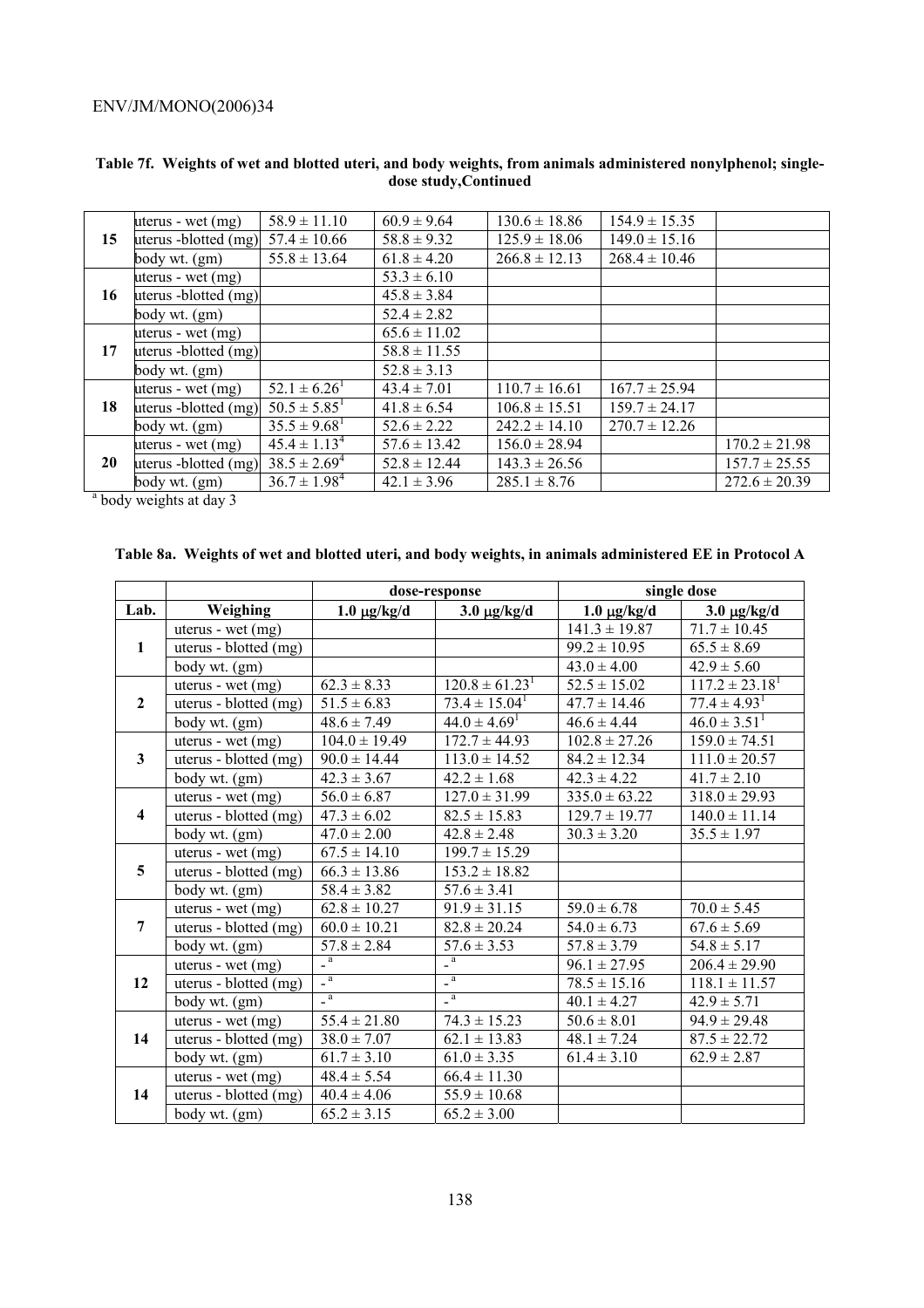|    | uterus - wet $(mg)$   | $61.9 \pm 7.64$   | $126.1 \pm 19.20$ | $55.0 \pm 3.73$         | $111.7 \pm 31.22$ |
|----|-----------------------|-------------------|-------------------|-------------------------|-------------------|
| 15 | uterus - blotted (mg) | $59.7 \pm 7.80$   | $109.0 \pm 12.01$ | $53.2 \pm 3.89$         | $97.8 \pm 15.79$  |
|    | body wt. (gm)         | $62.5 \pm 3.66$   | $62.8 \pm 4.96$   | $66.1 \pm 3.00$         | $65.5 \pm 3.37$   |
|    | uterus - wet $(mg)$   | $92.2 \pm 15.57$  | $109.4 \pm 13.56$ |                         |                   |
| 15 | uterus - blotted (mg) | $88.4 \pm 14.45$  | $100.0 \pm 6.49$  |                         |                   |
|    | body wt. (gm)         | $63.3 \pm 3.86$   | $64.0 \pm 4.41$   |                         |                   |
|    | uterus - wet $(mg)$   | $117.0 \pm 10.24$ | $175.4 \pm 28.26$ |                         |                   |
| 17 | uterus - blotted (mg) | $99.3 \pm 9.74$   | $127.9 \pm 21.10$ |                         |                   |
|    | body wt. (gm)         | $52.5 \pm 5.01$   | $50.9 \pm 3.28$   |                         |                   |
|    | uterus - wet $(mg)$   | $94.6 \pm 34.83$  | $142.2 \pm 39.39$ | $201.4 \pm 56.24$       | $92.1 \pm 29.01$  |
| 18 | uterus - blotted (mg) | $86.7 \pm 25.15$  | $111.9 \pm 14.63$ | $132.1 \pm 15.73$       | $82.8 \pm 15.77$  |
|    | body wt. (gm)         | $48.5 \pm 4.71$   | $49.2 \pm 3.53$   | $54.1 \pm 3.91$         | $52.7 \pm 2.35$   |
|    | uterus - wet $(mg)$   | $66.9 \pm 12.99$  | $139.2 \pm 33.73$ | $23.2 \pm 5.27^{\circ}$ | $64.2 \pm 11.97$  |
| 20 | uterus - blotted (mg) | $59.3 \pm 14.87$  | $97.3 \pm 13.34$  | $18.6 \pm 4.45^b$       | $57.5 \pm 11.47$  |
|    | body wt. (gm)         | $40.5 \pm 2.98$   | $39.3 \pm 3.04$   | $36.7 \pm 3.97^b$       | $35.9 \pm 3.29$   |

### **Table 8a. Weights of wet and blotted uteri, and body weights, in animals administered EE in Protocol A, Continued**

**Table 8b. Weights of wet and blotted uteri, and body weights, in animals administered EE in Protocol B** 

|                         |                       | dose-response       |                     | single dose       |                   |
|-------------------------|-----------------------|---------------------|---------------------|-------------------|-------------------|
| Lab.                    | <b>Weighing</b>       | $0.3 \mu g/kg/d$    | $1.0 \mu g/kg/d$    | $0.3 \mu g/kg/d$  | $1.0 \mu g/kg/d$  |
| $\mathbf{1}$            | $uterus - wet (mg)$   | $63.0 \pm 4.23$     | $141.5 \pm 18.05$   | $149.6 \pm 16.17$ | $77.7 \pm 2.85$   |
|                         | uterus - blotted (mg) | $60.0 \pm 3.99$     | $112.9 \pm 13.71$   | $115.0 \pm 8.92$  | $73.0 \pm 3.14$   |
|                         | body wt. (gm)         | $50.8 \pm 4.49$     | $51.4 \pm 3.56$     | $51.5 \pm 5.89$   | $52.4 \pm 3.37$   |
|                         | $uterus - wet (mg)$   | $49.6 \pm 17.87$    | $123.0 \pm 24.66$   | $45.7 \pm 12.21$  | $113.3 \pm 24.43$ |
| $\overline{2}$          | uterus - blotted (mg) | $39.2 \pm 7.73$     | $76.8 \pm 11.63$    | $42.8 \pm 9.00$   | $74.8 \pm 15.22$  |
|                         | body wt. (gm)         | $39.2 \pm 10.04$    | $47.1 \pm 5.61$     | $47.9 \pm 5.35$   | $46.4 \pm 4.65$   |
|                         | uterus - wet (mg)     | $97.7 \pm 42.70$    | $200.3 \pm 44.64$   | $61.0 \pm 19.28$  | $140.5 \pm 47.45$ |
| $\mathbf{3}$            | uterus - blotted (mg) | $84.2 \pm 28.41$    | $132.5 \pm 17.31$   | $57.7 \pm 17.83$  | $106.8 \pm 23.28$ |
|                         | body wt. (gm)         | $44.5 \pm 2.09$     | $44.3 \pm 5.09$     | $41.4 \pm 5.18$   | $42.3 \pm 3.69$   |
| $\overline{\mathbf{4}}$ | uterus - wet $(mg)$   | $51.8 \pm 12.07$    | $138.5 \pm 48.01$   | $375.2 \pm 66.91$ | $324.2 \pm 54.32$ |
|                         | uterus - blotted (mg) | $46.2 \pm 12.51$    | $100.0 \pm 30.34$   | $144.8 \pm 22.32$ | $153.0 \pm 21.86$ |
|                         | body wt. (gm)         | $43.2 \pm 2.99$     | $41.2 \pm 6.91$     | $33.7 \pm 5.47$   | $35.3 \pm 3.93$   |
|                         | uterus - wet $(mg)$   | $215.9 \pm 72.60$   | $245.0 \pm 64.46$   |                   |                   |
| 5                       | uterus - blotted (mg) | $143.7 \pm 13.41$   | $145.0 \pm 14.97$   |                   |                   |
|                         | body wt. (gm)         | $57.8 \pm 1.65$     | $59.2 \pm 1.54$     |                   |                   |
|                         | uterus - wet (mg)     | $107.6 \pm 39.93$   | $168.1 \pm 35.36$   |                   |                   |
| 6                       | uterus - blotted (mg) | $99.6 \pm 33.89$    | $135.3 \pm 20.02$   |                   |                   |
|                         | body wt. (gm)         | $52.5 \pm 5.88$     | $50.7 \pm 8.28$     |                   |                   |
| 7                       | uterus - wet (mg)     | $156.0 \pm 26.99**$ | $266.5 \pm 23.79**$ | $72.8 \pm 9.84$   | $162.0 \pm 30.30$ |
|                         | uterus - blotted (mg) | $125.9 \pm 15.09**$ | $155.9 \pm 13.93**$ | $68.0 \pm 9.05$   | $137.3 \pm 29.22$ |
|                         | body wt. (gm)         | $57.1 \pm 4.63$     | $53.6 \pm 8.14$     | $59.1 \pm 4.69$   | $58.9 \pm 3.71$   |
|                         | uterus - wet (mg)     |                     |                     | $57.3 \pm 14.47$  | $144.4 \pm 27.37$ |
| 8                       | uterus - blotted (mg) |                     |                     | $52.0 \pm 14.51$  | $100.7 \pm 12.10$ |
|                         | body wt. (gm)         |                     |                     | $42.7 \pm 3.42$   | $44.9 \pm 1.96$   |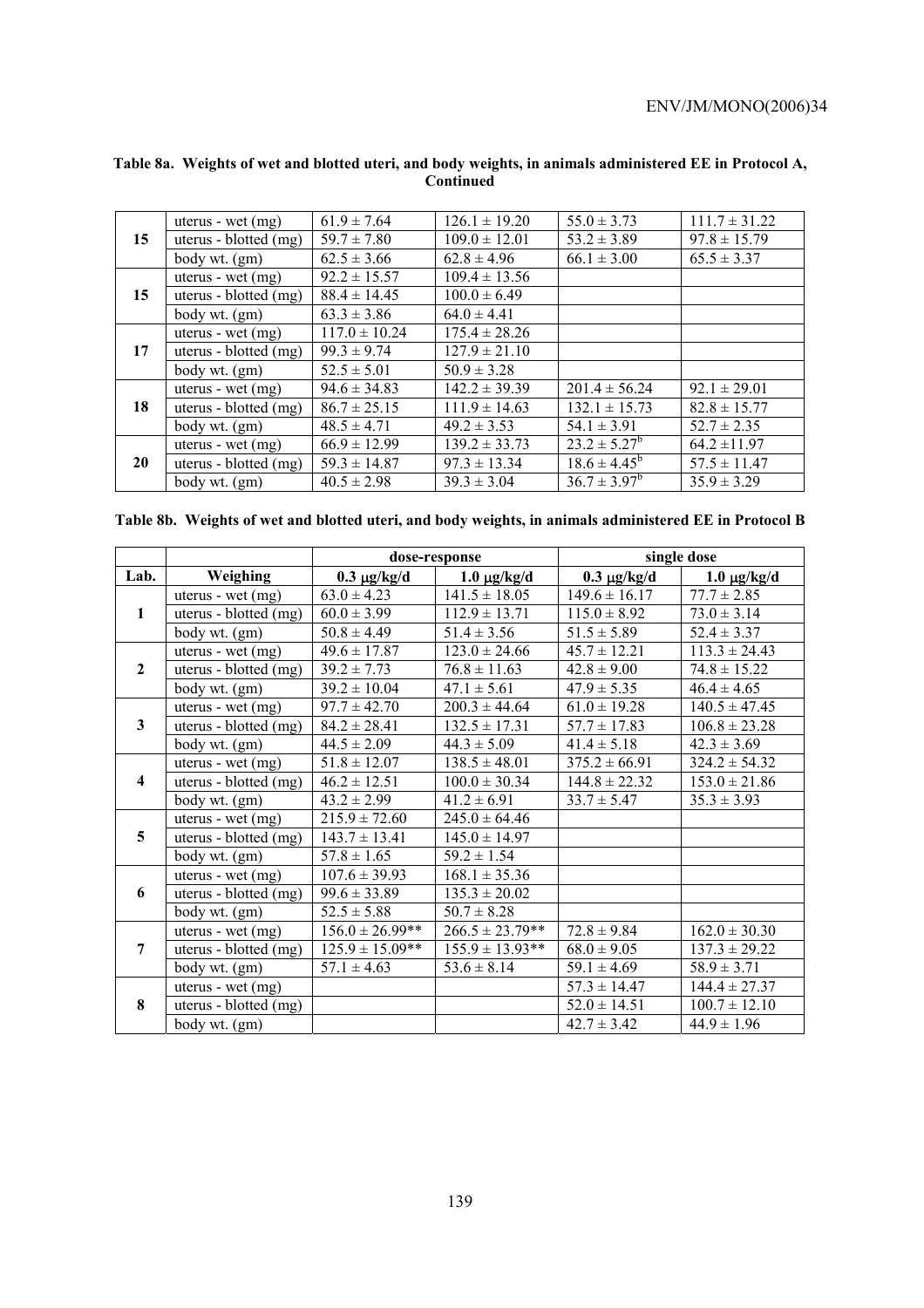|                  | $uterus - wet (mg)$               |                          |                          | $36.9 \pm 8.05$               | $100.6 \pm 55.26$               |
|------------------|-----------------------------------|--------------------------|--------------------------|-------------------------------|---------------------------------|
| $\boldsymbol{9}$ | uterus - blotted (mg)             |                          |                          | $30.6 \pm 6.65$               | $68.6 \pm 27.30$                |
|                  | body wt. (gm)                     |                          |                          | $35.2 \pm 6.26$               | $36.1 \pm 4.15$                 |
|                  | uterus - wet (mg)                 |                          |                          | $42.0 \pm 6.99$               | $35.9 \pm 10.33$                |
| 10               | uterus - blotted (mg)             |                          |                          | $32.3 \pm 6.13$               | $28.4 \pm 8.78$                 |
|                  | $\overline{\text{body}}$ wt. (gm) |                          |                          | $57.5 \pm 3.21$               | $58.1 \pm 3.98$                 |
|                  | uterus - wet (mg)                 | $205.0 \pm 25.70$        | $109.9 \pm 9.96$         | $65.8 \pm 11.30$              | $166.1 \pm 26.90$               |
| 11               | uterus - blotted (mg)             | $151.1 \pm 18.39$        | $93.1 \pm 7.04$          | $51.7 \pm 8.84$               | $131.1 \pm 21.36$               |
|                  | body wt. (gm)                     | $51.3 \pm 3.20$          | $53.5 \pm 4.37$          | $52.3 \pm 2.07$               | $53.0 \pm 3.63$                 |
|                  | $uterus - wet (mg)$               | $255.8 \pm 86.82$        | $103.4 \pm 7.50$         |                               |                                 |
| 11               | uterus - blotted (mg)             | $166.6 \pm 17.54$        | $84.3 \pm 8.55$          |                               |                                 |
|                  | body wt. (gm)                     | $54.5 \pm 5.58$          | $55.0 \pm 4.73$          |                               |                                 |
|                  | $uterus - wet (mg)$               | a                        | $\sqrt{a}$               | $100.9 \pm 18.00$             | $174.6 \pm 37.43$               |
| 12               | uterus - blotted (mg)             | $\overline{\phantom{a}}$ | $\overline{\phantom{a}}$ | $84.9 \pm 12.99$              | $104.2 \pm 11.80$               |
|                  | body wt. (gm)                     | $\alpha$                 | $\overline{\phantom{a}}$ | $40.7 \pm 2.17$               | $36.5 \pm 2.56$                 |
|                  | $uterus - wet (mg)$               |                          |                          | $57.3 \pm 14.47$              | $144.4 \pm 27.37$               |
| 13               | uterus - blotted (mg)             |                          |                          | $52.0 \pm 14.51$              | $100.7 \pm 12.10$               |
|                  | body wt. (gm)                     |                          |                          | $42.7 \pm 3.42$               | $44.9 \pm 1.96$                 |
|                  | $uterus - wet (mg)$               | $91.0 \pm 5.53$          | $205.1 \pm 18.89$        | $73.1 \pm 14.05$              | $39.2 \pm 9.16#$                |
| 14               | uterus - blotted (mg)             | $83.8 \pm 4.74$          | $136.8 \pm 18.49$        | $71.0 \pm 13.50$              | $37.5 \pm 9.18$ #               |
|                  | body wt. (gm)                     | $65.3 \pm 3.66$          | $64.9 \pm 2.88$          | $60.5 \pm 2.94$               | $60.5 \pm 3.44$                 |
| 14               | $uterus - wet (mg)$               | $78.1 \pm 8.57$          | $193.4 \pm 22.39$        |                               |                                 |
|                  | uterus - blotted (mg)             | $70.4 \pm 6.33$          | $132.3 \pm 8.95$         |                               |                                 |
|                  | body wt. (gm)                     | $63.0 \pm 2.88$          | $62.3 \pm 2.30$          |                               |                                 |
|                  | $uterus - wet (mg)$               | $89.5 \pm 11.44$         | $204.4 \pm 48.64$        | $85.0 \pm 10.38$              | $206.1 \pm 34.55$               |
| 15               | uterus - blotted (mg)             | $86.3 \pm 11.06$         | $140.2 \pm 20.53$        | $82.0 \pm 9.79$               | $156.7 \pm 21.76$               |
|                  | body wt. (gm)                     | $63.6 \pm 2.14$          | $62.6 \pm 2.14$          | $64.1 \pm 3.11$               | $64.0 \pm 3.50$                 |
|                  | $uterus - wet (mg)$               | $78.3 \pm 8.32$          | $186.8 \pm 16.53$        |                               |                                 |
| 15               | uterus - blotted (mg)             | $76.0 \pm 7.83$          | $145.7 \pm 11.46$        |                               |                                 |
|                  | body wt. (gm)                     | $65.6 \pm 2.80$          | $66.3 \pm 2.69$          |                               |                                 |
|                  | uterus - wet $(mg)$               | $104.7 \pm 22.05$        | $207.5 \pm 29.79$        | $\overline{115.6} \pm 16.00$  | $228.4 \pm 51.84$               |
| 16               | uterus - blotted (mg)             | $77.8 \pm 9.21$          | $119.1 \pm 12.03$        | $97.0 \pm 10.10$              | $139.1 \pm 12.67$               |
|                  | body wt. (gm)                     | $57.0 \pm 2.84$          | $53.0 \pm 3.46$          | $57.1 \pm 3.71$               | $55.2 \pm 3.17$                 |
|                  | uterus - wet $(mg)$               |                          |                          | $176.3 \pm 53.55$             | $109.6 \pm 62.38^{\text{1(m)}}$ |
| 17               | uterus - blotted (mg)             |                          |                          | $132.2 \pm 23.57$             | $98.1 \pm 9.05^{1(m)}$          |
|                  | $\overline{\text{body}}$ wt. (gm) |                          |                          | $52.9 \pm 5.65$               | $54.5 \pm 3.08^{1(m)}$          |
| 18               | $uterus - wet (mg)$               | $56.0 \pm 14.61$         | $157.0 \pm 42.30$        | $188.1 \pm 26.16$             | $\overline{73.8} \pm 9.57$      |
|                  | uterus - blotted (mg)             | $53.9 \pm 14.18$         | $118.0 \pm 18.54$        | $138.1 \pm 10.61$             | $71.4 \pm 9.33$                 |
|                  | body wt. (gm)                     | $49.3 \pm 3.64$          | $51.3 \pm 5.00$          | $53.5 \pm 3.92$               | $54.6 \pm 2.68$                 |
| 19               | $uterus - wet (mg)$               | $28.0 \pm 8.21$          | $32.9 \pm 2.68$          |                               |                                 |
|                  | uterus - blotted (mg)             | $12.1 \pm 1.55$          | $12.7 \pm 1.08$          |                               |                                 |
|                  | $\overline{\text{body}}$ wt. (gm) | $43.8 \pm 1.71$          | $41.6 \pm 2.05$          |                               |                                 |
|                  | $uterus - wet (mg)$               | $26.1 \pm 7.63$          | $32.9 \pm 2.68$          |                               |                                 |
| 19               | uterus - blotted (mg)             | $11.9 \pm 1.64$          | $12.68 \pm 1.08$         |                               |                                 |
|                  | $\overline{\text{body}}$ wt. (gm) | $44.1 \pm 1.65$          | $41.6 \pm 2.05$          |                               |                                 |
| 20               | $uterus - wet (mg)$               | $40.5 \pm 12.48$         | $100.7 \pm 33.22$        | $41.1 \pm 12.18$ <sup>c</sup> | $46.2 \pm 15.73$                |
|                  | uterus - blotted (mg)             | $35.6 \pm 10.24$         | $83.3 \pm 25.98$         | $36.2 \pm 10.48$ <sup>c</sup> | $41.8 \pm 14.58$                |
|                  | body wt. (gm)                     | $38.7 \pm 4.32$          | $40.9 \pm 4.23$          | $45.2 \pm 2.54$ <sup>c</sup>  | $43.2 \pm 3.22$                 |

### **Table 8b. Weights of wet and blotted uteri, and body weights, in animals administered EE in Protocol B, Continued**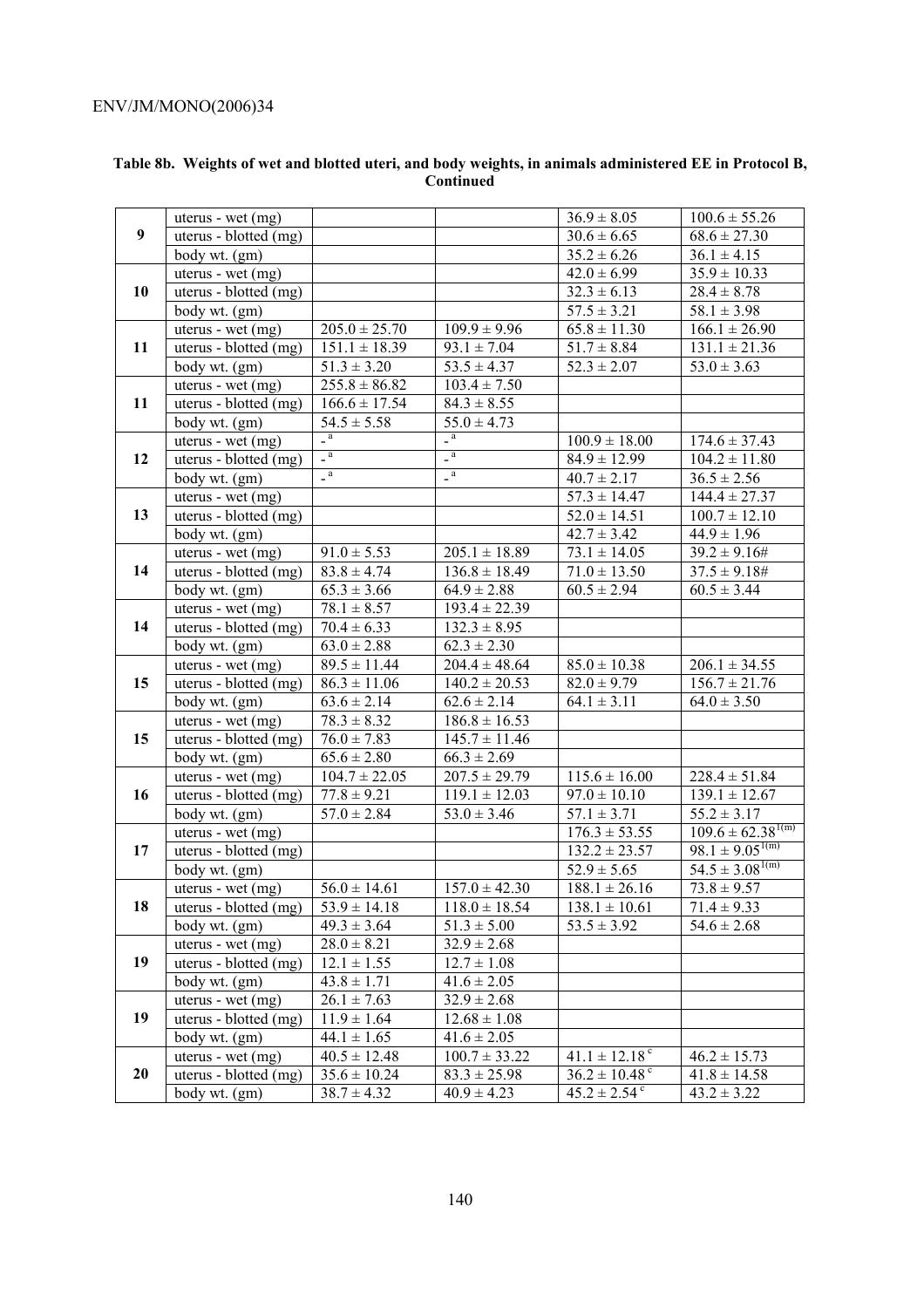|              |                              | dose-response                 |                          | single dose                    |                              |
|--------------|------------------------------|-------------------------------|--------------------------|--------------------------------|------------------------------|
| Lab.         | Weighing                     | $0.3 \mu g/kg/d$              | $1.0 \mu g/kg/d$         | $0.3 \mu g/kg/d$               | $1.0 \mu g/kg/d$             |
|              | $uterus - wet (mg)$          |                               |                          | $371.3 \pm 106.12$             | $\overline{242.5} \pm 15.49$ |
| $\mathbf{1}$ | uterus - blotted (mg)        |                               |                          | $257.6 \pm 39.84$              | $210.4 \pm 12.92$            |
|              | body wt. (gm)                |                               |                          | $278.5 \pm 12.57$              | $281.3 \pm 16.97$            |
|              | uterus - wet (mg)            | $\overline{404.7 \pm 129.18}$ | $829.3 \pm 118.68$       |                                |                              |
| 5            | uterus - blotted (mg)        | $254.1 \pm 45.73$             | $325.3 \pm 26.93$        |                                |                              |
|              | body wt. (gm)                | $248.3 \pm 9.07$              | $236.6 \pm 9.48$         |                                |                              |
|              | $uterus - wet (mg)$          | $318.4 \pm 169.85$            | $656.1 \pm 162.32$       |                                |                              |
| 6            | uterus - blotted (mg)        | $275.2 \pm 125.05$            | $396.8 \pm 77.90$        |                                |                              |
|              | body wt. (gm)                | $289.5 \pm 11.40$             | $285.8 \pm 13.71$        |                                |                              |
|              | uterus - wet (mg)            |                               |                          | $200.1 \pm 32.11$              | $112.8 \pm 42.62$            |
| 10           | uterus - blotted (mg)        |                               |                          | $177.0 \pm 28.14$              | $87.8 \pm 11.02$             |
|              | $\overline{body}$ wt. $(gm)$ |                               |                          | $272.5 \pm 10.75$              | $281.9 \pm 16.40$            |
|              | $uterus - wet (mg)$          | $\overline{\phantom{a}}$      | $\overline{\phantom{a}}$ | $367.7 \pm 38.86$              | $714.7 \pm 165.54$           |
| 12           | uterus - blotted (mg)        | $\overline{a}$                | $\sqrt{a}$               | $238.2 \pm 14.64$              | $313.3 \pm 34.83$            |
|              | body wt. (gm)                | $\overline{a}$                | $\overline{\phantom{a}}$ | $211.7 \pm 8.07$               | $204.6 \pm 10.46$            |
|              | $uterus - wet (mg)$          | $211.3 \pm 18.45$             | $764.0 \pm 161.24$       | $272.5 \pm 28.08$              | $763.3 \pm 137.08$           |
| 14           | uterus - blotted (mg)        | $180.5 \pm 19.38$             | $307.8 \pm 24.13$        | $233.8 \pm 24.67$              | $340.8 \pm 60.20$            |
|              | body wt. (gm)                | $253.0 \pm 11.40$             | $242.5 \pm 13.92$        | $263.1 \pm 16.56$              | $255.8 \pm 9.27$             |
|              | uterus - wet (mg)            | $182.2 \pm 12.99$             | $536.9 \pm 78.74$        |                                |                              |
| 14           | uterus - blotted (mg)        | $166.4 \pm 10.60$             | $256.2 \pm 27.49$        |                                |                              |
|              | body wt. (gm)                | $268.1 \pm 21.63$             | $256.7 \pm 15.85$        |                                |                              |
| 15           | $uterus - wet (mg)$          | $277.7 \pm 43.47$             | $589.6 \pm 189.03$       | $244.4 \pm 59.44$              | $676.8 \pm 177.56$           |
|              | uterus - blotted (mg)        | $240.3 \pm 30.17$             | $290.6 \pm 66.36$        | $218.4 \pm 44.21$              | $325.0 \pm 50.80$            |
|              | body wt. (gm)                | $269.4 \pm 14.30$             | $265.2 \pm 9.95$         | $263.4 \pm 11.90$              | $254.5 \pm 11.38$            |
| 15           | uterus - wet (mg)            | $217.3 \pm 26.75$             | $520.1 \pm 93.56$        |                                |                              |
|              | uterus - blotted (mg)        | $196.9 \pm 19.41$             | $278.1 \pm 12.91$        |                                |                              |
|              | body wt. (gm)                | $262.1 \pm 11.32$             | $251.5 \pm 11.96$        |                                |                              |
| 18           | $uterus - wet (mg)$          | $265.4 \pm 25.79$             | $665.3 \pm 102.82$       | $677.6 \pm 71.33$              | $229.9 \pm 28.00$            |
|              | uterus - blotted (mg)        | $240.0 \pm 19.07$             | $319.8 \pm 36.51$        | $312.7 \pm 22.11$              | $208.2 \pm 13.03$            |
|              | body wt. (gm)                | $244.3 \pm 9.72$              | $237.5 \pm 9.25$         | $224.0 \pm 12.02$              | $235.4 \pm 13.34$            |
|              | $uterus - wet (mg)$          | $221.0 \pm 39.28$             | $665.6 \pm 88.06$        | $113.0 \pm 16.34$ <sup>c</sup> | $251.8 \pm 36.43$            |
| 20           | uterus - blotted (mg)        | $192.6 \pm 34.17$             | $302.5 \pm 22.07$        | $100.0 \pm 15.10^{\circ}$      | $204.5 \pm 24.49$            |
|              | body wt. (gm)                | $\overline{292.5} \pm 23.31$  | $290.8 \pm 17.06$        | $287.0 \pm 13.70$ <sup>c</sup> | $279.3 \pm 14.43$            |

# **Table 8c. Weights of wet and blotted uteri, and body weights, in animals administered EE in Protocol C**